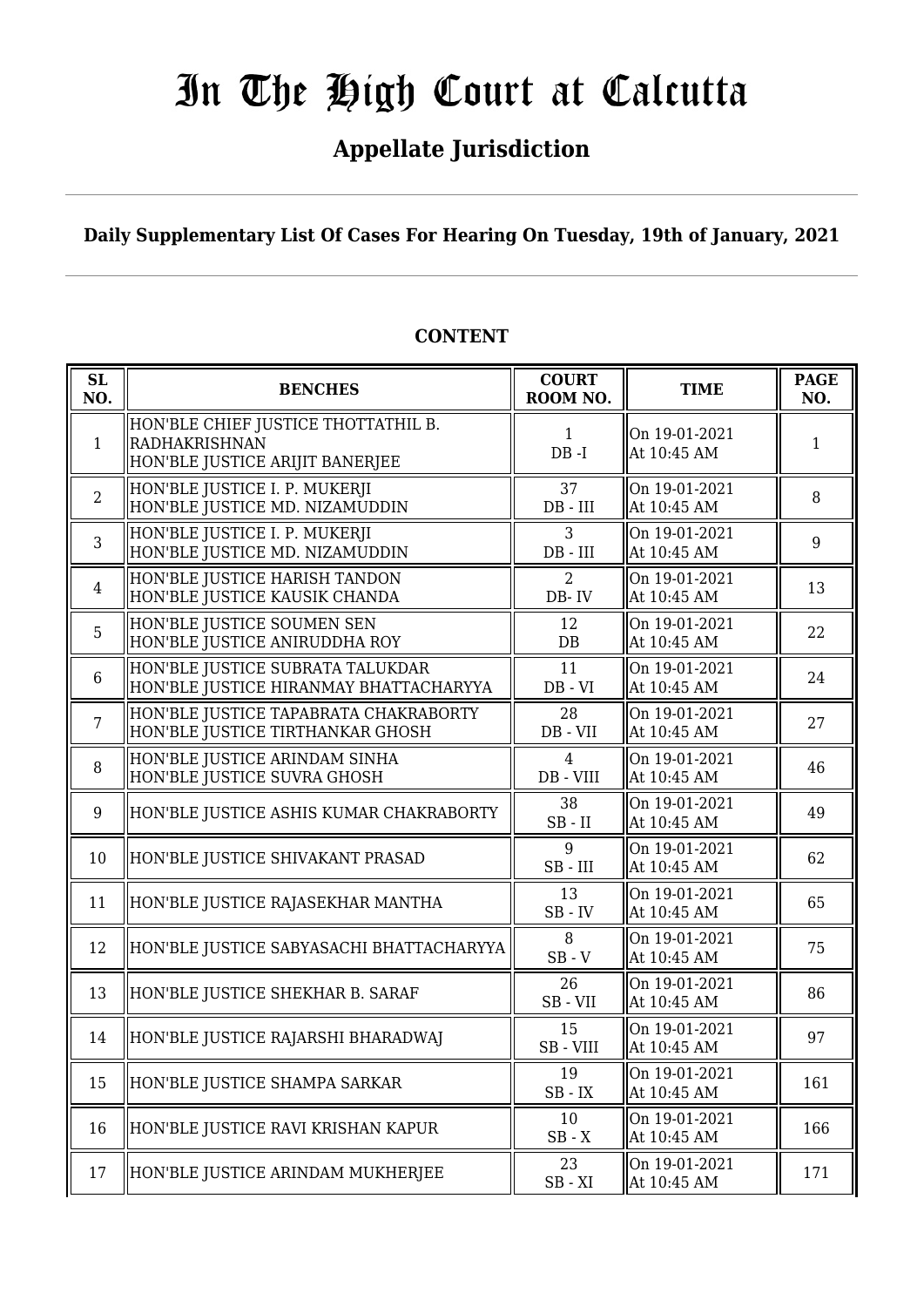| $ {\overline {\rm SL~NO}} $ | <b>BENCHES</b>                       | <b>COURT</b><br>ROOM NO. | <b>TIME</b>                  | <b>PAGE</b><br>NO. |
|-----------------------------|--------------------------------------|--------------------------|------------------------------|--------------------|
| 18                          | HON'BLE JUSTICE BISWAJIT BASU        | 18<br>SB-XII             | On 19-01-2021<br>At 10:45 AM | 176                |
| 19                          | HON'BLE JUSTICE AMRITA SINHA         | 24<br>SB - XIII          | On 19-01-2021<br>At 10:45 AM | 179                |
| 20                          | HON'BLE JUSTICE ABHIJIT GANGOPADHYAY | 22<br>SB - XIV           | On 19-01-2021<br>At 10:45 AM | 189                |
| 21                          | HON'BLE JUSTICE JAY SENGUPTA         | 32<br>$SB$ - $XV$        | On 19-01-2021<br>At 10:45 AM | 193                |
| 22                          | HON'BLE JUSTICE BIBEK CHAUDHURI      | 30<br>SB-XVI             | On 19-01-2021<br>At 10:45 AM | 199                |
| 23                          | HON'BLE JUSTICE SUBHASIS DASGUPTA    | 42<br>SB - XVII          | On 19-01-2021<br>At 10:45 AM | 203                |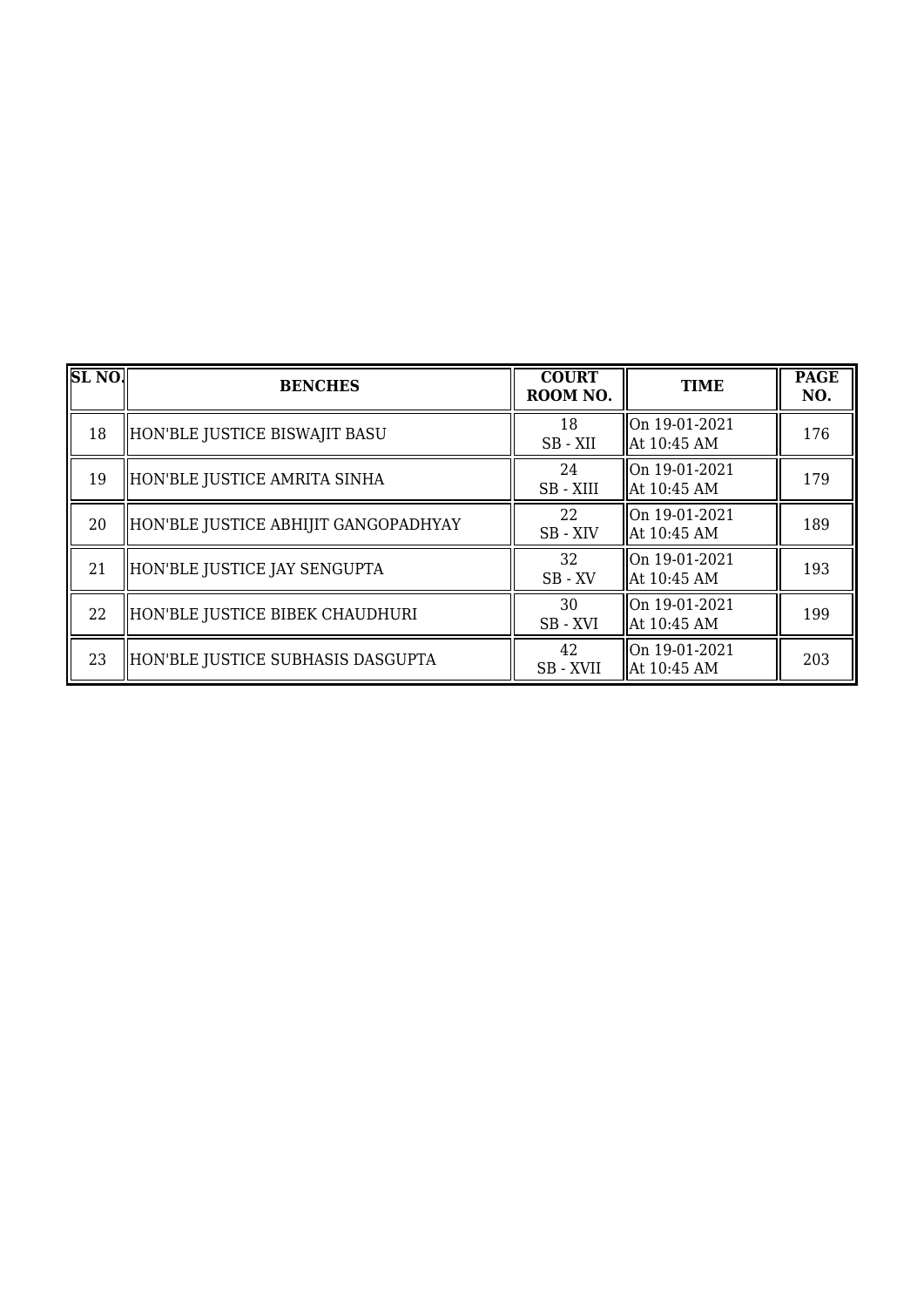

## **Appellate Side**

**DAILY CAUSELIST For Tuesday The 19th January 2021**

**COURT NO. 1**

**DIVISION BENCH (DB -I)**

**AT 10:45 AM**

**HON'BLE CHIEF JUSTICE THOTTATHIL B. RADHAKRISHNAN HON'BLE JUSTICE ARIJIT BANERJEE**

**( VIA VIDEO CONFERENCE )**

**ON AND FROM WEDNESDAY, THE 13TH JANUARY, 2021 - APPEALS FROM ORDERS RELATING TO RESIDUARY UNDER GROUP IX INCLUDING APPLICATIONS CONNECTED THERETO; PUBLIC INTEREST LITIGATION; CRIMINAL CONTEMPT MATTERS; APPEALS UNDER SECTION 19(1)(a) OF THE CONTEMPT OF COURT'S ACT; APPLICATIONS UNDER SECTION 27 OF THE ELECTRICITY REGULATORY COMMISSION ACT, 1998, INCLUDING APPLICATIONS CONNECTED THERETO; HABEAS CORPUS; DEATH REFERENCE CASES ( INCLUDING ADMISSION OF CRIMINAL APPEALS RELATING TO SUCH REFERENCE AGAINST THE SAME CONVICTION ORDER); ADMISSION OF CRIMINAL APPEALS; HEARING OF CRIMINAL APPEALS & APPLICATIONS CONNECTED THERETO INCLUDING APPLICATION FOR SUSPENSION OF SENTENCE IN PENDING APPEALS; CRIMINAL APPEALS RELATING TO CRIMES AGAINST WOMEN. ANY OTHER MATTER, IRRESPECTIVE OF CLASSIFICATION, AS DIRECTED BY THE HON'BLE CHIEF JUSTICE. SPL. NOTE : MONDAY & TUESDAY : ADMISSION OF CRIMINAL APPEALS , HABEAS CORPUS, CRIMINAL CONTEMPT MATTERS, APPEALS UNDER SECTION 19(1)(a) OF THE CONTEMPT OF COURT'S ACT. APPLICATIONS UNDER SECTION 27 OF THE ELECTRICITY REGULATORY COMMISSION ACT 1998 INCLUDING APPLICATIONS CONNECTED THERETO. BAIL IN CONNECTION WITH APPEAL. WEDNESDAY : HEARING OF CRIMINAL APPEALS THURSDAY : APPEALS FROM ORDERS RELATING TO RESIDUARY UNDER GROUP - IX INCLUDING APPLICATIONS CONNECTED THERETO. THEREAFTER PIL MATTERS WILL BE TAKEN UP. FRIDAY : PUBLIC INTEREST LITIGATION. SPECIAL NOTE : TODAY ( 19.01.2021) FIXED MATTERS, ASSIGNED MATTERS AND BAIL IN CONNECTION WITH APPEAL WILL BE TAKEN UP FOR THE WHOLE DAY. NOTE: MATTERS WILL BE TAKEN UP THROUGH PHYSICAL HEARING ONLY WHEN BOTH THE PARTIES ARE AGREED. NO MENTIONING IN COURT**

#### **FIXED MATTER**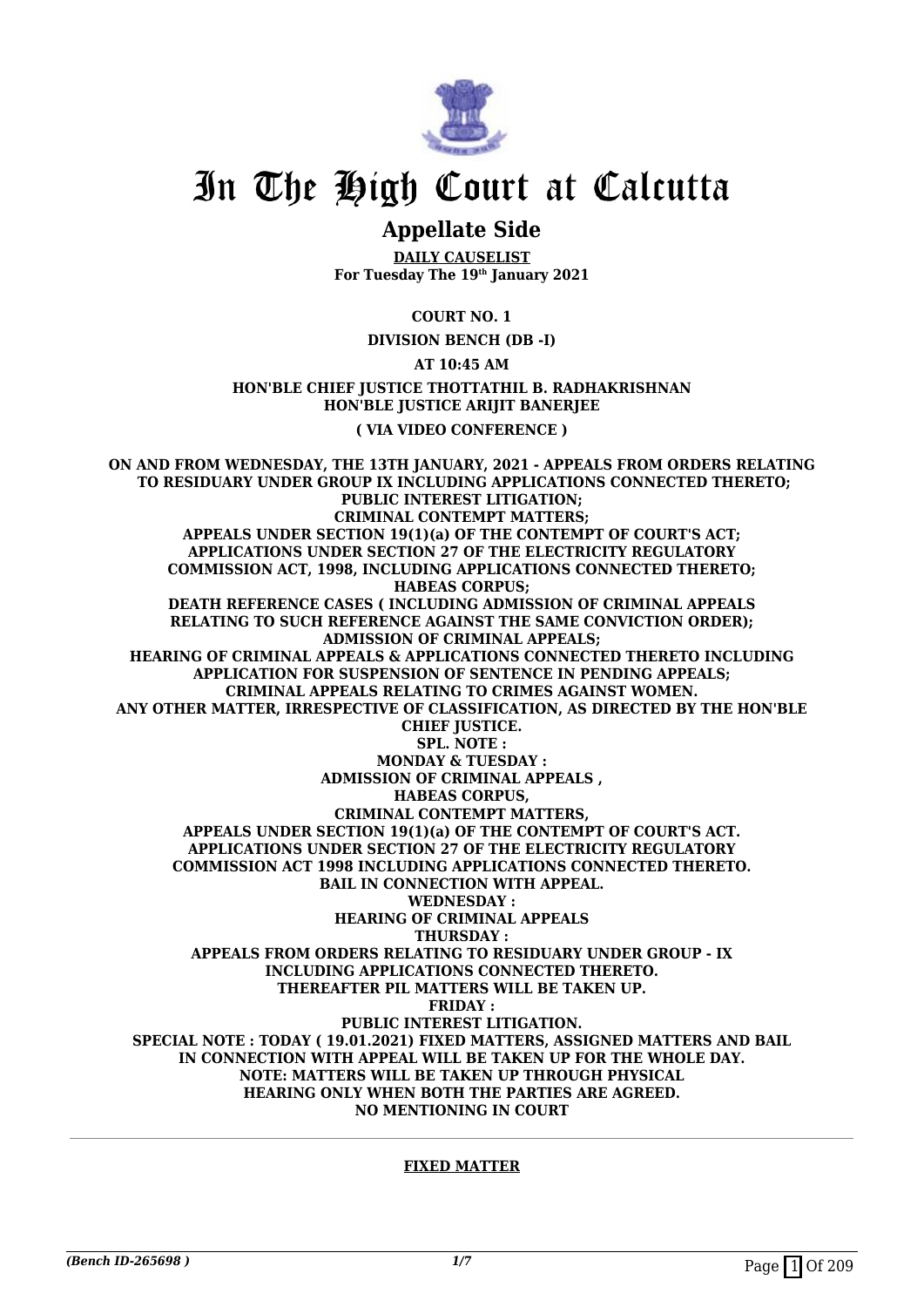| $\mathbf{1}$    | CRA/250/2015<br>$[PI+P+II+2PB+LCR]$                                                                 | RABI SEKHAR PANDEY<br><b>VS</b><br>UNION OF INDIA                                                                                                                      | A. CHAKRABORTY                                                                                |
|-----------------|-----------------------------------------------------------------------------------------------------|------------------------------------------------------------------------------------------------------------------------------------------------------------------------|-----------------------------------------------------------------------------------------------|
| wt2             | CRA/237/2015                                                                                        | BAPI DEY @ BURO<br><b>VS</b><br>UNION OF INDIA                                                                                                                         | S.S. SAHA                                                                                     |
| wt <sub>3</sub> | CRA/238/2015                                                                                        | BISWANATH ADHIKARY @ S S SAHA<br><b>BISHU</b><br><b>VS</b><br>UNION OF INDIA                                                                                           |                                                                                               |
|                 | No:CRAN/1411/2020), CRAN/5/2020                                                                     |                                                                                                                                                                        | IA NO: CRAN/2/2018(Old No:CRAN/1103/2018), CRAN/3/2019(Old No:CRAN/103/2019), CRAN/4/2020(Old |
|                 | wt4 CRA/247/2015                                                                                    | GOPAL TELI & ANR<br><b>VS</b><br>UNION OF INDIA                                                                                                                        | A. CHAKRABORTY                                                                                |
| 5               | WPA/7807/2020<br><b>I PERSUANT TO THE</b><br>DIRECTION OF THE<br>WRIT PETITION (CIVIL)<br>699/2016] | THE COURT ON ITS OWN<br>MOTION IN RE<br>MONITORING OF PENDING<br>HON'BLE APEX COURT IN CRIMINAL TRIALS AGAINST<br><b>MPS MLAS</b><br><b>VS</b><br>State of West Bengal | SAIKAT BANERJEE                                                                               |
| 6               | WPA/8656/2020                                                                                       | TARAKESWAR GREEN<br><b>MATES</b><br><b>VS</b><br>STATE OF WEST BENGAL<br>AND ORS.                                                                                      | <b>BIKASH SHAW</b>                                                                            |
| 7               | WPA/10138/2020                                                                                      | THE COURT ON ITS OWN<br>MOTION IN RE SMUGGLING<br>AND ILLEGAL TRADING OF<br><b>ENDANGERED SPECIES OF</b><br><b>BIRDS</b><br><b>VS</b><br><b>NA</b>                     | SAIKAT BANERJEE                                                                               |
|                 | IA NO: CAN/1/2020, CAN/2/2020                                                                       |                                                                                                                                                                        |                                                                                               |
|                 |                                                                                                     | <b>ASSIGNED MATTERS</b>                                                                                                                                                |                                                                                               |
| 8               | MAT/545/2020                                                                                        | PANCHAYAT<br>PRADHAN, SINGUR NO.2,<br><b>GRAM PANCHAYAT</b><br>,RATANPUR<br><b>VS</b><br>MOHIT LAL GHOSH                                                               | <b>NEIL BASU</b>                                                                              |
|                 |                                                                                                     | IA NO: CAN/1/2020, CAN/2/2020, CAN/3/2020, CAN/4/2020, CAN/5/2020, CAN/6/2021                                                                                          |                                                                                               |
|                 |                                                                                                     | <b>HABEAS CORPUS</b>                                                                                                                                                   |                                                                                               |
|                 |                                                                                                     | (FIXED HABEAS CORPUS MATTER)                                                                                                                                           |                                                                                               |
| 9               | WPA/3333/2020                                                                                       | REBAKA BEGUM                                                                                                                                                           | DEVIPRIYA MITRA                                                                               |
|                 |                                                                                                     | <b>VS</b><br>STATE OF WEST BENGAL &<br>ORS.                                                                                                                            |                                                                                               |
| 10              | WPA/10240/2020                                                                                      | <b>JOYDEV DUTTA</b><br>VS<br>STATE OF WEST BENGAL<br>AND ORS.                                                                                                          | SUBHAS CHANDRA<br><b>DUTTA</b>                                                                |

## **FIXED PIL MATTER**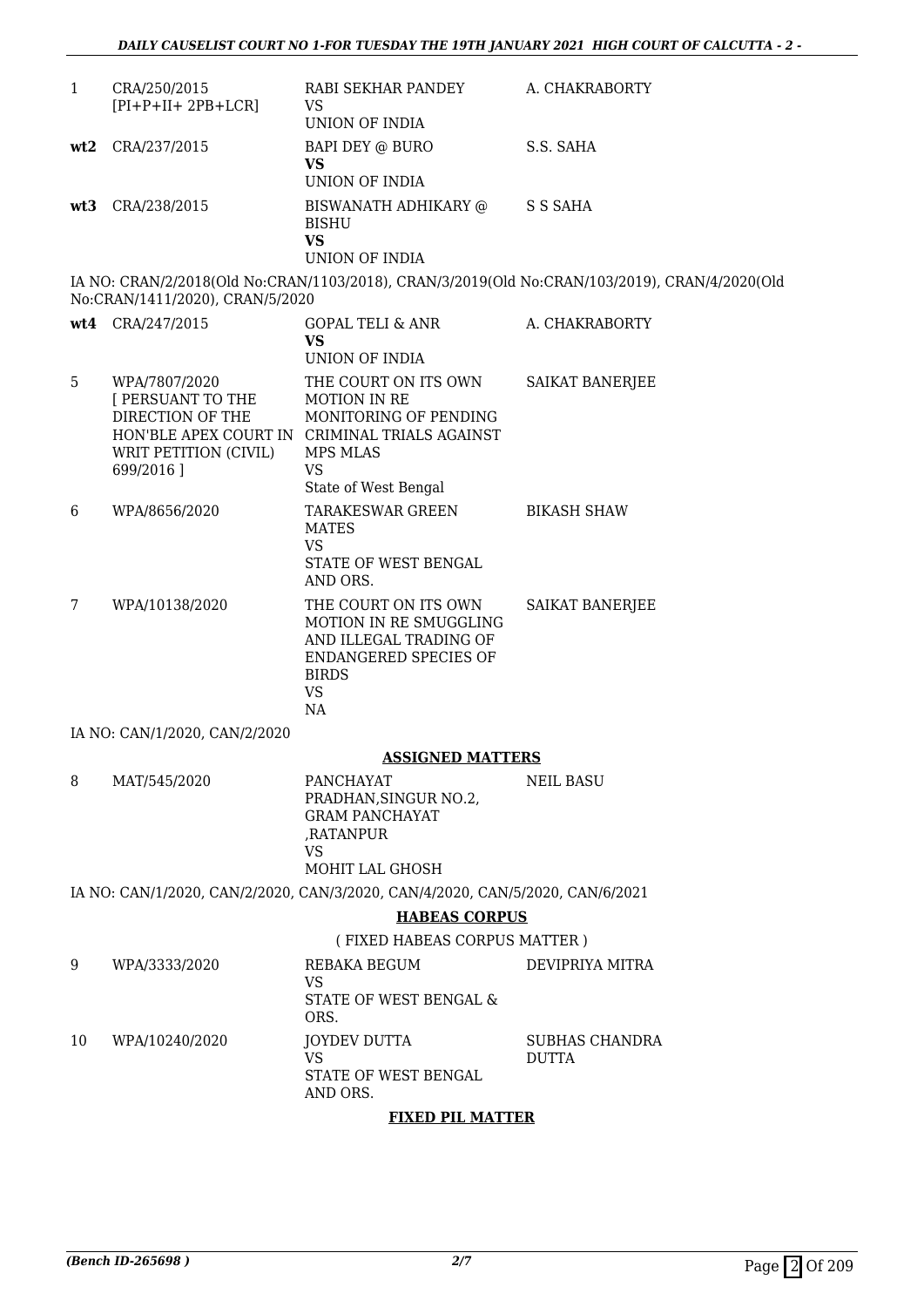| 11 | WPA/2334/2020                                                                | GAFUR ALI MIAH<br>VS.<br>STATE OF WEST BENGAL &                                                    | NILADRI SAHA                                                                                   |
|----|------------------------------------------------------------------------------|----------------------------------------------------------------------------------------------------|------------------------------------------------------------------------------------------------|
| 12 | WPA/3490/2020                                                                | <b>ORS</b><br>AMITABHA CHAKRABORTI<br>VS.<br>UNION OF INDIA & ORS.                                 | <b>SUMAN SANKAR</b><br><b>CHATTERJEE</b>                                                       |
| 13 | WPA/4365/2020                                                                | <b>LALITA DEVI SHAW</b><br><b>VS</b>                                                               | <b>SAHIDUL ISLAM</b>                                                                           |
|    |                                                                              | THE PR. SEC. MIN. OF<br>MUNICIPAL AFFAIRS &<br>GOVT. OF WB & ORS.                                  |                                                                                                |
| 14 | WPA/4993/2020                                                                | <b>ABHIJIT MONDAL</b><br><b>VS</b>                                                                 | NILANJAN ADHIKARI                                                                              |
|    |                                                                              | STATE OF WEST BENGAL &<br><b>ORS</b>                                                               |                                                                                                |
|    |                                                                              | <b>BAIL IN CONNECTION WITH APPEAL</b>                                                              |                                                                                                |
| 15 | CRA/678/2006<br>$(P+I+II+2PB+(5) LCRs)$                                      | <b>SUKUMAR DAS</b><br>VS<br><b>STATE</b>                                                           | PRADYUT SAHA                                                                                   |
|    | IA NO: CRAN/1/2008(Old No:CRAN/1910/2008), CRAN/2/2020                       |                                                                                                    |                                                                                                |
| 16 | CRA/387/2010<br>$(Pt-I+II+OS+2PBS+(5))$<br>LCRs+TRANSLATION<br>+ONE SEALED   | SURAJ MALLICK@SURYYA<br>MULLIK@RAJESH & ORS<br><b>VS</b><br>STATE OF WEST BENGAL                   | PAWAN KUMAR<br><b>GUPTA</b>                                                                    |
|    | <b>ENVELOP+TIN BOX)</b>                                                      |                                                                                                    | IA NO: CRAN/5/2014(Old No:CRAN/4206/2014), CRAN/6/2014(Old No:CRAN/4207/2014), CRAN/7/2018(Old |
|    |                                                                              |                                                                                                    | No:CRAN/3740/2018), CRAN/8/2019(Old No:CRAN/3481/2019), CRAN/9/2019(Old No:CRAN/3483/2019)     |
| 17 | CRA/524/2014<br>$(PT.-1+II+2ND$ J<br>COPY+2PB+5 FILES OF<br>$LCR + TRNAS.$ ) | MONGAL SAHANI @<br>MANGALA<br><b>VS</b><br>STATE OF WEST BENGAL                                    | S K DAN                                                                                        |
|    | IA NO: CRAN/4/2019(Old No:CRAN/3268/2019)                                    |                                                                                                    |                                                                                                |
|    | wt18 CRA/456/2014                                                            | PINTU DAS<br><b>VS</b>                                                                             | SANJIB KUMAR DAN                                                                               |
|    |                                                                              | STATE OF WEST BENGAL                                                                               |                                                                                                |
|    | wt19 CRA/459/2014                                                            | UJJWAL TAPADAR<br><b>VS</b><br>STATE OF WEST BENGAL                                                | <b>ZEESHAN UDDIN</b>                                                                           |
| 20 | CRA/436/2015<br>(PT-I+II+2ND J/C+2 PB+4 ALAM @ SONU ANSARI<br>FILES OF LCR)  | MD. SONU @ SANDREY<br>VS                                                                           | KAUSIK BISWAS                                                                                  |
|    |                                                                              | STATE OF WEST BENGAL                                                                               |                                                                                                |
|    | wt21 CRA/443/2015                                                            | IA NO: CRAN/2/2016(Old No:CRAN/195/2016), CRAN/3/2018(Old No:CRAN/203/2018)<br>ALI ASGAR @ LASGARI | <b>UJJAL RAY</b>                                                                               |
|    |                                                                              | <b>VS</b><br>STATE OF WEST BENGAL                                                                  |                                                                                                |
|    | IA NO: CRAN/1/2015(Old No:CRAN/2957/2015)                                    |                                                                                                    |                                                                                                |
| 22 | IA NO. CRAN/2/2019 (Old<br>No: CRAN/2476/2019)                               | VIKRAM CHAND SINGH<br>Vs<br>STATE OF WEST BENGAL &                                                 | <b>SUBHASISH</b><br><b>DASGUPTA</b>                                                            |
|    | $(P+I+2ND$ J.<br>$COPY+P+II+2PB+4LCR$<br>In CRA/659/2015                     | <b>ORS</b>                                                                                         |                                                                                                |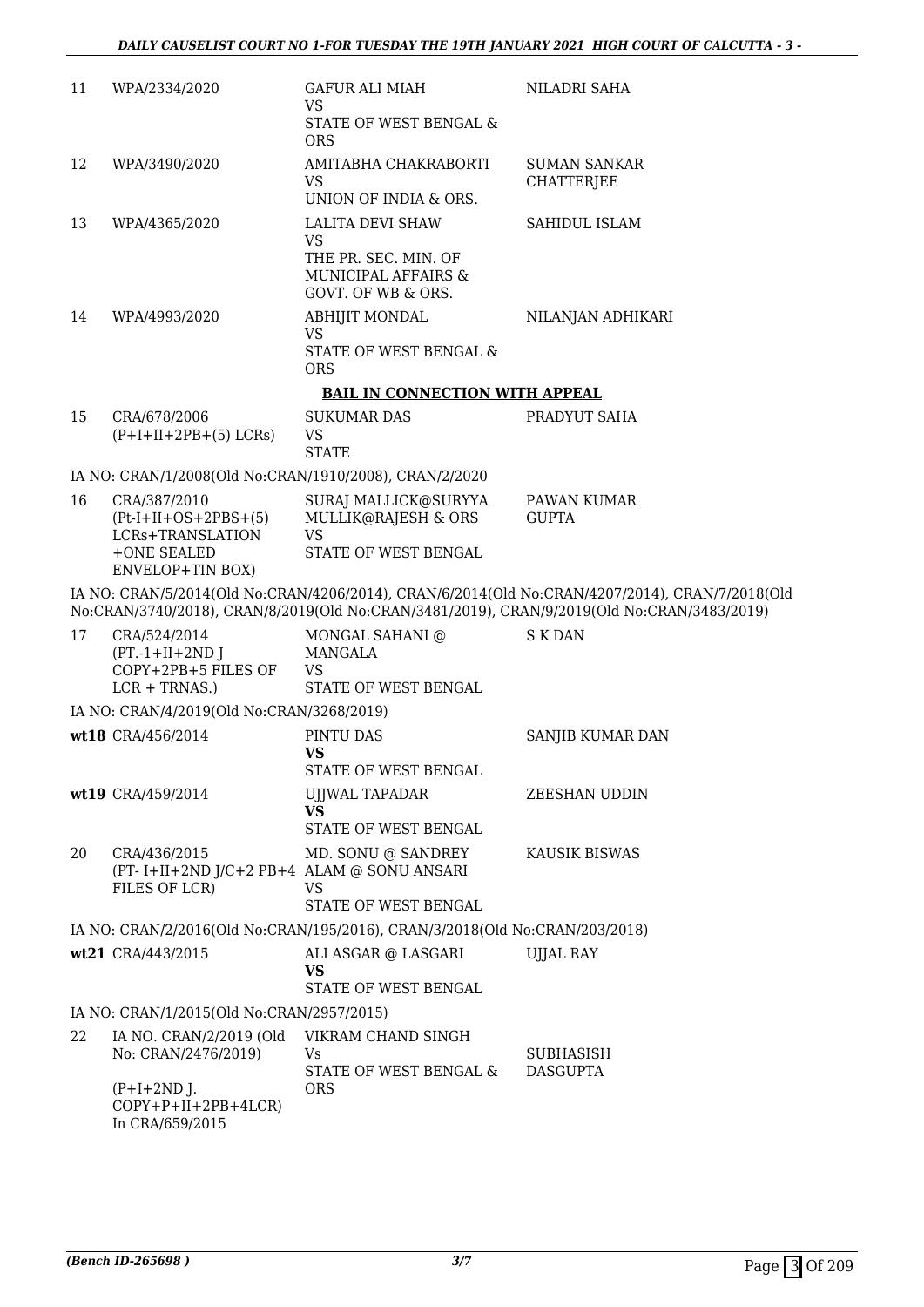| 23 | IA NO. CRAN/2/2018 (Old<br>No: CRAN/2358/2018)                    | SUPRABHAT MUKHERJEE<br>Vs<br>STATE OF WEST BENGAL        | R MUKHOPADHYAY                   |
|----|-------------------------------------------------------------------|----------------------------------------------------------|----------------------------------|
|    | $(P+I+OS+2ND J.COPY +$<br>P+II+2PB+4LCR+TRANS)<br>In CRA/648/2016 |                                                          |                                  |
| 24 | IA NO. CRAN/3/2020                                                | REKHA SANYAL & ANR<br>Vs                                 | <b>B MANNA</b><br><b>B MANNA</b> |
|    | $(P+I+O.S.+2ND)$<br>$J$ .COPY+P+II)<br>In CRA/260/2017            | STATE OF WEST BENGAL                                     |                                  |
| 25 | IA NO. CRAN/3/2019 (Old<br>No: CRAN/2669/2019)                    | SANJIB CHOWDHURY &<br><b>ANR</b><br><b>Vs</b>            | SOUMAJIT<br><b>CHATTERJEE</b>    |
|    | $(Pt 1+OS+2ND J. COPY +$<br>$P+II)$<br>In CRA/388/2017            | STATE OF WEST BENGAL &<br><b>ANR</b>                     |                                  |
| 26 | CRA/654/2017                                                      | <b>BABULAL GHOSH</b><br><b>VS</b>                        | <b>SUDIP GUHA</b>                |
|    |                                                                   | STATE OF WEST BENGAL                                     |                                  |
| 27 | IA NO: CRAN/2/2019(Old No:CRAN/2878/2019)                         |                                                          |                                  |
|    | IA NO. CRAN/2/2019 (Old<br>No: CRAN/2555/2019)                    | ARJUN DEY SARKAR<br>Vs<br>STATE OF WEST BENGAL           | D NAG                            |
|    | $(P+I+O.S.+2ND$                                                   |                                                          |                                  |
|    | $J$ .COPY+P+II)<br>In CRA/202/2018                                |                                                          |                                  |
| 28 | CRA/222/2018                                                      | JHANTU MALIK & ORS<br><b>VS</b>                          | U S CHATTOPADHYAY                |
|    |                                                                   | STATE OF WEST BENGAL &<br><b>ANR</b>                     |                                  |
|    | IA NO: CRAN/1/2018(Old No:CRAN/3339/2018)                         |                                                          |                                  |
|    | wt29 CRA/254/2018                                                 | <b>BIKASH MALIK @ BIKASH</b><br>MAJHI & ORS<br><b>VS</b> | S MAJI                           |
|    |                                                                   | STATE OF WEST BENGAL &<br>ANR                            |                                  |
|    | IA NO: CRAN/1/2018(Old No:CRAN/3806/2018)                         |                                                          |                                  |
| 30 | IA NO. CRAN/1/2019 (Old<br>No: CRAN/3395/2019)                    | AZIZ KHAN @ AZIZULLAH<br><b>KHAN</b><br>Vs               | <b>SUPREEN NASKAR</b>            |
|    | $(P+I+OS+2ND)$<br>$J$ .COPY+P+II)<br>In CRA/249/2018              | <b>STATE OF WEST BENGAL</b>                              |                                  |
| 31 | IA NO. CRAN/1/2019 (Old<br>No: CRAN/2846/2019)                    | NOOR MOHAMMAD<br>MOLLA@KOCHI<br>Vs                       | DATTATREYA DUTTA                 |
|    | $(P+I+O.S.+2 ND)$<br>$I.COPY+P+II)$<br>In CRA/284/2018            | STATE OF WEST BENGAL                                     |                                  |
| 32 | IA NO. CRAN/2/2019 (Old<br>No: CRAN/1205/2019)                    | LALTU GHOSH<br>Vs<br>STATE OF WEST BENGAL &              | P ANAM                           |
|    | (Pt1+OS+2ND J.COPY + Pt ANR<br>$II+2PB+3 LCR$<br>In CRA/427/2018  |                                                          |                                  |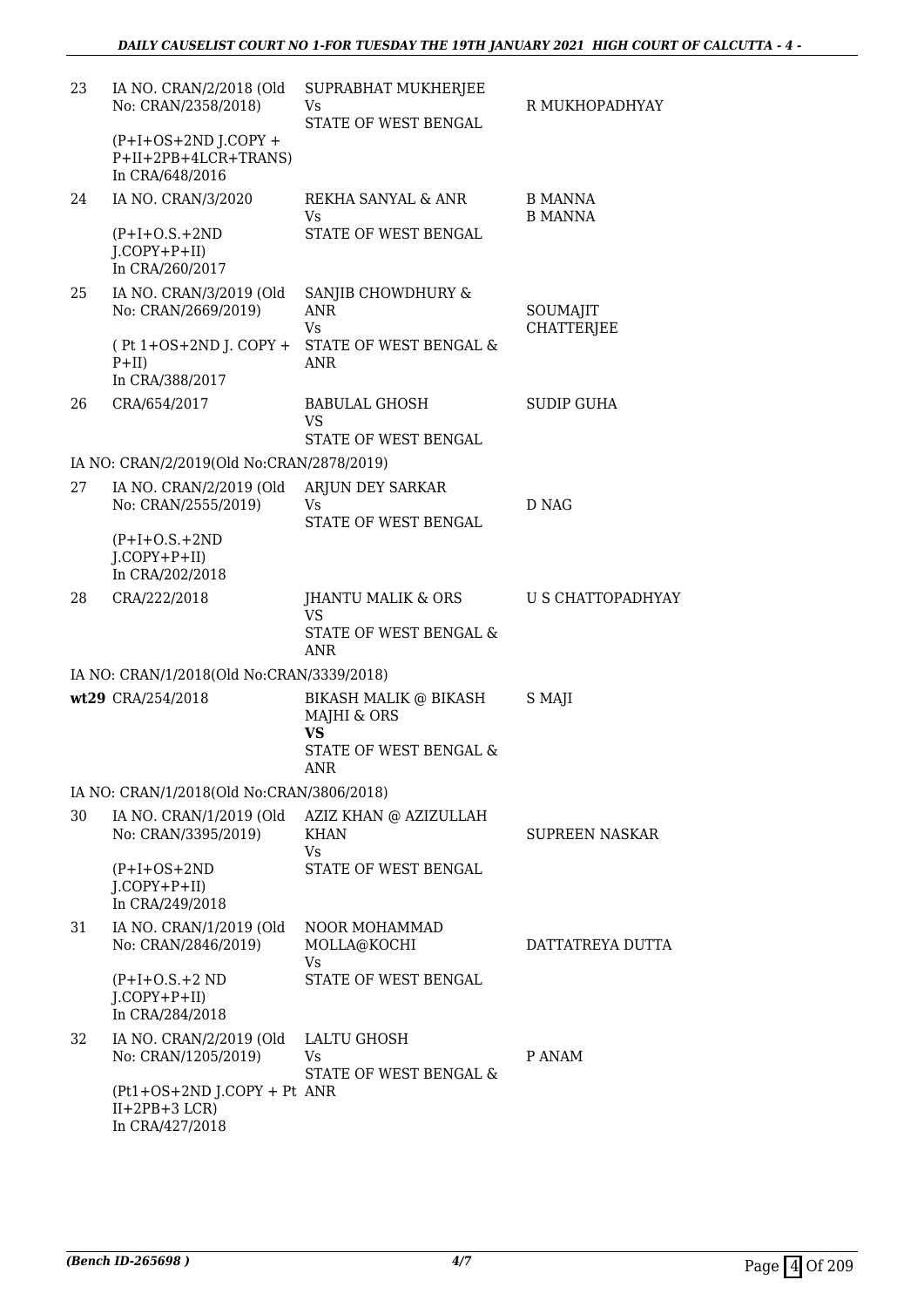| 33 | IA NO. CRAN/1/2019 (Old<br>No: CRAN/3180/2019)                                                   | SAPU SK.<br>Vs.<br>STATE OF WEST BENGAL &                                     | TAHUL GANGULLY                                                                                |
|----|--------------------------------------------------------------------------------------------------|-------------------------------------------------------------------------------|-----------------------------------------------------------------------------------------------|
|    | $(Pt1+OS+2ND J.COPY +$<br>P+II+2PB+4LCR+TRANS+<br><b>VISITOR'S REGISTGER)</b><br>In CRA/536/2018 | <b>ORS</b>                                                                    |                                                                                               |
| 34 | IA NO. CRAN/2/2019 (Old<br>No: CRAN/2685/2019)                                                   | SABITRI CHAKRABORTY<br>Vs<br>STATE OF WEST BENGAL &                           | RAHUL GANGULY                                                                                 |
|    | $(P+I+O.S.+2 ND)$<br>$J$ .COPY+P+II)<br>In CRA/538/2018                                          | <b>ORS</b>                                                                    |                                                                                               |
| 35 | CRA/576/2018                                                                                     | SAHABUDDIN SHEIKH @<br>SAHABUDDIN SK & ANR<br><b>VS</b>                       | P ROY                                                                                         |
|    |                                                                                                  | STATE OF WEST BENGAL                                                          |                                                                                               |
|    |                                                                                                  | IA NO: CRAN/1/2019(Old No:CRAN/541/2019), CRAN/2/2020(Old No:CRAN/2388/2020)  |                                                                                               |
| 36 | IA NO. CRAN/1/2019 (Old<br>No: CRAN/413/2019)                                                    | <b>SUSANTA GHOSH &amp; ANR</b><br>Vs.<br><b>STATE OF WEST BENGAL</b>          | <b>B MANNA</b>                                                                                |
|    | (CRA 516/2018)<br>$(P+I+O.S.+2ND$<br>$J$ .COPY+P+II)<br>In CRA/597/2018                          |                                                                               |                                                                                               |
| 37 | CRA/659/2018                                                                                     | JATIN KUMAR SINGH<br><b>VS</b><br>STATE OF WEST BENGAL &<br><b>ANR</b>        | <b>AMRITA CHEL</b>                                                                            |
|    | IA NO: CRAN/2/2020, CRAN/3/2020                                                                  |                                                                               |                                                                                               |
| 38 | CRA/96/2019<br>(Pt1+OS+2ND J.COPY + Pt VS<br>$II+3 LCR$                                          | RAJU HALDER @ HALDAR<br>STATE OF WEST BENGAL &<br>ANR                         | <b>SUBIR DEBNATH</b>                                                                          |
|    | No:CRAN/4113/2020)                                                                               |                                                                               | IA NO: CRAN/4/2020(Old No:CRAN/741/2020), CRAN/5/2020(Old No:CRAN/1804/2020), CRAN/6/2020(Old |
| 39 | CRA/183/2019<br>$(Pt 1 + OS + 2ND J COPY)$<br>$+$ Pt. II)                                        | MD ALIB @ ALIB<br>MOHAMMAD<br><b>VS</b><br>STATE OF WEST BENGAL               | <b>SUMAN SANKAR</b><br><b>CHATTERJEE</b>                                                      |
|    | IA NO: CRAN/2/2020(Old No:CRAN/247/2020)                                                         |                                                                               |                                                                                               |
| 40 | CRA/299/2019<br>$(Pt 1 + OS + 2ND J COPY)$<br>$+$ Pt. II)                                        | RABI @ RABINDRANATH<br>DAS & ORS<br><b>VS</b><br>STATE OF WEST BENGAL         | SMARAJIT BASU                                                                                 |
|    |                                                                                                  | IA NO: CRAN/1/2019(Old No:CRAN/2888/2019), CRAN/2/2020(Old No:CRAN/2521/2020) |                                                                                               |
| 41 | IA NO. CRAN/1/2020                                                                               | SURESH GUPTA<br>Vs.                                                           | ESHITA DUTTA<br>ESHITA DUTTA                                                                  |
|    | $(P+I+OS+2ND)$<br>$J$ .COPY+P+II)<br>In CRA/310/2019                                             | STATE OF WEST BENGAL                                                          |                                                                                               |
| 42 | IA NO. CRAN/1/2019 (Old<br>No: CRAN/2470/2019)                                                   | JAHID HUSSAIN & ANR<br>Vs<br>STATE OF WEST BENGAL                             | RAHUL GANGULY                                                                                 |
|    | $(P+I+OS+2ND J. COPY)$<br>In CRA/316/2019                                                        |                                                                               |                                                                                               |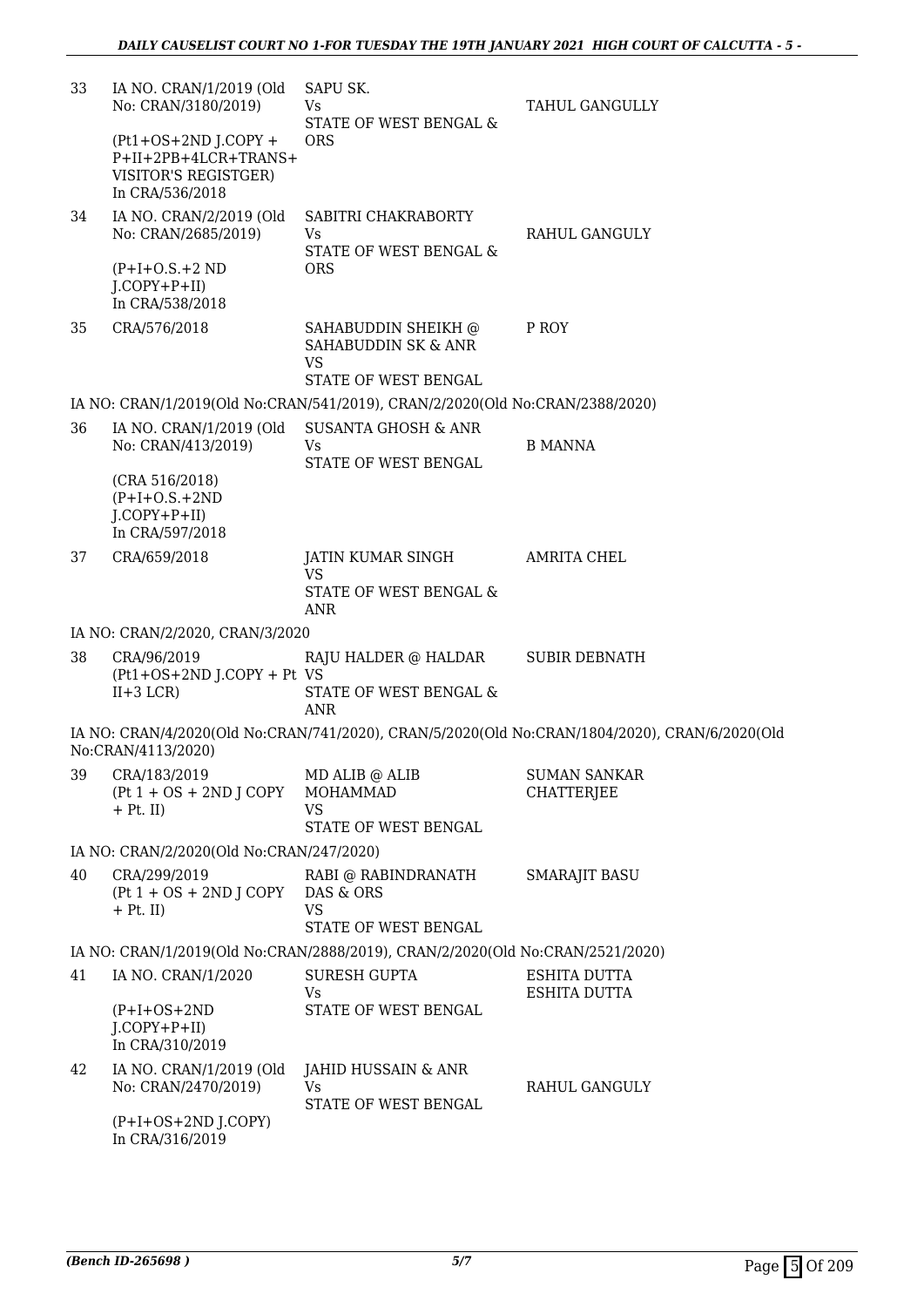| 43 | IA NO. CRAN/1/2019 (Old<br>No: CRAN/2469/2019)          | MADHABENDU GANGULY<br>Vs.<br>STATE OF WEST BENGAL                            | <b>BISWAJIT MANNA</b>             |
|----|---------------------------------------------------------|------------------------------------------------------------------------------|-----------------------------------|
|    | $(P+I+OS+2ND J.COPY)$<br>In CRA/318/2019                |                                                                              |                                   |
| 44 | IA NO. CRAN/1/2019 (Old<br>No: CRAN/2475/2019)          | <b>BHUNA KHAN @ SAMSUR</b><br><b>KHAN</b><br><b>Vs</b>                       | SANTANU TALUKDAR                  |
|    | $(P+I+O.S.+2ND J. COPY)$<br>In CRA/319/2019             | STATE OF WEST BENGAL                                                         |                                   |
| 45 | IA NO. CRAN/2/2019 (Old<br>No: CRAN/4059/2019)          | MAHABIR LAYEK<br>Vs<br>STATE OF WEST BENGAL                                  | SAIBAL KRISHNA<br><b>DASGUPTA</b> |
|    | $(P+I+O.S.+2ND$<br>$J$ .COPY+P+II)<br>In CRA/322/2019   |                                                                              |                                   |
| 46 | IA NO. CRAN/1/2019 (Old<br>No: CRAN/3125/2019)          | <b>BIJOY BARMAN</b><br><b>Vs</b>                                             | <b>APURBAK</b>                    |
|    | $(P+I+OS+2ND J$ . COPY +<br>$P+II)$<br>In CRA/366/2019  | STATE OF WEST BENGAL                                                         | <b>CHAKRABARTTY</b>               |
| 47 | CRA/561/2019<br>(APPROPRIATE ORDER)                     | JOYDEV CHAKRABORTY &<br><b>ORS</b><br>VS.<br>STATE OF WEST BENGAL            | SOUMYAJIT DAS<br><b>MAHAPATRA</b> |
|    |                                                         | IA NO: CRAN/1/2020(Old No:CRAN/454/2020), CRAN/2/2020(Old No:CRAN/460/2020)  |                                   |
| 48 | CRA/622/2019                                            | SACHINDRANATH DAS<br>VS<br>STATE OF WEST BENGAL                              | SOUMYAJIT DAS<br><b>MAHAPATRA</b> |
|    | IA NO: CRAN/1/2020(Old No:CRAN/89/2020)                 |                                                                              |                                   |
| 49 | CRA/627/2019                                            | SUBHANKAR SARKAR @<br>POLTU @ PALTU<br>VS<br>STATE OF WEST BENGAL            | KOUSTAV BAGCHI                    |
|    | IA NO: CRAN/1/2020(Old No:CRAN/23/2020)                 |                                                                              |                                   |
| 50 | IA NO. CRAN/1/2019 (Old<br>No: CRAN/4879/2019)          | PABAN RAI @ PAWAN RAI<br>Vs.<br>STATE OF WEST BENGAL                         | <b>ASHOK HALDER</b>               |
|    | $(P+I+OS+2ND J$ . COPY + P<br>$+II)$<br>In CRA/666/2019 |                                                                              |                                   |
| 51 | IA NO. CRAN/1/2020 (Old<br>No: CRAN/253/2020)           | <b>GOUTAM BARUI</b><br>Vs.<br>STATE OF WEST BENGAL                           | <b>APAN SAHA</b>                  |
|    | $(P+I+O.S.+2ND J. COPY+$<br>$P+II$<br>In CRA/747/2019   |                                                                              |                                   |
| 52 | IA NO. CRAN/1/2020 (Old<br>No: CRAN/249/2020)           | AMIT DUTTA & ORS<br>Vs<br>STATE OF WEST BENGAL                               | HILLOL SAHA<br><b>PODDER</b>      |
|    | $(P+I+O.S.+2ND J. COPY)$<br>In CRA/749/2019             |                                                                              |                                   |
| 53 | CRA/9/2020                                              | <b>MINATI HALDER &amp; ORS</b><br><b>VS</b><br>STATE OF WEST BENGAL          | <b>AMRITA MAJI</b>                |
|    |                                                         | IA NO: CRAN/1/2020(Old No:CRAN/508/2020), CRAN/2/2020(Old No:CRAN/3107/2020) |                                   |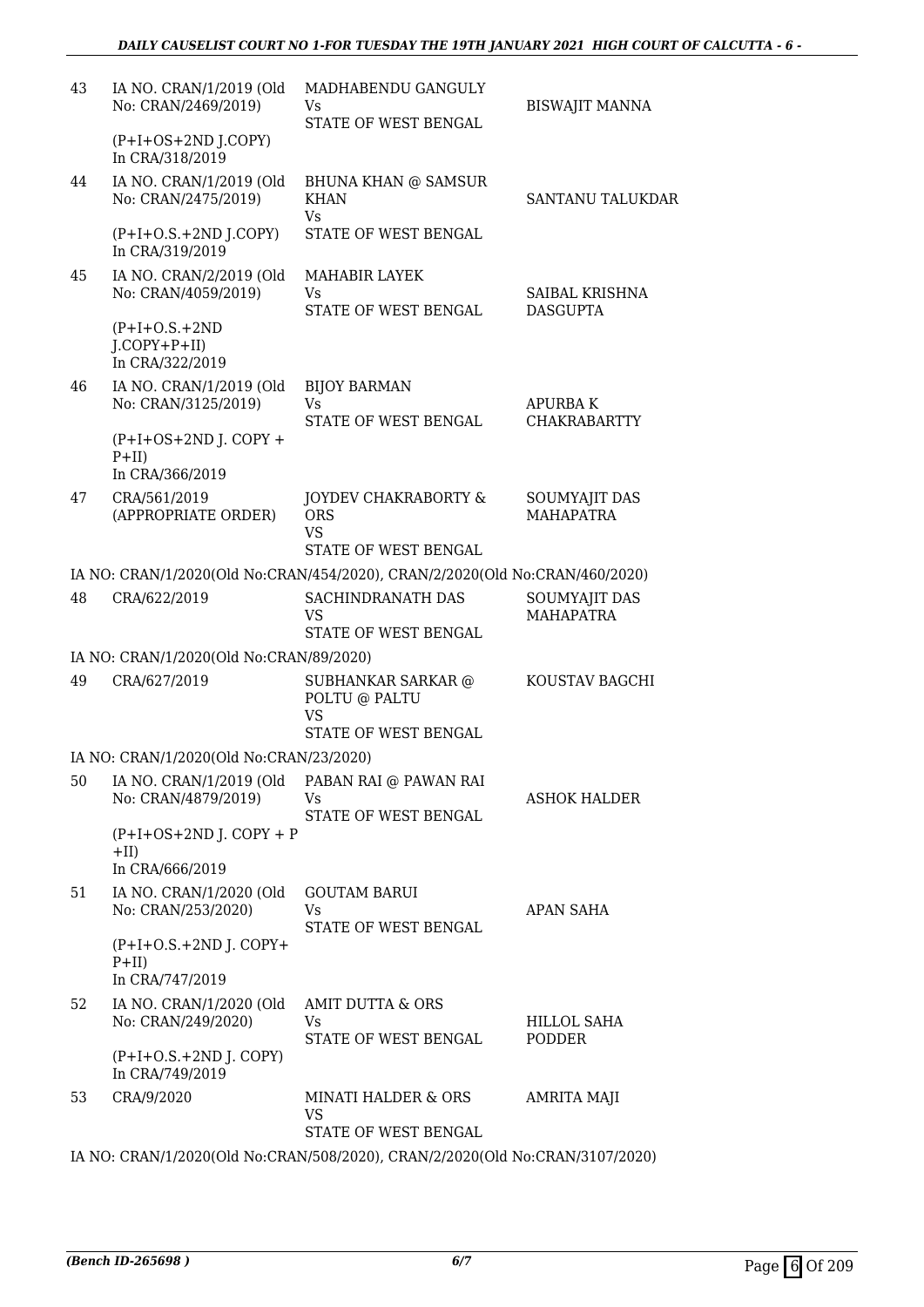| 54 | CRA/16/2020                                   | SONA DHALI<br><b>VS</b><br>STATE OF WEST BENGAL                              | <b>SANDIP</b><br><b>CHAKRABARTY</b>  |
|----|-----------------------------------------------|------------------------------------------------------------------------------|--------------------------------------|
|    |                                               | IA NO: CRAN/1/2020(Old No:CRAN/450/2020), CRAN/2/2020(Old No:CRAN/2774/2020) |                                      |
| 55 | CRA/37/2020                                   | SANDHYA RANI DAS & ANR<br><b>VS</b><br>STATE OF WEST BENGAL                  | SWAGATA DATTA                        |
|    | IA NO: CRAN/2/2020, CRAN/3/2020               |                                                                              |                                      |
| 56 | CRA/64/2020                                   | BIMAL CHANDRA BARMAN<br>@ AMAL & ANR<br><b>VS</b><br>STATE OF WEST BENGAL    | <b>SAYAN MUKHERJEE</b>               |
|    |                                               | IA NO: CRAN/1/2020(Old No:CRAN/979/2020), CRAN/2/2020(Old No:CRAN/3305/2020) |                                      |
| 57 | CRA/102/2020                                  | PRITAM KARMAKAR @<br><b>DONKA</b><br><b>VS</b><br>STATE OF WEST BENGAL       | <b>JONAKI SAHA</b>                   |
|    | IA NO: CRAN/2/2020                            |                                                                              |                                      |
| 58 | CRA/217/2020                                  | SANOWARA BIBI AND ANR<br><b>VS</b><br>State of West Bengal                   | <b>AMRITA CHEL</b>                   |
|    | IA NO: CRAN/1/2020, CRAN/2/2020               |                                                                              |                                      |
| 59 | CRA/241/2020                                  | AWADHESH SINGH<br><b>VS</b><br>STATE OF WEST BENGAL<br>AND ORS.              | <b>BIKRAM BANERJEE</b>               |
|    | IA NO: CRAN/1/2020                            |                                                                              |                                      |
|    |                                               | <b>APPLICATION</b>                                                           |                                      |
| 60 | IA NO. CRAN/2/2020 (Old<br>No: CRAN/869/2020) | AHAMMAD ALI @ AHMED<br>ALI<br><b>Vs</b><br>STATE OF WEST BENGAL              | <b>PURNASHA</b><br><b>CHATTERJEE</b> |

In CRA/356/2019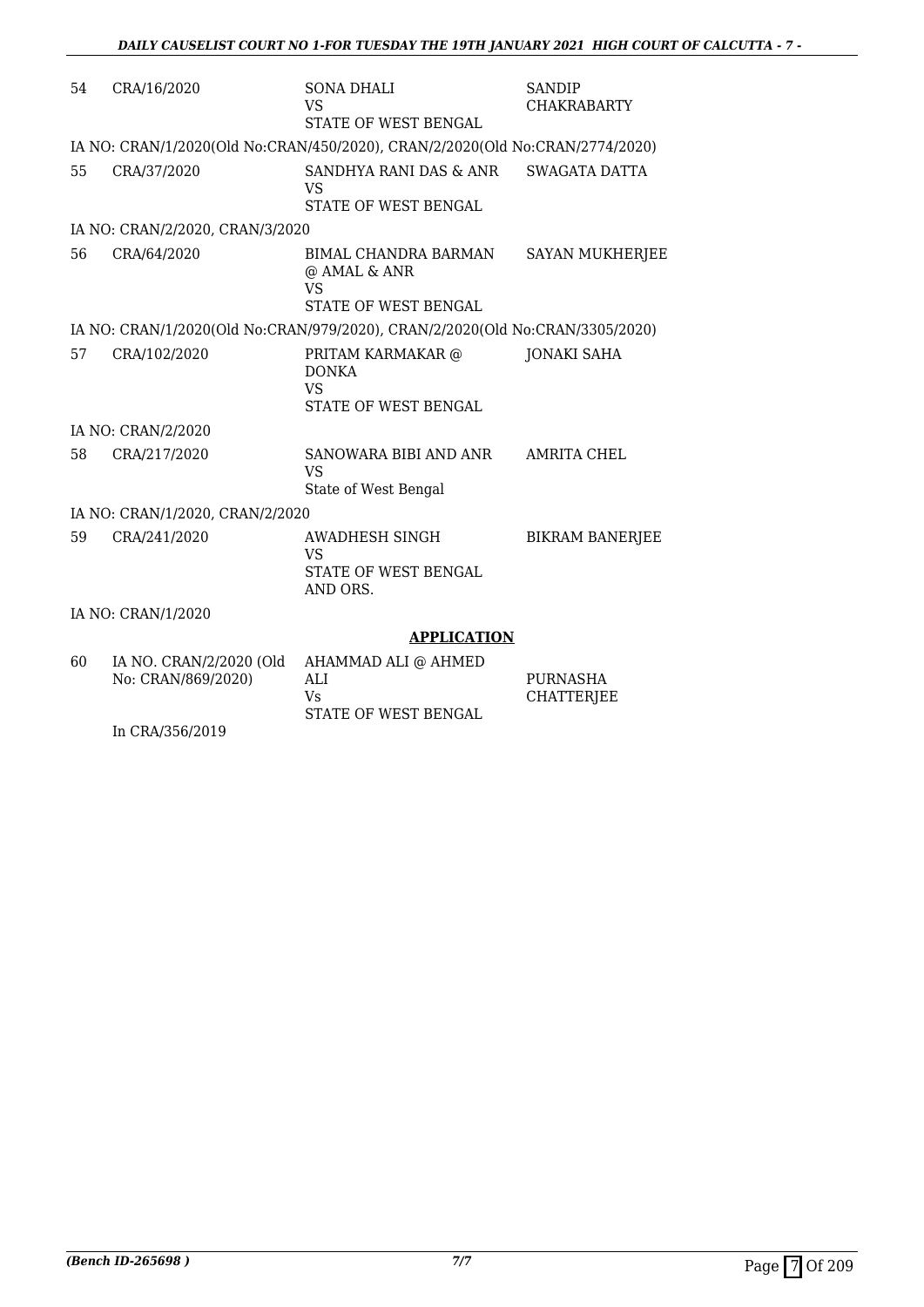

## **Appellate Side**

**DAILY CAUSELIST For Tuesday The 19th January 2021**

**COURT NO. 37**

**DIVISION BENCH (DB - III)**

**AT 10:45 AM**

**HON'BLE JUSTICE I. P. MUKERJI HON'BLE JUSTICE MD. NIZAMUDDIN (VIA VIDEO CONFERENCE)**

**ON AND FROM MONDAY, THE 11TH JANUARY, 2021 - WILL SIT TOGETHER TO TAKE UP ALL APPEALS UNDER COMMERCIAL COURTS, COMMERCIAL DIVISION AND COMMERCIAL APPELLATE DIVISION OF THE HIGH COURT'S ACT, 2015**

**NOTE: IMMEDIATELY AFTER EXHAUSTION OF ORIGINAL SIDE, APPELLATE SIDE MATTERS WILL BE TAKEN UP.**

**SPECIAL NOTE: (1) IF THERE IS NO COMMERCIAL COURT MATTER THEN MENTIONING OF COMMERCIAL COURT MATTERS WILL BE ENTERTAINED AT COURT NO. 3 ON REGULAR BASIS.**

**(2) COMMERCIAL COURT SHALL NOT SIT AT COURT NO. 37 IF THERE IS NO COMMERCIAL COURT MATTER IN THE LIST.**

**NOTE: MATTERS WILL BE TAKEN UP THROUGH PHYSICAL HEARING ONLY WHEN BOTH THE PARTIES ARE AGREED.**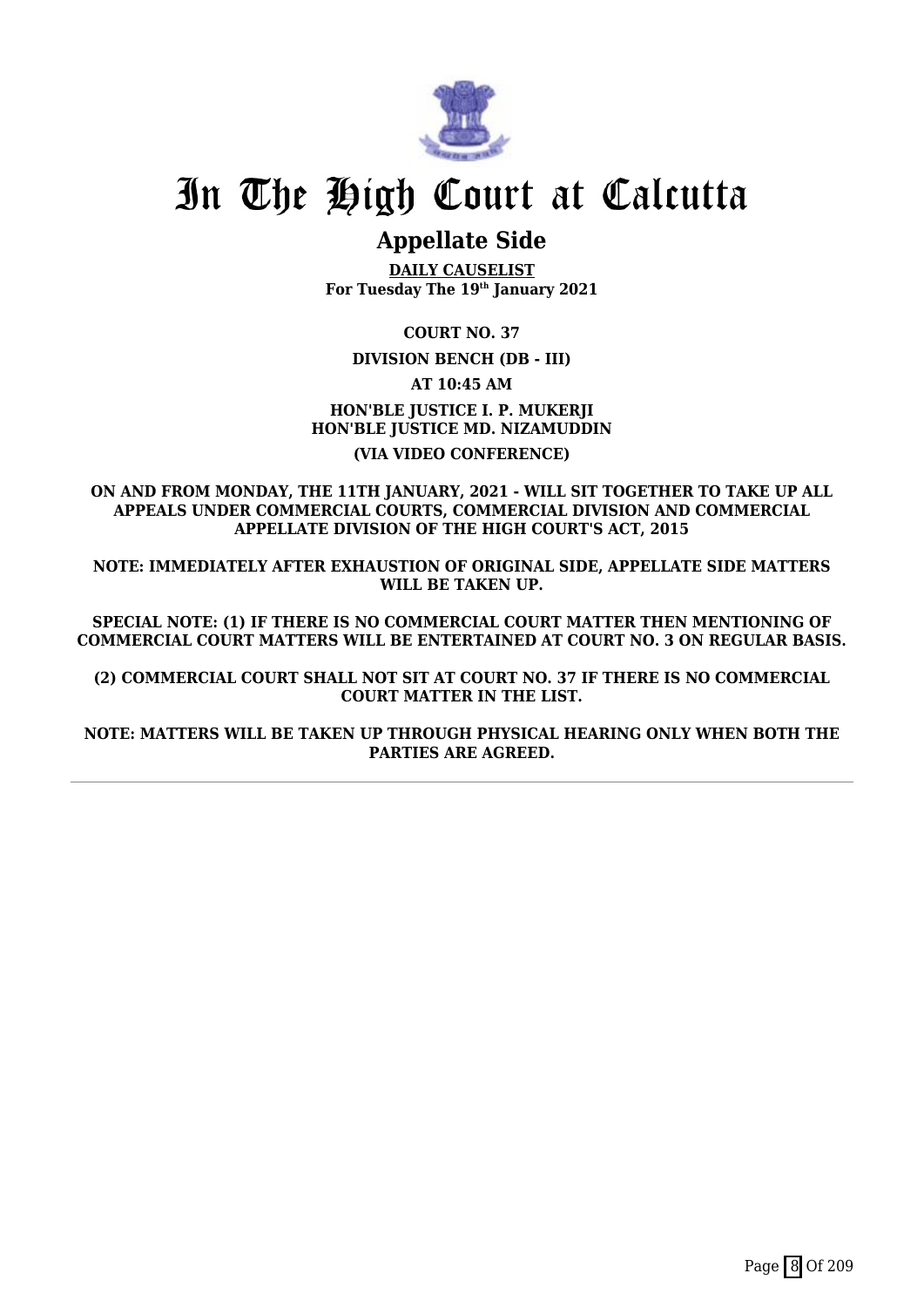

## **Appellate Side**

**DAILY CAUSELIST For Tuesday The 19th January 2021**

**COURT NO. 3**

**DIVISION BENCH (DB - III)**

**AT 10:45 AM HON'BLE JUSTICE I. P. MUKERJI HON'BLE JUSTICE MD. NIZAMUDDIN (VIA VIDEO CONFERENCE)**

**ON AND FROM MONDAY, THE 11TH JANUARY 2021 - AFTER COMPLETION OF COMMERCIAL APPELLATE DIVISION BENCH – WILL TAKE UP APPEALS UNDER ARBITRATION ACT, 1940 AND ARBITRATION & CONCILIATION ACT, 1996, INCLUDING APPLICATIONS CONNECTED THERETO;**

**HEARING OF WRIT APPEALS IRRESPECTIVE OF CLASSIFICATION INCLUDING APPLICATIONS CONNECTED THERETO.**

**AND**

**ON AND FROM FRIDAY, 15TH JANUARY, 2021 TO FRIDAY, 29TH JANUARY, 2021 – WILL TAKE, IN ADDITION TO THEIR OWN LIST AND DETERMINATION, THE LIST AND DETERMINATION OF HON'BLE JUSTICE RAJESH BINDAL AND HON'BLE JUSTICE ANIRUDDHA ROY.** 

**NOTE : ON AND FROM MONDAY (11.01.2021) APPELLATE SIDE MATTERS WILL BE TAKEN UP FROM 3:00 P.M. OR IMMEDIATELY AFTER EXHAUSTION OF ORIGINAL SIDE MATTERS, WHICHEVER IS EARLIER.** 

**SPECIAL NOTE: (1) IF THERE IS NO COMMERCIAL COURT MATTER THEN MENTIONING OF COMMERCIAL COURT MATTERS WILL BE ENTERTAINED AT COURT NO. 3 ON REGULAR BASIS.**

**(2) COMMERCIAL COURT SHALL NOT SIT AT COURT NO. 37 IF THERE IS NO COMMERCIAL COURT MATTER IN THE LIST.** 

**(3) MENTIONING WILL BE ENTERTAINED ONLY ON MONDAYS.**

**NOTE: MATTERS WILL BE TAKEN UP THROUGH PHYSICAL HEARING ONLY WHEN BOTH THE PARTIES ARE AGREED.**

|      | <b>TO BE MENTIONED</b>                              |                                                                                             |                     |  |
|------|-----------------------------------------------------|---------------------------------------------------------------------------------------------|---------------------|--|
| 1    | FMA/803/2019                                        | AJIJUL ISLAM & ANR<br>VS<br>STATE OF WEST BENGAL & ORS                                      | ANINDA BHATTACHARYA |  |
|      | IA NO: CAN/1/2019(Old No:CAN/7589/2019), CAN/2/2020 |                                                                                             |                     |  |
|      |                                                     | <b>APPLICATION</b>                                                                          |                     |  |
| 2    | MAT/513/2020                                        | CENTARL BOARD OF SECONDARY<br><b>EDUCATION</b><br>VS<br>SATIKANTA GUHA 'FONDATION &<br>ORS. | ABHIRUP CHAKRABORTY |  |
|      |                                                     | IA NO: CAN/1/2020(Old No:CAN/5104/2020), CAN/2/2020(Old No:CAN/5117/2020), CAN/3/2020       |                     |  |
|      |                                                     | <b>CONTEMPT APPLICATION</b>                                                                 |                     |  |
| 3    | CPAN/433/2020                                       | ARANI MUKHOPADHYAY<br>VS<br><b>NAVENDU RAI</b>                                              | NIBEDITA MUKHERJEE  |  |
|      | IA NO: CAN/1/2020                                   |                                                                                             |                     |  |
| wt.4 | FMA/1756/2019                                       | ARANI MUKHOPADHYAAY<br>VS<br>EMPLOYEES PROVIDENT FUND<br>ORGANAIZATION & ORS                | NIBEDITA MUKHERJEE  |  |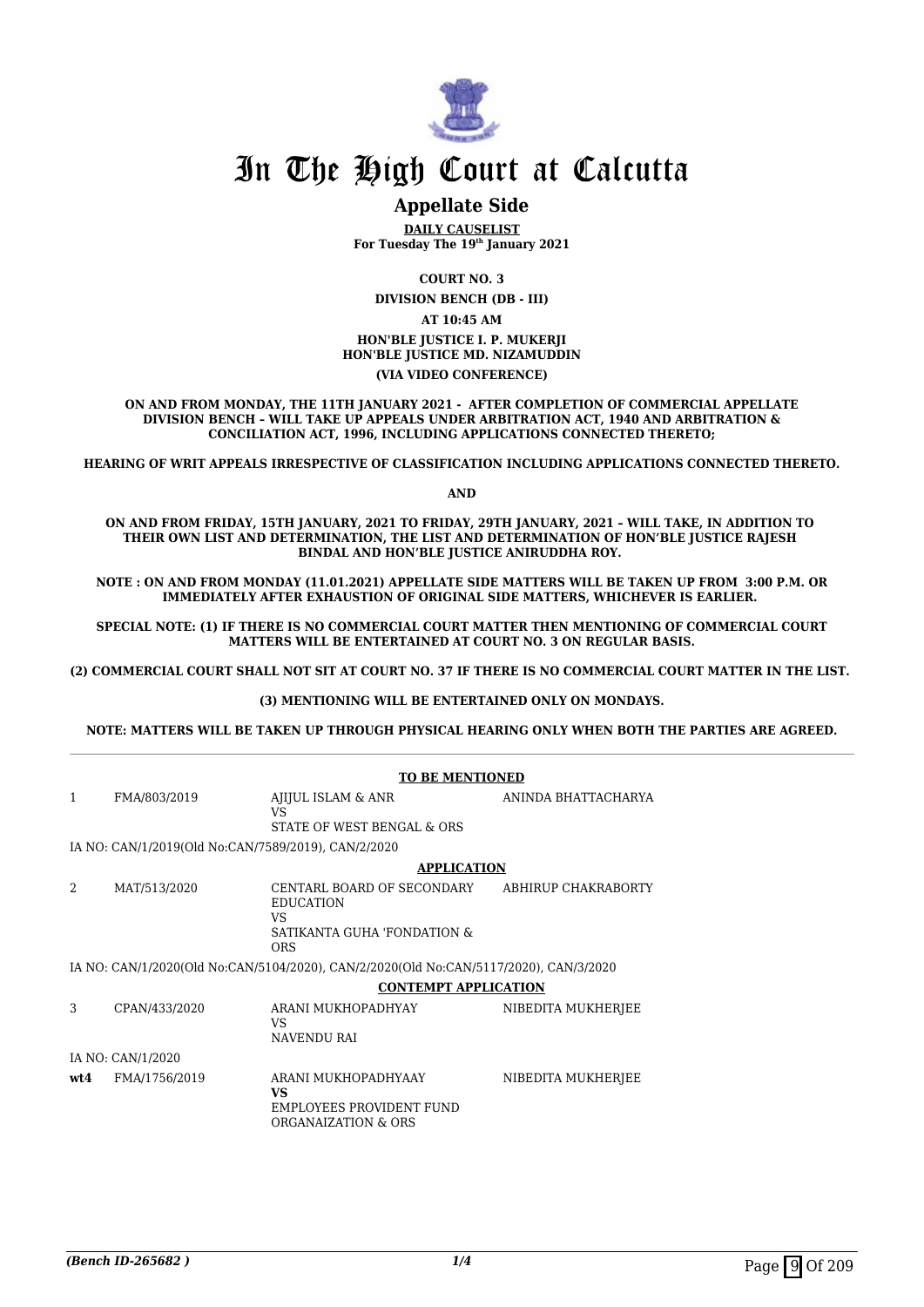| 5    | CPAN/1108/2016                                   | PARIMAL MANDAL & ORS.<br>VS<br>C.P TAYAL & ORS.                               | SK. FARIDULLAH               |
|------|--------------------------------------------------|-------------------------------------------------------------------------------|------------------------------|
|      |                                                  | IA NO: CAN/1/2020(Old No:CAN/4527/2020), CAN/2/2020(Old No:CAN/4528/2020)     |                              |
| wt6  | CPAN/1109/2016                                   | ZARRAR AHMED KHAN & ORS.<br>VS<br>C.P TAYAL & ORS.                            | <b>SK. FARIDULLAH</b>        |
|      |                                                  | IA NO: CAN/1/2020(Old No:CAN/4521/2020), CAN/2/2020(Old No:CAN/4523/2020)     |                              |
| wt7  | WP.CT/218/2009                                   | PARIMAL MONDAL & ORS<br>VS<br>UNION OF INDIA & ORS                            | SIDDHARTHA RUJ               |
| wt8  | WP.CT/219/2009                                   | ZARRAR AHMED KHAN & ORS<br>VS<br>UNION OF INDIA & ORS                         | SIDDHARTHA RUJ               |
| 9    | CPAN/582/2020                                    | SAI TO SANKAR NETRALAYA VIA<br>KARUNAMOYEE AUTORIKSHAW<br>UNION AND ANR<br>VS | <b>BARNALI GUPTA</b>         |
|      |                                                  | CHAITALI CHAKRABARTY                                                          |                              |
| wt10 | FMA/1684/2019                                    | SAI TO SANKAR NETRALAYA VIA<br>KARUNAMOYEE AUTO RICKSHAW<br>UN&ANR<br>VS.     | <b>BARNALI GUPTA</b>         |
|      |                                                  | STATE OF WEST BENGAL & ORS                                                    |                              |
|      |                                                  | <b>FOR HEARING</b>                                                            |                              |
| 11   | MAT/759/2014<br>$(P-I+OS+2PBs.)$ (Top)           | <b>MATIUR RAHAMAN</b><br>VS                                                   | <b>GOLAM MASTAFA</b>         |
|      |                                                  | MD. ABDUL KHAYAR & ORS                                                        |                              |
|      | IA NO: CAN/1/2014(Old No:CAN/5901/2014)          |                                                                               |                              |
| 12   | MAT/759/2020<br>(Assign Matter) (Fairly          | RASHMI METALIKS LIMITED AND<br>ANOTHER<br>VS.                                 | <b>SHIVANGI THARD</b>        |
|      | Top)                                             | UNION OF INDIA AND ORS.                                                       |                              |
|      | IA NO: CAN/1/2020                                |                                                                               |                              |
| 13   | FMA/916/2012<br>$(P-I+OB+2nd$ J.<br>Copy+2PBs.)  | SAFINNESSSA BEGUM ALIAS<br><b>KHATUN</b><br>VS.                               | SHAMIN UL BARI               |
|      |                                                  | <b>FARHANA BEGUM &amp; ORS</b>                                                |                              |
| 14   | FMA/3534/2014<br>$(P-I+OB+2nd J.$                | CHITTARANJAN BAIDYA<br>VS                                                     | <b>SOURAV MITRA</b>          |
|      | Copy+2PBs.)                                      | DIPANKAR MANDAL & ORS                                                         |                              |
|      |                                                  | IA NO: CAN/1/2014(Old No:CAN/2703/2014), CAN/3/2014(Old No:CAN/2711/2014)     |                              |
| 15   | FMA/834/2015                                     | SUBHRA KETAN HALDER<br>VS<br>STATE OF WEST BENGAL & ORS                       | <b>GAZI FARUQUE HOSSSAIN</b> |
| 16   | FMA/1281/2016                                    | ASHOK KR. MAHANTA                                                             | SUPRIYO CHATTOPADHYAY        |
|      | $(P-I+OB+2nd$ J.<br>Copy+2PBs.)                  | VS<br>THE CENTRAL BANK OF INDIA &<br>ORS.                                     |                              |
| 17   | FMA/2274/2016<br>$(P-I+OB+2nd$ J.<br>Copy+2PBs.) | UNION OF INDIA & ORS<br>VS<br><b>GOUTAM RAM</b>                               | APARNA BANERJEE              |
|      | IA NO: CAN/2/2016(Old No:CAN/1905/2016)          |                                                                               |                              |
| 18   | FMA/4416/2016                                    | THE STATE OF W.B. & ORS<br>VS                                                 | SOMNATH NASKAR               |
|      |                                                  | KHABIRUDDIN AHMED & ORS                                                       |                              |
|      |                                                  | IA NO: CAN/2/2016(Old No:CAN/602/2016), CAN/3/2018(Old No:CAN/10249/2018)     |                              |
| 19   | FAT/378/2018                                     | JHARNA ROY<br>VS<br>SUDIPTA ROY & ANR                                         | SONI OJHA                    |
|      | IA NO. CANIE (2020(OIA No.CANI2952/2020)         |                                                                               |                              |

IA NO: CAN/5/2020(Old No:CAN/2853/2020)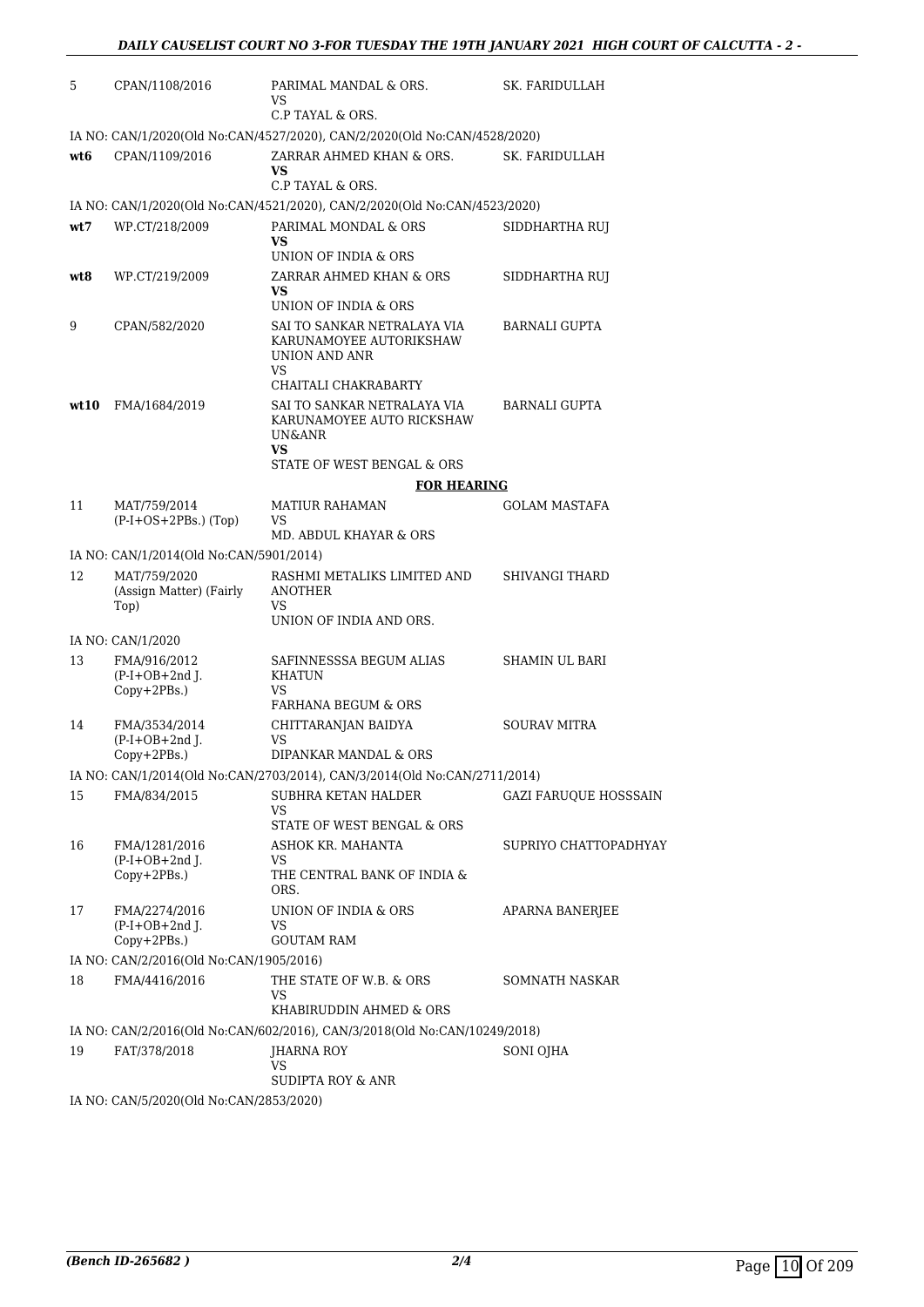| 20 | FMA/559/2018                                             | BONGAON CENTRAL COOPERATIVE<br>MARKETING SOCIETY LTD.<br>VS.                          | RAMESH DHARA               |
|----|----------------------------------------------------------|---------------------------------------------------------------------------------------|----------------------------|
|    |                                                          | STATE OF WEST BENGAL & ORS.                                                           |                            |
| 21 | IA NO: CAN/1/2017(Old No:CAN/11180/2017)<br>MAT/930/2018 | ALI MAHAMMAD                                                                          | ANUSUYA BANERJEE           |
|    |                                                          | VS                                                                                    |                            |
|    |                                                          | STATE OF WEST BENGAL & ORS                                                            |                            |
|    |                                                          | IA NO: CAN/6/2020(Old No:CAN/4829/2020), CAN/7/2020(Old No:CAN/4831/2020), CAN/8/2020 |                            |
| 22 | MAT/1355/2018                                            | ARINDAM SAHA                                                                          | MAHABOOB AHMED             |
|    | (P-I+OS+2nd J. Copy)                                     | VS.<br>INDIAN OIL CORP LTD & ORS                                                      |                            |
| 23 | MAT/1375/2018                                            | EASTERN COALFIELDS LTD                                                                | <b>SANCHITA BARMAN RAY</b> |
|    | $(P-I+OS+2nd J.Copy) + 2 VS$                             |                                                                                       |                            |
|    | PBs.                                                     | <b>GOURINATH BANERJEE &amp; ORS</b>                                                   |                            |
| 24 | FA/154/2019                                              | RAM CHANDRA PRASAD<br>VS.                                                             | S C PRASAD                 |
|    |                                                          | STATE OF BIHAR & ORS                                                                  |                            |
|    | IA NO: CAN/2/2019(Old No:CAN/4529/2019)                  |                                                                                       |                            |
| 25 | MAT/508/2019                                             | THE STATE OF WEST BENGAL &<br>ORS<br>VS.                                              | TAPATI SAMANTA             |
|    |                                                          | SMT RAJ KISHORI RAO & ORS                                                             |                            |
| 26 | FMA/686/2019                                             | <b>BINAY KUMAR</b>                                                                    | ARUNAVA GANGULY            |
|    | $(P-I+OB+2nd$ J.<br>Copy+2PBs.)                          | VS<br>EASTERN COAL FIELDS LIMITED &<br><b>ORS</b>                                     |                            |
| 27 | MAT/715/2019<br>$P-I+OS+2P.B.)$                          | THE MANAGING COMMITTEE,<br><b>BASUDEBPUR HIGH SCHOOL &amp;</b><br>ANR<br>VS.          | <b>SUBHAS JANA</b>         |
|    |                                                          | STATE OF WEST BENGAL & ORS                                                            |                            |
|    | IA NO: CAN/2/2020, CAN/3/2020                            |                                                                                       |                            |
| 28 | FMA/718/2019                                             | KUMAR MUKHOPADHYAY                                                                    | K.P. MUHURI                |
|    | $+2$ PBs.                                                | VS<br>STATE OF WEST BENGAL & ORS                                                      |                            |
|    | IA NO: CAN/1/2019(Old No:CAN/331/2019)                   |                                                                                       |                            |
|    | wt29 FMA/719/2019                                        | KUMAR MUKHOPADHYAY                                                                    | K.P. MUHURI                |
|    |                                                          | VS                                                                                    |                            |
|    |                                                          | STATE OF WEST BENGAL & ORS                                                            |                            |
| 30 | IA NO: CAN/1/2019(Old No:CAN/332/2019)<br>FMA/845/2019   | KARTICK CHANDRA GHOSH                                                                 | ASOK KUMAR JANA            |
|    | $(P-I+OS+2nd J.$                                         | VS.                                                                                   |                            |
|    | Copy+2PBs.)                                              | UNION OF INDIA & ORS                                                                  |                            |
| 31 | FMA/896/2019                                             | MAHENDRA MISHRA<br>VS                                                                 | MRINAL KANTI KUNDU         |
|    | $(Pt-I+OB+2nd$<br>J.Copy+2PBs.)                          | THE MANAGING DIRECTOR, M/S<br><b>GLUCONATE HEALTH LIMITED &amp;</b><br><b>ORS</b>     |                            |
| 32 | FMA/985/2019                                             | SIPRA KHAN                                                                            | <b>GOUTAM DEY</b>          |
|    | $(P-I+OS+2nd$ J.                                         | VS                                                                                    |                            |
|    | $Copy+2PBs.$ )<br>FMA/1154/2019                          | HPCL & ORS.                                                                           |                            |
| 33 | $(P-I+OB+2nd$ J. Copy)                                   | JATINDRA NATH DAS<br>VS<br>STATE OF WEST BENGAL & ORS                                 | KRISHNENDU BERA            |
| 34 | MAT/1185/2019                                            | S.B MODERN HIGH SCHOOL &                                                              | <b>BISWAJIT DAS</b>        |
|    | $(P-I+OS+4PBs.)$                                         | ANR.<br>VS<br>KAMALA KANT SINGH & ORS.                                                |                            |
| 35 | MAT/1213/2019                                            | <b>AVIJIT DAS</b>                                                                     | PAPPU ADHIKARI             |
|    |                                                          | VS<br>W.B. SURFACE TRANSPORT                                                          |                            |
| 36 | MAT/1427/2019                                            | CORPORATION LTD. & ORS<br>KHIZIR HAYAT                                                | SK SAMIM AKHTER            |
|    | $Pt-I+O.S.+2nd$ J.                                       | VS                                                                                    |                            |
|    | Copy+4PBs.)                                              | STATE OF WEST BENGAL & ORS                                                            |                            |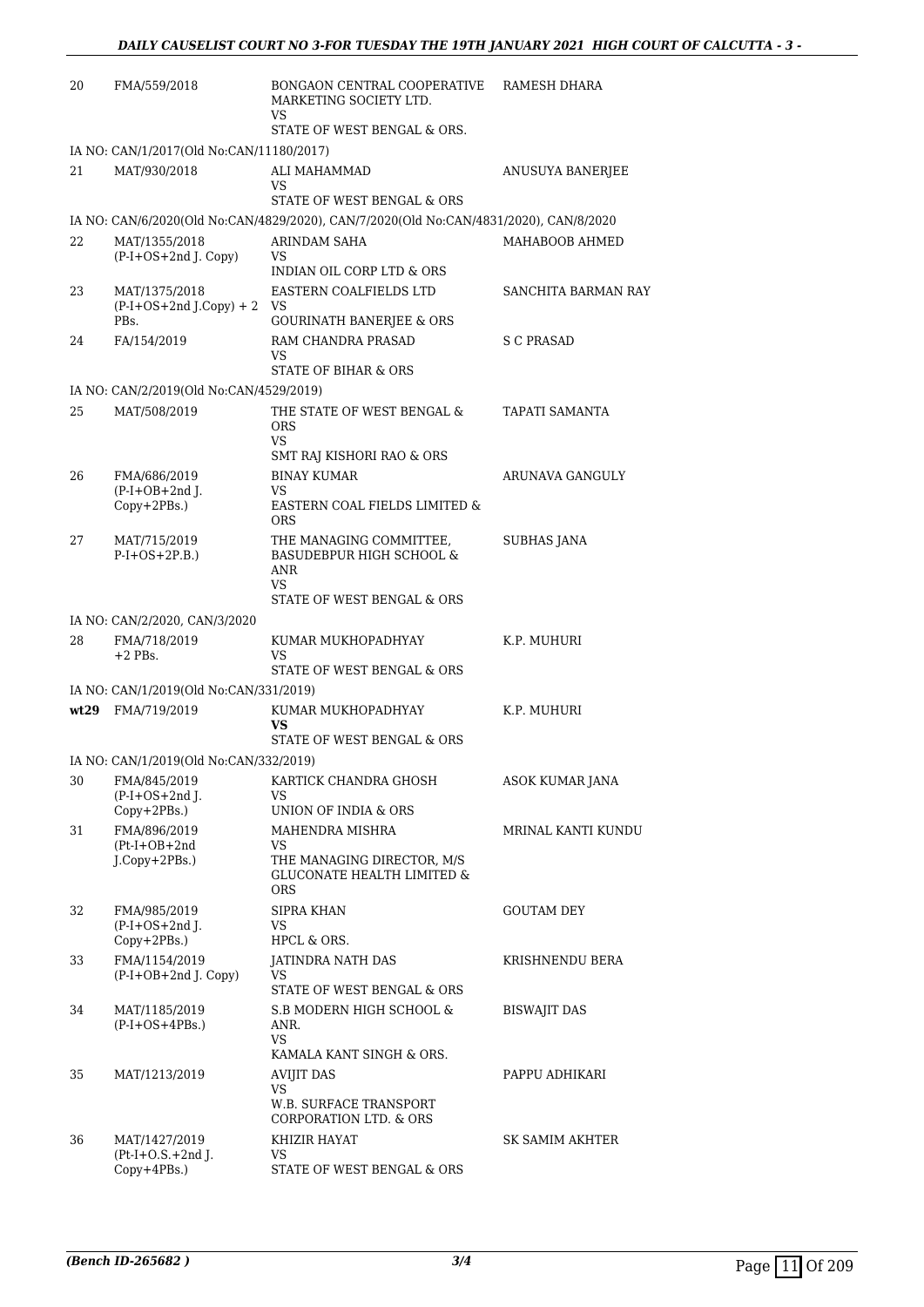## *DAILY CAUSELIST COURT NO 3-FOR TUESDAY THE 19TH JANUARY 2021 HIGH COURT OF CALCUTTA - 4 -*

| 37 | FMA/1657/2019                                      | SRIJIB KUMAR PATRA<br>VS.<br>UNION OF INDIA & ORS                    | <b>SUBHAS JANA</b>          |
|----|----------------------------------------------------|----------------------------------------------------------------------|-----------------------------|
| 38 | MAT/1918/2019                                      | <b>SUMON ROY</b><br>VS.<br>STATE OF WEST BENGAL & ORS                | ANINDA BHATTACHARYA         |
|    | IA NO: CAN/1/2020                                  |                                                                      |                             |
| 39 | FMA/79/2020                                        | SREE SREE BANESWAR SHIB<br>THAKUR SHEBAIT ESTATE<br>VS<br>KMC & ORS. | PARTHA CHAKRABORTY          |
|    | IA NO: CAN/3/2020(Old No:CAN/4137/2020)            |                                                                      |                             |
| 40 | MAT/139/2020                                       | MANOJ KUMAR CHOWDHURY<br><b>VS</b><br>STATE OF WEST BENGAL & ORS     | KARUNAMOYEE SAMANTA         |
| 41 | MAT/190/2020                                       | RAMANUJ MUKHOPADHYAY<br>VS.<br>STATE OF WEST BENGAL                  | ANINDA BHATTACHARYA         |
| 42 | FMA/339/2020<br>$(P-I+OB+2nd$ J.<br>$Copy+2PBs.$ ) | RAJU MISHRA & ORS.<br>VS.<br>UNION OF INDIA & ORS.                   | <b>DURGA SANKAR MULLICK</b> |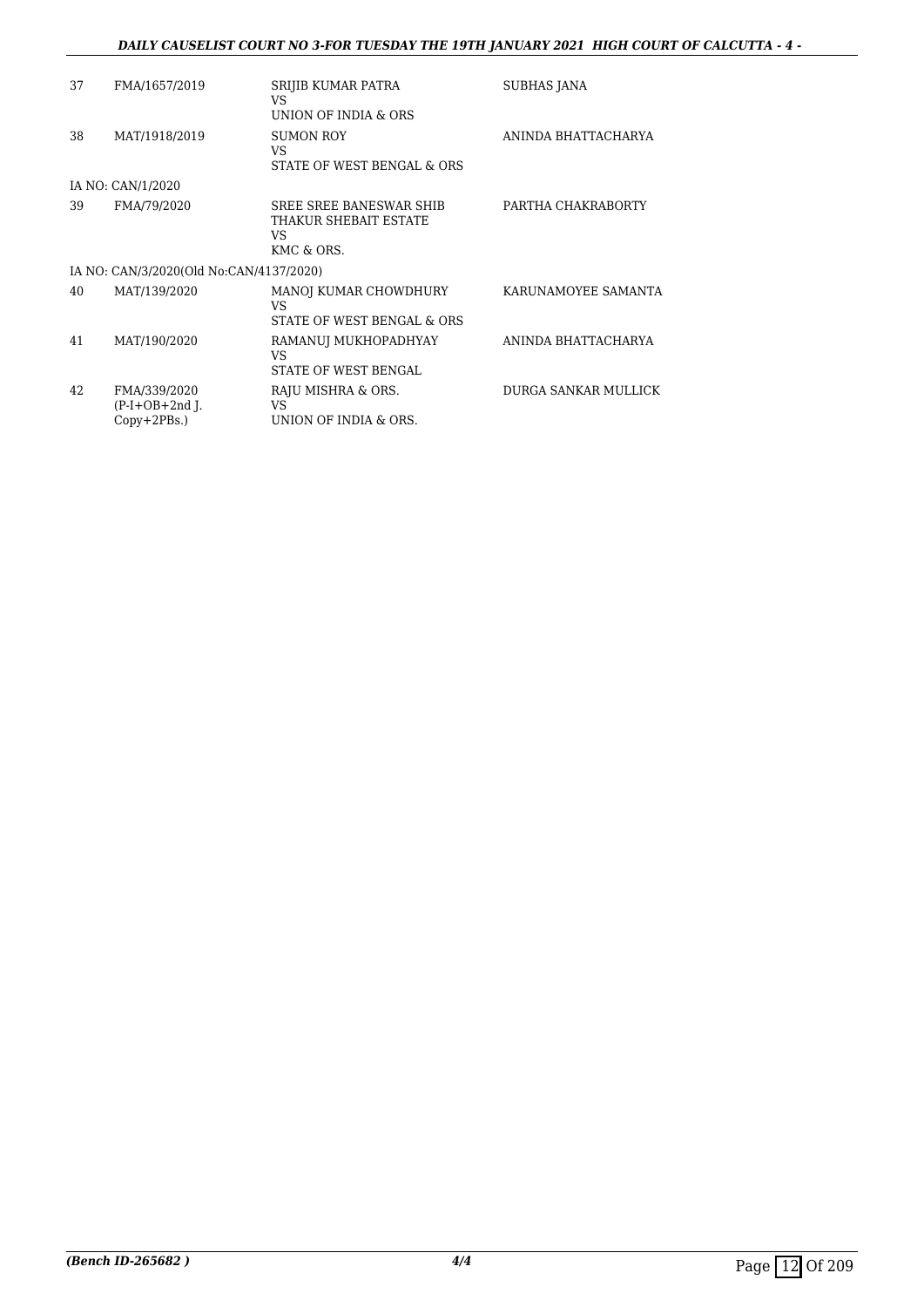

## **Appellate Side**

**DAILY CAUSELIST For Tuesday The 19th January 2021**

**COURT NO. 2**

## **DIVISION BENCH (DB- IV)**

**AT 10:45 AM**

**HON'BLE JUSTICE HARISH TANDON HON'BLE JUSTICE KAUSIK CHANDA (VIA VIDEO CONFERENCE)**

**ON AND FROM MONDAY, THE 11TH JANUARY, 2021 - ADMISSION OF APPEALS UNDER ORDER XLI OF THE CODE OF CIVIL PROCEDURE INCLUDING APPLICATIONS CONNECTED THERETO;** 

**ANY OTHER FIRST APPEALS & FIRST MISCELLANEOUS APPEALS NOT ASSIGNED TO ANY OTHER BENCH & APPLICATIONS CONNECTED THERETO,** 

**LAWAZIMA;** 

**APPEALS RELATING TO LAND UNDER GROUP I AND APPLICATIONS CONNECTED THERETO;** 

**APPEALS RELATING TO TRANSPORT & TELECOMMUNICATION UNDER GROUP VII AND REGULATION OF INDUSTRIES & ESSENTIAL COMMODITIES & VARIOUS CENTRAL ORDERS UNDER GROUP VIII AND APPLICATIONS CONNECTED THERETO;** 

#### **NOTE: MATTERS WILL BE TAKEN UP THROUGH PHYSICAL HEARING ONLY WHEN BOTH THE PARTIES ARE AGREED**

#### **TO BE MENTIONED**

1 FA/62/2020 SANAT KUMAR DEY VS SANTANU KUMAR DEY & RAJDEEP BHATTACHARYA

IA NO: CAN/2/2019(Old No:CAN/7352/2019), CAN/3/2020, CAN/4/2021

ANR

### **FIXED MATTER**

| SAT/293/2019 | NILIMA NASKAR      | SOUNAK       |
|--------------|--------------------|--------------|
|              | VS.                | BHATTACHARYA |
|              | SIKHA SARKAR & ANR |              |

IA NO: CAN/1/2019(Old No:CAN/9841/2019)

#### **FOR ORDERS**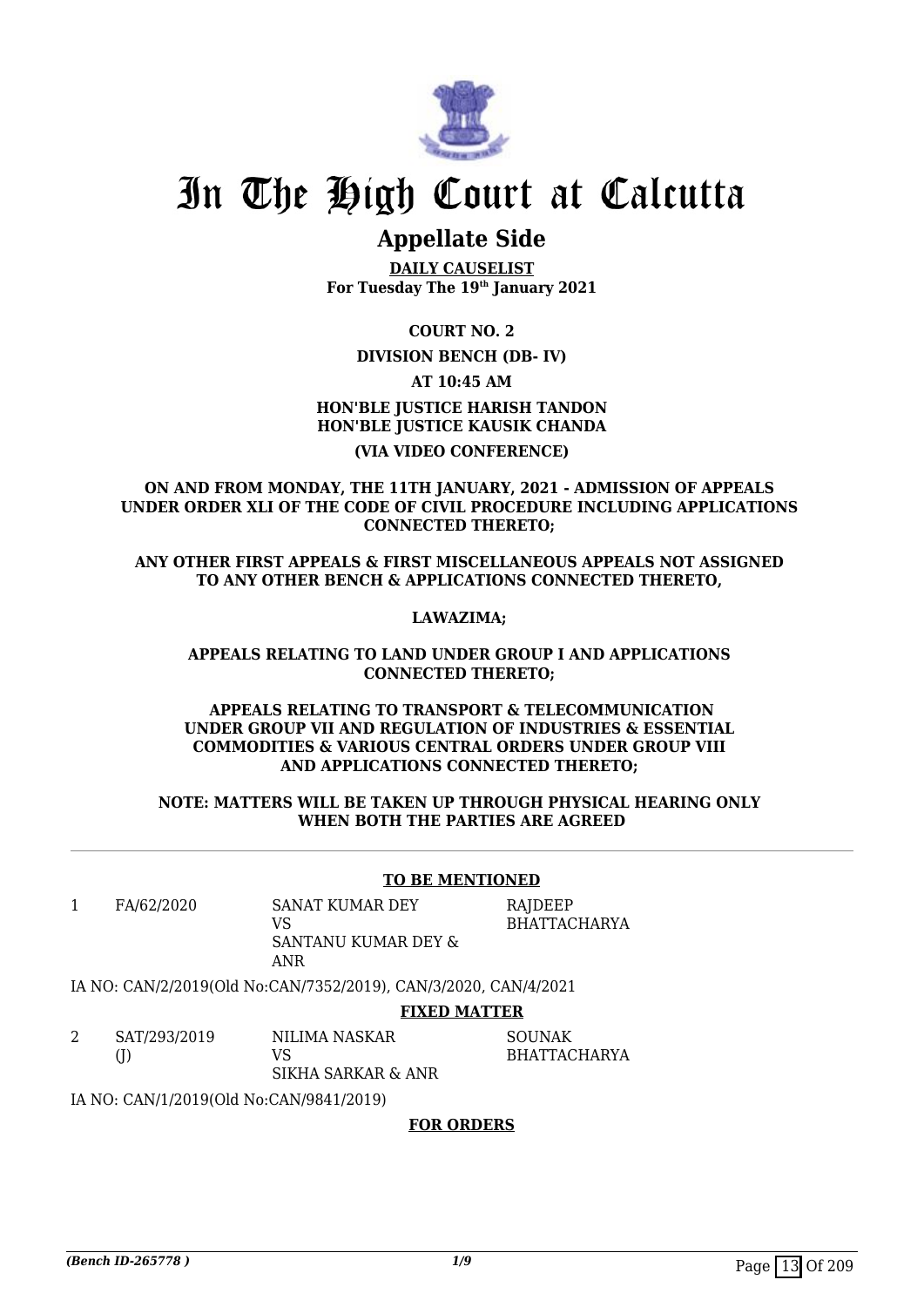| 3  | MAT/1104/2019<br>(Assigned)             | JOYDEEP GHOSH<br><b>VS</b>                                                                                | PRASENJIT<br>MUKHERJEE                 |
|----|-----------------------------------------|-----------------------------------------------------------------------------------------------------------|----------------------------------------|
|    |                                         | STATE OF WEST BENGAL &<br><b>ORS</b>                                                                      |                                        |
|    | IA NO: CAN/1/2019(Old No:CAN/7871/2019) |                                                                                                           |                                        |
|    |                                         | <b>ORDER XLI RULE II</b>                                                                                  |                                        |
| 4  | SAT/509/2015                            | DAYAMOY DAS & ORS<br><b>VS</b><br><b>SWAPAN DAS &amp; ORS</b>                                             | KUNAL GANGULY                          |
|    |                                         | IA NO: CAN/1/2015(Old No:CAN/10603/2015), CAN/2/2017(Old No:CAN/6053/2017)                                |                                        |
| 5  | SAT/280/2016                            | SANJIT KR. DAS & ORS<br><b>VS</b><br>KASHINATH GHOSH & ORS                                                | S. BANERJEE                            |
|    | IA NO: CAN/1/2018(Old No:CAN/5485/2018) |                                                                                                           |                                        |
| 6  | SAT/134/2018                            | MAJEDUR RAHAMAN DEAD                                                                                      | <b>ASIF DEWAN</b>                      |
|    | (Defective)                             | R/P BY FARUK HOSSAIN &<br><b>ORS</b><br><b>VS</b><br><b>SUNIRMAL SOREN &amp; ORS</b>                      |                                        |
| 7  | SAT/179/2018<br>(Defective)             | SK GOLAM LALCHAND<br><b>VS</b><br>NANDU LAL SHAW @<br>NANDU LAL KESHRI @<br>NANDU LAL BAYES & ORS         | <b>SURENDRA KUMAR</b><br><b>SHARMA</b> |
|    | IA NO: CAN/1/2018(Old No:CAN/3122/2018) |                                                                                                           |                                        |
| 8  | SAT/261/2018<br>(Defective)             | <b>GURUDAS</b><br><b>CHATTOPADHYAY</b><br><b>VS</b><br><b>JAGANNATH</b><br><b>CHATTOPADHYAY &amp; ORS</b> | SHEBATEE DATTA                         |
|    | IA NO: CAN/1/2018(Old No:CAN/4635/2018) |                                                                                                           |                                        |
| 9  | SAT/319/2018                            | NURABANU BIBI & ORS<br>VS<br>MD JABED                                                                     | <b>BARUN CHATTERJEE</b>                |
| 10 | SAT/501/2018                            | ANIL KUMAR JANA<br><b>VS</b><br><b>ANIL KUMAR PATRA &amp; ORS</b>                                         | PRIYABRATA GHOSH                       |
| 11 | SAT/528/2018                            | KRIPAMAY PARAMANIK &<br><b>ORS</b><br><b>VS</b><br><b>HARADHAN GHOSH</b>                                  | <b>BADAL SAHA</b>                      |
|    | IA NO: CAN/1/2020(Old No:CAN/923/2020)  |                                                                                                           |                                        |
| 12 | SAT/72/2019<br>(Defective)              | SK FIROZ ALI & ANR<br><b>VS</b><br><b>SK MANNAN</b>                                                       | CHANDRAYEE<br>MUKHERJEE                |
| 13 | SAT/172/2019                            | BANKIM BEHARI MAHATO<br>VS<br>RAJ KUMAR MAHATO & ORS                                                      | JAHAR LAL RAY                          |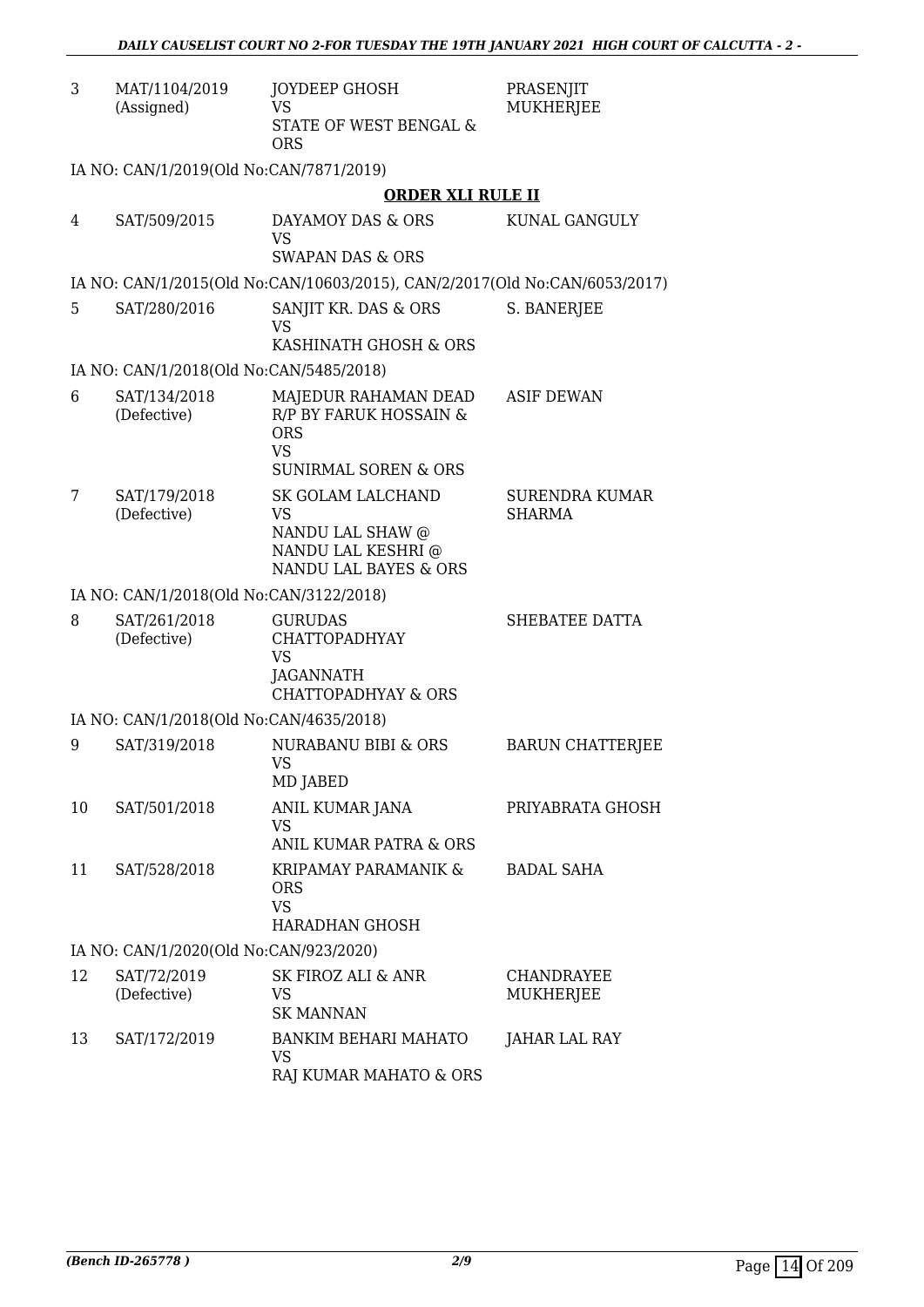| 14 | SAT/250/2019<br>[22.01.2021]                            | MANIK LAL JAISWARA &<br><b>ORS</b><br><b>VS</b><br><b>SMT MANJU DEVI &amp; ANR</b>                  | <b>ABHIJIT LAIK</b>                      |
|----|---------------------------------------------------------|-----------------------------------------------------------------------------------------------------|------------------------------------------|
|    |                                                         | IA NO: CAN/2/2019(Old No:CAN/7602/2019), CAN/3/2020                                                 |                                          |
| 15 | SAT/319/2019<br>(Defective)                             | MUKUL CHATTERJEE<br><b>VS</b><br><b>ANIUP KUMAR DEY</b>                                             | <b>ASIT KUMAR</b><br><b>BHATTACHARYA</b> |
|    | IA NO: CAN/1/2019(Old No:CAN/11304/2019)                |                                                                                                     |                                          |
| 16 | SAT/321/2019                                            | <b>APURBA GHOSH ROY</b><br><b>VS</b>                                                                | <b>SAUNAK</b><br><b>BHATTACHARYA</b>     |
|    |                                                         | SAMBHU ROY CHOWDHURY                                                                                |                                          |
| 17 | IA NO: CAN/1/2019(Old No:CAN/9584/2019)<br>SAT/332/2019 | <b>BIKASH CHANDRA GHOSH</b>                                                                         |                                          |
|    |                                                         | VS<br><b>INDIAN IRON STEEL CO</b><br><b>LTD</b>                                                     | DEBASHISH SUR                            |
|    | IA NO: CAN/1/2019(Old No:CAN/11305/2019)                |                                                                                                     |                                          |
| 18 | SAT/341/2019<br>(Defective)                             | <b>HRISHIKESH</b><br><b>CHATTOPADHYAY</b><br>VS<br>DHANANJOY BAUL DAS &<br>ANR.                     | HIMADRI KR.<br><b>MAHATA</b>             |
|    | IA NO: CAN/1/2019(Old No:CAN/10316/2019)                |                                                                                                     |                                          |
| 19 | SAT/355/2019                                            | <b>SUBIR KUMAR GHOSH</b><br><b>VS</b><br>SITANGSHU MALLICK &<br><b>ORS</b>                          | <b>SK ABU ABBASUDDIN</b>                 |
|    | IA NO: CAN/1/2019(Old No:CAN/10954/2019)                |                                                                                                     |                                          |
| 20 | SAT/378/2019                                            | SWADHIN CHANDRA ROY &<br><b>ORS</b><br><b>VS</b><br>MUKUL CHANDRA ROY &<br><b>ORS</b>               | DHANANJAY NAYAK                          |
|    | IA NO: CAN/1/2019(Old No:CAN/10624/2019)                |                                                                                                     |                                          |
| 21 | SAT/380/2019<br>(inj.)                                  | BAIDYANATH @ BAIJNATH DEBASIS SUR<br>SINGH<br><b>VS</b><br><b>EASTERN COALFIELD'S</b><br>LTD. & ANR |                                          |
|    | IA NO: CAN/1/2019(Old No:CAN/10843/2019)                |                                                                                                     |                                          |
| 22 | SAT/437/2019                                            | <b>TASIRAN BIBI</b><br><b>VS</b><br>SHAMBHU NATH SAMANTA<br>& ANR                                   | DEVDUTTA PATHAK                          |
|    | IA NO: CAN/1/2020(Old No:CAN/60/2020)                   |                                                                                                     |                                          |
| 23 | FMAT/797/2019                                           | ANUP KUMAR SHARMA &<br><b>ORS</b><br><b>VS</b><br>RAJENDRA NATH SHARMA<br>$&$ ORS                   | <b>FALGUNI MAJHI</b>                     |
|    |                                                         | IA NO: CAN/1/2019(Old No:CAN/8065/2019), CAN/2/2019(Old No:CAN/10290/2019)                          |                                          |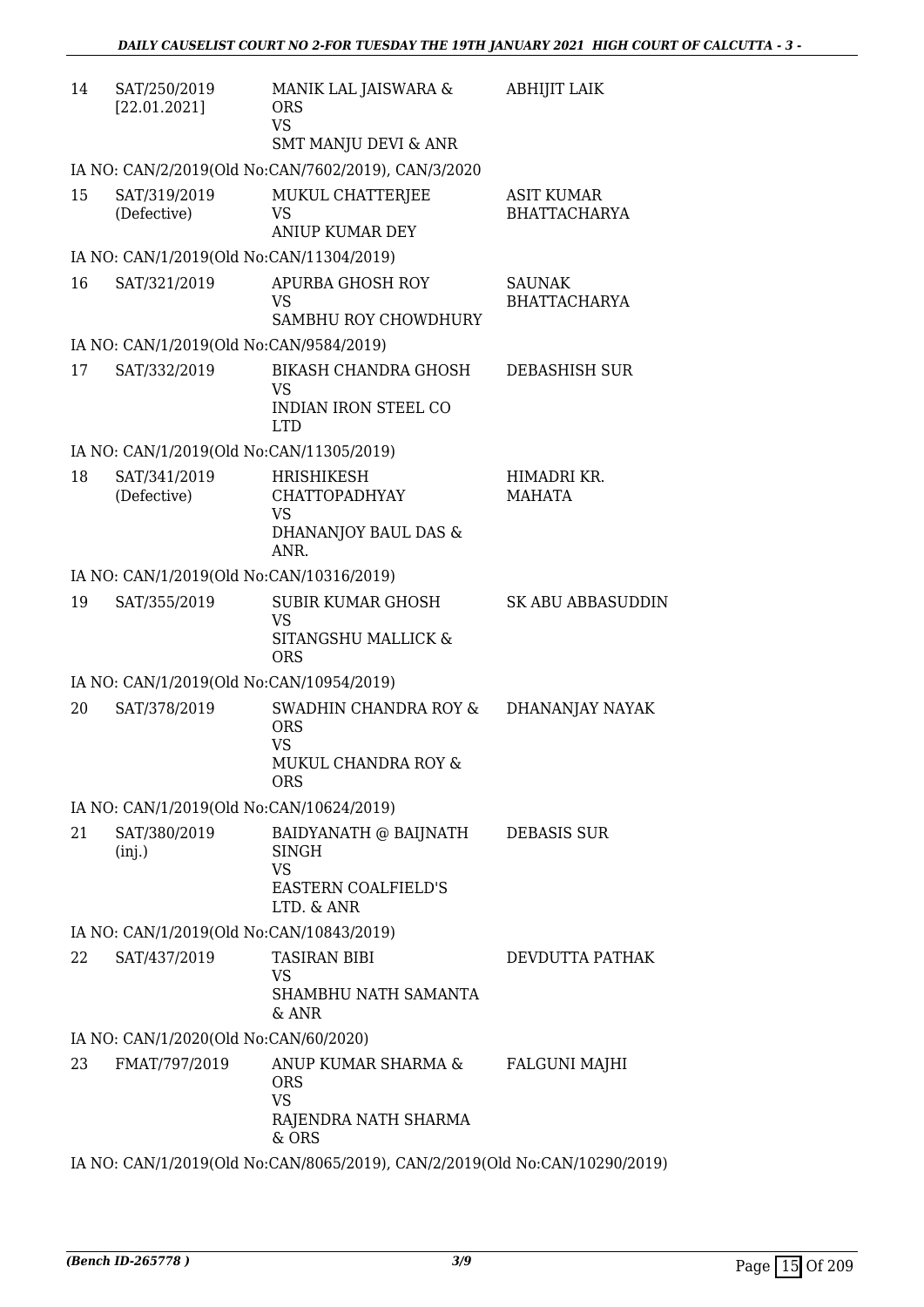| 24 | FMAT/1320/2019                           | TORQUE PHARMACEUTICAL<br><b>PVT LTD</b><br><b>VS</b><br><b>EMAMILTD</b>    | <b>SUBHASISH</b><br><b>CHAKRABORTY</b> |
|----|------------------------------------------|----------------------------------------------------------------------------|----------------------------------------|
|    | IA NO: CAN/1/2019(Old No:CAN/12246/2019) |                                                                            |                                        |
| 25 | FMAT/64/2020<br>(Defective)              | RAGHUNATH SIKDER &<br><b>ANR</b><br><b>VS</b><br><b>TAPAS SAHA</b>         | DILIP KUMAT SAILA                      |
|    | IA NO: CAN/1/2020(Old No:CAN/716/2020)   |                                                                            |                                        |
| 26 | SAT/103/2020<br>(DEFECTIVE)              | ADHIR KUMAR BISWAS<br><b>VS</b><br><b>ARUNMAY BISWAS</b>                   | DEBOPRIYO KARAN                        |
|    | IA NO: CAN/1/2020, CAN/2/2020            |                                                                            |                                        |
| 27 | SAT/104/2020<br>(DEFECTIVE)              | ADHIR KUMAR BISWAS AND<br><b>ORS</b><br><b>VS</b><br><b>BHOMBAL BISWAS</b> | DEBOPRIYO KARAN                        |
|    | IA NO: CAN/1/2020, CAN/2/2020            |                                                                            |                                        |
| 28 | SAT/119/2020<br>(DEFECTIVE)              | BISWANTH CHANDRA AND<br><b>ORS</b><br>VS.<br>SANKARNATH SHAW               | <b>SUSMITA DEY BASU</b>                |
|    | IA NO: CAN/1/2020                        |                                                                            |                                        |
| 29 | FMAT/177/2020                            | SAHIDUL ISLAM<br><b>VS</b><br>PAWANPUTRA SALES PVT.<br>LTD. & ORS          | DEBAPRATIM<br><b>BANERJEE</b>          |
|    | IA NO: CAN/1/2020                        |                                                                            |                                        |
| 30 | FMAT/391/2020                            | <b>CHINMOY GHOSH</b><br><b>VS</b><br>JAGABANDHU GHOSH                      | <b>SUSMITA</b><br><b>CHATTERJEE</b>    |
|    | IA NO: CAN/1/2020                        |                                                                            |                                        |
| 31 | FMAT/444/2020                            | KALIDAS GANGULY<br><b>VS</b><br><b>G.D POWER AND CONTROL</b><br>P. LTD.    | <b>MITUL</b><br><b>CHAKRABORTY</b>     |
|    | IA NO: CAN/1/2020                        |                                                                            |                                        |
| 32 | FMAT/504/2020                            | M/S S.S. ENTERPRISES<br>VS<br>KRISHNA RANJAN<br><b>CHAKRABORTY</b>         | ARIF ALI                               |
|    | IA NO: CAN/1/2020                        |                                                                            |                                        |
| 33 | FMAT/550/2020                            | LUFTA BEGUUM @<br>LUTFUNNESHA BIBI<br><b>VS</b><br>AFJAL HOSSAIN AND ORS   | <b>SHYAMAL</b><br>MUKHOPADHYAY         |
|    | IA NO: CAN/1/2020                        |                                                                            |                                        |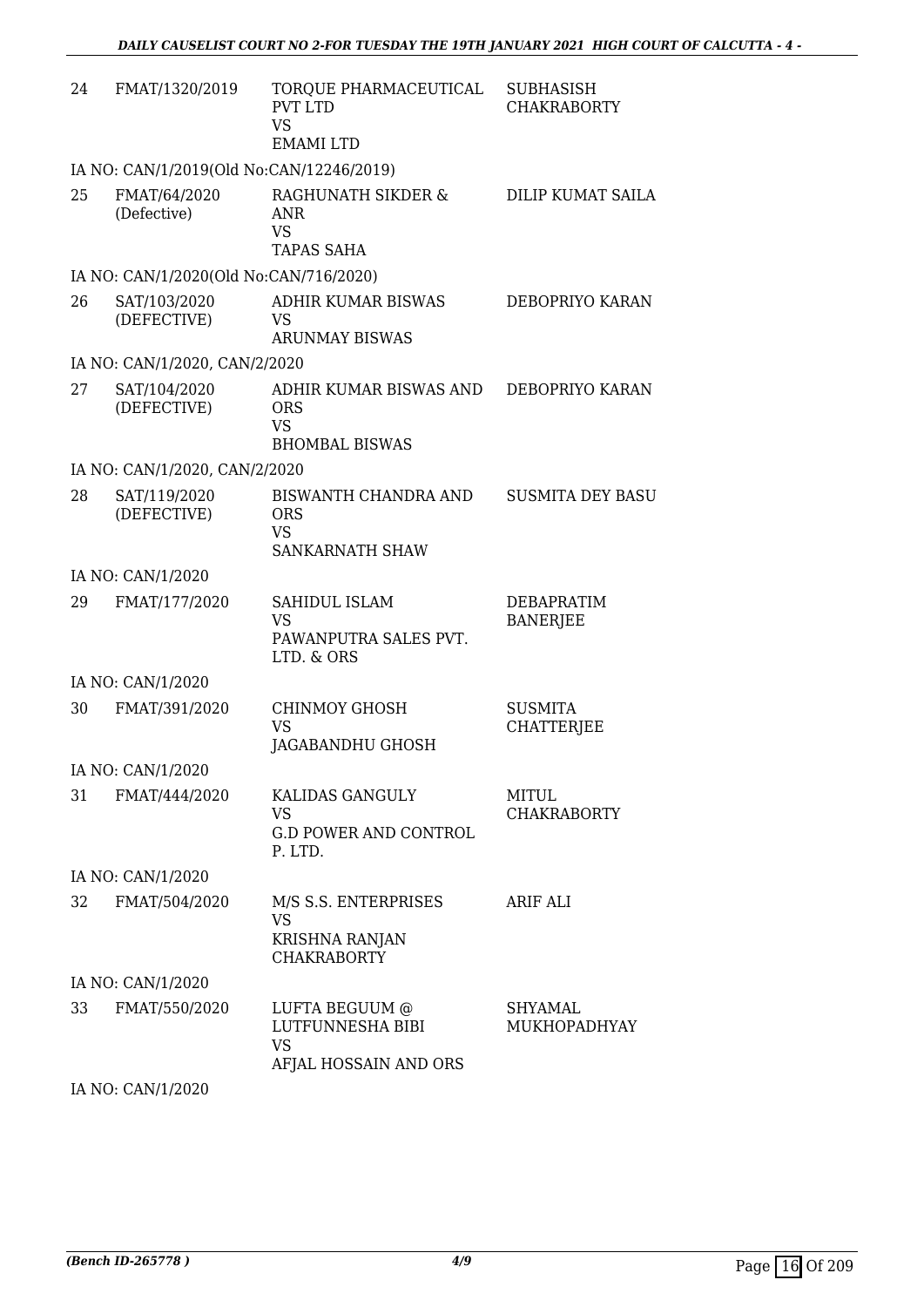| 34 | FMAT/558/2020                 | PRADIP KUMAR GHOSH<br><b>VS</b>                                                                   | <b>ABHIRUP</b><br><b>CHAKRABORTY</b> |
|----|-------------------------------|---------------------------------------------------------------------------------------------------|--------------------------------------|
|    |                               | ASHIM KUMAR GUPTA                                                                                 |                                      |
|    | IA NO: CAN/1/2020, CAN/2/2020 |                                                                                                   |                                      |
| 35 | FMAT/560/2020<br>(DEFECTIVE)  | BENGAL AMATEUR BOXING<br>FEDERATION AND ANR<br><b>VS</b><br>BENGAL OLYMPIC ASSN<br><b>AND ORS</b> | SABYASACHI<br><b>CHATTERJEE</b>      |
|    | IA NO: CAN/1/2020             |                                                                                                   |                                      |
| 36 | FMAT/565/2020                 | AMIT KUMAR SAMANTA                                                                                | Sobhan Majumder                      |
|    |                               | <b>VS</b>                                                                                         |                                      |
|    |                               | KAJAL GHORUI AND ORS                                                                              |                                      |
|    | IA NO: CAN/1/2020             |                                                                                                   |                                      |
|    |                               | <b>APPLICATION (GROUP - VIII)</b>                                                                 |                                      |
| 37 | MAT/786/2020                  | <b>KUNTAL SINHA</b>                                                                               | <b>NEIL BASU</b>                     |
|    | $(19.01.2021)$ $(2)$<br>P.M.  | <b>VS</b><br>STATE OF WEST BENGAL<br>AND ORS.                                                     |                                      |
|    | IA NO: CAN/1/2020             |                                                                                                   |                                      |
|    | wt38 MAT/788/2020             | <b>GAUTAM SARKAR</b><br><b>VS</b><br>STATE OF WEST BENGAL                                         | <b>NEIL BASU</b>                     |
|    |                               | AND ORS.                                                                                          |                                      |
|    | IA NO: CAN/1/2020             |                                                                                                   |                                      |
|    | wt39 MAT/789/2020             | KOUSHIK DAS                                                                                       | <b>NEIL BASU</b>                     |
|    |                               | <b>VS</b><br>STATE OF WEST BENGAL                                                                 |                                      |
|    |                               | AND ORS.                                                                                          |                                      |
|    | IA NO: CAN/1/2020             |                                                                                                   |                                      |
|    | wt40 MAT/790/2020             | RAJU DATTA BANIK<br><b>VS</b>                                                                     | <b>NEIL BASU</b>                     |
|    |                               | STATE OF WEST BENGAL<br>AND ORS.                                                                  |                                      |
|    | IA NO: CAN/1/2020             |                                                                                                   |                                      |
|    | wt41 MAT/791/2020             | <b>AMIT MONDAL</b>                                                                                | <b>NEIL BASU</b>                     |
|    |                               | <b>VS</b><br>STATE OF WEST BENGAL<br>AND ORS.                                                     |                                      |
|    | IA NO: CAN/1/2020             |                                                                                                   |                                      |
|    | wt42 MAT/792/2020             | KRISHNA GHOSH<br><b>VS</b><br>STATE OF WEST BENGAL                                                | <b>NEIL BASU</b>                     |
|    | IA NO: CAN/1/2020             | AND ORS.                                                                                          |                                      |
|    |                               |                                                                                                   |                                      |

**APPLICATION (FA AND FMA)**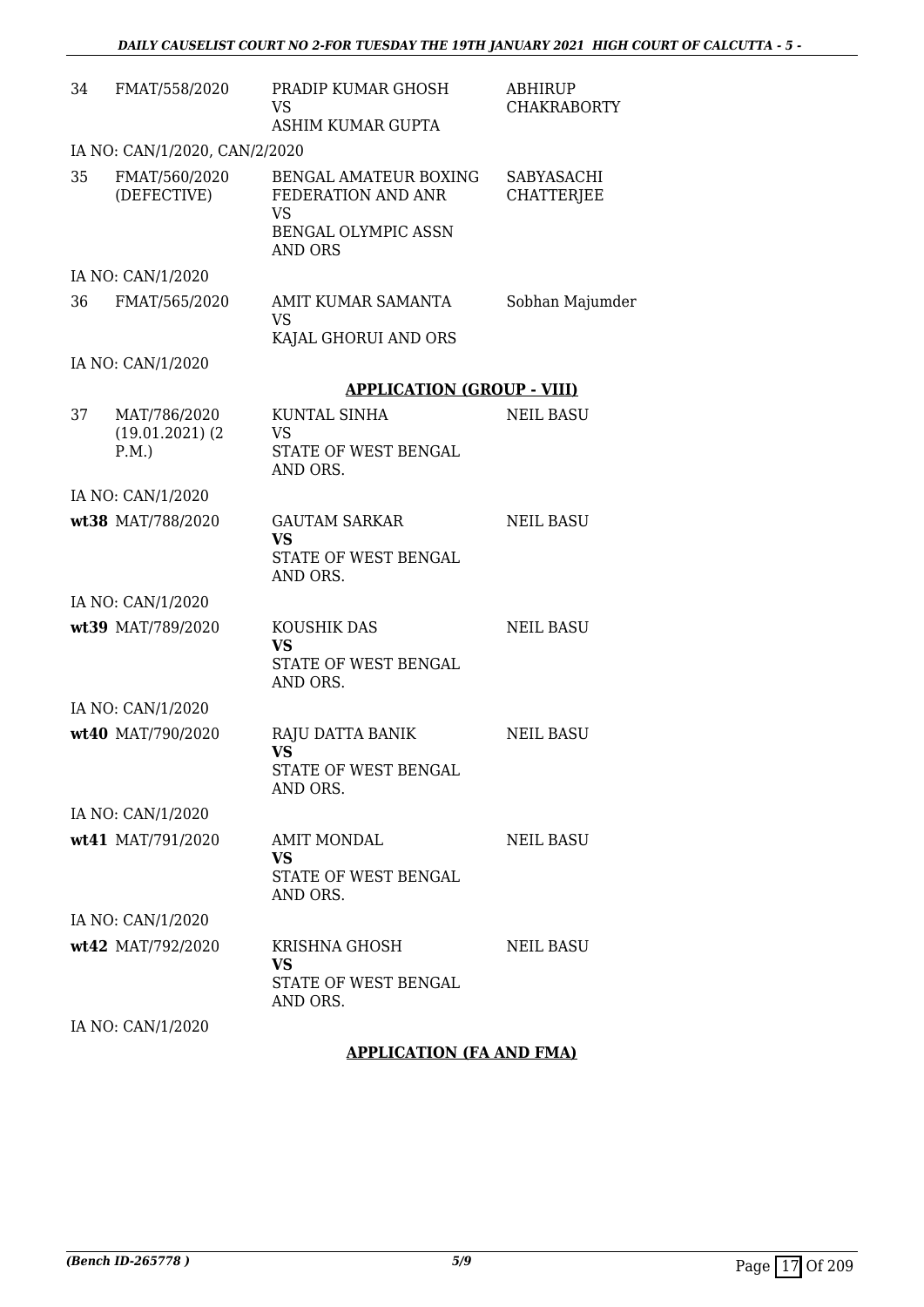| 43 | FA/340/1991                             | ABDUL SOVAN MONDAL &<br>ORS.<br><b>VS</b><br><b>JOYNOB BIBI</b>                                                                                                                                                                                                                                                                    | J.BHATTACHARYA                       | N.Y.A. |
|----|-----------------------------------------|------------------------------------------------------------------------------------------------------------------------------------------------------------------------------------------------------------------------------------------------------------------------------------------------------------------------------------|--------------------------------------|--------|
|    |                                         | IA NO: CAN/1/2002(Old No:CAN/745/2002), CAN/2/2002(Old No:CAN/746/2002), CAN/3/2002(Old<br>No:CAN/747/2002), CAN/4/2014(Old No:CAN/10170/2014), CAN/5/2014(Old No:CAN/10171/2014),<br>CAN/6/2015(Old No:CAN/3182/2015), CAN/7/2019(Old No:CAN/10806/2019), CAN/8/2019(Old<br>No:CAN/10807/2019), CAN/9/2019(Old No:CAN/10808/2019) |                                      |        |
| 44 | FAT/258/2015                            | <b>ABDUL RAUF &amp; ORS</b><br>VS<br><b>MD. ILLIAS &amp; ORS</b>                                                                                                                                                                                                                                                                   | ANAJLI AGARWAL                       |        |
|    |                                         | IA NO: CAN/1/2015(Old No:CAN/10357/2015), CAN/2/2016(Old No:CAN/2526/2016)                                                                                                                                                                                                                                                         |                                      |        |
| 45 | FMAT/1260/2015                          | SWAPAN KUMAR ROY<br><b>VS</b><br><b>SULOCHONA SINGH &amp; ANR</b>                                                                                                                                                                                                                                                                  | <b>SHILA SARKAR</b>                  |        |
|    |                                         | IA NO: CAN/1/2016(Old No:CAN/7864/2016), CAN/2/2021                                                                                                                                                                                                                                                                                |                                      |        |
| 46 | FA/62/2016                              | PIJUSH DEB<br><b>VS</b><br>PRANAB RANJAN DEB &<br><b>ORS</b>                                                                                                                                                                                                                                                                       | SARMISTHA GHOSH<br><b>SARMA</b>      |        |
|    |                                         | IA NO: CAN/1/2019(Old No:CAN/6331/2019), CAN/2/2020(Old No:CAN/1234/2020)                                                                                                                                                                                                                                                          |                                      |        |
| 47 | FAT/290/2016                            | M/S SUDIP CONSTRUCTION<br>& ANR<br><b>VS</b><br>MANOJ CHATTERJEE & ORS                                                                                                                                                                                                                                                             | PRANTICK GHOSH                       |        |
|    | No:CAN/10218/2018)                      | IA NO: CAN/2/2016(Old No:CAN/6197/2016), CAN/3/2017(Old No:CAN/5648/2017), CAN/4/2018(Old                                                                                                                                                                                                                                          |                                      |        |
| 48 | SAT/564/2016                            | HARAMANI SAHA SARKAR &<br><b>ORS</b><br><b>VS</b><br>SRI SRI ISHWAR RADHA<br><b>BALLAV JIU THAKUR &amp; ORS</b>                                                                                                                                                                                                                    | RAJU<br><b>BHATTACHARYYA</b>         |        |
|    | IA NO: CAN/1/2020                       |                                                                                                                                                                                                                                                                                                                                    |                                      |        |
| 49 | FAT/69/2018                             | THE STATE OF WB<br>VS<br>SUSAMA DAS & ORS.                                                                                                                                                                                                                                                                                         | RAM CH. GUCHAIIT                     |        |
|    | IA NO: CAN/2/2018(Old No:CAN/2745/2018) |                                                                                                                                                                                                                                                                                                                                    |                                      |        |
| 50 | FA/144/2018                             | SUBHASISH BAIDYA<br>VS<br>KABITA BISWAS & ORS                                                                                                                                                                                                                                                                                      | <b>SOUNAK</b><br><b>BHATTACHARYA</b> |        |
|    | IA NO: CAN/1/2021                       |                                                                                                                                                                                                                                                                                                                                    |                                      |        |
| 51 | FMAT/275/2018                           | PETRA STARKE<br><b>VS</b><br>BIKRAM YOGA COLLEGE OF<br><b>INDIA LP &amp; ORS</b>                                                                                                                                                                                                                                                   | V WADEHRA                            |        |
|    |                                         | IA NO: CAN/1/2018(Old No:CAN/3615/2018), CAN/3/2019(Old No:CAN/7223/2019)                                                                                                                                                                                                                                                          |                                      |        |
| 52 | FAT/316/2018                            | LEGAL HEIRS OF LATE<br>KANU SHARMA ,ASHA<br><b>SHARMA &amp; ANR</b><br><b>VS</b><br>NAKUL SHARMA                                                                                                                                                                                                                                   | <b>SUBRATA GHOSH</b>                 |        |
|    | IA NO: CAN/1/2019(Old No:CAN/9789/2019) |                                                                                                                                                                                                                                                                                                                                    |                                      |        |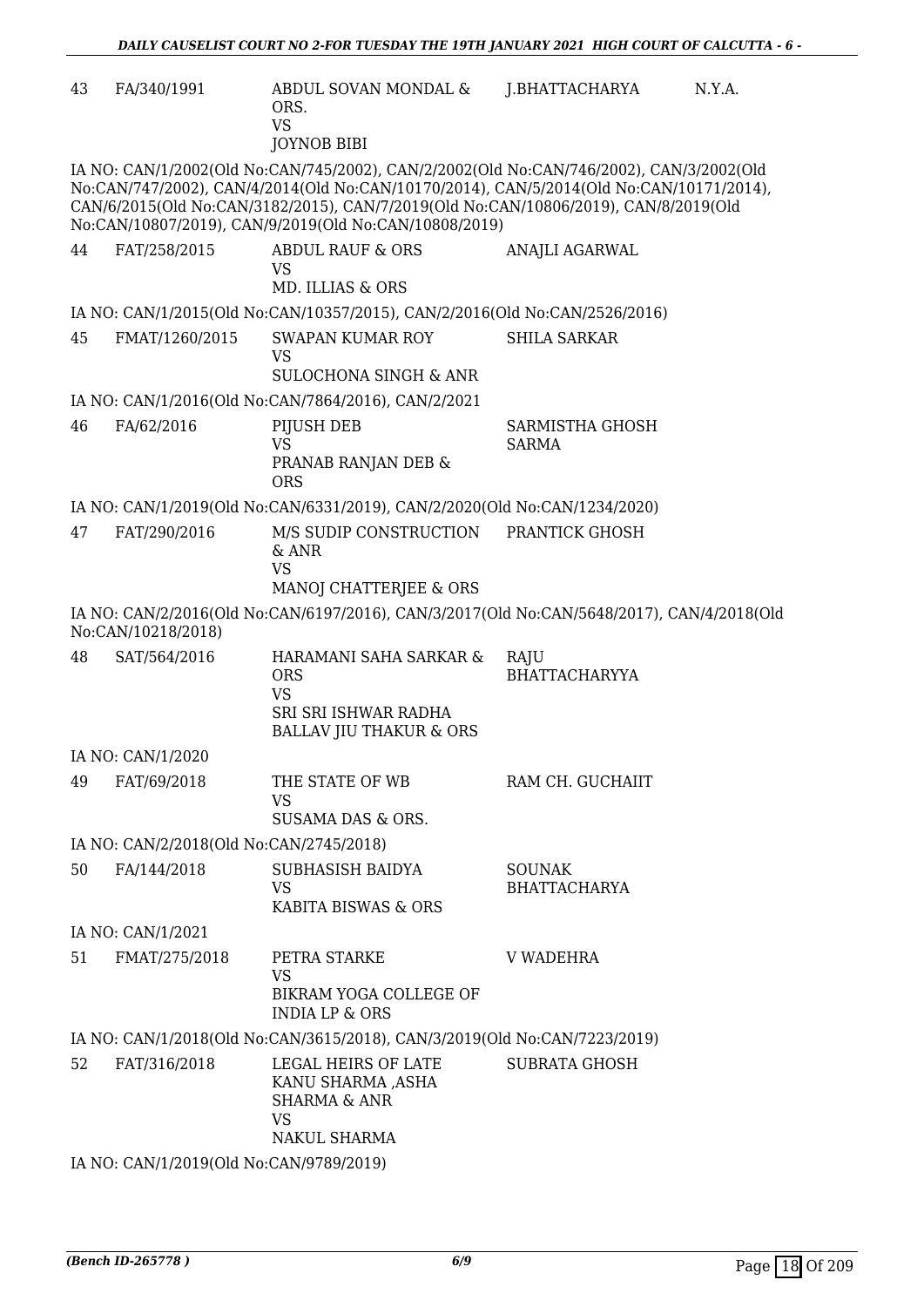| 53 | FMAT/840/2018                            | <b>JYOTIRINDRA</b><br><b>CHATTOPADHYAY</b><br><b>VS</b><br>GYANENDRA CHANDRA<br><b>CHATTOPADHYAY&amp; ORS</b> | <b>AVIROOP</b><br><b>BHATTACHARYA</b>     |
|----|------------------------------------------|---------------------------------------------------------------------------------------------------------------|-------------------------------------------|
|    | IA NO: CAN/1/2018(Old No:CAN/6829/2018)  |                                                                                                               |                                           |
| 54 | FAT/79/2019                              | KALABARAN SHIT & ORS<br>VS<br>NILANJAN KUNDU & ORS                                                            | <b>SOUNAK</b><br><b>BHATTACHARYA</b>      |
|    | IA NO: CAN/1/2019(Old No:CAN/1942/2019)  |                                                                                                               |                                           |
| 55 | FA/84/2019                               | <b>STATE OF WB</b><br><b>VS</b><br><b>RUBBER PRODUCTS AND</b><br>MOULDING COMPANY                             | CHANDI CHARAN DE                          |
|    | IA NO: CAN/3/2020                        |                                                                                                               |                                           |
| 56 | FA/133/2019                              | MITA RANI BASAK @ MITA<br><b>RANI BASAK &amp; ORS</b><br><b>VS</b>                                            | <b>BIBHASADITYA</b><br><b>CHAKRABARTY</b> |
|    |                                          | PRABHAT KUMAR BASAK                                                                                           |                                           |
|    | IA NO: CAN/1/2019(Old No:CAN/3961/2019)  |                                                                                                               |                                           |
| 57 | FAT/448/2019                             | MADHAB KUMAR SAHA<br>VS<br>TARUN KUMAR SAHA &<br><b>ANR</b>                                                   | SAPTARSHI DATT                            |
|    | IA NO: CAN/1/2019(Old No:CAN/10788/2019) |                                                                                                               |                                           |
| 58 | FAT/511/2019                             | THE ESTATE OFFICER<br><b>VS</b><br>DIPANKAR CHAKRABORTY                                                       | <b>MUKESH KUMAR</b><br><b>GUPTA</b>       |
|    | IA NO: CAN/1/2020, CAN/2/2020            |                                                                                                               |                                           |
| 59 | FAT/516/2019<br>(Defective)              | THE STATE OF WEST<br><b>BENGAL</b><br><b>VS</b><br>SRADDHANANDA BASU                                          | <b>ANIRUDDHA SEN</b>                      |
|    |                                          | IA NO: CAN/1/2020(Old No:CAN/1434/2020), CAN/2/2020(Old No:CAN/1435/2020)                                     |                                           |
| 60 | FAT/621/2019                             | BIDIT KUMAR CHATTERJEE<br><b>VS</b><br>AMRIT MUKHOPADHYAY &<br>ANR                                            | JAYANTA BANERJEE                          |
|    | IA NO: CAN/1/2020, CAN/2/2020            |                                                                                                               |                                           |
| 61 | FA/7/2020<br>[22.01.2021]                | LA COLLECTOR , HOOGHLY<br>VS<br><b>SUJIT KUMAR MANNA</b>                                                      | R.N. DUTTA                                |
|    |                                          | IA NO: CAN/1/2018(Old No:CAN/7607/2018), CAN/2/2018(Old No:CAN/7621/2018)                                     |                                           |
| 62 | FAT/62/2020                              | KANIZ FATIMA & ORS<br>VS.<br>HAROON RASHID & ORS                                                              | ATREYEE DE<br><b>GANGULY</b>              |
|    |                                          |                                                                                                               |                                           |

IA NO: CAN/1/2020(Old No:CAN/1438/2020)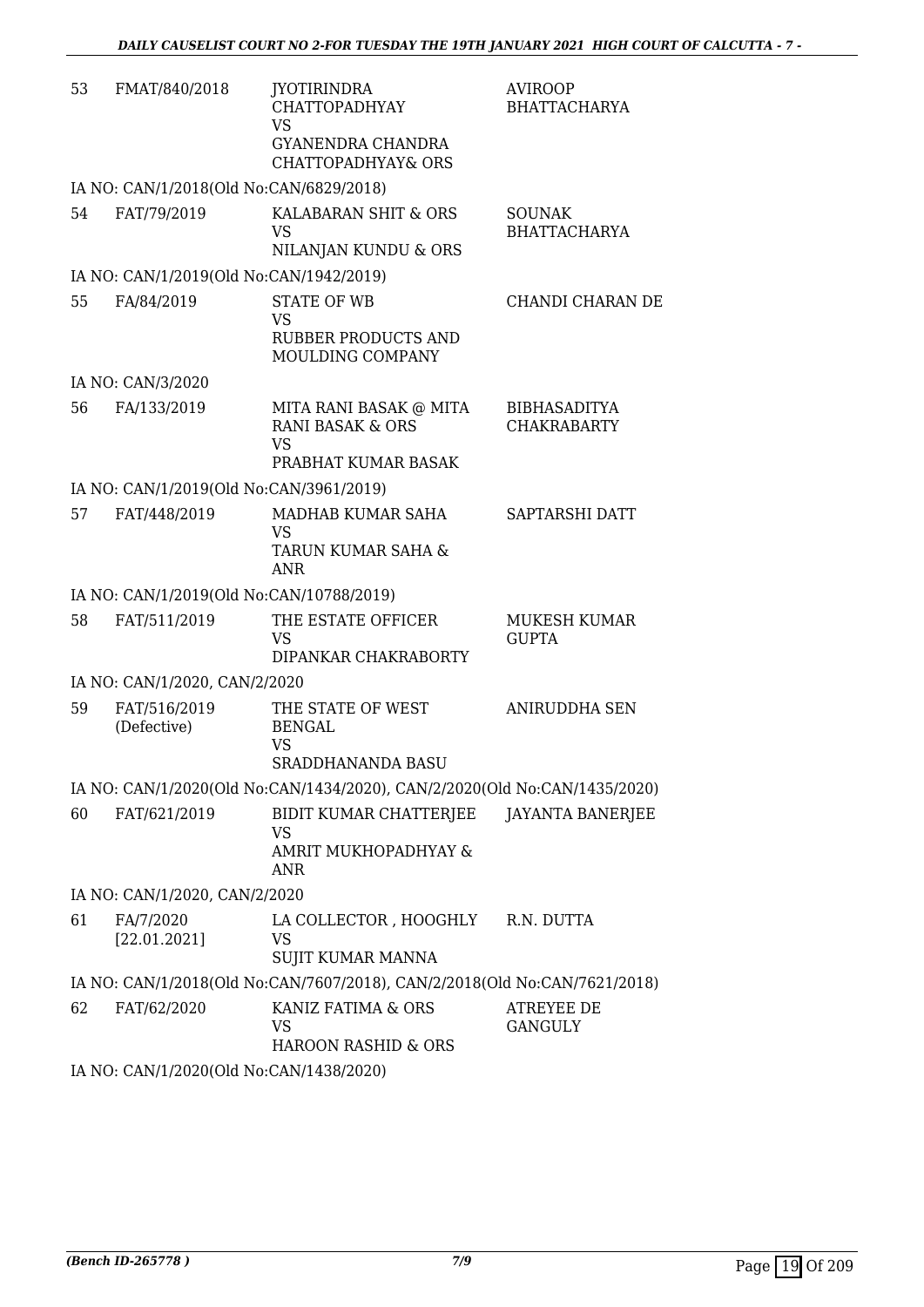| 63 | FMAT/113/2020                                             | <b>GOPAL MUKHERJEE</b><br><b>VS</b><br>SITARAM MUKHERJEE &<br>ORS.                                                             | <b>SANTIMAY</b><br><b>BHATTACHARYYA</b>                                                                                                                                              |
|----|-----------------------------------------------------------|--------------------------------------------------------------------------------------------------------------------------------|--------------------------------------------------------------------------------------------------------------------------------------------------------------------------------------|
|    | IA NO: CAN/1/2020(Old No:CAN/1091/2020)                   |                                                                                                                                |                                                                                                                                                                                      |
| 64 | FAT/140/2020<br>(Defective)                               | THE STATE OF WEST<br>BENGAL REP BY LAND<br><b>ACQUISTION COLLECTOR</b><br><b>VS</b>                                            | <b>ANIRUDDHA SEN</b>                                                                                                                                                                 |
|    |                                                           | ANIRUDDHA BANERJEE                                                                                                             |                                                                                                                                                                                      |
|    |                                                           | IA NO: CAN/1/2020(Old No:CAN/2944/2020), CAN/2/2020(Old No:CAN/2946/2020)                                                      |                                                                                                                                                                                      |
| 65 | FAT/317/2020                                              | <b>ICICI BANK LTD</b><br><b>VS</b><br>AGASTYA AGARWAL AND<br><b>ORS</b>                                                        | <b>AVISHEK GUHA</b>                                                                                                                                                                  |
|    | IA NO: CAN/1/2020, CAN/2/2020                             |                                                                                                                                |                                                                                                                                                                                      |
|    |                                                           | <b>CONTEMPT</b>                                                                                                                |                                                                                                                                                                                      |
| 66 | CPAN/312/2020                                             | <b>AVIJIT GHOSH</b>                                                                                                            | <b>ARKADIPTA</b>                                                                                                                                                                     |
|    |                                                           | <b>VS</b><br>AMITABHA SENGUPTA                                                                                                 | <b>SENGUPTA</b>                                                                                                                                                                      |
|    | wt67 MAT/1620/2017                                        | THE STATE OF W B & ORS LAL MOHAN BASU<br><b>VS</b>                                                                             |                                                                                                                                                                                      |
|    |                                                           | <b>AVIJIT GHOSH &amp; ORS</b>                                                                                                  |                                                                                                                                                                                      |
|    |                                                           | <b>FOR HEARING</b>                                                                                                             |                                                                                                                                                                                      |
| 68 | FAT/287/2015<br>$(6$ PB + 2 files of<br>LCR) (22.01.2021) | THE EXECUTIVE OFFICER,<br>BURDWAN DEV.<br><b>AUTHORITY</b><br><b>VS</b>                                                        | <b>SANCHARI</b><br><b>CHAKRABORTY</b>                                                                                                                                                |
|    |                                                           | KHONDEKAR HEFAZUL<br>KARIM & ANR                                                                                               |                                                                                                                                                                                      |
|    |                                                           | IA NO: CAN/2/2015(Old No:CAN/6062/2015), CAN/3/2019(Old No:CAN/5106/2019)                                                      |                                                                                                                                                                                      |
|    | wt69 FAT/190/2015                                         | THE EXECUTIVE OFFICER,<br>BURDWAN DEVELOPMENT CHAKRABORTY<br><b>AUTHORITY</b><br><b>VS</b><br><b>UDAY KUMAR SAIN &amp; ANR</b> | <b>SANCHARI</b>                                                                                                                                                                      |
|    | No:CAN/8772/2019)                                         |                                                                                                                                | IA NO: CAN/2/2015(Old No:CAN/4291/2015), CAN/6/2019(Old No:CAN/5110/2019), CAN/7/2019(Old                                                                                            |
|    | wt70 FAT/524/2012                                         | THE EX. OFFICER,<br><b>BURDWAN DEVP.</b><br><b>AUTHORITY</b><br><b>VS</b><br><b>ABDUL ALIM</b>                                 | <b>KBS MAHAPATRA</b>                                                                                                                                                                 |
|    | No:CAN/8306/2019)                                         |                                                                                                                                | IA NO: CAN/1/2017(Old No:CAN/3193/2017), CAN/2/2019(Old No:CAN/4725/2019), CAN/3/2019(Old                                                                                            |
|    | wt71 FAT/587/2014                                         | BURDWAN DEVELOPMENT<br><b>AUTHORITY</b><br><b>VS</b><br><b>ANOWAR ALI &amp; ORS</b>                                            | <b>SANCHARI</b><br><b>CHAKRABORTY</b>                                                                                                                                                |
|    | CAN/8/2019(Old No:CAN/8307/2019)                          |                                                                                                                                | IA NO: CAN/2/2014(Old No:CAN/12051/2014), CAN/3/2014(Old No:CAN/12476/2014), CAN/4/2015(Old<br>No:CAN/41/2015), CAN/5/2015(Old No:CAN/10469/2015), CAN/7/2019(Old No:CAN/4726/2019), |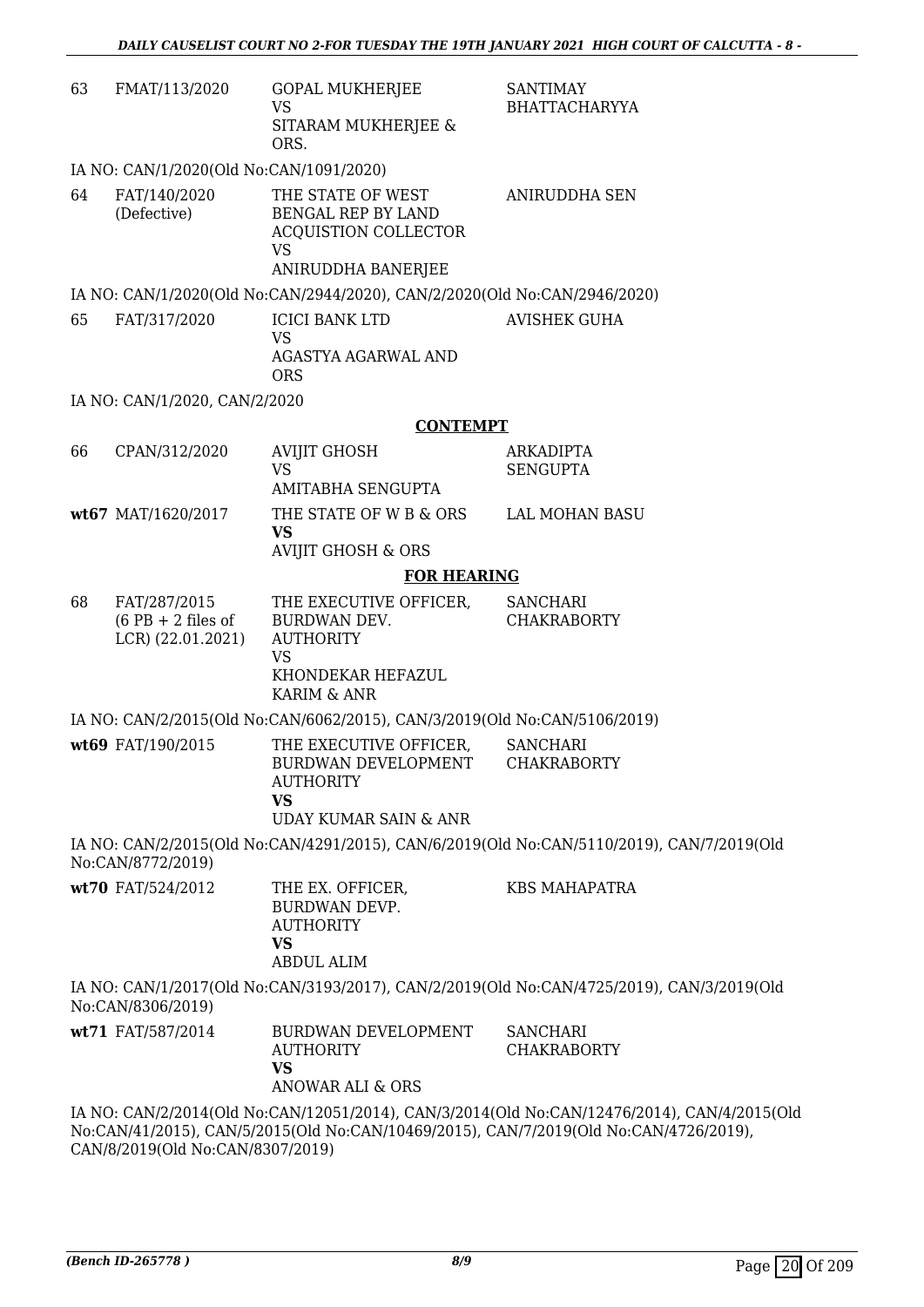| 72 | FAT/170/2019<br>$(4$ PBs + 4LCR+ One ORS.<br>Blue Cover File) | BIJOYA LAXMI PARUI &<br>VS<br>DR.RAJENDRANATH PARUI<br>$&$ ORS.                                                         | <b>SUKANTA DAS</b>              |
|----|---------------------------------------------------------------|-------------------------------------------------------------------------------------------------------------------------|---------------------------------|
|    |                                                               | IA NO: CAN/3/2020(Old No:CAN/5267/2020), CAN/4/2020(Old No:CAN/5268/2020)                                               |                                 |
|    | $wt73$ FAT/44/2018                                            | A. NATH PARUI SINCE<br>DECEASD REP. BY BIJOYA<br><b>LAXMI PARUI &amp; ORS</b><br>VS<br>DE. RAJENDRA NATH PARUI<br>& ORS | ARUP KUMAR<br><b>CHATTERJEE</b> |

IA NO: CAN/1/2018(Old No:CAN/1227/2018)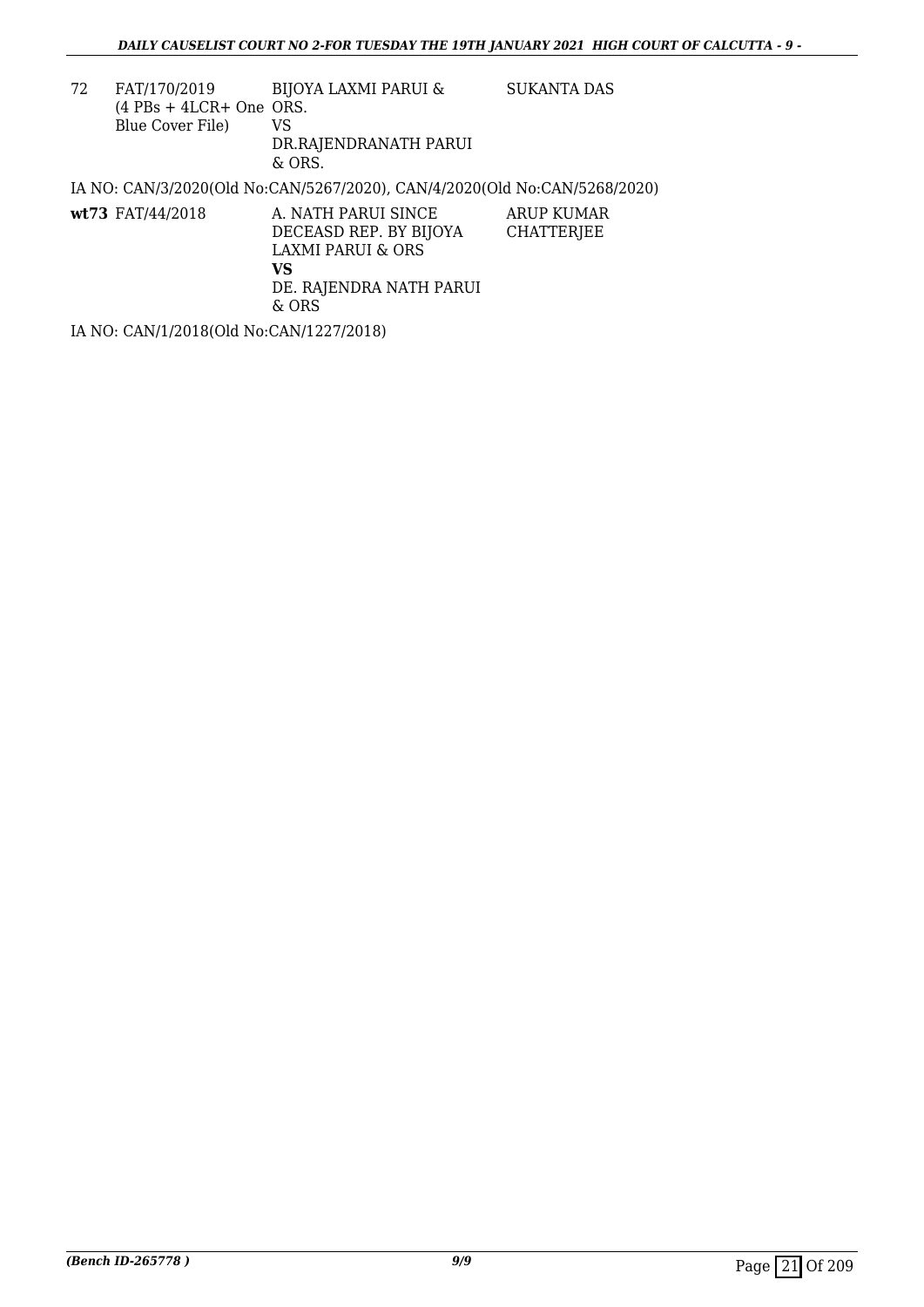

## **Appellate Side**

**DAILY CAUSELIST For Tuesday The 19th January 2021**

**COURT NO. 12**

**DIVISION BENCH (DB)**

**AT 10:45 AM**

**HON'BLE JUSTICE SOUMEN SEN HON'BLE JUSTICE ANIRUDDHA ROY (VIA VIDEO CONFERENCE)**

**(ON AND FROM 18.01.2021 TO 29.01.2021)**

**ON AND FROM MONDAY, THE 11TH JANUARY, 2021 - APPEALS RELATING TO EDUCATION UNDER GROUP - II AND APPLICATIONS CONNECTED THERETO; HEARING OF CIVIL APPEALS, IRRESPECTIVE OF CLASSIFICATION, FILED TILL 2018. ADMISSION OF APPEALS UNDER ORDER XLI OF CODE OF CIVIL PROCEDURE INCLUDING APPLICATIONS CONNECTED THERETO; FIRST APPEALS RELATING TO EJECTMENT SUITS AND DECREES AND APPLICATIONS CONNECTED THERETO. LAWAZIMA; HEARING OF WRIT APPEALS IRRESPECTIVE OF CLASSIFICATION INCLUDING APPLICATIONS CONNECTED THERETO. AND**

**ON AND FROM MONDAY, 18TH JANUARY, 2021 TO FRIDAY, 29TH JANUARY, 2021 - WILL SIT TOGETHER AND TAKE THE LIST AND DETERMINATION OF HON'BLE JUSTICE SOUMEN SEN AND HON'BLE JUSTICE SAUGATA BHATTACHARYYA.**

**NOTE: MATTERS WILL BE TAKEN UP THROUGH PHYSICAL HEARING ONLY WHEN BOTH THE PARTIES ARE AGREED.**

|              |                                         | <b>ORDER XLI RULE II</b>                                                                      |                                  |
|--------------|-----------------------------------------|-----------------------------------------------------------------------------------------------|----------------------------------|
| $\mathbf{1}$ | SAT/116/2019                            | M/S CHOWDHURY ENGINEERING<br><b>INDUSTRIES &amp; ORS</b><br>VS<br>PRADIP KHAN & ORS           | SANJIB SETH                      |
|              | IA NO: CAN/1/2019(Old No:CAN/4429/2019) |                                                                                               |                                  |
| 2            | SAT/105/2020                            | RATAN MANDAL<br>VS.<br><b>DILIP MANDAL</b>                                                    | <b>MADHUSUDAN MANDAL</b>         |
|              | IA NO: CAN/1/2020, CAN/2/2020           |                                                                                               |                                  |
| 3            | SAT/111/2020                            | STATE OF WEST BENGAL AND<br>ORS.<br>VS<br>ACHINTA ROY @ ACHINTA KUMAR<br>ROY GHATAK CHOUDHURY | PANNALAL<br><b>BANDYOPADHYAY</b> |
| 4            | SAT/130/2020                            | JUDHISTHIR GHOSH AND ANR<br>VS.<br>SANKAR PRASAD GHOSH AND ANR                                | <b>ABHISHEK BANERJEE</b>         |
|              | IA NO: CAN/1/2021                       |                                                                                               |                                  |
| 5.           | SAT/148/2020                            | SUKUMAR MONDAL AND ANR<br>VS<br><b>GOBINDA CHANDRA PAKHIRA</b>                                | <b>SAMIK SARKAR</b>              |
|              | IA NO: CAN/1/2020                       |                                                                                               |                                  |
| 6            | SAT/153/2020                            | <b>DULAL MAITY</b><br>VS<br>SHYAMALENDU MONDAL                                                | PINAKI SAHA                      |
|              | IA NO: CAN/1/2020                       |                                                                                               |                                  |

## **CIVIL APPLICATION**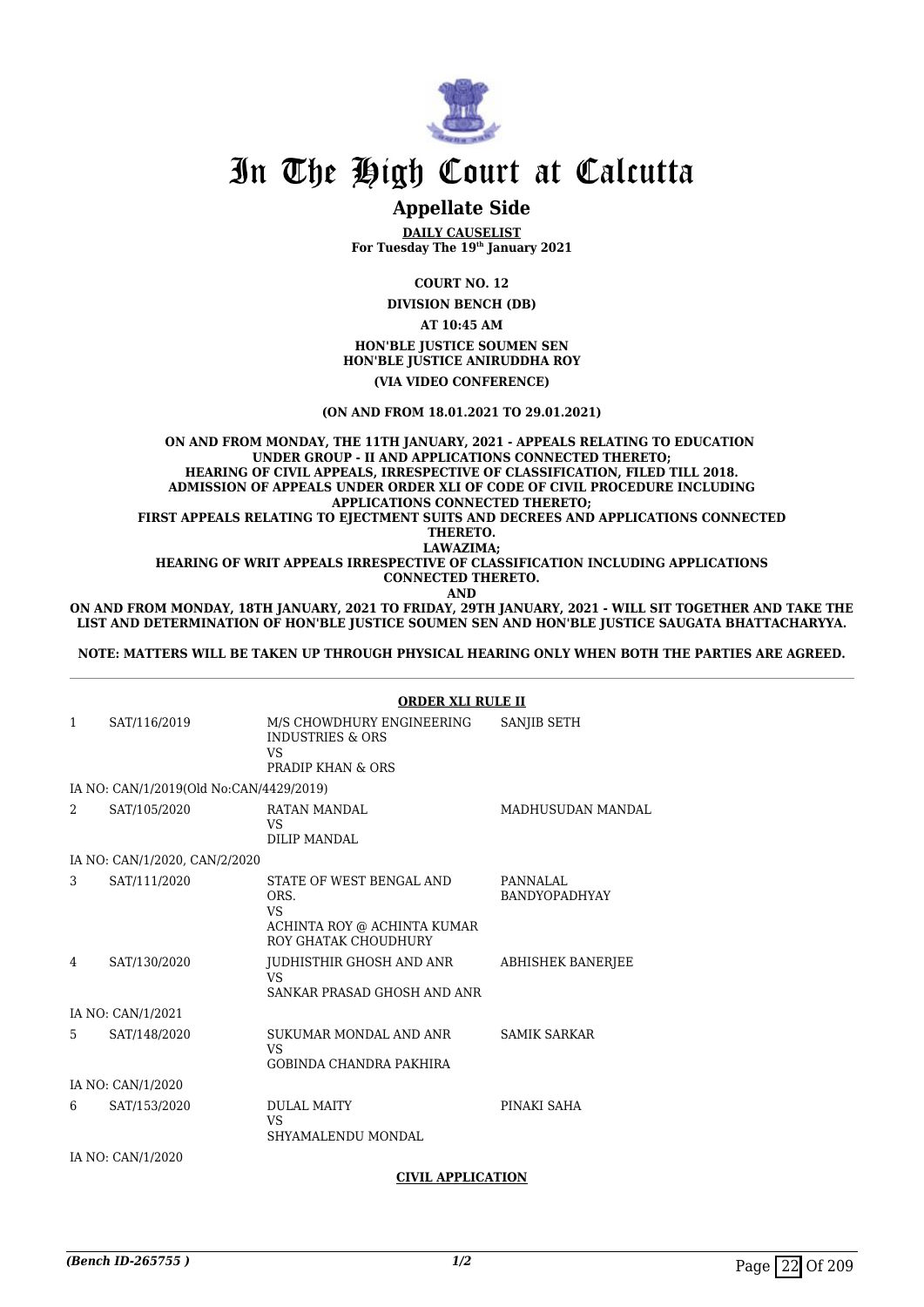| 7  | FAT/554/2019                                          | SHIBAMOY SINGHA ROY<br>VS<br>PAYEL SINGHA ROY                                              | ARINDAM PAUL          |
|----|-------------------------------------------------------|--------------------------------------------------------------------------------------------|-----------------------|
|    |                                                       | IA NO: CAN/2/2019(Old No:CAN/11811/2019), CAN/3/2019(Old No:CAN/12379/2019)                |                       |
| 8  | FAT/261/2020                                          | SATYA NARAYAN CHOWDHURY<br>VS                                                              | SOURADIPTA BANERJEE   |
|    |                                                       | <b>SMT ANNAPURNA SAHA</b>                                                                  |                       |
|    | IA NO: CAN/1/2020, CAN/2/2020                         |                                                                                            |                       |
| 9  | FAT/285/2020                                          | HAFIZA BEGUM AND ANR<br>VS                                                                 | SUDESHNA BASU THAKUR  |
|    |                                                       | supriya chowdhury sarcar alias<br>supriya sarcar                                           |                       |
|    | IA NO: CAN/1/2020                                     |                                                                                            |                       |
| 10 | FAT/286/2020                                          | AJOY KUMAR MAHATO<br>VS<br>PREMA BISWAKARMA                                                | Puja Goswami          |
|    | IA NO: CAN/1/2020                                     |                                                                                            |                       |
| 11 | FAT/296/2020                                          | ramendra narayan dey sarkar @ nath aviroop bhattachrya                                     |                       |
|    |                                                       | dev sarkar<br>VS                                                                           |                       |
|    |                                                       | utpalendu ghosh and ors                                                                    |                       |
|    | IA NO: CAN/1/2020, CAN/2/2020                         |                                                                                            |                       |
| 12 | FAT/298/2020                                          | <b>RINA SEN</b><br>VS<br>ANUPAM SEN AND ANOTHER                                            | SHREYA NANDI          |
|    | IA NO: CAN/1/2020                                     |                                                                                            |                       |
| 13 | FAT/302/2020                                          | SANTOSH KUMAR SIL                                                                          | RAJDEEP BHATTACHARYA  |
|    |                                                       | VS<br>SARAT CHANDRA SIL                                                                    |                       |
|    | IA NO: CAN/1/2020, CAN/2/2020                         |                                                                                            |                       |
| 14 | FAT/303/2020                                          | SANTOSH KUMAR SIL<br>VS                                                                    | RAJDEEP BHATTACHARYA  |
|    |                                                       | <b>SARAT CHANDRA SIL</b>                                                                   |                       |
| 15 | IA NO: CAN/1/2020, CAN/2/2020<br>FAT/307/2020         | swapan kumar datta and ors.                                                                | <b>SIB SANKAR DAS</b> |
|    |                                                       | VS<br>M/S., P.N. MUKHERJEE AND SONS                                                        |                       |
|    | IA NO: CAN/1/2020                                     |                                                                                            |                       |
| 16 | FAT/309/2020                                          | SWAPAN KUMAR DATTA AND ORS.<br>VS                                                          | SIB SANKAR DAS        |
|    |                                                       | M/S. SK. COMBOR ALI AND SONS                                                               |                       |
|    | IA NO: CAN/1/2020                                     |                                                                                            |                       |
| 17 | FAT/313/2020                                          | ISSARUL HAQUE, DECEASED, HIS<br>LEGAL HEIRS JAHERA KHATUN @<br>JAMELA KHATUN ABD ORS<br>VS | SOUNAK BHATTACHARYA   |
|    |                                                       | <b>ASHIRUL AND ORS</b>                                                                     |                       |
|    | IA NO: CAN/1/2020, CAN/2/2020, CAN/3/2020, CAN/4/2020 |                                                                                            |                       |
| 18 | FAT/314/2020                                          | GOPI NATH PAUL AND ORS<br>VS<br><b>BIMAL KUMAR PAUL</b>                                    | SATYAJIT SENAPATI     |
|    | IA NO: CAN/1/2020, CAN/2/2020                         |                                                                                            |                       |
| 19 | FAT/316/2020                                          | M/S NIRO GRANITES<br>VS                                                                    | RAJARSHI CHATTERJEE   |
|    |                                                       | M/S S PAL AND COM. PVT LTD AND<br>ANR                                                      |                       |

IA NO: CAN/1/2020, CAN/2/2020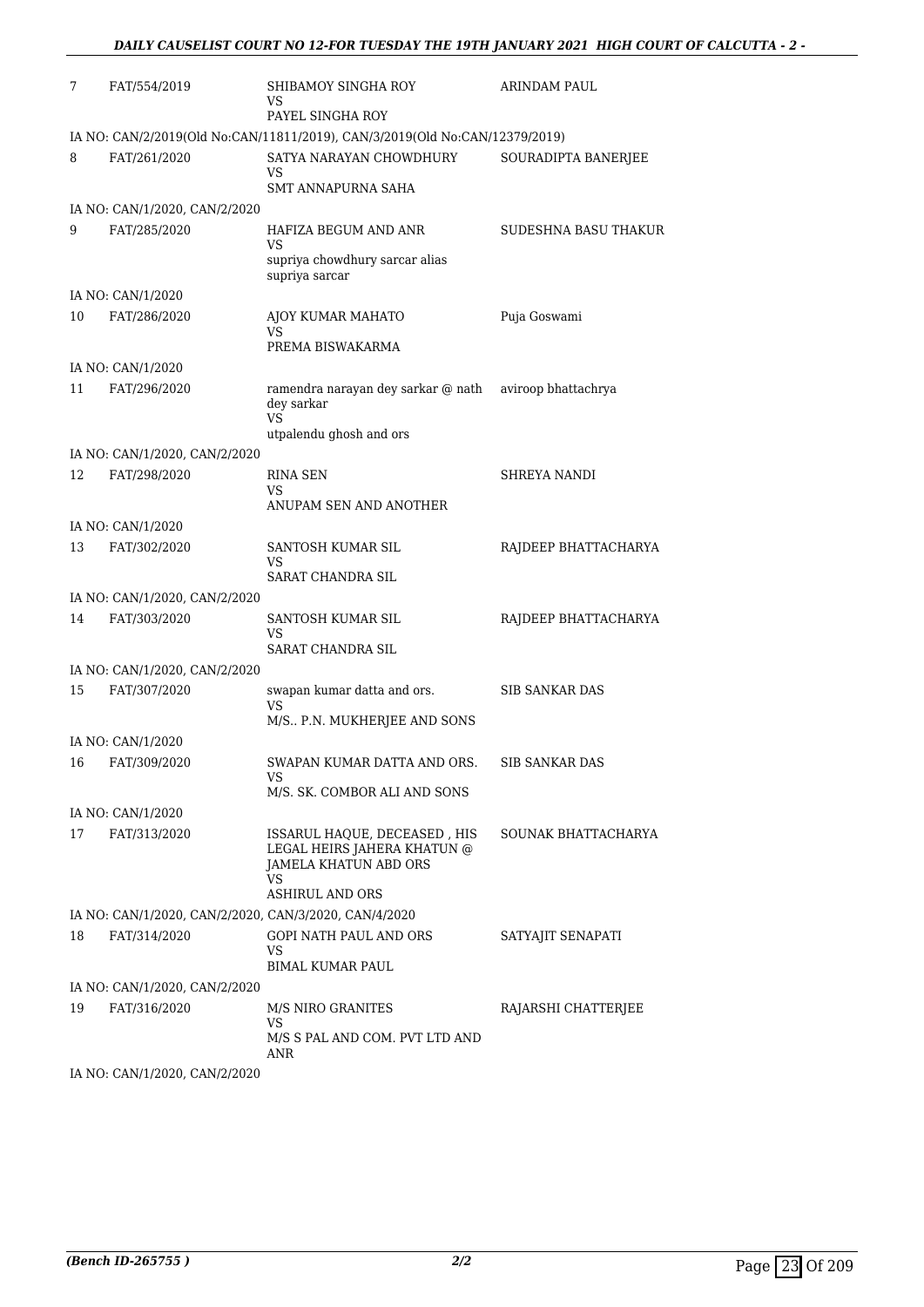

## **Appellate Side**

**DAILY CAUSELIST For Tuesday The 19th January 2021**

**COURT NO. 11**

**DIVISION BENCH (DB - VI) AT 10:45 AM**

#### **HON'BLE JUSTICE SUBRATA TALUKDAR HON'BLE JUSTICE HIRANMAY BHATTACHARYYA (VIA VIDEO CONFERENCE)**

**ON AND FROM MONDAY, THE 11TH JANUARY 2021 - APPEALS FROM ORDERS RELATING TO MUNICIPALITIES, CO-OPERATIVES & PANCHAYATS UNDER GROUP-V INCLUDING APPLICATIONS CONNECTED THERETO;**

**HEARING OF WRIT APPEALS IRRESPECTIVE OF CLASSIFICATION INCLUDING APPLICATIONS CONNECTED THERETO;**

**SPECIAL NOTE: 1.(A) MENTIONING OF REALLY URGENT MATTERS WILL BE ALLOWED ON EVERY MONDAY AND WEDNESDAY AT THE FIRST SITTING OF THE COURT.**

 **(B) MENTIONING SLIPS MUST BE FILED STATING THE GROUNDS OF URGENCY WITH SERVICE OF NOTICE ON THE OPPOSITE SIDE(S).**

**(C) FIXED MATTERS MARKED IN EACH GROUP WILL BE CALLED ON FIRST FROM THE GROUP.** 

 **2. APPELLATE SIDE MATTERS WILL BE TAKEN UP UPTO RECESS ON EVERY TUESDAY AND THURSDAY.** 

**NOTE: MATTERS WILL BE TAKEN UP THROUGH PHYSICAL HEARING ONLY WHEN BOTH THE PARTIES ARE AGREED.**

|                                         |                                          | <b>FOR ORDER</b>                                                                                  |                        |  |
|-----------------------------------------|------------------------------------------|---------------------------------------------------------------------------------------------------|------------------------|--|
| $\mathbf{1}$                            | MAT/818/2020                             | <b>SECRETARY CONSUMER</b><br><b>COOPERATIVE STORES LTD</b><br>VS<br>PREM SINGH AND ORS            | SANJUKTA DUTTA         |  |
|                                         | IA NO: CAN/1/2020                        |                                                                                                   |                        |  |
|                                         |                                          | <b>APPLICATIONS</b>                                                                               |                        |  |
| $\mathfrak{D}$                          | MAT/1607/2017                            | <b>SK KUTUBUDDIN</b><br>VS<br>ASHOK KAMILA & ORS                                                  | KALLOL KUMAR MAITY     |  |
|                                         | IA NO: CAN/1/2017(Old No:CAN/11774/2017) |                                                                                                   |                        |  |
| 3                                       | MAT/1423/2018<br>(Defective)             | SK. GOLAM KIBRIA<br>VS<br>STATE OF WEST BENGAL & ORS                                              | <b>JAHANGIR BADSHA</b> |  |
|                                         |                                          | IA NO: CAN/1/2019(Old No:CAN/10243/2019), CAN/2/2019(Old No:CAN/10244/2019)                       |                        |  |
| 4                                       | MAT/315/2019                             | AMAR KUMAR GHOSH<br><b>VS</b><br>BARANAGAR MUNICIPALITY,<br>SRVICE THROUGH ITS CHAIRMAN<br>& OSRS | <b>AGNIV SINHA</b>     |  |
| IA NO: CAN/6/2020(Old No:CAN/2721/2020) |                                          |                                                                                                   |                        |  |
| 5.                                      | FMA/747/2019                             | PRADIP SANYAL<br>VS<br>STATE OF WEST BENGAL & ORS                                                 | SREYASHI BHOWMICK      |  |
|                                         | IA NO: CAN/3/2019(Old No:CAN/5584/2019)  |                                                                                                   |                        |  |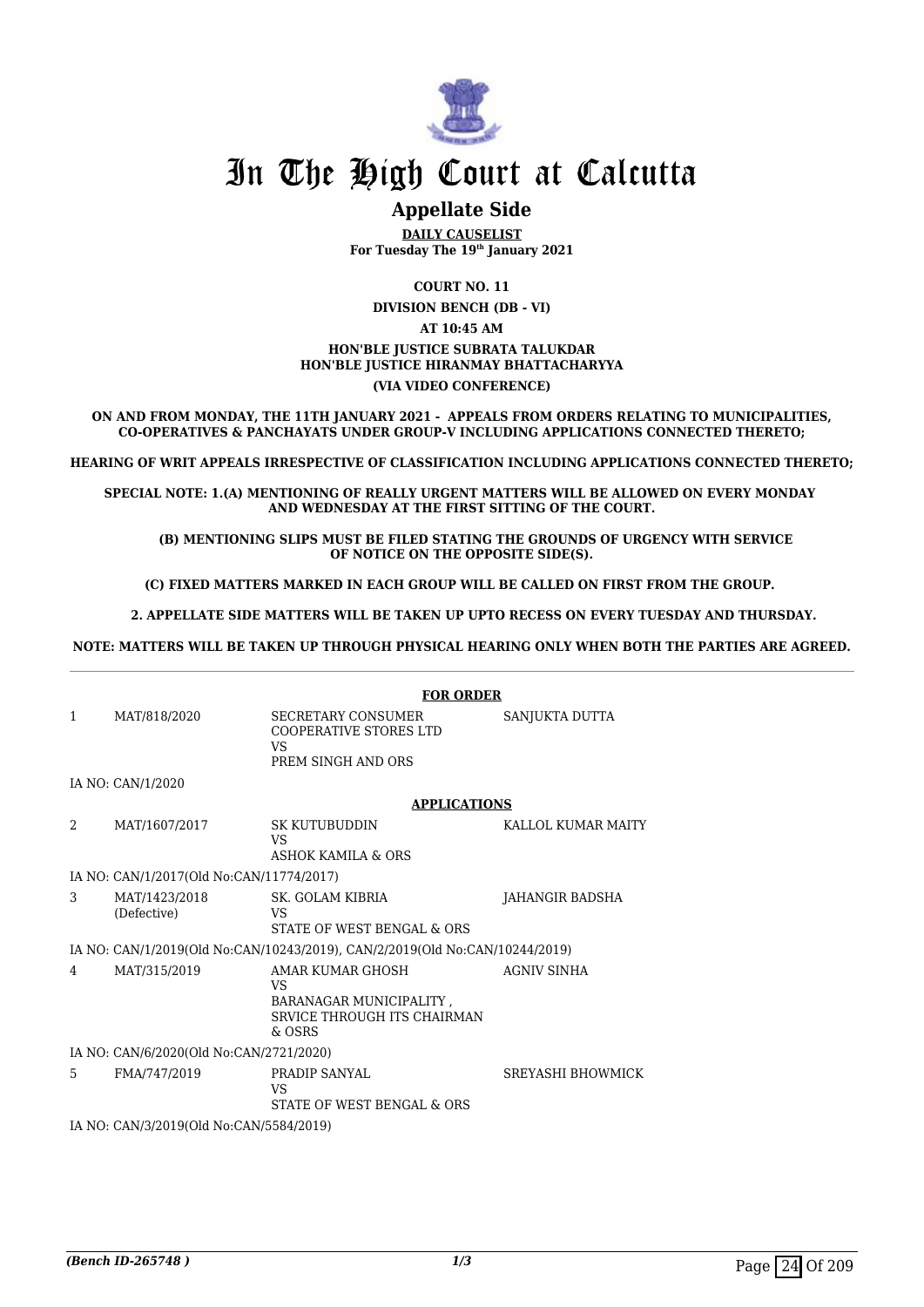| 6                                       | MAT/392/2020<br>(Fixed)                 | DILIP KR. GIRI & ORS.<br>VS                                                                                   | <b>BISWAJIT SAU</b>                                                                                          |  |  |
|-----------------------------------------|-----------------------------------------|---------------------------------------------------------------------------------------------------------------|--------------------------------------------------------------------------------------------------------------|--|--|
|                                         | STATE OF WEST BENGAL & ORS.             |                                                                                                               |                                                                                                              |  |  |
|                                         | IA NO: CAN/1/2020(Old No:CAN/2608/2020) |                                                                                                               |                                                                                                              |  |  |
| 7                                       | MAT/540/2020                            | BIDDHAN CHANDRA ROY MAHILA<br>HELP GROUP CO OP SOCIETY LTD<br>&ORS<br><b>VS</b><br>STATE OF WEST BENGAL & ORS | SWETA GANDHI MURGAI                                                                                          |  |  |
|                                         |                                         | IA NO: CAN/1/2020(Old No:CAN/5958/2020), CAN/2/2020(Old No:CAN/5961/2020)                                     |                                                                                                              |  |  |
| 8                                       | MAT/581/2020                            | THE HOOGHLY CHINSURAH                                                                                         | TANMOY CHOWDHURY                                                                                             |  |  |
|                                         | (Fixed)                                 | MUNICIPALITY AND ORS<br>VS                                                                                    |                                                                                                              |  |  |
|                                         |                                         | NARAYAN ADHIUKARI AND ORS                                                                                     |                                                                                                              |  |  |
|                                         | IA NO: CAN/1/2020, CAN/2/2020           |                                                                                                               |                                                                                                              |  |  |
| 9                                       | MAT/638/2020                            | SUBHAS MAJUMDAR<br>VS                                                                                         | SYED JULFIKAR ALI                                                                                            |  |  |
|                                         | IA NO: CAN/1/2020, CAN/2/2020           | State of West Bengal                                                                                          |                                                                                                              |  |  |
| 10                                      | MAT/699/2020                            | UDAY KARMAKAR AND ANR.                                                                                        | <b>ASOK BANERJEE</b>                                                                                         |  |  |
|                                         | (Fixed)                                 | VS                                                                                                            |                                                                                                              |  |  |
|                                         |                                         | STATE OF WEST BENGAL AND<br>ORS.                                                                              |                                                                                                              |  |  |
|                                         | IA NO: CAN/1/2020                       |                                                                                                               |                                                                                                              |  |  |
| 11                                      | MAT/736/2020                            | <b>GOBINDA MAITI</b>                                                                                          | RAVI RANJAN KUMAR                                                                                            |  |  |
|                                         | (Fixed)                                 | <b>VS</b><br>MIDNAPORE MUNICIPALITY AND<br><b>ORS</b>                                                         |                                                                                                              |  |  |
|                                         | IA NO: CAN/1/2020                       |                                                                                                               |                                                                                                              |  |  |
| 12                                      | MAT/770/2020                            | STATE OF WEST BENGAL AND                                                                                      | <b>BIPLOB DAS</b>                                                                                            |  |  |
|                                         | (Defective)                             | ORS.<br>VS                                                                                                    |                                                                                                              |  |  |
|                                         |                                         | THE BANTRA COOP. BANK LTD.<br>AND ORS.                                                                        |                                                                                                              |  |  |
|                                         | IA NO: CAN/1/2020                       |                                                                                                               |                                                                                                              |  |  |
| 13                                      | MAT/28/2021                             | ATUL BARIK AND ANR                                                                                            | Manish Kumar Das                                                                                             |  |  |
|                                         | (Defective)                             | VS<br>STATE OF WEST BENGAL AND<br>ORS.                                                                        |                                                                                                              |  |  |
|                                         | IA NO: CAN/1/2021                       |                                                                                                               |                                                                                                              |  |  |
|                                         |                                         | <b>APPEALS FOR HEARING</b>                                                                                    |                                                                                                              |  |  |
| 14                                      | FMA/118/2012<br>(2 P.B.)                | MANOSH KR GHOSH<br>VS<br>STATE OF W.B.                                                                        | RUDRA JYOTI<br>BHATTACHARJEE                                                                                 |  |  |
|                                         | CAN/4/2014(Old No:CAN/11688/2014)       |                                                                                                               | IA NO: CAN/1/2011(Old No:CAN/9055/2011), CAN/2/2012(Old No:CAN/9408/2012), CAN/3/2014(Old No:CAN/8448/2014), |  |  |
| 15                                      | FMA/3538/2013                           | RAJLAXMI PRADHAN(PAL)                                                                                         | <b>GOURAV DAS</b>                                                                                            |  |  |
|                                         | (2 P.B.)                                | VS<br>SUDESHNA MAITY(SASHMAL)                                                                                 |                                                                                                              |  |  |
| 16                                      | FMA/252/2014                            | <b>AMAL KR SARKAR</b>                                                                                         | DEBABRATA GANGULY                                                                                            |  |  |
|                                         |                                         | <b>VS</b><br>STATE OF WEST BENGAL & ORS                                                                       |                                                                                                              |  |  |
| IA NO: CAN/1/2014(Old No:CAN/4739/2014) |                                         |                                                                                                               |                                                                                                              |  |  |
| 17                                      | FMA/2418/2014                           | MADHUSUDAN DAS & ORS                                                                                          | A.K.JHA                                                                                                      |  |  |
|                                         | (2 P.B.)                                | <b>VS</b><br>STATE OF WEST BENGAL & ORS                                                                       |                                                                                                              |  |  |
| 18                                      | FMA/3538/2014<br>(2 P.B.)               | SURENDRA KUMAR GOENKA &<br>ORS                                                                                | RAJSHREE KAJARIA                                                                                             |  |  |
|                                         |                                         | <b>VS</b><br><b>BANGUR AVENUE RESIDENTS</b><br><b>ASSOCIATION &amp; ORS</b>                                   |                                                                                                              |  |  |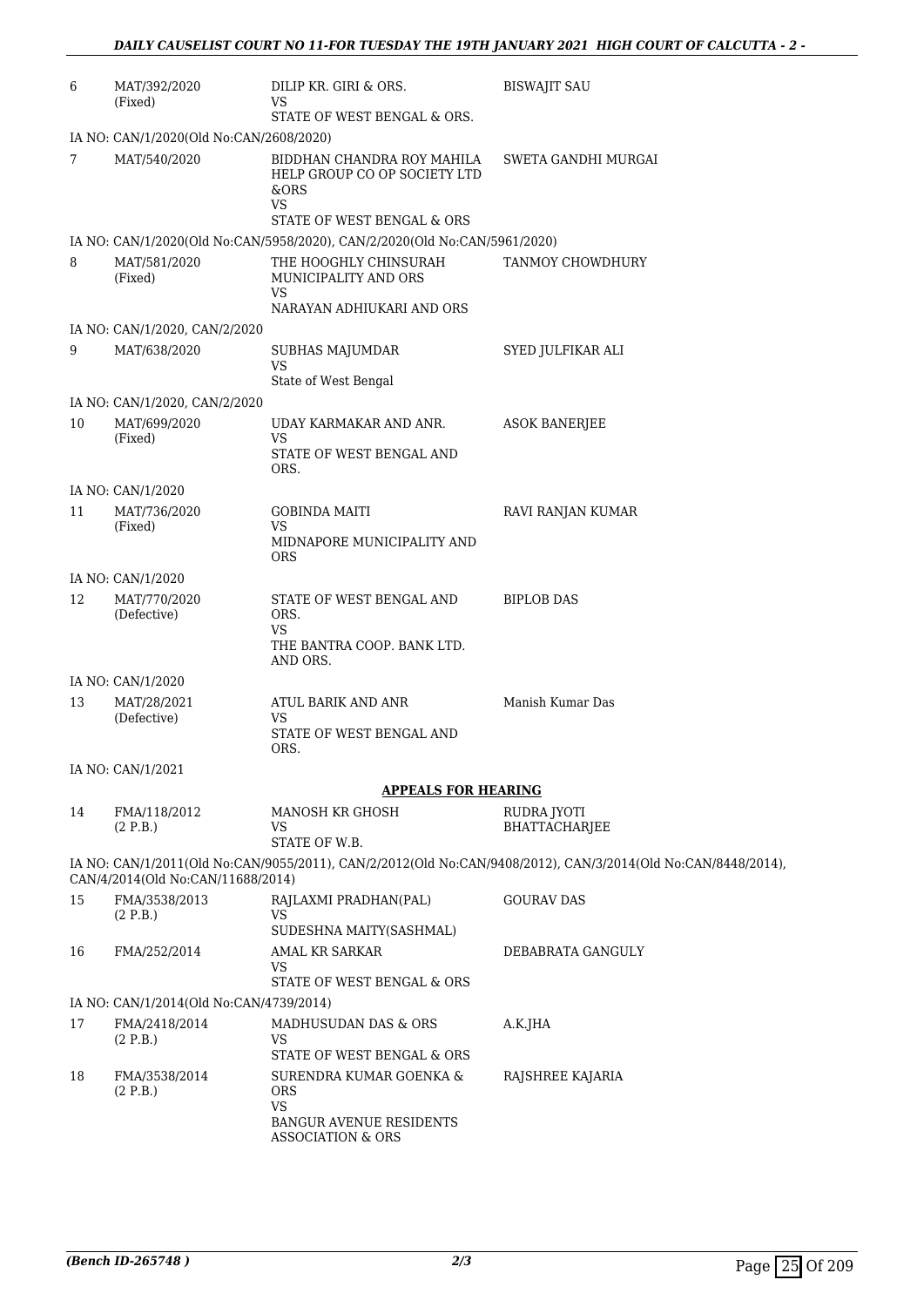| 19    | FMA/1251/2019<br>(2 P.B.) | RELIANCE JIO INFOCOM LTD &<br>ANR<br>VS<br>REJAUL LASKAR & ORS | DEB KUMAR SEN |
|-------|---------------------------|----------------------------------------------------------------|---------------|
| wt.20 | FMA/1228/2019             | RELIANCE JIO INFOCOM LTD &<br>ANR<br>vs<br>REJAUL LASKAR & ORS | DEB KUMAR SEN |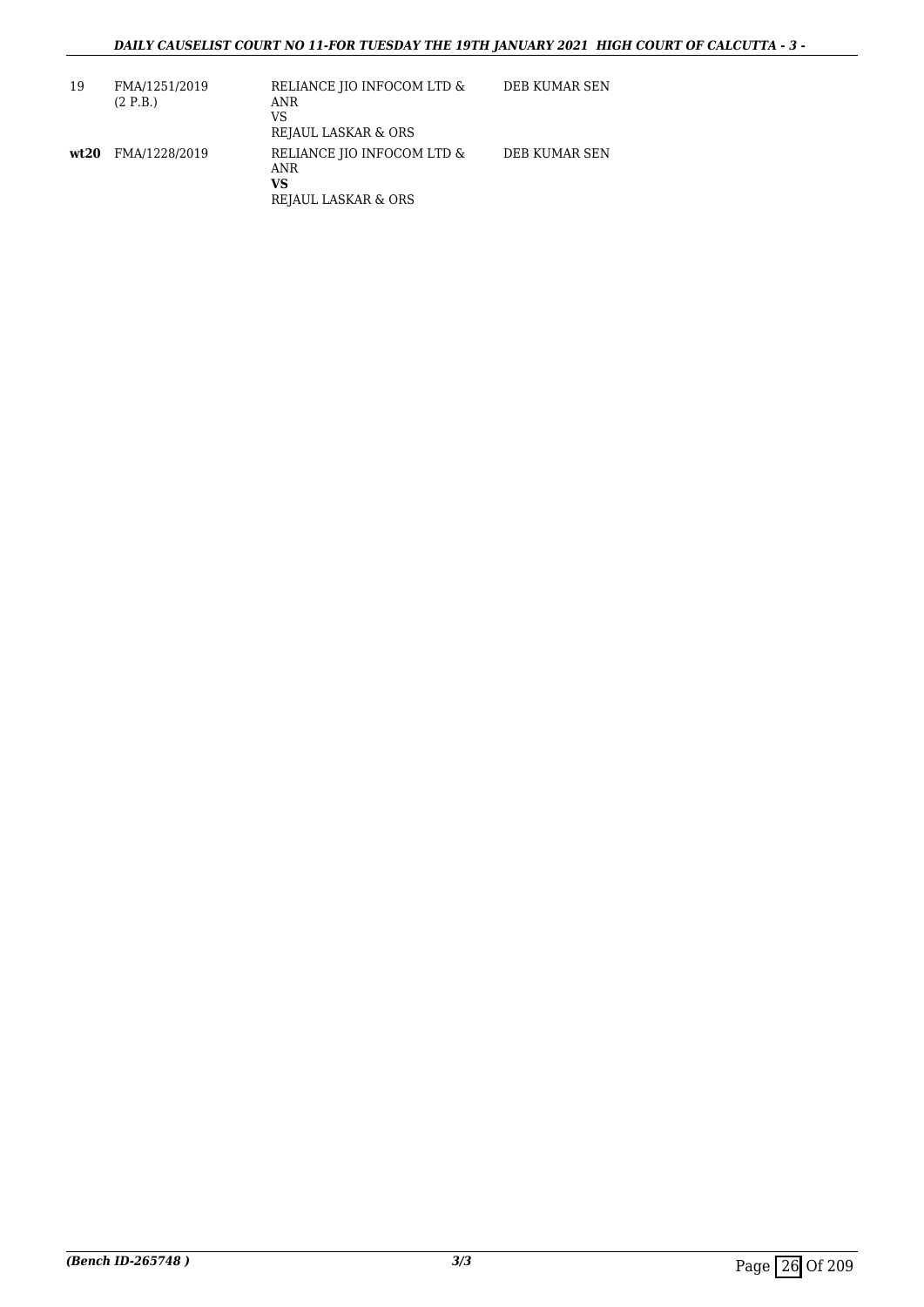

## **Appellate Side**

**DAILY CAUSELIST For Tuesday The 19th January 2021**

**COURT NO. 28**

**DIVISION BENCH (DB - VII)**

**AT 10:45 AM**

#### **HON'BLE JUSTICE TAPABRATA CHAKRABORTY HON'BLE JUSTICE TIRTHANKAR GHOSH**

**(VIA VIDEO CONFERENCE)**

#### **ON AND FROM WEDNESDAY, THE 13TH JANUARY, 2021 - ANTICIPATORY BAIL UNDER SECTION 438 OF THE CODE OF CRIMINAL PROCEDURE INCLUDING MODIFICATION/CANCELLATION AND RELAXATION OF THE SAME;**

**BAIL UNDER SECTION 439 OF THE CODE OF CRIMINAL PROCEDURE (PUNISHMENT ABOVE 7 YEARS) INCLUDING MODIFICATION/CANCELLATION AND RELAXATION OF THE SAME;**

#### **SPL. NOTE:**

 **BAIL APPLICATIONS WILL BE TAKEN UP SERIALLY FROM THE FIRST SITTING OF THE COURT TILL RECESS.**

**FROM 2 P.M. ANTICIPARTORY BAIL APPLICATIONS WILL BE TAKEN UP SERIALLY.**

**ON WEDNESDAY & THURSDAY, APPLICATIONS, RELAXATIONS AND CANCELLATIOS OF BAILS/ANTI BAILS WOULD BE TAKEN UP FROM 3.45 P.M.**

**NOTE: MENTIONING WILL BE ALLOWED ONLY ON MONDAY & THURSDAY AT THE FIRST SITTING OF THE COURT.**

**NOTE: MATTERS WILL BE TAKEN UP THROUGH PHYSICAL HEARING ONLY WHEN BOTH THE PARTIES ARE AGREED**

|                |                                        | PERSONAL APPEARANCE                                                              |                                     |  |
|----------------|----------------------------------------|----------------------------------------------------------------------------------|-------------------------------------|--|
| 1              | CRM/141/2021<br>(25.01.2021)           | MUKLESUR RAHAMAN@MUKLASAR<br><b>RAHAMAN</b><br><b>VS</b><br>State of West Bengal | <b>ASIF DEWAN</b>                   |  |
|                |                                        | <b>TO BE MENTIONED</b>                                                           |                                     |  |
| $\overline{2}$ | CRM/6090/2020                          | MEHUL KOTECHA & ANR<br>VS<br>STATE OF WEST BENGAL                                | ARKABEB BHATTACHARYA                |  |
|                | IA NO: CRAN/2/2020                     |                                                                                  |                                     |  |
|                |                                        |                                                                                  |                                     |  |
| 3              | CRM/8285/2020                          | RAKIBHLLAH GAZI@MONPAKHI<br><b>VS</b><br>State of West Bengal                    | <b>ASIT DEWAN</b>                   |  |
| 4              | CRM/10661/2020<br>(NON<br>PROSECUTION) | AMRENDRA NATH DUTA<br>VS<br>State of West Bengal                                 | ANINDYA SUNDAR<br><b>CHATTERJEE</b> |  |
| 5              | CRM/127/2021<br>(20.01.2021)           | <b>ROBI ROY</b><br>VS<br>State of West Bengal                                    | SANJITA MONDAL                      |  |
| 6              | CRM/193/2021                           | SANJEET SINGH @ SANJIT SINGH @<br>PAPPU AND ANR<br>VS<br>State of West Bengal    | KOUSTAV BAGCHI                      |  |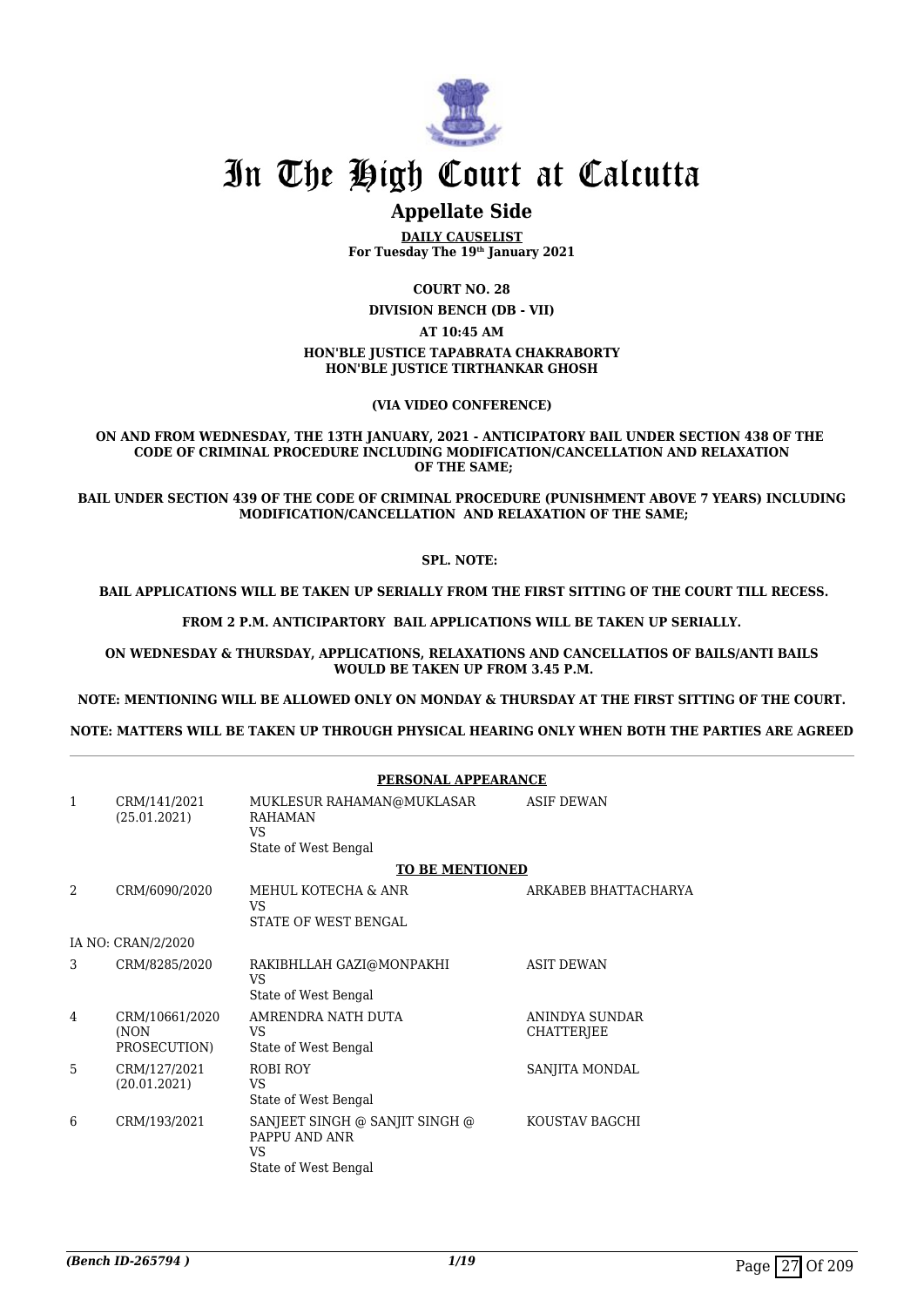### *DAILY CAUSELIST COURT NO 28-FOR TUESDAY THE 19TH JANUARY 2021 HIGH COURT OF CALCUTTA - 2 -*

| 7  | CRM/348/2021                                 | KRISHNA KARMAKAR<br>VS                                 | Sumanta Das              |
|----|----------------------------------------------|--------------------------------------------------------|--------------------------|
|    |                                              | State of West Bengal                                   |                          |
| 8  | CRM/372/2021                                 | SK BADSHA HITLAR                                       | <b>BIKRAM BANERJEE</b>   |
|    | (20.01.2021)                                 | VS<br>State of West Bengal                             |                          |
|    |                                              | <b>APPLICATION FOR BAIL</b>                            |                          |
| 9  | CRM/10/2021                                  | <b>HASAN GAZI</b>                                      | KAMALESH CHANDRA         |
|    | (21.01.2021)                                 | VS<br>State of West Bengal                             | SAHA                     |
| 10 | CRM/117/2021                                 | MITHUN CHANDRA                                         | AMRIN KHATOON            |
|    | (21.01.2021)                                 | VS<br>STATE OF WEST BENGAL AND ORS.                    |                          |
| 11 | CRM/204/2021                                 | PRASANTA MAITY@SINTU MAITY                             | Kunal Ganguly            |
|    | (21.01.2021)                                 | VS<br>State of West Bengal                             |                          |
| 12 | CRM/211/2021                                 | JAKIR SK AND ANR                                       | <b>MUSHARRAF ALAM SK</b> |
|    | (27.01.2021)                                 | VS<br>State of West Bengal                             |                          |
| 13 | CRM/225/2021                                 | RAHUL KUMAR SINGH                                      | AMIT RANJAN PATI         |
|    |                                              | VS                                                     |                          |
|    |                                              | State of West Bengal                                   |                          |
| 14 | CRM/235/2021<br>(28.01.2021)                 | MONIRUL MISTRY @ KHOKAN MISTRY<br>VS                   | AMRITA CHEL              |
|    |                                              | State of West Bengal                                   |                          |
| 15 | CRM/245/2021<br>(04.02.2021)                 | <b>BAZLUR RAHAMAN MOLLA</b><br>VS                      | MD. YOUNUSH MONDAL       |
|    |                                              | State of West Bengal                                   |                          |
| 16 | CRM/341/2021<br>(21.01.2021)                 | MD SHAMI @ MOHAMMAD SHAMI<br>VS                        | <b>NAZIR AHMED</b>       |
|    |                                              | State of West Bengal                                   |                          |
| 17 | CRM/445/2021<br>(21.01.2021)(FOR)<br>ORDERS) | SK. FARIDUL @ FARIDULSK AND<br><b>ANOTHER</b><br>VS    | RONI CHOWDHURY           |
|    |                                              | State of West Bengal                                   |                          |
|    |                                              | <b>BAIL APPLICATION</b>                                |                          |
| 18 | CRM/3874/2020<br>(25.01.2021)                | <b>MAHITOSH GHOSH</b><br>VS                            | ATIS KUMAR BISWAS        |
|    |                                              | STATE OF WEST BENGAL                                   |                          |
|    |                                              | IA NO: CRAN/1/2020(Old No:CRAN/2127/2020), CRAN/2/2020 |                          |
| 19 | CRM/8013/2020<br>(25.01.2021)                | ALTAF BAIDYA ALIAS ALTAB BAIDYA<br>VS                  | MD ZEESHAN UDDIN         |
|    |                                              | State of West Bengal                                   |                          |
| 20 | CRM/8163/2020                                | SUDIPTA MITRA                                          | <b>SONALI DAS</b>        |
|    | (25.01.2021)                                 | VS<br>State of West Bengal                             |                          |
| 21 | CRM/8172/2020                                | <b>FANI DAS</b>                                        | DEEPAK PRAHLADKA         |
|    | (25.01.2021)                                 | VS<br>State of West Bengal                             |                          |
|    | IA NO: CRAN/1/2020                           |                                                        |                          |
| 22 | CRM/8181/2020                                | RANJIT POREL ALIAS SAHEB                               | DEBAJYOTI DEB            |
|    | (N.T.W.)                                     | VS<br>State of West Bengal                             |                          |
|    | IA NO: CRAN/1/2020                           |                                                        |                          |
| 23 | CRM/8218/2020                                | UKBAR ALI AND ANR                                      | ASHOK HALDER             |
|    | (N.T.W.)                                     | VS                                                     |                          |
|    |                                              | State of West Bengal                                   |                          |
| 24 | CRM/8239/2020<br>(N.T.W.)                    | <b>SANKAR PAL</b><br>VS                                | TIRTHANKAR ROY           |
|    |                                              | State of West Bengal                                   |                          |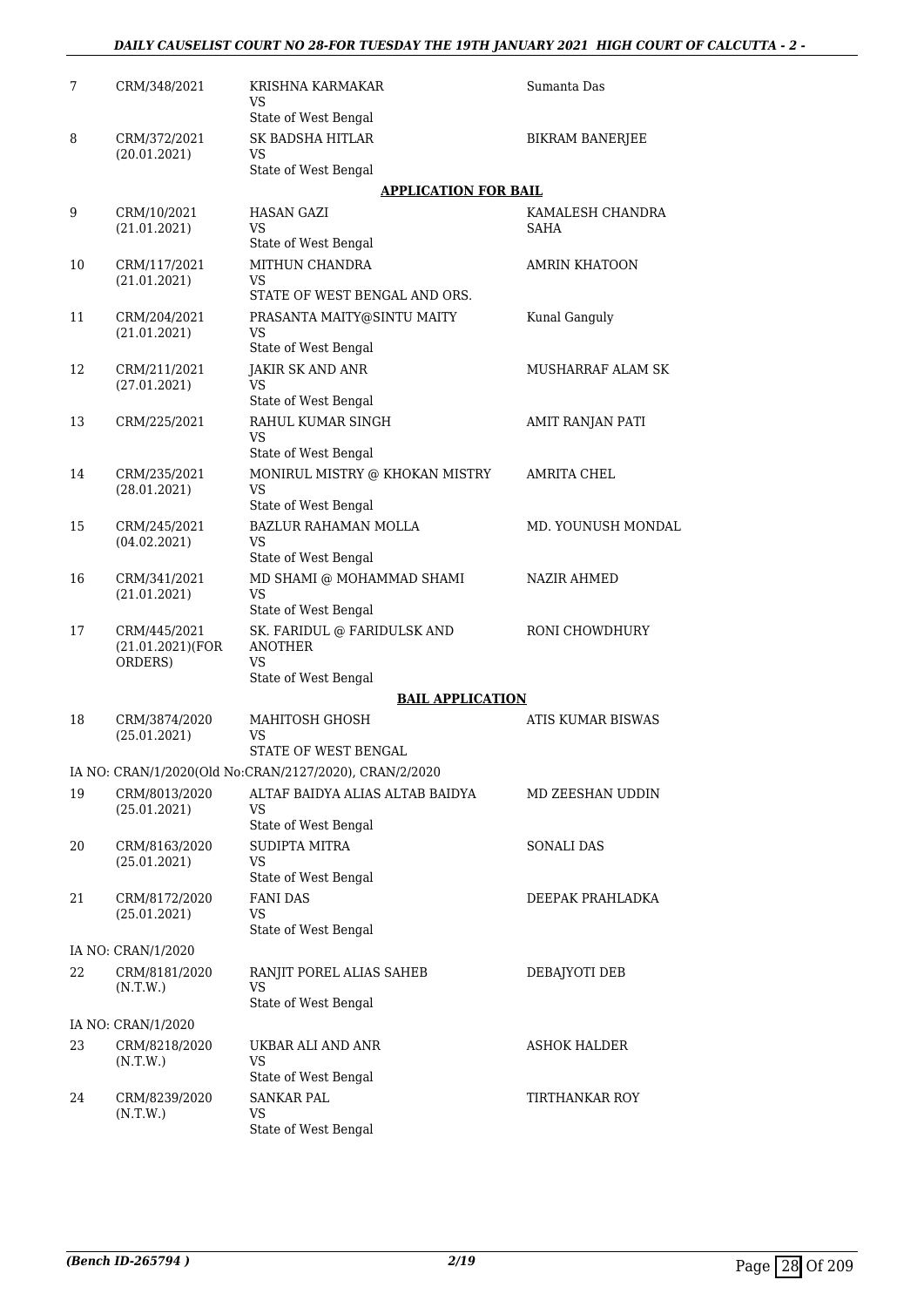| 25 | CRM/8256/2020<br>(N.T.W.) | TYADUL SK@ SEKH IYADUL<br>VS                              | <b>BHASKAR CHATTERJEE</b>        |
|----|---------------------------|-----------------------------------------------------------|----------------------------------|
|    |                           | STATE OF WEST BENGAL AND ORS.                             |                                  |
| 26 | CRM/8267/2020<br>(N.T.W.) | NANDURA BARMAN<br>VS.                                     | SUMAN<br>SEHANABIS(MANDAL)       |
|    |                           | State of West Bengal                                      |                                  |
| 27 | CRM/8279/2020<br>(N.T.W.) | RATNA PRAMANIK<br>VS<br>State of West Bengal              | DEEPAK KUMAR<br><b>PRAHLADKA</b> |
| 28 | CRM/8289/2020             | <b>SARDAR BISWAS</b>                                      | PRABIR MAJUMDER                  |
|    |                           | VS<br>State of West Bengal                                |                                  |
| 29 | CRM/8303/2020             | <b>AKLIMA BEGUM</b>                                       | SOURAV DHARA                     |
|    |                           | VS                                                        |                                  |
|    |                           | State of West Bengal                                      |                                  |
| 30 | CRM/8309/2020             | AJMALI MONDAL AND ORS<br>VS<br>State of West Bengal       | SOMNATH ADHIKARY                 |
| 31 | CRM/8311/2020             | KARIMAN BEWA @ KARIMAN BIBI                               | SOMNATH ADHIKARY                 |
|    |                           | <b>VS</b><br>State of West Bengal                         |                                  |
| 32 | CRM/8317/2020             | <b>BUBAI MAL</b>                                          | DIPTENDU MANDAL                  |
|    |                           | VS                                                        |                                  |
|    |                           | State of West Bengal                                      |                                  |
| 33 | CRM/8331/2020             | CHAMPA PRAMANIK<br>VS                                     | DEEPAK KUMAR<br>PRAHLADKA        |
|    |                           | State of West Bengal                                      |                                  |
| 34 | CRM/8362/2020             | SELIM ALIAS SALIM SK<br>VS                                | SWARNALI SAHA                    |
|    |                           | State of West Bengal AND ANR                              |                                  |
| 35 | CRM/8374/2020             | <b>BIMAL SK AND ORS</b><br>VS                             | SAYAN MUKHERJE                   |
|    |                           | State of West Bengal                                      |                                  |
| 36 | CRM/8511/2020             | DALIM SK.<br>VS                                           | RITA PATRA                       |
|    |                           | State of West Bengal                                      |                                  |
| 37 | CRM/8512/2020             | AJIJUL HAQUE BISWAS AND ANR<br>VS<br>State of West Bengal | Asraf Mandal                     |
| 38 | CRM/8559/2020             | SUBHANKAR RAJAK                                           | SAJAL KUMAR GHOSH                |
|    |                           | VS<br>State of West Bengal                                |                                  |
| 39 | CRM/8603/2020             | SOUMEN DEY ALIAS HABU                                     | DEB KUMAR SHARMA                 |
|    |                           | VS<br>State of West Bengal                                |                                  |
| 40 | CRM/10747/2020            | LAKHI NATH BARMAN@LAKHI KANTA<br>BARMAN<br>VS             | SHATAROOP<br>PURAKAYASTHA        |
|    |                           | State of West Bengal                                      |                                  |
| 41 | CRM/10749/2020            | RAJDEEP ROY                                               | <b>JOY CHAKRABORTY</b>           |
|    |                           | VS<br>THE STATE OF WEST BENGAL                            |                                  |
| 42 | CRM/10751/2020            | ABHISHEK KUMAR SINGH                                      | Deepak Prahladka                 |
|    |                           | VS<br>THE STATE OF WEST BENGAL                            |                                  |
| 43 | CRM/10754/2020            | ASHIKUR RAHAMAN HALDER                                    | SUDARSHAN GHOSH                  |
|    |                           | VS                                                        |                                  |
|    |                           | State of West Bengal                                      |                                  |
| 44 | CRM/10755/2020            | FIRJUL SK. @ LAYEB<br>VS                                  | <b>SHATAROOP</b><br>PURAKAYASTHA |
|    |                           | THE STATE OF WEST BENGAL                                  |                                  |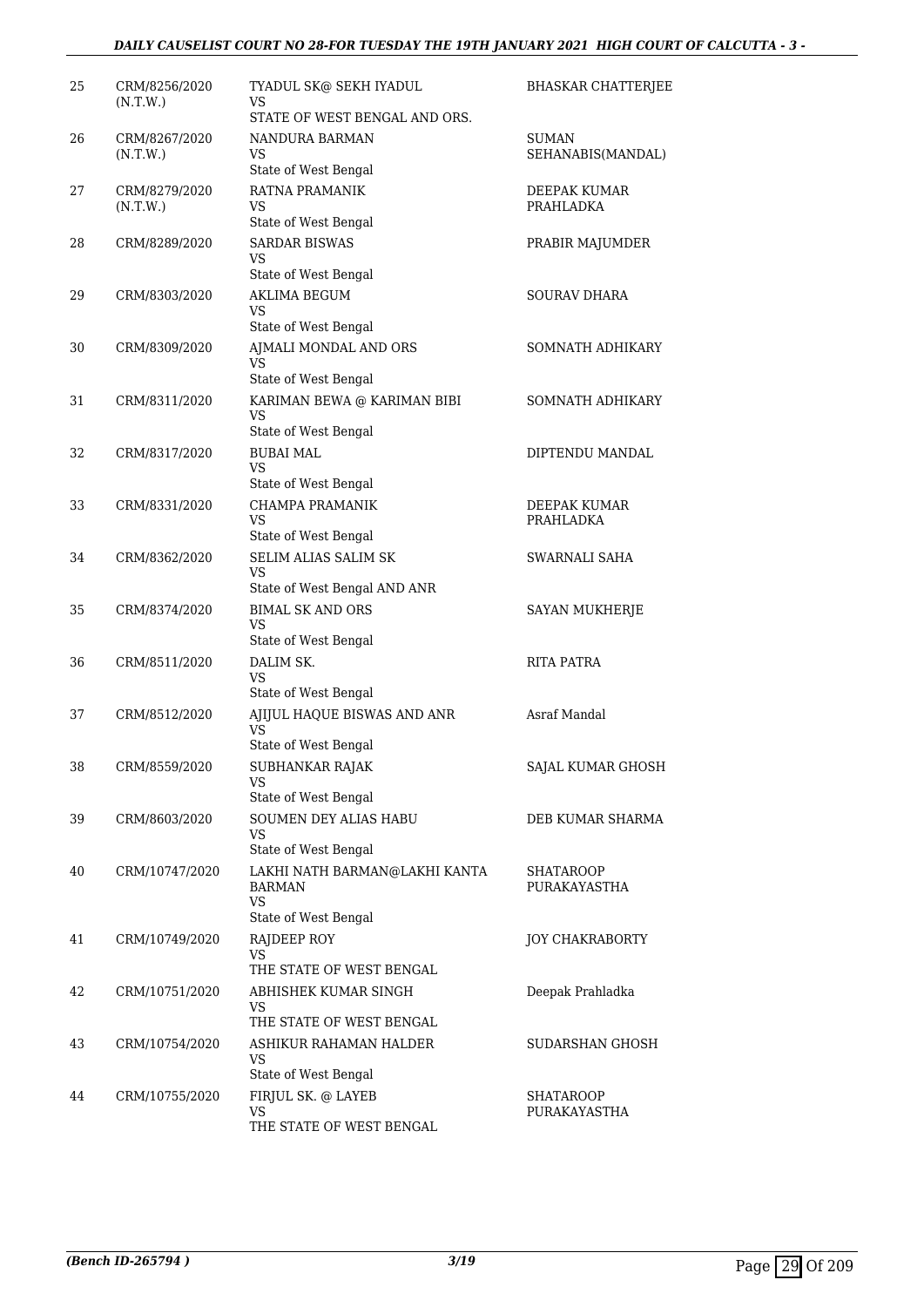## *DAILY CAUSELIST COURT NO 28-FOR TUESDAY THE 19TH JANUARY 2021 HIGH COURT OF CALCUTTA - 4 -*

| 45 | CRM/10757/2020              | MD JAFAR<br>VS                                    | <b>ANIL KUMAR</b><br><b>CHATTOPADHYAY</b> |
|----|-----------------------------|---------------------------------------------------|-------------------------------------------|
| 46 | CRM/10758/2020              | State of West Bengal<br>SK TAIBUL ALI AND ANR     | PINTU KARAR                               |
|    |                             | VS<br>State of West Bengal                        |                                           |
| 47 | CRM/10759/2020              | MUNNA CHOWDHURY                                   | PRABIR MAJUMDER                           |
|    |                             | VS                                                |                                           |
| 48 | CRM/10760/2020              | State of West Bengal<br>UTTAM DUTTA               | <b>MANIKA SARKAR</b>                      |
|    |                             | <b>VS</b>                                         |                                           |
|    |                             | State of West Bengal                              |                                           |
| 49 | CRM/10761/2020              | GOPAL CHANDRA GHOSH<br>VS.                        | <b>SANANDA</b><br><b>BHATTACHARYYA</b>    |
|    |                             | THE STATE OF WEST BENGAL                          |                                           |
| 50 | CRM/10762/2020              | TARUN MONDAL ALIAS TOTAN<br>VS                    | SONALI DAS                                |
|    |                             | State of West Bengal                              |                                           |
| 51 | CRM/10763/2020              | <b>KURBAN ALI</b><br>VS.<br>State of West Bengal  | SUBHAJIT CHOUDHURY                        |
| 52 | CRM/10765/2020              | <b>SAMIR DEY</b>                                  | KARAN DUDHWEWALA                          |
|    |                             | VS                                                |                                           |
|    |                             | UNION OF INDIA                                    |                                           |
| 53 | CRM/10766/2020              | MD. JINNAT BABUL ISLAM<br>VS.                     | <b>ANTARIKSHA BASU</b>                    |
|    |                             | THE STATE OF WEST BENGAL                          |                                           |
| 54 | CRM/10791/2020              | <b>GOLDEN SINGH</b>                               | ABISHEK DUTT                              |
|    |                             | <b>VS</b><br>STATE OF WEST BENGAL AND ORS.        |                                           |
| 55 | CRM/10793/2020              | <b>ALIM SK</b>                                    | MD.GOLAM NURE IMROHI                      |
|    |                             | VS.<br>STATE OF WEST BENGAL AND ORS.              |                                           |
| 56 | CRM/10794/2020              | SOUMEN SARKAR@VICKY                               | SANKHASUVRA ROY                           |
|    |                             | <b>VS</b>                                         |                                           |
| 57 | CRM/10795/2020              | State of West Bengal<br>PRABHU PANDIT             | HUSEN MUSTAFI                             |
|    |                             | VS.                                               |                                           |
|    |                             | STATE OF WEST BENGAL AND ORS.                     |                                           |
| 58 | CRM/10796/2020              | ERSHAD ALAM @ ERSHAD @ ERSHAD<br>ALI<br><b>VS</b> | Sujoy Sarkar                              |
|    |                             | State of West Bengal                              |                                           |
| 59 | CRM/10797/2020              | PATAI MALLICK                                     | AMANUL ISLAM                              |
|    |                             | <b>VS</b><br>State of West Bengal                 |                                           |
| 60 | CRM/10905/2020              | <b>SAMIR MONDAL</b>                               | <b>BIKRAM BANERJEE</b>                    |
|    |                             | VS<br>State of West Bengal                        |                                           |
| 61 | CRM/10947/2020              | SABIR MIYA @BHOLA                                 | DEBPRIYA SAMANTA                          |
|    |                             | <b>VS</b>                                         |                                           |
|    |                             | State of West Bengal                              |                                           |
| 62 | CRM/4/2021                  | ADUT SK @ TUEL MISTRY<br>VS.                      | SEKHAR MUKHERJE                           |
|    |                             | State of West Bengal                              |                                           |
| 63 | CRM/278/2021                | HAZI KETAB ALI SARDAR<br>VS.                      | SOMA<br>CHOWDHURY(BANDHU)                 |
|    |                             | State of West Bengal                              |                                           |
| 64 | CRM/279/2021                | <b>SAMIM SK</b>                                   | ARUP KUMAR BHOWMICK                       |
|    | (FOR ORDER)<br>(20.01.2021) | VS<br>State of West Bengal                        |                                           |
|    |                             |                                                   |                                           |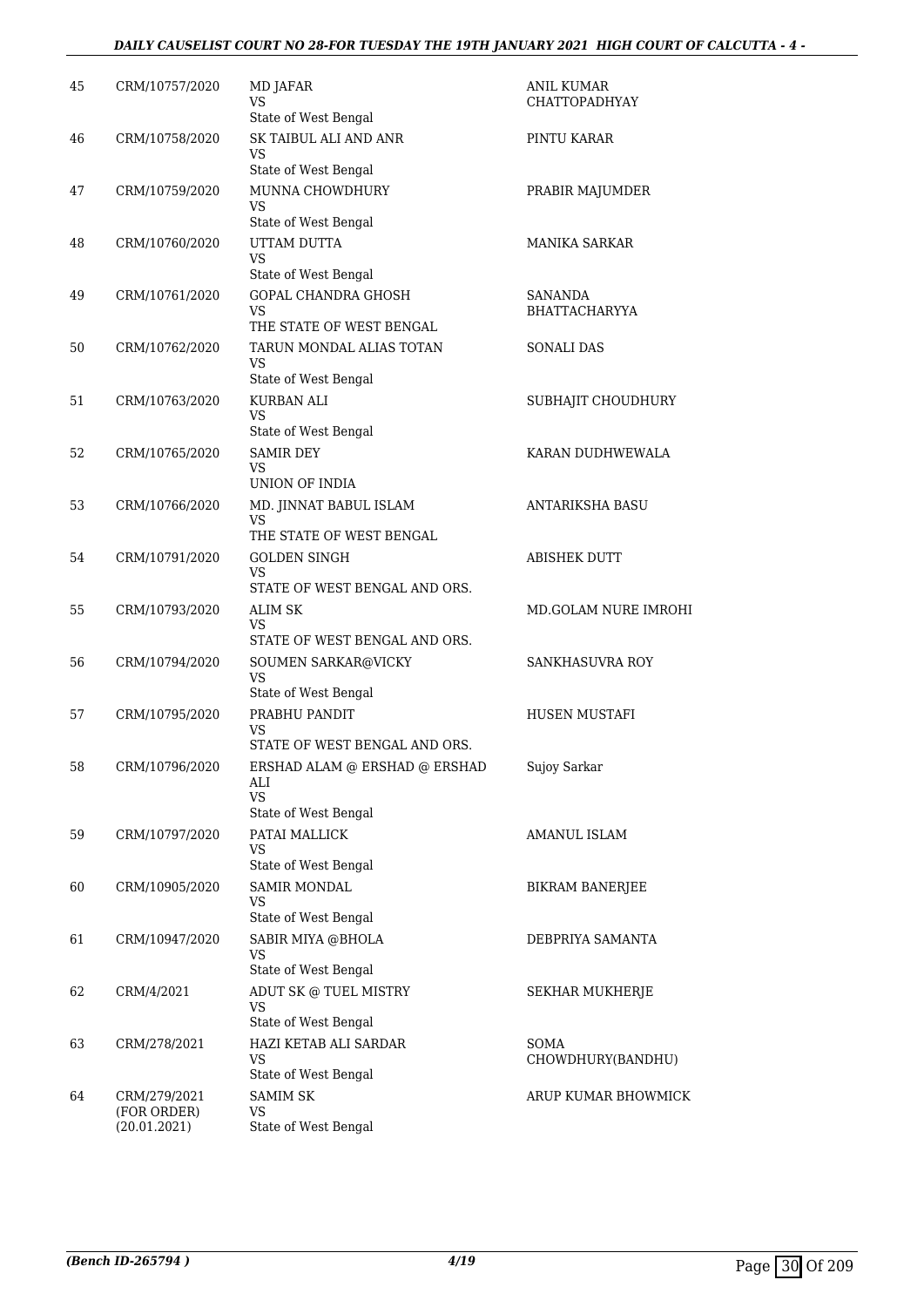### *DAILY CAUSELIST COURT NO 28-FOR TUESDAY THE 19TH JANUARY 2021 HIGH COURT OF CALCUTTA - 5 -*

| 65 | CRM/294/2021                 | MAHADEB MONDAL<br>VS                                                     | SHASHANKA SHEKHAR<br><b>SAHA</b> |
|----|------------------------------|--------------------------------------------------------------------------|----------------------------------|
| 66 | CRM/317/2021<br>(21.01.2021) | State of West Bengal<br><b>DIPEN SK</b><br>VS.                           | SAMIRUL SARDAR                   |
| 67 | CRM/327/2021                 | State of West Bengal<br><b>JAMSHE ALI</b><br>VS                          | ARUP KUMAR BHOWMICK              |
| 68 | CRM/330/2021                 | State of West Bengal<br><b>BALARAM</b><br>CHATTERJEE@CHATTOPADHYAY@BALAI | CHANDRA SEKHAR JHA               |
|    |                              | VS.<br>State of West Bengal                                              |                                  |
| 69 | CRM/345/2021<br>(22.02.2021) | <b>BHOLANATH MAJI</b><br><b>VS</b><br>State of West Bengal               | <b>SOUMIK GANGULI</b>            |
| 70 | CRM/349/2021                 | SK HASIBUL ALI @ SK. HASIBUL @ ALO<br><b>VS</b><br>State of West Bengal  | PRONOJIT ROY                     |
| 71 | CRM/354/2021                 | <b>BIKRAM MANDAL</b><br>VS.                                              | <b>SAURAV ROY</b>                |
| 72 | CRM/357/2021                 | State of West Bengal<br>MOHIBULLA SK. @ MOU SK.<br>VS                    | OINDRILA GHOSH                   |
| 73 | CRM/358/2021                 | State of West Bengal<br>ILIYAS HOSSAIN @ILIYAS MIYA AND ORS<br>VS        | <b>BENAJIR HASNA</b>             |
| 74 | CRM/360/2021                 | State of West Bengal<br>CHARAN SAREN @ MANA SAREN @                      | RAJESWAR CHAKRABORTY             |
|    |                              | <b>CHARAN SOREN</b><br>VS<br>State of West Bengal                        |                                  |
| 75 | CRM/362/2021                 | <b>SK HAMIDUL RAHAMAN</b><br>VS.<br>State of West Bengal                 | SK SALIM                         |
| 76 | CRM/363/2021                 | DULAL CHANDRA SAHA<br><b>VS</b><br>State of West Bengal                  | SAFDAR AZAM                      |
| 77 | CRM/364/2021                 | MD MURSHED ALAM<br><b>VS</b><br>State of West Bengal                     | <b>BISWAJIT MANNA</b>            |
| 78 | CRM/365/2021                 | JAINUL MIA @ JAYNUL<br>VS                                                | <b>IMDADUL HOQUE</b>             |
| 79 | CRM/368/2021                 | State of West Bengal<br>MD SHAHID @ MD SAHDID @ MANJUR<br>VS             | IMDADUL HOQUE                    |
| 80 | CRM/370/2021                 | State of West Bengal<br>ANIRUDDHA GHOSH<br>VS                            | DATTATREYA DUTTA                 |
| 81 | CRM/374/2021                 | State of West Bengal<br>JADAV DOLAI @ JADAB DOLAI<br>VS                  | AMAL KRISHNA SAMANTA             |
| 82 | CRM/376/2021                 | State of West Bengal<br>SK. ISMAIL @ DULAL AND ORS.<br>VS                | SK. TOSLIM ALI                   |
| 83 | CRM/379/2021                 | State of West Bengal<br><b>BABU SK.</b><br>VS                            | DEBAPRIYA SAMANTA                |
| 84 | CRM/381/2021                 | State of West Bengal<br>RAJA KHAN<br><b>VS</b><br>State of West Bengal   | KOUSTAV BAGCHI                   |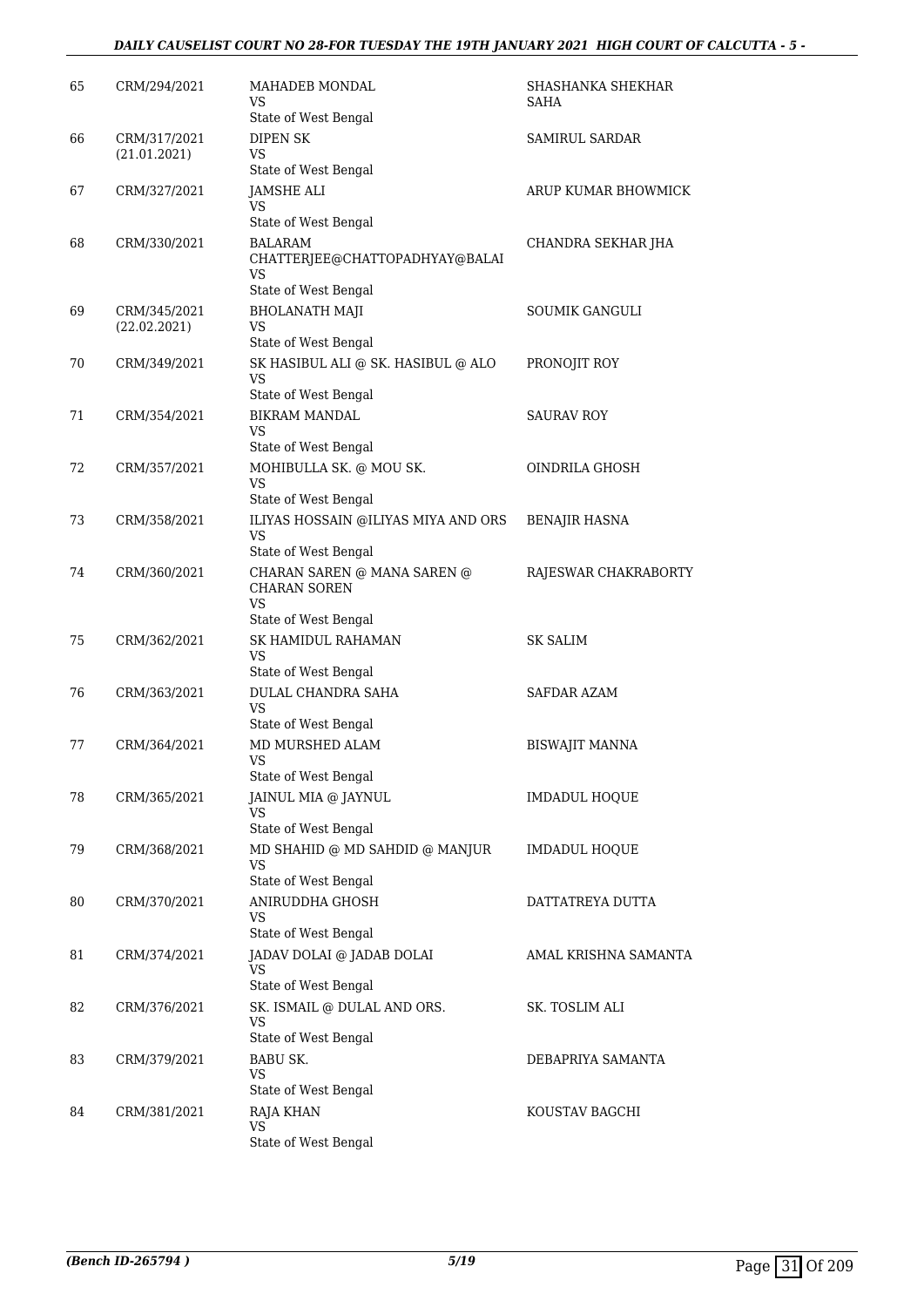### *DAILY CAUSELIST COURT NO 28-FOR TUESDAY THE 19TH JANUARY 2021 HIGH COURT OF CALCUTTA - 6 -*

| 85  | CRM/383/2021 | MD SAHZADA @ MD SAHAJADA<br>VS              | SWARNALI SAHA                       |
|-----|--------------|---------------------------------------------|-------------------------------------|
|     |              | State of West Bengal                        |                                     |
| 86  | CRM/384/2021 | <b>SENTU SK</b><br>VS                       | SWARNALI SAHA                       |
|     |              | State of West Bengal                        |                                     |
| 87  | CRM/391/2021 | RAJU HOSSAIN PURKAIT<br>VS                  | PARTHA SARATHI MONDAL               |
|     |              | State of West Bengal                        |                                     |
| 88  | CRM/395/2021 | MIR JUMAN ALI<br>VS<br>State of West Bengal | ARUP KUMAR BHOWMICK                 |
| 89  | CRM/396/2021 | <b>SATADAL DAS</b>                          | ARUP KUMAR BHOWMICK                 |
|     |              | VS<br>State of West Bengal                  |                                     |
| 90  | CRM/398/2021 | MOTIUR SK @ JHALU @ MATIUR                  | JISAN IQUBAL HOSSAIN                |
|     |              | RAHAMAN AND ANR<br>VS                       |                                     |
|     |              | State of West Bengal                        |                                     |
| 91  | CRM/402/2021 | KEDAR SINGH @ KEDAR SING<br><b>VS</b>       | SEKHAR MUKERJEE                     |
|     |              | State of West Bengal                        |                                     |
| 92  | CRM/403/2021 | <b>SANJIB RANG</b><br>VS                    | <b>SOUMYA BASU ROY</b><br>CHOWDHURY |
|     |              | State of West Bengal                        |                                     |
| 93  | CRM/407/2021 | <b>MANTU MAHATO</b><br>VS                   | MUNMUN GANGOPADHYAY                 |
|     |              | THE CENTRAL BUREAU<br><b>OFINVESIGATION</b> |                                     |
| 94  | CRM/408/2021 | MD RAJA                                     | MRITYUNJOY CHATTERJEE               |
|     |              | VS<br>State of West Bengal                  |                                     |
| 95  | CRM/409/2021 | <b>HAFIJUL ALI</b><br>VS                    | <b>AMIT HALDER</b>                  |
|     |              | State of West Bengal                        |                                     |
| 96  | CRM/410/2021 | <b>TOMIRUL SK</b>                           | <b>SOURAV MUKHERJEE</b>             |
|     |              | VS<br>State of West Bengal                  |                                     |
| 97  | CRM/411/2021 | RAJESH MONDAL                               | SUBHAJIT CHATTERJEE                 |
|     |              | VS<br>State of West Bengal                  |                                     |
| 98  | CRM/415/2021 | DINESH GUPTA                                | SOUMYA BASU ROY                     |
|     |              | VS                                          | CHOWDHURI                           |
|     |              | State of West Bengal                        |                                     |
| 99  | CRM/416/2021 | HARISANKAR GHORUI@SHANKAR<br>GHORAI<br>VS   | PRONAY BASAK                        |
|     |              | State of West Bengal                        |                                     |
| 100 | CRM/417/2021 | RAJ KUMAR BAGNA @ RAJU                      | MOUSUMI BHOWAL                      |
|     |              | VS<br>State of West Bengal                  |                                     |
| 101 | CRM/418/2021 | BINDU SARKAR @ BINDHU SARKAR AND            | KARABI ROY                          |
|     |              | ANR.<br><b>VS</b>                           |                                     |
|     |              | State of West Bengal                        |                                     |
| 102 | CRM/420/2021 | MUNTASIR RAHAMAN KHAN @ MARUF<br>KHAN       | SNIGDHA SAHA                        |
|     |              | VS<br>State of West Bengal                  |                                     |
| 103 | CRM/423/2021 | TARIKUL MAHALAT @TARIQUL                    | <b>BUSRA KHATUN</b>                 |
|     |              | MAHALAT@ TORIFUL<br>VS                      |                                     |
|     |              | State of West Bengal                        |                                     |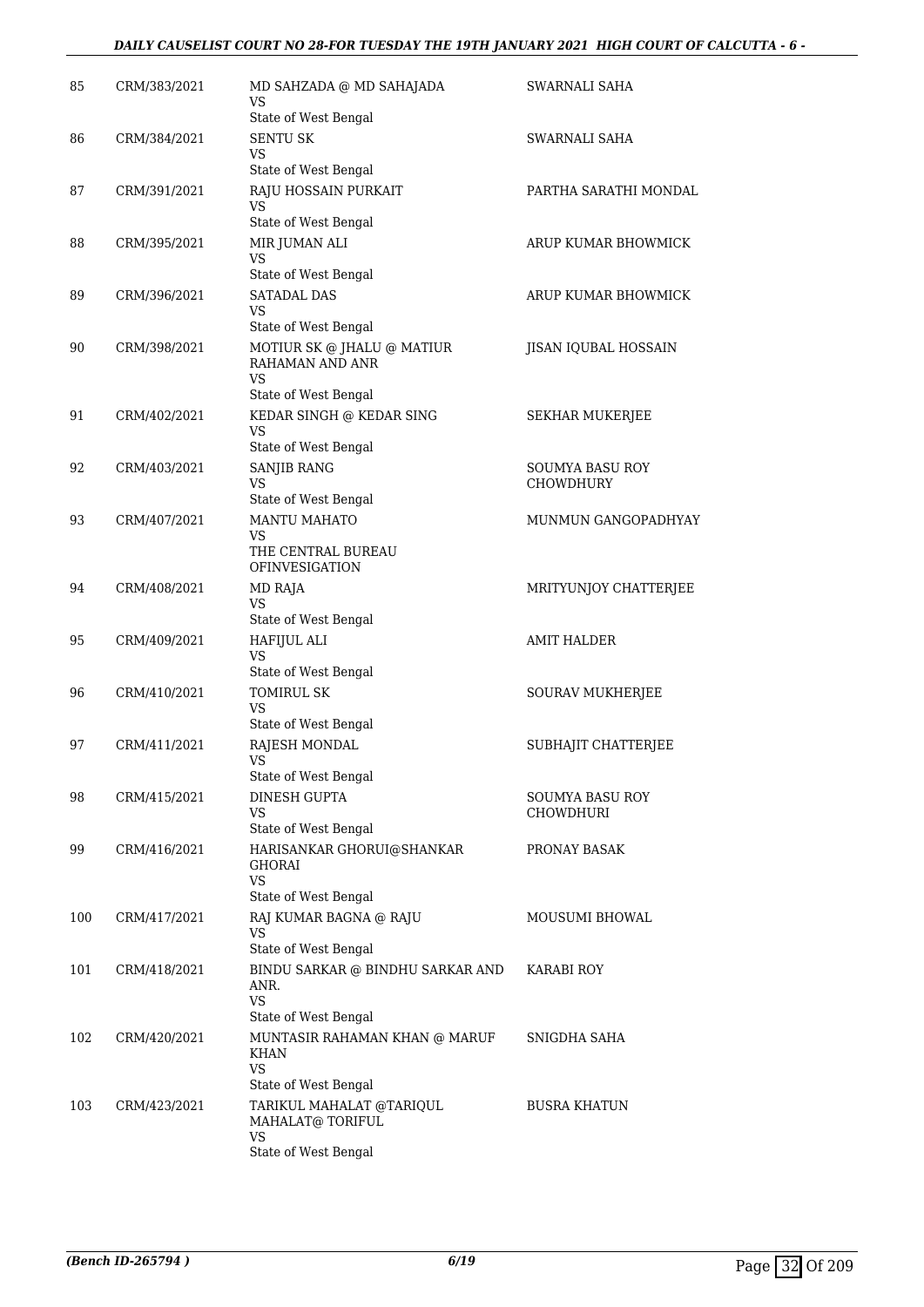| 104 | CRM/424/2021 | SAGAR DAS @ LAKHI AND ANR.<br>VS<br>State of West Bengal                                                       | SUBHAJIT CHOWDHURY           |
|-----|--------------|----------------------------------------------------------------------------------------------------------------|------------------------------|
| 105 | CRM/427/2021 | SUBRATA GUCHHAIT AND ANR<br>VS                                                                                 | SK. SAHJAHAN ALI             |
| 106 | CRM/429/2021 | THE STATE OF WEST BENGAL<br><b>SUKUMAR BISWAS</b><br>VS<br>State of West Bengal                                | ANJAN BHATTACHARYA           |
| 107 | CRM/433/2021 | RAJU KHAN<br>VS                                                                                                | DEBAPRIYA SAMANTA            |
| 108 | CRM/435/2021 | State of West Bengal<br>SAURAV KAYAL @SOURAV KAYAL<br>VS                                                       | ISHANI SINHA                 |
| 109 | CRM/441/2021 | State of West Bengal<br><b>SHANKAR LOHAR</b><br>VS                                                             | SK. SALIM                    |
| 110 | CRM/443/2021 | State of West Bengal<br><b>SAJDAR BISWAS</b><br>VS<br>State of West Bengal                                     | TATHAGATA MAJUMDER           |
| 111 | CRM/447/2021 | SOUMITRA HALDAR AND ANOTHER<br><b>VS</b><br>State of West Bengal                                               | SUBHAJIT CHOWDHURI           |
| 112 | CRM/449/2021 | SUBHASH SINGH<br>VS<br>State of West Bengal                                                                    | MOYUKH MUKHERJEE             |
| 113 | CRM/451/2021 | HAIDER SK@HAIDAR SEKH@HAYDAR<br>SEKH<br>VS                                                                     | Anisur Rahaman               |
| 114 | CRM/452/2021 | State of West Bengal<br>IDRISH SEIKH@KANARAJU@IDRISH<br>SHEK@IDRIS SK. @MD IDRISHSK @<br>RAJU @ PRASANTA<br>VS | RAJESWHAR<br>CHAKRABORTY     |
| 115 | CRM/454/2021 | State of West Bengal<br>BAITUL SK@BAITULLA SK@BAIDUL SK<br>VS                                                  | <b>ANISUR RAHAMAN</b>        |
| 116 | CRM/457/2021 | State of West Bengal<br>SHAMBHU LAMA<br>VS<br>State of West Bengal                                             | SAFDAR AZAM                  |
| 117 | CRM/459/2021 | ABDUL KHALIL DHATRI@LALTU AND<br>ANR<br>VS<br>State of West Bengal                                             | AMIT SINGH                   |
| 118 | CRM/462/2021 | NIJAMUDDIN SK @NIJAM SK<br>@NIZAMUDDIN SHAIKH<br>VS<br>State of West Bengal                                    | TAPODIP GUPTA                |
| 119 | CRM/463/2021 | MUSTAK AHMED MALLIK @ BAPAN<br>VS<br>State of West Bengal                                                      | PAYEL SHOME                  |
| 120 | CRM/464/2021 | MD KALIM<br>VS<br>State of West Bengal                                                                         | JYOTI PRAKASH<br>CHATTERJEE  |
| 121 | CRM/466/2021 | <b>ALAMIN MALLICK</b><br>VS<br>State of West Bengal                                                            | SUBHOJIT CHOWDHURY           |
| 122 | CRM/468/2021 | BABY DAS @ GURIA AND ANR<br>VS<br>State of West Bengal                                                         | SOUMYA BASU ROY<br>CHOWDHURY |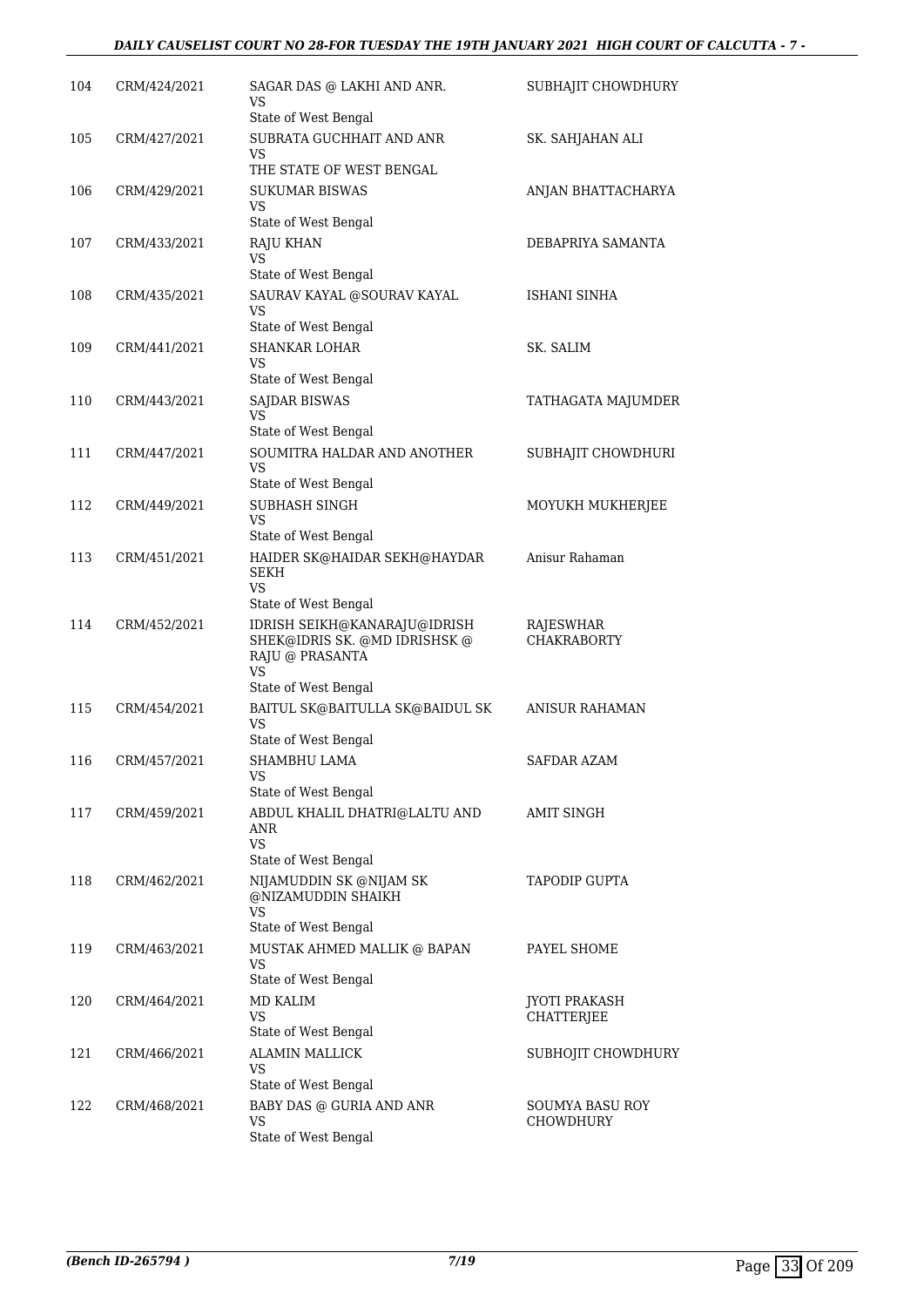## *DAILY CAUSELIST COURT NO 28-FOR TUESDAY THE 19TH JANUARY 2021 HIGH COURT OF CALCUTTA - 8 -*

| 123 | CRM/469/2021 | MD KALU @ ATAUR RAHAMAN<br>VS<br>Union of India            | SOUMYA NAG               |
|-----|--------------|------------------------------------------------------------|--------------------------|
| 124 | CRM/471/2021 | ASHRAFUL SK.<br>VS                                         | SOURAV MUKHERJEE         |
|     |              | State of West Bengal                                       |                          |
| 125 | CRM/475/2021 | SOURAV MALAKAR @ BANTI<br>VS<br>State of West Bengal       | SHASHANKA SEKHAR<br>SAHA |
| 126 | CRM/476/2021 | KAJAL MAHATO                                               | <b>RATAN DAS</b>         |
|     |              | VS<br>State of West Bengal                                 |                          |
| 127 | CRM/477/2021 | SAJAHAN CHITRAKAR @ SAHAJAN<br>CHITRAKAR<br>VS             | ARUP KR. BHOWMICK        |
|     |              | State of West Bengal                                       |                          |
| 128 | CRM/480/2021 | DURGAPRASAD TEWARI<br>VS.                                  | SUMANTA DAS              |
|     |              | State of West Bengal                                       |                          |
| 129 | CRM/482/2021 | SANGITA SHAW@SAHU<br><b>VS</b><br>State of West Bengal     | SEKHAR MUKERJEE          |
| 130 | CRM/483/2021 | NAKSED SK @MOKSHED SK AND ANR                              | JISAN IQBAL HOSSAIN      |
|     |              | VS<br>State of West Bengal                                 |                          |
| 131 | CRM/488/2021 | <b>SWARUP ROY</b>                                          | S.G.CHOWDHURY            |
|     |              | VS<br>State of West Bengal                                 |                          |
| 132 | CRM/489/2021 | ARKA KHATAM<br>VS                                          | <b>S G CHOWDHURY</b>     |
|     |              | State of West Bengal                                       |                          |
| 133 | CRM/491/2021 | MONOJIT MONDAL @ FOCHEN AND ANR<br>VS                      | <b>AMIT SINGH</b>        |
|     |              | State of West Bengal                                       |                          |
| 134 | CRM/492/2021 | RAJA SINGH @ MOTA RAJA @ SUMAN<br>SINGH<br>VS              | SOUMYADEEP DAS           |
|     |              | State of West Bengal                                       |                          |
| 135 | CRM/493/2021 | SHILPA ACHARJEE NEE ADHIKARY @<br>SHILPA ADHIKARY @ SHILPI | Srimoyee Mukherjee       |
|     |              | VS<br>State of West Bengal                                 |                          |
| 136 | CRM/494/2021 | <b>ALAMGIR SARDAR</b>                                      | <b>ASHOK DAS</b>         |
|     |              | VS.<br>State of West Bengal                                |                          |
| 137 | CRM/496/2021 | ALAMGIR MALLIK@MD ALAMGIR<br>MULLICK<br><b>VS</b>          | <b>ASHOK DAS</b>         |
|     |              | State of West Bengal                                       |                          |
| 138 | CRM/511/2021 | MEHEBUB ALAM @ LITON SK<br>VS                              | DIPAYAN KUNDU            |
|     |              | State of West Bengal                                       |                          |
| 139 | CRM/520/2021 | NEWTON ROY<br>VS<br>State of West Bengal                   | SANANDA BHATTACHARYA     |
| 140 | CRM/524/2021 | UTPAL DUTTA AND ORS                                        | RAMESWAR SINHA           |
|     |              | VS.<br>State of West Bengal                                |                          |
| 141 | CRM/527/2021 | MD. MAHMOOD ALAM                                           | SANTANU DEB ROY          |
|     |              | VS.<br>State of West Bengal                                |                          |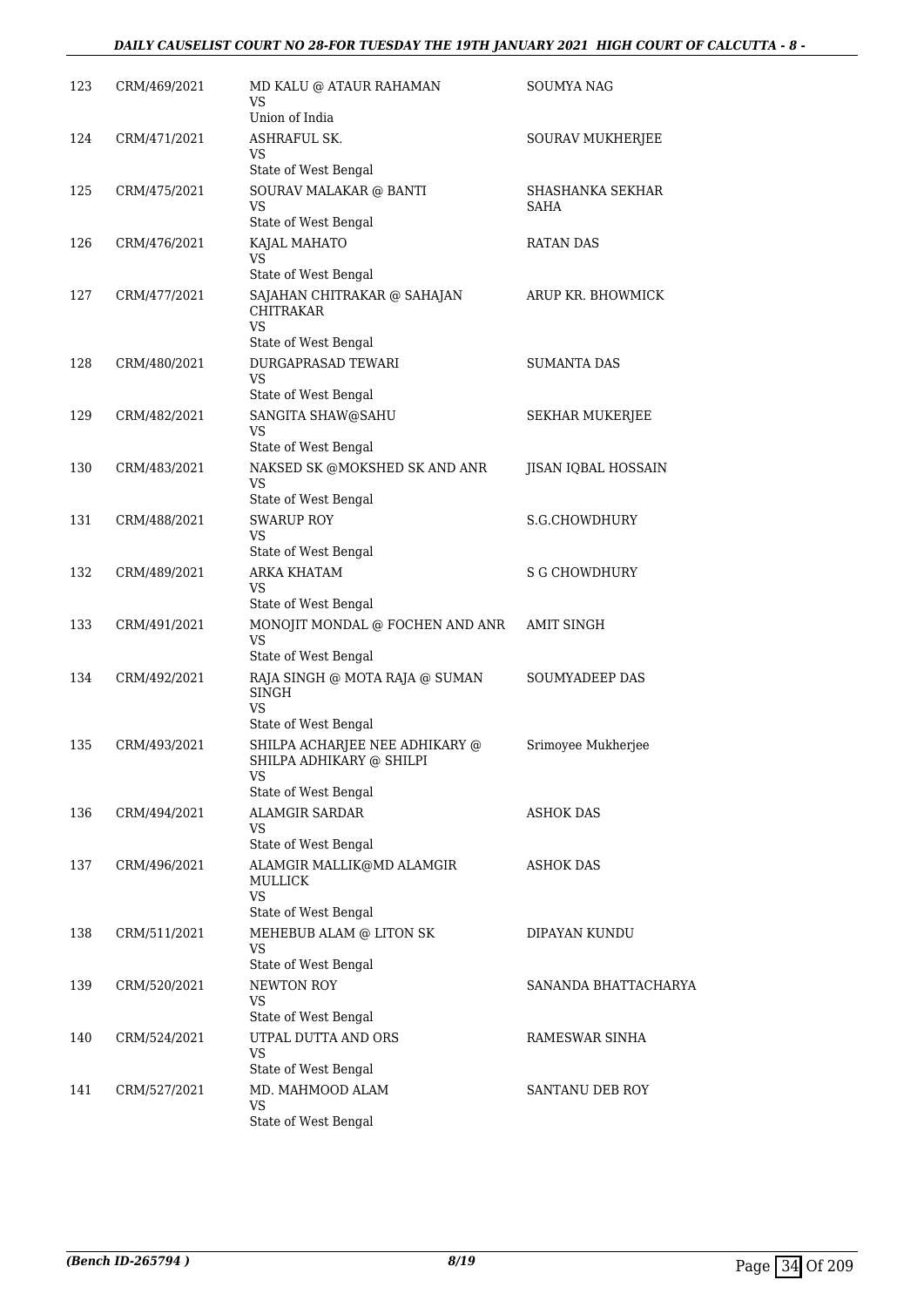#### *DAILY CAUSELIST COURT NO 28-FOR TUESDAY THE 19TH JANUARY 2021 HIGH COURT OF CALCUTTA - 9 -*

| 142 | CRM/530/2021 | ALI HOSSAIN MALLICK<br>VS<br>State of West Bengal                                | Srimoyee Mukherjee                 |
|-----|--------------|----------------------------------------------------------------------------------|------------------------------------|
| 143 | CRM/531/2021 | DEBASHISH MAJUMDAR<br>VS                                                         | MUKUNDALAL SARKAR                  |
| 144 | CRM/535/2021 | State of West Bengal<br><b>BRAJAGOPAL SENI</b><br>VS                             | TRIPTI PANDEY                      |
| 145 | CRM/536/2021 | State of West Bengal<br>NABA BISWAS@LAB BISWAS<br>VS                             | ABHIJIT KUMAR ADHYA                |
| 146 | CRM/537/2021 | State of West Bengal<br><b>INDRAJIT MONDAL</b><br>VS                             | SANDIP KUMAR MONDAL                |
| 147 | CRM/541/2021 | THE STATE OF WEST BENGAL<br>HARAN BARAL @ HARUN BARAL<br><b>VS</b>               | SANAT KUMAR DAS                    |
| 148 | CRM/545/2021 | State of West Bengal<br><b>BAPI DAS</b><br>VS.                                   | Jeenia Rudra                       |
| 149 | CRM/546/2021 | State of West Bengal<br><b>MD MANIRUL SK</b><br>VS.<br>State of West Bengal      | ARNAB SAHA                         |
| 150 | CRM/548/2021 | BISWAJIT MONDAL @ GADU @ ARIF<br><b>MONDAL</b><br><b>VS</b>                      | PARTHA PRATIM DAS                  |
| 151 | CRM/550/2021 | State of West Bengal<br>LAXMAN BISWAS@BISNWAS AND ANR<br>VS                      | SUSNIGDHO<br><b>BHATTACHARYA</b>   |
| 152 | CRM/553/2021 | State of West Bengal<br>LUTFAL HAQUE MANDAL AND ANR<br>VS.                       | PRAMITA BANETJEE                   |
| 153 | CRM/554/2021 | State of West Bengal<br>AYUSH @ GOVIND YADAV<br>VS<br>THE STATE OF WEST BENGAL   | SNEHA SINGH                        |
| 154 | CRM/556/2021 | JAWAD ALAM@KAFAN<br><b>VS</b><br>State of West Bengal                            | PINTU KARAR                        |
| 155 | CRM/557/2021 | ALAMGIR MOLLA<br>VS.<br>State of West Bengal                                     | <b>SONALI DAS</b>                  |
| 156 | CRM/560/2021 | BIJOY CHOWDHURY @ BIJAY<br><b>CHOWDHURY</b><br><b>VS</b><br>State of West Bengal | ARNAB SAHA                         |
| 157 | CRM/565/2021 | NARAYAN PAUL<br>VS<br>State of West Bengal                                       | <b>AINDRILA DE</b>                 |
| 158 | CRM/608/2021 | GANI BISWAS @ GONI BISWAS<br>VS.<br>State of West Bengal                         | SOUMYAJIT BHATTA                   |
| 159 | CRM/611/2021 | <b>RIJUL SK AND ORS</b><br>VS<br>State of West Bengal                            | <b>MAZHAR HOSSAIN</b><br>CHOWDHURY |
| 160 | CRM/612/2021 | SWAPAN MANDAL AND ORS<br>VS.<br>State of West Bengal AND ANR                     | MOUNICK GHOSH                      |
| 161 | CRM/614/2021 | MAJIBAR SK @ MOJU SK<br><b>VS</b><br>State of West Bengal                        | <b>BENAJIR HASNA</b>               |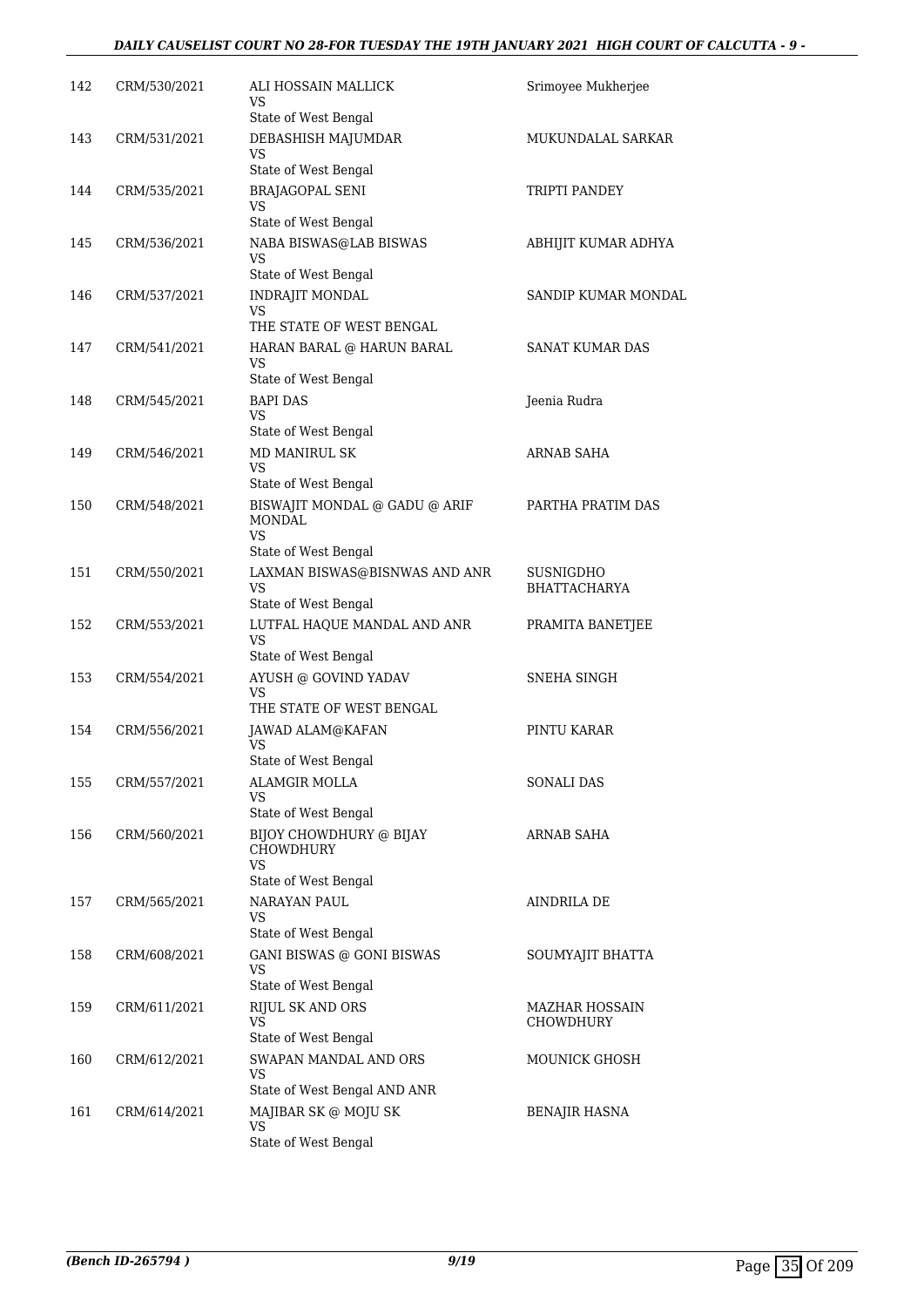#### *DAILY CAUSELIST COURT NO 28-FOR TUESDAY THE 19TH JANUARY 2021 HIGH COURT OF CALCUTTA - 10 -*

| 162 | CRM/615/2021                   | SUROJIT BERA AND ANR<br>VS                                   | PARTHA SARKAR                     |
|-----|--------------------------------|--------------------------------------------------------------|-----------------------------------|
| 163 | CRM/618/2021                   | State of West Bengal<br>AKSHAY SAHA AND ANR<br>VS.           | SUSNIGDHO<br><b>BHATTACHARYYA</b> |
| 164 | CRM/619/2021                   | State of West Bengal<br><b>BHOLA PASWAN @ BHOLA RAM</b>      | <b>SUBHABRATA</b>                 |
|     |                                | VS<br>State of West Bengal                                   | BANDYOPADHYAY                     |
| 165 | CRM/621/2021                   | <b>ISWAR MANDAL</b>                                          | <b>SAGAR SAHA</b>                 |
|     |                                | VS                                                           |                                   |
| 166 |                                | State of West Bengal<br>RAHUL MISRA AND ANR                  |                                   |
|     | CRM/626/2021                   | VS                                                           | ARUNABHA JANA                     |
|     |                                | State of West Bengal                                         |                                   |
| 167 | CRM/628/2021                   | KALIDASI NASKAR<br><b>VS</b>                                 | ABDUR RAKIB                       |
|     |                                | State of West Bengal                                         |                                   |
| 168 | CRM/629/2021                   | RAHUL MISRA AND ANR<br>VS                                    | ARUNABHA JANA                     |
| 169 | CRM/631/2021                   | State of West Bengal<br>RABIN MONDAL                         | SABYASACHI MUKHERJEE              |
|     |                                | VS                                                           |                                   |
|     |                                | State of West Bengal                                         |                                   |
| 170 | CRM/633/2021                   | BAPI SAMANTA @ NILMONI SAMANTA<br>VS<br>State of West Bengal | RAMASHIS MUKHERJEE                |
| 171 | CRM/635/2021                   | <b>BISHU HARIJAN</b>                                         | ARUP KUMAR BHOWMICK               |
|     |                                | VS<br>State of West Bengal                                   |                                   |
| 172 | CRM/641/2021                   | MASER ALI@MASER SEKH                                         | <b>ABDUS SALAM</b>                |
|     |                                | <b>VS</b><br>State of West Bengal                            |                                   |
| 173 | CRM/643/2021                   | SK. MOINUDDIN @ PATAL<br>VS<br>State of West Bengal          | <b>MANASI ROY</b>                 |
| 174 | CRM/645/2021                   | MUSTAKIN MOLLA@SK                                            | SOURAV MUKHERJEE                  |
|     |                                | <b>VS</b>                                                    |                                   |
|     |                                | State of West Bengal                                         |                                   |
| 175 | CRM/646/2021                   | IYAR MONDAL<br>VS                                            | SOURAV MUKHERJEE                  |
|     |                                | State of West Bengal                                         |                                   |
| 176 | CRM/647/2021                   | ARIF ALI MOLLA<br>VS                                         | <b>SUMANTA CHAKRABORTY</b>        |
|     |                                | State of West Bengal                                         |                                   |
|     |                                | <b>APPLICATION FOR ANTICIPATORY BAIL</b>                     |                                   |
| 177 | CRM/10684/2020<br>(20.01.2021) | SWAPAN KUMAR PAYRA @ SWAPAN<br>PAYRA AND ORS<br>VS.          | <b>SOUMYA NAG</b>                 |
|     |                                | THE STATE OF WEST BENGAL                                     |                                   |
|     | wt178 CRM/9901/2020            | SATYARANJAN GIRI AND ORS<br><b>VS</b>                        | DATTATREYA DUTTA                  |
|     |                                | STATE OF WEST BENGAL                                         |                                   |
| 179 | CRM/46/2021<br>(27.01.2021)    | <b>AMLAN BISWAS</b><br>VS.<br>State of West Bengal           | SAYATI DATTA                      |
|     | wt180 CRM/147/2021             | PRADEEPTO MAZUMDER@PRADIPTA<br>MAJUMDER<br><b>VS</b>         | <b>ABHIJIT GANGULY</b>            |
| 181 | CRM/49/2021                    | STATE OF WEST BENGAL<br>MD LITON@LITON SK                    | ARUSHI RATHORE                    |
|     | (NTW)                          | <b>VS</b>                                                    |                                   |
|     |                                | State of West Bengal                                         |                                   |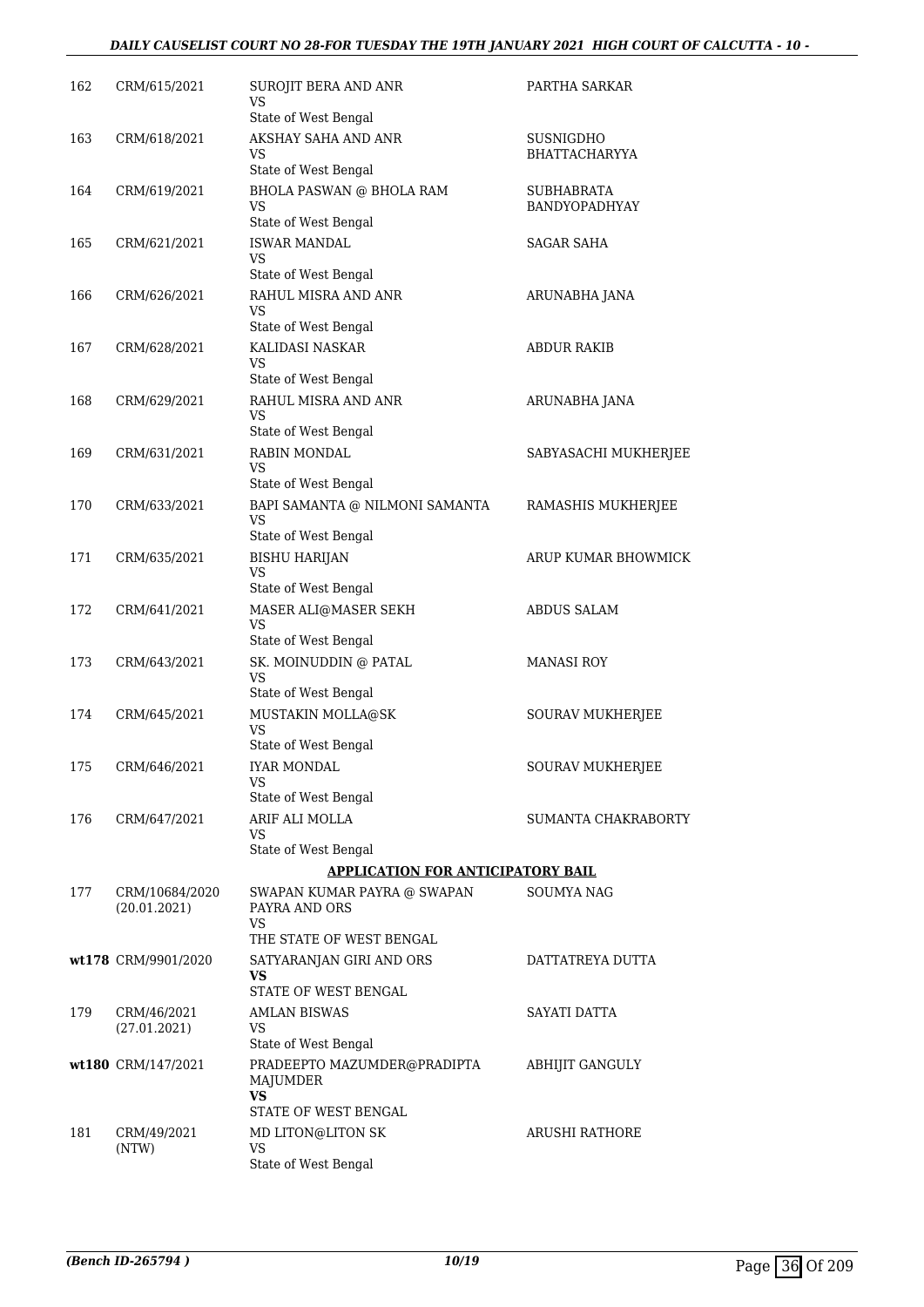|     | wt182 CRM/321/2021           | <b>ANARUL HOQUE</b><br>VS<br>STATE OF WEST BENGAL                               | ARUSHI RATHORE                   |
|-----|------------------------------|---------------------------------------------------------------------------------|----------------------------------|
| 183 | CRM/66/2021<br>(NTW)         | HAJA ALIAS HAJRAT ALI ALIAS HAJARAT<br>ALI<br><b>VS</b><br>State of West Bengal | <b>BUSRA KHATUN</b>              |
| 184 | CRM/94/2021<br>(28.01.2021)  | DEEPAN MONDAL AND ORS<br>VS<br>State of West Bengal                             | SIRAJ GOOPTU                     |
| 185 | CRM/143/2021<br>(25.01.2021) | PALASH MANDAL@PALASH BARMAN<br>AND ANR<br><b>VS</b>                             | KAUSHIK CHOWDHURY                |
|     |                              | State of West Bengal                                                            |                                  |
| 186 | CRM/153/2021<br>(25.01.2021) | FITU MAHALDAR@FITU MAHALDER<br>VS<br>State of West Bengal                       | PRIYANKAR SHANKU                 |
| 187 | CRM/167/2021<br>20.01.2021   | JAVED AKTAR SK @ ROKI AND ORS<br>VS                                             | <b>MANAS KUMAR DAS</b>           |
| 188 | CRM/171/2021<br>(NTW)        | State of West Bengal<br>SEKH JAHIDUL ISLAM@SK AALO AND<br>ANR<br><b>VS</b>      | Srimoyee Mukherjee               |
| 189 | CRM/181/2021                 | State of West Bengal<br>GOPAL CHANDRA DAS AND ANR<br>VS<br>State of West Bengal | <b>S G GHOSH CHOWDHURY</b>       |
| 190 | CRM/185/2021                 | BIBHUTI CHAKRABORTY AND ORS<br><b>VS</b><br>State of West Bengal                | <b>SUSNIGDHA</b><br>BHATTACHARYA |
| 191 | CRM/187/2021                 | MUJIBAR HALSANA<br>VS<br>State of West Bengal                                   | SUSHANTA CHAKRABORTY             |
| 192 | CRM/188/2021                 | ABDUL OHID MANDAL AND ANR<br><b>VS</b><br>State of West Bengal                  | MAZHAR HOSSAIN<br>CHOWDHURY      |
| 193 | CRM/190/2021                 | ATUL BISWAS AND ANR<br>VS<br>State of West Bengal                               | SASHANKA SEKHAR SAHA             |
| 194 | CRM/194/2021                 | KARTICK GHOSH AND ORS<br><b>VS</b><br>State of West Bengal                      | SHASANKA SEKHAR SAHA             |
| 195 | CRM/197/2021                 | RAKHI MALLICK @MRIDHA AND ANR<br>VS<br>State of West Bengal                     | SHIBAJI KUMAR DAS                |
| 196 | CRM/199/2021                 | <b>GOBINDA SARKAR</b><br><b>VS</b><br>State of West Bengal                      | MAZHAR HOSSAIN<br>CHOWDHURY      |
| 197 | CRM/200/2021                 | IMNUL SK @ IMU<br>VS<br>State of West Bengal                                    | KAZI M. RAHMAN                   |
| 198 | CRM/201/2021                 | AZIZUR RAHAMAN @ SK AND ORS<br>VS<br>State of West Bengal                       | KAZI M. RAHMAN                   |
| 199 | CRM/202/2021                 | NIBARAN MANDAL AND ANR<br><b>VS</b>                                             | KAZI M. RAHMAN                   |
| 200 | CRM/203/2021                 | State of West Bengal<br>ARABINDA HALDAR<br>VS<br>State of West Bengal           | KAZI M RAHMAN                    |
| 201 | CRM/207/2021                 | SAIFUL HAQUE @ SUTFAL SK AND ORS<br>VS<br>State of West Bengal                  | <b>ASIF DEWAN</b>                |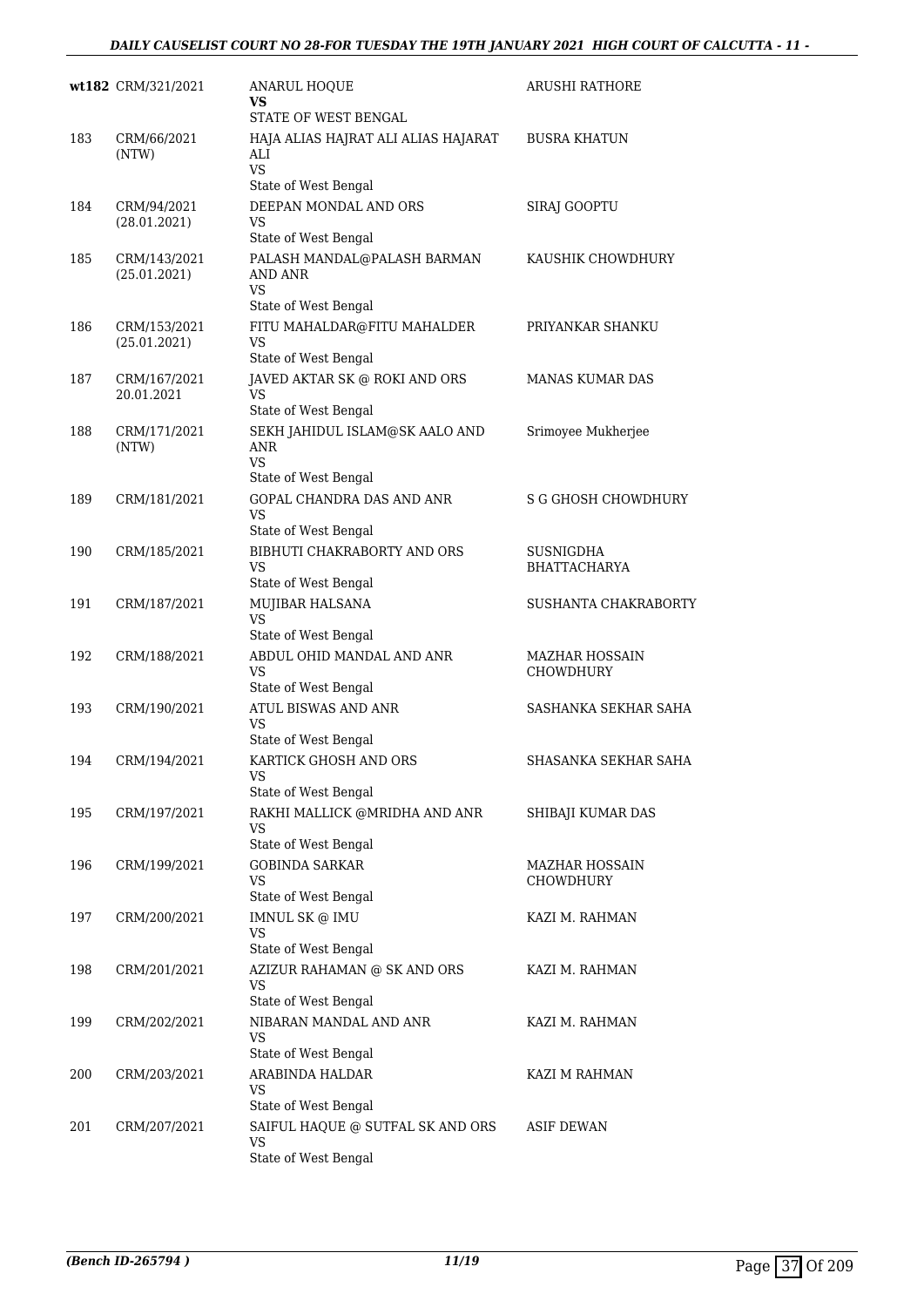#### *DAILY CAUSELIST COURT NO 28-FOR TUESDAY THE 19TH JANUARY 2021 HIGH COURT OF CALCUTTA - 12 -*

| 202 | CRM/208/2021 | RUPALI SARDAR<br>VS                                                                         | MINOTI GOMES                            |
|-----|--------------|---------------------------------------------------------------------------------------------|-----------------------------------------|
| 203 | CRM/209/2021 | State of West Bengal<br>RAKESH MONDAL@APURBA MONDAL<br>AND ANR<br>VS                        | SOURAV MUKHERJEE                        |
| 204 | CRM/210/2021 | State of West Bengal<br>KALPANA HALDER AND ANR<br>VS                                        | MRITYUNJOY CHATTERJEE                   |
|     |              | State of West Bengal                                                                        |                                         |
| 205 | CRM/214/2021 | SUMAN BISWAS@BIPLAB BISWAS<br>VS<br>State of West Bengal                                    | <b>SUSINGDHA</b><br><b>BHATTACHARYA</b> |
| 206 | CRM/217/2021 | MRINAL MONDAL<br>VS<br>State of West Bengal                                                 | AVIRUP BHATTACHARYA                     |
| 207 | CRM/219/2021 | <b>DURGARANI ROY</b><br>VS                                                                  | SOMNATH MAJUMDER                        |
|     |              | State of West Bengal                                                                        |                                         |
| 208 | CRM/221/2021 | MONAJ SK @ MANOJ SK AND ORS<br>VS<br>State of West Bengal                                   | <b>MANAS KUMAR DAS</b>                  |
| 209 | CRM/222/2021 | AKHTARUL SK AND ANOTHER<br>VS                                                               | PARVEJ ANAM                             |
| 210 | CRM/223/2021 | State of West Bengal<br>MIA @ MD. JAHANGIR MIA                                              | PARVEJ ANAM                             |
|     |              | VS<br>State of West Bengal                                                                  |                                         |
| 211 | CRM/224/2021 | SAYEDA BIBI AND ANOTHER<br>VS<br>State of West Bengal                                       | <b>MANAS KUMAR DAS</b>                  |
| 212 | CRM/226/2021 | <b>BAPPADITYA BISWAS</b><br>VS<br>State of West Bengal                                      | SOHAM DE DHARA                          |
| 213 | CRM/228/2021 | <b>SANTI SARDAR AND ANR</b><br>VS                                                           | SHASHANKA SHEKHAR<br><b>SAHA</b>        |
|     |              | State of West Bengal<br><b>SARIFUL GOLDER</b>                                               | <b>SHASHANKA SEKHAR</b>                 |
| 214 | CRM/229/2021 | VS<br>State of West Bengal                                                                  | <b>SAHA</b>                             |
| 215 | CRM/237/2021 | GOLAM HOSEN ALIAS SK GOLAM<br>HUSSAIN ALIAS SK GOLAM HOSSAIN<br>AND ANOTHER<br>VS           | SUMAN CHAKRABORTY                       |
|     |              | State of West Bengal                                                                        |                                         |
| 216 | CRM/238/2021 | ASHIS PAN @ ASHISH KUMAR PAN AND<br><b>ANOTHER</b><br>VS                                    | SOMNATH CHAKRABORTY                     |
|     |              | State of West Bengal                                                                        |                                         |
| 217 | CRM/239/2021 | PESHKAR ALI @ SK. PESHKAR ALI<br>VS<br>State of West Bengal                                 | SOUPAL CHATTERJEE                       |
| 218 | CRM/240/2021 | SANDHYA BISWAS<br>VS<br>State of West Bengal                                                | Asraf Mandal                            |
| 219 | CRM/241/2021 | BISHU BAIRAGYA @ BISWAJIT DAS<br><b>BAIRAGYA AND ORS</b><br>VS                              | Asraf Mandal                            |
| 220 | CRM/242/2021 | State of West Bengal<br><b>INDADUL SEKH AND OTHERS</b><br><b>VS</b><br>State of West Bengal | ASRAF MONDAL                            |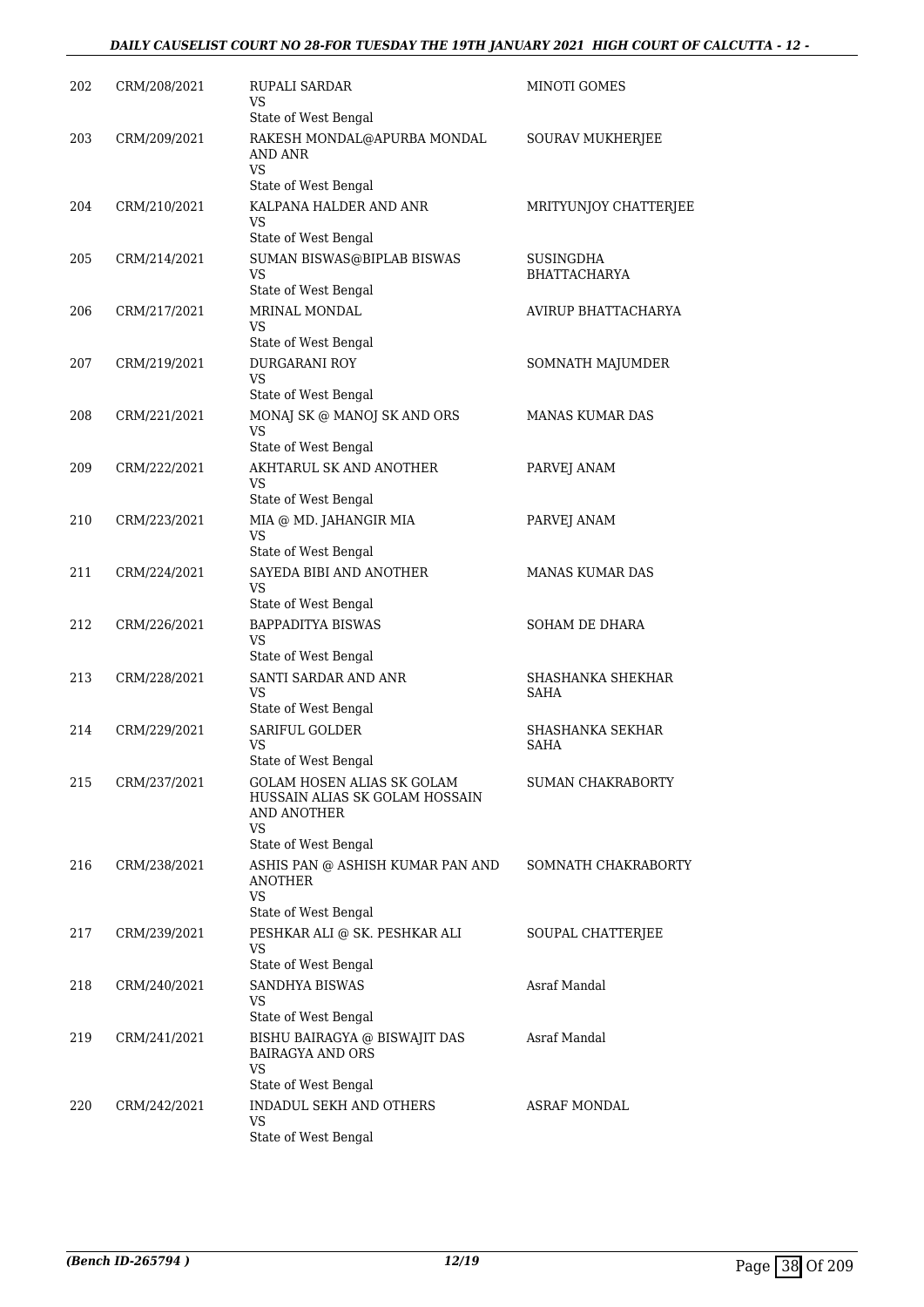#### *DAILY CAUSELIST COURT NO 28-FOR TUESDAY THE 19TH JANUARY 2021 HIGH COURT OF CALCUTTA - 13 -*

| 221 | CRM/244/2021 | MITHUN SK AND ORS<br>VS                                            | SOUPAL CHATTERJEE        |
|-----|--------------|--------------------------------------------------------------------|--------------------------|
| 222 | CRM/246/2021 | State of West Bengal<br><b>BISWAJIT TIKADAR</b><br>VS              | <b>ASRAF MANDAL</b>      |
|     |              | State of West Bengal                                               |                          |
| 223 | CRM/247/2021 | ABHIJIT KATARI ALIAS BAPAN<br>VS                                   | SUMAN CHAKRABORTY        |
|     |              | State of West Bengal                                               |                          |
| 224 | CRM/249/2021 | REKHA BIBI AND ANOTHER<br>VS<br>State of West Bengal               | <b>MUSHARRAF ALAM SK</b> |
| 225 | CRM/250/2021 | SAYEB HOSSAIN @ SAHEB @ SOBUJ                                      | DIPTENDU BANERJEE        |
|     |              | VS                                                                 |                          |
|     |              | State of West Bengal                                               |                          |
| 226 | CRM/251/2021 | BALARAM MANDAL AND ANR<br>VS<br>State of West Bengal               | SUMAN CHAKRABORTY        |
| 227 | CRM/253/2021 | KALU SK                                                            | DIPTENDU BANERJEE        |
|     |              | VS<br>State of West Bengal                                         |                          |
| 228 | CRM/258/2021 | ACHHIA BIBI @ ACHIA BIBI AND ANR                                   | ARINDAM SEN              |
|     |              | VS.<br>State of West Bengal                                        |                          |
| 229 | CRM/259/2021 | DILIP KHILARI @ DILIP KUMAR KHILARI<br>@ DILIP KUMAR KHELARI<br>VS | RAJDEEP BHATTACHARYA     |
|     |              | State of West Bengal                                               |                          |
| 230 | CRM/260/2021 | MURSED SK @ ATIFAR SK<br>VS                                        | <b>MANAS KUMAR DAS</b>   |
|     |              | State of West Bengal                                               |                          |
| 231 | CRM/261/2021 | ANANDA KHANRA AND ORS<br>VS                                        | MOSTAFIJUR RAHAMAN       |
| 232 | CRM/264/2021 | State of West Bengal<br><b>JAKIR HOSSAIN</b>                       | <b>ARNAB SAHA</b>        |
|     |              | VS<br>State of West Bengal                                         |                          |
| 233 | CRM/265/2021 | BAIDYANATH PATAR @ BAIDYA NATH<br><b>PATAR</b>                     | SUJAY BANDYOPADHYAY      |
|     |              | VS<br>State of West Bengal                                         |                          |
| 234 | CRM/266/2021 | <b>GOUR HARI GARAI</b>                                             |                          |
|     |              | VS                                                                 | PRABIR MAJUMDER          |
|     |              | State of West Bengal                                               |                          |
| 235 | CRM/268/2021 | ALAMGIR KHAN AND ORS<br>VS                                         | <b>AMIT SINGH</b>        |
|     |              | State of West Bengal                                               |                          |
| 236 | CRM/269/2021 | <b>BUDDHADEB DAS</b><br>VS                                         | SAHELI MUKHERJEE         |
|     |              | State of West Bengal                                               |                          |
| 237 | CRM/270/2021 | PHAIJUDDIN SK @ PHAIJUDDIN SEIKH<br>AND ORS<br><b>VS</b>           | MOUNICK GHOSH            |
|     |              | State of West Bengal AND ANR                                       |                          |
| 238 | CRM/271/2021 | MAJIBUR RAHAMAN AND ORS<br><b>VS</b>                               | <b>TAPODIP GUPTA</b>     |
|     |              | State of West Bengal                                               |                          |
| 239 | CRM/272/2021 | DIPAK MAHATO<br>VS<br>State of West Bengal                         | <b>TAPODIP GUPTA</b>     |
| 240 | CRM/273/2021 | RATAN MANDAL                                                       | MOUNICK GHOSH            |
|     |              | VS                                                                 |                          |
|     |              | State of West Bengal                                               |                          |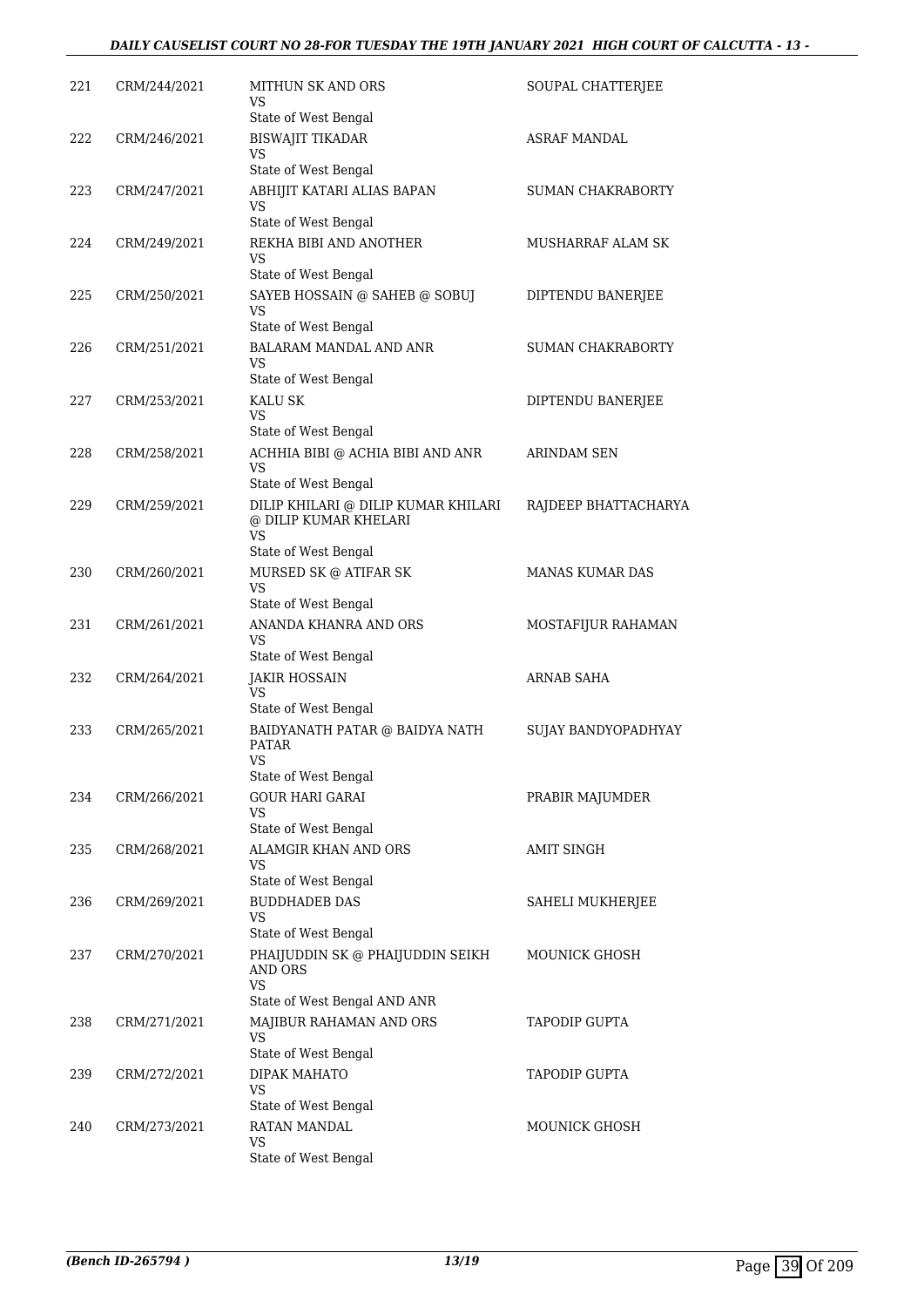| 241 | CRM/274/2021 | SAIFUDDIN SK @ SEIKH SAIPHUDDIN<br><b>AND ORS</b><br>VS.           | MOUNICK GHOSH                          |
|-----|--------------|--------------------------------------------------------------------|----------------------------------------|
| 242 | CRM/275/2021 | State of West Bengal AND ANR<br><b>TARIK AKTAR</b>                 | <b>SAGAR SAHA</b>                      |
|     |              | VS<br>State of West Bengal                                         |                                        |
| 243 | CRM/276/2021 | ANIRBAN LAHA<br>VS                                                 | DEBANSHU GHORAI                        |
|     |              | State of West Bengal                                               |                                        |
| 244 | CRM/277/2021 | <b>SWAPAN PAL</b><br><b>VS</b>                                     | DEBANSHU GHORAI                        |
|     |              | State of West Bengal                                               |                                        |
| 245 | CRM/281/2021 | MOSLEM HOSSAIN @ MUSLIM SEKH<br>AND ORS<br><b>VS</b>               | MOUNICK GHOSH                          |
|     |              | State of West Bengal AND ANR                                       |                                        |
| 246 | CRM/282/2021 | ASHOKE MONDAL<br>VS                                                | <b>SANANDA</b><br><b>BHATTACHARYYA</b> |
|     |              | State of West Bengal                                               |                                        |
| 247 | CRM/283/2021 | JAGANNATH PRAMANIK AND ORS<br>VS<br>State of West Bengal           | <b>MOUNIK GHOSH</b>                    |
| 248 | CRM/285/2021 | SMT ANJANA BHATTACHARYA AND ANR<br>VS                              | MINOTI GOMES                           |
|     |              | State of West Bengal                                               |                                        |
| 249 | CRM/286/2021 | GAUTAM BHATTACHARYYA<br>VS                                         | MINOTI GOMES                           |
|     |              | State of West Bengal                                               |                                        |
| 250 | CRM/287/2021 | DELAWAR FAKIR@DELOYAR AND ORS<br><b>VS</b><br>State of West Bengal | KAUSHIK CHAOIUDHURY                    |
| 251 | CRM/288/2021 | MD. SAMSUL HAQUE AND ORS<br><b>VS</b>                              | <b>SUMIT ROUTH</b>                     |
|     |              | THE STATE OF WEST BENGAL                                           |                                        |
| 252 | CRM/289/2021 | ALEP SK AND ANR<br>VS                                              | MD. HAFIZ ALI                          |
| 253 | CRM/290/2021 | State of West Bengal                                               | KAUSHIK CHOUDHURY                      |
|     |              | SURAJIT KUNDU<br><b>VS</b><br>State of West Bengal                 |                                        |
| 254 | CRM/292/2021 | DILIP BISWAS AND ANR<br>VS                                         | SHASANKA SEKHAR SAHA                   |
|     |              | State of West Bengal                                               |                                        |
| 255 | CRM/293/2021 | HIRONMOY GHOSH AND ANR<br>VS                                       | KHALID HASAN                           |
| 256 | CRM/296/2021 | State of West Bengal<br>SHABAJ ALAM@SK SHAHBAZ ANWAR               | PRIYANKA SAHA                          |
|     |              | AND ORS<br><b>VS</b>                                               |                                        |
|     |              | State of West Bengal                                               |                                        |
| 257 | CRM/298/2021 | JOYDEEP CHOWDHURY<br>VS.<br>CENTRAL BUREAU OF INVESTIGATION        | SHALINI1092@GMAIL.COM                  |
| 258 | CRM/303/2021 | SK BOSIR @ SK. BOSIRUDDIN                                          | Kunal Ganguly                          |
|     |              | VS<br>State of West Bengal                                         |                                        |
| 259 | CRM/304/2021 | RAMNATH CHOWDHURY AND ORS                                          | SUJATA DAS                             |
|     |              | VS                                                                 |                                        |
|     |              | State of West Bengal<br><b>SUMITRA RAY</b>                         |                                        |
| 260 | CRM/305/2021 | VS                                                                 | Srimoyee Mukherjee                     |
|     |              | State of West Bengal                                               |                                        |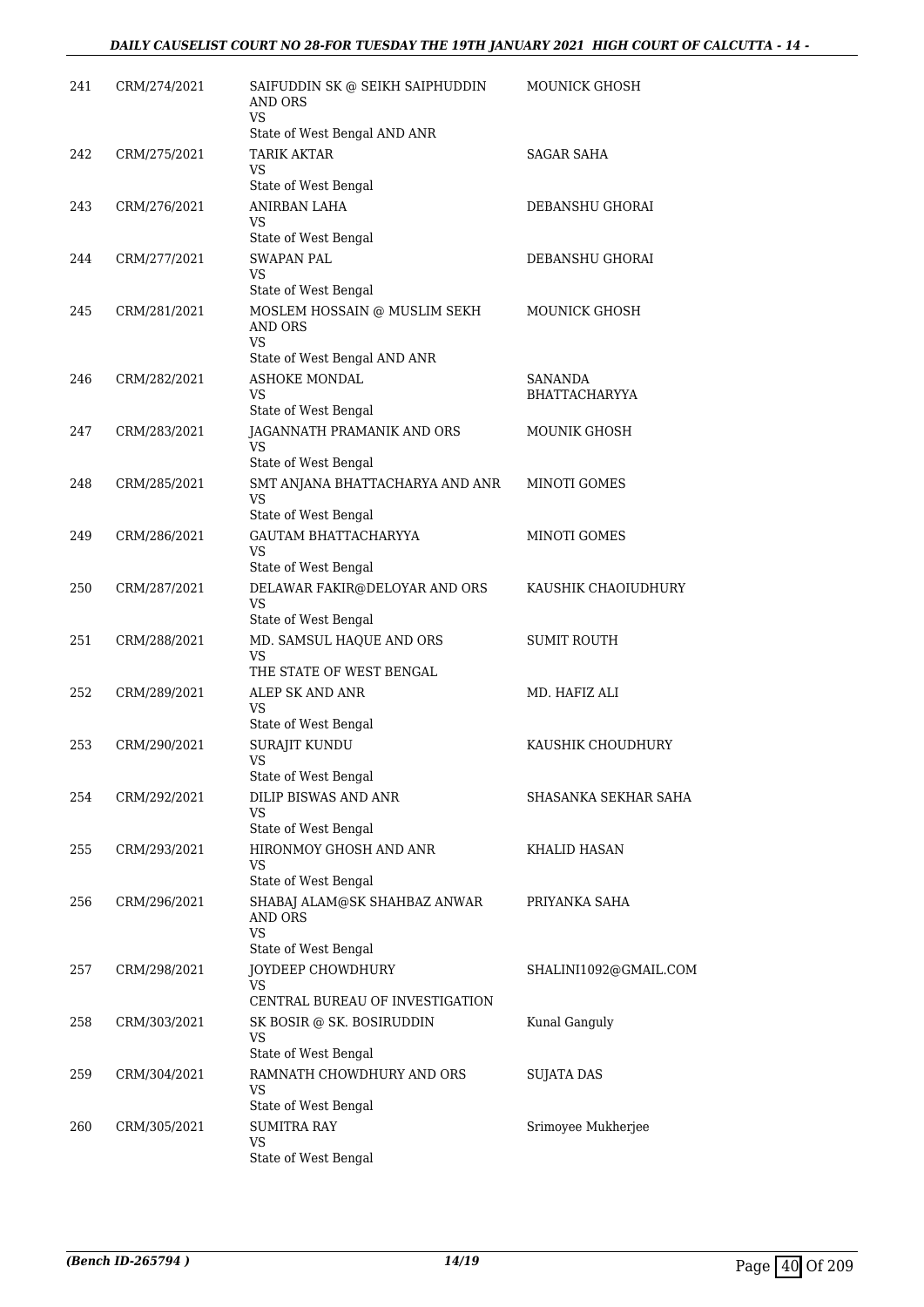#### *DAILY CAUSELIST COURT NO 28-FOR TUESDAY THE 19TH JANUARY 2021 HIGH COURT OF CALCUTTA - 15 -*

| 261 | CRM/306/2021 | BAPPA HAZARI AND OTHERS<br>VS                                                               | SK TOSLIM ALI                      |
|-----|--------------|---------------------------------------------------------------------------------------------|------------------------------------|
| 262 | CRM/307/2021 | State of West Bengal<br>RAKHI CHAKRABORTY<br>VS                                             | KAQUSHIK CHOUDHURY                 |
| 263 | CRM/308/2021 | State of West Bengal<br><b>SOMNATH BISWAS</b><br>VS                                         | SITAL CHAKRABORTY                  |
| 264 | CRM/311/2021 | State of West Bengal<br>SOMNATH ROY<br>VS                                                   | Apan Saha                          |
| 265 | CRM/312/2021 | State of West Bengal<br><b>BABU CHANDRA GHOSH</b><br>VS                                     | Shraman Sarkar                     |
| 266 | CRM/314/2021 | State of West Bengal<br>SK AISEN ALI@SEKH AISAN ALI ANR<br><b>ORS</b><br><b>VS</b>          | UJJAL RAY                          |
| 267 | CRM/315/2021 | State of West Bengal<br>MAYNUDDIN SK. @ MEHERUL SK @<br><b>SADA SK</b><br><b>VS</b>         | <b>GANGA SHANKAR</b><br>CHATTERJEE |
| 268 | CRM/318/2021 | State of West Bengal<br>MOJJEM SEKH@SK@MENU SK AND ORS<br><b>VS</b><br>State of West Bengal | MRIYUNJOY CHATTERJEE               |
| 269 | CRM/319/2021 | MUSA SK@MUSHAFIR SK<br>VS<br>State of West Bengal                                           | <b>SAMIRUL BISWAS</b>              |
| 270 | CRM/324/2021 | MD. MAIJUR SK @ PAGLA AND ANR<br>VS<br>State of West Bengal                                 | ARUP KUMAR BHOWMICK                |
| 271 | CRM/328/2021 | <b>SK MAINUDDIN</b><br>VS<br>State of West Bengal                                           | ARUP KUMAR BHOWMICK                |
| 272 | CRM/329/2021 | CHINMAY KUMAR PATRA<br><b>VS</b><br>State of West Bengal                                    | <b>MUKTESWAR MAITY</b>             |
| 273 | CRM/331/2021 | BENJURA BIBI AND ANR<br>VS<br>State of West Bengal                                          | <b>ASIF DEWAN</b>                  |
| 274 | CRM/333/2021 | IYOTSNA CHAKRABORTY@JOYTSNA<br><b>CHAKRABORTY</b><br>VS                                     | MAHFUZUS SALAM<br><b>MOLLAH</b>    |
| 275 | CRM/334/2021 | State of West Bengal<br><b>BIRESWAR SINGHA</b><br><b>VS</b>                                 | SAIKAT CHATTERJEE                  |
| 276 | CRM/335/2021 | State of West Bengal<br><b>SMT SUCHITRA BISWAS</b><br>VS                                    | ARNAB CHATTERJEE                   |
| 277 | CRM/336/2021 | State of West Bengal<br><b>ATANU PRAMANICK</b><br>VS<br>State of West Bengal                | SOUMEN PRADHAN                     |
| 278 | CRM/337/2021 | MONGAL HALDAR@MANGAL HALDER<br>AND ORS<br><b>VS</b>                                         | PRABIR KUMAR DAS                   |
| 279 | CRM/338/2021 | State of West Bengal<br>NASIRUDDIN MONDAL@NASIR MONDAL<br>VS<br>State of West Bengal        | MD GOLAM NURE IMROHI               |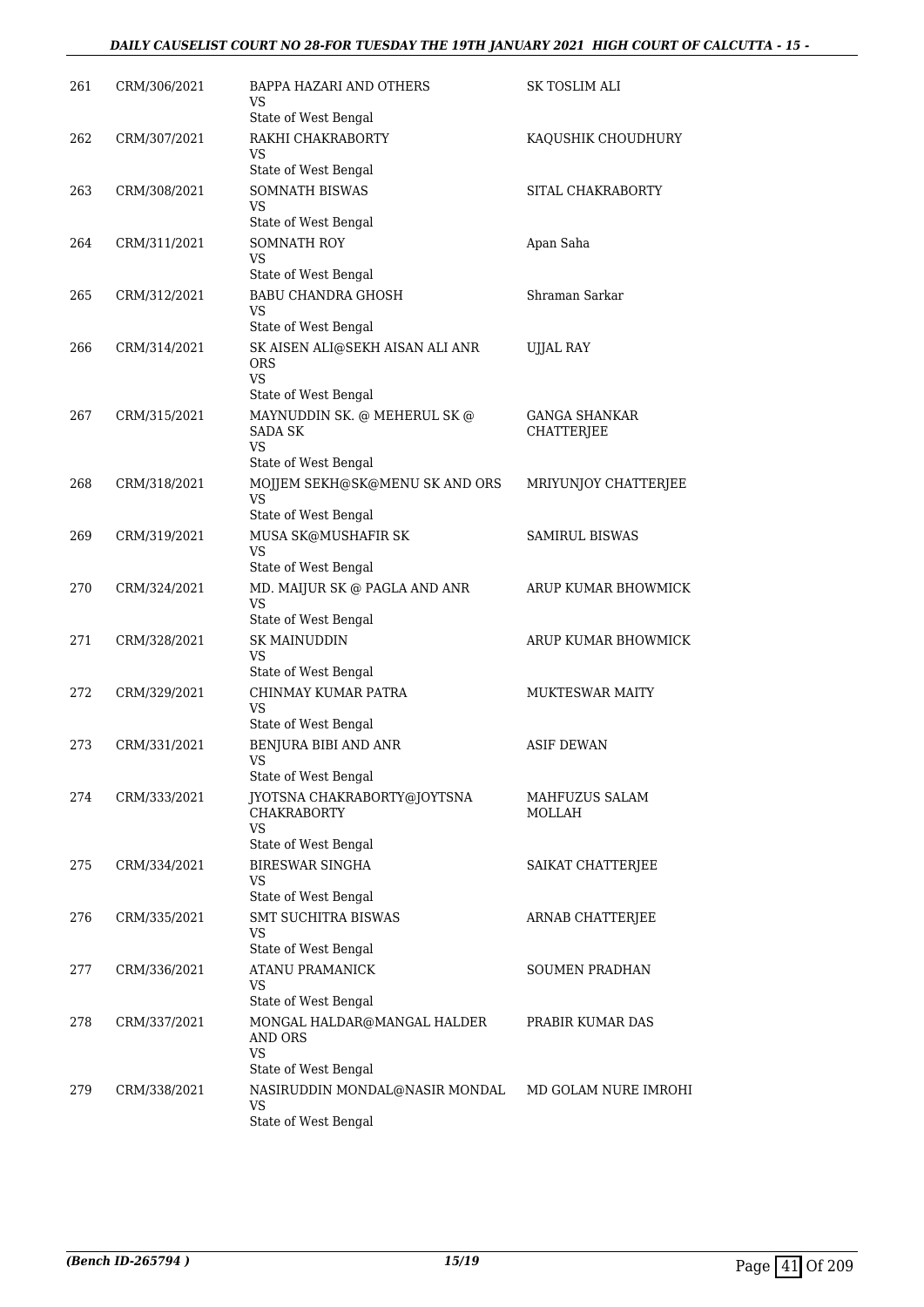#### *DAILY CAUSELIST COURT NO 28-FOR TUESDAY THE 19TH JANUARY 2021 HIGH COURT OF CALCUTTA - 16 -*

| 280 | CRM/340/2021 | SOHEB KAJI AND ORS<br>VS<br>State of West Bengal                                        | PARVEJ ANAM                       |
|-----|--------------|-----------------------------------------------------------------------------------------|-----------------------------------|
| 281 | CRM/343/2021 | MD RAZEL KHAYER@RAJEL KHAYER<br>VS<br>State of West Bengal                              | PRATIP KUMAR<br><b>CHATTERJEE</b> |
| 282 | CRM/352/2021 | SABIR MIYAN@SABIR MIA                                                                   | MD NURE IMROHI                    |
|     |              | VS<br>State of West Bengal                                                              |                                   |
| 283 | CRM/353/2021 | <b>NANDA BAG</b><br>VS<br>State of West Bengal                                          | RUPAYAN DEB                       |
| 284 | CRM/355/2021 | KORBAN SK. AND ORS.<br>VS                                                               | <b>MANAS KUMAR DAS</b>            |
| 285 | CRM/356/2021 | State of West Bengal<br>MAJED SEKH AND ORS<br>VS                                        | SIDDHARTHA SARKAR                 |
| 286 | CRM/359/2021 | State of West Bengal<br>MANOJ MONDAL AND ORS                                            | <b>BENAJIR HASNA</b>              |
|     |              | VS<br>State of West Bengal                                                              |                                   |
| 287 | CRM/366/2021 | KAJAL CHAKRABORTY<br><b>VS</b><br>State of West Bengal                                  | ARITRA BHATTACHARYA               |
| 288 | CRM/367/2021 | amir hossain sardar                                                                     | SAFDAR AZAM                       |
|     |              | VS<br>State of West Bengal                                                              |                                   |
| 289 | CRM/369/2021 | monoj kumar sau                                                                         | DEBABRATA MONDAL                  |
|     |              | VS<br>State of West Bengal                                                              |                                   |
| 290 | CRM/371/2021 | SEIKH SADDIQUE AND ANR<br><b>VS</b><br>State of West Bengal                             | DIPTANGSHU BASU                   |
| 291 | CRM/373/2021 | APURBA NANDI @ APURBA KUMAR<br><b>NANDI</b><br><b>VS</b>                                | PAULOMI BANERJEE                  |
|     |              | State of West Bengal                                                                    |                                   |
| 292 | CRM/377/2021 | <b>DILIP SAHA</b><br>VS<br>State of West Bengal                                         | KUSHAL PAUL                       |
| 293 | CRM/378/2021 | SAMSUL HUDA AND ORS<br>VS                                                               | Md. Habibur Rahaman               |
|     |              | State of West Bengal<br>JAIDEB MANDAL AND ORS                                           |                                   |
| 294 | CRM/380/2021 | VS<br>State of West Bengal                                                              | <b>ASIF DEWAN</b>                 |
| 295 | CRM/385/2021 | RAYCHARAN BISWAS @ RAICHARAN<br><b>BISWAS AND ORS.</b><br>VS                            | PARTHA CHAKRABORTY                |
| 296 | CRM/386/2021 | State of West Bengal<br><b>SK AYUB ALI</b><br><b>VS</b>                                 | <b>SOUMIK GANGULI</b>             |
| 297 | CRM/388/2021 | State of West Bengal<br>PRITI RANI ROY<br>VS                                            | SOUMIK GANGULI                    |
| 298 | CRM/389/2021 | State of West Bengal<br>PIAR BOX @ PIYARA BAKAS SEKH AND<br><b>ORS</b>                  | MD. GOLAM NURE IMROHI             |
| 299 | CRM/392/2021 | <b>VS</b><br>State of West Bengal<br>MISHUK SK @ NUR ALAM<br>VS<br>State of West Bengal | MD. GOLAM NURE IMROHI             |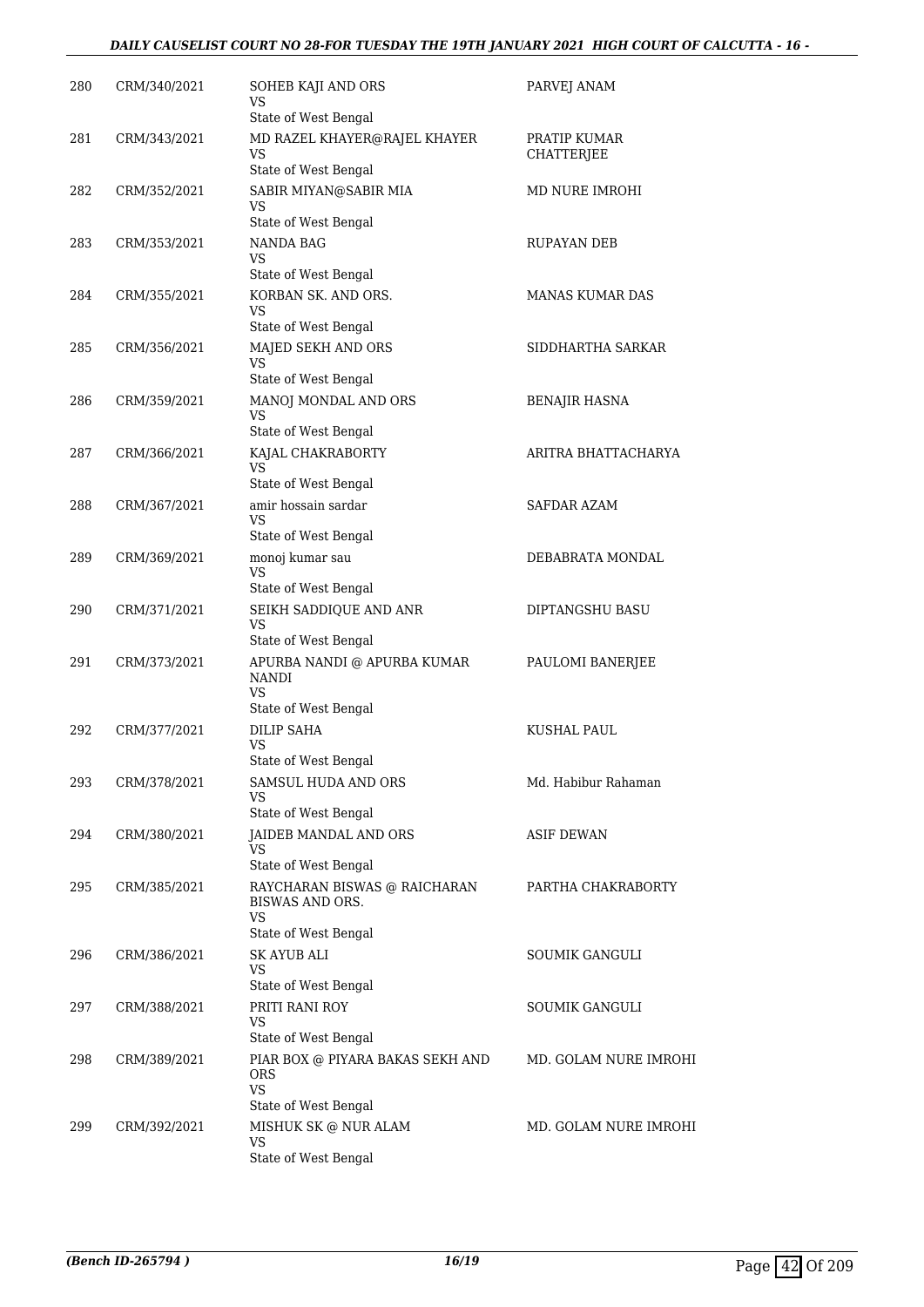#### *DAILY CAUSELIST COURT NO 28-FOR TUESDAY THE 19TH JANUARY 2021 HIGH COURT OF CALCUTTA - 17 -*

| 300 | CRM/394/2021 | SK IBKAR ALI @ SK EBKAR ALI AND ORS<br>VS<br>State of West Bengal                       | MD. JALALUDDIN                          |
|-----|--------------|-----------------------------------------------------------------------------------------|-----------------------------------------|
| 301 | CRM/400/2021 | MITHUN MONDAL AND ORS<br>VS                                                             | JISAN IQUBAL HOSSAIN                    |
| 302 | CRM/401/2021 | State of West Bengal<br>SANTOSH SARKAR @ BHOLA AND ANR<br>VS                            | JISAN IQUBAL HOSSAIN                    |
| 303 | CRM/404/2021 | State of West Bengal<br>ENTAJUL GHARAMI<br>VS                                           | MAIDUL ISLAM KAYAL                      |
| 304 | CRM/405/2021 | State of West Bengal<br>BAJRANGI SAROJ @ BAJRANGI<br>VS.                                | KUSHAL DAS                              |
| 305 | CRM/406/2021 | State of West Bengal<br><b>UZZAL SAHA</b><br>VS                                         | DIPANKAR PARAMANICK                     |
| 306 | CRM/412/2021 | State of West Bengal<br><b>BISHNU SARKAR AND ANR</b><br>VS                              | HIRONMAY GHOSH                          |
| 307 | CRM/413/2021 | State of West Bengal<br><b>BADAL PASI AND ANR</b><br>VS                                 | SUBHAJIT CHOWDHURY                      |
| 308 | CRM/414/2021 | State of West Bengal AND ANR<br>PRASENJIT DALAI<br><b>VS</b>                            | ARNAB SAHA                              |
| 309 | CRM/419/2021 | State of West Bengal<br>MOTOHAR MONDAL AND ANR.<br>VS                                   | <b>KARABI ROY</b>                       |
| 310 | CRM/421/2021 | State of West Bengal<br>SAHABUDDIN @MD. SAHABUDDIN<br><b>VS</b><br>State of West Bengal | <b>BUSRA KHATUN</b>                     |
| 311 | CRM/422/2021 | SANJAY CH. SARKAR<br>VS<br>State of West Bengal                                         | <b>DEBASISH ROY</b><br><b>CHOWDHURY</b> |
| 312 | CRM/425/2021 | ABDUL JABBAR<br>VS<br>State of West Bengal                                              | <b>ARUP SARKAR</b>                      |
| 313 | CRM/426/2021 | SK. NURNIHAL @ GUDDU SK. AND ORS.<br>VS<br>State of West Bengal                         | <b>ARUP SARKAR</b>                      |
| 314 | CRM/428/2021 | MITHUN@MUTHU DULEY<br>VS.<br>State of West Bengal                                       | SUDIP KUSHARI                           |
| 315 | CRM/430/2021 | NOORUL HASAN @NOOR HUSAIN<br>VS.<br>State of West Bengal                                | Md. Habibur Rahaman                     |
| 316 | CRM/431/2021 | MAIRUL HAQUE @SK AND OTHERS<br>VS<br>State of West Bengal                               | DEBAPRIYA SAMANTA                       |
| 317 | CRM/432/2021 | HAZRU@HAJRUDDIN BISWAS<br>VS<br>State of West Bengal                                    | <b>IMDADUL HOQUE</b>                    |
| 318 | CRM/434/2021 | HAFIJUR RAHAMAN<br>VS.<br>State of West Bengal                                          | ARNAB SAHA                              |
| 319 | CRM/436/2021 | CHANDRA BHUSAN SHAW@RAJA SHAW<br>AND ANR<br><b>VS</b>                                   | MRITYUNJOY CHATTERJEE                   |
|     |              | State of West Bengal                                                                    |                                         |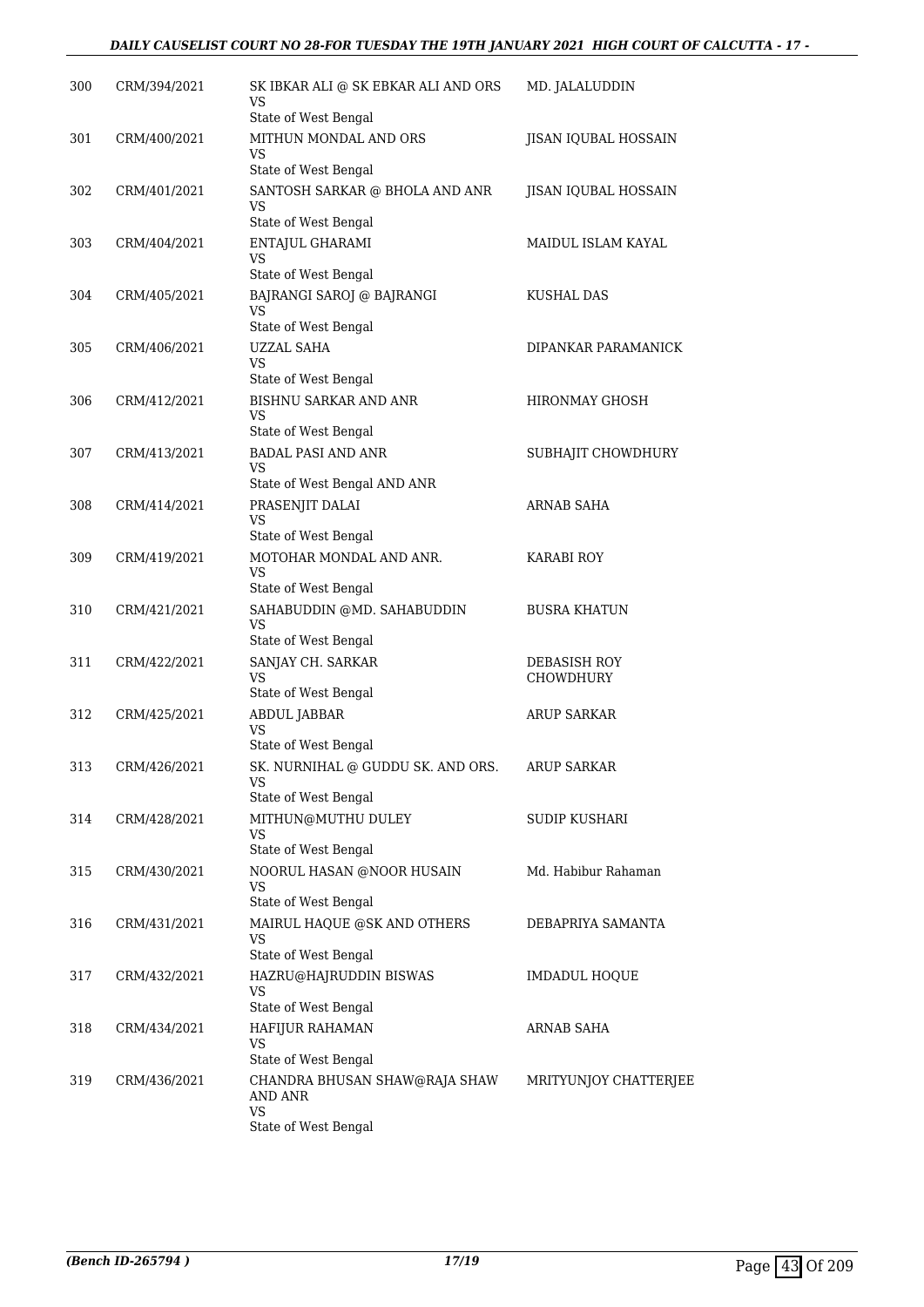#### *DAILY CAUSELIST COURT NO 28-FOR TUESDAY THE 19TH JANUARY 2021 HIGH COURT OF CALCUTTA - 18 -*

| 320 | CRM/437/2021 | BIBI MABIYA AND ANR<br>VS.                                                    | PRIYANKA GANGULY      |
|-----|--------------|-------------------------------------------------------------------------------|-----------------------|
| 321 | CRM/438/2021 | State of West Bengal<br>AMIT KUMAR MANDAL<br>VS.                              | SOMNATH ADHIKARY      |
|     |              | State of West Bengal                                                          |                       |
| 322 | CRM/439/2021 | <b>BAPI SK AND ORS</b><br>VS.                                                 | SOMNATH ADHIKARY      |
| 323 | CRM/440/2021 | State of West Bengal<br>MOSAREF MONDAL@MSAREF HOSSEIN<br><b>MONDAL</b><br>VS. | PRABIR MAJUMDER       |
|     |              | State of West Bengal                                                          |                       |
| 324 | CRM/442/2021 | <b>GOURANGA MANDAL</b><br>VS.                                                 | ABHINABA DAN          |
|     |              | State of West Bengal                                                          |                       |
| 325 | CRM/444/2021 | <b>WAKAR SK</b><br>VS.                                                        | <b>SOUMIK GANGULI</b> |
|     |              | State of West Bengal                                                          |                       |
| 326 | CRM/446/2021 | MONOJ PAL@MONOJ KUMAR PAL<br><b>VS</b><br>State of West Bengal                | SOURAV MUKHERJEE      |
| 327 | CRM/448/2021 | <b>RUBEL SK AND ORS</b>                                                       | <b>TAPODIP GUPTA</b>  |
|     |              | VS.                                                                           |                       |
|     |              | State of West Bengal                                                          |                       |
| 328 | CRM/450/2021 | ASIT KUMAR DAS AND ORS<br>VS<br>State of West Bengal                          | Anisur Rahaman        |
| 329 | CRM/453/2021 | JAYANTI BALA AND ANR                                                          | SUMANTA CHAKRABORTY   |
|     |              | VS.<br>State of West Bengal                                                   |                       |
| 330 | CRM/455/2021 | AKBAR HOSSAIN AND ANR<br>VS.                                                  | <b>ANISUR RAHAMAN</b> |
|     |              | State of West Bengal                                                          |                       |
| 331 | CRM/456/2021 | ISHRAT JAHAN AND OTHERS<br><b>VS</b>                                          | Puja Goswami          |
|     |              | State of West Bengal                                                          |                       |
| 332 | CRM/458/2021 | MD. SAHANAWAZ ALAM @ VICKY @<br><b>BICKY</b><br>VS                            | Puja Goswami          |
|     |              | State of West Bengal                                                          |                       |
| 333 | CRM/460/2021 | DIPU NAYAK @NAYEK<br><b>VS</b><br>State of West Bengal                        | SHIBAJI KUMAR DAS     |
| 334 | CRM/461/2021 | SAMIRAN KARMAKAR@CHEPU AND ORS                                                | TAPODIP GUPTA         |
|     |              | VS.<br>State of West Bengal                                                   |                       |
|     |              | <b>CANCELLATION OF BAIL</b>                                                   |                       |
| 335 | CRM/156/2020 | RAKESH ROY & ANR<br>VS.<br>STATE OF WEST BENGAL                               | RANJAN CHAKRABARTI    |
| 336 | CRM/24/2021  | ICHINI SOMNATH SHYAM                                                          | PIYALI PAUL           |
|     |              | VS.                                                                           |                       |
|     |              | STATE OF WEST BENGAL AND ORS.                                                 |                       |
| 337 | CRM/25/2021  | ICHINI SOMNATH SHYAM<br>VS.<br>STATE OF WEST BENGAL AND ORS.                  | PIYALI PAUL           |
| 338 | CRM/39/2021  | MALLIKA DAS                                                                   | SAURADEEP DUTTA       |
|     |              | VS.                                                                           |                       |
|     |              | STATE OF WEST BENGAL AND ORS.                                                 |                       |
| 339 | CRM/44/2021  | NURJAHAN ABEGAM<br>VS.                                                        | DEBAJUYOTI DEB        |
|     |              | STATE OF WEST BENGAL AND ORS.                                                 |                       |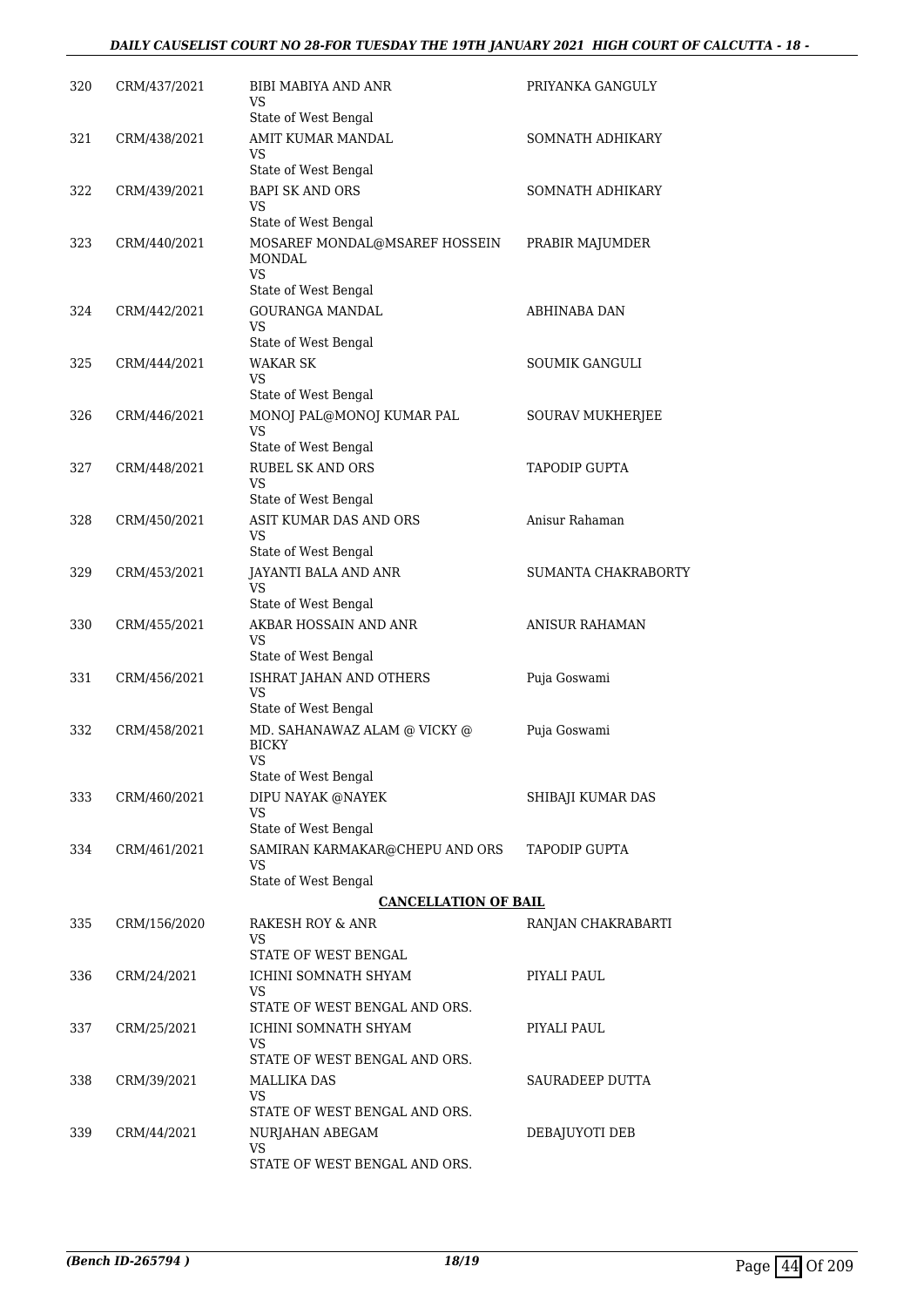| 340 | CRM/72/2021  | NETAI DAS<br>VS<br>State of West Bengal                    | shibaji kr. das  |
|-----|--------------|------------------------------------------------------------|------------------|
| 341 | CRM/382/2021 | FARIDA BIBI @ BEGUM<br>VS<br>State of West Bengal AND ANR. | ALOKE CHATTERIEE |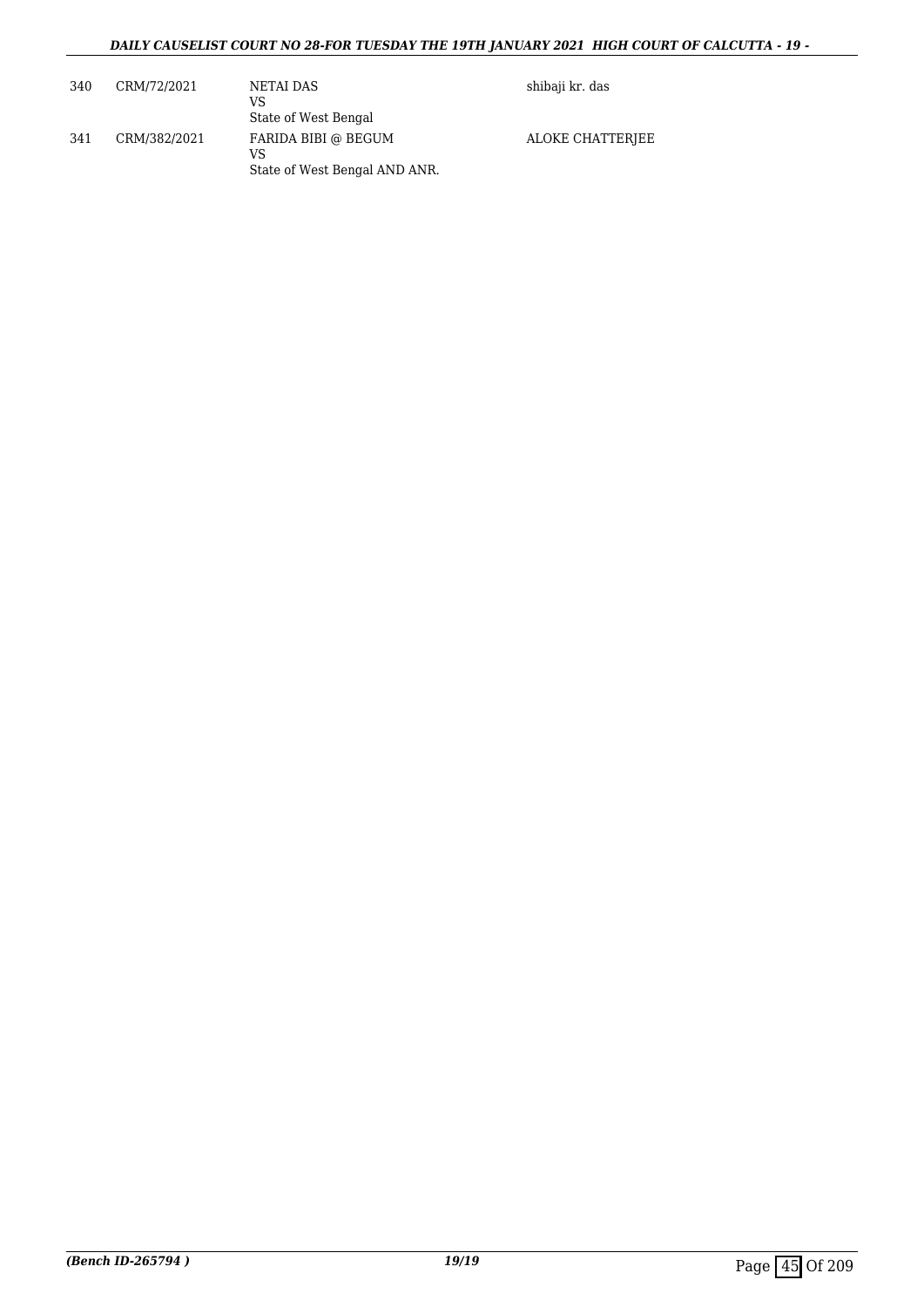

## In The High Court at Calcutta

### **Appellate Side**

**DAILY CAUSELIST For Tuesday The 19th January 2021**

**COURT NO. 4**

**DIVISION BENCH (DB - VIII) AT 10:45 AM HON'BLE JUSTICE ARINDAM SINHA**

**HON'BLE JUSTICE SUVRA GHOSH**

**(VIA VIDEO CONFERENCE)**

**ON AND FROM MONDAY, THE 11TH JANUARY , 2021 – APPEALS RELATING TO SERVICE UNDER GROUP VI AND APPLICATIONS CONNECTED THERETO;**

**MATRIMONIAL & FAMILY COURT APPEALS & MATTERS RELATING TO GUARDIANSHIP INCLUDING APPLICATIONS CONNECTED THERETO;**

**ADMISSION OF APPEALS UNDER SECTION 30 OF THE EMPLOYEES' COMPENSATION ACT, 1923;**

**HEARING OF WRIT APPEALS IRRESPECTIVE OF CLASSIFICATION INCLUDING APPLICATIONS CONNECTED THERETO.**

**NOTE: MATTERS WILL BE TAKEN UP THROUGH PHYSICAL HEARING ONLY WHEN BOTH THE PARTIES ARE AGREED.**

|              |                                             | <b>APPLICATION</b>                                                                                     |                                   |  |
|--------------|---------------------------------------------|--------------------------------------------------------------------------------------------------------|-----------------------------------|--|
| $\mathbf{1}$ | MAT/1427/2015                               | THE DEPUTY INSPECTOR<br>GENERAL, SHQ, BSF,<br>VS<br>IRLA NO.19461373, DR. RAM<br><b>KRISHNA PATHAK</b> | RITWIK PATTANAYAK                 |  |
|              |                                             | IA NO: CAN/1/2016(Old No:CAN/8136/2016), CAN/2/2016(Old No:CAN/8137/2016)                              |                                   |  |
| 2            | MAT/1742/2016                               | UNION OF INDIA & ORS<br>VS<br>IRLA NO 19461373, DR RAM<br>KRISHNA PATHAK & ANR                         | ARPA CHAKRABORTY                  |  |
|              |                                             | IA NO: CAN/1/2016(Old No:CAN/10372/2016), CAN/2/2016(Old No:CAN/10375/2016)                            |                                   |  |
| 3            | FAT/332/2019<br>(19.01.2021)                | RUMPA GUPTA NEE BOSE<br>VS<br><b>AVISHEK GUPTA</b>                                                     | ABHA TIWARI                       |  |
|              |                                             | IA NO: CAN/1/2019(Old No:CAN/7884/2019), CAN/2/2019(Old No:CAN/7885/2019)                              |                                   |  |
| 4            | MAT/154/2020                                | KALPANA MONDAL<br>VS<br>KOL. PORT TRUST & ORS.                                                         | <b>MASTA FIZUR RAHAMAN</b>        |  |
|              |                                             | IA NO: CAN/1/2020(Old No:CAN/1406/2020), CAN/2/2020(Old No:CAN/1407/2020)                              |                                   |  |
| 5            | FAT/160/2020<br>(Defective)                 | <b>TAMOJIT BOSE</b><br>VS<br><b>MOUMITA ROY</b>                                                        | <b>ABHISHEK DUTT</b>              |  |
| 6            | FAT/269/2020<br>(DEFECTIVE)<br>(19.01.2021) | <b>TUSHAR KANTI DAS</b><br>VS<br>KAJAL SAHA                                                            | KRISHNA KISHORE<br><b>GANGULY</b> |  |
|              | IA NO: CAN/1/2020, CAN/2/2020               |                                                                                                        |                                   |  |
| 7            | FAT/315/2020                                | PRASENJIT MONDAL<br><b>VS</b><br><b>MOUMITA MONDAL</b>                                                 | <b>ALOTRIYA MUKHERJEE</b>         |  |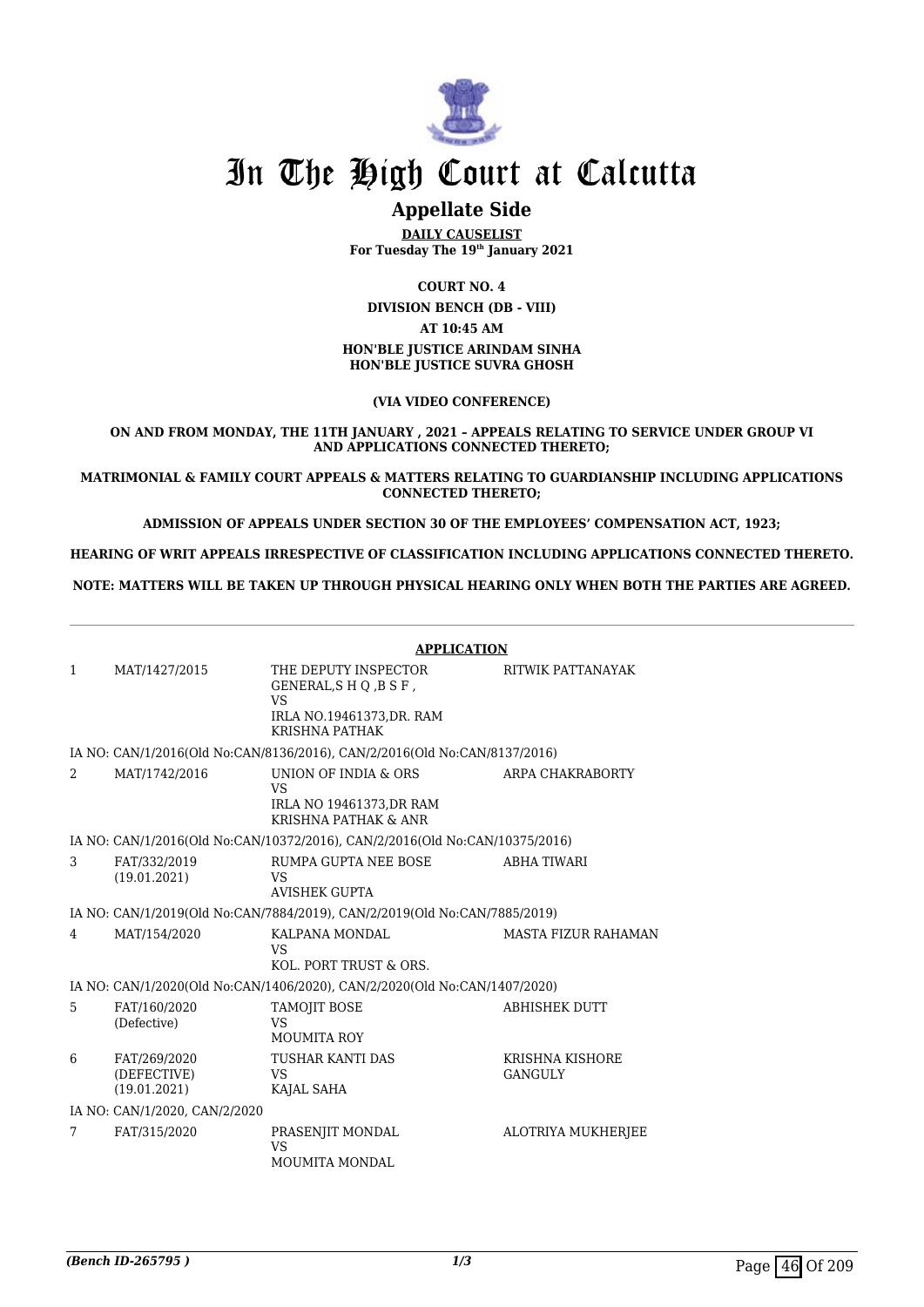| 8   | MAT/553/2020                                | WEST BENGAL ESSENTIAL<br><b>COMMODITIES SUPPLY</b><br>CORPORATION LIMITED<br>VS<br>alo roy                       | Sanjay Saha     |
|-----|---------------------------------------------|------------------------------------------------------------------------------------------------------------------|-----------------|
|     | IA NO: CAN/1/2020, CAN/2/2020               |                                                                                                                  |                 |
| wt9 | MAT/555/2020                                | WEST BENGAL ESSENTIAL<br>COMMODITIES SUPPLY LTD<br>VS                                                            | SANJAY SAHA     |
|     |                                             | SUPARNA DUTTA AND ORS                                                                                            |                 |
|     | IA NO: CAN/1/2020, CAN/2/2020               |                                                                                                                  |                 |
|     | wt10 MAT/556/2020                           | WESTBENGAL ESSENTIAL<br>COMMODITIES SUPPLY LTD<br>VS                                                             | SANJAY SAHA     |
|     |                                             | APARNA CHAKRABORTY AND ORS                                                                                       |                 |
|     | IA NO: CAN/1/2020, CAN/2/2020               |                                                                                                                  |                 |
|     | wt11 MAT/562/2020                           | WEST BENGAL ESSENTIAL<br>COMMODITIES SUPPLY<br><b>CORPORATION LTD</b><br>VS<br>AKHIL HEMBRAM                     | SANJAY SAHA     |
|     | IA NO: CAN/1/2020, CAN/2/2020               |                                                                                                                  |                 |
|     | wt12 MAT/563/2020                           | WEST BENGAL ESSENTIAL<br>COMMODITIES SUPPLY LTD                                                                  | SANJAY SAHA     |
|     |                                             | VS<br>SUPARNA SEAL@ SUPARNA SEAL<br>KUNDU                                                                        |                 |
|     | IA NO: CAN/1/2020, CAN/2/2020               |                                                                                                                  |                 |
| 13  | MAT/602/2020                                | AJIT KUMAR SINGH<br>VS<br>Union of India AND ORS                                                                 | PRATIK MAJUMDER |
|     | IA NO: CAN/1/2020, CAN/2/2020               |                                                                                                                  |                 |
| 14  | MAT/603/2020                                | Union of India AND ORS<br>VS                                                                                     | ARITRI MAJUMDER |
|     |                                             | VIRENDRA SINGH                                                                                                   |                 |
|     | IA NO: CAN/1/2020, CAN/2/2020, CAN/3/2020   |                                                                                                                  |                 |
|     |                                             | <b>APPEALS FOR HEARING</b>                                                                                       |                 |
| 15  | MAT/1578/2018<br>$(2$ PBS $)$ $(19.01.21)$  | WEST BENGAL ESSENTIAL<br>COMMODITEIS SUPPLY CORP LTD<br>& ANR<br>VS<br>ANIMESH BASKEY & ORS                      | SANJAY SAHA     |
| 16  | FMA/697/2019<br>$(2$ PBS $)$ $(19.01.2021)$ | WEST BENGAL ESSENTIAL<br>COMMODITIES SUPPLY CORP LTD<br>& ANR<br>VS<br>PRAVAKAR NASKAR & ORS                     | SANJAY SAHA     |
| 17  | FMA/698/2019<br>$(2$ PBS $)$ $(19.01.2021)$ | WB ESSENTIAL COMMO SUPPLY<br>CORP LTD & ANR<br>VS<br>FALGUNI JANA & ORS                                          | SANJAY SAHA     |
| 18  | FMA/699/2019<br>$(2$ PBS $)$ $(19.01.2021)$ | WEST BENGAL ESSENTIAL<br>COMMODITIES SUPPLY CORP LTD<br>& ANR<br>VS                                              | SANJAY SAHA     |
| 19  | FMA/706/2019<br>$(2$ PBS $)$ $(19.01.2021)$ | KUNTAL GHOSH & ORS<br>WEST BENGAL ESSENTIAL<br>COMMODITES SUPPLY CORP LTD<br>& ANR<br>VS<br>SIMANTA HANSDA & ORS | SANJAY SAHA     |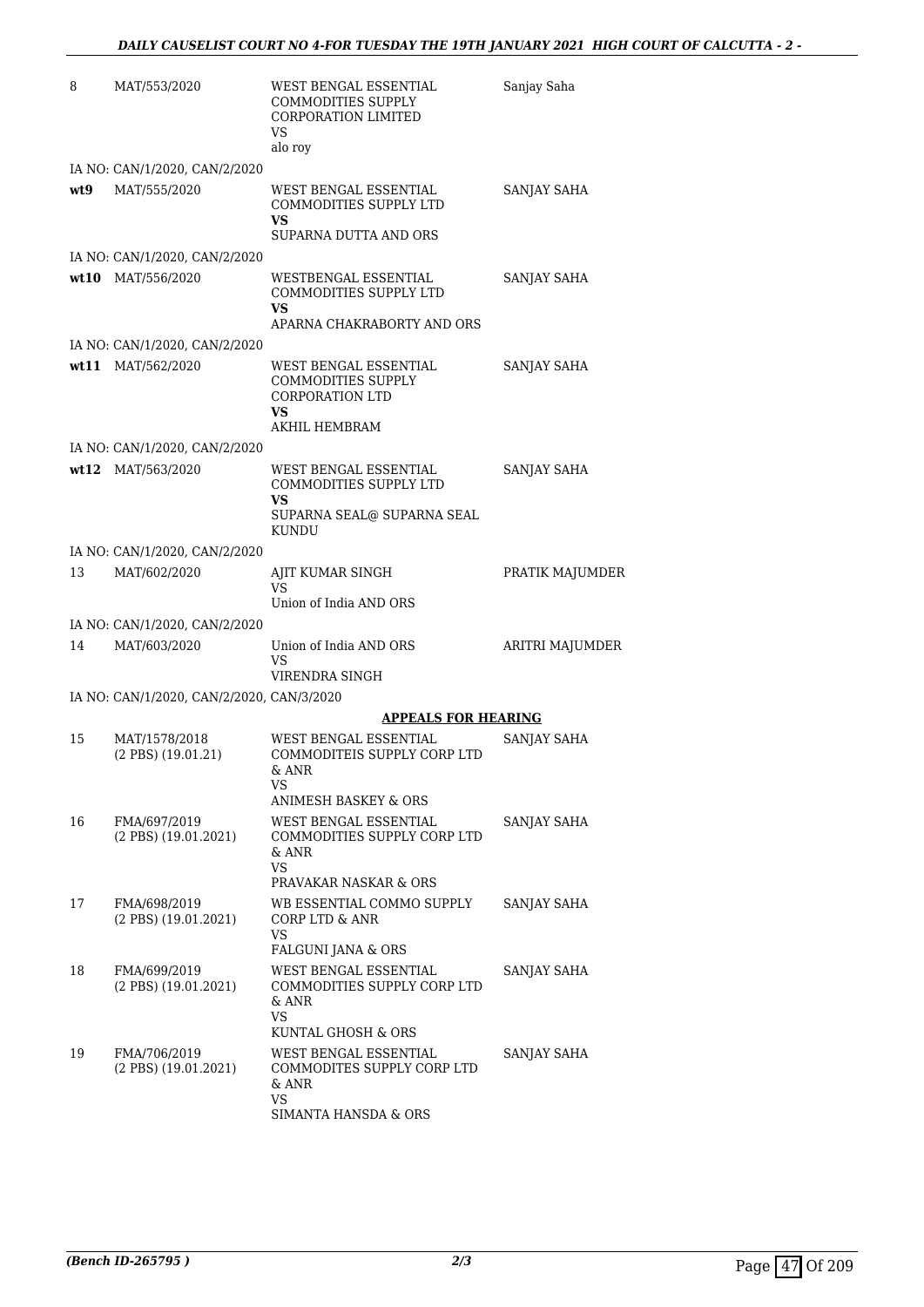| 20 | FMA/707/2019<br>$(2$ PBS $)$ $(19.01.2021)$ | WEST BENGAL ESSENTIAL<br>COMMODITES SUPPLY CORP LTD<br>& ANR<br>VS<br>KRISHNENDU BHOWMICK & ORS                           | SANJAY SAHA         |
|----|---------------------------------------------|---------------------------------------------------------------------------------------------------------------------------|---------------------|
| 21 | FMA/708/2019<br>$(2$ PBS $)$                | WB ESSENTIAL COMMO SUPPLY<br>CORP LTD & ANR<br>VS                                                                         | SANJAY SAHA         |
|    |                                             | JAITRA ACHARYA & ORS                                                                                                      |                     |
| 22 | MAT/554/2020<br>(19.01.2021)                | WEST BENGAL ESSENTIAL<br>SUPPLY CORPORATION LTD<br>VS<br>PALASH KAR AND ORS                                               | Sanjay Saha         |
| 23 | MAT/560/2020<br>(19.01.2021)                | WEST BENGAL ESSENOTIAL<br>COMMODITIES SUPPLY LTD AND<br><b>ORS</b><br>VS<br>SUPARNA HALDER<br>@PAIK@HALDER (PAIK) AND ORS | Sanjay Saha         |
| 24 | MAT/561/2020<br>(19.01.2021)                | WEST BENGAL ESSENTIAL<br>COMMODITIES SUPPLY<br><b>CORPORATION LTD</b><br>VS<br>PUTUL RANI MONDAL                          | Sanjay Saha         |
| 25 | MAT/565/2020<br>(19.01.2021)                | WEST BENGAL ESSENTIAL<br>COMMODITIES SUPPLY<br>CORPORATION LTD<br>VS<br><b>SEKHAR BISWAS</b>                              | Sanjay Saha         |
| 26 | MAT/577/2020<br>(N.T.W.)                    | <b>JAYANTA SARKAR</b><br>VS<br>NATIONAL JUTE BOARD                                                                        | VICTOR CHATTERJEE   |
|    | IA NO: CAN/1/2020                           |                                                                                                                           |                     |
| 27 | FMA/657/2020<br>$(2$ PBS $)(19.01.2021)$    | PASCHIM BANGA GRAMIN BANK<br>VS<br>CHINMAY MAJUMDAR                                                                       | SURASRI BAIDYA      |
| 28 | MAT/773/2020<br>$(2$ PBS $)$                | DR. SOURAV CHATTOPADHYAY<br>VS<br>STATE OF WEST BENGAL AND<br>ORS.                                                        | SWADESH PRIYA GHOSH |
|    | IA NO: CAN/1/2020                           |                                                                                                                           |                     |
| 29 | MAT/774/2020<br>$(2$ PBS $)$                | DR. MOITREYEE CHOWDHURY<br>AND ORS<br>VS<br>STATE OF WEST BENGAL AND<br>ORS.                                              | SWADESH PRIYA GHOSH |

IA NO: CAN/1/2020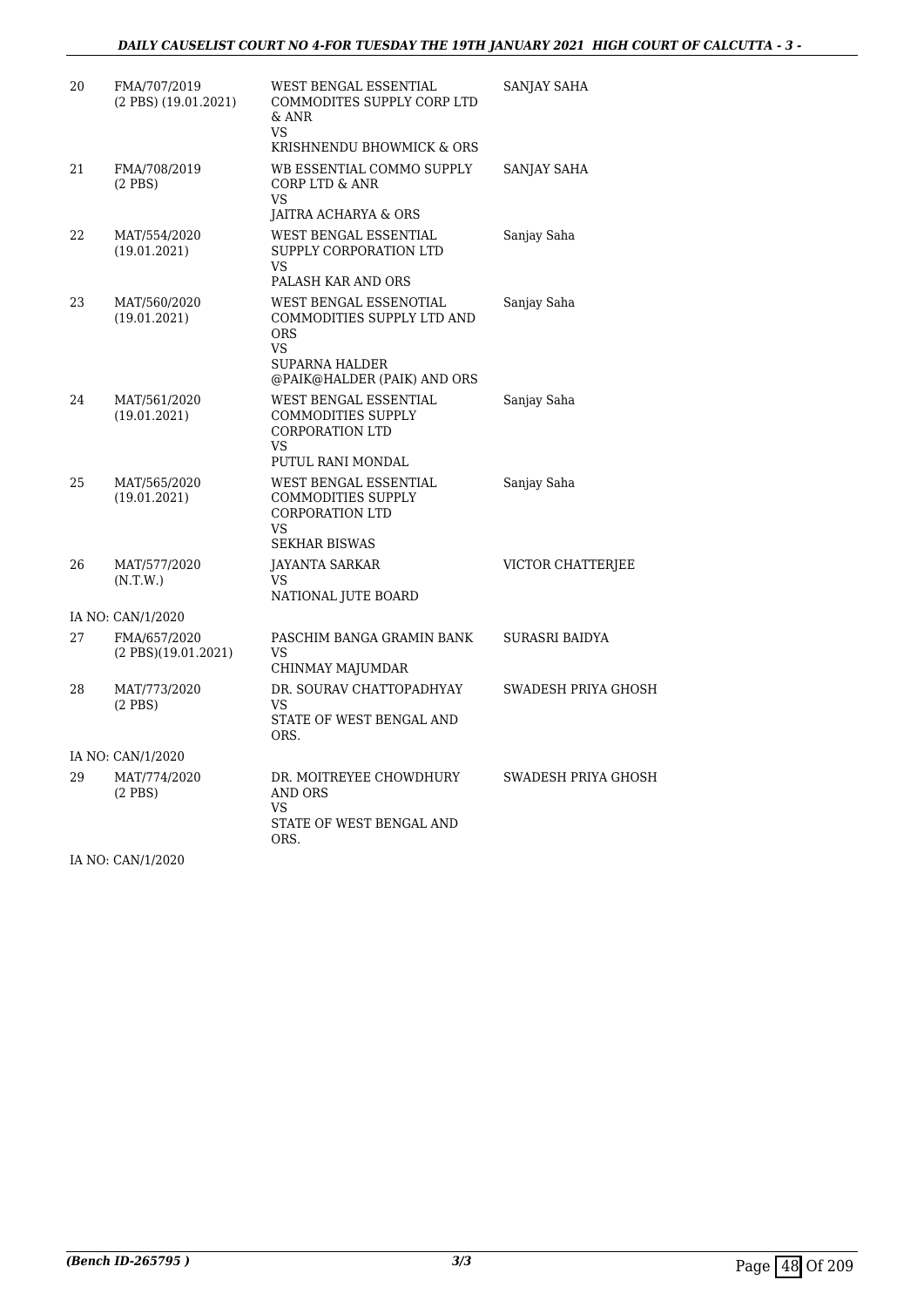

## In The High Court at Calcutta

### **Appellate Side**

**DAILY CAUSELIST For Tuesday The 19th January 2021**

**COURT NO. 38**

**SINGLE BENCH (SB - II)**

**AT 10:45 AM HON'BLE JUSTICE ASHIS KUMAR CHAKRABORTY**

**(VIA VIDEO CONFERENCE)**

**ON AND FROM MONDAY THE 11TH JANUARY, 2021 - MATTERS ( MOTION & HEARNG) UNDER ARTICLE 226 OF THE CONSTITUTION OF INDIA RELATING TO LAND UNDER GROUP I INCLUDING APPLICATIONS CONNECTED THERETO.**

**NOTE: MATTERS WILL BE TAKEN UP THROUGH PHYSICAL HEARING ONLY WHEN BOTH THE PAR.TIES ARE AGREED**

#### **MENTIONING WILL BE PERMITTED ONLY ON THE VIRTUAL MODE INDICATING GROUP(S) OR SECTION(S) ALONG WITH GROUND OF URGENCY.**

|    | <b>MOTION</b>                           |                                                                                  |                                 |  |  |  |
|----|-----------------------------------------|----------------------------------------------------------------------------------|---------------------------------|--|--|--|
| 1  | WPA/2083/2016                           | MOMREJ SK<br><b>VS</b>                                                           | SIDDHARTHA RUJ                  |  |  |  |
|    |                                         | STATE OF WEST BENGAL & ORS                                                       |                                 |  |  |  |
| 2  | WPA/21624/2019                          | BRAJESHWARI NASKAR<br><b>VS</b><br>STATE OF WEST BENGAL & ORS                    | MD HASANUZZAMAN                 |  |  |  |
| 3  | WPA/23944/2019                          | NIRMAL UTHASINI<br><b>VS</b><br>STATE OF WEST BENGAL & ORS                       | RATUL GHOSH                     |  |  |  |
| 4  | WPA/24035/2019                          | ANADI JANA & ORS<br><b>VS</b><br>STATE OF WEST BENGAL & ORS                      | KARTICK CHANDRA KAPAS           |  |  |  |
| 5  | WPA/24125/2019                          | AMAL MANNA & ORS<br><b>VS</b><br>STATE OF WEST BENGAL & ORS                      | <b>ANIMESH PAUL</b>             |  |  |  |
| 6  | WPA/24178/2019                          | <b>SUBHAS SOM &amp; ORS</b><br>VS.<br>STATE OF WEST BENGAL & ORS                 | <b>BARUN CHATTERJEE</b>         |  |  |  |
| 7  | WPA/24261/2019                          | <b>BIVAS JASH &amp; ORS</b><br><b>VS</b><br>STATE OF WEST BENGAL & ORS           | JANARDAN MANDAL                 |  |  |  |
| 8  | WPA/69/2020                             | SUVENIYA CLUB, GHAGRA &<br><b>ORS</b><br><b>VS</b><br>STATE OF WEST BENGAL & ORS | TARASANKAR SAMANTA              |  |  |  |
|    | IA NO: CAN/1/2020(Old No:CAN/2483/2020) |                                                                                  |                                 |  |  |  |
| 9  | WPA/85/2020                             | SIBAPADA BANERJEE & ORS.<br><b>VS</b><br>THE LAND MGR. BIDHANNAGAR               | CHANDRAMALA<br><b>MUKHERJEE</b> |  |  |  |
|    |                                         | URBAN DEVP. DEPT. & ORS.                                                         |                                 |  |  |  |
| 10 | WPA/881/2020                            | HARA GOPAL NANDI<br>CHOWDHURY<br><b>VS</b><br>STATE OF WEST BENGAL & ORS         | SANTOSH CHAKRABORTY             |  |  |  |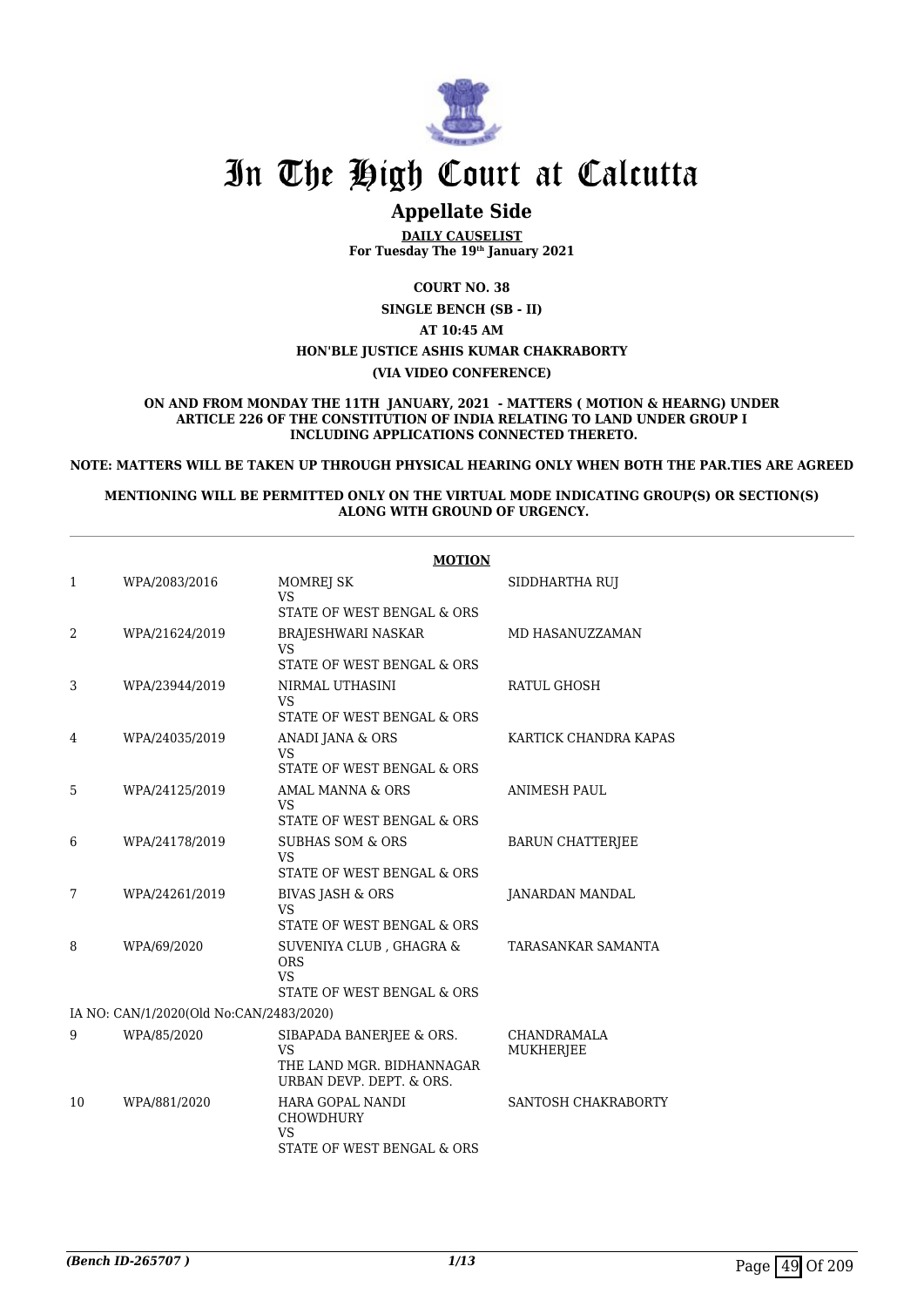| 11   | WPA/1363/2020 | SAILEN DEY & ORS<br>VS<br>STATE OF WEST BENGAL & ORS                                        | PANCHANAN HAJRA     |
|------|---------------|---------------------------------------------------------------------------------------------|---------------------|
| 12   | WPA/1562/2020 | ARCHANA GHOSH & ORS<br>VS.                                                                  | SATAM MUKHERJEE     |
| 13   | WPA/1563/2020 | STATE OF WEST BENGAL & ORS<br>PUSHPA RANI DAS<br>VS                                         | DYUTIMAN BANERJEE   |
| 14   | WPA/1577/2020 | STATE OF WEST BENGAL & ORS<br><b>LELIN MAHATO</b><br>VS                                     | MALAY BHATTACHARYYA |
| 15   | WPA/1654/2020 | STATE OF WEST BENGAL & ORS<br>MONGAL CHANDRA DAS & ORS<br>VS                                | RINA BANERJEE       |
| 16   | WPA/1690/2020 | STATE OF WEST BENGAL & ORS<br>GYAN CHAND MANPURIA & ANR<br>VS                               | PRIYANKO BANERJEE   |
| 17   | WPA/1881/2020 | STATE OF WEST BENGAL & ORS<br><b>GOUTAM HALDER</b><br>VS                                    | SUDIPTA MONDAL      |
| 18   | WPA/1911/2020 | STATE OF WEST BENGAL & ORS<br>JAYASHREE GHATAK<br>VS                                        | <b>DEBASIS SUR</b>  |
| 19   | WPA/1923/2020 | STATE OF WEST BENGAL & ORS<br><b>GOUR HARI SAMANTA</b><br>VS                                | SYED MOSIHAR RAHMAN |
| 20   | WPA/1933/2020 | STATE OF WEST BENGAL & ORS<br>ALPANA MAKHERJEE & ANR<br>VS                                  | SHARMISTHA DHAR     |
| 21   | WPA/1954/2020 | STATE OF WEST BENGAL & ORS<br>GHSPL SAMBHAV, KNG,<br>HEALTHCARE LLP<br>VS                   | <b>ANIKET MITRA</b> |
| 22   | WPA/2106/2020 | NATIONAL HIGHWAY AUTHORITY<br>OF INDIA & ORS<br>AVANA ECOBUILT MATERIALS<br>PVT. LTD.<br>VS | NIKHILESH MITTAL    |
| 23   | WPA/2131/2020 | UNION OF INDIA & ORS<br>ANUP KUMAR CHOWDHURY<br>VS                                          | TIRTHANKAR DEY      |
| 24   | WPA/2136/2020 | STATE OF WEST BENGAL & ORS<br>SUFAL CHANDRA MEDDA & ORS<br>VS<br>STATE OF WEST BENGAL & ORS | PANCHANAN HAJRA     |
| 25   | WPA/2141/2020 | ACHIN KUMAR SAHA & ORS<br>VS<br>STATE OF WEST BENGAL & ORS                                  | PAMCHANAN HAJRA     |
| 26   | WPA/2499/2020 | NEPAL JOARDAR<br>VS<br>STATE OF WEST BENGAL & ORS                                           | SARBANANDA SANYAL   |
| 27   | WPA/4112/2020 | BALARAM GHOSH<br>VS.<br>UNION OF INDIA & ORS                                                | PABITRA BISWAS      |
| wt28 | WPA/8869/2019 | BALARAM GHOSH<br>VS.<br>UNION OF INDIA & ORS                                                | PABITRA BISWAS      |
| 29   | WPA/4113/2020 | JAGADISH GHOSH<br>VS<br>UNION OF INDIA & ORS                                                | PABITRA BISWAS      |
| wt30 | WPA/8865/2019 | JAGADISH GHOSH<br><b>VS</b><br>UNION OF INDIA & ORS                                         | PABITRA BISWAS      |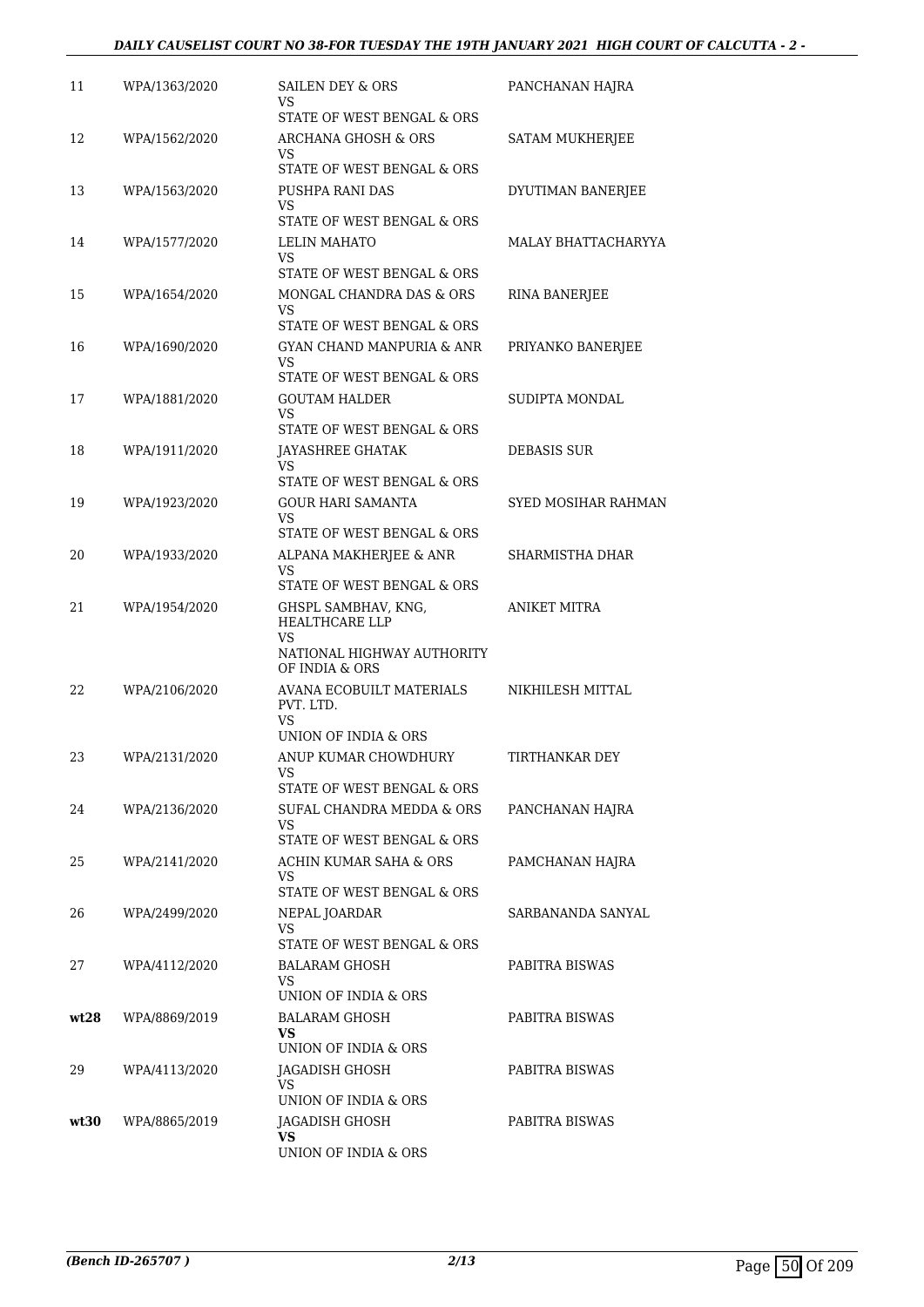| 31<br>WPA/4125/2020<br>BISHNU PADA DUA & ORS<br>ANANYA DUTTA<br>VS<br>STATE OF WEST BENGAL & ORS<br>32<br>WPA/4134/2020<br>SANAT KUMAR HALDER @ SANAT<br>SWAPAN KUMAR KAR<br>HALDER<br><b>VS</b><br>STATE OF WEST BENGAL &ORS<br>33<br>PULIN BEHARI ROY & ORS<br>SWAPAN KUMAR KAR<br>WPA/4273/2020<br>VS<br>STATE OF WEST BENGAL & ORS<br>DONA GHOSH<br>34<br>WPA/4289/2020<br>ANOYARA & ORS<br>VS<br>UNION OF INDIA & ORS<br>35<br>WPA/4337/2020<br>LIPIKA MUKHERJEE & ANR.<br>ABHIJIT CHAKRABARTI<br>VS<br>NHAI & ANR.<br>TODI MINERALS PRIVATE<br>36<br>WPA/4488/2020<br>PINAKI RANJAN<br><b>CHAKRABORTI</b><br><b>LIMITED &amp; ANR</b><br>VS.<br>STATE OF WEST BENGAL & ORS<br>WPA/4542/2020<br>S.G. CHOWDHURY<br>37<br><b>CHANDAN MUKHERJEE</b><br>VS<br>STATE OF WEST BENGAL & ORS<br>38<br>PUSHPENDU MONDAL<br>GIASUDDIN MULLA<br>WPA/4565/2020<br>VS<br>STATE OF WEST BENGAL & ORS<br>DILIP KUMAR SHYAMAL<br>39<br>WPA/4593/2020<br>SANJOY BHATTACHARYA<br>VS<br>STATE OF WEST BENGAL & ORS<br>PRADIP PAUL<br>40<br>WPA/4646/2020<br>SETARA BIBI<br>VS<br>STATE OF WEST BENGAL & ORS<br>41<br>ABDUL SUKUR GODER & ANR<br>MD. YOUNUSH MONDAL<br>WPA/4695/2020<br>VS<br>STATE OF WEST BENGAL & ORS<br>42<br>WPA/4810/2020<br><b>SUKLA BHOWMICK</b><br><b>MARY DATTA</b><br>VS<br>STATE OF WEST BENGAL & ORS<br>43<br>WPA/4907/2020<br>KESHAB CHANDRA GIRI<br><b>BHASKAR CHANDRA</b><br>VS<br>MANNA<br>STATE OF WEST BENGAL & ORS<br>TUSHAR KANTI BISWAS<br>44<br>WPA/4936/2020<br>PANCHANAN HAJRA<br>VS<br>STATE OF WEST BENGAL & ORS<br>45<br>WPA/4937/2020<br>NIMAI CHANDRA BERA<br>PANCHANAN HAJRA<br>VS<br>STATE OF WEST BENGAL &<br>ORS <sub>10</sub><br>46<br>WPA/4938/2020<br>NIRUP KR GHOSH<br>PANCHANAN HAJRA<br>VS<br>STATE OF WEST BENGAL & ORS<br>47<br>WPA/4939/2020<br>SHUBHAJIT MANDAL & ANR<br>DYUTIMAN BANERJEE<br>VS<br>STATE OF WEST BENGAL & ORS<br>48<br>WPA/4943/2020<br>PRATAP GHOSH<br>KAMAL KANTA KAR<br>VS<br>STATE OF WEST BENGAL & ORS<br>49<br>WPA/4970/2020<br>DHANANJAY TAPADAR<br>HEMANTA COOMER<br>VS<br>MITTER |  |                            |  |
|---------------------------------------------------------------------------------------------------------------------------------------------------------------------------------------------------------------------------------------------------------------------------------------------------------------------------------------------------------------------------------------------------------------------------------------------------------------------------------------------------------------------------------------------------------------------------------------------------------------------------------------------------------------------------------------------------------------------------------------------------------------------------------------------------------------------------------------------------------------------------------------------------------------------------------------------------------------------------------------------------------------------------------------------------------------------------------------------------------------------------------------------------------------------------------------------------------------------------------------------------------------------------------------------------------------------------------------------------------------------------------------------------------------------------------------------------------------------------------------------------------------------------------------------------------------------------------------------------------------------------------------------------------------------------------------------------------------------------------------------------------------------------------------------------------------------------------------------------------------------------------------------------------------------------------------------------------------------------------------------------------------------------------------------------------|--|----------------------------|--|
|                                                                                                                                                                                                                                                                                                                                                                                                                                                                                                                                                                                                                                                                                                                                                                                                                                                                                                                                                                                                                                                                                                                                                                                                                                                                                                                                                                                                                                                                                                                                                                                                                                                                                                                                                                                                                                                                                                                                                                                                                                                         |  |                            |  |
|                                                                                                                                                                                                                                                                                                                                                                                                                                                                                                                                                                                                                                                                                                                                                                                                                                                                                                                                                                                                                                                                                                                                                                                                                                                                                                                                                                                                                                                                                                                                                                                                                                                                                                                                                                                                                                                                                                                                                                                                                                                         |  |                            |  |
|                                                                                                                                                                                                                                                                                                                                                                                                                                                                                                                                                                                                                                                                                                                                                                                                                                                                                                                                                                                                                                                                                                                                                                                                                                                                                                                                                                                                                                                                                                                                                                                                                                                                                                                                                                                                                                                                                                                                                                                                                                                         |  |                            |  |
|                                                                                                                                                                                                                                                                                                                                                                                                                                                                                                                                                                                                                                                                                                                                                                                                                                                                                                                                                                                                                                                                                                                                                                                                                                                                                                                                                                                                                                                                                                                                                                                                                                                                                                                                                                                                                                                                                                                                                                                                                                                         |  |                            |  |
|                                                                                                                                                                                                                                                                                                                                                                                                                                                                                                                                                                                                                                                                                                                                                                                                                                                                                                                                                                                                                                                                                                                                                                                                                                                                                                                                                                                                                                                                                                                                                                                                                                                                                                                                                                                                                                                                                                                                                                                                                                                         |  |                            |  |
|                                                                                                                                                                                                                                                                                                                                                                                                                                                                                                                                                                                                                                                                                                                                                                                                                                                                                                                                                                                                                                                                                                                                                                                                                                                                                                                                                                                                                                                                                                                                                                                                                                                                                                                                                                                                                                                                                                                                                                                                                                                         |  |                            |  |
|                                                                                                                                                                                                                                                                                                                                                                                                                                                                                                                                                                                                                                                                                                                                                                                                                                                                                                                                                                                                                                                                                                                                                                                                                                                                                                                                                                                                                                                                                                                                                                                                                                                                                                                                                                                                                                                                                                                                                                                                                                                         |  |                            |  |
|                                                                                                                                                                                                                                                                                                                                                                                                                                                                                                                                                                                                                                                                                                                                                                                                                                                                                                                                                                                                                                                                                                                                                                                                                                                                                                                                                                                                                                                                                                                                                                                                                                                                                                                                                                                                                                                                                                                                                                                                                                                         |  |                            |  |
|                                                                                                                                                                                                                                                                                                                                                                                                                                                                                                                                                                                                                                                                                                                                                                                                                                                                                                                                                                                                                                                                                                                                                                                                                                                                                                                                                                                                                                                                                                                                                                                                                                                                                                                                                                                                                                                                                                                                                                                                                                                         |  |                            |  |
|                                                                                                                                                                                                                                                                                                                                                                                                                                                                                                                                                                                                                                                                                                                                                                                                                                                                                                                                                                                                                                                                                                                                                                                                                                                                                                                                                                                                                                                                                                                                                                                                                                                                                                                                                                                                                                                                                                                                                                                                                                                         |  |                            |  |
|                                                                                                                                                                                                                                                                                                                                                                                                                                                                                                                                                                                                                                                                                                                                                                                                                                                                                                                                                                                                                                                                                                                                                                                                                                                                                                                                                                                                                                                                                                                                                                                                                                                                                                                                                                                                                                                                                                                                                                                                                                                         |  |                            |  |
|                                                                                                                                                                                                                                                                                                                                                                                                                                                                                                                                                                                                                                                                                                                                                                                                                                                                                                                                                                                                                                                                                                                                                                                                                                                                                                                                                                                                                                                                                                                                                                                                                                                                                                                                                                                                                                                                                                                                                                                                                                                         |  |                            |  |
|                                                                                                                                                                                                                                                                                                                                                                                                                                                                                                                                                                                                                                                                                                                                                                                                                                                                                                                                                                                                                                                                                                                                                                                                                                                                                                                                                                                                                                                                                                                                                                                                                                                                                                                                                                                                                                                                                                                                                                                                                                                         |  |                            |  |
|                                                                                                                                                                                                                                                                                                                                                                                                                                                                                                                                                                                                                                                                                                                                                                                                                                                                                                                                                                                                                                                                                                                                                                                                                                                                                                                                                                                                                                                                                                                                                                                                                                                                                                                                                                                                                                                                                                                                                                                                                                                         |  |                            |  |
|                                                                                                                                                                                                                                                                                                                                                                                                                                                                                                                                                                                                                                                                                                                                                                                                                                                                                                                                                                                                                                                                                                                                                                                                                                                                                                                                                                                                                                                                                                                                                                                                                                                                                                                                                                                                                                                                                                                                                                                                                                                         |  |                            |  |
|                                                                                                                                                                                                                                                                                                                                                                                                                                                                                                                                                                                                                                                                                                                                                                                                                                                                                                                                                                                                                                                                                                                                                                                                                                                                                                                                                                                                                                                                                                                                                                                                                                                                                                                                                                                                                                                                                                                                                                                                                                                         |  |                            |  |
|                                                                                                                                                                                                                                                                                                                                                                                                                                                                                                                                                                                                                                                                                                                                                                                                                                                                                                                                                                                                                                                                                                                                                                                                                                                                                                                                                                                                                                                                                                                                                                                                                                                                                                                                                                                                                                                                                                                                                                                                                                                         |  |                            |  |
|                                                                                                                                                                                                                                                                                                                                                                                                                                                                                                                                                                                                                                                                                                                                                                                                                                                                                                                                                                                                                                                                                                                                                                                                                                                                                                                                                                                                                                                                                                                                                                                                                                                                                                                                                                                                                                                                                                                                                                                                                                                         |  |                            |  |
|                                                                                                                                                                                                                                                                                                                                                                                                                                                                                                                                                                                                                                                                                                                                                                                                                                                                                                                                                                                                                                                                                                                                                                                                                                                                                                                                                                                                                                                                                                                                                                                                                                                                                                                                                                                                                                                                                                                                                                                                                                                         |  |                            |  |
|                                                                                                                                                                                                                                                                                                                                                                                                                                                                                                                                                                                                                                                                                                                                                                                                                                                                                                                                                                                                                                                                                                                                                                                                                                                                                                                                                                                                                                                                                                                                                                                                                                                                                                                                                                                                                                                                                                                                                                                                                                                         |  |                            |  |
|                                                                                                                                                                                                                                                                                                                                                                                                                                                                                                                                                                                                                                                                                                                                                                                                                                                                                                                                                                                                                                                                                                                                                                                                                                                                                                                                                                                                                                                                                                                                                                                                                                                                                                                                                                                                                                                                                                                                                                                                                                                         |  |                            |  |
|                                                                                                                                                                                                                                                                                                                                                                                                                                                                                                                                                                                                                                                                                                                                                                                                                                                                                                                                                                                                                                                                                                                                                                                                                                                                                                                                                                                                                                                                                                                                                                                                                                                                                                                                                                                                                                                                                                                                                                                                                                                         |  |                            |  |
|                                                                                                                                                                                                                                                                                                                                                                                                                                                                                                                                                                                                                                                                                                                                                                                                                                                                                                                                                                                                                                                                                                                                                                                                                                                                                                                                                                                                                                                                                                                                                                                                                                                                                                                                                                                                                                                                                                                                                                                                                                                         |  |                            |  |
|                                                                                                                                                                                                                                                                                                                                                                                                                                                                                                                                                                                                                                                                                                                                                                                                                                                                                                                                                                                                                                                                                                                                                                                                                                                                                                                                                                                                                                                                                                                                                                                                                                                                                                                                                                                                                                                                                                                                                                                                                                                         |  |                            |  |
|                                                                                                                                                                                                                                                                                                                                                                                                                                                                                                                                                                                                                                                                                                                                                                                                                                                                                                                                                                                                                                                                                                                                                                                                                                                                                                                                                                                                                                                                                                                                                                                                                                                                                                                                                                                                                                                                                                                                                                                                                                                         |  |                            |  |
|                                                                                                                                                                                                                                                                                                                                                                                                                                                                                                                                                                                                                                                                                                                                                                                                                                                                                                                                                                                                                                                                                                                                                                                                                                                                                                                                                                                                                                                                                                                                                                                                                                                                                                                                                                                                                                                                                                                                                                                                                                                         |  |                            |  |
|                                                                                                                                                                                                                                                                                                                                                                                                                                                                                                                                                                                                                                                                                                                                                                                                                                                                                                                                                                                                                                                                                                                                                                                                                                                                                                                                                                                                                                                                                                                                                                                                                                                                                                                                                                                                                                                                                                                                                                                                                                                         |  |                            |  |
|                                                                                                                                                                                                                                                                                                                                                                                                                                                                                                                                                                                                                                                                                                                                                                                                                                                                                                                                                                                                                                                                                                                                                                                                                                                                                                                                                                                                                                                                                                                                                                                                                                                                                                                                                                                                                                                                                                                                                                                                                                                         |  |                            |  |
|                                                                                                                                                                                                                                                                                                                                                                                                                                                                                                                                                                                                                                                                                                                                                                                                                                                                                                                                                                                                                                                                                                                                                                                                                                                                                                                                                                                                                                                                                                                                                                                                                                                                                                                                                                                                                                                                                                                                                                                                                                                         |  |                            |  |
|                                                                                                                                                                                                                                                                                                                                                                                                                                                                                                                                                                                                                                                                                                                                                                                                                                                                                                                                                                                                                                                                                                                                                                                                                                                                                                                                                                                                                                                                                                                                                                                                                                                                                                                                                                                                                                                                                                                                                                                                                                                         |  | STATE OF WEST BENGAL & ORS |  |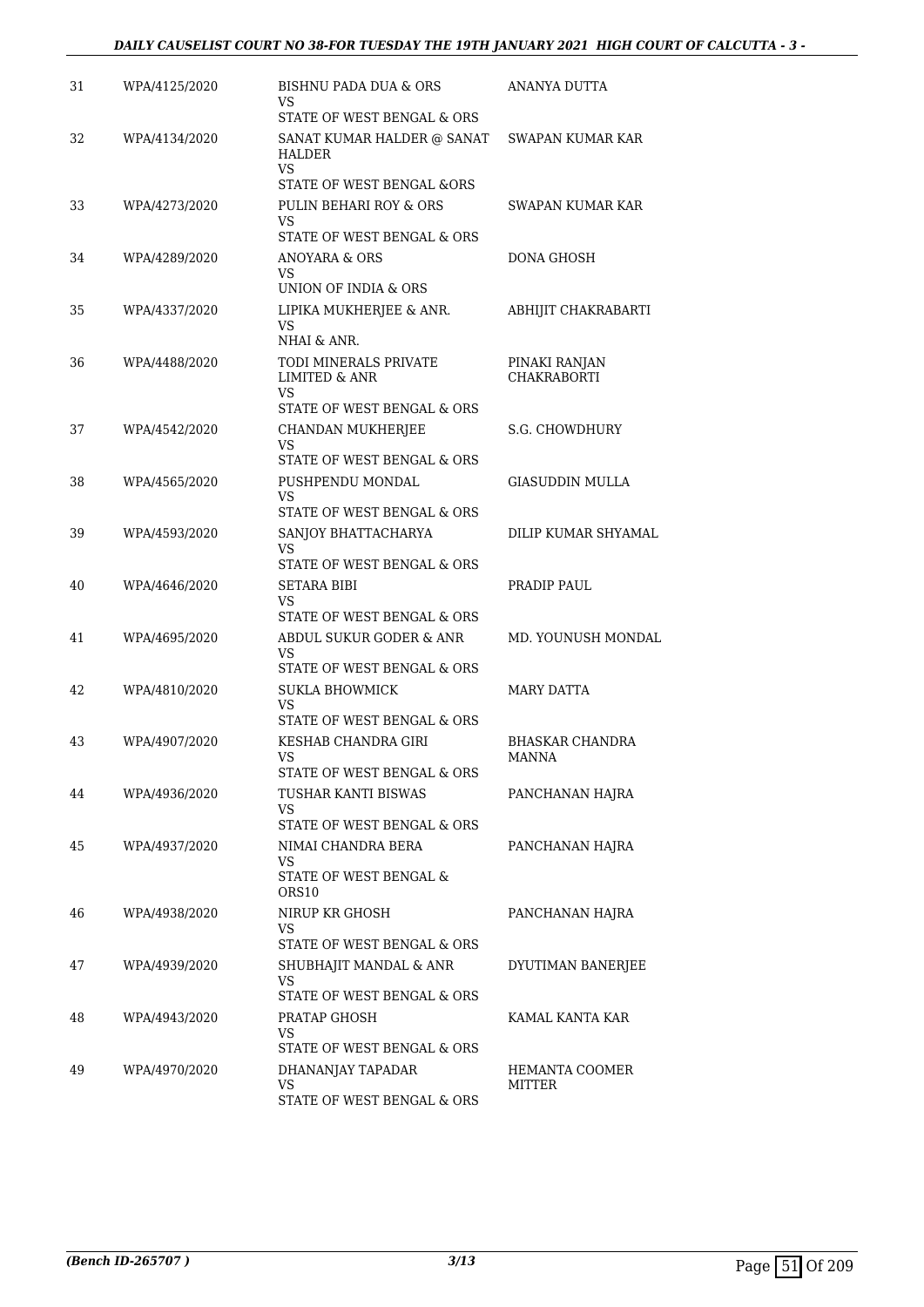#### *DAILY CAUSELIST COURT NO 38-FOR TUESDAY THE 19TH JANUARY 2021 HIGH COURT OF CALCUTTA - 4 -*

| 50 | WPA/4990/2020                      | PATELNAGAR MINERALS &<br>INDUSTRIES PRIVATE LIMITED &<br>ANR<br>VS.                                      | PINAKI RANJAN<br><b>CHAKRABARTI</b> |
|----|------------------------------------|----------------------------------------------------------------------------------------------------------|-------------------------------------|
|    |                                    | STATE OF WEST BENGAL & ORS                                                                               |                                     |
| 51 | WPA/5027/2020                      | RATNA GUHA                                                                                               | PARTHA PRATIM KANJILAL              |
|    |                                    | VS<br>STATE OF WEST BENGAL & ORS                                                                         |                                     |
| 52 | WPA/5049/2020                      | AMIYA KR. MONDAL & ANR.<br>VS.<br>STATE OF WEST BENGAL & ORS.                                            | KAMAL KANTA KAR                     |
| 53 | WPA/5051/2020                      | KANU PAUL CHOWDHURY                                                                                      | MAYUKH MAITRA                       |
|    |                                    | VS.<br>UNION OF INDIA & ORS                                                                              |                                     |
| 54 | WPA/5052/2020                      | JHUNU PAUL CHOWDHURY &<br><b>ORS</b><br><b>VS</b>                                                        | MAYUKH MAITRA                       |
|    |                                    | UNION OF INDIA & ORS                                                                                     |                                     |
| 55 | WPA/5059/2020                      | ADARSHA PRATIBANDHI SAMITY<br>& ANR<br>VS.                                                               | <b>SUBRATA SAHA</b>                 |
|    |                                    | STATE OF WEST BENGAL & ORS                                                                               |                                     |
| 56 | WPA/5103/2020                      | SHYAMAPRASAD HAZRA & ANR<br>VS<br>STATE OF WEST BENGAL & ORS                                             | MALAY BHATTACHARYYA                 |
| 57 | WPA/5140/2020                      | MD. ABDUR RAJJAK                                                                                         | DONA GHOSH                          |
|    |                                    | VS.<br>UNION OF INDIA & ORS                                                                              |                                     |
| 58 | WPA/5198/2020                      | NIJAM ALI MONDAL<br><b>VS</b>                                                                            | ABDUR RAHAMAN                       |
|    |                                    | STATE OF WEST BENGAL & ORS                                                                               |                                     |
| 59 | WPA/5258/2020                      | HIMANGSHU SEKHAR TAH<br>VS<br>STATE OF WEST BENGAL & ORS                                                 | <b>GOURAV BANERJI</b>               |
| 60 | WPA/5542/2020                      | RAMANUJ SINGH                                                                                            | AMRITO GOURAV KAR                   |
|    |                                    | VS.<br>STATE OF WEST BENGAL& ORS                                                                         |                                     |
| 61 | WPA/7277/2020                      | HARIPADA MONDAL AND<br><b>OTHERS</b><br>VS.<br>STATE OF WEST BENGAL AND<br>ORS.                          | <b>MUKTESWAR MAITY</b>              |
|    | IA NO: CAN/1/2020                  |                                                                                                          |                                     |
| 62 | WPA/7471/2020                      | SMT SATWANTI DEVI<br>VS.<br>THE CHAIRMAN, SUB DIV<br>MAGISTRATE, SR CITIZEN<br>WELFARE AND MAIN TRIBUNAL | ANJALI NAG                          |
|    |                                    | AND ANR                                                                                                  |                                     |
| 63 | IA NO: CAN/1/2020<br>WPA/7505/2020 | SUDHIR KUMAR UDGIRKKAR                                                                                   | <b>ANAND JHA</b>                    |
|    |                                    | VS<br>State of West Bengal                                                                               |                                     |
|    | IA NO: CAN/1/2020                  |                                                                                                          |                                     |
| 64 | WPA/7569/2020                      | <b>ABANI ROY</b>                                                                                         | TARUN DAS SARMA                     |
|    |                                    | VS<br>State of West Bengal                                                                               |                                     |
|    | IA NO: CAN/1/2020                  |                                                                                                          |                                     |
| 65 | WPA/7924/2020                      | PRADIP MAITY<br>VS                                                                                       | SANTI PADA PAHARI                   |
|    |                                    | STATE OF WEST BENGAL AND<br>ORS.                                                                         |                                     |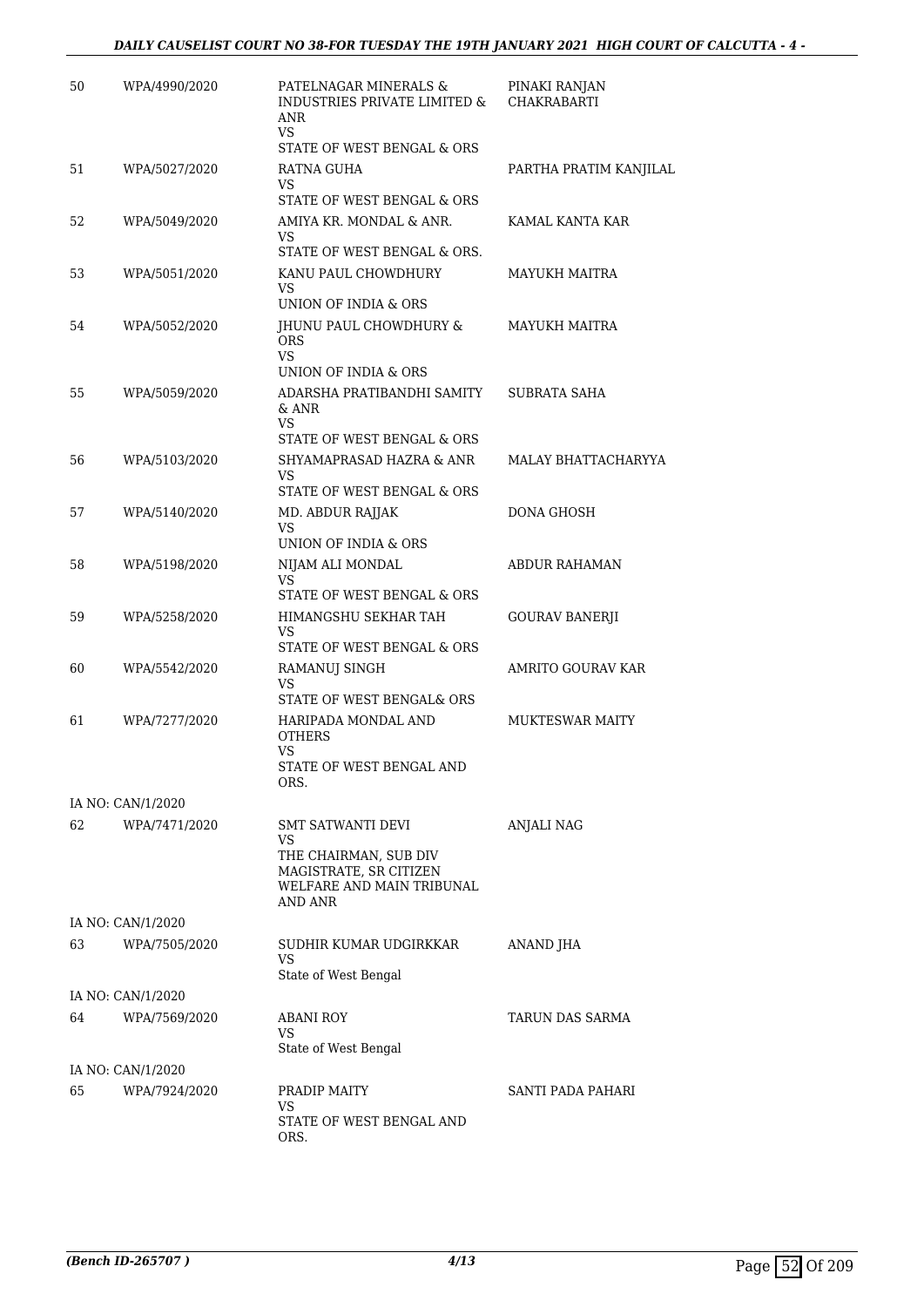#### *DAILY CAUSELIST COURT NO 38-FOR TUESDAY THE 19TH JANUARY 2021 HIGH COURT OF CALCUTTA - 5 -*

| 66 | WPA/8254/2020 | <b>BHOLANATH HALDEWR AND ORS</b><br>VS<br>STATE OF WEST BENGAL AND                                              | LAKSHMINATH<br><b>BHATTACHARYYA</b>      |
|----|---------------|-----------------------------------------------------------------------------------------------------------------|------------------------------------------|
| 67 | WPA/8369/2020 | ORS.<br>SUDIPTO ADHIKARI<br>VS                                                                                  | DEBASIS SUR                              |
| 68 | WPA/8473/2020 | UNION OF INDIA AND OTHERS<br>MD ANAMUL SHEK<br>VS<br>STATE OF WEST BENGAL AND<br>ORS.                           | <b>MANIKA SARKAR</b>                     |
| 69 | WPA/8613/2020 | JITENDRANATH MAHANTY AND<br><b>ORS</b><br>VS.<br>STATE OF WEST BENGAL AND                                       | <b>FALGUNI</b><br>BANDYOPADHYAY          |
| 70 | WPA/8617/2020 | ORS.<br>PREMI ARORA<br>VS<br>STATE OF WEST BENGAL AND<br>ORS.                                                   | <b>SOMNATH ROY</b><br><b>CHOWDHURY</b>   |
| 71 | WPA/8628/2020 | RAJESH DUTTA<br>VS<br>UNION OF INDIA AND ORS                                                                    | <b>SOUMYAJIT DAS</b><br><b>MAHAPATRA</b> |
| 72 | WPA/8629/2020 | ORTHO PHARMA PVT LTD AND<br>ANR<br><b>VS</b><br>WEST BENGAL SMALL<br>INDUSTRIES DEV. CORP LTD AND<br><b>ORS</b> | <b>SREETAMA BISWAS</b>                   |
| 73 | WPA/8719/2020 | MEGHNAD RANA @ MEGNAD<br>RANA<br>VS.<br>STATE OF WEST BENGAL AND<br>ORS.                                        | SHAMIK CHATTERJEE                        |
| 74 | WPA/8750/2020 | MANGAL CHANDRA DAS<br>VS.<br>STATE OF WEST BENGAL AND<br>ORS.                                                   | <b>SUSMITA CHOWDHURY</b>                 |
| 75 | WPA/8812/2020 | PRADIP KUMAR ADHIKARI @<br>ADHIKARY AND ANR<br>VS<br>THE STATE OF WEST BENGAL<br>AND ORS                        | PINAKI RANJAN<br><b>CHAKRABORTI</b>      |
| 76 | WPA/8837/2020 | PALCON ABASAN PRIVATE<br>LIMITED<br><b>VS</b><br>THE STATE OF WEST BENGAL                                       | <b>SOMNATH ROY</b><br>CHOWDHURY          |
| 77 | WPA/8905/2020 | AND ORS<br>SUPENDRA NATH BASAK AND<br><b>ORS</b><br>VS.<br>STATE OF WEST BENGAL AND<br><b>ORS</b>               | SARBANANDA SANYAL                        |
| 78 | WPA/8906/2020 | SUSHIL CHANDRA BISWAS AND<br><b>ORS</b><br>VS.<br>STATE OF WEST BENGAL AND<br><b>ORS</b>                        | SARBANANDA SANYAL                        |
| 79 | WPA/8932/2020 | SIKIMUDDIN SK AND ANOTHER<br>VS<br>STATE OF WEST BENGAL AND<br>ORS.                                             | SUFI KAMAL                               |
| 80 | WPA/9202/2020 | JHARNA DAS<br>VS<br>State of West Bengal                                                                        | <b>MONIKA SARKAR</b>                     |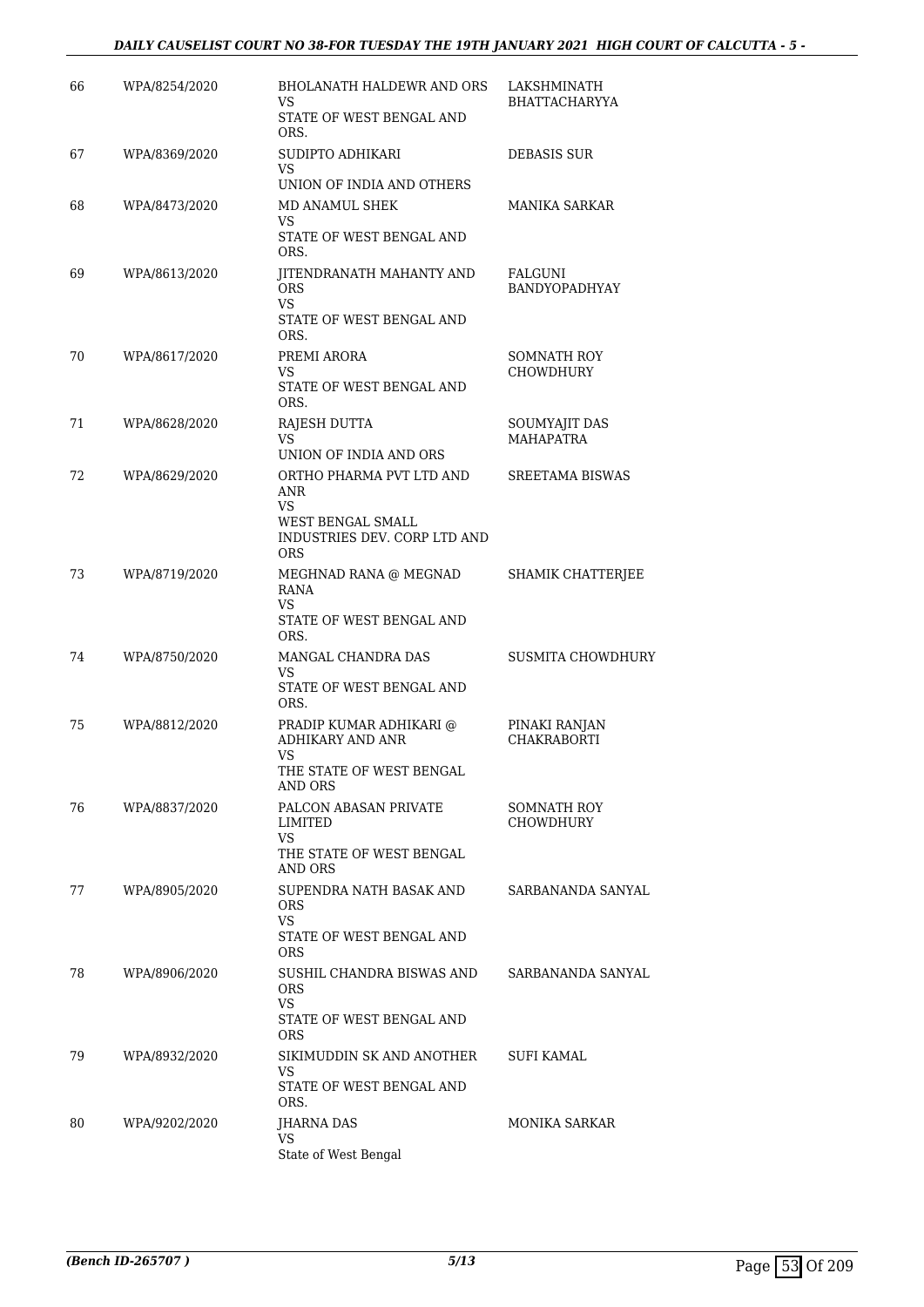#### *DAILY CAUSELIST COURT NO 38-FOR TUESDAY THE 19TH JANUARY 2021 HIGH COURT OF CALCUTTA - 6 -*

| 81 | WPA/9459/2020 | KRISHNA KINKAR GHOSH<br>VS<br>STATE OF WEST BENGAL AND<br>ORS.                                                   | SUMAN BASU            |
|----|---------------|------------------------------------------------------------------------------------------------------------------|-----------------------|
| 82 | WPA/9478/2020 | MANJU RANI MONDAL<br>VS<br>STATE OF WEST BENGAL AND<br>ORS.                                                      | <b>MANIKA SARKAR</b>  |
| 83 | WPA/9520/2020 | PRAMITA GAYEN<br>VS<br>STATE OF WEST BENGAL AND<br>ORS.                                                          | DILIP KUMAR SHYAMAL   |
| 84 | WPA/9521/2020 | <b>GANESH CHAKRABORTY</b><br>VS.<br>STATE OF WEST BENGAL AND<br>ORS.                                             | DILIP KUMAR SHYAMAL   |
| 85 | WPA/9523/2020 | MAA SHITALA BISHALAXMI<br>SANGHA REPD BY SUKHEN<br>MITRA<br>VS<br>STATE OF WEST BENGAL AND<br>ORS.               | DILIP KUMAR SHYAMAL   |
| 86 | WPA/9524/2020 | <b>SWAPAN KUMAR PAG</b><br>VS<br>STATE OF WEST BENGAL AND<br>ORS.                                                | DILIP KUMAR SHYAMAL   |
| 87 | WPA/9525/2020 | DEBABRATA GURIA<br>VS.<br>STATE OF WEST BENGAL AND<br>ORS.                                                       | DILIP KUMAR SHYAMAL   |
| 88 | WPA/9528/2020 | UTTAM ROUTH<br>VS<br>STATE OF WEST BENGAL AND<br>ORS.                                                            | DILIP KUMAR SHYAMAL   |
| 89 | WPA/9529/2020 | NAMKHANA GRAMBARI<br>REPRESENTED BY AJOY KHATUA<br>VS<br>STATE OF WEST BENGAL AND<br>ORS.                        | DILIP KUMAR SHYAMAL   |
| 90 | WPA/9560/2020 | FABWORTH PROMOTERS PVT<br>LTD AND ANR<br>VS<br>KOLKATA METROPOLITAN DEV.<br><b>AUTHORITY AND ORS</b>             | <b>ALAKNANDA DAS</b>  |
| 91 | WPA/9681/2020 | PRABHA SINGH AND OTHERS<br>VS.<br>STATE OF WEST BENGAL AND<br>ORS.                                               | <b>SUMAN BANERJEE</b> |
| 92 | WPA/9722/2020 | DINESH KUMAR AGARWALA<br>VS.<br>State of West Bengal                                                             | JAMIRUDDIN KHAN       |
| 93 | WPA/9831/2020 | KRISHNA GUHA<br>VS<br>STATE OF WEST BENGAL AND<br>ORS.                                                           | ARGHA CHOWDHURY       |
| 94 | WPA/9837/2020 | KHEYA ABASAN SAMABAY<br>SAMITY REPRESENTED BY ITS<br><b>SECRETARY</b><br>VS.<br>STATE OF WEST BENGAL AND<br>ORS. | NEIL BASU             |
| 95 | WPA/9880/2020 | RAMA PRASAD SARKAR<br>VS.<br>STATE OF WEST BENGAL AND<br>ORS.                                                    |                       |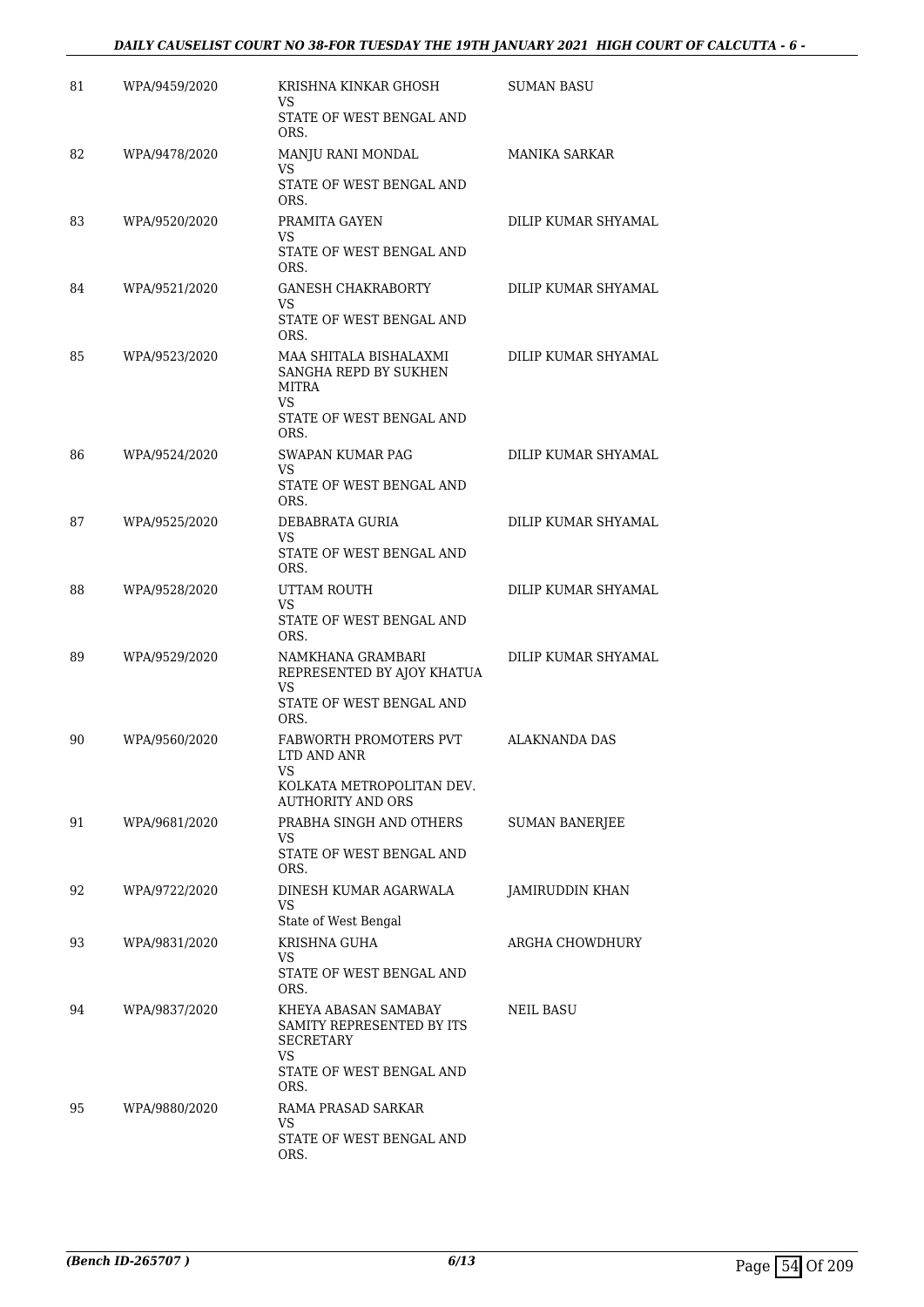| 96  | WPA/9938/2020  | RAFIKUL LASKAR<br>VS                                                                                       | <b>MANABENDRA THAKUR</b> |
|-----|----------------|------------------------------------------------------------------------------------------------------------|--------------------------|
|     |                | THE STATE OF WEST BENGAL<br>AND ANR                                                                        |                          |
| 97  | WPA/9972/2020  | BIDYUT KUMAR BISWAS<br>VS<br>UNION OF INDIA AND ORS.                                                       | <b>GIASUDDIN MOLLA</b>   |
| 98  | WPA/10141/2020 | AKASHTORI CO-OPERATIVE<br>HOUSING SOCIETY LIMITED AND<br>ANOTHER<br>VS<br>STATE OF WEST BENGAL AND<br>ORS. | SANJAY SAHA              |
| 99  | WPA/10142/2020 | AINUDDIN SEK<br>VS<br>STATE OF WEST BENGAL AND<br>ORS.                                                     | ARITRA SANKAR RAY        |
| 100 | WPA/10143/2020 | KALPANA PAL<br>VS<br>State of West Bengal                                                                  | ARITRA SHANKAR RAY       |
| 101 | WPA/10151/2020 | TAIMINA BIBI<br>VS<br>STATE OF WEST BENGAL AND<br>ORS.                                                     | ARITRA SHANKAR RAY       |
| 102 | WPA/10168/2020 | MAJET MONDAL<br><b>VS</b><br>State of West Bengal                                                          | ABDUL MURSHID            |
| 103 | WPA/10170/2020 | ABDUL RASHED MONDAL AND<br><b>OTHERS</b><br>VS<br>STATE OF WEST BENGAL AND<br>ORS.                         | <b>ABDUL MURSHID</b>     |
| 104 | WPA/10199/2020 | NIRMAL KUMAR CHATTERJEE<br>VS<br>STATE OF WEST BENGAL AND<br>ORS.                                          | DYUTIMAN BANERJEE        |
| 105 | WPA/10416/2020 | DEBASHIS CHAKRABORTY<br>VS<br>UNION OF INDIA AND OTHERS                                                    | <b>TANUSRI SANTRA</b>    |
| 106 | WPA/10430/2020 | <b>SMTI LAXMI</b><br>VS<br>THE ANDAMAN AND NICOBAR<br>ADMINISTRATION AND ORS                               | K VIJAY KUMAR            |
| 107 | WPA/10432/2020 | SMTI AMDAMMAL<br>VS<br>THE ANDAMAN AND NICOBAR<br>ADMINISTRATION AND ORS                                   | K. VIJAY KUMAR           |
| 108 | WPA/10568/2020 | SANTANU MONDAL<br>VS<br>THE ADDITIONAL LAND<br><b>ACQUISITION OFFICER</b>                                  | NITAI CHANDRA SAHA       |
| 109 | WPA/10579/2020 | MD.MAJEDAR RAHAMAN<br>VS<br>STATE OF WEST BENGAL AND<br>ORS.                                               | <b>BISWAJIT SAMANTA</b>  |
| 110 | WPA/10762/2020 | RAJENDRA KUMAR BIDASARIA<br>VS<br>STATE OF WEST BENGAL AND<br>ORS.                                         | SURANJAN SAHA            |
| 111 | WPA/10808/2020 | TAPAN KUMAR MANNA<br>VS<br>STATE OF WEST BENGAL AND<br>ORS.                                                | GOURAB GHOSH             |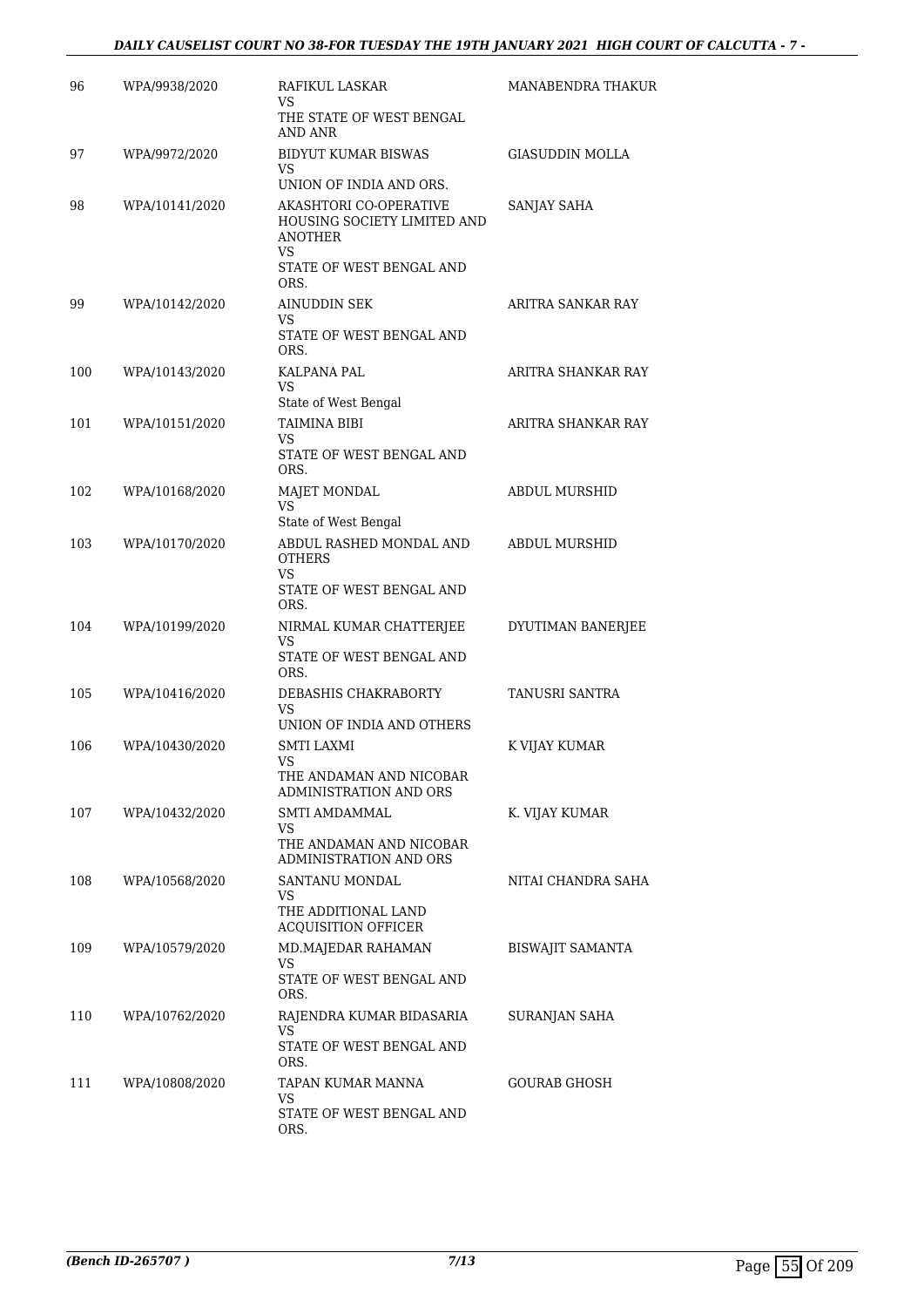| 112 | WPA/10869/2020 | SHANKAR PRAMANICK<br>VS                                                                       | SARBANANDA SANYAL                |
|-----|----------------|-----------------------------------------------------------------------------------------------|----------------------------------|
|     |                | STATE OF WEST BENGAL AND<br>ORS.                                                              |                                  |
| 113 | WPA/10874/2020 | PRADIP MONDAL<br>VS                                                                           | SARBANANDA SANYAL                |
|     |                | STATE OF WEST BENGAL AND<br>ORS.                                                              |                                  |
| 114 | WPA/10936/2020 | CHANDRANI BISWAS<br>VS.                                                                       | DEBASISH<br><b>CHATTOPADHYAY</b> |
|     |                | STATE OF WEST BENGAL AND<br>ANR.                                                              |                                  |
| 115 | WPA/11005/2020 | <b>AMIT GHOSH</b><br>VS                                                                       | SOMESH KUMAR GHOSH               |
| 116 | WPA/11055/2020 | UNION OF INDIA AND ORS.<br>BISWANATH PRASAD AND                                               | KOUSHIKEE BANERJEE               |
|     |                | OTHERS<br>VS<br>GENERAL MANAGER(HR/ADMIN-<br>1) AND NODAL OFFICER AND<br><b>OTHERS</b>        |                                  |
| 117 | WPA/11139/2020 | KRISHNANAGAR ANATH SISHU<br><b>ASHRAM AND ANR</b>                                             | DEB NARAYAN PATRA                |
|     |                | VS.<br>STATE OF WEST BENGAL AND<br>ORS.                                                       |                                  |
| 118 | WPA/11148/2020 | JAYANTA PROSAD ROY<br>VS.                                                                     | SAMRAT DEY PAUL                  |
|     |                | STATE OF WEST BENGAL AND<br>ORS.                                                              |                                  |
| 119 | WPA/11154/2020 | RATAN MANJURI MANDAL<br>VS                                                                    | SRIKUMAR MANDAL                  |
|     |                | STATE OF WEST BENGAL AND<br>ORS.                                                              |                                  |
| 120 | WPA/11156/2020 | UTTAM KUMAR MAITY<br><b>VS</b>                                                                | ABHILASH SINHA ROY               |
|     |                | STATE OF WEST BENGAL AND<br>ORS.                                                              |                                  |
| 121 | WPA/11224/2020 | GOPAL MUKHERJEE<br>VS                                                                         | K.M. HOSSAIN                     |
|     |                | UNION OF INDIA AND ORS.                                                                       |                                  |
| 122 | WPA/11229/2020 | <b>BIMAL PAL AND ANR</b><br>VS                                                                | <b>ABHIJIT SARKAR</b>            |
|     |                | THE STATE OF WEST BENGAL<br><b>AND ORS</b>                                                    |                                  |
| 123 | WPA/11329/2020 | JAITA DAS (NEE ROY)<br>VS                                                                     | PRANATI DAS                      |
|     |                | WEST BENGAL HOUSING<br><b>INFRASTRUCTURE</b><br>DEVELOPMENT CORPORATION<br>LIMITED AND OTHERS |                                  |
| 124 | WPA/11391/2020 | HRISIKESH MAITY AND ORS<br>VS                                                                 | SATYAJIT MANDAL                  |
|     |                | STATE OF WEST BENGAL AND<br>ORS.                                                              |                                  |
| 125 | WPA/11444/2020 | BISHAN M. AGARWAL<br>VS<br>UNION OF INDIA AND ORS.                                            | SAYAK RANJAN GANGULY             |
| 126 | WPA/11447/2020 | <b>B.M.DEALERS LLP</b>                                                                        | SAYAK RANJAN GANGULY             |
|     |                | <b>VS</b><br>UNION OF INDIA AND ORS.                                                          |                                  |
| 127 | WPA/11453/2020 | B.K. MARCHANTILE LLP                                                                          | SAYAK RANJAN GANGULY             |
|     |                | VS.                                                                                           |                                  |
|     |                | UNION OF INDIA AND ORS.                                                                       |                                  |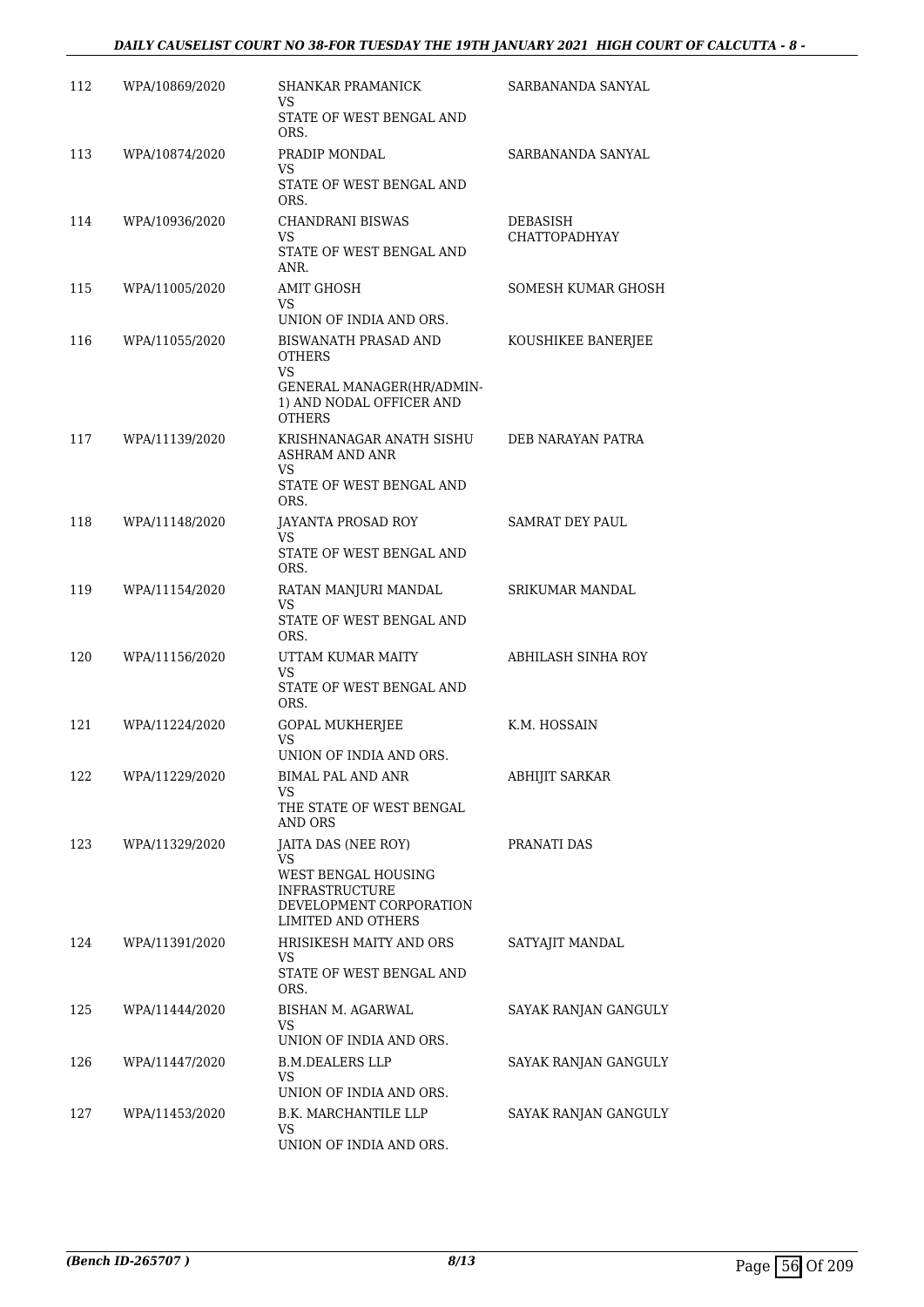| 128 | WPA/11477/2020 | KISHAN M. AGARWAL<br>VS<br>UNION OF INDIA AND ORS.                             | SAYAN RANJAN GANGULY |
|-----|----------------|--------------------------------------------------------------------------------|----------------------|
| 129 | WPA/11480/2020 | K.K. COMMODITIES LLP<br>(FORMERLY KNOWN AS K.K.<br>COMMODITIES PVT. LTD)<br>VS | SAYAK RANJAM GANGULY |
|     |                | UNION OF INDIA AND ORS.                                                        |                      |
| 130 | WPA/11483/2020 | <b>B.M.A MERCHANDISE LLP</b><br>VS<br>UNION OF INDIA AND ORS.                  | SAYAK RANJAN GANGULY |
| 131 | WPA/11487/2020 | B.K. MERCHANTILE LLP                                                           | SAYAK RANJAN GANGULY |
|     |                | VS<br>STATE OF WEST BENGAL AND<br>ORS.                                         |                      |
| 132 | WPA/11490/2020 | MANNALAL SUREKA TRUST<br>VS                                                    | SAYAK RANJAN GANGULY |
|     |                | UNION OF INDIA AND ORS.                                                        |                      |
| 133 | WPA/11493/2020 | <b>BISHAN M. AGARWAL</b><br>VS                                                 | SAYAK RANJAN GANGULY |
| 134 | WPA/11538/2020 | UNION OF INDIA AND ORS.<br>SATYEN KUAMR THAKUR AND                             | NILADRI SAHA         |
|     |                | <b>ORS</b><br>VS                                                               |                      |
| 135 | WPA/11540/2020 | UNION OF INDIA AND ORS.<br>SWAPAN SAMANTA AND ORS                              | SARBANANDA SANYAL    |
|     |                | VS<br>STATE OF WEST BENGAL AND<br>ORS.                                         |                      |
| 136 | WPA/11541/2020 | RAHUL AMIN MALLICK                                                             | LAKSHMINATH          |
|     |                | VS<br>STATE OF WEST BENGAL AND<br>ORS.                                         | <b>BHATTACHARYA</b>  |
| 137 | WPA/11611/2020 | SWAGATA BOSE                                                                   | PRASANTA KUMAR       |
|     |                | VS<br>STATE OF WEST BENGAL AND<br>ORS.                                         | PAKRASHI             |
| 138 | WPA/11662/2020 | SANJIB KUNDU                                                                   | SIDHANT CHOWDHURY    |
|     |                | VS<br>STATE OF WEST BENGAL AND<br>ORS.                                         |                      |
| 139 | WPA/11670/2020 | BIBHU BHUSON CHAKRABORTY<br>AND ORS<br>VS                                      | BHASKAR HUTAIT       |
|     |                | THE STATE OF WEST BENGAL<br>AND ORS                                            |                      |
| 140 | WPA/11694/2020 | PALSON DERMA PVT LTD AND<br>ANR<br><b>VS</b>                                   | ABHIJIT BISWAS       |
|     |                | THE COMPENTENT<br>AUTHORITY, URBAN LAND<br>CEILING DEPT, SDO AND ORS           |                      |
| 141 | WPA/11707/2020 | <b>GANGADHAR SAKHA</b><br>VS<br>STATE OF WEST BENGAL AND                       | SANJIB KUMAR GHOSH   |
|     |                | ORS.                                                                           |                      |
| 142 | WPA/11742/2020 | TAPAN KUMAR GHOSH<br><b>VS</b>                                                 | SARBANANDA SANYAL    |
|     |                | THE STATE OF WEST BENGAL<br>AND ORS                                            |                      |
| 143 | WPA/11746/2020 | NURUL ISLAM AND ANR<br>VS.                                                     | SARBANANDA SANYAL    |
|     |                | THE STATE OF WEST BENGAL<br>AND ORS                                            |                      |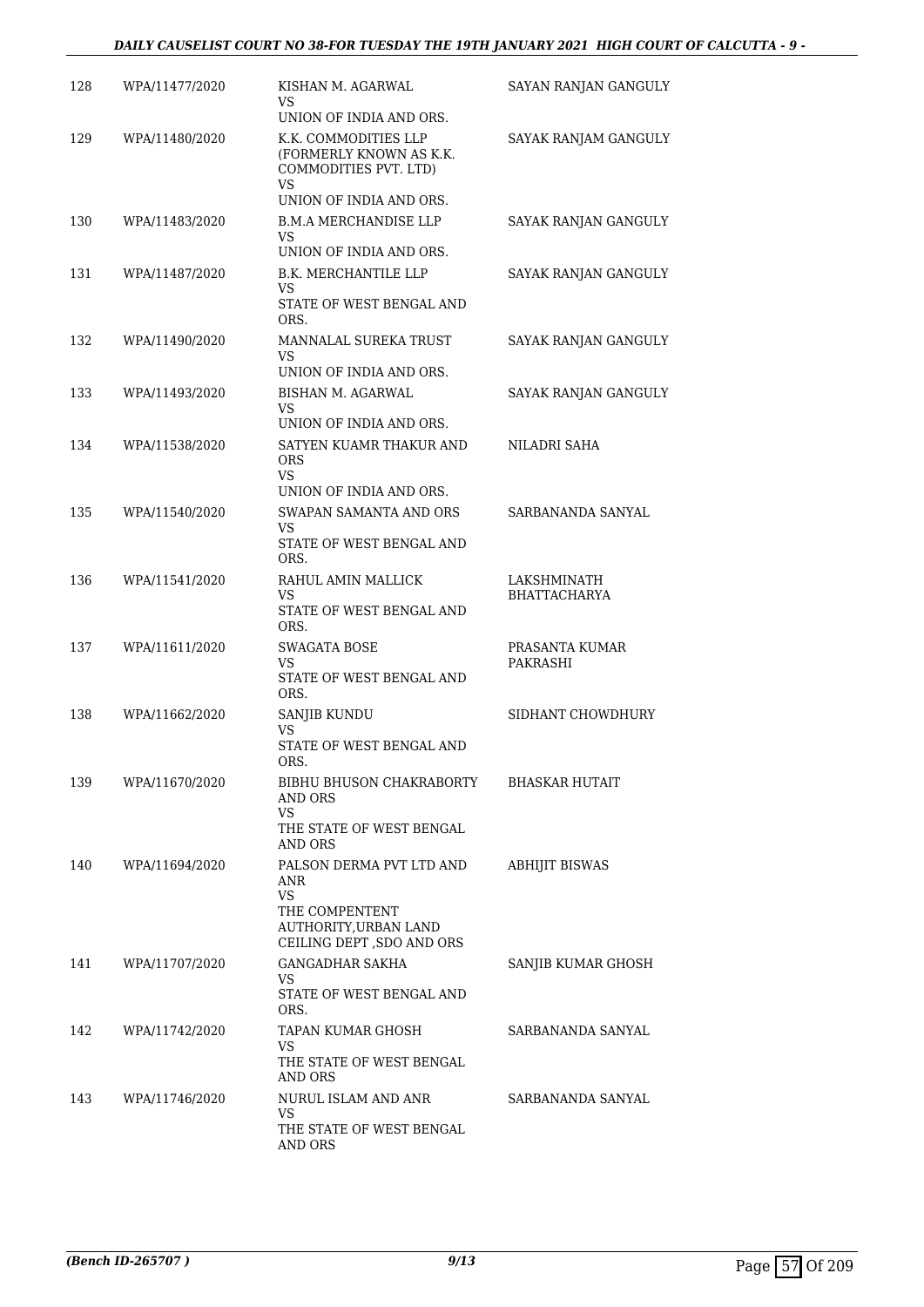#### *DAILY CAUSELIST COURT NO 38-FOR TUESDAY THE 19TH JANUARY 2021 HIGH COURT OF CALCUTTA - 10 -*

| 144 | WPA/11750/2020 | MD. LOKMAL HAQUE AND ANR<br>VS<br>STATE OF WEST BENGAL AND                        | DYUTIMAN BANERJEE    |
|-----|----------------|-----------------------------------------------------------------------------------|----------------------|
| 145 | WPA/11775/2020 | ORS.<br><b>BHAKTIPADA GHOSH</b><br>VS<br>STATE OF WEST BENGAL AND                 | SASTHI CHARAN DHARA  |
| 146 | WPA/11788/2020 | ORS.<br>MD SIRAJUDDIN@MD<br>SIRAJUDDIN AND ORS<br>VS.<br>STATE OF WEST BENGAL AND | ARITRA SHANKAR RAY   |
| 147 | WPA/11833/2020 | ORS.<br>GOUTAM JANA<br><b>VS</b><br>STATE OF WEST BENGAL AND<br>ORS.              | KRISHNENDU BERA      |
| 148 | WPA/11837/2020 | M/S SEWANARAYAN<br>KHUBCHAND AND ANR<br>VS.<br>STATE OF WEST BENGAL AND           | PRANGOPAL DAS        |
| 149 | WPA/11886/2020 | ORS.<br>SUPRIYO GANGULY<br>VS.<br>STATE OF WEST BENGAL AND<br>ORS.                | JAYASRI BHATTACHARYA |
| 150 | WPA/11900/2020 | PRABIR GHOSHAL<br>VS<br>STATE OF WEST BENGAL AND<br>ORS.                          | JAYASRI BHATTACHARYA |
| 151 | WPA/11906/2020 | MD. ARIFUL ISLAM ALIAS MINTU<br>GOLDER<br>VS.<br>STATE OF WEST BENGAL AND<br>ORS. | MD. YOUNUS MONDAL    |
| 152 | WPA/11919/2020 | MD. MUCHA MONDAL<br>VS<br>STATE OF WEST BENGAL AND<br>ORS.                        | MD. YOUNUS MONDAL    |
| 153 | WPA/11931/2020 | RABIUL RAHAMAN<br>VS<br>STATE OF WEST BENGAL AND<br>ORS.                          | SK. NIZAMUDDIN       |
| 154 | WPA/11943/2020 | VIDYANANDA CHAKRABORTY<br>VS.<br>STATE OF WEST BENGAL AND<br>ORS.                 | BISWAJIT CHOWDHURY   |
| 155 | WPA/91/2021    | SANJAY SAHA AND ANR<br>VS.<br>THE STATE OF WEST BENGAL<br><b>AND ORS</b>          | PRASENJIT SAHA       |
| 156 | WPA/119/2021   | NARAYAN MOSKARA<br>VS.<br>STATE OF WEST BENGAL AND<br>ORS.                        | MANIKA SARKAR        |
| 157 | WPA/126/2021   | ARDHENDU SEKHAR RANA<br>VS.<br>UNION OF INDIA AND ORS.                            | PRIYANKA SAHA        |
| 158 | WPA/193/2021   | JADUNATH DUTTA<br>VS.<br>UNION OF INDIA AND ORS.                                  | DEBORSHI DHAR        |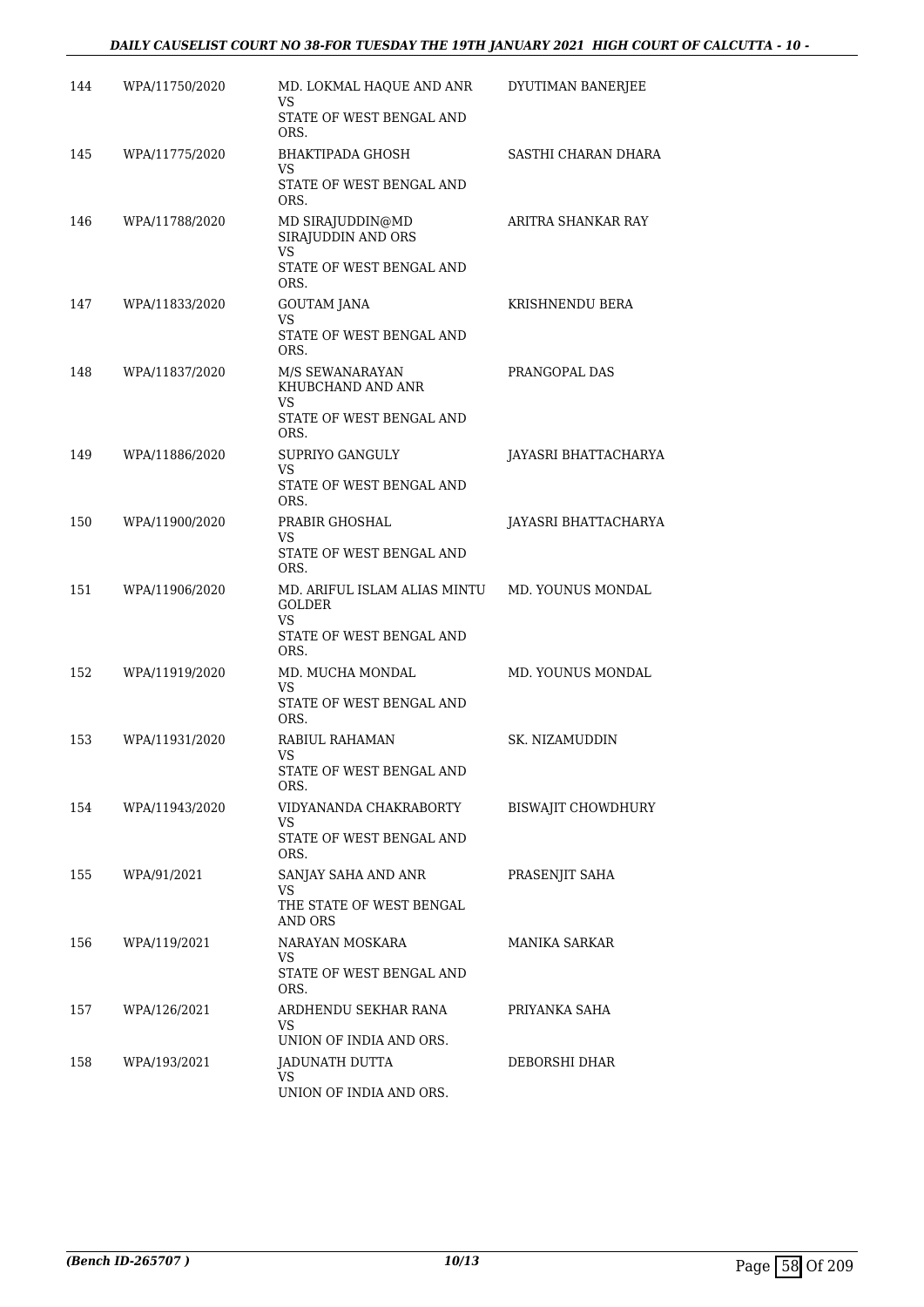| 159 | WPA/218/2021                             | SHAMBHU CHANDRA DAS AND<br>ANR<br>VS<br>THE BOARD OF TRUSTEES FOR<br>THE PORT OF CALCUTTA AND<br><b>ORS</b> | AJAY DEBNATH                |
|-----|------------------------------------------|-------------------------------------------------------------------------------------------------------------|-----------------------------|
| 160 | WPA/255/2021                             | MANWAR ALI MOLLA<br>VS<br>STATE OF WEST BENGAL AND<br>ORS.                                                  | SOUNAK BHATTACHARYA         |
| 161 | WPA/689/2021                             | KRISHNA DAS AND OTHERS<br>VS<br>STATE OF WEST BENGAL AND<br>ORS.                                            | DYUTIMAN BANERJEE           |
| 162 | WPA/761/2021                             | FANIBHUSAN HALDER AND ORS<br>VS<br>STATE OF WEST BENGAL AND<br>ORS.                                         | LAKSHMINATH<br>BHATTACHARYA |
| 163 | WPA/958/2021                             | BLUECHIP PROJECTS PVT. LTD.<br><b>VS</b><br>STATE OF WEST BENGAL AND<br>ORS.                                | REKHA GHOSH                 |
| 164 | WPA/1214/2021                            | <b>EMAMUDDIN MOMIN</b><br>VS<br>STATE OF WEST BENGAL AND<br>ORS.                                            | TANUSRI SANTRA              |
| 165 | WPA/1242/2021                            | M/S CORONA STEEL INDUSTRY<br>PVT. LTD<br><b>VS</b><br>STATE OF WEST BENGAL AND                              | PAWAN KUMAR JAJODIA         |
| 166 | WPA/1585/2021                            | ORS.<br>A.RAMASWAMY<br>VS<br>THE TEHSILDAR                                                                  | <b>ANJILI NAG</b>           |
|     |                                          | <b>ADJOURNED MOTIONS</b>                                                                                    |                             |
| 167 | WPA/2260/2014                            | KASHINATH ROY<br>VS<br>STATE OF WEST BENGAL & ORS.                                                          | <b>ARUN NASKAR</b>          |
|     | IA NO: CAN/1/2019(Old No:CAN/10015/2019) |                                                                                                             |                             |
| 168 | WPA/31112/2014                           | <b>USMAN GHANI</b>                                                                                          | TANUSRI SANTRA              |
|     |                                          | VS<br>STATE OF WEST BENGAL & ORS                                                                            |                             |
| 169 | WPA/31113/2014                           | HAZI JAAN MOHAMMAD<br>VS.<br>STATE OF WEST BENGAL & ORS                                                     | TANUSRI SANTRA              |
| 170 | WPA/16787/2015                           | NAJRUL ISLAM<br>VS.                                                                                         | TANUSRI SANTRA              |
| 171 | WPA/11596/2016                           | STATE OF WEST BENGAL & ORS<br>RABINDRA NATH MAJUMDER &<br><b>ORS</b><br>VS.                                 | TANUSRI SANTRA              |
| 172 | WPA/20259/2017                           | STATE OF WEST BENGAL & ORS<br>PANCHANAN DAS & ORS<br>VS.                                                    | TANUSRI SANTRA              |
| 173 | WPA/20262/2017                           | STATE OF WEST BENGAL & ORS<br>NIMAI DAS & ANR<br>VS.<br>STATE OF WEST BENGAL & ORS                          | TANUSRI SANTRA              |
| 174 | WPA/26352/2017                           | ASHUDEB ROY<br>VS                                                                                           | SUBINAY DEY                 |
| 175 | WPA/26476/2017                           | STATE OF WEST BENGAL & ORS<br>ZARINA RESHMA & ORS<br>VS.<br>STATE OF WEST BENGAL & ORS                      | NILOFER SIDDIQUE ALAM       |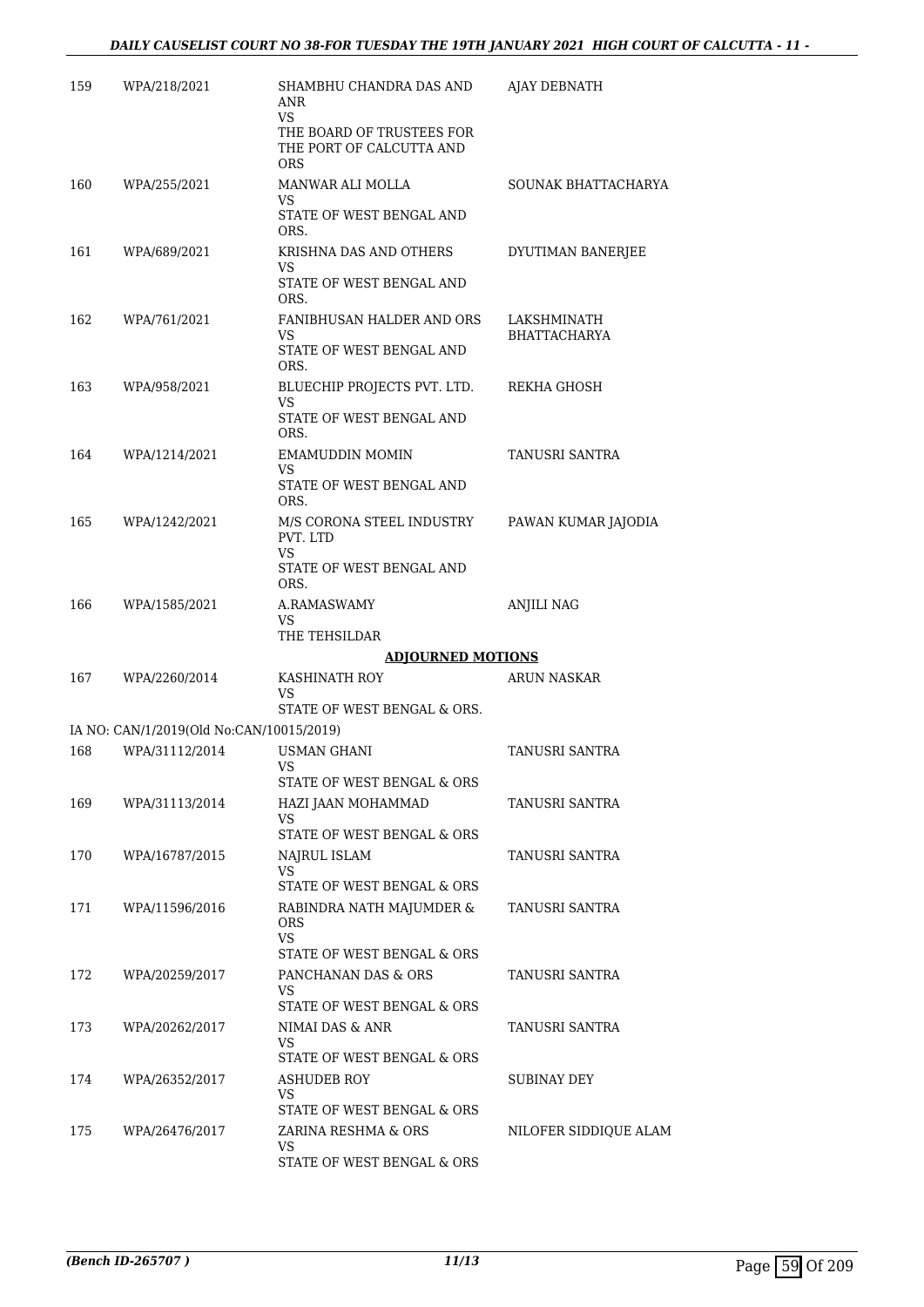#### *DAILY CAUSELIST COURT NO 38-FOR TUESDAY THE 19TH JANUARY 2021 HIGH COURT OF CALCUTTA - 12 -*

| 176 | WPA/1162/2018                           | KAMALA KANTA BARMAN<br>VS                                 | SUBINAY DEY                       |
|-----|-----------------------------------------|-----------------------------------------------------------|-----------------------------------|
|     |                                         | STATE OF WEST BENGAL & ORS                                |                                   |
| 177 | WPA/1164/2018                           | ENESH CHANDRA BARMAN<br>VS                                | S. DEY                            |
|     |                                         | STATE OF WEST BENGAL & ORS                                |                                   |
| 178 | WPA/1185/2018                           | SHIBANI GHOSH<br>VS                                       | PRATIP KUMAR<br><b>CHATTERJEE</b> |
|     |                                         | STATE OF WEST BENGAL &ORS<br>BHARAT CHANDRA BARMAN        |                                   |
| 179 | WPA/8008/2018                           | VS<br>STATE OF WEST BENGAL & ORS                          | SUBINAY DEY                       |
| 180 | WPA/9307/2018                           | KAMAL CHANDRA ROY<br>VS.                                  | SUBINAY DEY                       |
|     |                                         | STATE OF WEST BENGAL & ORS                                |                                   |
| 181 | WPA/3457/2019                           | GOPAL JHUNJHUNWALA & ORS<br>VS                            | <b>ARINDAM DAS</b>                |
|     |                                         | STATE OF WEST BENGAL & ORS                                |                                   |
|     | IA NO: CAN/1/2020(Old No:CAN/3850/2020) |                                                           |                                   |
| 182 | WPA/4336/2019                           | UTPAL MONDAL & ORS<br>VS                                  | TANUSRI SANTRA                    |
| 183 |                                         | STATE OF WEST BENGAL & ORS<br>PORTSIDE ESTATES LTD. & ANR |                                   |
|     | WPA/10503/2019                          | VS<br>UNION OF INDIA & ORS                                | SAPTARSHI MUKHERJEE               |
|     | wt184 WPA/7168/2020                     | PORTSIDE ESTATES LIMITED                                  | SAPTARSHI MUKHERJEE               |
|     |                                         | AND ANOTHER<br>VS<br>UNION OF INDIA AND OTHERS            |                                   |
|     | IA NO: CAN/1/2020                       |                                                           |                                   |
| 185 | WPA/16818/2019                          | R.B.DEALERS PVT. LTD. &                                   | TANUSRI SANTRA                    |
|     |                                         | <b>INCORPORATED COMPANY</b><br>VS<br>UNION OF INDIA & ORS |                                   |
| 186 | WPA/3176/2020                           | HIMANGSHU DUTTA & ORS                                     | TARA PADA DAS                     |
|     |                                         | VS<br>STATE OF WEST BENGAL & ORS                          |                                   |
| 187 | WPA/3193/2020                           | SUVENDU BIKASH MONDAL @<br>SUVENDU MONDAL<br>VS.          | TIRTHANKAR ROY                    |
|     |                                         | STATE OF WEST BENGAL & ORS                                |                                   |
| 188 | WPA/7207/2020                           | DILIP KUMAR KUILA<br>VS<br>State of West Bengal           | PRIYANKA JANA                     |
|     | IA NO: CAN/1/2020, CAN/2/2020           |                                                           |                                   |
| 189 | WPA/8385/2020                           | KASHI NATH BERA<br>VS.                                    | PRASANTA KUMAR<br><b>PAKRASHI</b> |
|     |                                         | STATE OF WEST BENGAL AND<br>ANR                           |                                   |
| 190 | WPA/8664/2020                           | ANUKUL MAJHI @ MURMU AND<br><b>ORS</b><br>VS.             | <b>MUKTESWAR MAITY</b>            |
|     |                                         | STATE OF WEST BENGAL AND<br>ORS.                          |                                   |
| 191 | WPA/8666/2020                           | BADAL MAJHI @TUDU AND ORS<br>VS                           | <b>MUKTESWAR MAITY</b>            |
|     |                                         | STATE OF WEST BENGAL AND<br>ORS.                          |                                   |
| 192 | WPA/8669/2020                           | BIJOY KRISHNA KHATUA AND<br>ANR                           | <b>MUKTESWAR MAITY</b>            |
|     |                                         | VS<br>STATE OF WEST BENGAL AND<br>ORS.                    |                                   |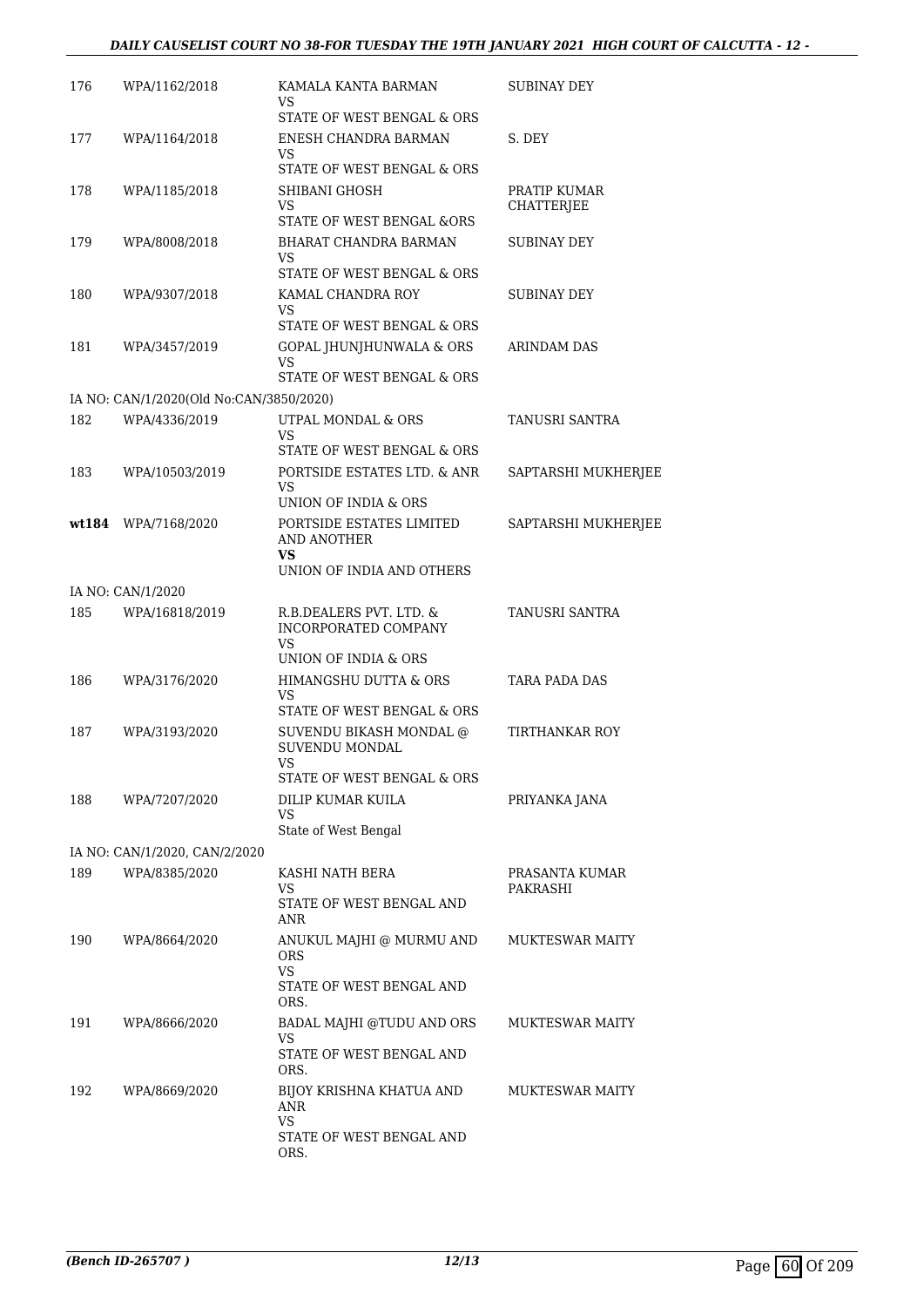#### *DAILY CAUSELIST COURT NO 38-FOR TUESDAY THE 19TH JANUARY 2021 HIGH COURT OF CALCUTTA - 13 -*

| 193   | WPA/8670/2020                            | BYOMKESH SAHOO AND ORS<br>VS                                                | <b>MUKTESWAR MAITY</b>   |
|-------|------------------------------------------|-----------------------------------------------------------------------------|--------------------------|
|       |                                          | STATE OF WEST BENGAL AND<br>ORS.                                            |                          |
| 194   | WPA/8674/2020                            | DULALI MAJHI @ BESARI @JABA<br>MAJHI @BESARI AND ANR<br><b>VS</b>           | <b>MUKTESWAR MAITY</b>   |
|       |                                          | STATE OF WEST BENGAL AND<br>ORS.                                            |                          |
| 195   | WPA/8675/2020                            | PRABODH CHANDRA MONDAL<br>AND ORS<br>VS                                     | <b>MUKTESWAR MAITY</b>   |
|       |                                          | STATE OF WEST BENGAL AND<br>ORS.                                            |                          |
| 196   | WPA/8676/2020                            | BADAL MAJHI @ TUDU AND ANR<br><b>VS</b><br>STATE OF WEST BENGAL AND<br>ORS. | <b>MUKTESWAR MAITY</b>   |
| 197   | WPA/8677/2020                            | BHAGABAN MAJHI @ HEMBRAM<br>AND ORS<br><b>VS</b>                            | <b>MUKTESWAR MAITY</b>   |
|       |                                          | STATE OF WEST BENGAL AND<br>ORS.                                            |                          |
| 198   | WPA/9456/2020                            | MUKUNDA MOHAN KHAN AND<br><b>ORS</b><br><b>VS</b>                           | <b>BARUN CHATTERJEE</b>  |
|       |                                          | THE STATE OF WEST BENGAL<br>AND ORS                                         |                          |
| 199   | WPA/9554/2020                            | <b>DIPAK BISWAS</b><br>VS                                                   | ANINDA BHATTACHARYA      |
|       |                                          | STATE OF WEST BENGAL AND<br>ORS.                                            |                          |
|       |                                          | <b>CONTEMPT APPLICATION</b>                                                 |                          |
| 200   | CPAN/322/2017                            | SACHINDRA NATH GHOSH &<br>ORS.<br>VS                                        | TANUSRI SANTRA           |
|       |                                          | ANTARA ACHARYA & ORS.                                                       |                          |
|       | wt201 WPA/10639/2016                     | SACHINDRANATH GHOSH & ORS<br><b>VS</b><br>THE STATE OF WEST BENGAL &        | TANUSRI SANTRA           |
|       |                                          | ORS                                                                         |                          |
|       | IA NO: CAN/1/2017(Old No:CAN/10000/2017) |                                                                             |                          |
| 202   | CRC/10/2019                              | NAOSAD ALI SEIKH<br>VS<br><b>DILIP HALDER</b>                               | S BHATTACHARYA           |
| wt203 | SA/24/2009                               | NAOSAD ALI SHEIKH<br>VS<br>DILIP HALDER & ORS                               | HIRANMOY<br>BHATTACHARYA |
|       | IA NO: CAN/1/2008(Old No:CAN/10717/2008) |                                                                             |                          |
| 204   | CPAN/238/2019                            | SANTOSH KUMAR BHUINYA<br>VS.                                                | SUBHOJIT SAHA            |
|       | IA NO: CAN/1/2020                        | PARTHA GHOSH & ORS                                                          |                          |
|       | wt205 WPA/23441/2015                     | SANTOSH KUMAR BHUINYA                                                       | <b>GAUTAM GURIA</b>      |
|       |                                          | VS<br>STATE OF WEST BENGAL & ORS                                            |                          |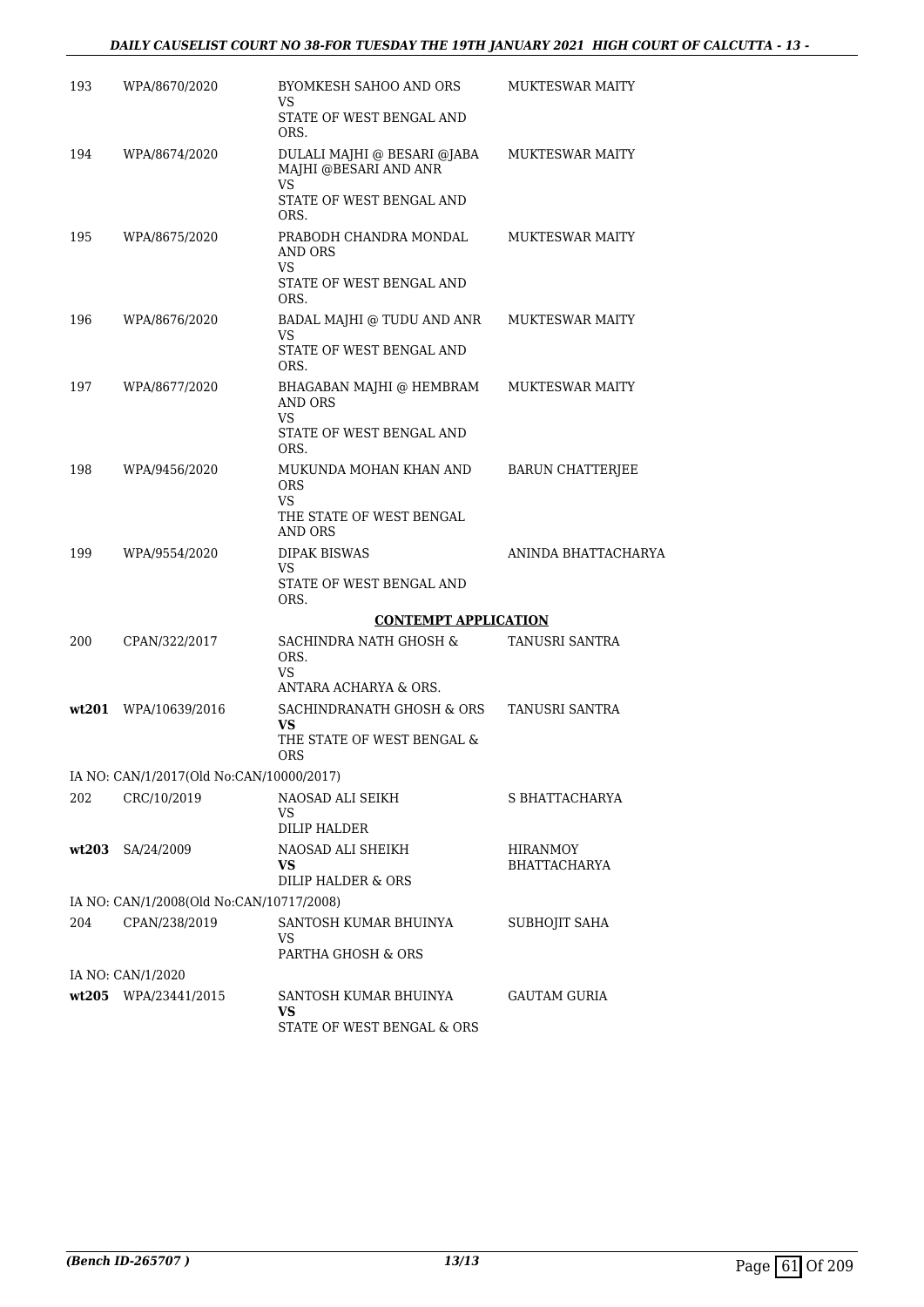

## In The High Court at Calcutta

### **Appellate Side**

**DAILY CAUSELIST For Tuesday The 19th January 2021**

**COURT NO. 9**

**SINGLE BENCH (SB - III) AT 10:45 AM HON'BLE JUSTICE SHIVAKANT PRASAD**

#### **(VIA VIDEO CONFERENCE)**

**ON AND FROM MONDAY, THE 11TH JANUARY, 2021 – APPLICATIONS UNDER SECTION 24 OF THE CODE OF CIVIL PROCEDURE, SECOND APPEAL, FIRST MISCELLANEOUS APPEAL, SECOND MISCELLANEOUS APPEAL IRRESPECTIVE OF YEARS INCLUDING APPLICATIONS CONNECT THERETO;**

**MATTERS RELATING TO CONTEMPT (CIVIL) OF SUB-ORDINATE COURTS TO BE HEARD BY A JUDGE SITTING SINGLY.**

**NOTE: MATTERS WILL BE TAKEN UP THROUGH PHYSICAL HEARING ONLY WHEN BOTH THE PARTIES ARE AGREED.**

|              | <b>TO BE MENTIONED</b>                                                                                       |                                                                           |                                                                                                               |  |
|--------------|--------------------------------------------------------------------------------------------------------------|---------------------------------------------------------------------------|---------------------------------------------------------------------------------------------------------------|--|
| $\mathbf{1}$ | SA/494/1997<br>(Non-Prosecution)                                                                             | <b>SMT.DALIA SARKAR &amp; ORS</b><br><b>VS</b><br>A.K.(MANDIRA) GOOPTU    |                                                                                                               |  |
|              | IA NO: CAN/1/1999(Old No:CAN/1343/1999)                                                                      |                                                                           |                                                                                                               |  |
|              |                                                                                                              | <b>APPLICATION</b>                                                        |                                                                                                               |  |
| 2            | SA/389/2004                                                                                                  | SAKTI PADA RUDRA & ORS.<br><b>VS</b><br><b>BAIDYA NATH BASU</b>           | PRADIP PAUL                                                                                                   |  |
|              |                                                                                                              |                                                                           | IA NO: CAN/3/2006(Old No:CAN/9391/2006), CAN/6/2019(Old No:CAN/7653/2019), CAN/7/2020, CAN/8/2020, CAN/9/2020 |  |
| 3            | SAT/364/2015                                                                                                 | <b>RITA SARKAR</b><br><b>VS</b><br>MINASKHI KARFA & ORS                   | SANCHAYITA DE                                                                                                 |  |
|              |                                                                                                              | CAN/4/2017(Old No:CAN/11770/2017), CAN/5/2017(Old No:CAN/11771/2017)      | IA NO: CAN/1/2015(Old No:CAN/8266/2015), CAN/2/2015(Old No:CAN/8267/2015), CAN/3/2017(Old No:CAN/3219/2017),  |  |
| 4            | SAT/147/2016                                                                                                 | <b>GOPAL CHANDRA DAW</b><br><b>VS</b><br><b>SANATAN KUNDU &amp; ORS</b>   | SOUNAK BHATTACHARYA                                                                                           |  |
| 5            | SAT/177/2018                                                                                                 | AUROBINDO MAITY & ANR<br><b>VS</b><br>SITA MONI MAITY & ORS               | SANGITA DAS                                                                                                   |  |
|              |                                                                                                              | IA NO: CAN/1/2019(Old No:CAN/2832/2019), CAN/2/2020(Old No:CAN/2470/2020) |                                                                                                               |  |
| 6            | CPAN/960/2018                                                                                                | SACHIN CHANDRA MONDAL &<br><b>ANR</b><br><b>VS</b><br>ASHOKE KUMAR SAIGAL | <b>SHABUDDIN SARDAR</b>                                                                                       |  |
| wt7          | SAT/525/1994                                                                                                 | SACHIN CHANDRA MONDAL<br><b>VS</b><br>SHAKUNTALA MALHOTRA                 | SAHABUDDIN SARDAR                                                                                             |  |
| 8            | SA/3/2019                                                                                                    | ANJALI BHATTACHARJEE & ORS<br>VS<br>KALUAN KUMAR DEB                      | A GHOSH                                                                                                       |  |
|              | IA NO: CAN/1/2017(Old No:CAN/5219/2017), CAN/2/2019(Old No:CAN/2995/2019), CAN/3/2019(Old No:CAN/12344/2019) |                                                                           |                                                                                                               |  |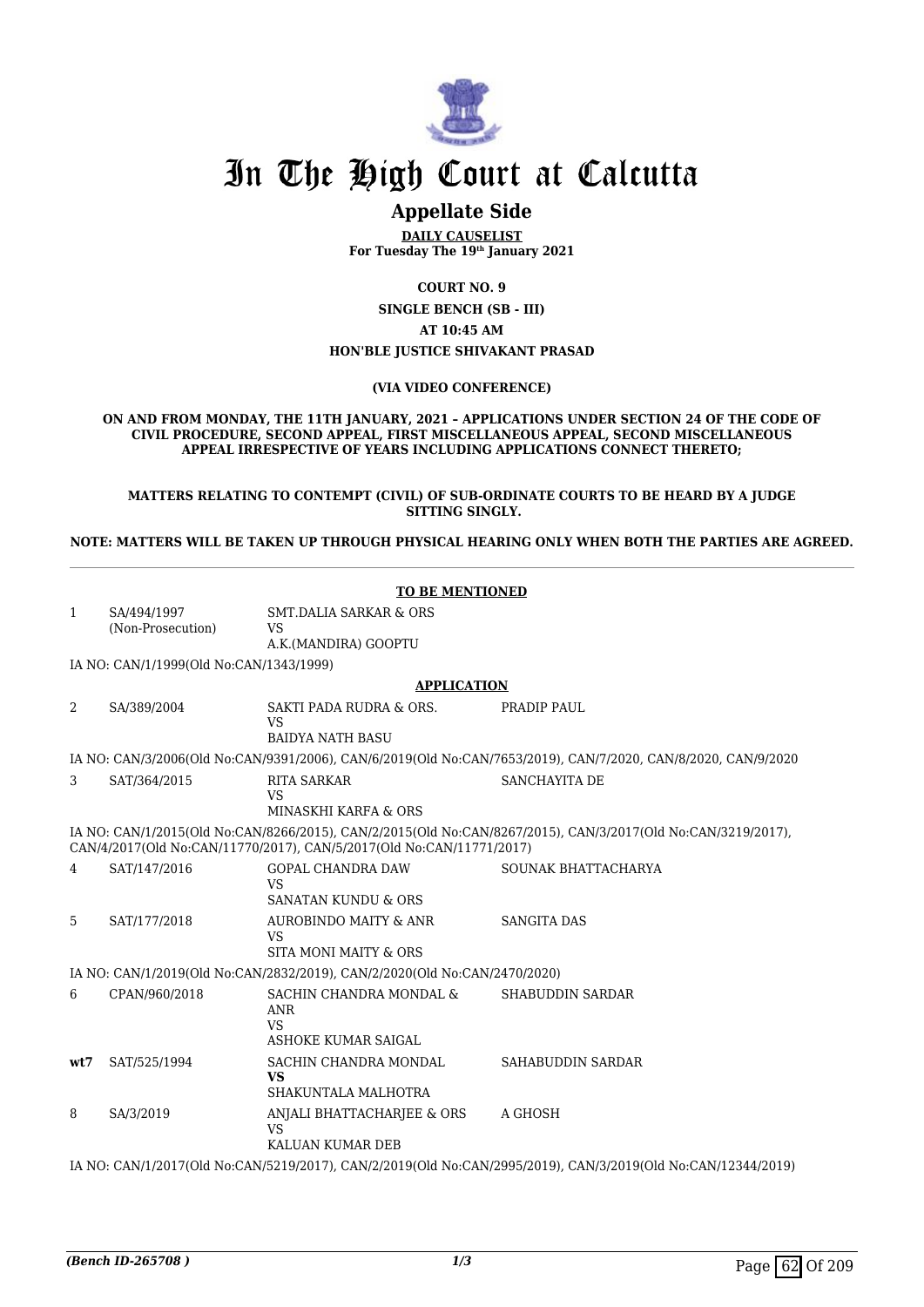| 9  | SAT/143/2019                                                                              | KABEDUL MONDAL & ANR<br>VS<br>NURUL HODA & ORS                                                               | PROSENJIT MUKHERJEE |        |
|----|-------------------------------------------------------------------------------------------|--------------------------------------------------------------------------------------------------------------|---------------------|--------|
|    |                                                                                           | IA NO: CAN/1/2019(Old No:CAN/5942/2019), CAN/2/2019(Old No:CAN/9050/2019)                                    |                     |        |
| 10 | SA/199/2019<br>$(PT I+II+OB+7 LCR+R1$ VS<br>CARD)                                         | BISHNU DAYAL AGARWALA<br>DILIP KR AGARWALA                                                                   | G P SHAW            |        |
|    | IA NO: CAN/2/2020                                                                         |                                                                                                              |                     |        |
| 11 | SAT/268/2019                                                                              | <b>GOPINATH DALUI</b><br><b>VS</b>                                                                           | SOUNAK BHATTACHARYA |        |
|    |                                                                                           | SUKUMAR BHUSHAN NANDY                                                                                        |                     |        |
|    |                                                                                           | IA NO: CAN/1/2019(Old No:CAN/8270/2019), CAN/2/2019(Old No:CAN/8271/2019)                                    |                     |        |
| 12 | SAT/382/2019                                                                              | RUMA GHOSH (DAS)<br><b>VS</b><br>SHUNBHAM KUNDU                                                              | KARUNAMOYEE SAMANTA |        |
|    |                                                                                           | IA NO: CAN/1/2019(Old No:CAN/10792/2019), CAN/2/2019(Old No:CAN/10793/2019)                                  |                     |        |
|    |                                                                                           | <b>MOTION</b>                                                                                                |                     |        |
| 13 | CO/3482/2019                                                                              | ANURADHA CHOWDHURY                                                                                           | PAMPA DEY           |        |
|    |                                                                                           | VS                                                                                                           |                     |        |
|    |                                                                                           | <b>TAPAS DEY</b>                                                                                             |                     |        |
| 14 | CO/4212/2019                                                                              | <b>DIPAK MAITY</b><br>VS<br>RANENDRA NATH MAILTY                                                             | SOUMYA BANERJEE     |        |
|    | IA NO: CAN/1/2020(Old No:CAN/1756/2020)                                                   |                                                                                                              |                     |        |
| 15 | CO/814/2020                                                                               | MONOJIT CHATTERJEE<br><b>VS</b>                                                                              | AMAL KR. BANERJEE   |        |
|    |                                                                                           | TANIA CHATTERJEE @<br><b>MUKHERJEE</b>                                                                       |                     |        |
| 16 | CO/105/2021                                                                               | POPPY ROY @KARMAKAR<br>VS                                                                                    | ARNAB CHATTERJEE    |        |
|    |                                                                                           | <b>SUBHAJIT ROY</b>                                                                                          |                     |        |
|    |                                                                                           | <b>FINAL HEARING</b>                                                                                         |                     |        |
| 17 | SA/770/1991<br>$(PT I+II+OB+1 PB+ 7)$<br>LCR+ONE TIN BOX+ R1 MEMUNNESSA                   | MD. SAHID & ORS<br><b>VS</b>                                                                                 |                     |        |
|    | CARD)                                                                                     |                                                                                                              |                     |        |
|    | IA NO: CAN/4/2017(Old No:CAN/8000/2017)<br>SA/79/2008                                     |                                                                                                              |                     |        |
| 18 | $(PT I+II+OB+1 PB)$                                                                       | SANDHYA GHOSH<br>VS<br>SMT. SOVA RANI GHOSH & ORS.                                                           | KEYA BHATTACHARYYA  |        |
|    |                                                                                           | IA NO: CAN/1/2007(Old No:CAN/8392/2007), CAN/2/2007(Old No:CAN/9178/2007), CAN/3/2014(Old No:CAN/4778/2014), |                     |        |
|    | CAN/4/2015(Old No:CAN/4768/2015)                                                          |                                                                                                              |                     |        |
| 19 | SA/247/2017<br>$(PT I + II$<br>$+OB+1PB+7LCR+2$<br>COVER FILE + (RI CARD VS<br>NOT FOUND) | SRI LAXMIJANARDAN DEITY<br>REP.BY SEBAITS SOMNATH<br><b>BANERJEE &amp;ORS</b><br>PRADIP BHAR                 | KUSHAL CHATTERJEE   |        |
|    | IA NO: CAN/2/2019(Old No:CAN/11908/2019)                                                  |                                                                                                              |                     |        |
| 20 | SA/176/2018                                                                               | RANJIT KUMAR JHA                                                                                             | PRIYANKA DAS        |        |
|    | $(PT I+II +OB+ 1PB+$<br>6LCR+ 1 TIN BOX+R1<br>CARD)                                       | VS<br>PRAFULLA KUMAR SAHA & ORS.                                                                             |                     |        |
|    |                                                                                           | IA NO: CAN/2/2019(Old No:CAN/3705/2019), CAN/3/2019(Old No:CAN/7134/2019)                                    |                     |        |
|    |                                                                                           | <b>PART HEARD MATTERS</b>                                                                                    |                     |        |
| 21 | SA/614/1995                                                                               | MOHAMMED ALI CHOWDHURY &                                                                                     | MR. S.GHOSH         | N.Y.A. |
|    |                                                                                           | OR.<br><b>VS</b><br>STATE OF W.B.                                                                            |                     |        |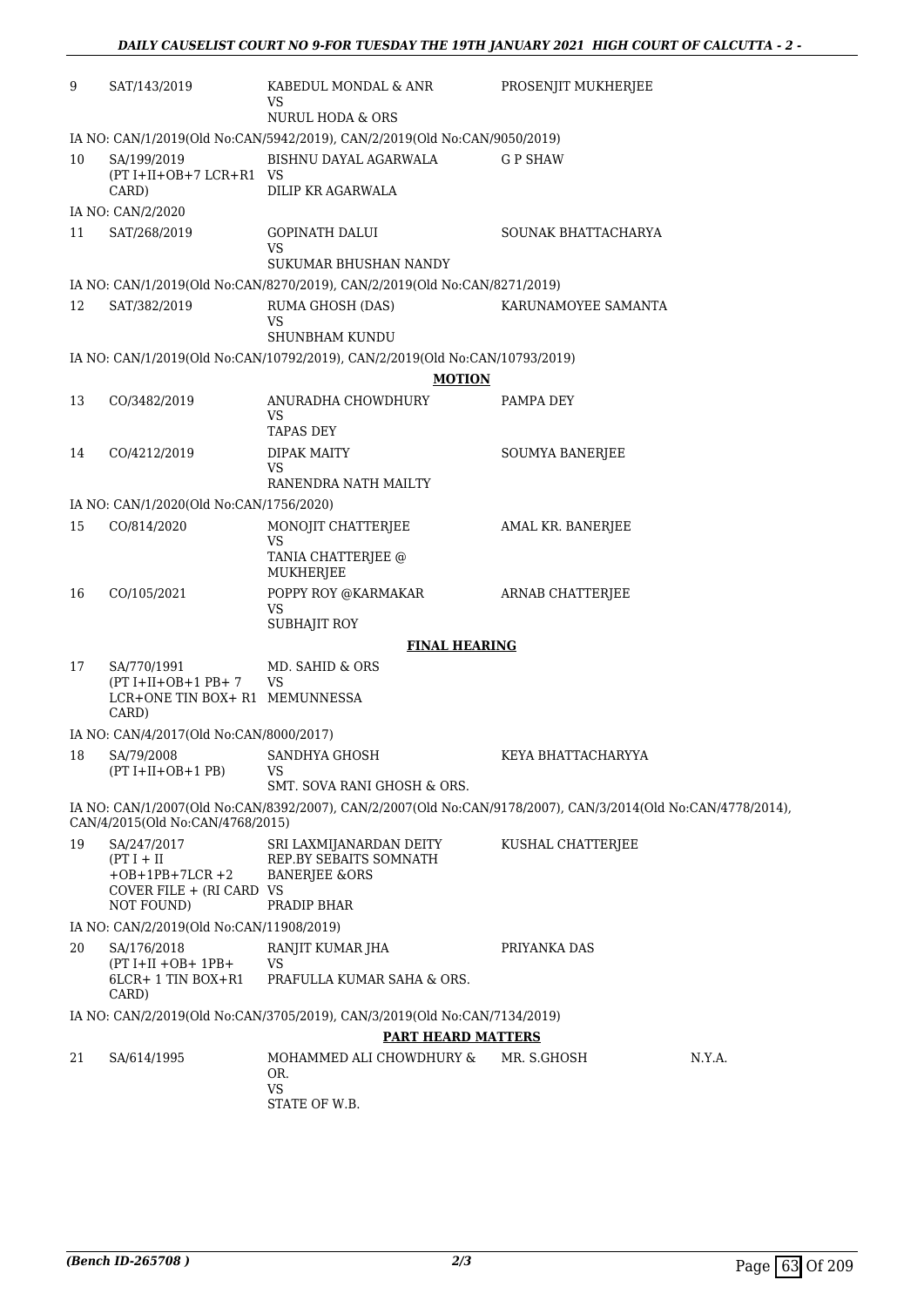22 CRR/1323/2019 (2 P.M.) (20.01.2021) DR ARCHANA VS STATE OF WEST BENGAL & ANR TANUSREE DAS

IA NO: CRAN/2/2020(Old No:CRAN/793/2020)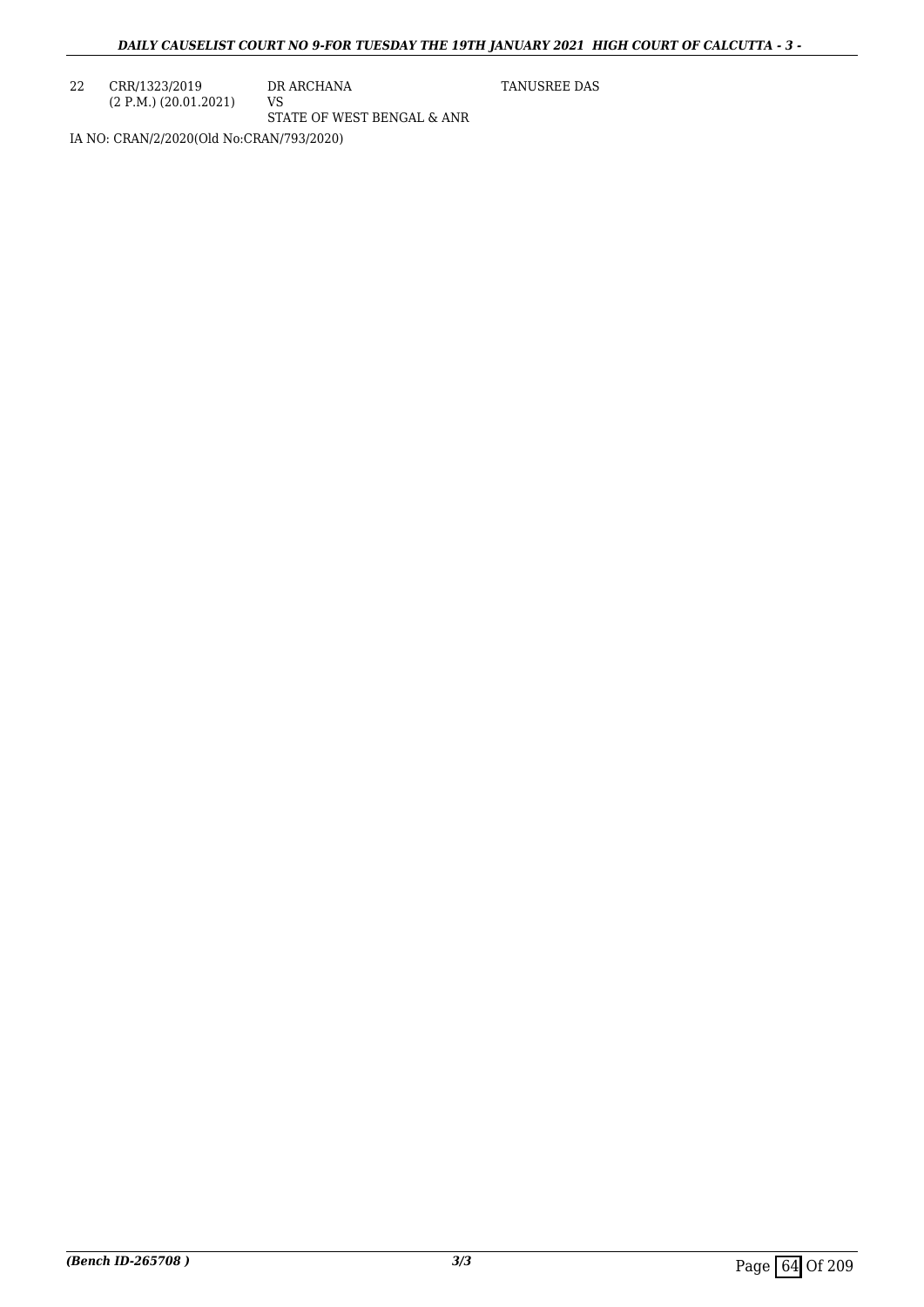

# In The High Court at Calcutta

## **Appellate Side**

**DAILY CAUSELIST For Tuesday The 19th January 2021**

**COURT NO. 13**

**SINGLE BENCH (SB - IV)**

**AT 10:45 AM**

**HON'BLE JUSTICE RAJASEKHAR MANTHA**

**(VIA VIDEO CONFERENCE)**

**ON AND FROM MONDAY, THE 11TH JANUARY, 2021- ROSTER NOTIFIED ON 8TH JANUARY, 2021 IS MODIFIED TO THE FOLLOWING EXTENT :- MATTERS (MOTIONS & HEARING) UNDER ARTICLE 226 OF THE CONSTITUTION RELATING TO SERVICE UNDER GROUP VI AND APPLICATIONS CONNECTED THERETO; MATTERS (MOTIONS & HEARING) UNDER ARTICLE 226 OF THE CONSTITUTION RELATING TO ALL SERVICE MATTERS RELATING TO PANCHAYATS AND CO-OPERATIVE SOCIETIES UNDER GROUP V AND APPLICATIONS CONNECTED THERETO; HEARING OF WRIT PETITIONS IRRESPECTIVE OF CLASSIFICATIONS AND APPLICATIONS CONNECTED THERETO NOTE :**

**1. MENTIONING WILL BE ALLOWED, AT THE FIRST SITTING OF THE COURT, UPON BEING LISTED AS "TO BE MENTIONED" ONLY IN THE VIRTUAL MODE AS PER NOTIFICATION NO. 4286-RG DATED 27.11.2020 FOLLOWING THE PRESCRIBED PROCEDURE. 2. ALL THE LISTED MATTERS WILL BE TAKEN UP SERIALLY, UNLESS OTHERWISE FIXED. 3. APPELLATE SIDE MATTERS WILL CONTINUE AFTER COMPLETION OF ORIGINAL SIDE.**

#### **CONTEMPT APPLICATION**

| 1 | WPA/5728/2019<br>(22.01.2021)           | PARESH KUMAR<br><b>MUKHERJEE</b><br>VS<br><b>BIRBHUM DISTRICT</b><br>CENTRAL COOPERATIVE<br>BANK LTD. & ORS | SANKHA SUBHRA<br><b>RAY</b>       |
|---|-----------------------------------------|-------------------------------------------------------------------------------------------------------------|-----------------------------------|
|   | IA NO: CAN/1/2019(Old No:CAN/8698/2019) |                                                                                                             |                                   |
|   | wt2 CPAN/1344/2019                      | PARESH KUMAR<br><b>MUKHERJEE</b><br>VS<br>P MOHAN GANDHI & ORS                                              | SANKHA SUBHRA<br><b>RAY</b>       |
|   |                                         | <b>MOTION (GROUP VI)</b>                                                                                    |                                   |
| 3 | WPA/719/2016                            | MANGAL DEOJHA<br>VS<br>STATE OF WEST BENGAL                                                                 | <b>MAHESWARI</b><br><b>SHARMA</b> |
| 4 | WPA/27909/2017<br>(20.01.2021)          | <b>RAVI KUMAR</b><br>VS<br>UNION OF INDIA & ORS                                                             | <b>SAMRAT DEY PAUL</b>            |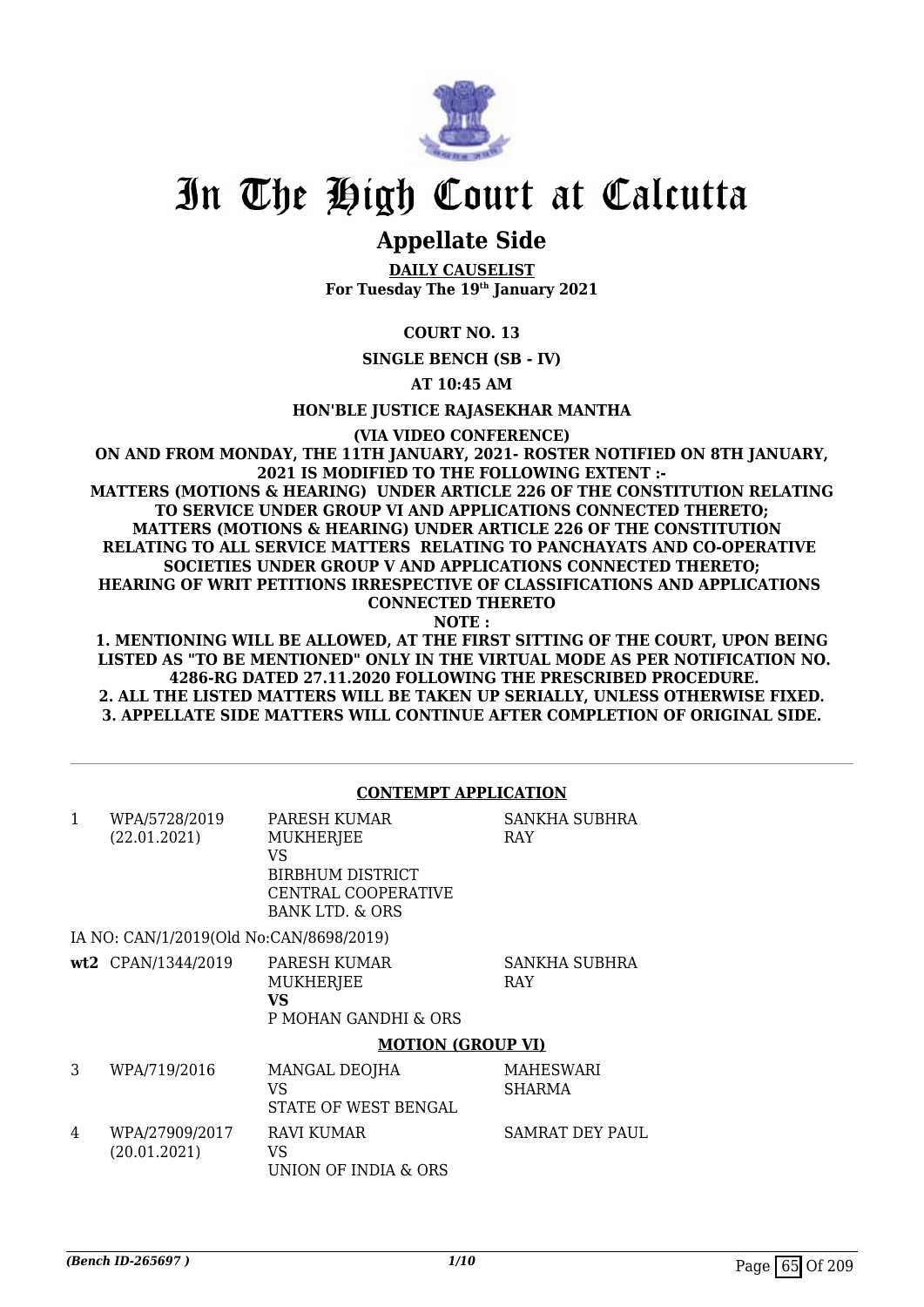| 5  | WPA/4532/2020<br>(NTW)            | PRASANTA KUMAR DE &<br><b>ORS</b><br><b>VS</b><br>STATE OF WEST BENGAL &<br><b>ORS</b> | <b>JAYANTA MITRA</b>                  |
|----|-----------------------------------|----------------------------------------------------------------------------------------|---------------------------------------|
| 6  | WPA/4740/2020                     | <b>BEAUTY MONDAL</b><br><b>VS</b><br>STATE OF WEST BENGAL &<br><b>ORS</b>              | SUMALYA<br><b>CHAKRABORTY</b>         |
| 7  | WPA/5016/2020                     | DEBASIS MUKERJEE<br><b>VS</b><br><b>IDBI LTD. &amp; ORS</b>                            | <b>SAMIT DUTTA</b>                    |
|    | IA NO: CAN/1/2020                 |                                                                                        |                                       |
| 8  | WPA/5029/2020<br>(20.01.2021)     | <b>MUKUL ROY</b><br><b>VS</b><br>UNION OF INDIA & ORS                                  | KANAI LAL DUTTA                       |
| 9  | WPA/8216/2020<br>(20.01.2021)     | <b>SMT SUMITRA HEMBRAM</b><br>AND ORS<br><b>VS</b><br>Union of India AND ORS           | <b>SAMIR KUMAR</b><br><b>ADHIKARI</b> |
| 10 | WPA/8926/2020<br>(25.01.2021)     | SUBRATA BHATTACHARYYA<br><b>VS</b><br>Union of India AND ORS                           | <b>MOYUKH</b><br><b>MUKHERJEE</b>     |
| 11 | WPA/9758/2020                     | <b>SURAJIT PAL</b><br><b>VS</b><br>UNION OF INDIA AND ANR                              | <b>RAJIB GHOSH</b>                    |
| 12 | WPA/10117/2020<br>(20.01.2021)    | <b>SUCHITRA BISWAS</b><br><b>VS</b><br>STATE OF WEST BENGAL<br>AND ORS.                | <b>SUVOM DUTTA</b>                    |
| 13 | WPA/10154/2020                    | KAMDEV KUMAR SAW<br><b>VS</b><br>Union of India                                        | ARPA CHAKRABORTY                      |
|    | 14 WPA/10172/2020<br>(21.01.2021) | BISWAJIT CHAKRABORTY KANAKENDU<br>VS<br>STATE OF WEST BENGAL<br>AND ORS.               | <b>CHAKRABORTY</b>                    |
| 15 | WPA/10195/2020                    | RAJESH KUMAR SINGH<br><b>VS</b><br>UNION OF INDIA AND ORS.                             | PRATIK MAJUMDER                       |
| 16 | WPA/10202/2020                    | <b>AVRAJYOTI BHOWMICK</b><br><b>VS</b><br>State of West Bengal                         | <b>JAYED HOSSAIN</b>                  |
| 17 | WPA/10237/2020<br>(21.01.2021)    | <b>ARUP KUMAR BOSE</b><br>VS<br>STATE OF WEST BENGAL<br>AND ORS.                       | DIP JYOTI<br><b>CHAKRABORTY</b>       |
| 18 | WPA/10271/2020                    | AKHILESH KUMAR SHARMA<br><b>VS</b><br>DAMODAR VALLEY<br>CORPORATION AND ORS            | <b>SOUMIK SEN</b>                     |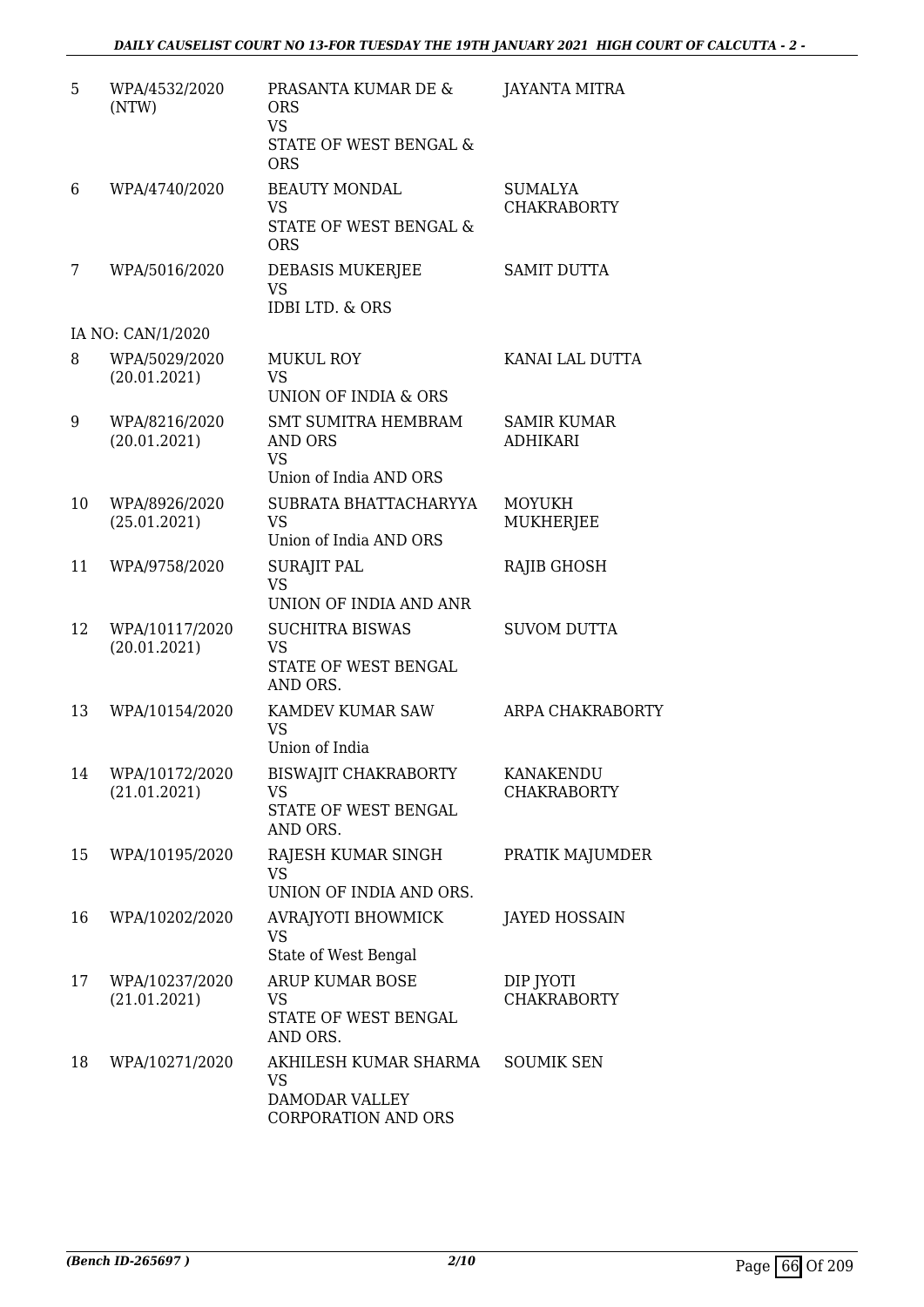#### *DAILY CAUSELIST COURT NO 13-FOR TUESDAY THE 19TH JANUARY 2021 HIGH COURT OF CALCUTTA - 3 -*

| 19 | WPA/10298/2020<br>(20.01.2021) | RAJU KUMAR SAH<br><b>VS</b><br>THE DIRECTOR GEN., CRPF<br><b>AND ORS</b>                                                              | <b>SANKHA SUBHRA</b><br><b>ROY</b>  |
|----|--------------------------------|---------------------------------------------------------------------------------------------------------------------------------------|-------------------------------------|
| 20 | WPA/10398/2020<br>(22.01.2021) | <b>ASIM PATUA</b><br><b>VS</b><br>UNION OF INDIA AND ORS.                                                                             | PROSENJIT<br>MUKHERJEE              |
| 21 | WPA/10405/2020<br>(21.01.2021) | SUPARNA SADHUKHAN<br><b>VS</b><br>UNION OF INDIA AND ORS.                                                                             | RAJIB GHOSH                         |
| 22 | WPA/10441/2020<br>(21.01.2021) | <b>SMT RASHMONI HELA</b><br><b>VS</b><br>STATE BANK OF INDIA AND<br><b>ORS</b>                                                        | DYUTIMAN BANERJEE                   |
| 23 | WPA/10524/2020<br>(21.01.2021) | MOHIDUL ISLAM<br><b>VS</b><br><b>STATE OF WEST BENGAL</b><br>AND ORS.                                                                 | ARGHYA<br><b>CHAKRABARTI</b>        |
| 24 | WPA/10530/2020                 | KAUSHIK BHATTACHARYA<br><b>VS</b><br>PUBLIC SERVICE<br><b>COMMISSION AND OTHERS</b>                                                   | <b>UJJAL RAY</b>                    |
| 25 | WPA/10681/2020                 | KESHAB CHANDRA SARKAR<br><b>AND ORS</b><br><b>VS</b><br>THE STATE OF WEST<br><b>BENGAL AND ORS</b>                                    | TANUJA BASAK                        |
| 26 | WPA/10687/2020                 | <b>BOARD OF TRUSTEES FOR</b><br><b>SHYAMA PRASAD</b><br>MOOKERJEE PORT, KOL AND<br><b>ANR</b><br><b>VS</b><br>UNION OF INDIA AND ORS. | <b>SOUMEN GHOHS</b>                 |
| 27 | WPA/10723/2020                 | <b>NEKBAR HOSSSAIN</b><br><b>VS</b><br>UNION OF INDIA AND ORS.                                                                        | <b>SK MUJIBAR</b><br><b>RAHAMAN</b> |
| 28 | WPA/10728/2020<br>(21.01.2021) | RAJENDRA PRASAD YADAV<br><b>VS</b><br>UNION OF INDIA AND ORS.                                                                         | PRATIK MAJUMDER                     |
| 29 | WPA/10780/2020<br>27.01.2021)  | <b>ASIT KUMAR ROY</b><br><b>VS</b><br>THE BANGIYA GRAMIN<br>BIKASH BANK AND ORS.                                                      | PARTHA SARKAR                       |
| 30 | WPA/10817/2020<br>(20.01.2021) | <b>BAHARI BARUI</b><br><b>VS</b><br>EASTERN COALFIELDS<br><b>LIMITED</b>                                                              | U.S.AGARWAL                         |
| 31 | WPA/10820/2020<br>(20.01.2021) | <b>DUKHINI BHUIYA</b><br><b>VS</b><br>EASTERN COALFIELDS<br><b>LIMITED</b>                                                            | U.S. AGARWAL                        |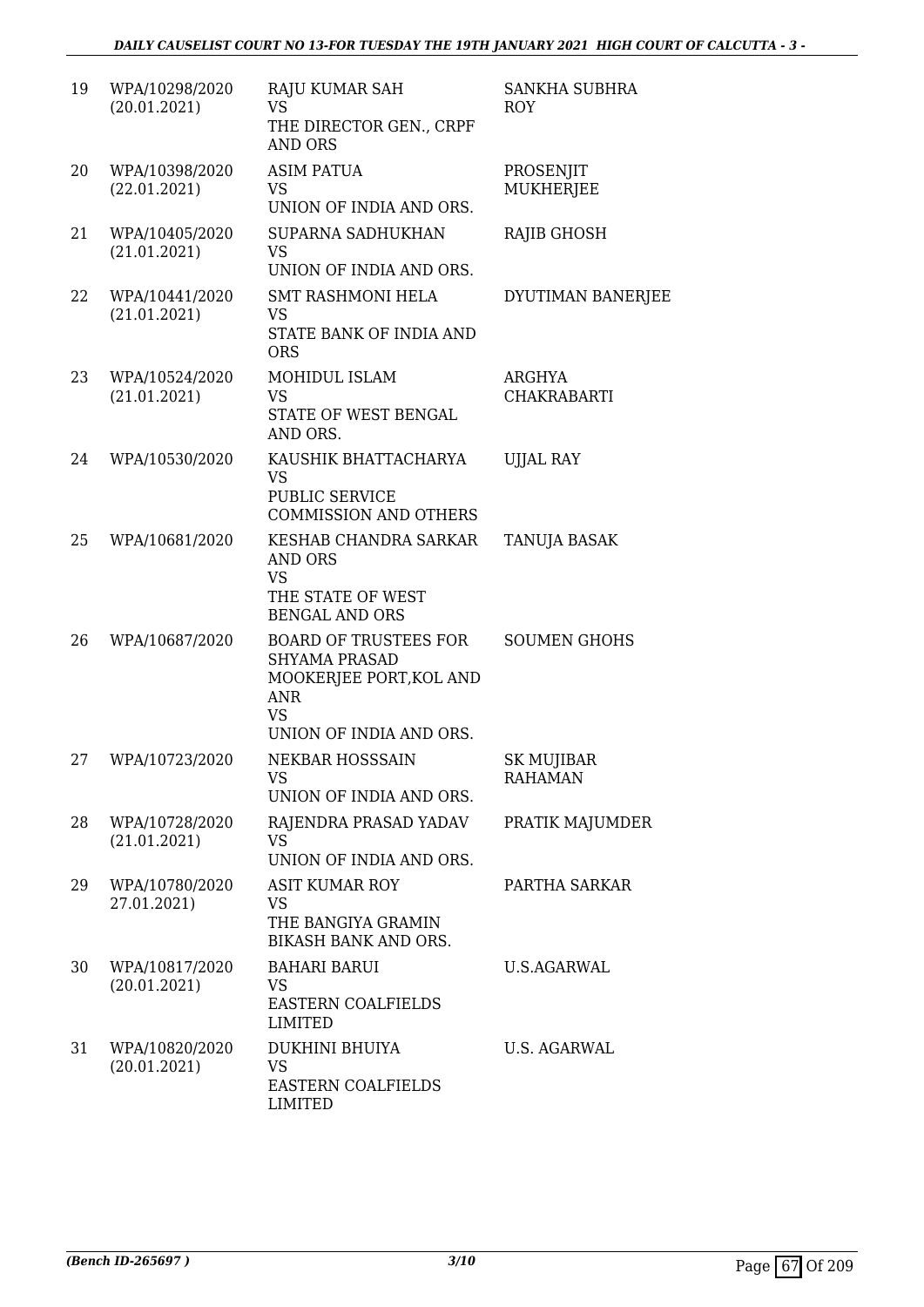| 32 | WPA/10822/2020<br>(20.01.2021) | <b>BALIKA HARI</b><br><b>VS</b><br><b>EASTERN COALFIELDS</b><br><b>LIMITED</b>                                                 | <b>U.S. AGARWAL</b>                |
|----|--------------------------------|--------------------------------------------------------------------------------------------------------------------------------|------------------------------------|
| 33 | WPA/10866/2020                 | <b>AVIJIT GAYEN</b><br>VS.<br><b>CALCUTTA STATE</b><br>TRANSPORT CORPORATION                                                   | <b>SUKANTA GHOSH</b>               |
| 34 | WPA/10992/2020<br>(21.01.2021) | DHANI TUDU<br>VS<br>STATE OF WEST BENGAL<br>AND ORS.                                                                           | Malay Bhattacharyya                |
| 35 | WPA/11016/2020                 | <b>NAZMA KHATUN</b><br>VS.<br>STATE OF WEST BENGAL<br>AND ORS.                                                                 | SAMIRAN MANDAL                     |
| 36 | WPA/11056/2020<br>(20.01.2021) | RITA ROY (MAITY)<br><b>VS</b><br>STATE OF WEST BENGAL<br>AND ORS.                                                              | DILIP KUMAR SADHU                  |
| 37 | WPA/11077/2020<br>(20.01.2021) | MD. PIYARU<br>VS<br>STATE OF WEST BENGAL<br>AND ORS.                                                                           | <b>JOY CHAKRABORTY</b>             |
| 38 | WPA/11081/2020<br>(21.01.2021) | DOYEL MUKHERJEE<br><b>VS</b><br>THE MANAGER, UNITED<br><b>INDIAN INSURANCE</b><br><b>COMPANY LIMITED AND</b><br><b>ANOTHER</b> | PALLAB MOHAN<br><b>CHAKRABORTI</b> |
| 39 | WPA/11104/2020<br>(20.01.2021) | SHIBPADA MONDAL<br>VS<br>STATE OF WEST BENGAL<br>AND ORS.                                                                      | <b>SK SAMSUL AREFIN</b>            |
| 40 | WPA/11121/2020<br>(29.01.2021) | <b>GOUTAM SARKAR</b><br><b>VS</b><br>STATE OF WEST BENGAL<br>AND ORS.                                                          | MD HAFIJ ALI                       |
| 41 | WPA/11163/2020<br>(NTW)        | BIPLAB PRASAD MALI<br>VS<br>STATE OF WEST BENGAL<br>AND ORS.                                                                   | RATUL GHOSH                        |
| 42 | WPA/11245/2020<br>(25.01.2021) | MUKUL CHANDRA BERA<br>VS<br>UNION OF INDIA AND ORS.                                                                            | MISTHI SAHA                        |
| 43 | WPA/11280/2020<br>(NTW)        | NAZMA SARDAR<br><b>VS</b><br>STATE OF WEST BENGAL<br>AND ORS.                                                                  | ANJAN DUTTA                        |
| 44 | WPA/11300/2020                 | <b>BHOLANATH SHAW</b><br><b>VS</b><br>THE REGISTRAR OF<br>APPELLATE SIDE, HIGH<br>COURT CALCUTTA AND ORS                       | <b>SUDIPA BANERJEE</b>             |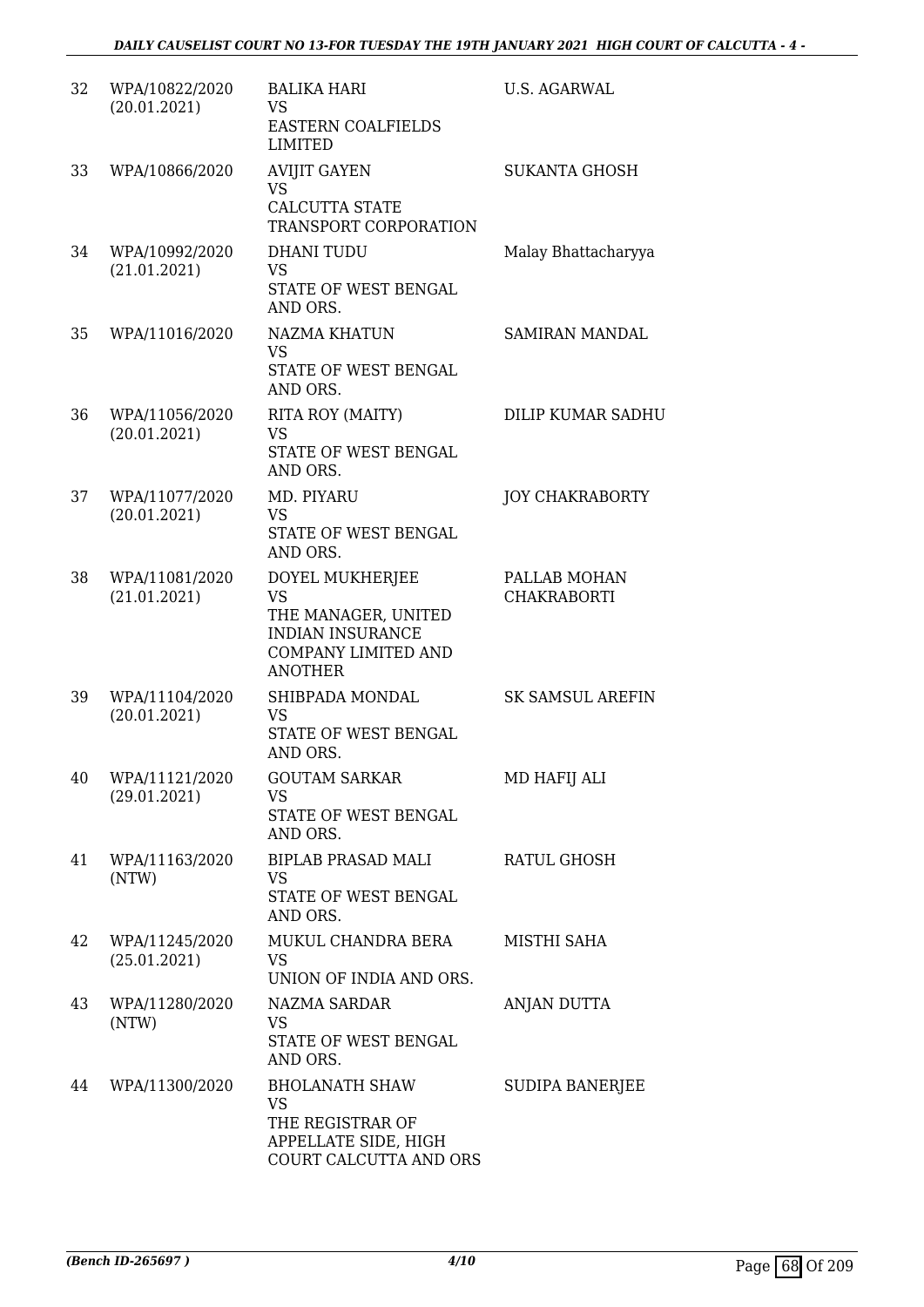| 45 | WPA/11318/2020<br>(27.01.2021) | DR. TAPAS KUMAR<br>MUKHERJEE<br><b>VS</b><br>UNION OF INDIA AND ORS.   | DEBISREE ADHIKARY                       |
|----|--------------------------------|------------------------------------------------------------------------|-----------------------------------------|
| 46 | WPA/11411/2020                 | <b>MANASH GHOSH</b><br><b>VS</b><br>UNION OF INDIA AND ORS.            | DEBABRATA MANDAL                        |
| 47 | WPA/11420/2020<br>(25.01.2021) | <b>UDAY CHAND GHOSH</b><br><b>VS</b><br>UNION OF INDIA AND ORS.        | ARPAN SINHA                             |
| 48 | WPA/11464/2020                 | DEBASHMITA DUTTA<br><b>VS</b><br>STATE BANK OF INDIA AND<br><b>ORS</b> | <b>BISWAPRIYA</b><br><b>SAMANTA</b>     |
| 49 | WPA/11471/2020<br>(25.01.2021) | <b>MAMATA DAS</b><br><b>VS</b><br>STATE OF WEST BENGAL<br>AND ORS.     | MD.HAFIZ ALI                            |
| 50 | WPA/11473/2020<br>(27.01.2021) | JAGADISH PRADHAN<br><b>VS</b><br>STATE OF WEST BENGAL<br>AND ORS.      | MD. HAFIZ ALI                           |
| 51 | WPA/11574/2020<br>(27.01.2021) | ANANDAMOY CHATTERJEE<br><b>VS</b><br>UNION OF INDIA AND ORS.           | <b>ARUN KUMAR</b><br><b>CHAKRABORTY</b> |
| 52 | WPA/11599/2020<br>(20.01.2021) | <b>GANESH JANA</b><br>VS<br>State of West Bengal                       | <b>BHASKAR SETH</b>                     |
| 53 | WPA/11612/2020                 | PRASANTA HALDER<br><b>VS</b><br>STATE OF WEST BENGAL<br>AND ORS.       | <b>ROMA ROY</b>                         |
| 54 | WPA/11643/2020                 | <b>RINA SINGH</b><br>VS.<br>STATE OF WEST BENGAL<br>AND ORS.           | <b>CHUMKI DAS</b><br><b>BAIRAGYA</b>    |
| 55 | WPA/11648/2020                 | APURBA CHAKRABORTY<br><b>VS</b><br>STATE OF WEST BENGAL<br>AND ORS.    | NARAYAN DEBNATH                         |
| 56 | WPA/11680/2020<br>(20.01.2021) | SAJAL KUMAR BANERJEE<br><b>VS</b><br>UNION OF INDIA AND ORS.           | <b>SUTIRTHA DAS</b>                     |
| 57 | WPA/11725/2020<br>(NTW)        | HARU DAS AND ORS<br><b>VS</b><br>STATE OF WEST BENGAL<br>AND ORS.      | SAGAR SINGH                             |
| 58 | WPA/11731/2020                 | HIMADRI SEKHAR DUTTA<br><b>VS</b><br>UNION OF INDIA AND ORS.           | Shahan Shah                             |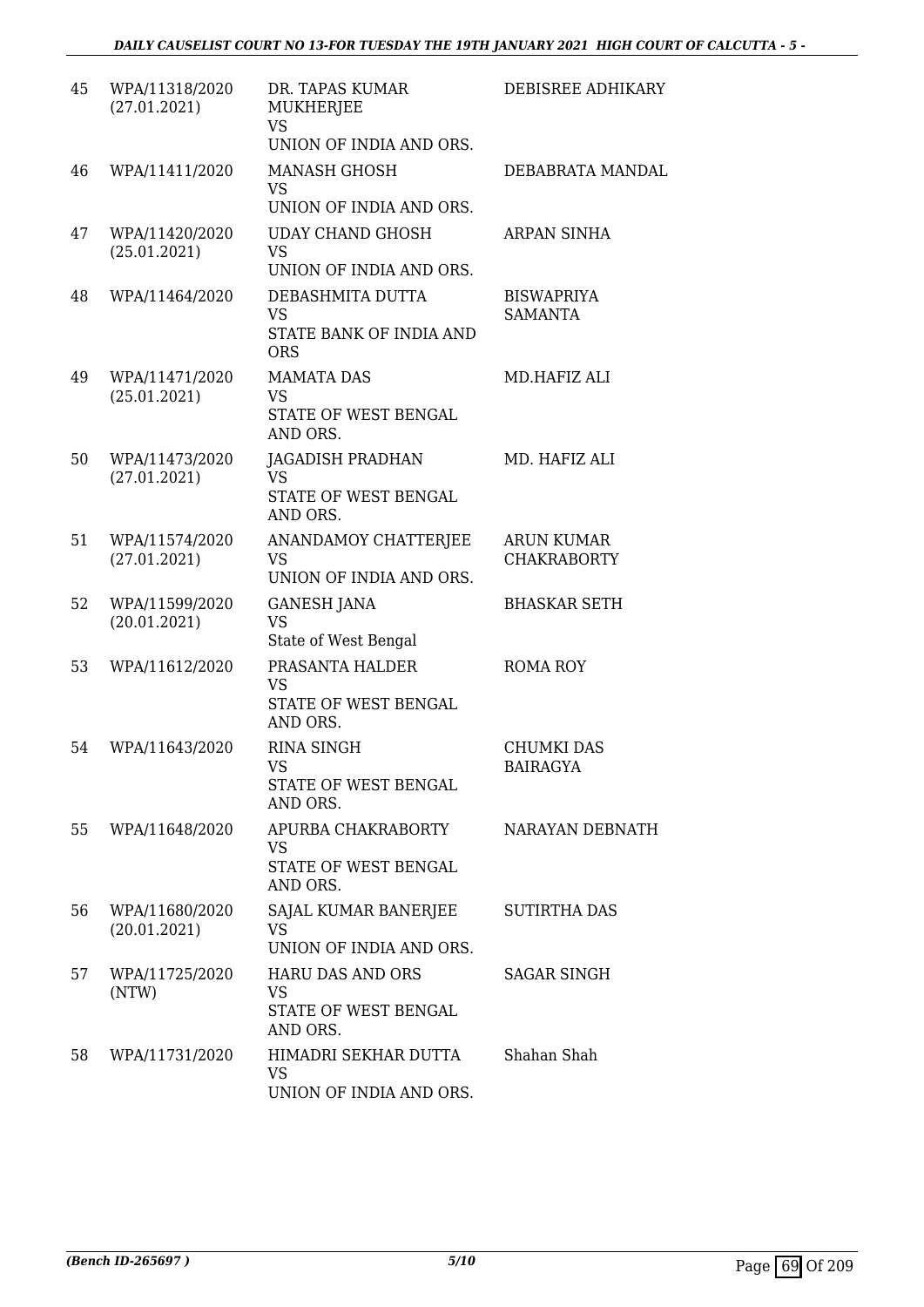| 59 | WPA/11754/2020<br>(NTW)        | <b>BANGIYA GRAMIN VIKASH</b><br><b>BANK AND ANR</b><br><b>VS</b><br>UNION OF INDIA AND ORS.                            | MD MOKARAM<br><b>HOSSAIN</b>          |
|----|--------------------------------|------------------------------------------------------------------------------------------------------------------------|---------------------------------------|
| 60 | WPA/11763/2020<br>(NTW)        | <b>BADAL CHANDRA MAITI</b><br><b>VS</b><br>STATE OF WEST BENGAL<br>AND ORS.                                            | <b>DIPJYOTI</b><br><b>CHAKRABORTY</b> |
| 61 | WPA/11811/2020<br>(NTW)        | <b>SANCHITA DOLAI</b><br><b>VS</b><br>UNION OF INDIA AND ORS.                                                          | ARPA CHAKRABORTY                      |
| 62 | WPA/11814/2020<br>(NTW)        | KARTIK SINGH<br><b>VS</b><br>UNION OF INDIA AND ORS.                                                                   | ARPA CHAKRABORTY                      |
| 63 | WPA/11826/2020<br>(27.01.2021) | PRADIP KUMAR BASU @<br><b>PRADIP BASU</b><br><b>VS</b><br>UNION OF INDIA AND ORS.                                      | PARIKSHIT GOSWAMI                     |
| 64 | WPA/11827/2020<br>(27.01.2021) | PRADIP KUMAR BASU<br><b>VS</b><br>UNION OF INDIA AND ORS.                                                              | PARIKSHIT GOSWAMI                     |
| 65 | WPA/11855/2020<br>(21.01.2021) | <b>BANIBRATA BASU</b><br><b>VS</b><br>UNION OF INDIA AND ORS.                                                          | <b>AHANA GHOSH</b>                    |
| 66 | WPA/11894/2020                 | SUSHOVAN PAUL AND ORS<br><b>VS</b><br>STATE OF WEST BENGAL<br>AND ORS.                                                 | <b>KINJAL KUMAR</b><br><b>BARAL</b>   |
| 67 | AST/1/2021<br>(25.01.2021)     | <b>SOURAV BISWAS</b><br><b>VS</b><br>STATE OF WEST BENGAL<br>AND ORS.                                                  | <b>ARNAB SAHA</b>                     |
| 68 | WPA/10/2021                    | SIMA KHUNTIA(GIRI)<br>VS —<br><b>WEST BENGAL STATE</b><br><b>ELECTRICITY</b><br>DISTRIBUTION COMPANY<br><b>LIMITED</b> | <b>ABHIJIT BASU</b>                   |
| 69 | WPA/40/2021                    | RAJU DAS AND ORS<br>VS.<br>STATE OF WEST BENGAL<br>AND ORS.                                                            | <b>SUSANTA PAUL</b>                   |
| 70 | WPA/43/2021                    | DEBASISH SINHA<br><b>CHOWDHURY</b><br><b>VS</b><br>THE PRINCIPAL CHIEF<br><b>COMMISSIONER OF</b><br><b>INCOME TAX</b>  | TAPAN KUMAR JANA                      |
| 71 | WPA/46/2021                    | <b>SUBIR KUMAR MONDAL</b><br><b>VS</b><br>THE PUNJAB NATIONAL<br><b>BANK</b>                                           | ANIL KUMAR<br><b>CHATTOPADHYAYA</b>   |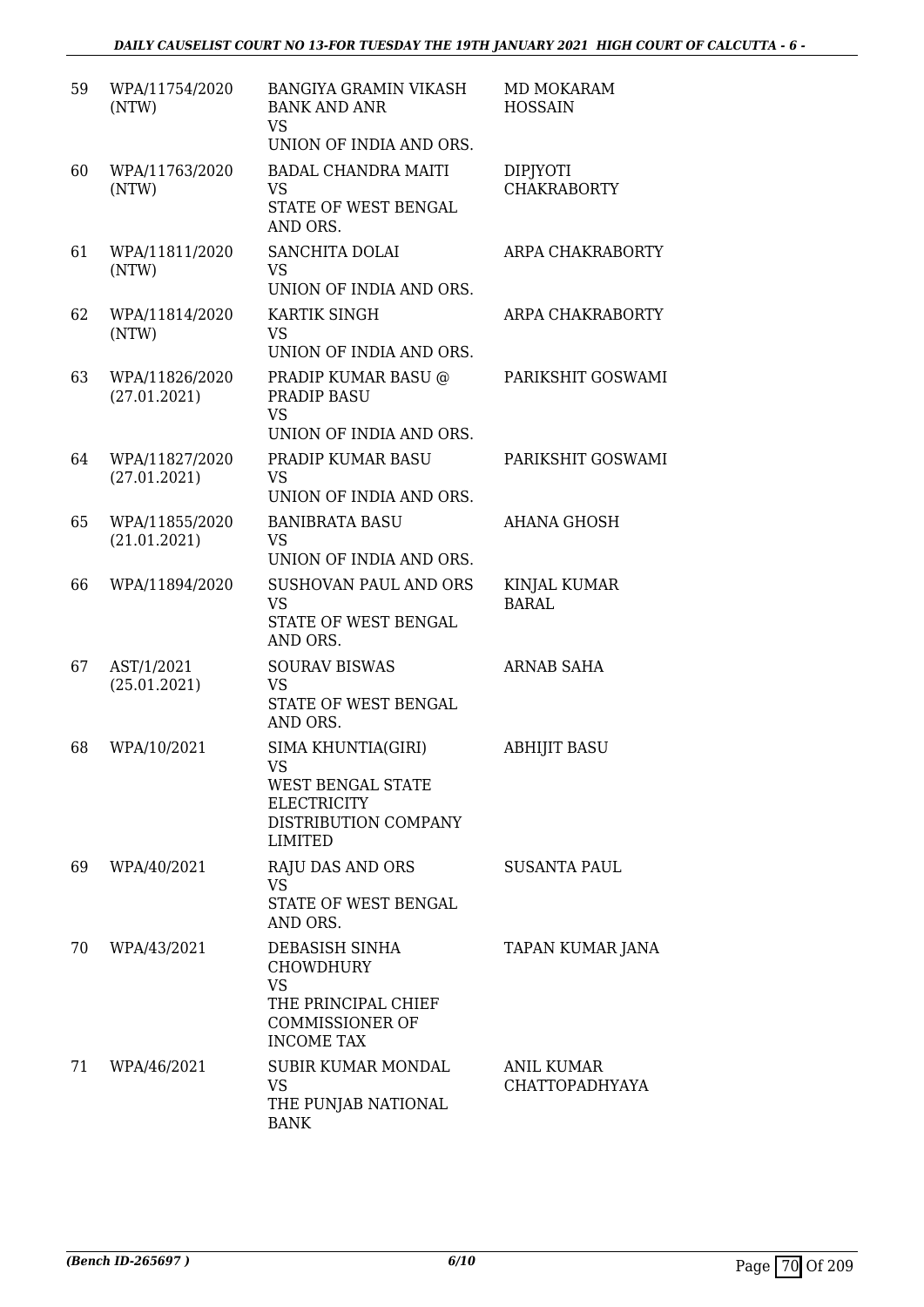| 72 | WPA/101/2021                 | PURNIMA PAL<br><b>VS</b><br>STATE OF WEST BENGAL<br>AND ORS.                      | PRASANTA KUMAR<br>PAKRASHI |
|----|------------------------------|-----------------------------------------------------------------------------------|----------------------------|
| 73 | WPA/139/2021<br>(20.01.2021) | <b>SK. SAIP RAHAMAN</b><br><b>VS</b><br>STATE OF WEST BENGAL<br>AND ORS.          | PRASENJIT DEBNATH          |
| 74 | WPA/157/2021                 | <b>KARTICK KUMAR</b><br><b>CHATTERJEE</b><br><b>VS</b><br>UNION OF INDIA AND ORS. | PRATIK MAJUMDER            |
| 75 | WPA/220/2021                 | <b>AMRITA BISWAS</b><br><b>VS</b><br>STATE OF WEST BENGAL<br>AND ORS.             | <b>ASRAF MONDAL</b>        |
| 76 | WPA/238/2021                 | KAJALI MEJHAIN<br><b>VS</b><br>EASTERN COALFIELD LTD.<br><b>AND ORS</b>           | <b>U.S. AGARWAL</b>        |
| 77 | WPA/240/2021                 | <b>JIBAN DOME</b><br><b>VS</b><br>EASTER COALFIELD LTD.<br><b>AND ORS</b>         | <b>U.S. AGARWAL</b>        |
| 78 | WPA/243/2021                 | <b>BODI MEJHAIN</b><br><b>VS</b><br>EASTERN COALFIELD LTD.<br><b>AND ORS</b>      | <b>U.S. AGARWAL</b>        |
| 79 | WPA/249/2021                 | <b>SHYAM SUNDAR KUITY</b><br>VS<br>STATE OF WEST BENGAL<br>AND ORS.               | <b>ARINDAM SEN</b>         |
| 80 | WPA/312/2021                 | <b>MAMATA BANERJEE</b><br><b>VS</b><br><b>STATE OF WEST BENGAL</b><br>AND ORS.    | NIRUPAM DUTTA              |
| 81 | WPA/382/2021                 | <b>SUKLA MOHANTA</b><br><b>VS</b><br>UNION OF INDIA AND ORS.                      | <b>GOLAM MOHAMMAD</b>      |
| 82 | WPA/404/2021                 | SIPRA GHOSH<br><b>VS</b><br>STATE OF WEST BENGAL<br>AND ORS.                      | KAUSTUV MISHRA             |
| 83 | WPA/406/2021                 | TAPAL PAUL<br><b>VS</b><br><b>CESC AND ORS</b>                                    | <b>SUSMITA DEY BASU</b>    |
| 84 | WPA/493/2021                 | JHUMUR DEBNATH<br><b>VS</b><br>STATE OF WEST BENGAL<br>AND ORS.                   | SANGEETA ROY               |
| 85 | WPA/496/2021                 | <b>FORIDA KHATUN</b><br><b>VS</b><br>STATE OF WEST BENGAL<br>AND ORS.             | <b>SAMIRUL SARDAR</b>      |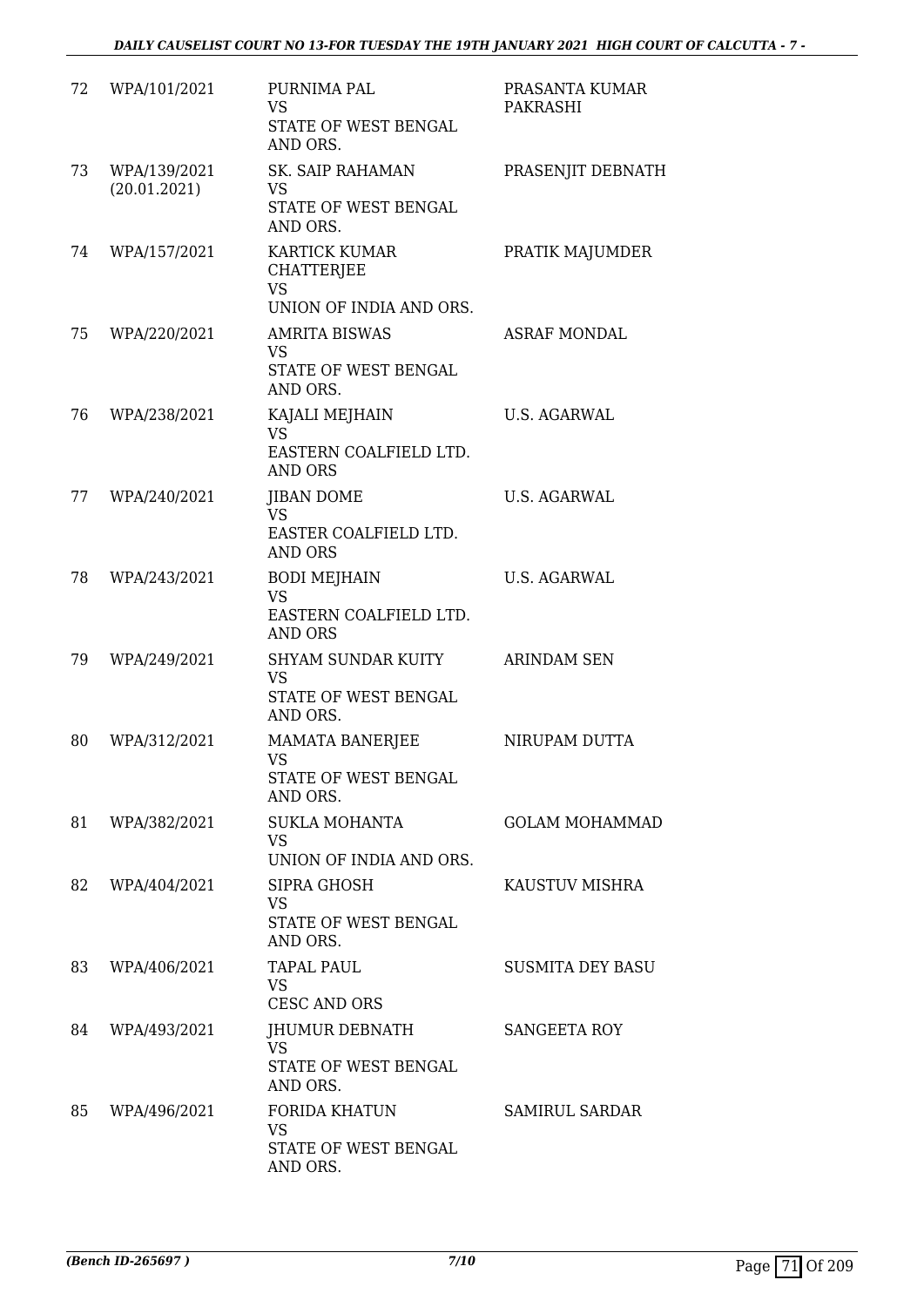| 86 | WPA/534/2021                  | NABENDU SENGUPTA<br><b>VS</b><br>NATIONAL JUTE BOARD                                                                                           | VICTOR CHATTERIEE                      |
|----|-------------------------------|------------------------------------------------------------------------------------------------------------------------------------------------|----------------------------------------|
| 87 | WPA/594/2021<br>(27.01.2021)  | <b>AND OTHERS</b><br>RANJIT CHANDRA MANDAL<br>VS                                                                                               | <b>DEBANJAN DAS</b>                    |
|    |                               | UNION OF INDIA AND ORS.                                                                                                                        |                                        |
| 88 | WPA/615/2021                  | <b>GOPA BISWAS ALIAS</b><br>MONDAL<br><b>VS</b><br>UNION OF INDIA AND ORS.                                                                     | Rituparna Ghosh                        |
| 89 | WPA/858/2021<br>(21.01.2021)  | <b>AMAR CHANDRA DAS</b><br>VS<br>UNION OF INDIA AND ORS.                                                                                       | <b>BISWAJIT SAMANTA</b>                |
| 90 | WPA/883/2021                  | SARASWATI SAHA<br><b>VS</b><br>W.B.S.E.D.C.L AND ORS                                                                                           | RAHUL GUPTA                            |
| 91 | WPA/929/2021                  | HABIBUR RAHAMAN AND<br><b>OTHERS</b><br><b>VS</b><br>STATE OF WEST BENGAL<br>AND ORS.                                                          | CHAITALI<br>MUKHOPADHYAY               |
| 92 | WPA/950/2021                  | <b>SOMANGSU BHUSAN</b><br><b>SARKAR</b><br>VS<br>PUNJAB NATIONAL BANK<br><b>AND OTHERS</b>                                                     | Sobhan Majumder                        |
| 93 | WPA/1053/2021<br>(20.01.2021) | TARUN KUMAR MAITY AND<br><b>ORS</b><br><b>VS</b><br>STATE OF WEST BENGAL<br>AND ORS.                                                           | <b>SANDIP KUMAR</b><br><b>MANDAL</b>   |
| 94 | WPA/1056/2021                 | <b>AMIT DAS</b><br><b>VS</b><br>WEST BENGAL STATE<br><b>COOPERATIVE</b><br>AGRICULTURE AND RURAL<br>DEVELOPMENT BANK LTD.<br><b>AND OTHERS</b> | <b>ANKITA DEY</b>                      |
| 95 | WPA/1063/2021<br>(20.01.2021) | ASHALATA MAHATA<br>VS<br>UNION OF INDIA AND ORS.                                                                                               | <b>NONIGOPAL</b><br><b>CHAKRABORTY</b> |
| 96 | WPA/1116/2021                 | <b>SURAJ RAJAK</b><br><b>VS</b><br>STATE OF WEST BENGAL<br>AND ORS.                                                                            | VICTOR CHATTERJEE                      |
| 97 | WPA/1133/2021                 | PINAKI ROY MAJUMDER<br><b>VS</b><br>STATE OF WEST BENGAL<br>AND ORS.                                                                           | VICTOR CHATTERJEE                      |
| 98 | WPA/1236/2021                 | PROSENJIT DAS<br>VS<br>STATE OF WEST BENGAL<br>AND ORS.                                                                                        | SAGNIK MUKHERJEE                       |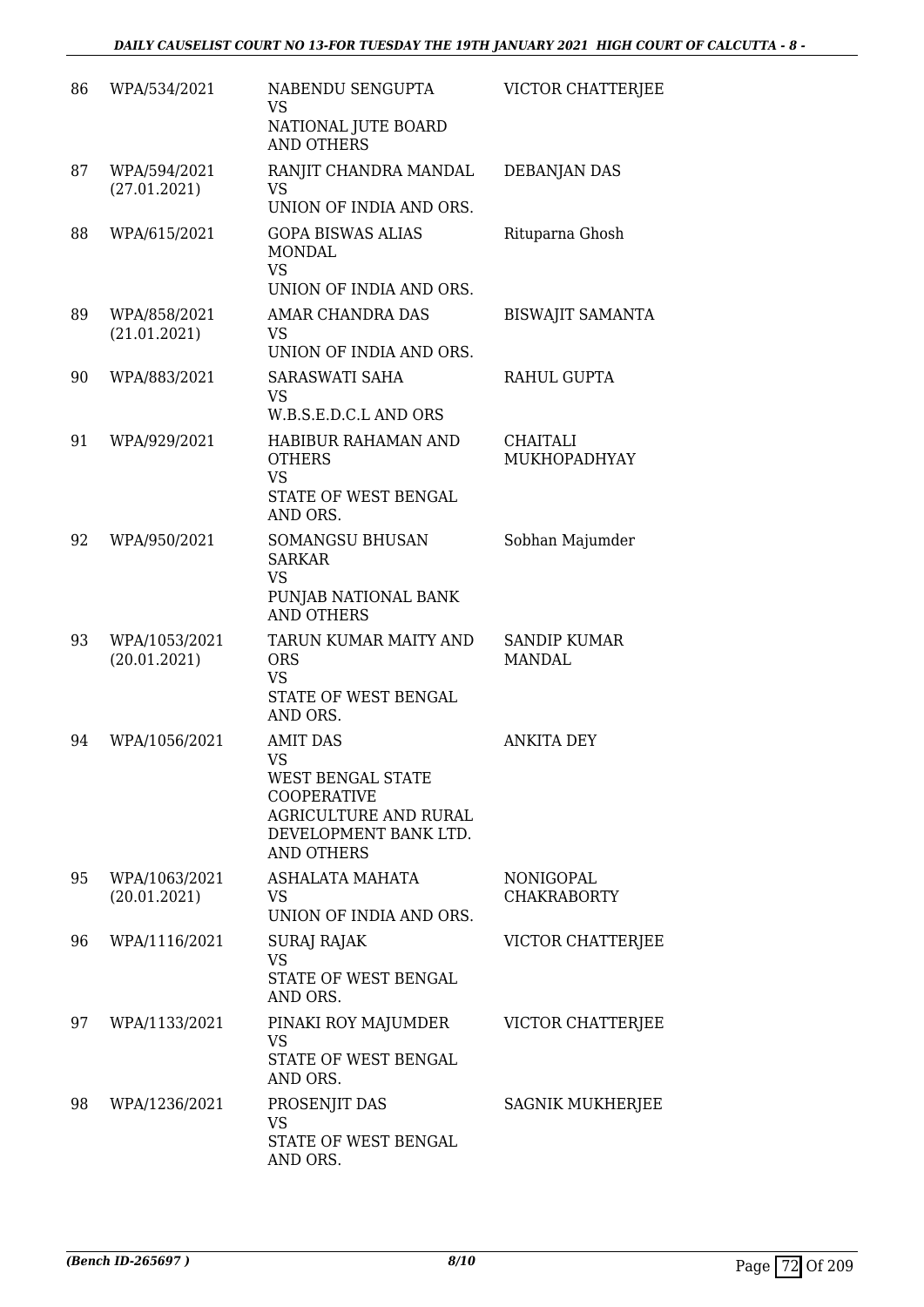| 99 | WPA/1436/2021                           | DR. SUBHRA JANA<br>VS.                                                                                                 | <b>SYED NURUL AREFIN</b>               |
|----|-----------------------------------------|------------------------------------------------------------------------------------------------------------------------|----------------------------------------|
|    |                                         | UNION OF INDIA AND ORS.                                                                                                |                                        |
|    |                                         | <b>MOTION GROUP - V</b>                                                                                                |                                        |
|    | 100 WPA/3823/2020                       | <b>SUMITA DAS KARAN</b><br><b>VS</b><br>STATE OF WEST BENGAL 7                                                         | <b>SAURAV ROY</b>                      |
|    | 101 WPA/4609/2020                       | <b>ORS</b><br>MOTAJ BIBI<br><b>VS</b><br><b>STATE OF WEST BENGAL &amp;</b><br><b>ORS</b>                               | <b>BIPUL KUMAR</b><br><b>MANDAL</b>    |
|    | 102 WPA/4964/2020                       | DIPAK MALIK<br><b>VS</b><br><b>STATE OF WEST BENGAL &amp;</b><br><b>ORS</b>                                            | SK ABU JAFAR                           |
|    | 103 WPA/5091/2020                       | SANJOY KUMAR ADAK<br><b>VS</b><br>STATE OF WEST BENGAL &<br><b>ORS</b>                                                 | PARAMITA MAITY                         |
|    | 104 WPA/5100/2020<br>(20.01.2021)       | <b>BRIHASPATI HALDER</b><br>(KAYAL)<br><b>VS</b><br>STATE OF WEST BENGAL &<br><b>ORS</b>                               | <b>SUDARSHAN GHOSH</b>                 |
|    | 105 WPA/6799/2020<br>(20.01.2021)       | CHANDRA SEKHAR PANDIT<br><b>VS</b><br>STATE OF WEST BENGAL &<br><b>ORS</b>                                             | <b>SANDIP KUMAR</b><br><b>MONDAL</b>   |
|    | IA NO: CAN/1/2020(Old No:CAN/5759/2020) |                                                                                                                        |                                        |
|    | 106 WPA/9427/2020                       | MAHABIR SWANIRVAR DAL<br>(MAJHPARA)(SELF HELP<br><b>GROUP) AND ANOTHER</b><br>VS —<br>STATE OF WEST BENGAL<br>AND ORS. | <b>SHUVRO PROKASH</b><br><b>LAHIRI</b> |
|    | 107 WPA/10009/2020                      | SAMIMA AKHTAR MIRJA<br><b>VS</b><br>STATE OF WEST BENGAL<br>AND ORS.                                                   | <b>KARTIK DAS</b>                      |
|    | 108 WPA/817/2021                        | ANUPANA BOSE PAUL<br><b>VS</b><br>THE STATE OF WEST<br><b>BENGAL AND ORS</b>                                           | PROBAL SARKAR                          |
|    | 109 WPA/977/2021                        | <b>SAMAR DAS</b><br>VS<br>State of West Bengal                                                                         | <b>BISWAPRIYA</b><br>SAMANTA           |
|    | 110 WPA/984/2021                        | MADHUSUDAN DOLAI<br><b>VS</b><br>State of West Bengal                                                                  | <b>BISWAPRIYA</b><br><b>SAMANTA</b>    |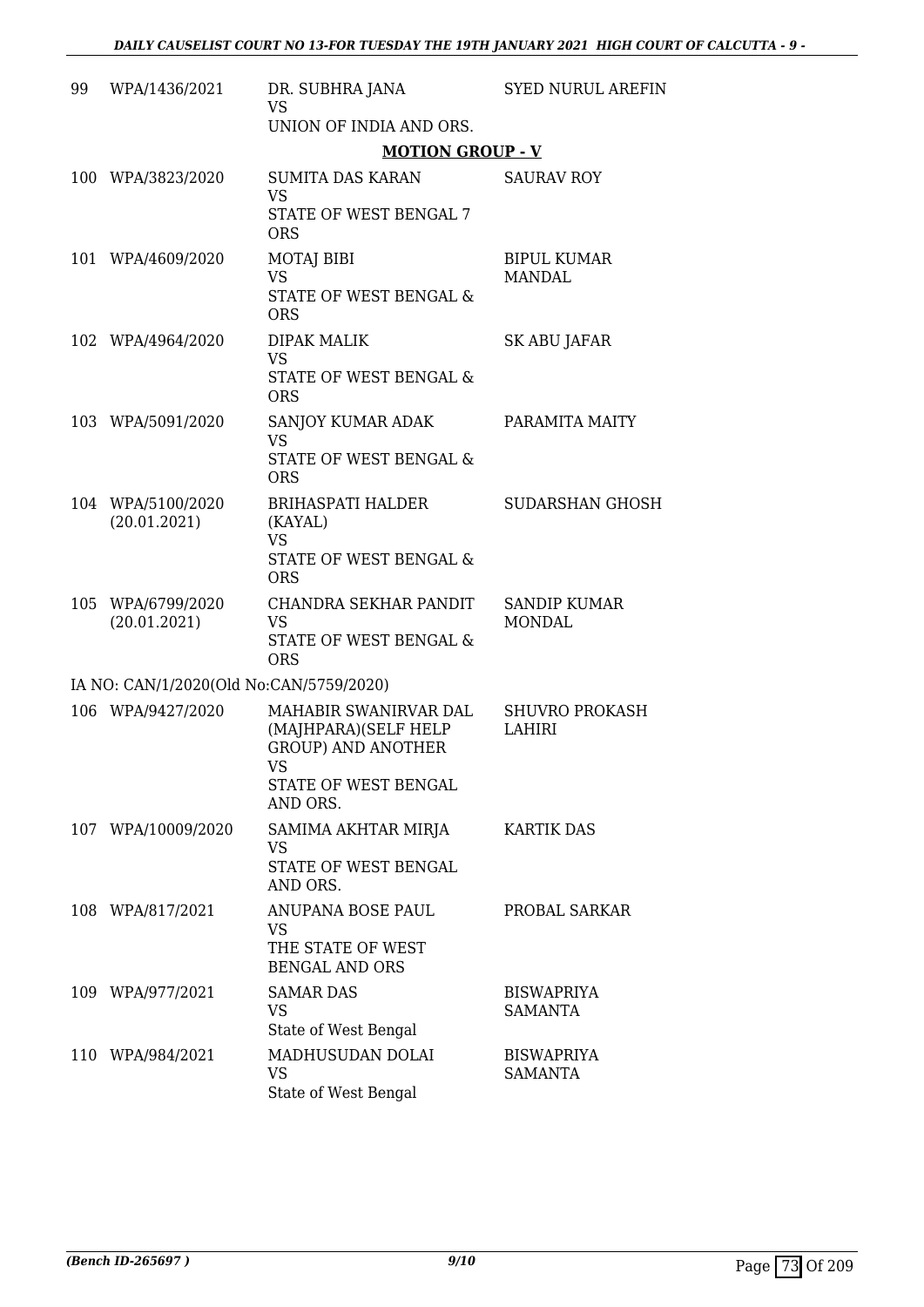| 111 WPA/1005/2021               | NUPUR DAS PODDAR<br>VS<br>THE BARRACKPORE<br><b>MUNICIPALITY</b>                  | SAPTARSHI KUMAR<br>MAL. |
|---------------------------------|-----------------------------------------------------------------------------------|-------------------------|
| 112 WPA/1192/2021               | ASHOK SARKAR<br>VS<br>STATE OF WEST BENGAL<br>AND ORS.                            | AVISHEK PRASAD          |
|                                 | <b>HEARING ASSIGNED</b>                                                           |                         |
| 113 WPA/13095/2018<br>(GR. III) | C.D. EQUIFINANCE<br>PRIVATE LIMITED<br>VS<br>STATE OF WEST BENGAL &<br><b>ORS</b> | AJAY GAGGAR             |

IA NO: CAN/1/2018(Old No:CAN/5793/2018), CAN/3/2020(Old No:CAN/708/2020)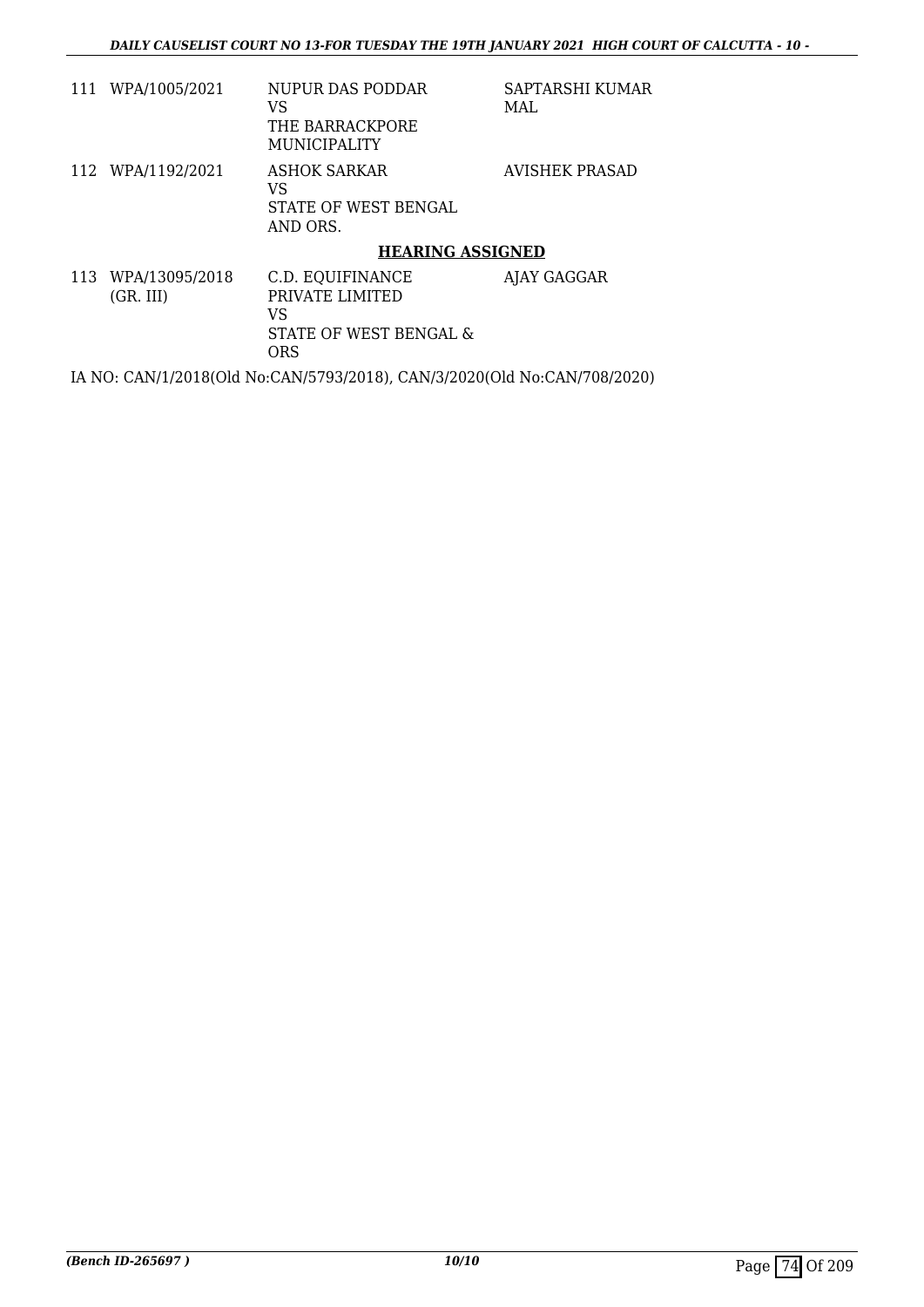

# In The High Court at Calcutta

# **Appellate Side**

**DAILY CAUSELIST For Tuesday The 19th January 2021**

## **COURT NO. 8**

## **SINGLE BENCH (SB - V)**

## **AT 10:45 AM**

# **HON'BLE JUSTICE SABYASACHI BHATTACHARYYA**

## **(VIA VIDEO CONFERENCE)**

**ON AND FROM MONDAY, THE 11TH JANUARY, 2021 – MATTERS (MOTION & HEARING ) UNDER ARTICLE 226 OF THE CONSTITUTION RELATING TO RESIDUARY UNDER GROUP IX [EXCLUDING ELECTRICITY MATTERS AND MATTERS UNDER PUBLIC PREMISES (UNAUTHORISED OCCUPANTS) ACT, 1971] INCLUDING APPLICATIONS CONNECTED THERETO.**

**NOTE (1) : ORIGINAL SIDE MATTERS WILL BE TAKEN UP FROM 10:45 A.M. UPTO 12:00 NOON ONLY ON TUESDAYS AND THURSDAYS.**

**NOTE ( 2) : APPELLATE SIDE MATTERS WILL BE TAKEN UP FROM 12:00 NOON ONWARDS OR IMMEDIATELY AFTER COMPLETION OF ORIGINAL SIDE MATTERS, WHICHEVER IS EARLIER, ON TUESDAY AND THURSDAYS:**

**NOTE (3) : ON MONDAYS, WEDNESDAYS AND FRIDAYS, APPELLATE SIDE MATTERS WILL BE TAKEN THROUGHOUT THE DAY**

**NOTE (4) : LEARNED ADVOCATES APPEARING IN MATTERS PERTAINING TO**

**-----------------------------------------------------------------------------------------------**

**DIN (COMPANIES ACT, 2013) ARE REQUESTED TO HAND OVER**

**--------------------------------------------------------------------------------------------**

**THE DETAILS (NUMBER/ITEM NO. .... ETC.) TO THE COURT OFFICER ---------------------------------------------------------------------------------------------------**

**FOR BEING CLUBBED TOGETHER FOR HEARING.**

**NOTE (5) : MENTIONING WILL BE ALLOWED ONLY AT THE FIRST SITTING OF COURT ON THE FIRST WORKING DAY OF EVERY WEEK.**

### **MATTERS WILL BE TAKEN UP THROUGH PHYSICAL HEARING ONLY WHEN BOTH THE PARTIES ARE AGREED.**

### **URGENT MOTION**

| WPA/1447/2020 | CHAMPA NANDI REP. BY    | TAPAS DUTTA |
|---------------|-------------------------|-------------|
| (TOP 12)      | HER CONS. ATTO. SHANKAR |             |
|               | ROY CHOWDHURY           |             |
|               | VS                      |             |
|               | STATE OF WEST BENGAL &  |             |
|               | ORS                     |             |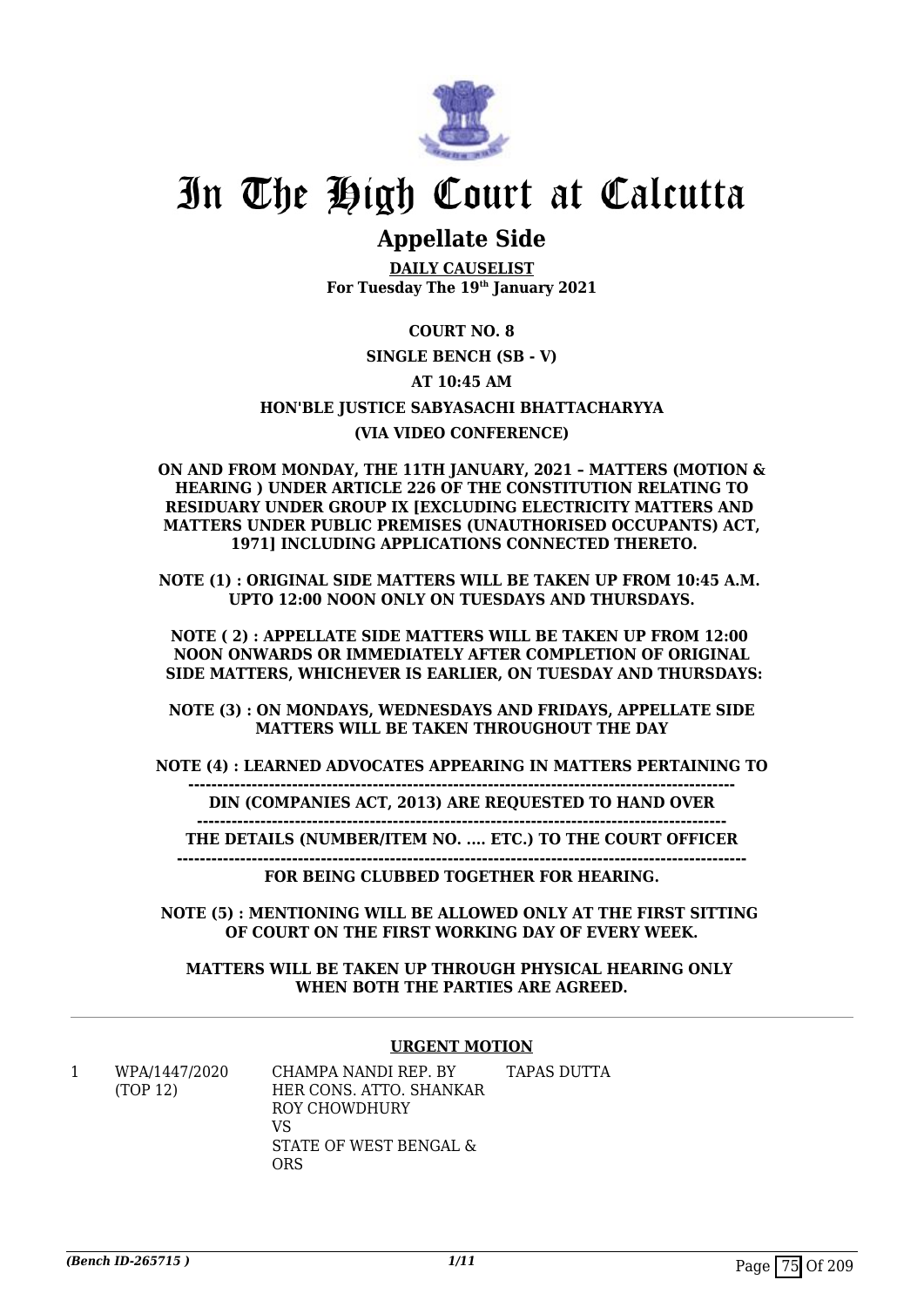### *DAILY CAUSELIST COURT NO 8-FOR TUESDAY THE 19TH JANUARY 2021 HIGH COURT OF CALCUTTA - 2 -*

| 2  | WPA/3043/2020<br>(TOP 9)             | KALI KRISHNA NASKAR<br>VS<br>STATE OF WEST BENGAL &<br><b>ORS</b>                        | <b>SUBHENDU</b><br><b>BANERJEE</b>  |
|----|--------------------------------------|------------------------------------------------------------------------------------------|-------------------------------------|
| 3  | WPA/3159/2020<br>(TOP 1)             | MD. AMINUL ISLAM<br><b>VS</b><br>STATE OF WEST BENGAL &<br><b>ORS</b>                    | <b>SOURAV DUTTA</b>                 |
| 4  | WPA/4098/2020<br>(TOP <sub>5</sub> ) | RENUKA SARDAR<br><b>VS</b><br>STATE OF WEST BENGAL &<br><b>ORS</b>                       | <b>SONAK</b><br><b>BHATTACHARYA</b> |
| 5  | WPA/4553/2020<br>(TOP 8)             | ASOK KUMAR CHATTERJEE<br>VS<br>UNION OF INDIA & ORS                                      | <b>GAUTAM BANERJEE</b>              |
| 6  | WPA/7500/2020<br>(TOP 2)             | CHAMPA DUTTA @ CHAMPA<br><b>DATTA</b><br><b>VS</b><br>THE STATE OF WEST<br><b>BENGAL</b> | SUBHASHIS SAHA                      |
|    | IA NO: CAN/1/2020                    |                                                                                          |                                     |
| 7  | WPA/8093/2020<br>(TOP 10)            | <b>GITA ROY BISWAS</b><br><b>VS</b><br>STATE OF WEST BENGAL<br>AND ORS.                  | <b>ASIS</b><br><b>BHATTACHARYYA</b> |
| 8  | WPA/8175/2020<br>(TOP 3)             | ASHOKARANI PAUL<br><b>VS</b><br>STATE OF WEST BENGAL<br>AND ORS.                         | <b>ASIS</b><br><b>BHATTACHARYYA</b> |
| 9  | WPA/8679/2020<br>(TOP 11)            | <b>BAGAMBAR CHALAK</b><br>VS<br>STATE OF WEST BENGAL<br>AND ORS.                         | <b>GOURANGA KUMAR</b><br><b>DAS</b> |
| 10 | WPA/10457/2020<br>(TOP 6)            | <b>ANUP MAJEE</b><br>VS<br>UNION OF INDIA AND ORS.                                       | <b>ABDUR RAKIB</b>                  |
| 11 | WPA/11909/2020<br>(TOP7)             | <b>ISLAM ALI KHAN</b><br>VS<br>STATE OF WEST BENGAL<br>AND ORS.                          | <b>ASHIS KUMAR DUTTA</b>            |
| 12 | WPA/328/2021<br>(TOP 4)              | SANJOY SAHA<br>VS<br>STATE OF WEST BENGAL<br>AND ORS.                                    | ABHIJIT MANDAL                      |
|    |                                      | <b>EXTENSION OF INTERIM ORDER</b>                                                        |                                     |
| 13 | WPA/6612/2020                        | M/S. R. PIYARELALL<br><b>IMPORT &amp; EXPORT LTD.</b><br><b>VS</b><br>CBI & ORS.,        | KOUSHIK KUNDU                       |

IA NO: CAN/1/2020(Old No:CAN/5428/2020), CAN/2/2020, CAN/3/2020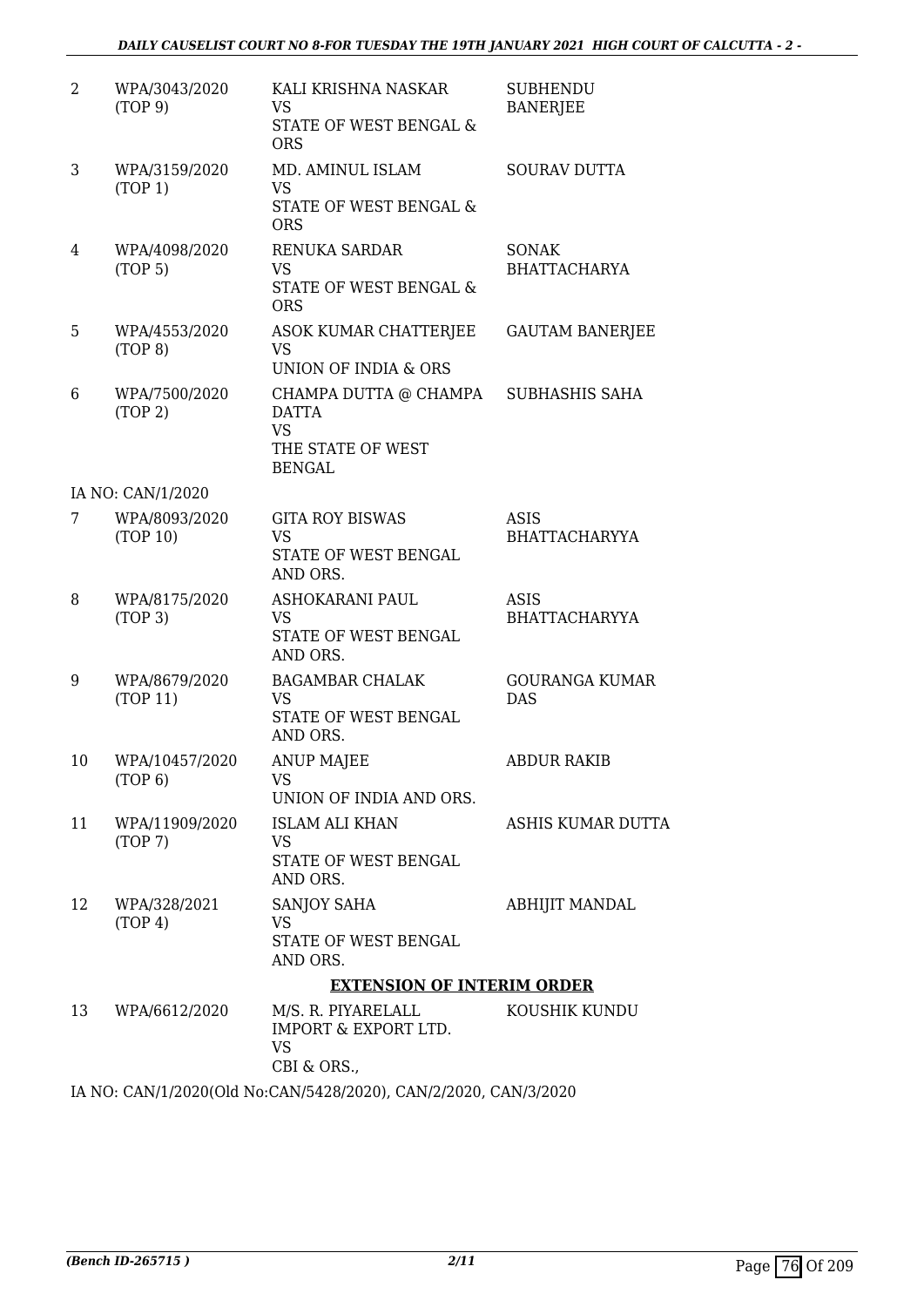|    | wt14 WPA/6614/2020                       | RAMESH KUMAR AGARWAL KOUSHIK KUNDU<br>& ANR<br><b>VS</b><br><b>CBI &amp; ORS</b>                                                                                                    |                                   |                     |
|----|------------------------------------------|-------------------------------------------------------------------------------------------------------------------------------------------------------------------------------------|-----------------------------------|---------------------|
|    |                                          | IA NO: CAN/1/2020(Old No:CAN/5431/2020), CAN/2/2020, CAN/3/2020                                                                                                                     |                                   |                     |
|    |                                          | <b>PART HEARD MATTERS</b>                                                                                                                                                           |                                   |                     |
| 15 | WPA/6810/2019                            | BHARAT DHANDHANIA<br><b>VS</b><br>UNION OF INDIA & ANR                                                                                                                              | <b>ABHISHEK SIKDAR</b>            |                     |
|    | IA NO: CAN/1/2019(Old No:CAN/11664/2019) |                                                                                                                                                                                     |                                   |                     |
|    | wt16 WPA/6811/2019                       | VIJAY KUMAR DHANDHANIA<br><b>VS</b><br>UNION OF INDIA & ANR                                                                                                                         | ABHISHEK SIKDAR                   |                     |
|    | IA NO: CAN/1/2019(Old No:CAN/11665/2019) |                                                                                                                                                                                     |                                   |                     |
|    |                                          | <b>LISTED MOTION</b>                                                                                                                                                                |                                   |                     |
| 17 | WPA/18635/2019                           | PRALAY MAJUMDER                                                                                                                                                                     | <b>SUDIP GHOSH</b>                |                     |
|    |                                          | <b>VS</b><br><b>STATE OF WEST BENGAL &amp;</b><br><b>ORS</b>                                                                                                                        | <b>CHOWDHURY</b>                  |                     |
|    |                                          | IA NO: CAN/1/2020(Old No:CAN/975/2020), CAN/2/2020                                                                                                                                  |                                   |                     |
| 18 | WPA/4897/2020                            | NEWAZ SHARIF                                                                                                                                                                        | <b>SOURAV DUTTA</b>               |                     |
|    |                                          | <b>VS</b><br>STATE OF WEST BENGAL &<br><b>ORS</b>                                                                                                                                   |                                   |                     |
|    | wt19 WPA/7467/2020                       | NEWEAZ SHARIF<br><b>VS</b><br>STATE OF WEST BENGAL                                                                                                                                  | <b>SOURAV DUTTA</b>               |                     |
|    | IA NO: CAN/1/2020                        |                                                                                                                                                                                     |                                   |                     |
| 20 | WPA/5495/2020                            | SHEORAPHULI KANCHA<br>SABZEE BABSAYEE SAMITY<br>$&$ ANR<br><b>VS</b>                                                                                                                | <b>SUMAN SANKAR</b><br>CHATTERJEE |                     |
|    |                                          | STATE OF WEST BENGAL<br>&ORS                                                                                                                                                        |                                   |                     |
|    | CAN/6/2020(Old No:CAN/4490/2020)         | IA NO: CAN/1/2020(Old No:CAN/3882/2020), CAN/2/2020(Old No:CAN/3883/2020), CAN/3/2020(Old<br>No:CAN/3892/2020), CAN/4/2020(Old No:CAN/3893/2020), CAN/5/2020(Old No:CAN/4489/2020), |                                   |                     |
| 21 | WPA/7011/2020                            | <b>SRIKUMAR GIRI</b><br><b>VS</b><br>STATE OF WEST BENGAL<br>AND ORS.                                                                                                               | <b>GAUTAM GURIA</b>               |                     |
|    | IA NO: CAN/1/2020                        |                                                                                                                                                                                     |                                   |                     |
| 22 | WPA/7071/2020                            | MADAN MOHAN KHANRA<br><b>VS</b><br>THE STATE OF WEST<br><b>BENGAL</b>                                                                                                               | <b>GAUTAM GURIA</b>               | <b>GAUTAM GURIA</b> |
|    | IA NO: CAN/1/2020                        |                                                                                                                                                                                     |                                   |                     |
| 23 | WPA/7350/2020                            | NEPAL DAS<br><b>VS</b><br>Union of India                                                                                                                                            | <b>JOY CHAKRABORTY</b>            |                     |
|    | IA NO: CAN/1/2020                        |                                                                                                                                                                                     |                                   |                     |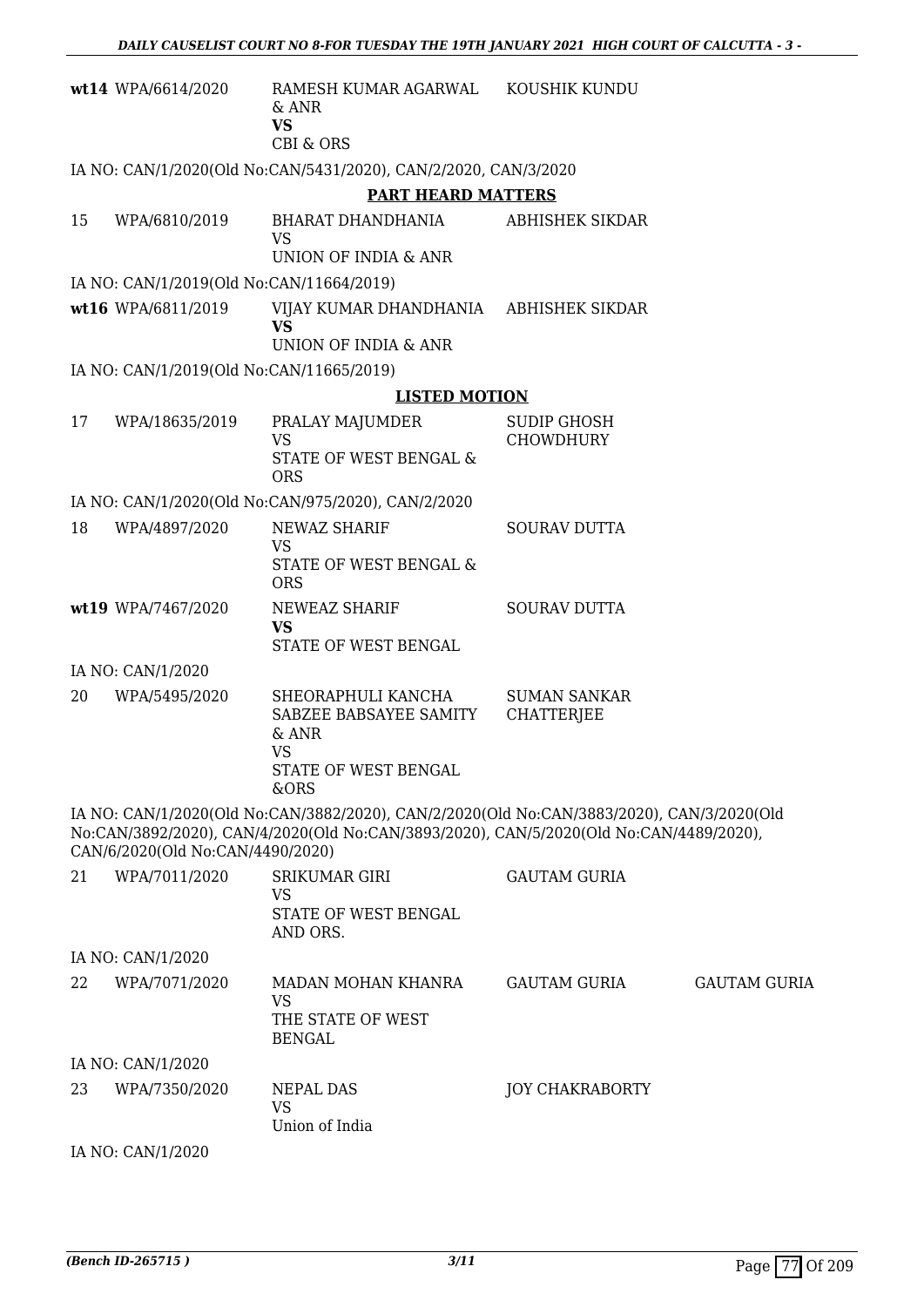| 24 | WPA/7656/2020     | A.J. SARKAR AND CO AND<br><b>ORS</b><br><b>VS</b><br>STATE OF WEST BENGAL<br>AND ORS.            | PRATIP KUMAR<br><b>CHATTERJEE</b> |
|----|-------------------|--------------------------------------------------------------------------------------------------|-----------------------------------|
|    | IA NO: CAN/1/2020 |                                                                                                  |                                   |
| 25 | WPA/8220/2020     | LAKSHMI NASAKAR<br><b>VS</b><br>STATE OF WEST BENGAL<br>AND ORS.                                 | MANOJ KUMAR<br><b>MONDAL</b>      |
| 26 | WPA/9255/2020     | HIRE PURCHASE AND<br><b>LEASE ASSOCIATION</b><br><b>VS</b><br>RESERVE BANK OF INDIA              | <b>SHOUNAK MITRA</b>              |
| 27 | WPA/9614/2020     | MOHANA GHOSH<br><b>VS</b><br>STATE OF WEST BENGAL<br>AND ORS.                                    | Madhurima Sarkar                  |
| 28 | WPA/9677/2020     | SHEO CHARAN AGARWAL<br><b>VS</b><br>Union of India                                               | PRABHAT KUMAR<br><b>SINGH</b>     |
| 29 | WPA/9713/2020     | PRATIMA DEVI MEHTA<br>VS<br>STATE OF WEST BENGAL<br>AND ORS.                                     | <b>GOUTAM MISRA</b>               |
| 30 | WPA/9828/2020     | HABUL MONDAL AND ORS<br><b>VS</b><br>STATE OF WEST BENGAL<br>AND ORS.                            | SUDARSHAN GHOSH                   |
| 31 | WPA/10315/2020    | KSHETRIYA SHERI GANDHI<br><b>ASHRAM AND ANR</b><br><b>VS</b><br>STATE OF WEST BENGAL<br>AND ORS. | <b>SUJIT SAHA</b>                 |
| 32 | WPA/10501/2020    | <b>SHEILA BINANI</b><br><b>VS</b><br>UNION OF INDIA AND<br><b>ANOTHERS</b>                       | <b>SUBHASIS DEY</b>               |
| 33 | WPA/11114/2020    | <b>BISWANATH PAL</b><br><b>VS</b><br>STATE OF WEST BENGAL<br>AND ORS.                            | RAFIKUL ISLAM<br><b>SARDAR</b>    |
| 34 | WPA/11286/2020    | ASHOK GHORAI AND ANR<br><b>VS</b><br>STATE OF WEST BENGAL<br>AND ORS.                            | <b>MAINAK SWARNOKAR</b>           |
| 35 | WPA/11385/2020    | <b>ASLAM ALI MOLLA</b><br><b>VS</b><br>STATE OF WEST BENGAL<br>AND ORS.                          | ASIT KR<br><b>BHATTACHARYA</b>    |

# **APPLICATION**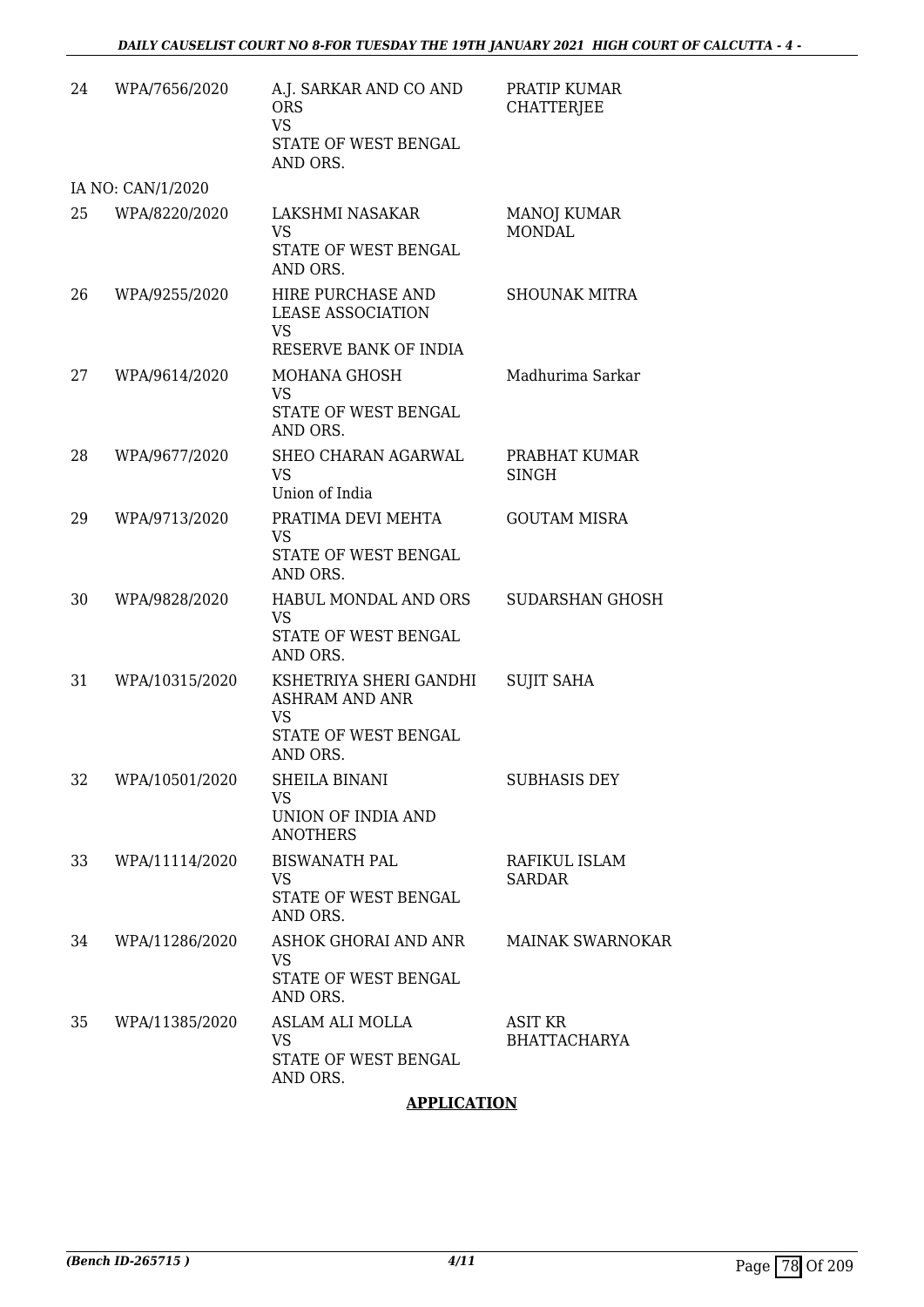| 36 | WPA/23011/2006                                                            | PRIYA BANERJEE<br>VS<br>STATE OF W.B.                                                                               | <b>MANISHA</b><br><b>CHATTERJEE</b>                                                    |  |  |  |
|----|---------------------------------------------------------------------------|---------------------------------------------------------------------------------------------------------------------|----------------------------------------------------------------------------------------|--|--|--|
|    | IA NO: CAN/1/2008(Old No:CAN/1397/2008), CAN/2/2020(Old No:CAN/2093/2020) |                                                                                                                     |                                                                                        |  |  |  |
| 37 | WPA/326/2014                                                              | HARAN CH. DAS & ORS<br><b>VS</b><br>STATE OF WEST BENGAL &<br><b>ORS</b>                                            | SANKHA PRASAD RAY                                                                      |  |  |  |
|    |                                                                           |                                                                                                                     | IA NO: CAN/3/2015(Old No:CAN/10943/2015), CAN/4/2019(Old No:CAN/4863/2019), CAN/5/2020 |  |  |  |
|    |                                                                           | <b>NEW MOTION</b>                                                                                                   |                                                                                        |  |  |  |
| 38 | WPA/184/2020                                                              | SHYAMSUNDAR SINGH<br><b>VS</b><br>STATE OF WEST BENGAL &<br><b>ORS</b>                                              | <b>SUBRATA</b><br>BHATTACHARJYA                                                        |  |  |  |
| 39 | WPA/1375/2020                                                             | MD. RUHUL AMIN<br><b>VS</b><br>STATE OF WEST BENGAL &<br><b>ORS</b>                                                 | <b>BANSHI BADAH</b><br><b>MAITY</b>                                                    |  |  |  |
| 40 | WPA/12/2021                                                               | <b>BANK OF INDIA</b><br><b>VS</b><br>STATE OF WEST BENGAL<br>AND ORS.                                               | <b>ANINDITA DAS</b>                                                                    |  |  |  |
| 41 | WPA/16/2021                                                               | <b>BANK OF INDIA</b><br><b>VS</b><br>STATE OF WEST BENGAL<br>AND ORS.                                               | ANINDITA DAS                                                                           |  |  |  |
| 42 | WPA/610/2021                                                              | <b>DULAL MAITY</b><br><b>VS</b><br>STATE OF WEST BENGAL<br>AND ORS.                                                 | ZIAUL HAQUE                                                                            |  |  |  |
| 43 | WPA/982/2021                                                              | <b>GITIKA SARKAR AND</b><br><b>ANOTHER</b><br><b>VS</b><br>STATE OF WEST BENGAL                                     | <b>ABIR LAL</b><br><b>CHAKRABORTI</b>                                                  |  |  |  |
| 44 | WPA/1109/2021                                                             | AND ORS.<br><b>ANANTA</b><br>KHETRAPAL@ANANTA<br><b>KSHETRAPAL</b><br><b>VS</b><br>STATE OF WEST BENGAL<br>AND ORS. | <b>SUMAN</b><br><b>CHAKRABORTY</b>                                                     |  |  |  |
| 45 | WPA/1131/2021                                                             | MAYA SARKAR<br><b>VS</b><br>STATE OF WEST BENGAL<br>AND ORS.                                                        | ABDUR RAKIB                                                                            |  |  |  |
| 46 | WPA/1137/2021                                                             | MANNAN ALI KHAN<br>VS.<br>STATE OF WEST BENGAL<br>AND ORS.                                                          | PINAK KUMAR MITRA                                                                      |  |  |  |
| 47 | WPA/1142/2021                                                             | DALI DAS @DOLI<br><b>VS</b><br>STATE OF WEST BENGAL<br>AND ORS.                                                     | PINAK KUMAR MITRA                                                                      |  |  |  |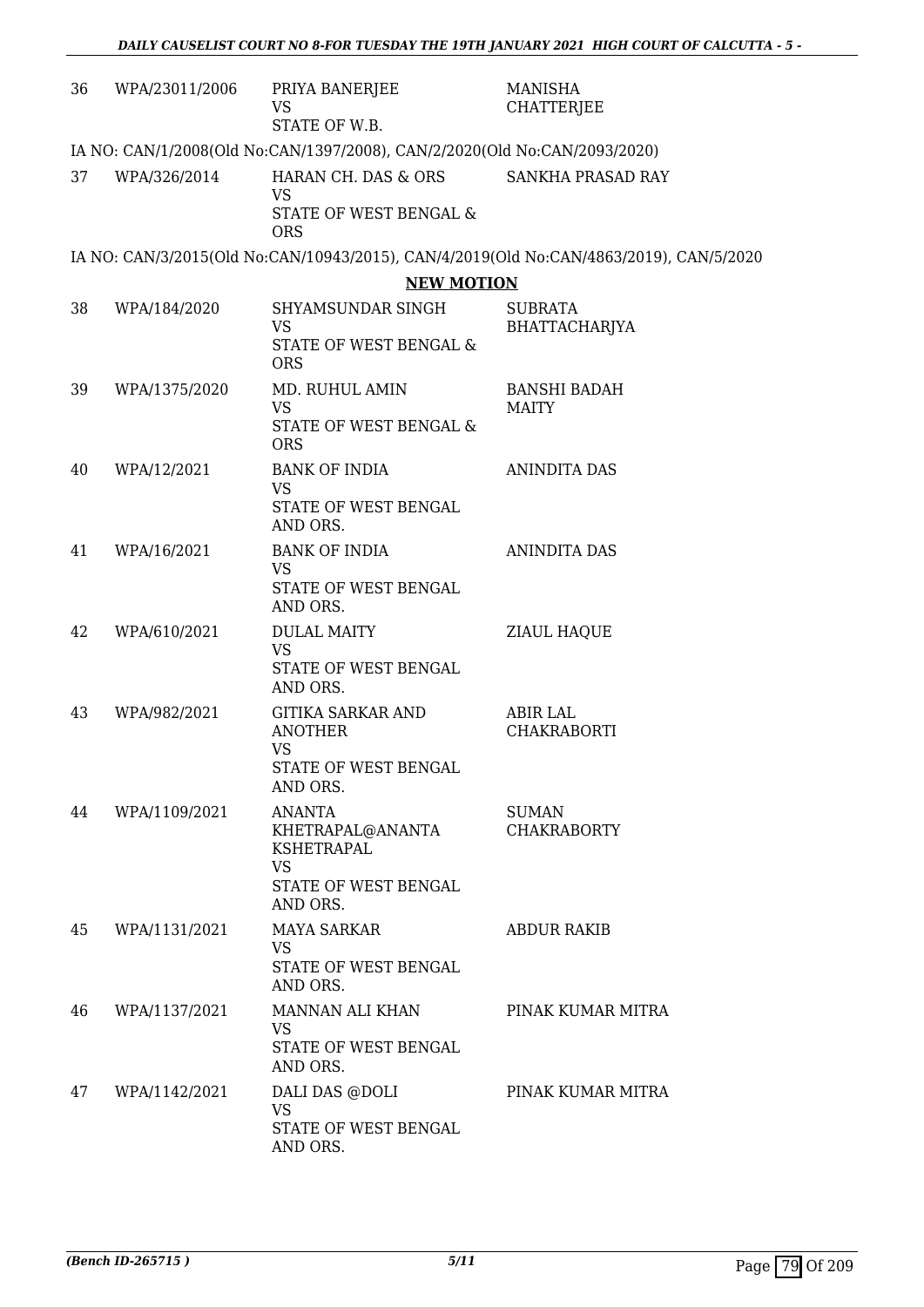| 48 | WPA/1144/2021  | MD SARIF NEWAJ<br>VS<br>STATE OF WEST BENGAL                                 | PINAK KUMAR MITRA                   |
|----|----------------|------------------------------------------------------------------------------|-------------------------------------|
| 49 | WPA/1343/2021  | AND ORS.<br><b>SUDIP KUMAR</b><br><b>BHATTACHARYA</b><br><b>VS</b>           | <b>GOPAL MONDAL</b>                 |
|    |                | State of West Bengal                                                         |                                     |
| 50 | WPA/1400/2021  | SANTU DAS ALIAS SANTU<br><b>CHANDRA DAS</b><br><b>VS</b>                     | <b>SHETPARNA RAY</b>                |
|    |                | STATE OF WEST BENGAL<br>AND ORS.                                             |                                     |
| 51 | WPA/1440/2021  | PALASH DUTTA<br><b>VS</b><br>STATE OF WEST BENGAL<br>AND ORS.                | RUPSA SREEMANI                      |
| 52 | WPA/1443/2021  | TIRRIHANNAH COMPANY<br><b>LIMITED</b><br><b>VS</b><br>TEA BOARD OF INDIA AND | <b>SURYANEEL DAS</b>                |
|    |                | <b>ANR</b>                                                                   |                                     |
| 53 | WPA/1646/2021  | <b>RINA TEWARI</b><br><b>VS</b>                                              | <b>MUNMUN TEWARY</b>                |
|    |                | <b>BANGIYA GRAMIN VIKASH</b><br><b>BANK</b>                                  |                                     |
| 54 | WPA/1727/2021  | <b>HOSSAIN MALLICK</b><br><b>VS</b><br>STATE OF WEST BENGAL<br>AND ORS.      | RAMESWAR SINHA                      |
| 55 | WPA/1729/2021  | MONIRUL ZAMADAR<br><b>VS</b><br>THE SATE OF WEST<br><b>BENGAL AND ANR</b>    | SANANDA<br><b>BHATTACHARYYA</b>     |
| 56 | WPA/1796/2021  | MOUMITA GHOSH<br>VS<br>STATE OF WEST BENGAL<br>AND ORS.                      | DEBASISH BANERJEE                   |
| 57 | WPA/1809/2021  | HINDUSTHAN CLUB<br>LIMITED AND ANOTHER<br><b>VS</b>                          | PUSPAL<br><b>CHAKRABORTY</b>        |
|    |                | STATE OF WEST BENGAL<br>AND ORS.                                             |                                     |
| 58 | WPA/1876/2021  | ALOK KR CHAKRABORTY<br>AND ANR<br><b>VS</b>                                  | SALONI<br><b>BHATTACHARYA</b>       |
|    |                | STATE OF WEST BENGAL<br>AND ORS.                                             |                                     |
|    |                | <b>NEW MOTION - 1</b>                                                        |                                     |
| 59 | WPA/11711/2020 | <b>MASURA KHATUN</b><br><b>VS</b>                                            | <b>SANJIB KUMAR</b><br><b>GHOSH</b> |
|    |                | STATE OF WEST BENGAL<br>AND ORS.                                             |                                     |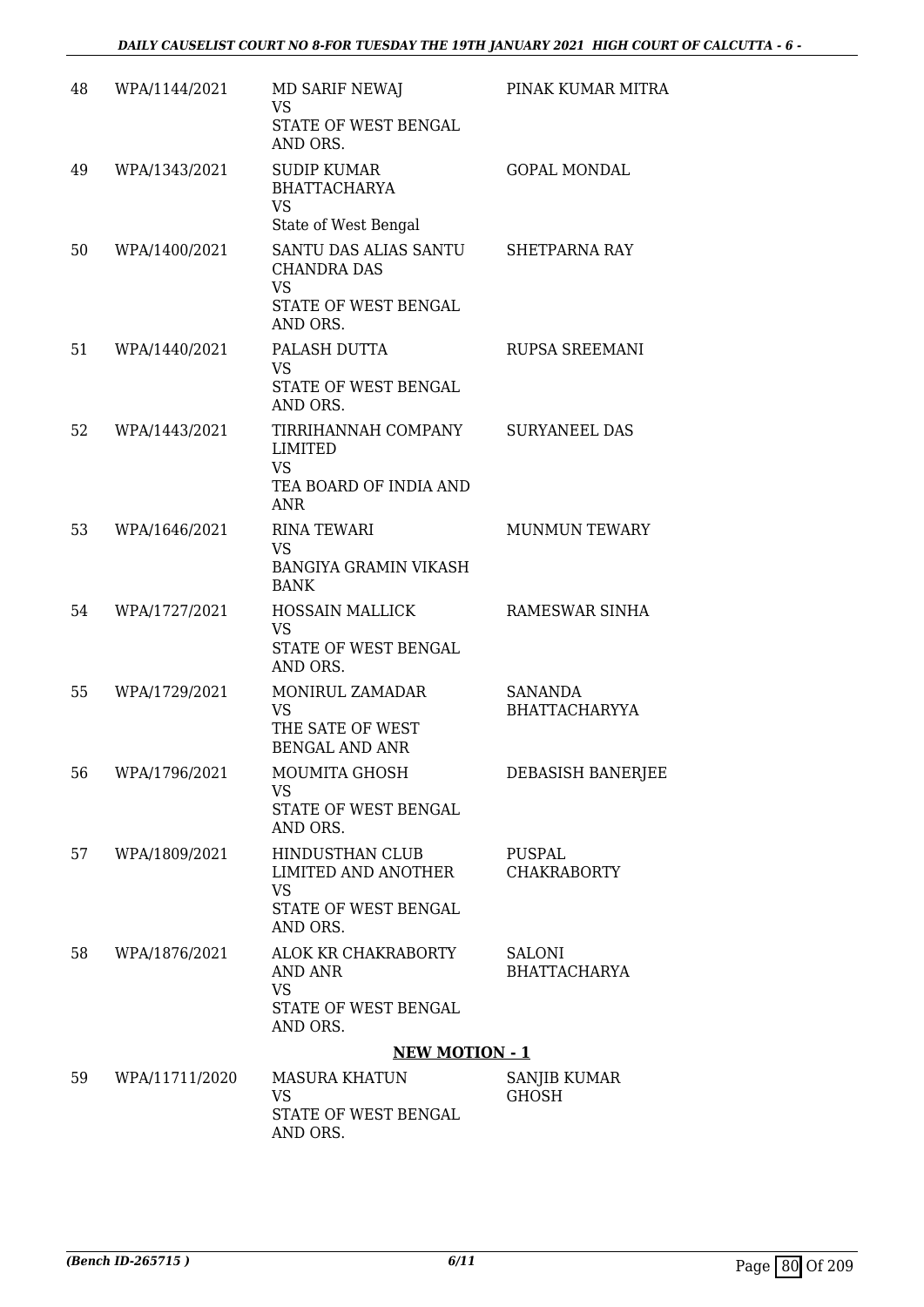| 60 | WPA/11759/2020 | <b>BANANI ADHIKARY AND</b><br>ANR<br><b>VS</b><br>STATE OF WEST BENGAL<br>AND ORS. | <b>SUPRIYO</b><br>CHATTOPADHYAY       |
|----|----------------|------------------------------------------------------------------------------------|---------------------------------------|
| 61 | WPA/11815/2020 | RAJESH KUMAR GOEL<br>VS.<br>UNION OF INDIA AND ORS.                                | <b>AASISH CHOUDHURY</b>               |
| 62 | WPA/214/2021   | <b>RUMA KHATUN ANR ORS</b><br><b>VS</b><br>STATE OF WEST BENGAL<br>AND ORS.        | PROBAL SARKAR                         |
| 63 | WPA/271/2021   | GADADHAR GHOSH<br>VS<br>STATE OF WEST BENGAL<br>AND ORS.                           | <b>SYED SHAMSUL</b><br><b>AREFIN</b>  |
| 64 | WPA/355/2021   | TARAKESWAR RAO BONGA<br><b>VS</b><br>STATE OF WEST BENGAL<br>AND ORS.              | <b>AMARNATH SUKUL</b>                 |
| 65 | WPA/491/2021   | <b>GOBINDA MONDAL</b><br><b>VS</b><br>STATE OF WEST BENGAL<br>AND ORS.             | KALYAN KUMAR<br><b>BHATTACHARJEE</b>  |
| 66 | WPA/582/2021   | RAKESH KUMAR DAS<br><b>VS</b><br>STATE OF WEST BENGAL<br>AND ORS.                  | <b>SNEHA SINGH</b>                    |
| 67 | WPA/607/2021   | BIPAD TARAN SAHA<br><b>VS</b><br>STATE OF WEST BENGAL<br>AND ORS.                  | <b>ABHIJIT MANDAL</b>                 |
| 68 | WPA/698/2021   | TENTUL GHOSH<br>VS<br>STATE OF WEST BENGAL<br>AND ORS.                             | <b>SANDIP SARKAR</b>                  |
| 69 | WPA/823/2021   | MD. SABIR<br><b>VS</b><br>STATE OF WEST BENGAL<br>AND ORS.                         | MD. HOSSAIN                           |
| 70 | WPA/868/2021   | SAMRAT REALPRAJECTS<br>PVT. LTD.<br><b>VS</b><br>STATE OF WEST BENGAL<br>AND ORS.  | PARTHA<br><b>CHAKRABORTY</b>          |
| 71 | WPA/908/2021   | <b>SUBHALAXMI SEN</b><br><b>VS</b><br>THE STATE OF WEST<br><b>BENGAL AND ORS</b>   | <b>SUBHABRATA</b><br><b>CHOWDHURY</b> |
| 72 | WPA/914/2021   | NIMAI CHANDRA MONDAL<br>AND ORS<br><b>VS</b><br>STATE OF WEST BENGAL<br>AND ORS.   | NAWAL KISHORE<br><b>CHATTERJEE</b>    |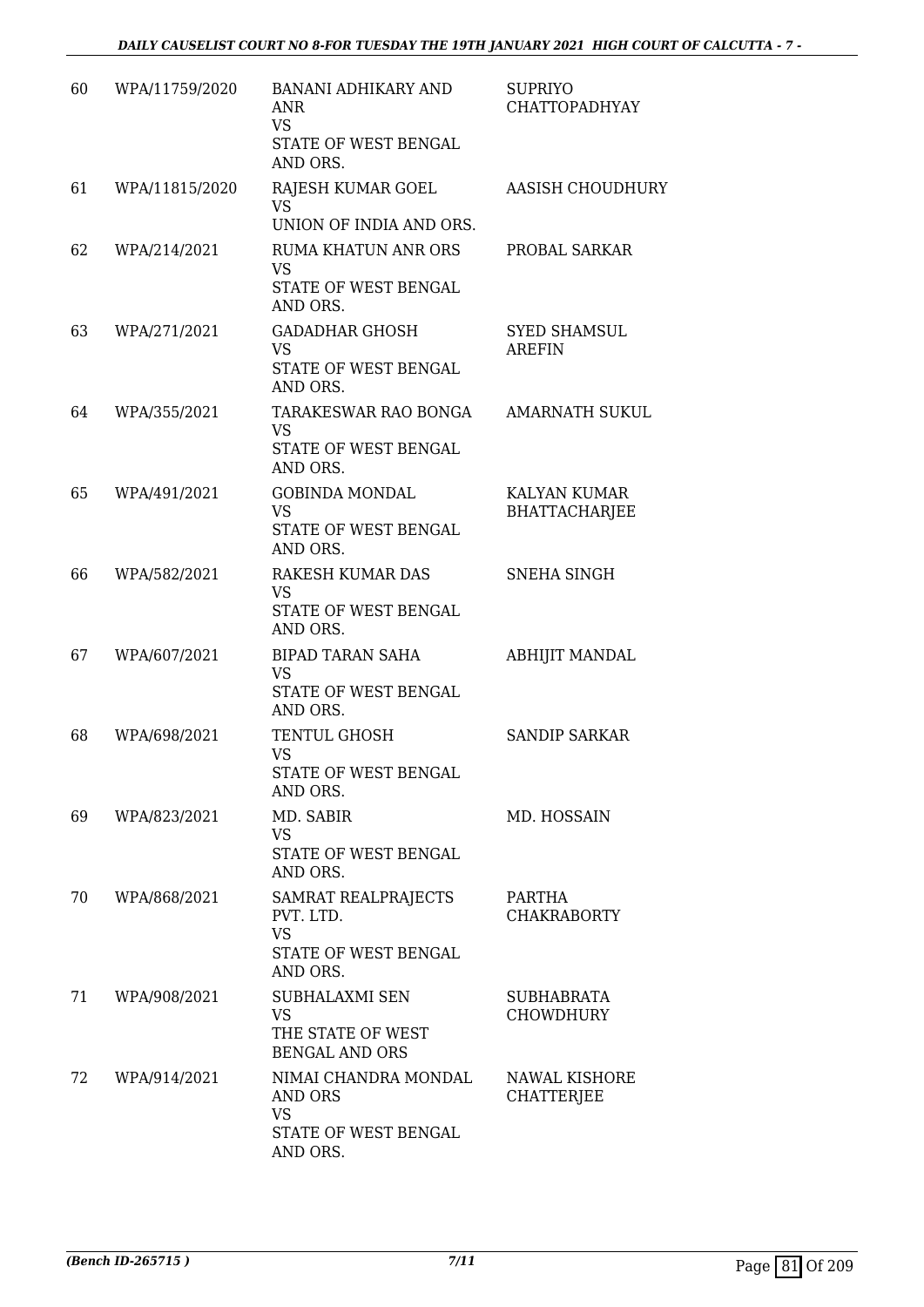| 73 | WPA/932/2021  | DEBASHISH SAMADDAR<br>AND ANR<br><b>VS</b><br>UNION OF INDIA AND ORS                                                                                  | DEBARSHI BRAHMA                       |
|----|---------------|-------------------------------------------------------------------------------------------------------------------------------------------------------|---------------------------------------|
| 74 | WPA/1050/2021 | <b>BISWANTH MUKHERJEE</b><br><b>VS</b><br>STATE OF WEST BENGAL<br>AND ORS.                                                                            | SANJIB K<br>MUKHOPADHYAY              |
| 75 | WPA/1091/2021 | <b>NAJERA KHATUN</b><br><b>VS</b><br>STATE OF WEST BENGAL<br>AND ORS.                                                                                 | <b>ABDUR RAKIB</b>                    |
| 76 | WPA/1103/2021 | KARUKRIT ADVERTISING<br>PRIVATE LIMITED<br>VS<br>WEST BENGAL TRANSPORT<br>CORPORATION LIMITED<br><b>AND OTHERS</b>                                    | DIPANJAN SINHA ROY                    |
| 77 | WPA/1156/2021 | <b>ALOKA BHABAK</b><br><b>VS</b><br>STATE OF WEST BENGAL<br>AND ORS.                                                                                  | <b>GAZI FARUQUE</b><br><b>HOSSAIN</b> |
| 78 | WPA/1170/2021 | <b>BHANJA MANIK DUANI</b><br>SARBOJANIN DURGAPUJA<br><b>COMMITEE REP BY</b><br><b>SUBRATA HALDAR</b><br><b>VS</b><br>STATE OF WEST BENGAL<br>AND ORS. | SAHID UDDIN AHMED                     |
| 79 | WPA/1172/2021 | <b>KADER SARKAR</b><br><b>VS</b><br>STATE OF WEST BENGAL<br>AND ORS.                                                                                  | <b>ARUN NASKAR</b>                    |
| 80 | WPA/1198/2021 | DR MALABIKA<br><b>BHATTACHARJEE</b><br>VS<br><b>INTENAL COMPLAINTS</b><br>COMMITTEE, VIVEKANANDA<br><b>COLLEGE AND OTHERS</b>                         | DEBASHIS BANERJEE                     |
| 81 | WPA/1203/2021 | FIT N FINE BODY CARE<br>SERVICES PVT LTD AND<br><b>ANR</b><br><b>VS</b><br>STATE OF WEST BENGAL<br>AND ORS.                                           | <b>SUKANTA GHOSH</b>                  |
| 82 | WPA/1243/2021 | SEKH SAMAD ALI AND ANR<br><b>VS</b><br>STATE OF WEST BENGAL<br>AND ORS.                                                                               | Srimoyee Mukherjee                    |
| 83 | WPA/1247/2021 | PRATIMA BAG<br>VS<br>UNION OF INDIA AND ORS.                                                                                                          | Srimoyee Mukherjee                    |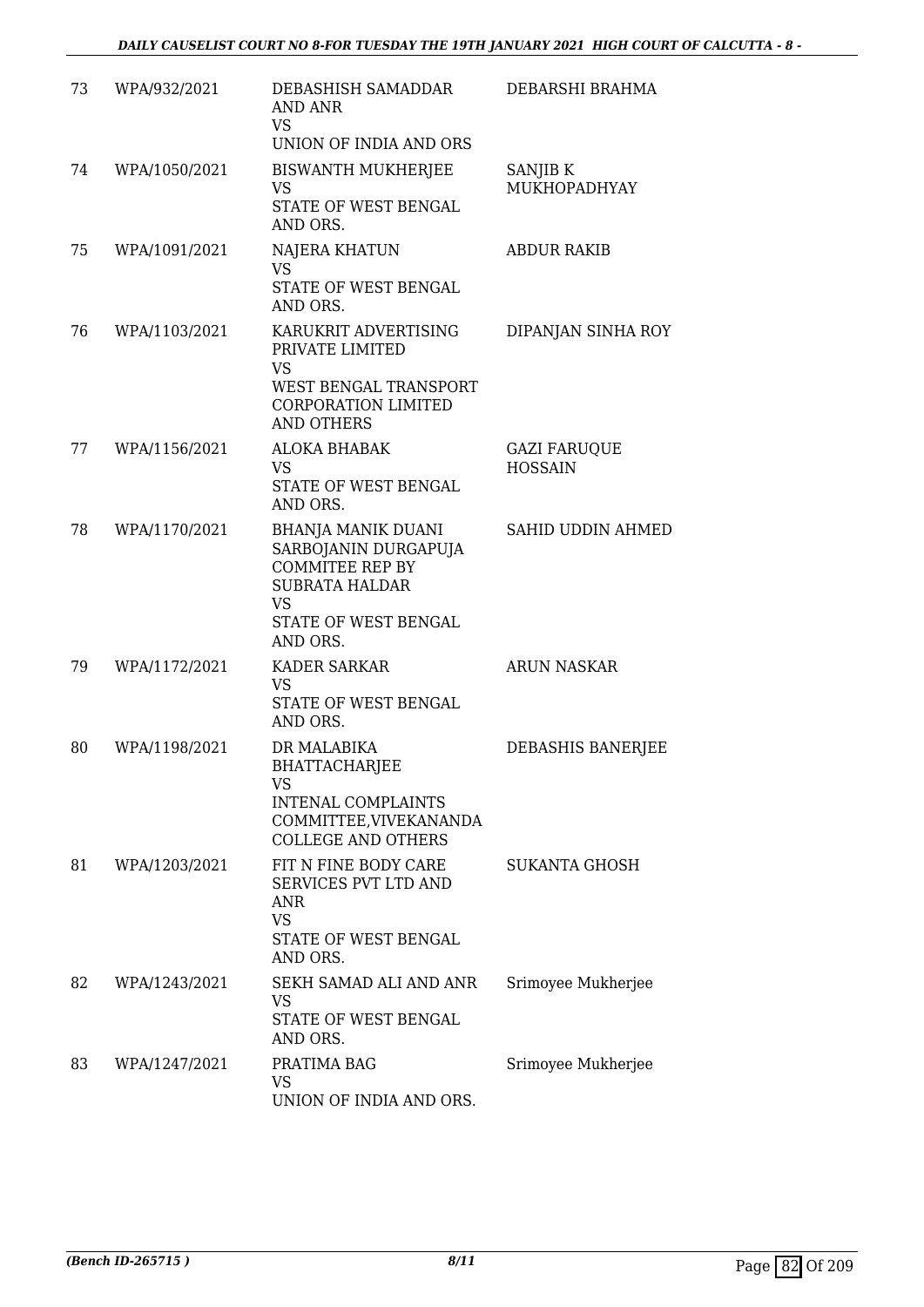| 84 | WPA/1274/2021  | RAHUL SAHA<br>VS<br>THE STATE OF WEST<br><b>BENGAL AND ORS</b>                                                                      | AMIT SHARMA                           |
|----|----------------|-------------------------------------------------------------------------------------------------------------------------------------|---------------------------------------|
| 85 | WPA/1281/2021  | <b>ASHIS BANIK</b><br>VS.<br>STATE OF WEST BENGAL<br>AND ORS.                                                                       | <b>SOMESWAR</b><br><b>CHAKRABARTI</b> |
| 86 | WPA/1444/2021  | <b>ASHOK BANERJEE</b><br>VS<br>THE STATE OF WEST<br><b>BENGAL AND ORS</b>                                                           | <b>SUPREEM NASKAR</b>                 |
| 87 | WPA/1477/2021  | ACHAN ULLA MOLLA<br>VS<br>STATE OF WEST BENGAL<br>AND ORS.                                                                          | NAZIR AHMED                           |
| 88 | WPA/1508/2021  | UTTAM KUMAR SHA<br><b>VS</b><br>STATE OF WEST BENGAL<br>AND ORS.                                                                    | <b>DEBASIS SUR</b>                    |
|    |                | <b>UPGRADED MATTERS</b>                                                                                                             |                                       |
| 89 | WPA/21791/2019 | MIR ZULFIKER ALI<br><b>VS</b><br>STATE OF WEST BENGAL &<br><b>ORS</b>                                                               | SANTANU MAJI                          |
| 90 | WPA/2181/2020  | KAUSALYA MONDAL @<br>KAUSALLY MONDAL<br><b>VS</b><br>STATE OF WEST BENGAL &<br><b>ORS</b>                                           | <b>ARUNIMA DAS</b><br><b>SHARMA</b>   |
| 91 | WPA/2638/2020  | <b>MANIK DUTTA</b><br>VS.<br>STATE OF WEST BENGAL &<br><b>ORS</b>                                                                   | PRADYOT MALAKAR                       |
| 92 | WPA/2931/2020  | CONTAI CO-OPERATIVE<br><b>BANK LTD &amp; ANR</b><br><b>VS</b><br>NATIONAL HIGHWAYS<br><b>AUTHORITY OF INDIA &amp;</b><br><b>ORS</b> | RITWIK PATTANAYAK                     |
| 93 | WPA/3132/2020  | BLUE CHIP NIRMIT (PVT)<br>LTD & ANR<br><b>VS</b><br>RESERVE BANK OF INDIA &<br><b>ORS</b>                                           | SANWAL TIBREWAL                       |
| 94 | WPA/3291/2020  | <b>GOBRA ORAW</b><br><b>VS</b><br>STATE OF WEST BENGAL &<br><b>ORS</b>                                                              | <b>AVISHEK PRASAD</b>                 |
| 95 | WPA/4887/2020  | DEBAPAM GHOSH & ANR<br><b>VS</b><br>UNION OF INDIA & ORS                                                                            | RAMJI MUNSI                           |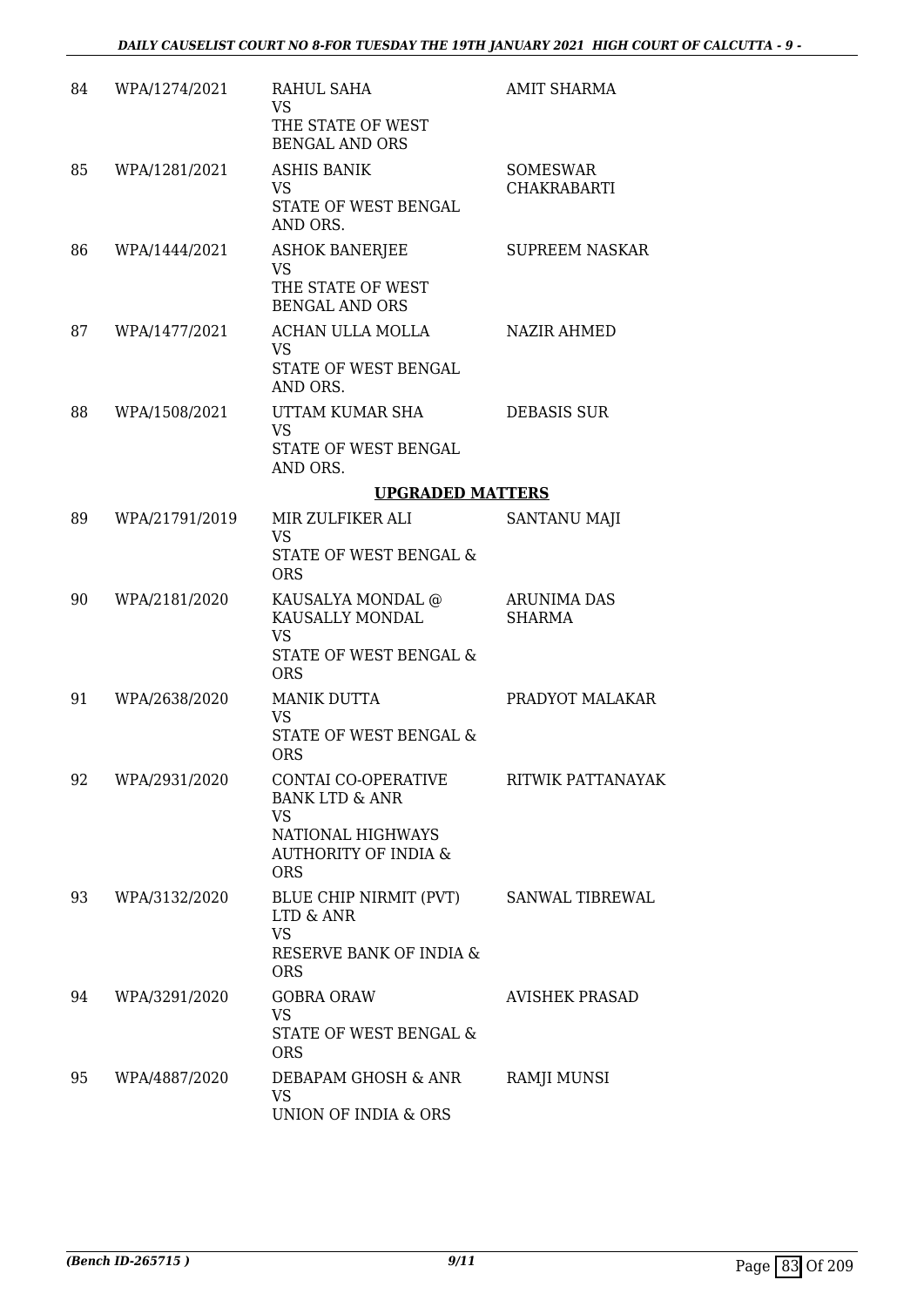| 96  | WPA/5090/2020      | <b>ASOKE KUMAR AGASTI</b><br><b>VS</b><br>STATE OF WEST BENGAL &<br><b>ORS</b>        | <b>SOURAV DUTTA</b>         |
|-----|--------------------|---------------------------------------------------------------------------------------|-----------------------------|
| 97  | WPA/7632/2020      | <b>TAHER ALI LASKAR</b><br>VS<br>STATE OF WEST BENGAL<br>AND ORS.                     | PRONAY BASAK                |
|     | IA NO: CAN/1/2020  |                                                                                       |                             |
| 98  | WPA/7639/2020      | SAMIUL SK.<br><b>VS</b><br>State of West Bengal                                       | RAMDULAL MANNA              |
|     | IA NO: CAN/1/2020  |                                                                                       |                             |
| 99  | WPA/8109/2020      | HIRENDRA NATH PODDAR<br><b>VS</b><br>THE STATE OF WEST<br><b>BENGAL AND ORS</b>       | SOMNATH SAHA                |
| 100 | WPA/8293/2020      | UTTAM KUMAR JANA<br>VS<br>State of West Bengal                                        | <b>GAUTAM GURIA</b>         |
| 101 | WPA/8522/2020      | AJIT KUMAR AGARWAL<br><b>VS</b><br>STATE OF WEST BENGAL<br>AND ORS.                   | SOUMYAJIT NANDY             |
| 102 | WPA/8795/2020      | RATHINDAR MAJUMDAR<br><b>AND ANR</b><br><b>VS</b><br>STATE OF WEST BENGAL<br>AND ORS. | ANUJ KUMAR<br><b>MISHRA</b> |
| 103 | WPA/9185/2020      | KAKALI DAS KAPAS<br><b>VS</b><br>State of West Bengal                                 | <b>BIBEK DEY</b>            |
| 104 | WPA/9910/2020      | PRABIR KUNDU<br>VS.<br>STATE OF WEST BENGAL<br>AND ORS.                               | <b>JOYITA RAY</b>           |
| 105 | WPA/10337/2020     | <b>RUNU BHOWMICK</b><br>VS<br>STATE OF WEST BENGAL<br>AND ORS.                        | <b>JUIN CHAKRABORTY</b>     |
| 106 | WPA/10338/2020     | <b>GOURSHANKAR MAITY</b><br><b>VS</b><br>STATE OF WEST BENGAL<br>AND ORS.             | <b>SOUMIK GANGULI</b>       |
|     | 107 WPA/10516/2020 | SWARUPAM KANTI DAS<br>VS<br>STATE OF WEST BENGAL<br>AND ORS.                          | <b>SARBANANDA</b><br>SANYAL |
| 108 | WPA/10545/2020     | RENUKA SARKAR<br>VS<br>STATE OF WEST BENGAL<br>AND ORS.                               | <b>SHAMIK CHATTERJEE</b>    |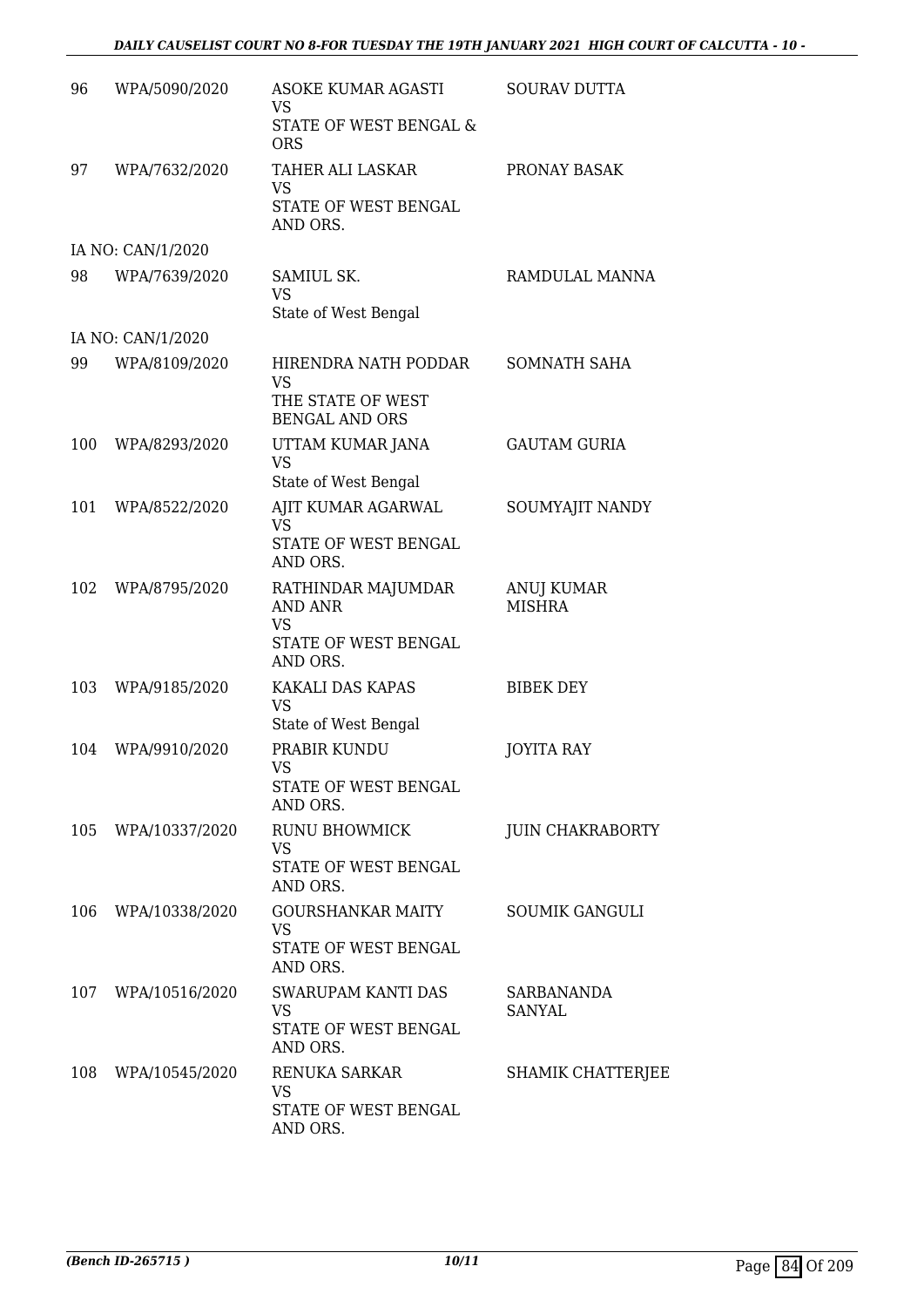| 109 | WPA/10858/2020 | DINESH AGARWAL<br>VS<br>STATE OF WEST BENGAL<br>AND ORS. |                                     |
|-----|----------------|----------------------------------------------------------|-------------------------------------|
| 110 | WPA/10870/2020 | NILOY SAHA<br>VS<br>UNION OF INDIA AND ORS.              | <b>TRIPTIMOY</b><br><b>TALUKDER</b> |
| 111 | WPA/11510/2020 | MORJINA BIBI<br>VS<br>STATE OF WEST BENGAL<br>AND ORS.   | <b>RENUKA ROY</b>                   |
| 112 | WPA/11924/2020 | DIPTI KHANRA<br>VS<br>STATE OF WEST BENGAL<br>AND ORS.   | Shahan Shah                         |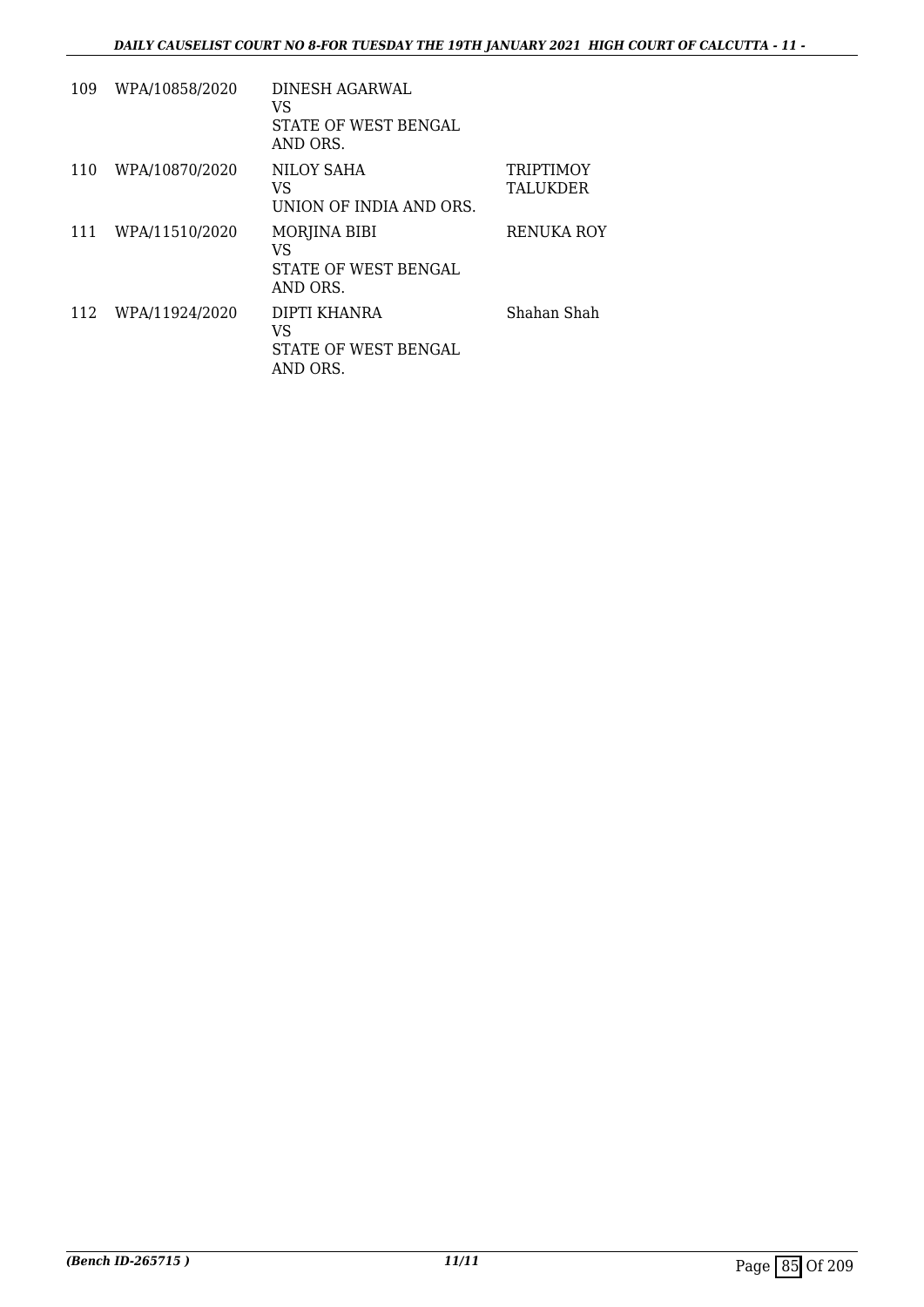

# In The High Court at Calcutta

# **Appellate Side**

**DAILY CAUSELIST For Tuesday The 19th January 2021**

**COURT NO. 26 SINGLE BENCH (SB - VII) AT 10:45 AM HON'BLE JUSTICE SHEKHAR B. SARAF (VIA VIDEO CONFERENCE)**

#### **ON AND FROM MONDAY, THE 11TH JANUARY, 2021 – MATTERS (MOTION & HEARING) UNDER ARTICLE 226 OF THE CONSTITUTION RELATING TO SECONDARY AND HIGHER SECONDARY EDUCATION UNDER GROUP II INCLUDING SERVICES AND APPLICATIONS CONNECTED THERETO AND EDUCATIONAL MATTERS NOT ASSIGNED TO ANY OTHER BENCH.**

**HEARING OF WRIT PETITIONS IRRESPECTIVE OF CLASSIFICATION AND APPLICATIONS CONNECTED THERETO.**

**NOTE : MATTERS WILL BE TAKEN UP THROUGH PHYSICAL HEARING WHEN BOTH THE PARTIES ARE AGREED.**

**SPL.NOTE : I) 'HEARING' AND 'ASSIGNED' MATTERS WILL BE TAKEN UP ON FRIDAY OF EACH WEEK AFTER RECESS.**

**II) CONTEMPT MATTERS WILL BE TAKEN UP ON THURSDAY AFTER RECESS.**

### **III) ORIGINAL SIDE MATTERS WILL NORMALLY BE TAKEN UP AT 3.00 P.M.OR EXHAUSTION OF THE APPELLATE SIDE LIST WHICHEVER IS EARLIER.**

|   |                                   | <b>TO BE MENTIONED</b>                                                    |                             |
|---|-----------------------------------|---------------------------------------------------------------------------|-----------------------------|
| 1 | WPA/21703/2019<br>(P. APPEARANCE) | <b>SOMA KAR</b><br>VS<br>STATE OF WEST BENGAL &<br><b>ORS</b>             | <b>MOLLY SAHA</b>           |
|   |                                   | <b>FIXED MATTER</b>                                                       |                             |
|   |                                   | (AT 2.00 P.M.)                                                            |                             |
| 2 | WPA/11818/2020                    | SANCHAYEETA SAHA AND<br>ANOTHER<br>VS<br>STATE OF WEST BENGAL<br>AND ORS. | KAUSHIK<br><b>CHOWDHURY</b> |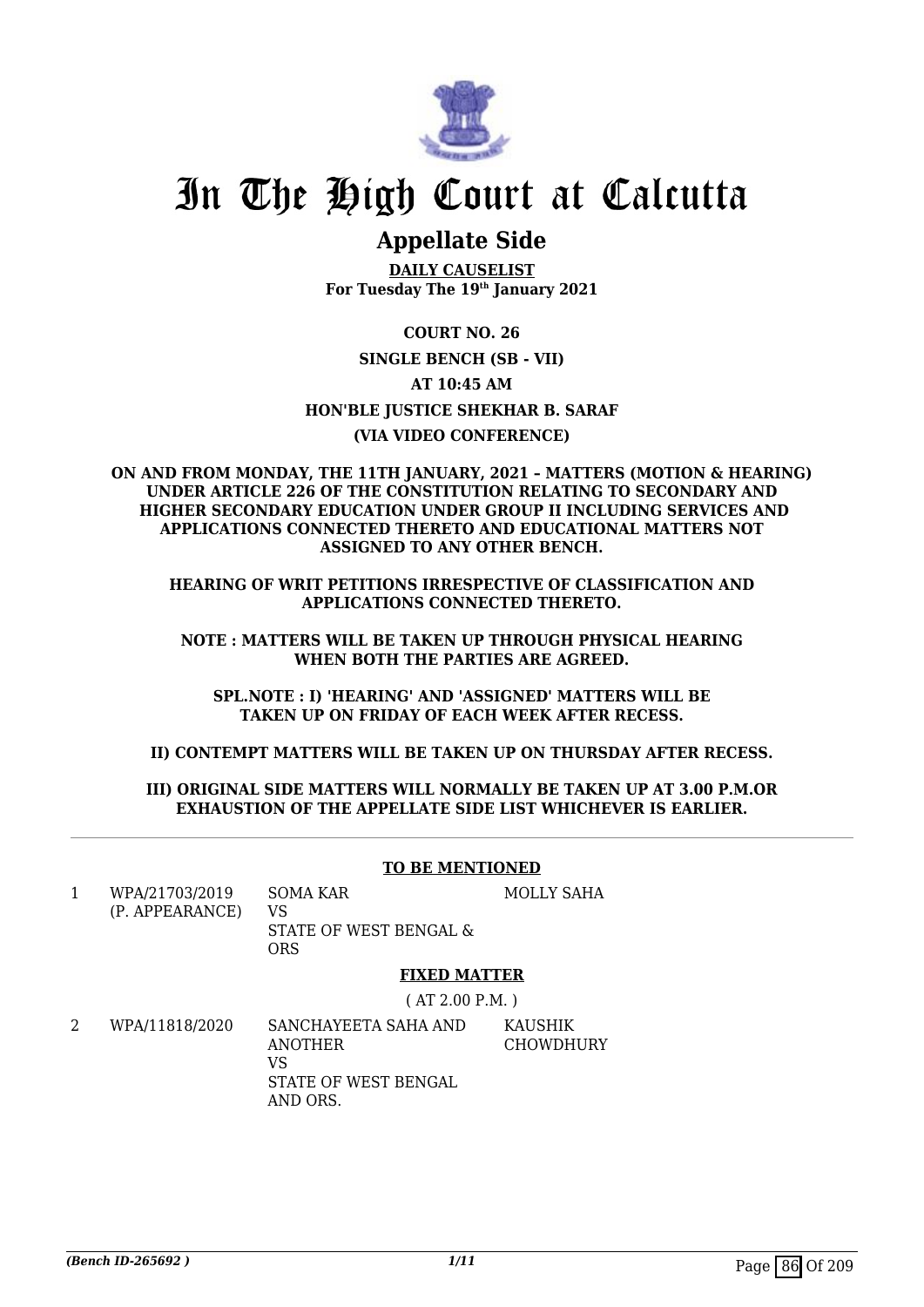| 3  | WPA/11824/2020 | <b>ASHIS MONDAL AND</b><br><b>ANOTHER</b><br><b>VS</b><br>STATE OF WEST BENGAL<br>AND ORS.           | <b>KAUSHIK</b><br><b>CHOWDHURY</b> |
|----|----------------|------------------------------------------------------------------------------------------------------|------------------------------------|
| 4  | WPA/191/2021   | <b>SUBHASIS NEGEL</b><br><b>VS</b><br>STATE OF WEST BENGAL<br>AND ORS.                               | PRADIP KR GHOSH                    |
| 5  | WPA/195/2021   | <b>SOUMI KUNDU PATRA</b><br><b>VS</b><br>STATE OF WEST BENGAL<br>AND ORS.                            | PRADIP KR GHOSH                    |
| 6  | WPA/840/2021   | <b>MOUMITA MAITY</b><br><b>VS</b><br>STATE OF WEST BENGAL<br>AND ORS.                                | SAKTI PADA JANA                    |
| 7  | WPA/843/2021   | <b>SOMA DAS SAMANTA</b><br><b>VS</b><br>STATE OF WEST BENGAL<br>AND ORS.                             | <b>SAKTI PADA JANA</b>             |
| 8  | WPA/1482/2021  | <b>BHAGIRATH SARDAR AND</b><br><b>ORS</b><br><b>VS</b><br>THE STATE OF WEST<br><b>BENGAL AND ORS</b> | <b>AMIT HALDER</b>                 |
|    |                |                                                                                                      |                                    |
|    |                | <b>NEW MOTION</b>                                                                                    |                                    |
| 9  | WPA/78/2021    | MITYL CHAKRAVORTY AND<br><b>OTHERS</b><br><b>VS</b><br>STATE OF WEST BENGAL<br>AND ORS.              | <b>SUNIT KUMAR ROY</b>             |
| 10 | WPA/171/2021   | <b>SUBHANKAR BERA</b><br><b>VS</b><br>STATE OF WEST BENGAL<br>AND ORS.                               | <b>SAMIRAN MANDAL</b>              |
| 11 | WPA/173/2021   | DIPANKAR SARKAR<br>VS.<br>STATE OF WEST BENGAL<br>AND ORS.                                           | SAMIRAN MANDAL                     |
| 12 | WPA/178/2021   | <b>BIR SINGHA PAL</b><br><b>VS</b><br>STATE OF WEST BENGAL<br>AND ORS.                               | <b>SAMIRAN MANDAL</b>              |
| 13 | WPA/770/2021   | <b>ASRAF ALI</b><br>VS.<br>STATE OF WEST BENGAL<br>AND ORS.                                          | RESHMA PARVEEN                     |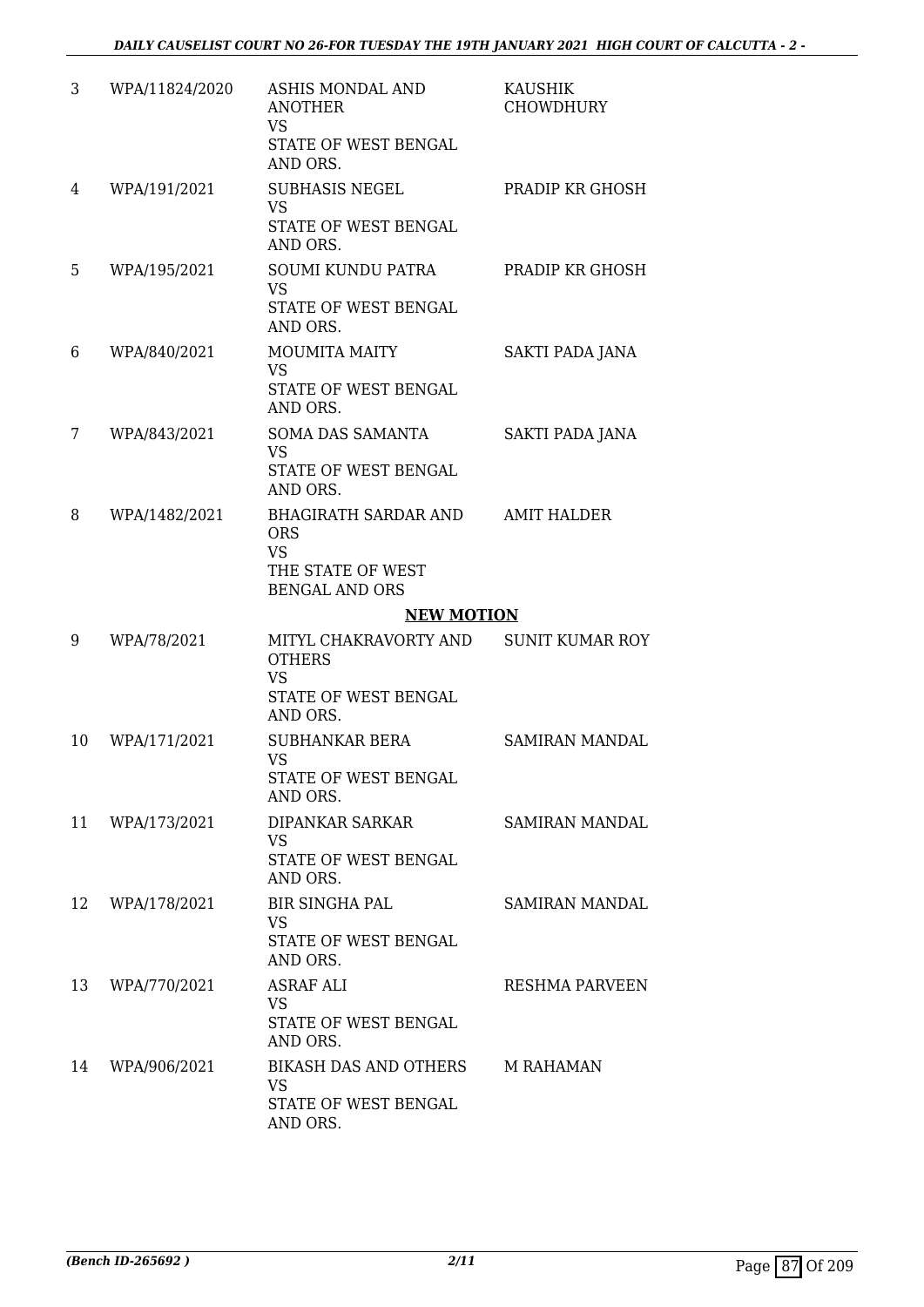| 15 | WPA/1006/2021  | NIRMAL KR BHUNIA<br>VS                                                       | KRISHNENDU BERA                            |
|----|----------------|------------------------------------------------------------------------------|--------------------------------------------|
|    |                | <b>STATE OF WEST BENGAL</b><br>AND ORS.                                      |                                            |
| 16 | WPA/1069/2021  | <b>MANAB TARAFDAR</b><br><b>VS</b>                                           | <b>BHASKAR SETH</b>                        |
|    |                | STATE OF WEST BENGAL<br>AND ORS.                                             |                                            |
| 17 | WPA/1078/2021  | <b>SMT SHIPI BISWAS</b><br><b>VS</b>                                         | DEBJANI GHOSAL                             |
|    |                | STATE OF WEST BENGAL<br>AND ORS.                                             |                                            |
| 18 | WPA/1088/2021  | PRAHLAD SANKI<br><b>VS</b>                                                   | DEBJANI GHOSAL                             |
|    |                | STATE OF WEST BENGAL<br>AND ORS.                                             |                                            |
| 19 | WPA/1111/2021  | SWAPAN KUMAR MONDAL<br><b>VS</b>                                             | <b>AMITABRATA ROY</b>                      |
|    |                | STATE OF WEST BENGAL<br>AND ORS.                                             |                                            |
| 20 | WPA/1318/2021  | <b>BALIGARIA BALIKA</b><br>VIDYAPITH(H.S)                                    | <b>UTTAM KUMAR</b><br><b>BHATTACHARYYA</b> |
|    |                | <b>VS</b><br>STATE OF WEST BENGAL<br>AND ORS.                                |                                            |
| 21 | WPA/1570/2021  | RUPALI MITRA AND<br><b>OTHERS</b>                                            | Raju Bhattacharyya                         |
|    |                | <b>VS</b><br>STATE OF WEST BENGAL<br>AND ORS.                                |                                            |
| 22 | WPA/1691/2021  | DINESH CHANDRA HALDER<br>VS                                                  | DIPTENDU MONDAL                            |
|    |                | THE WEST BENGAL<br>CENTRAL SCHOOL SERVICE<br><b>COMMISSION AND ORS</b>       |                                            |
| 23 | WPA/1870/2021  | <b>MOMTAJ KHATUN</b><br><b>VS</b>                                            | TARUN KUMAR DAS                            |
|    |                | WEST BENGAL CENTRAL<br><b>SCHOOL SERVICE</b><br><b>COMMISSION AND OTHERS</b> |                                            |
|    |                | <b>MOTION</b>                                                                |                                            |
| 24 | WPA/17718/2016 | PRABIR PROSAD ROY<br><b>VS</b><br>STATE OF WEST BENGAL &                     | ANIMESH<br><b>BHATTACAHRYA</b>             |
|    |                | <b>ORS</b>                                                                   |                                            |
| 25 | WPA/23877/2017 | <b>ABDUR RASHID</b><br><b>VS</b>                                             | <b>S S MONDAL</b>                          |
|    |                | STATE OF WEST BENGAL &<br><b>ORS</b>                                         |                                            |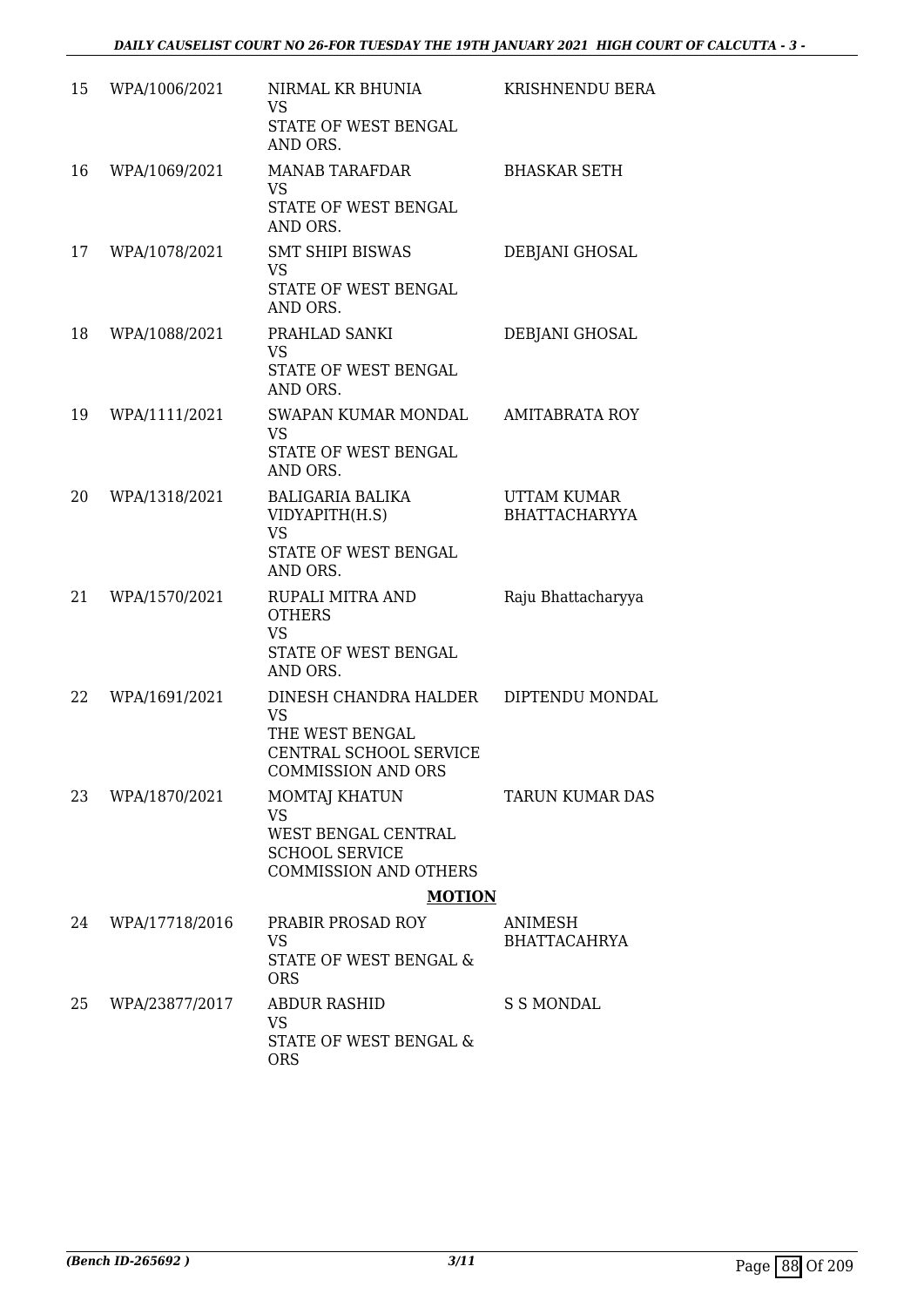| 26 | WPA/27646/2017                          | PRITAM SAMANTA(MINOR)<br>REPRESENTED BY FATHER<br>PARIMAL SAMANTA<br><b>VS</b><br><b>STATE OF WEST BENGAL &amp;</b><br><b>ORS</b> | <b>SUBIR SABUD</b>     |
|----|-----------------------------------------|-----------------------------------------------------------------------------------------------------------------------------------|------------------------|
| 27 | WPA/2862/2019                           | <b>GOURIS PANDA</b><br><b>VS</b><br>STATE OF WEST BENGAL &<br><b>ORS</b>                                                          | <b>ABHISHEK BISWAS</b> |
| 28 | WPA/3312/2019                           | <b>JAYASREE SHAW</b><br><b>VS</b><br>STATE OF WEST BENGAL &<br><b>ORS</b>                                                         | ARNAB SAHA             |
| 29 | WPA/17203/2019                          | SHARMILA GUHA NEOGI<br>(DAS)<br><b>VS</b><br>STATE OF WEST BENGAL &<br><b>ORS</b>                                                 | DILIP KR SADHU         |
| 30 | WPA/17210/2019                          | SHASHI SINHA @ SHASHI<br><b>KIRAN</b><br><b>VS</b><br>STATE OF WEST BENGAL &<br><b>ORS</b>                                        | <b>CHANDAN DUTTA</b>   |
| 31 | WPA/17567/2019                          | <b>BISWANATH BASAK</b><br><b>VS</b><br>STATE OF WEST BENGAL &<br><b>ORS</b>                                                       | <b>RAJA BISWAS</b>     |
| 32 | WPA/17960/2019                          | ASHIS KUMAR SARKAR &<br><b>ORS</b><br><b>VS</b><br>STATE OF WEST BENGAL &<br><b>ORS</b>                                           | TANUJA BASAK           |
| 33 | WPA/18437/2019                          | POLI ROY<br>VS —<br>STATE OF WEST BENGAL &<br><b>ORS</b>                                                                          | DIPTENDU MANDAL        |
|    | IA NO: CAN/1/2020(Old No:CAN/5806/2020) |                                                                                                                                   |                        |
| 34 | WPA/22710/2019                          | ASIF IKBAL MONDAL<br><b>VS</b><br>STATE OF WEST BENGAL &<br><b>ORS</b>                                                            | DILIP KUMAR MAITI      |
| 35 | WPA/22723/2019                          | LIPIKA KARMAKAR<br><b>VS</b><br>STATE OF WEST BENGAL &<br><b>ORS</b>                                                              | <b>UJJAL RAY</b>       |
| 36 | WPA/23052/2019                          | SUJATA JANA<br><b>VS</b><br>STATE OF WEST BENGAL &<br><b>ORS</b>                                                                  | <b>GOUTAM ACHARYA</b>  |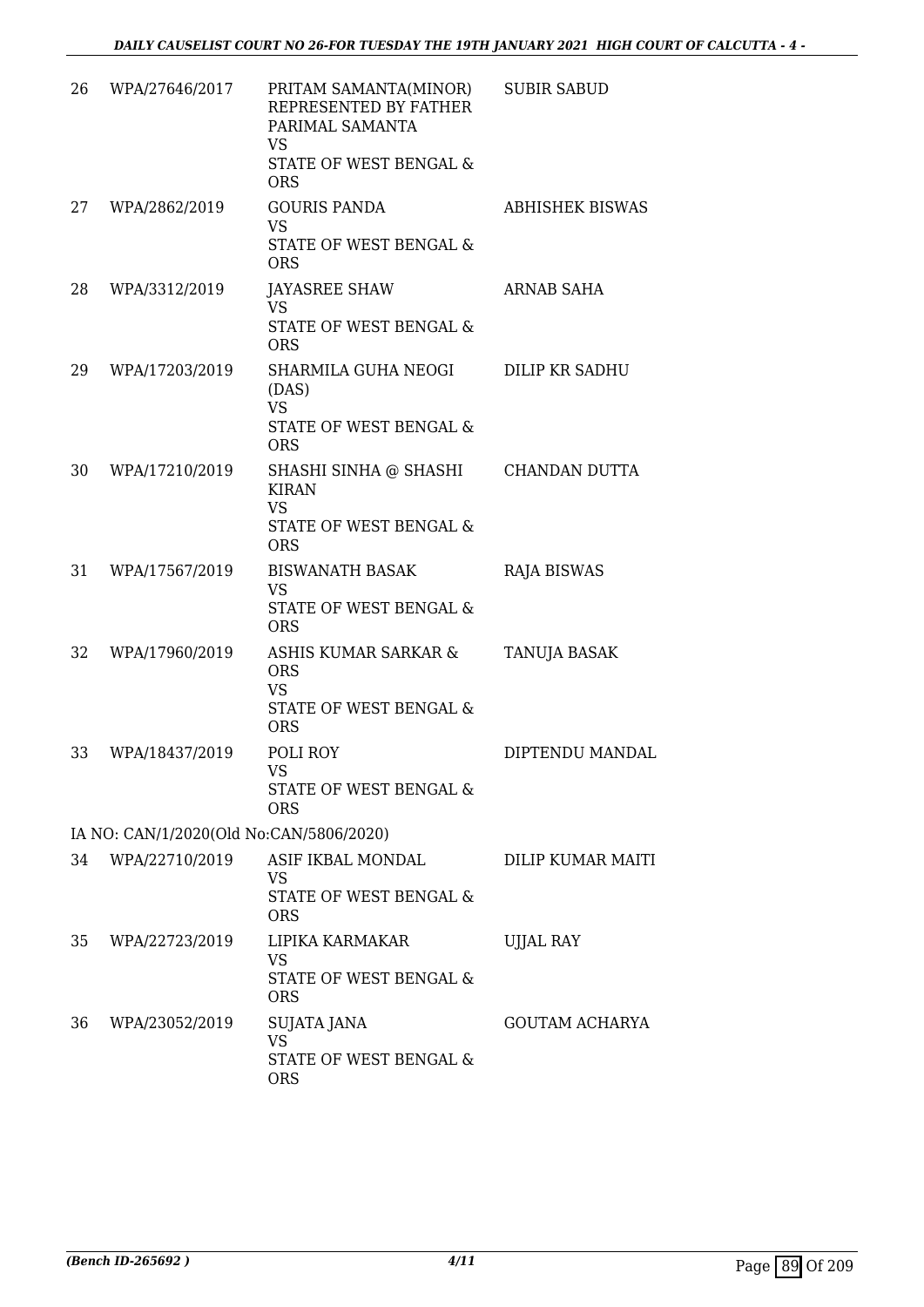| 37 | WPA/23399/2019                          | RANJIT KUMAR SASMAL &<br><b>ORS</b><br><b>VS</b><br>STATE OF WEST BENGAL &<br><b>ORS</b>                                       | <b>BIBEKANANDA</b><br><b>TRIPATHY</b>     |
|----|-----------------------------------------|--------------------------------------------------------------------------------------------------------------------------------|-------------------------------------------|
| 38 | AST/7/2020                              | ABDUL KALAM SHEIKH<br><b>VS</b><br>STATE OF WEST BENGAL &<br><b>ORS</b>                                                        | SK JAYED HOSSAIN                          |
|    | IA NO: CAN/1/2020                       |                                                                                                                                |                                           |
| 39 | WPA/170/2020                            | KRISHANAPRASAD MAITY &<br><b>ORS</b><br><b>VS</b><br>STATE OF WEST BENGAL &<br><b>ORS</b>                                      | SATYAM MUKHERJEE                          |
| 40 | WPA/954/2020                            | DR. DEBASIS<br><b>CHATTOPADHYAY</b><br><b>VS</b><br><b>STATE OF WEST BENGAL &amp;</b><br><b>ORS</b>                            | SUBHRANGSU PANDA                          |
| 41 | WPA/3178/2020                           | MOUMITA GHOSH<br><b>VS</b><br>STATE OF WEST BENGAL &<br><b>ORS</b>                                                             | <b>MIR ANOWAR</b>                         |
| 42 | WPA/4555/2020                           | <b>RIYA BEGUM</b><br><b>VS</b><br>STATE OF WEST BENGAL &<br><b>ORS</b>                                                         | <b>SHUVRO PROKASH</b><br>LAHIRI           |
| 43 | WPA/5197/2020                           | <b>TIYASA HALDER</b><br><b>VS</b><br>STATE OF WEST BENGAL &<br><b>ORS</b>                                                      | MISTHI SAHA                               |
| 44 | WPA/6146/2020                           | RUDRA NARAYAN MISRA<br><b>VS</b><br><b>WBBSE&amp;ORS</b>                                                                       | NIBEDITA PAL                              |
|    | IA NO: CAN/1/2020(Old No:CAN/4429/2020) |                                                                                                                                |                                           |
| 45 | WPA/8046/2020                           | ALL POST GRADUATE<br>TEACHERS WELFARE<br><b>ASSOCIATION AND ANR</b><br><b>VS</b><br>THE STATE OF WEST<br><b>BENGAL AND ORS</b> | <b>SIDDHARTHA</b><br><b>SANKAR MANDAL</b> |
| 46 | WPA/8078/2020                           | <b>NADIA PARVIN MOU</b><br>VS.<br>THE WEST BENGAL<br>CENTRAL SCHOOL SERVICE<br><b>COMMISSION AND ORS</b>                       | <b>GOLAM MOHIUDDIN</b>                    |
| 47 | WPA/8095/2020                           | SUDIPTA MANDAL<br><b>VS</b><br>STATE OF WEST BENGAL<br><b>AND ORS</b>                                                          | <b>SOMNATH</b><br><b>GANGOPADHYAY</b>     |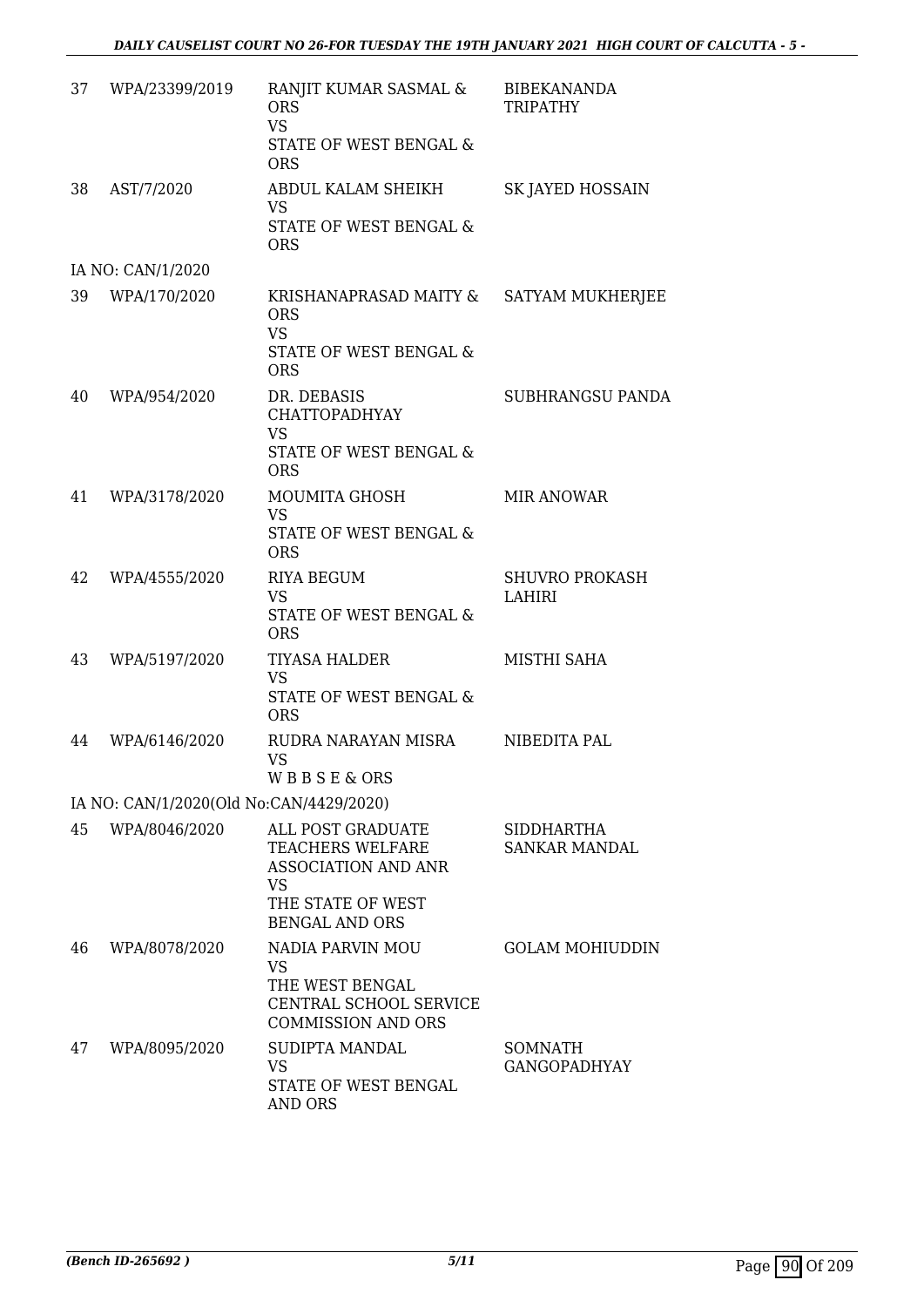| 48 | WPA/8567/2020  | PRADIP KUMAR BHATTA<br><b>AND ANR</b>                                  | SK SAHAJAHAN ALI       |
|----|----------------|------------------------------------------------------------------------|------------------------|
|    |                | VS<br>STATE OF WEST BENGAL<br>AND ORS.                                 |                        |
| 49 | WPA/8588/2020  | SISIR KUMAR SENAPATI<br><b>VS</b>                                      | <b>SUBIR SABUD</b>     |
|    |                | STATE OF WEST BENGAL<br>AND ORS.                                       |                        |
| 50 | WPA/8953/2020  | NIHAR RANJAN NASKAR<br><b>VS</b><br>STATE OF WEST BENGAL               | <b>ANUPAM DAS</b>      |
|    |                | AND ORS.                                                               |                        |
| 51 | WPA/9673/2020  | <b>SK.SAMSUL HUDA</b><br><b>VS</b><br>STATE OF WEST BENGAL<br>AND ORS. | Anisur Rahaman         |
| 52 | WPA/9850/2020  | <b>RINKI DEY SARKAR</b><br><b>VS</b>                                   | <b>ABHIJIT SARKAR</b>  |
|    |                | STATE OF WEST BENGAL<br>AND ORS.                                       |                        |
| 53 | WPA/10104/2020 | PARTHASARATHI DAS AND<br><b>ORS</b>                                    | <b>SOUGATA MITRA</b>   |
|    |                | <b>VS</b><br>THE STATE OF WEST<br><b>BENGAL AND ORS</b>                |                        |
| 54 | WPA/10670/2020 | MOUSUMI CHATTERJEE<br><b>VS</b>                                        | <b>SOUGATA MITRA</b>   |
|    |                | THE STATE OF WEST<br><b>BENGAL AND ORS</b>                             |                        |
| 55 | WPA/10877/2020 | <b>ARUN KR</b><br><b>SINHAMAHAPATRA</b>                                | ARUNAVA PATI           |
|    |                | <b>VS</b><br>STATE OF WEST BENGAL<br>AND ORS.                          |                        |
| 56 | WPA/11232/2020 | <b>SANDIPAN MITRA</b><br><b>VS</b>                                     | <b>SUNIT KUMAR ROY</b> |
|    |                | STATE OF WEST BENGAL<br>AND ORS.                                       |                        |
| 57 | WPA/11390/2020 | <b>BHASKAR ROY</b><br>CHOUDHURY<br><b>VS</b>                           | <b>TANUJA BASAK</b>    |
|    |                | STATE OF WEST BENGAL<br>AND ORS.                                       |                        |
| 58 | WPA/11497/2020 | <b>SOMA MAITI AND ORS</b><br><b>VS</b>                                 | <b>TIRTHANKAR DEY</b>  |
|    |                | THE WEST BENGAL<br>CENTRAL SCHOOL SERVICE<br><b>COMMISSION AND ORS</b> |                        |
| 59 | WPA/11516/2020 | SMRITIKANA ROY<br><b>SENGUPTA</b>                                      | <b>BISWAJIT MAL</b>    |
|    |                | <b>VS</b><br>STATE OF WEST BENGAL<br>AND ORS.                          |                        |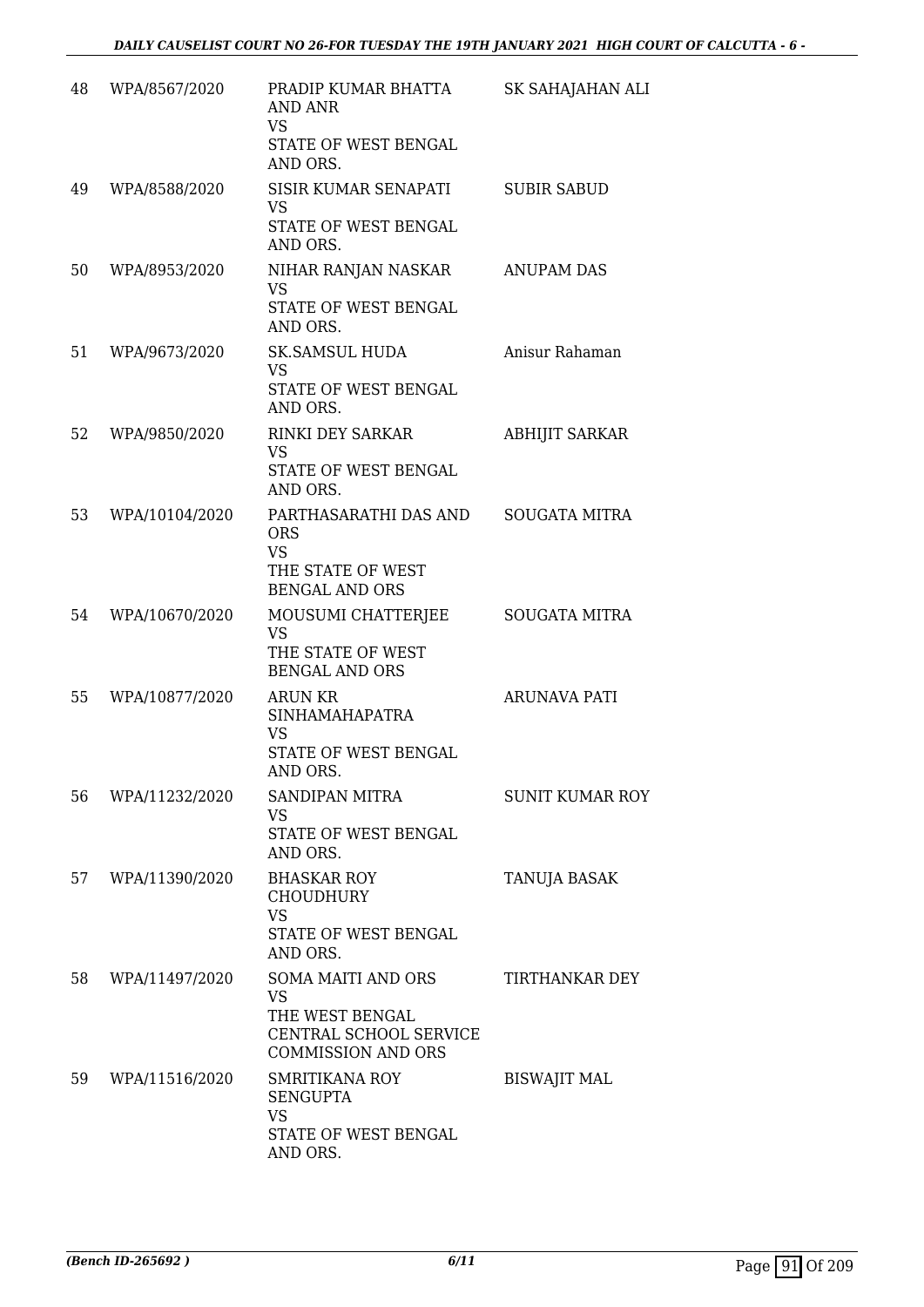| 60 | WPA/11626/2020 | PRASANTA SUTRADHAR<br><b>VS</b><br>THE STATE OF WEST<br><b>BENGAL AND ORS</b>             | <b>TARUN KUMAR DAS</b>                   |
|----|----------------|-------------------------------------------------------------------------------------------|------------------------------------------|
| 61 | WPA/11737/2020 | <b>NAFISA PARVIN KHAN</b><br><b>VS</b><br>STATE OF WEST BENGAL<br>AND ORS.                | <b>SARIFUL ISLAM</b><br><b>MALLICK</b>   |
| 62 | WPA/11748/2020 | <b>SIDDHARTHA</b><br><b>BAHTTACHARYA</b><br><b>VS</b><br>STATE OF WEST BENGAL<br>AND ORS. | RAJLASHMI GHATAK                         |
| 63 | WPA/11832/2020 | SYED FAZLE RAFIQUE<br><b>VS</b><br>STATE OF WEST BENGAL<br>AND ORS.                       | SAIKAT CHATTERJII                        |
| 64 | WPA/11848/2020 | APARNA GHOSH<br><b>VS</b><br>STATE OF WEST BENGAL<br>AND ORS.                             | <b>SWAPAN KUAMR</b><br><b>CHATTERJEE</b> |
| 65 | WPA/11862/2020 | <b>GOUTAM RAKSHIT</b><br><b>VS</b><br>STATE OF WEST BENGAL<br>AND ORS.                    | <b>ARUNDHUTI</b><br><b>BANERJEE</b>      |
| 66 | WPA/11877/2020 | SRIKANTA KOLEY<br><b>VS</b><br>STATE OF WEST BENGAL<br>AND ORS.                           | <b>SYED SHAMSUL</b><br><b>AREFIN</b>     |
| 67 | WPA/11897/2020 | <b>WASIM FIROZ KHAN</b><br><b>VS</b><br>STATE OF WEST BENGAL<br>AND ORS.                  | YOUNUSMONDAL                             |
| 68 | WPA/11911/2020 | <b>SK AFSAR ALI</b><br><b>VS</b><br>STATE OF WEST BENGAL<br>AND ORS.                      | Raju Bhattacharyya                       |
| 69 | WPA/11936/2020 | UMA DAS<br><b>VS</b><br>STATE OF WEST BENGAL<br>AND ORS.                                  | SALIL KANTI MAITI                        |
|    |                | <b>MOTION 1</b>                                                                           |                                          |
| 70 | WPA/5759/2019  | (FOLLOWING MATTERS TO BE TAKEN AT 2.45 P.M.)<br>NILADRI SEKHAR DAS                        | MONIRUZZAMAN                             |
|    |                | VS<br>STATE OF WEST BENGAL &<br><b>ORS</b>                                                |                                          |
| 71 | WPA/6646/2019  | <b>ATASI GHOSH</b><br><b>VS</b><br>STATE OF WEST BENGAL &<br><b>ORS</b>                   | DIPAYAN KUNDU                            |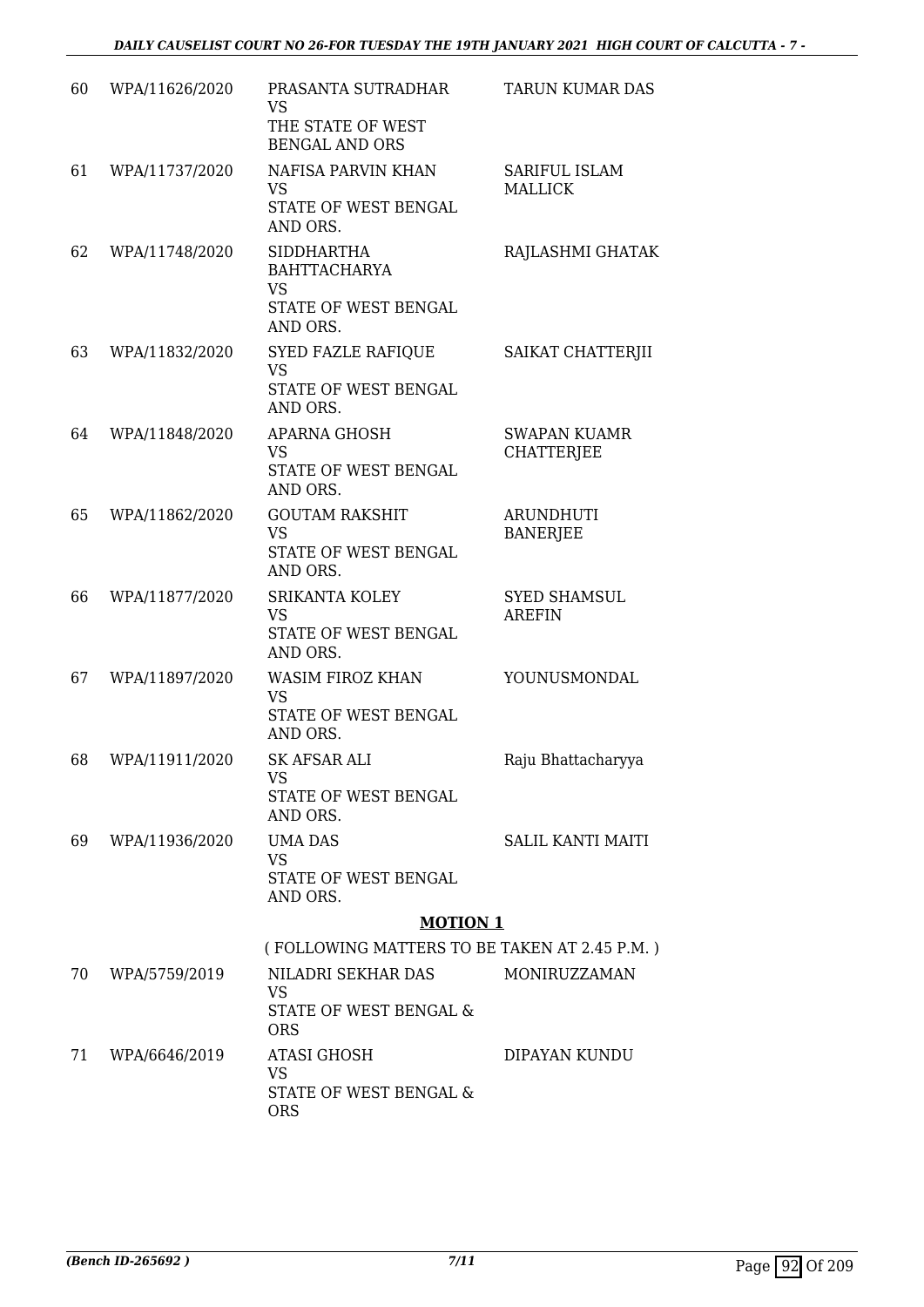| 72 | WPA/8900/2019  | <b>SHRABANI BERA</b><br><b>VS</b><br>STATE OF WEST BENGAL &<br><b>ORS</b>                      | <b>KAMAL MISHRA</b>                 |
|----|----------------|------------------------------------------------------------------------------------------------|-------------------------------------|
| 73 | WPA/8933/2019  | LATIFA KHATUN & ORS<br><b>VS</b><br>STATE OF WEST BENGAL &<br><b>ORS</b>                       | MD HAFIZ ALI                        |
| 74 | WPA/10160/2019 | <b>SUPARNA GAYEN &amp; ORS</b><br><b>VS</b><br><b>STATE OF WEST BENGAL &amp;</b><br><b>ORS</b> | SIDDHARTHA ROY                      |
| 75 | WPA/10162/2019 | DEBASHREE GHOSH & ORS<br><b>VS</b><br>STATE OF WEST BENGAL &<br><b>ORS</b>                     | SIDDHARTHA ROY                      |
| 76 | WPA/10197/2019 | <b>ABDUR ROB &amp; ORS</b><br><b>VS</b><br>STATE OF WEST BENGAL &<br><b>ORS</b>                | <b>ALOKESH DALAI</b>                |
| 77 | WPA/10347/2019 | <b>BISWAJIT BISWAS</b><br><b>VS</b><br>STATE OF WEST BENGAL &<br><b>ORS</b>                    | PABITRA BISWAS                      |
| 78 | WPA/10496/2019 | <b>ROJINA PARVIN</b><br><b>VS</b><br>STATE OF WEST BENGAL &<br><b>ORS</b>                      | <b>GORA CHAND</b><br><b>SAMANTA</b> |
| 79 | WPA/10533/2019 | APURBA KANTI DAS & ORS<br><b>VS</b><br>STATE OF WEST BENGAL &<br><b>ORS</b>                    | JHUMA<br><b>CHAKRABORTY</b>         |
| 80 | WPA/10551/2019 | TAYABA TASLIM<br><b>VS</b><br>STATE OF WEST BENGAL<br>&ORS                                     | MA A SAMAD                          |
| 81 | WPA/10700/2019 | SUSANTA CHOWDHURY<br><b>VS</b><br>STATE OF WEST BENGAL &<br><b>ORS</b>                         | SHAMIM UL BARI                      |
| 82 | WPA/10847/2019 | TANUSREE DAS & ORS<br><b>VS</b><br><b>STATE OF WEST BENGAL &amp;</b><br><b>ANR</b>             | MD HAFIZ ALI                        |
| 83 | WPA/10885/2019 | ANJUMAN BANU<br><b>VS</b><br>STATE OF WEST BENGAL &<br><b>ORS</b>                              | SHAMIMUL BARI                       |
| 84 | WPA/10901/2019 | BHRAMAR MULICK KUNDU<br><b>VS</b><br>STATE OF WEST BENGAL &<br><b>ORS</b>                      | DIPAYAN KUNDU                       |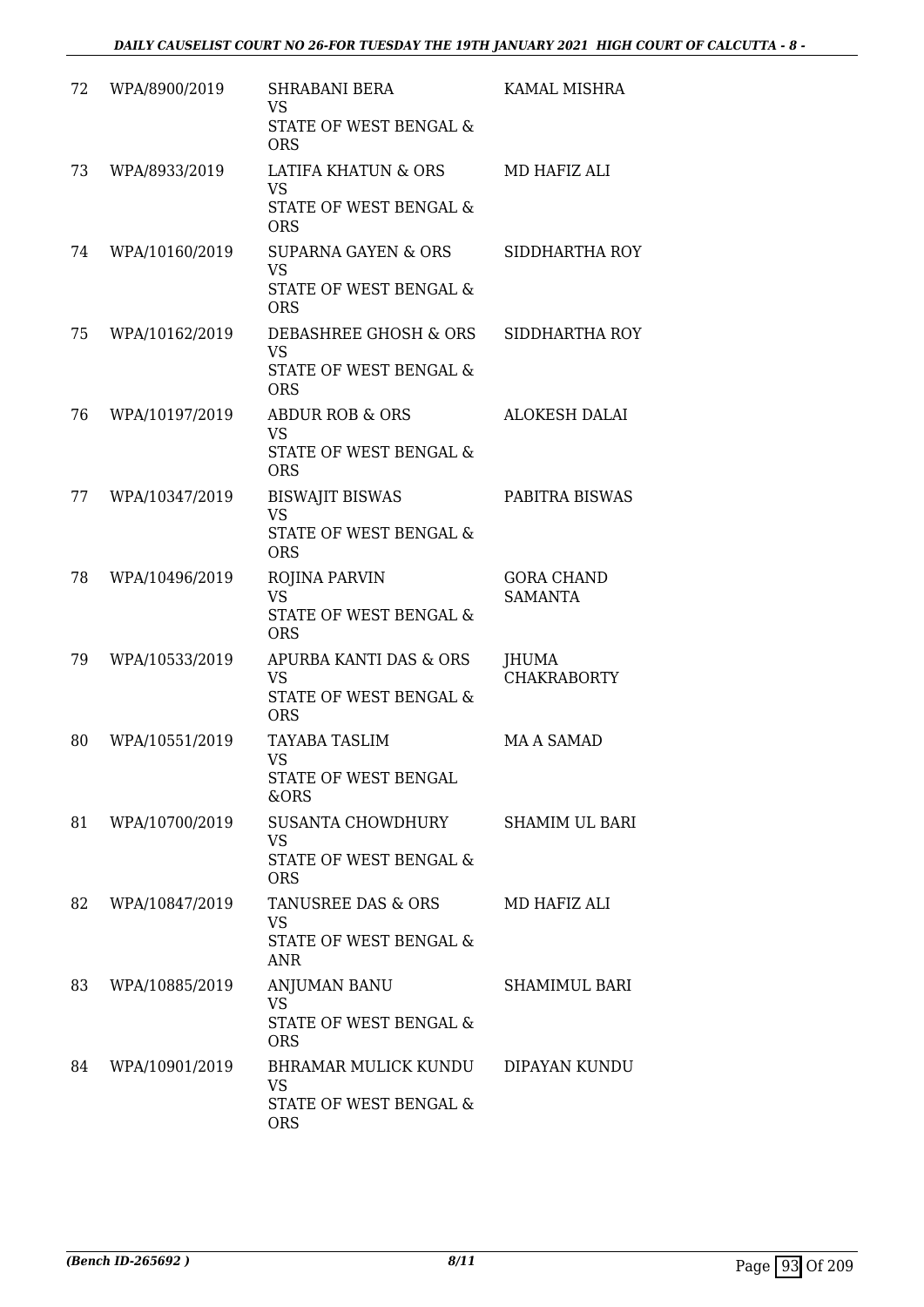| 85 | WPA/11174/2019 | PRIYANKA MONDAL & ORS<br><b>VS</b><br>WEST BENGAL CENTRAL<br><b>SCHOOL SERVICE</b><br><b>COMMISSION &amp; ORS</b> | <b>SAKHAWAT</b><br><b>KHANDAKAR</b> |
|----|----------------|-------------------------------------------------------------------------------------------------------------------|-------------------------------------|
| 86 | WPA/11223/2019 | <b>DAUD HOSSAIN</b><br><b>VS</b><br>STATE OF WEST BENGAL &<br><b>ORS</b>                                          | MD YUSUF ALI                        |
| 87 | WPA/11256/2019 | RAJKUMAR PORIA<br><b>VS</b><br>STATE OF WEST BENGAL &<br><b>ORS</b>                                               | <b>SOMESH KUMAR</b><br><b>GHOSH</b> |
| 88 | WPA/11261/2019 | <b>APARUPA SAHOO</b><br><b>VS</b><br>STATE OF WEST BENGAL &<br>ORS.                                               | SOMESH KR. GHOSH                    |
| 89 | WPA/11405/2019 | <b>DURBA DHOLE</b><br><b>VS</b><br>STATE OF WEST BENGAL &<br><b>ORS</b>                                           | <b>SOMESH KUMAR</b><br><b>GHOSH</b> |
| 90 | WPA/11406/2019 | SK AMJED ALI<br><b>VS</b><br>STATE OF WEST BENGAL &<br><b>ORS</b>                                                 | <b>SOMESH KUMAR</b><br><b>GHOSH</b> |
| 91 | WPA/11407/2019 | TAPAS KUMAR BARIK<br><b>VS</b><br>STATE OF WEST BENGAL &<br><b>ORS</b>                                            | <b>SOMESH KUMAR</b><br><b>GHOSH</b> |
| 92 | WPA/11873/2019 | <b>SURAJIT PAHARI</b><br><b>VS</b><br><b>STATE OF WEST BENGAL &amp;</b><br><b>ORS</b>                             | SALANI<br><b>BHATTACHARJEE</b>      |
| 93 | WPA/11996/2019 | <b>SUCHETA HALDER &amp; ORS</b><br><b>VS</b><br>STATE OF WEST BENGAL &<br><b>ORS</b>                              | DEBASHIS BANERJEE                   |
| 94 | WPA/12004/2019 | PUSPENDU GOSWAMI<br><b>VS</b><br>STATE OF WEST BENGAL &<br><b>ORS</b>                                             | <b>SOMESH KUMAR</b><br><b>GHOSH</b> |
| 95 | WPA/12018/2019 | MADHABI PATRA<br><b>BHATTACHARJEE</b><br><b>VS</b><br>STATE OF WEST BENGAL &<br><b>ORS</b>                        | TARASHANKAR<br><b>BHATTACHARJEE</b> |
| 96 | WPA/12057/2019 | KRISHNENDU MONDAL<br><b>VS</b><br>STATE OF WEST BENGAL &<br><b>ORS</b>                                            | <b>SOMESH KUMAR</b><br><b>GHOSH</b> |
| 97 | WPA/12058/2019 | MANARANJAN BALA<br><b>VS</b><br>STATE OF WEST BENGAL &<br><b>ORS</b>                                              | SOMESH KUMAR<br>GHOSH               |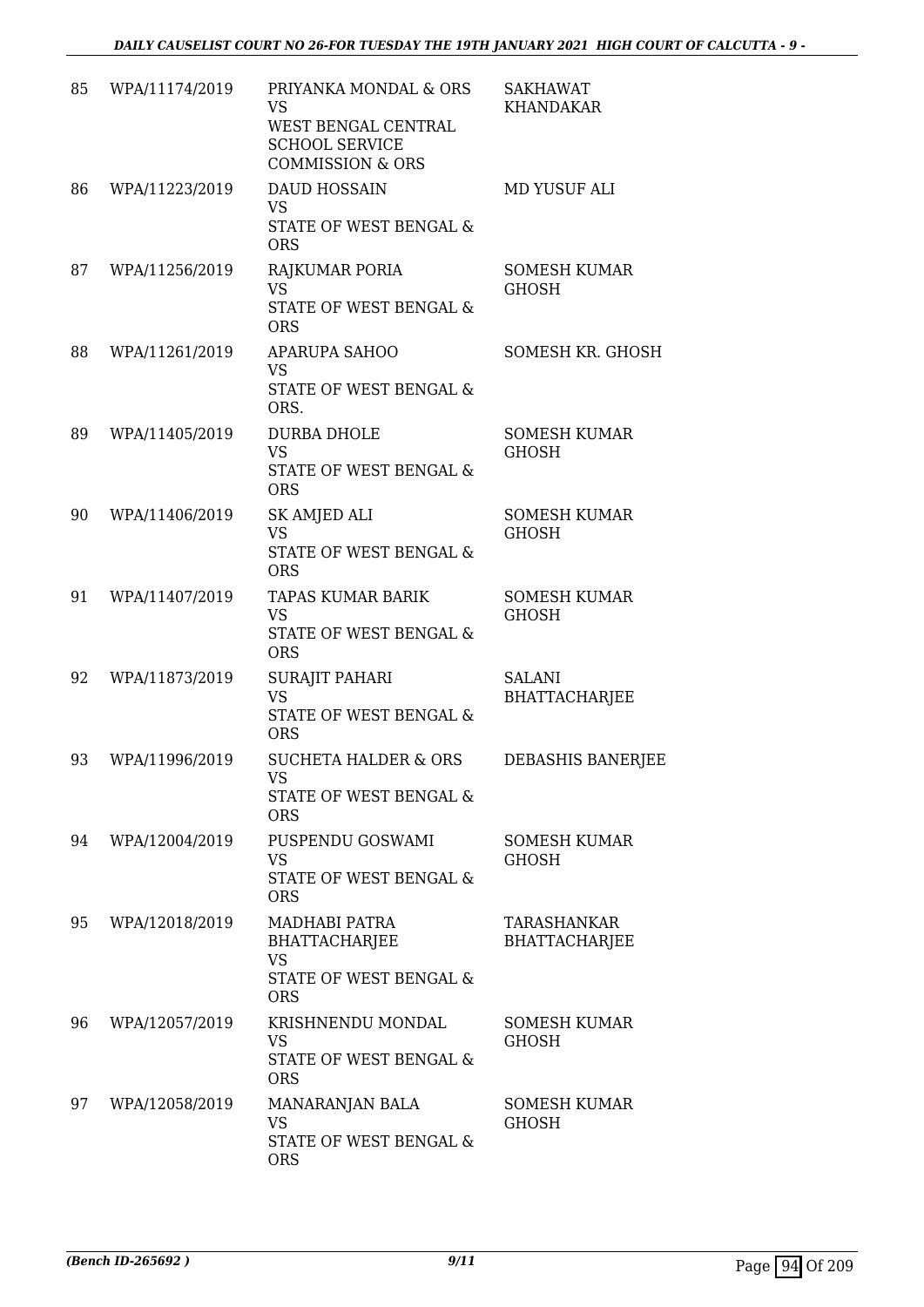| 98 | WPA/12059/2019     | JAGANNATH BHAUMIK<br><b>VS</b>                         | <b>SOMESH KUMAR</b><br>GHOSH |
|----|--------------------|--------------------------------------------------------|------------------------------|
|    |                    | STATE OF WEST BENGAL &<br><b>ORS</b>                   |                              |
| 99 | WPA/12156/2019     | ARUN SINGHA DEB<br><b>VS</b>                           | <b>SOMESH KUMAR</b><br>GHOSH |
|    |                    | STATE OF WEST BENGAL &<br><b>ORS</b>                   |                              |
|    | 100 WPA/12165/2019 | <b>CHARLIE DAS</b><br><b>VS</b>                        | SOMESH KUMAR<br><b>GHOSH</b> |
|    |                    | STATE OF WEST BENGAL &<br><b>ORS</b>                   |                              |
|    | 101 WPA/12166/2019 | NIVEDITA NAG<br><b>VS</b>                              | SOMESH KUMAR<br>GHOSH        |
|    |                    | STATE OF WEST BENGAL &<br><b>ORS</b>                   |                              |
|    | 102 WPA/12205/2019 | <b>DIPTI BAG</b><br><b>VS</b>                          | MD. MOJNU SK                 |
|    |                    | STATE OF WEST BENGAL &<br><b>ORS</b>                   |                              |
|    | 103 WPA/12224/2019 | RANU SAMANTA<br><b>VS</b>                              | SOMESH KR. GHOSH             |
|    |                    | STATE OF WEST BENGAL &<br>ORS.                         |                              |
|    | 104 WPA/12225/2019 | SURYAKANTA BANERJEE<br><b>VS</b><br>STATE OF WB & ORS. | SOMESH KR. GHOSH             |
|    | 105 WPA/12240/2019 | ASOKE JANA & ORS                                       | <b>SOUMYA SANKAR</b>         |
|    |                    | <b>VS</b><br>STATE OF WEST BENGAL &<br><b>ORS</b>      | <b>CHINI</b>                 |
|    | 106 WPA/12271/2019 | <b>BANABEHARI SHEET</b><br><b>VS</b>                   | HEMANTA KUMAR<br><b>DAS</b>  |
|    |                    | <b>STATE OF WEST BENGAL &amp;</b><br>ORS               |                              |
|    | 107 WPA/12339/2019 | SHIBNATH DEY<br><b>VS</b>                              | <b>MD ZAKIR HOSSAIN</b>      |
|    |                    | STATE OF WEST BENGAL &<br><b>ORS</b>                   |                              |
|    | 108 WPA/12657/2019 | SOUGATA PATRA<br>VS                                    | <b>MOLLY SAHA</b>            |
|    |                    | STATE OF WEST BENGAL &<br>ORS.                         |                              |
|    | 109 WPA/12985/2019 | MALABIKA GHOSH<br><b>VS</b>                            | <b>BISWAJIT HAZRA</b>        |
|    |                    | STATE OF WEST BENGAL &<br><b>ORS</b>                   |                              |
|    | 110 WPA/12993/2019 | PALASH MANDAL<br>VS                                    | RAJIB ACHARYYA               |
|    |                    | STATE OF WEST BENGAL &<br><b>ORS</b>                   |                              |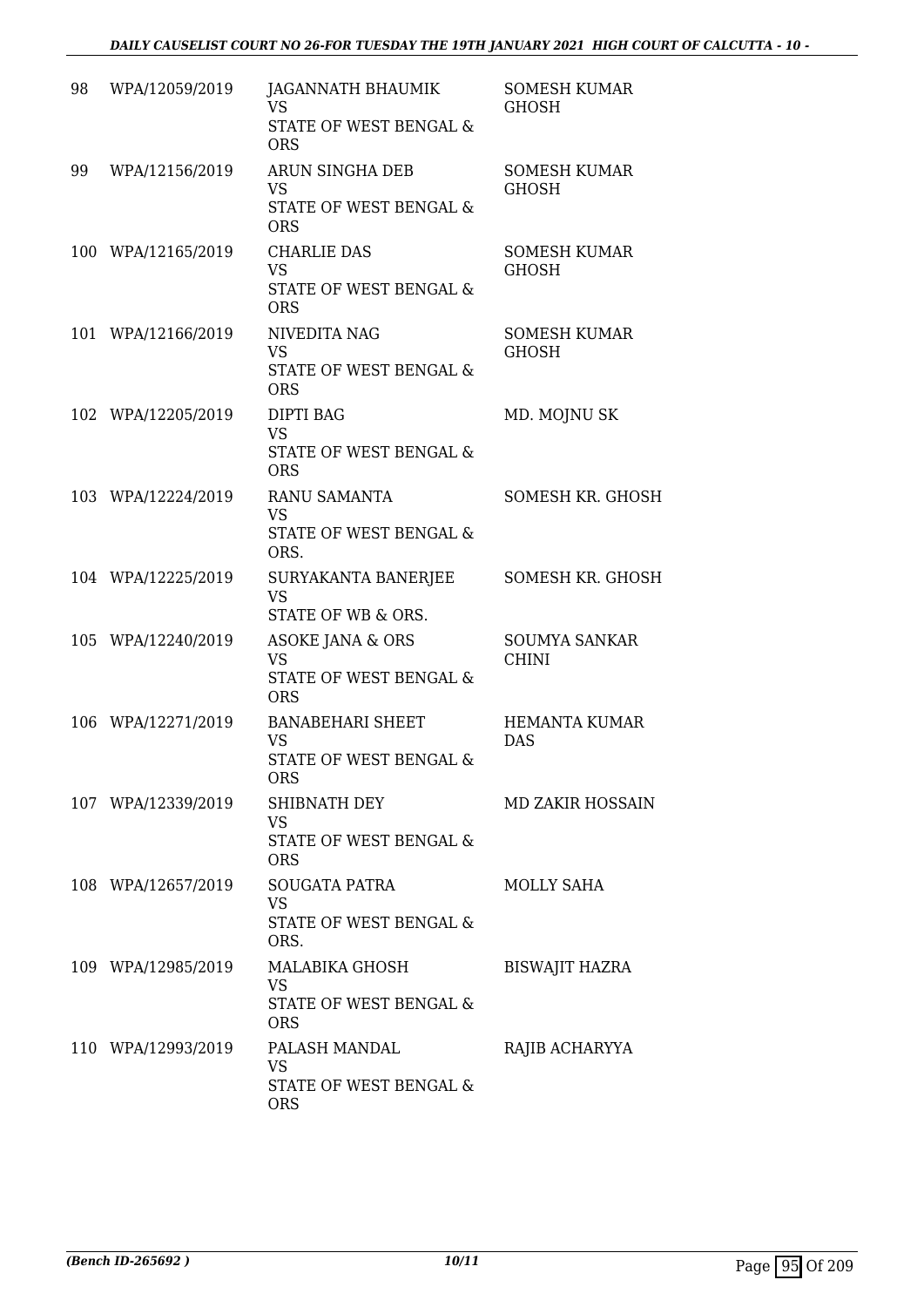| 111 WPA/13292/2019 | SATABDI CHOWDHURY<br>VS<br>STATE OF WEST BENGAL &<br><b>ORS</b>                       | <b>DILIP KUMAR SADHU</b>            |
|--------------------|---------------------------------------------------------------------------------------|-------------------------------------|
| 112 WPA/13293/2019 | <b>SUTAPA DAS</b><br><b>VS</b><br><b>STATE OF WEST BENGAL &amp;</b><br><b>ORS</b>     | DILIP KUMAR SADHU                   |
| 113 WPA/13545/2019 | SUBHRA PRAKASH BHUNIA<br>$&$ ANR<br><b>VS</b><br>STATE OF WEST BENGAL &<br><b>ORS</b> | SAYANTAN HAZRA                      |
| 114 WPA/13651/2019 | MINAKSHI MIDDEY<br><b>VS</b><br><b>STATE OF WEST BENGAL &amp;</b><br><b>ORS</b>       | <b>GORA CHAND</b><br><b>SAMANTA</b> |
| 115 WPA/13820/2019 | <b>BISWAJIT SINGHA</b><br><b>VS</b><br>STATE OF WEST BENGAL &<br><b>ORS</b>           | <b>ANJAN</b><br><b>BHATTACHARYA</b> |
| 116 WPA/13821/2019 | <b>MOUSUMI SARKAR</b><br><b>VS</b><br>STATE OF WEST BENGAL &<br><b>ORS</b>            | ANJAN<br><b>BHATTACHARYA</b>        |
| 117 WPA/14087/2019 | NANNUR ISLAM<br><b>VS</b><br>STATE OF WEST BENGAL &<br><b>ORS</b>                     | <b>MOLLY SAHA</b>                   |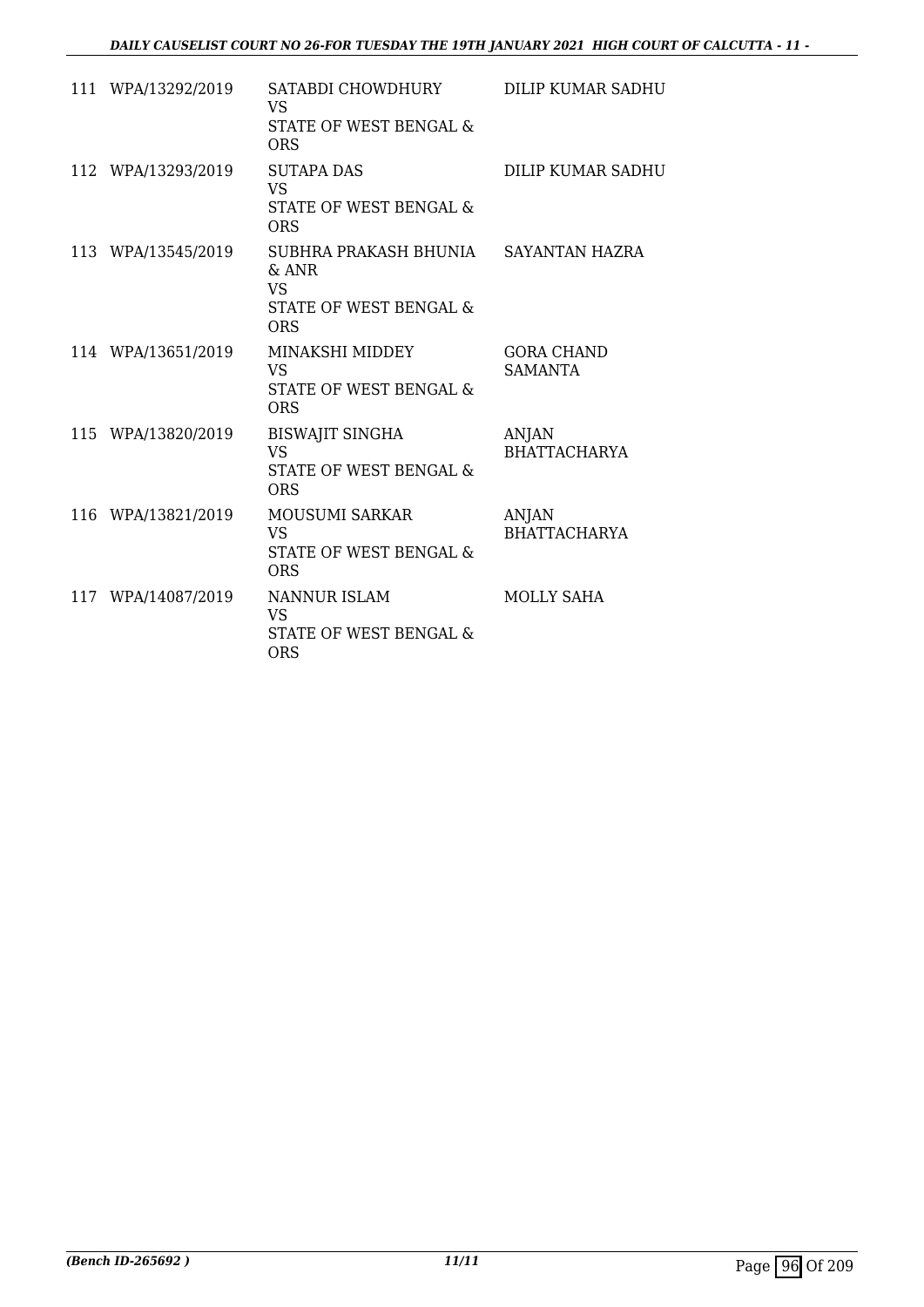

# In The High Court at Calcutta

# **Appellate Side**

**DAILY CAUSELIST For Tuesday The 19th January 2021**

**COURT NO. 15**

**SINGLE BENCH (SB - VIII)**

**AT 10:45 AM**

#### **HON'BLE JUSTICE RAJARSHI BHARADWAJ**

**(VIA VIDEO CONFERENCE)**

#### **ON AND FROM MONDAY, THE 11TH JANUARY, 2021 - MATTERS (MOTION & HEARING) UNDER ARTICLE 226 OF THE CONSTITUTION RELATING TO PRIMARY EDUCATION UNDER GROUP-II INCLUDING SERVICES AND APPLICATIONS CONNECTED THERETO;**

**MATTERS (MOTION & HEARING) UNDER ARTICLE 226 OF THE CONSTITUTION RELATING TO COLLEGES, UNIVERSITIES AND LIBRARIES UNDER GROUP - II INCLUDING SERVICES AND APPLICATIONS CONNECTED THERETO.** 

**HEARING OF WRIT PETITIONS IRRESPECTIVE OF CLASSIFICATION AND APPLICATIONS CONNECTED THERETO.**

**NOTE : EVERY MONDAY TO THURSDAY NEW MOTION, URGENT MOTION AND MOTION WILL BE TAKEN UP SERIALLY.**

**NOTE : EVERY FRIDAY APPLICATION, URGENT MOTION AND MOTION WILL BE TAKEN UP SERIALLY.**

**NOTE : MENTIONING WILL BE ALLOWED ONLY ON VIRTUAL MODE AND ON MONDAY & WEDNESDAY.**

#### **NOTE : NO UPGRADATION WILL BE ALLOWED.**

**NOTE : MATTERS WILL BE TAKEN UP THROUGH PHYSICAL HEARING WHEN BOTH THE PARTIES ARE AGREED.**

|   |                | <b>TO BE MENTIONED</b>                                                 |                        |
|---|----------------|------------------------------------------------------------------------|------------------------|
| 1 | WPA/197/2021   | SONALI MONDAL<br>VS<br>THE STATE OF WEST<br><b>BENGAL AND ORS</b>      | PUSPITA BHOWMICK       |
|   |                | <b>NEW MOTION</b>                                                      |                        |
| 2 | WPA/10436/2020 | <b>SAFIA KHATUN</b><br>VS<br>THE STATE OF WEST<br><b>BENGAL ANDORS</b> | <b>NABANKUR PAUL</b>   |
| 3 | WPA/10642/2020 | <b>SALEHA BEGAM</b><br>VS<br>STATE OF WEST BENGAL<br>AND ORS.          | <b>BIKRAM BANERJEE</b> |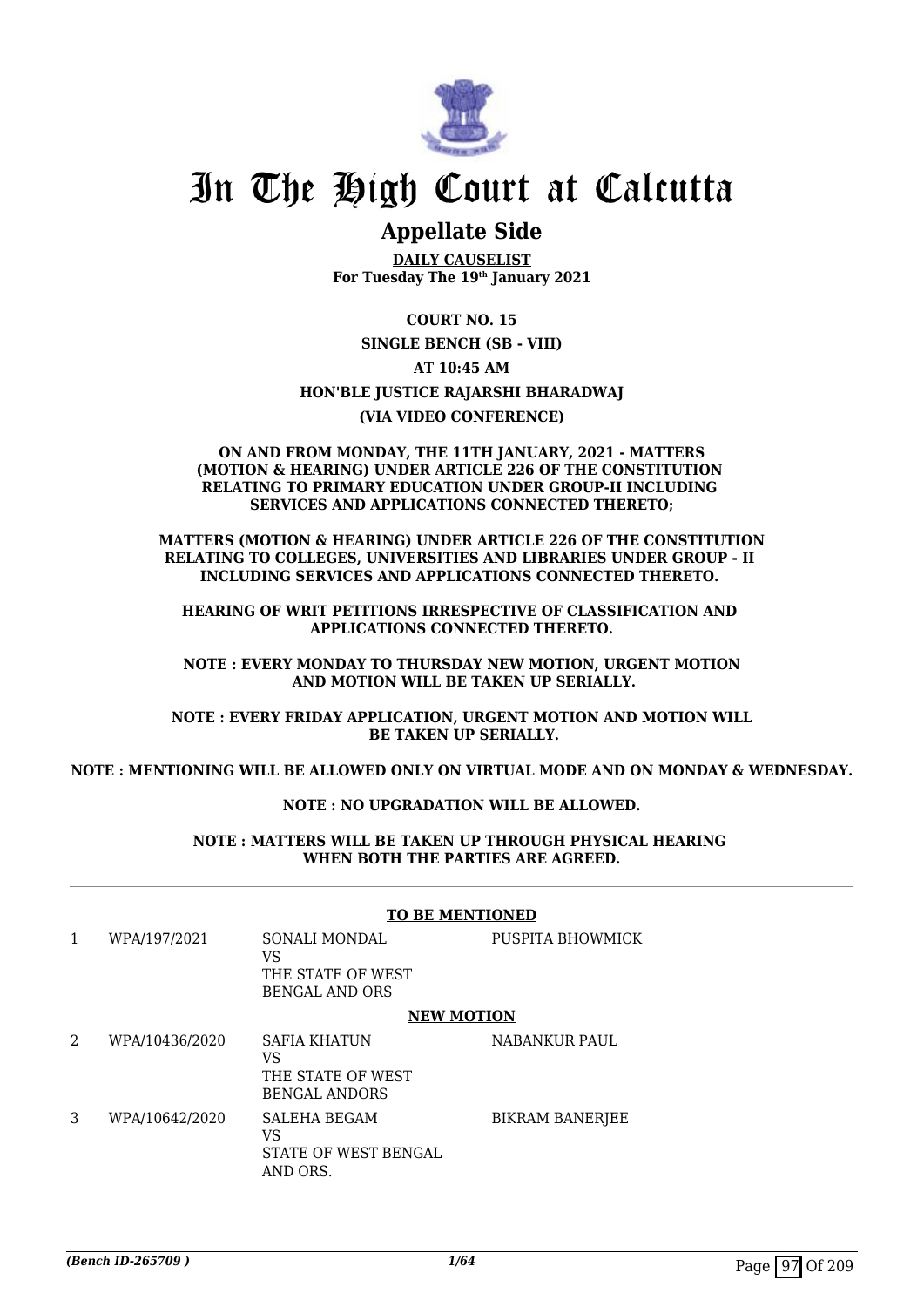| 4  | WPA/10910/2020 | SIMA BAG(DAS)                                                    | KANAI LAL SAMANTA                     |
|----|----------------|------------------------------------------------------------------|---------------------------------------|
|    |                | VS<br>STATE OF WEST BENGAL<br>AND ORS.                           |                                       |
| 5  | WPA/11060/2020 | <b>SAYAK GHOSH</b><br><b>VS</b>                                  | ARITRA SHANKAR RAY                    |
|    |                | STATE OF WEST BENGAL<br>AND ORS.                                 |                                       |
| 6  | WPA/11299/2020 | DR SATRUGHNA SINGH<br><b>VS</b><br>STATE OF WEST BENGAL          | <b>SUBRATA GHOSH</b>                  |
| 7  | WPA/11377/2020 | AND ORS.<br><b>SUBHENDU ADAK</b>                                 | <b>AMBU BINDU</b>                     |
|    |                | <b>VS</b><br>STATE OF WEST BENGAL<br>AND ORS.                    | <b>CHAKRABORTY</b>                    |
| 8  | WPA/11498/2020 | NILABJA SIKDAR                                                   | SUSMITA DEY(BASU)                     |
|    |                | VS<br>UNION OF INDIA AND ORS.                                    |                                       |
| 9  | WPA/11503/2020 | <b>BIPLAB SEKHAR DEO</b>                                         | SUBHRAJYOTI GHOSH                     |
|    |                | <b>VS</b><br>STATE OF WEST BENGAL<br>AND ORS.                    |                                       |
| 10 | WPA/11525/2020 | BANDANA ROYCHOUDHURY<br>VS<br>State of West Bengal               | SATTWIK MAJUMDER                      |
| 11 | WPA/11532/2020 | <b>ANJUSHRI HAIDER</b>                                           | PANKAJ HALDER                         |
|    |                | VS<br>STATE OF WEST BENGAL<br>AND ORS.                           |                                       |
| 12 | WPA/11542/2020 | SOMNATH GHOSH                                                    | SIDDHARTHA RUJ                        |
|    |                | <b>VS</b><br>STATE OF WEST BENGAL<br>AND ORS.                    |                                       |
| 13 | WPA/11554/2020 | SISIR KUMAR MONDAL<br>VS.                                        | <b>ANKITA DEY</b>                     |
|    |                | CHAIRMAN BURDWAN DIST<br>PRIMARY SCHOOL COUNCIL<br>AND ORS       |                                       |
| 14 | WPA/11560/2020 | <b>DILIP DAS</b>                                                 | DILIP KUMAR SADHU                     |
|    |                | VS.<br>STATE OF WEST BENGAL<br>AND ORS.                          |                                       |
| 15 | WPA/11565/2020 | LAL MOHAMMAD SAIKH<br>AND ANR<br>VS                              | <b>PRADYOT</b><br><b>BHATTACHARYA</b> |
|    |                | STATE OF WEST BENGAL<br>AND ORS.                                 |                                       |
| 16 | WPA/11570/2020 | CHAYAN MAJUMDER<br><b>VS</b><br>STATE OF WEST BENGAL<br>AND ORS. | PRALOY BHATTACHARYA                   |
| 17 | WPA/11576/2020 | HIMADRI MANDAL AND ORS PROLOY BHATTACHARYA                       |                                       |
|    |                | VS<br>STATE OF WEST BENGAL<br>AND ORS.                           |                                       |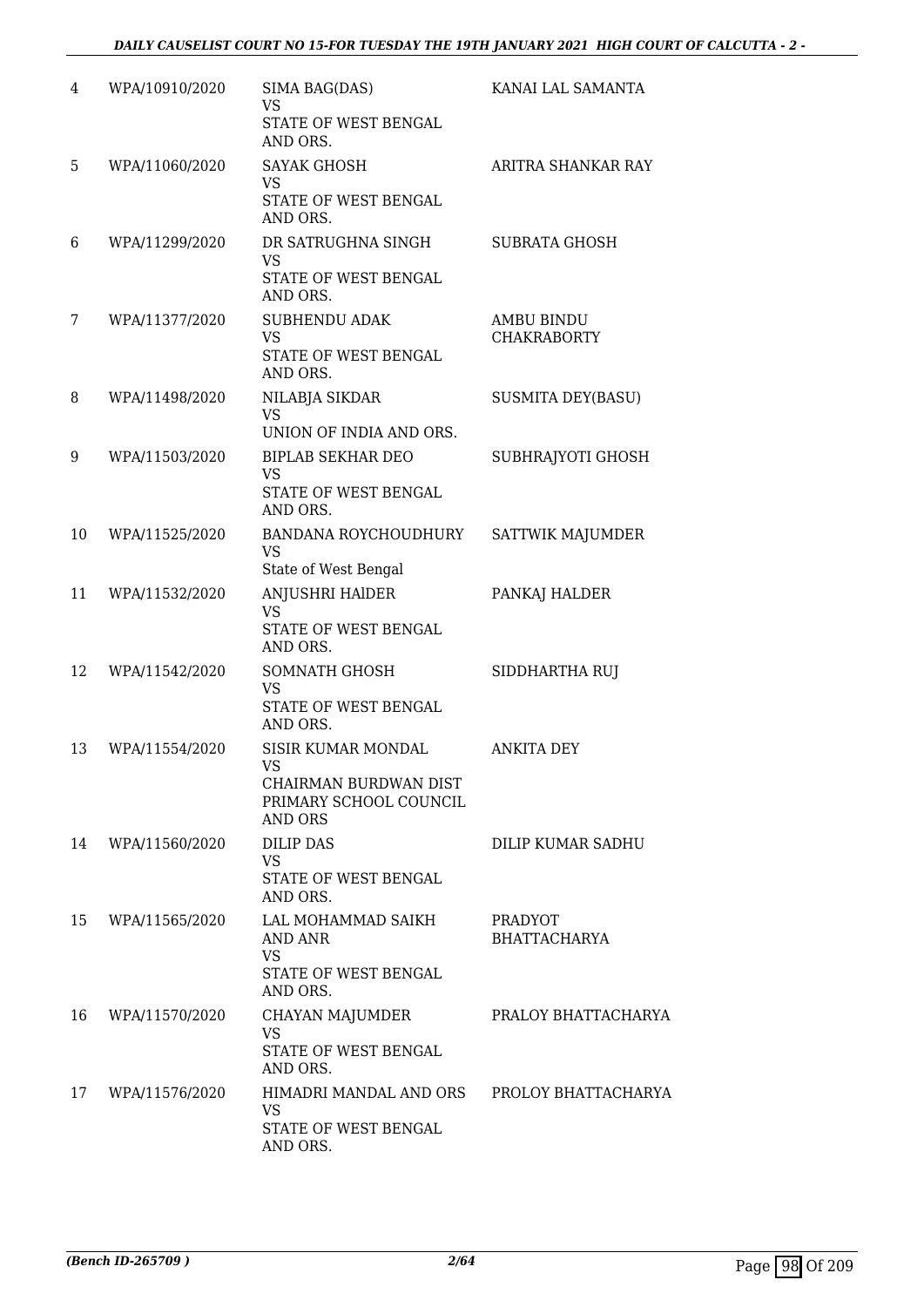| 18 | WPA/11578/2020 | <b>SAMIR MANDAL</b><br><b>VS</b><br>STATE OF WEST BENGAL<br>AND ORS.                            | PRALOY BHATTACHARJEE                |
|----|----------------|-------------------------------------------------------------------------------------------------|-------------------------------------|
| 19 | WPA/11582/2020 | ESMORTARA KHATUN AND<br>ANR<br><b>VS</b><br>STATE OF WEST BENGAL                                | PRALOY BHATTACHARYA                 |
| 20 | WPA/11584/2020 | AND ORS.<br><b>SABIR AHMED AND</b><br><b>ANOTHER</b><br><b>VS</b><br>STATE OF WEST BENGAL       | PRALOY BHATTACHARJEE                |
| 21 | WPA/11588/2020 | AND ORS.<br>RAJESH BISWAS AND<br><b>OTHERS</b><br><b>VS</b><br>STATE OF WEST BENGAL             | PRALOY BHATTACHARJEE                |
| 22 | WPA/11589/2020 | AND ORS.<br>PRANAB KUAMR ROY AND<br><b>ORS</b><br><b>VS</b><br>STATE OF WEST BENGAL<br>AND ORS. | PRALOY KUMAR<br><b>BHATTACHARYA</b> |
| 23 | WPA/11591/2020 | <b>DEBASIS BHUNIA</b><br><b>VS</b><br>STATE OF WEST BENGAL<br>AND ORS.                          | PRALOY BHATTACHARJEE                |
| 24 | WPA/11595/2020 | ANUP MONDAL AND ORS<br><b>VS</b><br>STATE OF WEST BENGAL<br>AND ORS.                            | PROLOY BHATTACHARYA                 |
| 25 | WPA/11604/2020 | DR SUMANA GHOSAL<br>VS<br>STATE OF WEST BENGAL<br>AND ORS.                                      | <b>SAGNIK ROY CHOWDURY</b>          |
| 26 | WPA/11619/2020 | SYED HASIBUL ISLAM<br><b>VS</b><br>STATE OF WEST BENGAL<br>AND ORS.                             | <b>ABDUS RAKIB</b>                  |
| 27 | WPA/11634/2020 | PINTU BISWAS AND ORS<br><b>VS</b><br>THE STATE OF WEST<br><b>BENGAL AND ORS</b>                 | <b>GOLAM MOHIUDDIN</b>              |
| 28 | WPA/11644/2020 | NIBEDITA SADHU AND<br><b>OTHERS</b><br><b>VS</b><br>STATE OF WEST BENGAL                        | TANUJA BASAK                        |
| 29 | WPA/11661/2020 | AND ORS.<br><b>SIPRA DAS</b><br>VS.<br>STATE OF WEST BENGAL<br>AND ORS.                         | BHARAT CHANDRA SIMAI                |
| 30 | WPA/11673/2020 | SOUTRIK SARANGI<br>VS<br>IIT KHARAGPUR AND ORS                                                  | SMITA PAL                           |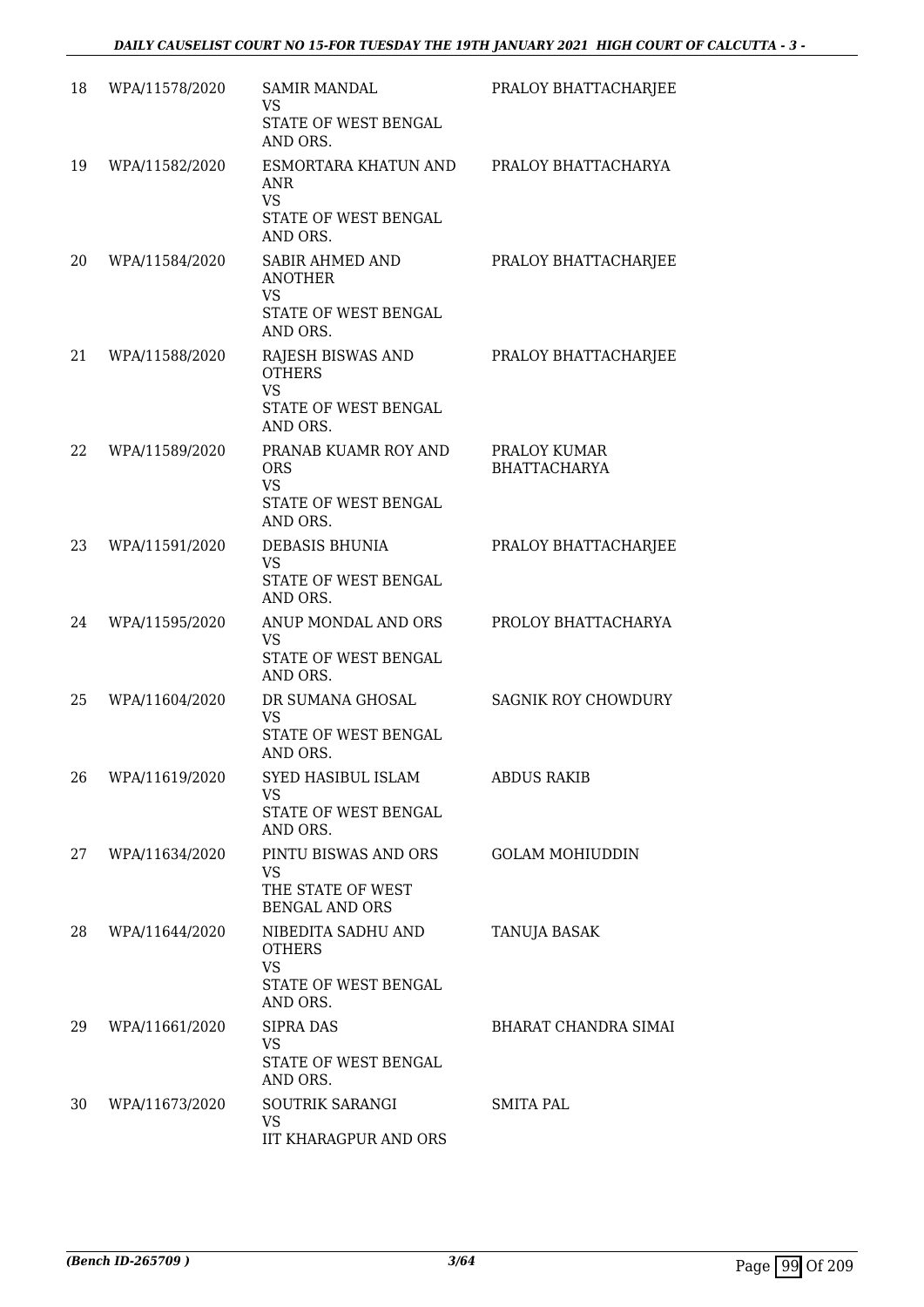| 31 | WPA/11676/2020    | MILAN KUMAR JANA AND<br><b>OTHERS</b><br><b>VS</b><br>STATE OF WEST BENGAL                        | MISTHI SAHA               |
|----|-------------------|---------------------------------------------------------------------------------------------------|---------------------------|
| 32 | WPA/11685/2020    | AND ORS.<br>PRASENJIT MAITY AND<br><b>OTHERS</b><br><b>VS</b><br>STATE OF WEST BENGAL<br>AND ORS. | <b>GORA CHAND SAMANTA</b> |
|    | IA NO: CAN/1/2021 |                                                                                                   |                           |
| 33 | WPA/11719/2020    | RAJ KUMAR GHOSH AND<br><b>ORS</b><br><b>VS</b><br>STATE OF WEST BENGAL<br>AND ORS.                | <b>SAGAR SINGH</b>        |
| 34 | WPA/11721/2020    | NAYAN SINGHA AND ORS<br><b>VS</b><br>STATE OF WEST BENGAL<br>AND ORS.                             | <b>SAGAR SINGH</b>        |
| 35 | WPA/11730/2020    | SWARNALATA SAMANTA<br>AND ANOTHER<br><b>VS</b><br>STATE OF WEST BENGAL                            | TIMIR KANTI BISWAS        |
| 36 | WPA/11749/2020    | AND ORS.<br>JYOSTNA MANNA (MAITY)<br><b>VS</b><br>STATE OF WEST BENGAL<br>AND ORS.                | SIDDHARTHA ROY            |
| 37 | WPA/11752/2020    | POLI KARAN AND ORS<br>VS.<br>STATE OF WEST BENGAL<br>AND ORS.                                     | RAJESH NASKAR             |
| 38 | WPA/11757/2020    | SUBHAJIT JANA<br><b>VS</b><br>STATE OF WEST BENGAL<br>AND ORS.                                    | TIMIR KANTI BISWAS        |
|    | 39 WPA/11765/2020 | SUMANTA KUMAR MANDAL BIKRAM BANERJEE<br>AND ANR<br>VS<br>STATE OF WEST BENGAL<br>AND ORS.         |                           |
| 40 | WPA/11771/2020    | CHHAYA MAHATO<br><b>VS</b><br>STATE OF WEST BENGAL<br>AND ORS.                                    | SUDIPTA DASGUPTA          |
| 41 | WPA/11787/2020    | SANJOY BARIK AND ANR<br><b>VS</b><br>STATE OF WEST BENGAL<br>AND ORS.                             | Anupam Das                |
| 42 | WPA/11792/2020    | <b>BIDISHA DAS</b><br><b>VS</b><br>STATE OF WEST BENGAL<br>AND ORS.                               | KHANDAKAR M HOSSAIN       |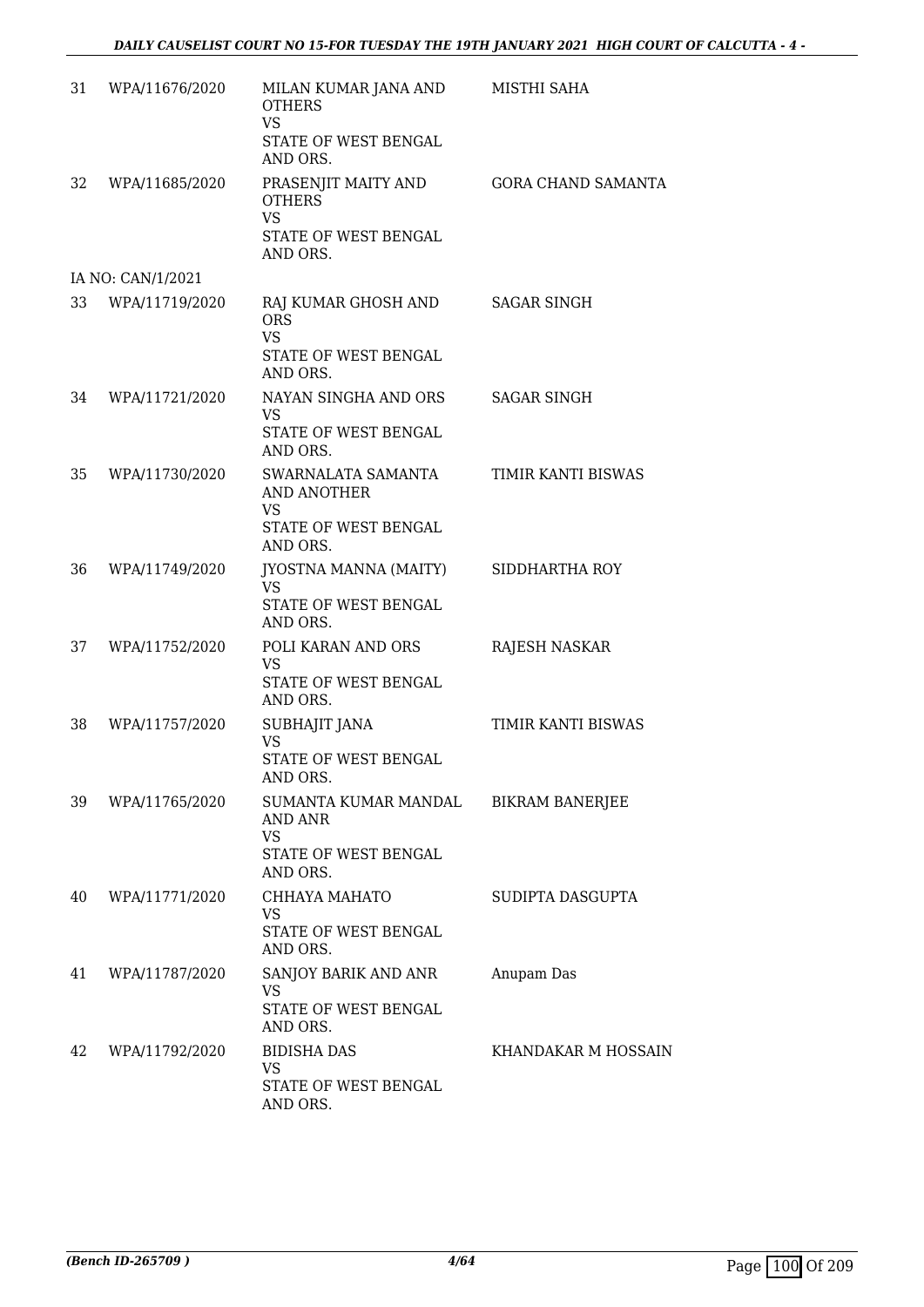| 43 | WPA/11801/2020 | SUPRABHA BHAUMIK<br><b>VS</b>                                                                | SANJIB BANDYOPADHYAY  |
|----|----------------|----------------------------------------------------------------------------------------------|-----------------------|
|    |                | STATE OF WEST BENGAL<br>AND ORS.                                                             |                       |
| 44 | WPA/11808/2020 | SK MUSTAK HOSSAIN AND<br><b>ORS</b><br><b>VS</b>                                             | <b>GOPA BISWAS</b>    |
|    |                | STATE OF WEST BENGAL<br>AND ORS.                                                             |                       |
| 45 | WPA/11820/2020 | PRAVAS CHANDRA BISWAS<br><b>AND OTHERS</b><br><b>VS</b>                                      | MRINAL KANTI SARDAR   |
|    |                | STATE OF WEST BENGAL<br>AND ORS.                                                             |                       |
| 46 | WPA/11840/2020 | ANANDA SENAPATI AND<br><b>ORS</b><br><b>VS</b><br>THE STATE OF WEST<br><b>BENGAL AND ORS</b> | <b>GOPAL DAS</b>      |
| 47 | WPA/11858/2020 | <b>BANDAN MAHATA</b>                                                                         | SASTHI CHARAN DHARA   |
|    |                | <b>VS</b><br>STATE OF WEST BENGAL<br>AND ORS.                                                |                       |
| 48 | WPA/11861/2020 | MITALI GUCHHAIT(GAYEN)<br><b>VS</b>                                                          | <b>MAHADEB SARKAR</b> |
|    |                | STATE OF WEST BENGAL<br>AND ORS.                                                             |                       |
| 49 | WPA/11866/2020 | <b>SWAPAN SARKAR</b><br><b>VS</b>                                                            | <b>MAHADEB SARKAR</b> |
|    |                | STATE OF WEST BENGAL<br>AND ORS.                                                             |                       |
| 50 | WPA/11876/2020 | SYAMAPADA MAHATA AND<br><b>ORS</b><br><b>VS</b>                                              | UTTAM BANERJEE        |
| 51 | WPA/11879/2020 | UNION OF INDIA AND ORS.<br>GOURANGA PATRA AND ORS                                            | <b>ANIMESH PATHAK</b> |
|    |                | VS<br>W.B.BOARD OF PRIMARY<br><b>EDU AND ORS</b>                                             |                       |
| 52 | WPA/11889/2020 | ARDHENDU MANDAL<br><b>VS</b><br>STATE OF WEST BENGAL<br>AND ORS.                             | SHIBAJI KUMAR DAS     |
| 53 | WPA/11898/2020 | <b>INDRAJIT DUTTA</b>                                                                        | TIMIR KANTI BISWAS    |
|    |                | <b>VS</b><br>STATE OF WEST BENGAL<br>AND ORS.                                                |                       |
| 54 | WPA/11901/2020 | <b>SEWLI BARMAN</b><br><b>VS</b>                                                             | TIMIR KANTI BISWAS    |
|    |                | STATE OF WEST BENGAL<br>AND ORS.                                                             |                       |
| 55 | WPA/11938/2020 | <b>RUMA BHUNIA</b><br>VS                                                                     | TANUJA BASAK          |
|    |                | STATE OF WEST BENGAL<br>AND ORS.                                                             |                       |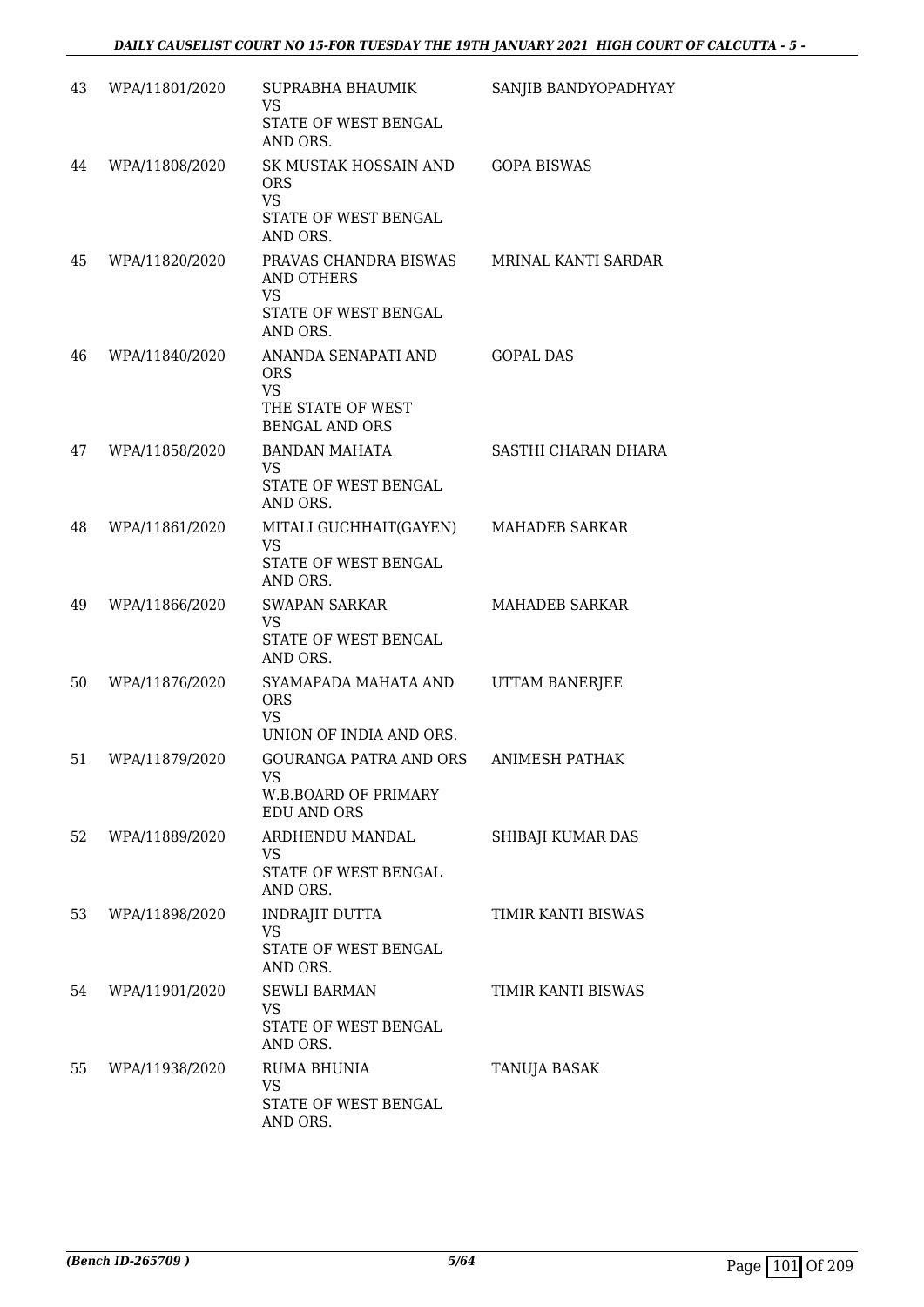| 56 | WPA/11942/2020 | <b>JYOTSNA DAS</b>                                                                                                                | TANUJA BASAK                     |
|----|----------------|-----------------------------------------------------------------------------------------------------------------------------------|----------------------------------|
|    |                | VS<br>STATE OF WEST BENGAL<br>AND ORS.                                                                                            |                                  |
| 57 | WPA/11944/2020 | ARUP KUMAR ADHIKARY<br>VS<br>STATE OF WEST BENGAL<br>AND ORS.                                                                     | TANUJA BASAK                     |
| 58 | WPA/17/2021    | BIPON GHOSH AND ORS<br><b>VS</b><br>THE STATE OF WEST<br><b>BENGAL AND ORS</b>                                                    | <b>AMIT HALDER</b>               |
| 59 | WPA/93/2021    | BIBHISAN MAHATO AND<br><b>ANR</b><br><b>VS</b><br>STATE OF WEST BENGAL<br>AND ORS.                                                | SUBHRAJYOTI GHOSH                |
| 60 | WPA/106/2021   | ARYAN EDUCATION AND<br>RESEARCH INSTITUTE AND<br><b>ANOTHER</b><br><b>VS</b><br><b>GOVERNMENT OF TRIPURA</b><br><b>AND OTHERS</b> | AVIJIT CHAKRABORTY               |
| 61 | WPA/120/2021   | ANIMESH SHEE AND<br><b>OTHERS</b><br><b>VS</b><br>STATE OF WEST BENGAL<br>AND ORS.                                                | <b>AMIT HALDER</b>               |
| 62 | WPA/121/2021   | <b>SUVAJIT GAYEN</b><br><b>VS</b><br>STATE OF WEST BENGAL<br>AND ORS.                                                             | <b>IBRAHIM SARDAR</b>            |
| 63 | WPA/123/2021   | <b>BABLU ROY</b><br>VS<br>STATE OF WEST BENGAL<br>AND ORS.                                                                        | K.M. HOSSAIN                     |
| 64 | WPA/127/2021   | ASHIMA PRAMANIK AND<br><b>OTHERS</b><br><b>VS</b><br>STATE OF WEST BENGAL<br>AND ORS.                                             | <b>AMIT HALDER</b>               |
| 65 | WPA/146/2021   | PURNENDU KHEARU<br>VS<br>STATE OF WEST BENGAL<br>AND ORS.                                                                         | PRABIR KUMAR<br><b>CHAUDHURI</b> |
| 66 | WPA/153/2021   | MANISH KUMAR RANJAN<br>VS<br>NATIONAL MEDICAL<br>COMMISSION                                                                       | <b>GOPALA BINNU KUMAR</b>        |
| 67 | WPA/180/2021   | BISWANATH HALDER AND<br><b>ANR</b><br><b>VS</b><br>STATE OF WEST BENGAL<br>AND ORS.                                               | TARUN KANTI HALDER               |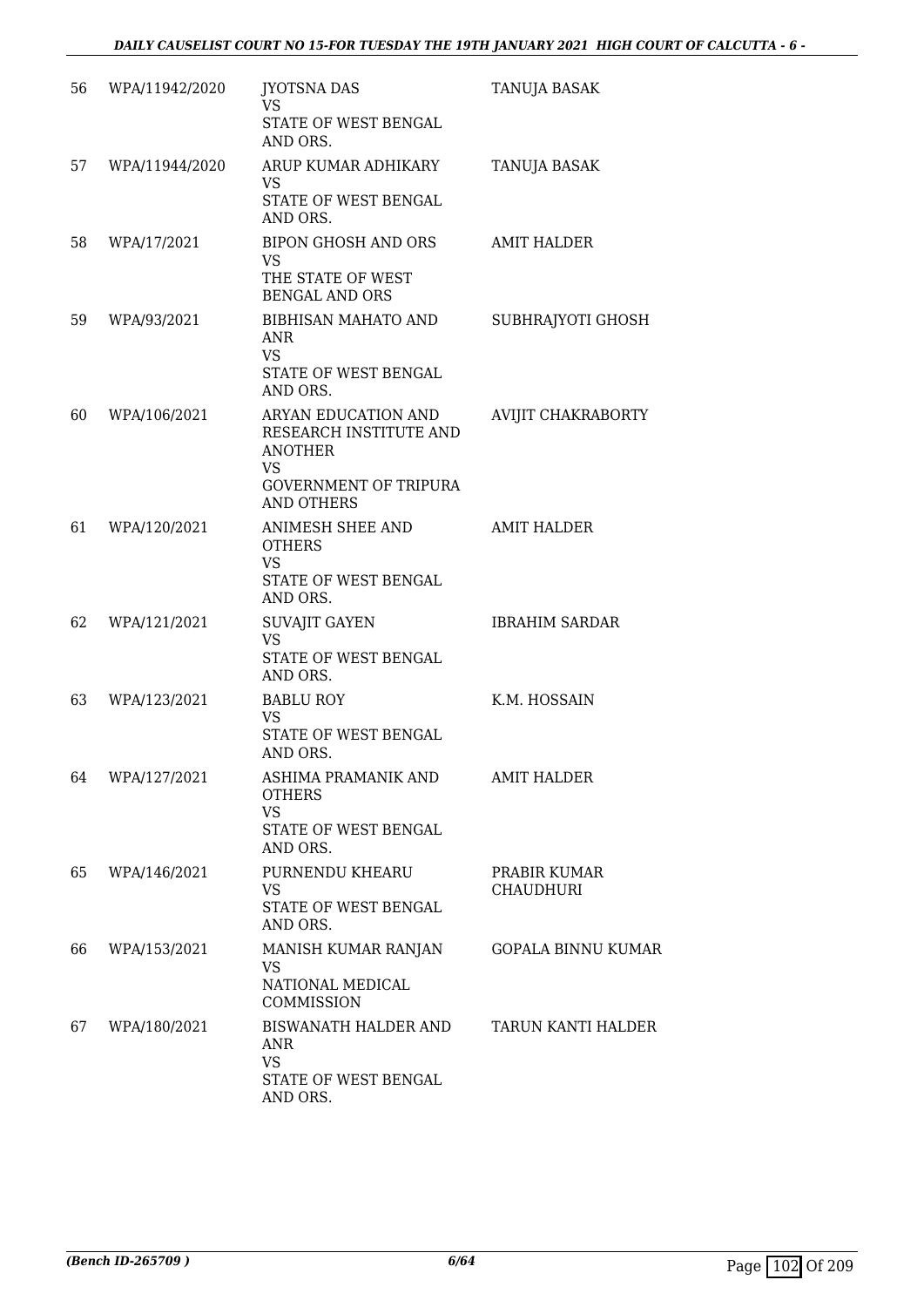| 68 | WPA/210/2021 | <b>AIJUL MALLICK</b><br><b>VS</b><br>STATE OF WEST BENGAL<br>AND ORS.                                                | DIBYENDU CHATTERJEE  |
|----|--------------|----------------------------------------------------------------------------------------------------------------------|----------------------|
| 69 | WPA/219/2021 | <b>BEAUTY GHOSH</b><br>VS<br>STATE OF WEST BENGAL<br>AND ORS.                                                        | Ali Ahsan Alamgir    |
| 70 | WPA/265/2021 | SIJIB KUMAR MAJUMDAR<br><b>VS</b><br>STATE OF WEST BENGAL<br>AND ORS.                                                | <b>SUPARNO GHOSH</b> |
| 71 | WPA/306/2021 | NISHIKANTA BAG AND ANR SUBHRANGSHU PANDA<br><b>VS</b><br>STATE OF WEST BENGAL<br>AND ORS.                            |                      |
| 72 | WPA/338/2021 | DR UJJWAL KUAMR HALDER<br><b>VS</b><br>UNIVERSITY OF GOUR<br><b>BANGA AND ORS</b>                                    | NIRMALYA ROY         |
| 73 | WPA/611/2021 | CHANDAN MAITY AND<br><b>OTHERS</b><br><b>VS</b><br>STATE OF WEST BENGAL<br>AND ORS.                                  | PALASH MUKHERJEE     |
| 74 | WPA/616/2021 | JABA RANI PATHAK<br>VS<br>STATE OF WEST BENGAL<br>AND ORS.                                                           | <b>JAYANTA MITRA</b> |
| 75 | WPA/619/2021 | KANIKA MAHATO<br>VS<br>STATE OF WEST BENGAL<br>AND ORS.                                                              | JAYANTA MITRA        |
| 76 | WPA/622/2021 | <b>MANISHA MAHATO</b><br><b>VS</b><br>STATE OF WEST BENGAL<br>AND ORS.                                               | <b>JAYANTA MITRA</b> |
| 77 | WPA/626/2021 | <b>BIDISHA MAHATO</b><br>VS.<br>STATE OF WEST BENGAL<br>AND ORS.                                                     | <b>JAYANTA MITRA</b> |
| 78 | WPA/628/2021 | SWARUPA NANDA<br>MAHAPATRA AND OTHERS<br><b>VS</b><br>WEST BENGAL BOARD OF<br>PRIMARY EDUCATION AND<br><b>OTHERS</b> | UTTAM BANERJEE       |
| 79 | WPA/629/2021 | ALOK DAS AND ANR<br>VS<br>THE STATE OF WEST<br><b>BENGAL AND ORS</b>                                                 | ARUNAVA GANGULY      |
| 80 | WPA/632/2021 | KRISHNENDU SHIT<br>VS<br>STATE OF WEST BENGAL<br>AND ORS.                                                            | KAMAL KANTA KAR      |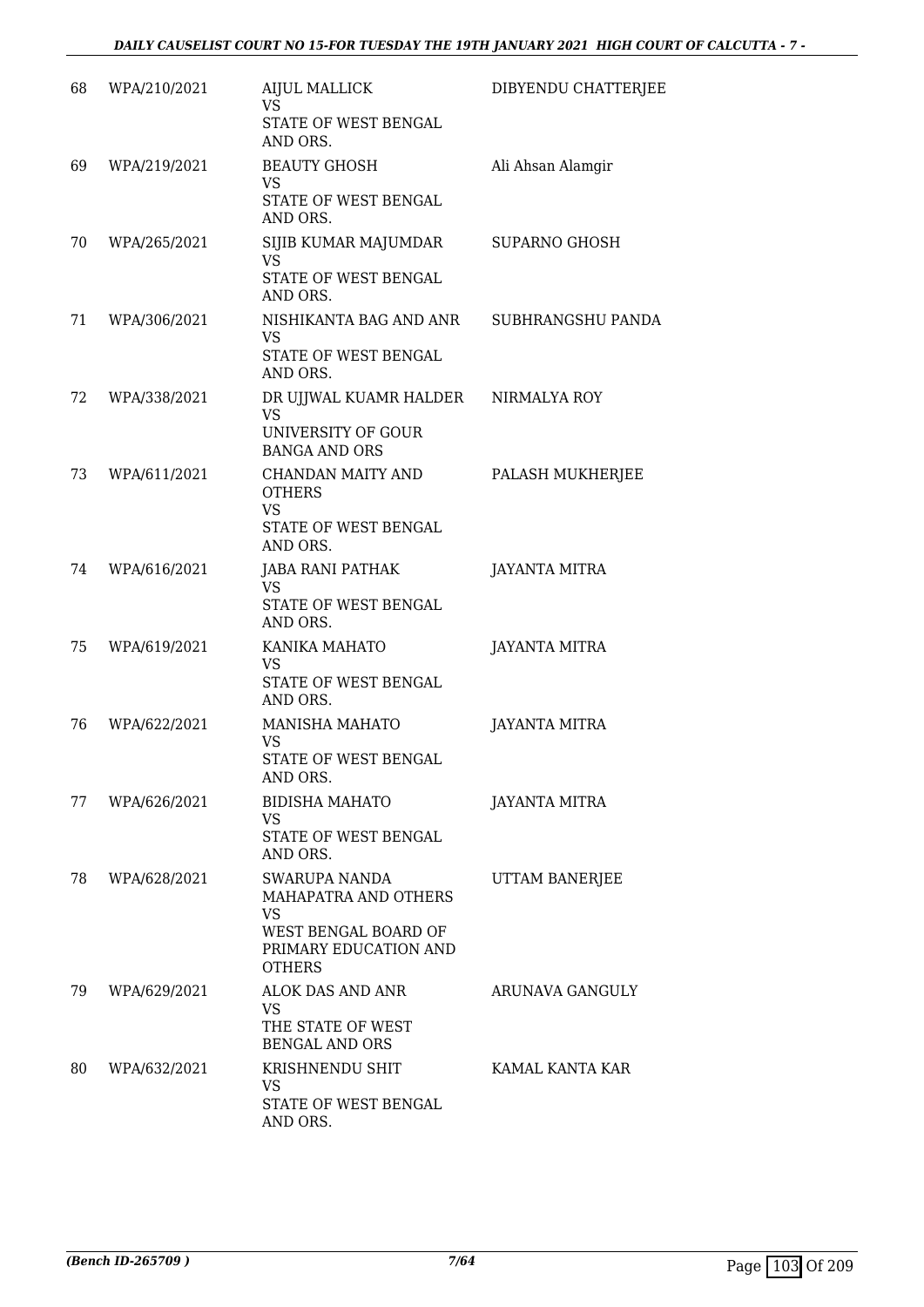| 81 | WPA/640/2021 | <b>BABLU SAMANTA</b><br><b>VS</b><br>STATE OF WEST BENGAL<br>AND ORS.                            | <b>JAYANTA MITRA</b>   |
|----|--------------|--------------------------------------------------------------------------------------------------|------------------------|
| 82 | WPA/647/2021 | ANUSHREE MONDAL AND<br><b>ORS</b><br><b>VS</b><br>STATE OF WEST BENGAL<br>AND ORS.               | K.M. HOSSAIN           |
| 83 | WPA/651/2021 | SAMARESH MANNA<br>VS<br>STATE OF WEST BENGAL<br>AND ORS.                                         | APURBA KRISHNA DAS     |
| 84 | WPA/652/2021 | MASURA KHATUN AND<br><b>OTHERS</b><br><b>VS</b><br>STATE OF WEST BENGAL<br>AND ORS.              | M CHATTERJEE           |
| 85 | WPA/654/2021 | <b>SURJA SEKHAR MAITY</b><br><b>VS</b><br>STATE OF WEST BENGAL<br>AND ORS.                       | KAMAL KANTA KAR        |
| 86 | WPA/657/2021 | <b>AMIT KUMAR</b><br><b>CHAKRABORTY AND ORS</b><br><b>VS</b><br>STATE OF WEST BENGAL<br>AND ORS. | ANJAN BHATTACHARYA     |
| 87 | WPA/662/2021 | <b>JAYA DHIBAR</b><br><b>VS</b><br>STATE OF WEST BENGAL<br>AND ORS.                              | ANWASHA HALDER         |
| 88 | WPA/663/2021 | NANDITA MAHATO<br><b>VS</b><br>STATE OF WEST BENGAL<br>AND ORS.                                  | SUDARSHAN GHOSH        |
| 89 | WPA/666/2021 | SAMPA DOLAI AND ANR<br>VS<br>STATE OF WEST BENGAL<br>AND ORS.                                    | SAMBHUNATH DE          |
| 90 | WPA/669/2021 | KOUSHIK GHOSH AND ORS<br><b>VS</b><br>STATE OF WEST BENGAL<br>AND ORS.                           | SAMBHUNATH DE          |
| 91 | WPA/676/2021 | <b>BIDISHA PAHARI AND ORS</b><br><b>VS</b><br>STATE OF WEST BENGAL<br>AND ORS.                   | <b>RAJESH NASKAR</b>   |
| 92 | WPA/678/2021 | GITA RANI BHATTACHARYYA<br><b>VS</b><br>STATE OF WEST BENGAL<br>AND ORS.                         | <b>BISWAJIT MAL</b>    |
| 93 | WPA/679/2021 | RABINDRA NATH DANDAPAT<br>VS<br>WEST BENGAL BOARD OF<br>PRIMARY EDUCATION AND<br><b>OTHERS</b>   | <b>TARUN KUMAR DAS</b> |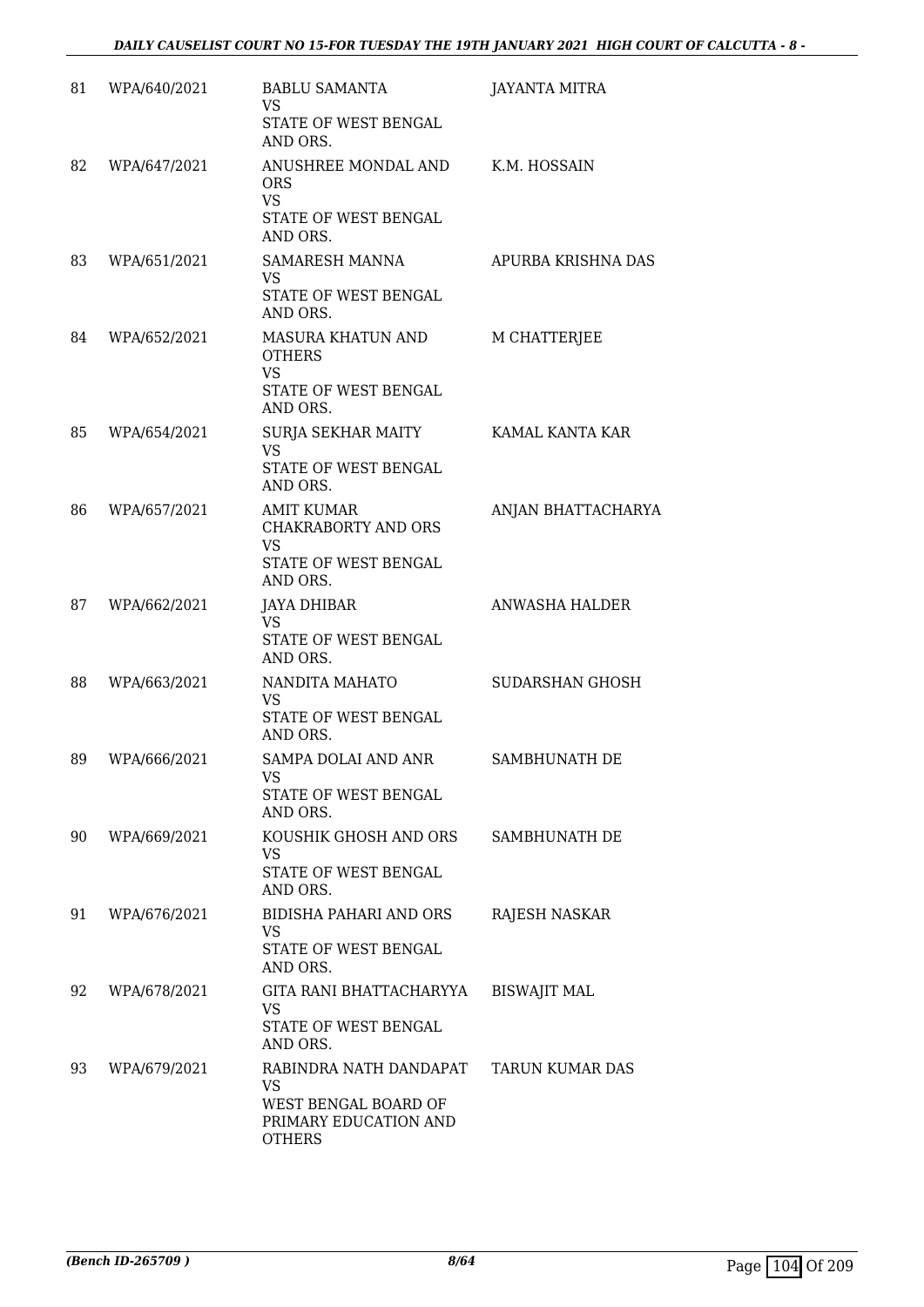| 94 | WPA/680/2021     | SREEPARNA MONDAL AND<br><b>ORS</b><br><b>VS</b><br>STATE OF WEST BENGAL      | TIRTHANKAR GHOSH                |
|----|------------------|------------------------------------------------------------------------------|---------------------------------|
| 95 | WPA/681/2021     | AND ORS.<br>REBA HALDAR<br><b>VS</b><br>STATE OF WEST BENGAL                 | MANARANJAN SAHU                 |
|    |                  | AND ORS.                                                                     |                                 |
| 96 | WPA/682/2021     | MADHAB CHNADRA DUTTA<br>AND OTHERS<br><b>VS</b><br>STATE OF WEST BENGAL      | MADHUSHRI DUTTA                 |
| 97 | WPA/683/2021     | AND ORS.<br>PRASENJIT GHOSH<br><b>VS</b><br>STATE OF WEST BENGAL<br>AND ORS. | <b>ASISH DUTTA</b>              |
| 98 | WPA/684/2021     | MOUMITA MANDAL AND<br><b>OTHERS</b><br><b>VS</b><br>STATE OF WEST BENGAL     | MRITYUNJAY<br><b>CHATTERJEE</b> |
| 99 | WPA/687/2021     | AND ORS.<br>ANGUR BALA BERA<br>VS.<br>STATE OF WEST BENGAL<br>AND ORS.       | MANARANJAN SAHU                 |
|    | 100 WPA/688/2021 | <b>ASMA BIBI</b><br>VS<br>STATE OF WEST BENGAL<br>AND ORS.                   | <b>ASHIM KUMAR HALDER</b>       |
|    | 101 WPA/691/2021 | <b>SUKUMAR PARUI</b><br>VS<br>STATE OF WEST BENGAL<br>AND ORS.               | MANARANJAN SAHU                 |
|    | 102 WPA/694/2021 | RENUKA BALA MONDAL<br>VS<br>STATE OF WEST BENGAL<br>AND ORS.                 | <b>BANSHI BADAN MAITY</b>       |
|    | 103 WPA/696/2021 | JAMUNA MONDAL<br><b>VS</b><br>STATE OF WEST BENGAL<br>AND ORS.               | <b>BANSHI BADAN MAITY</b>       |
|    | 104 WPA/699/2021 | ANGUR BALA BERA<br><b>VS</b><br>STATE OF WEST BENGAL<br>AND ORS.             | MANARANJAN SAHU                 |
|    | 105 WPA/701/2021 | SHEFALI NEOGI<br>VS<br>STATE OF WEST BENGAL<br>AND ORS.                      | <b>BANSHI MAITY</b>             |
|    | 106 WPA/704/2021 | MRIGENDRA NATH DUTTA<br>VS<br>STATE OF WEST BENGAL<br>AND ORS.               | BANSHI BEHARI MAITY             |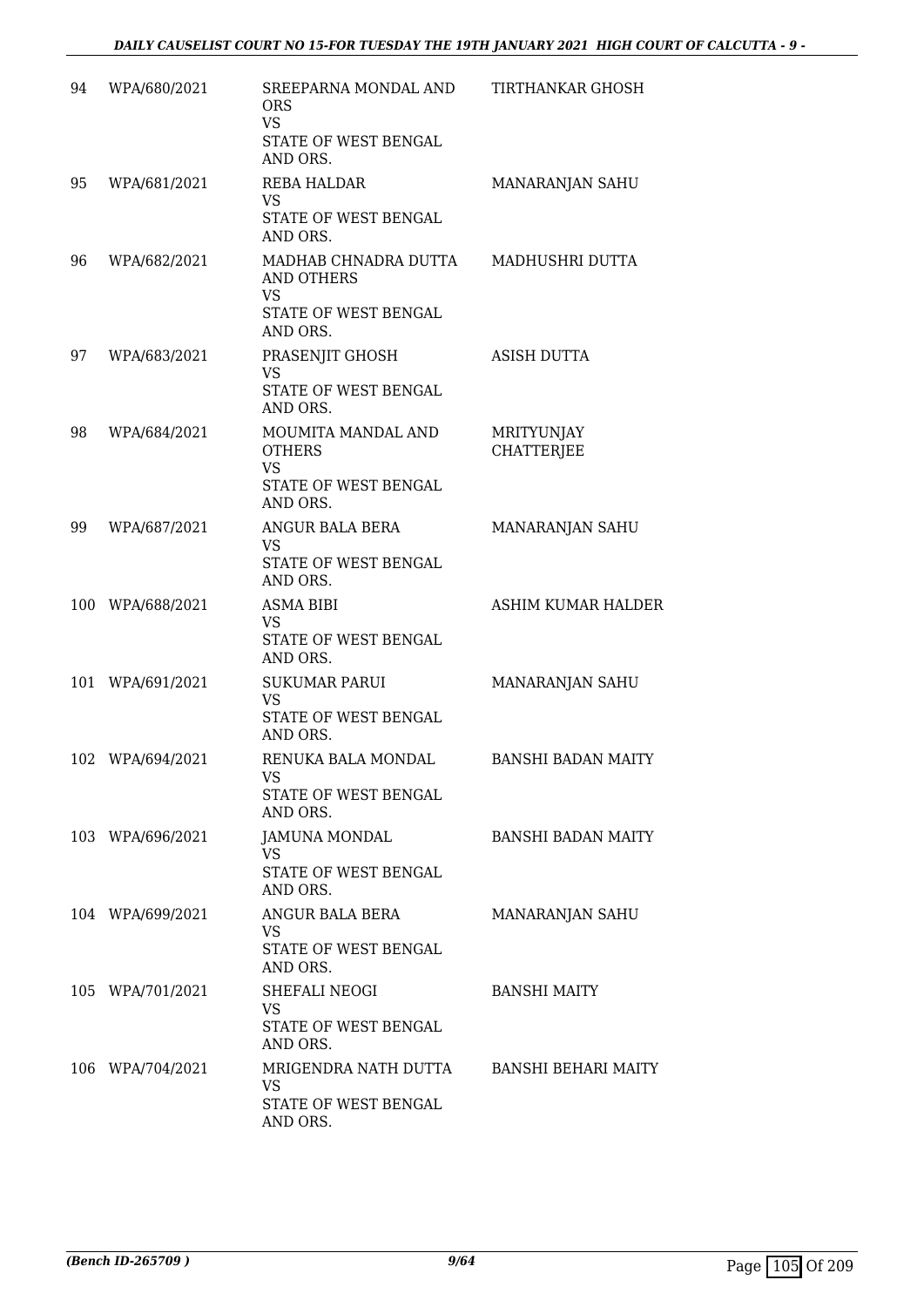| 107 WPA/707/2021 | ANNAPURNA ROY                                     | <b>BANSHI BARAN MAITY</b> |
|------------------|---------------------------------------------------|---------------------------|
|                  | VS.<br>STATE OF WEST BENGAL                       |                           |
| 108 WPA/710/2021 | AND ORS.<br>REBA HALDAR                           | MANARANJAN SAHU           |
|                  | VS.                                               |                           |
|                  | STATE OF WEST BENGAL<br>AND ORS.                  |                           |
| 109 WPA/715/2021 | <b>AVIJIT KONAI</b>                               | <b>JUIN CHAKRABORTY</b>   |
|                  | <b>VS</b><br>STATE OF WEST BENGAL<br>AND ORS.     |                           |
| 110 WPA/720/2021 | SURENDRA NATH JANA                                | <b>BISWAJIT MAL</b>       |
|                  | <b>VS</b><br>STATE OF WEST BENGAL<br>AND ORS.     |                           |
| 111 WPA/722/2021 | MANJU BERA RAY                                    | <b>BANSHI BADAN MAITY</b> |
|                  | <b>VS</b><br>STATE OF WEST BENGAL<br>AND ORS.     |                           |
| 112 WPA/724/2021 | SIDDHARTHA CHATTERJEE                             | BANSHI BADAN MAITY        |
|                  | <b>VS</b><br>STATE OF WEST BENGAL                 |                           |
|                  | AND ORS.                                          |                           |
| 113 WPA/725/2021 | SAURAV KANTI DHARA                                | SK JAYED HOSSAIN          |
|                  | VS.<br>STATE OF WEST BENGAL<br>AND ORS.           |                           |
| 114 WPA/726/2021 | PARAMESWAR PAUL                                   | <b>BISWAJIT B MAL</b>     |
|                  | <b>VS</b><br>STATE OF WEST BENGAL<br>AND ORS.     |                           |
| 115 WPA/727/2021 | RANI BALA PATRA                                   | <b>BISWAJIT MAL</b>       |
|                  | <b>VS</b><br>STATE OF WEST BENGAL                 |                           |
|                  | AND ORS.                                          |                           |
| 116 WPA/729/2021 | GITA RANI BATABYAL                                | <b>BISWAJIT MAL</b>       |
|                  | VS<br>STATE OF WEST BENGAL<br>AND ORS.            |                           |
| 117 WPA/733/2021 | <b>SHANTI THAKUR</b>                              | SABITA KHUTIA BHUNYA      |
|                  | VS.<br>STATE OF WEST BENGAL<br>AND ORS.           |                           |
| 118 WPA/734/2021 | KAKOLI SARKAR(DAS) AND                            | ARUNESH PATHAK            |
|                  | <b>ORS</b><br><b>VS</b>                           |                           |
|                  | <b>W.B.BOARD OF PRIMARY</b><br><b>EDU AND ORS</b> |                           |
| 119 WPA/735/2021 | TAPAS SHYAMAL                                     | TIRTHANKAR                |
|                  | VS.<br>STATE OF WEST BENGAL                       |                           |
|                  | AND ORS.                                          |                           |
| 120 WPA/743/2021 | SUMAN SHIT AND OTHERS                             | <b>JUIN DUTTA</b>         |
|                  | VS<br>STATE OF WEST BENGAL                        | <b>CHAKRABORTY</b>        |
|                  | AND ORS.                                          |                           |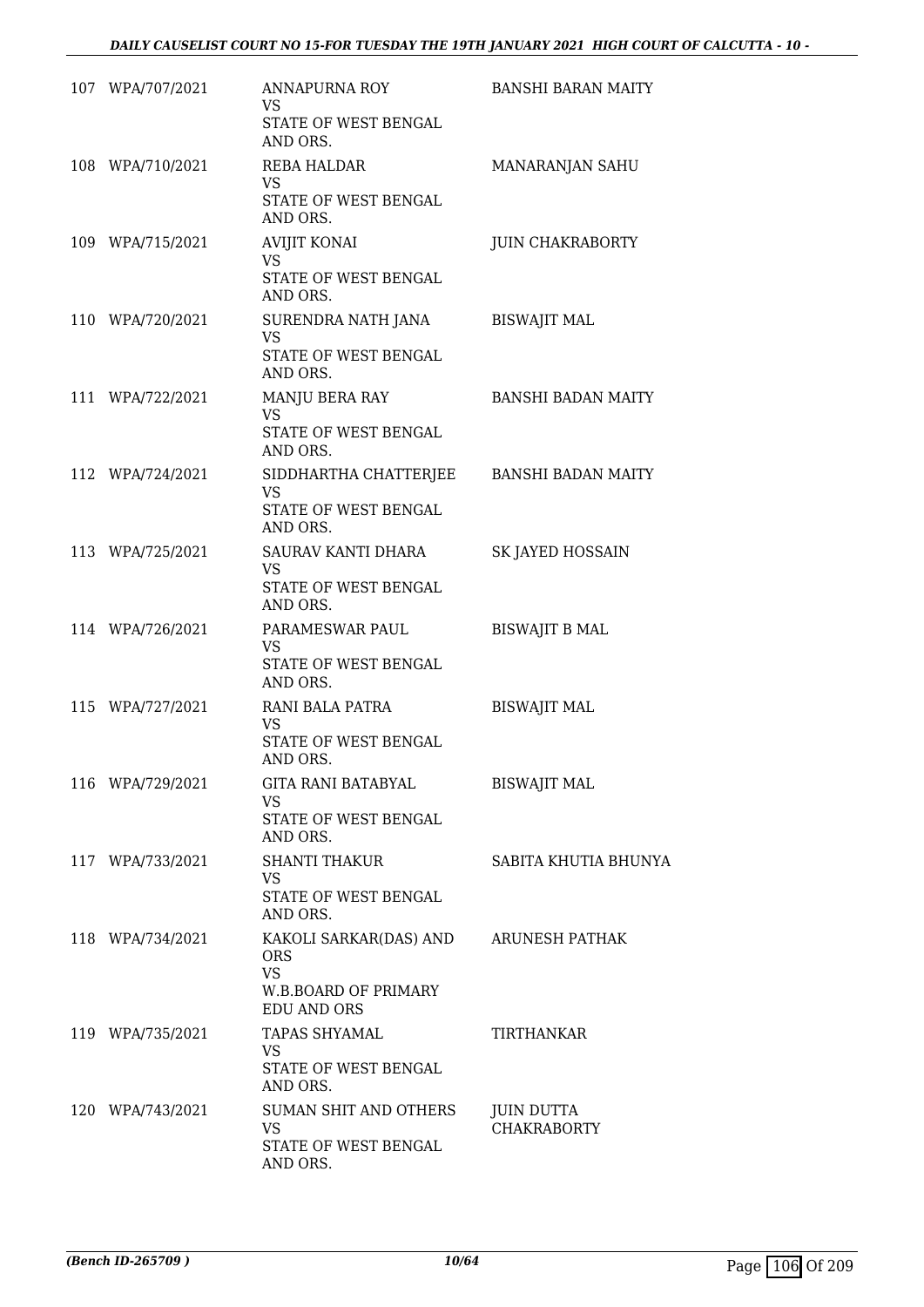| 121 WPA/744/2021 | PRABIR JANA AND ORS<br>VS.<br>UNION OF INDIA AND ORS.                                                   | <b>SOMESH KUMAR GHOSH</b> |
|------------------|---------------------------------------------------------------------------------------------------------|---------------------------|
| 122 WPA/745/2021 | BRATATI MAJI AND ORS<br><b>VS</b><br>STATE OF WEST BENGAL<br>AND ORS.                                   | K M HOSSAIN               |
| 123 WPA/747/2021 | MANIK CHANDRA DAS<br><b>VS</b><br>STATE OF WEST BENGAL<br>AND ORS.                                      | SOURAV MITRA              |
| 124 WPA/749/2021 | SATYABRATA CHAKRABORTY SOURAV MITRA<br>VS.<br>STATE OF WEST BENGAL<br>AND ORS.                          |                           |
| 125 WPA/750/2021 | SANJALI KERKETTA<br><b>VS</b><br>STATE OF WEST BENGAL<br>AND ORS.                                       | <b>JAKIR HUSSAIN</b>      |
| 126 WPA/752/2021 | PRALAY KANTI MONDAL<br><b>VS</b><br>STATE OF WEST BENGAL<br>AND ORS.                                    | SOURAV MITRA              |
| 127 WPA/757/2021 | INDRA NARAYAN JHA<br><b>VS</b><br>STATE OF WEST BENGAL<br>AND ORS.                                      | SABITA KHUTIA BHUNYA      |
| 128 WPA/759/2021 | BIPASHA BRAHMA<br>VS.<br>STATE OF WEST BENGAL<br>AND ORS.                                               | SANDIP GHOSH              |
| 129 WPA/762/2021 | MIR MONIRUL AND ANR PRIYANKA MONDAL<br><b>VS</b><br>STATE OF WEST BENGAL<br>AND ORS.                    |                           |
| 130 WPA/763/2021 | MALLIKA MONDAL<br>VS<br>STATE OF WEST BENGAL<br>AND ORS.                                                | SARTHAK BURMAN            |
| 131 WPA/769/2021 | <b>BICHITRA SARKAR</b><br>VS.<br>STATE OF WEST BENGAL<br>AND ORS.                                       | SABITA KHUTIA BHUNYA      |
| 132 WPA/771/2021 | GANESH DAS AND ORS<br>VS.<br>STATE OF WEST BENGAL<br>AND ORS.                                           | PAMPA DEY (DHABAL)        |
| 133 WPA/773/2021 | KAMALA KANTA MAHALI<br>AND ANR<br><b>VS</b><br>STATE OF WEST BENGAL<br>AND ORS.                         | JAYANTA MITRA             |
| 134 WPA/777/2021 | KAHANDAKAR HUMAID AND KAMAL KANTA KAR<br><b>OTHERS</b><br><b>VS</b><br>STATE OF WEST BENGAL<br>AND ORS. |                           |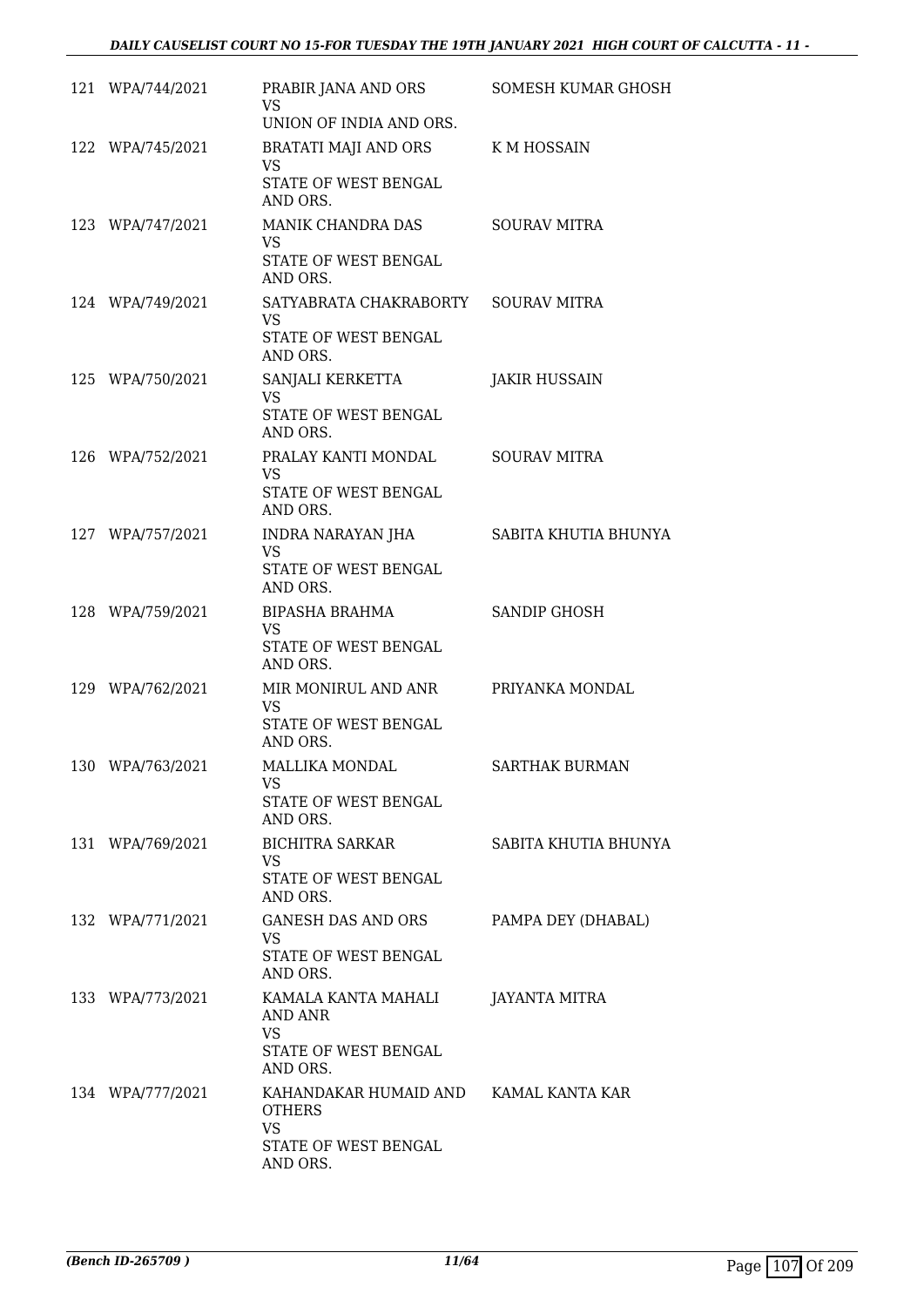|     | 135 WPA/779/2021 | ACHIA KHATUN<br><b>VS</b><br>STATE OF WEST BENGAL<br>AND ORS.                       | <b>BANSHI BADAN MAITY</b>       |
|-----|------------------|-------------------------------------------------------------------------------------|---------------------------------|
|     | 136 WPA/780/2021 | DIPAK KUMAR DINDA AND<br>ANR<br><b>VS</b><br>STATE OF WEST BENGAL<br>AND ORS.       | ANANYA CHAKRABORTY              |
| 137 | WPA/785/2021     | MRIGENDRA NATH DUTTA<br>VS.<br>STATE OF WEST BENGAL<br>AND ORS.                     | <b>BANSHI BADAN MAITY</b>       |
|     | 138 WPA/789/2021 | MANIKLAL JANA AND ORS<br><b>VS</b><br>THE STATE OF WEST<br><b>BENGAL AND ORS</b>    | <b>SHUVRO PROKASH</b><br>LAHIRI |
|     | 139 WPA/791/2021 | <b>MST ARUPAN BIBI</b><br><b>VS</b><br>STATE OF WEST BENGAL<br>AND ORS.             | <b>BANSHI BADAN MAITY</b>       |
|     | 140 WPA/793/2021 | <b>JAKIUL ISLAM AND</b><br><b>ANOTEHR</b><br>VS<br>STATE OF WEST BENGAL<br>AND ORS. | KAKALI NASKAR                   |
|     | 141 WPA/794/2021 | CHITTARANJAN HALDER<br><b>VS</b><br>STATE OF WEST BENGAL<br>AND ORS.                | <b>BANSHI BADAN MAITY</b>       |
|     | 142 WPA/796/2021 | SANTANU KHAN AND ORS<br><b>VS</b><br>STATE OF WEST BENGAL<br>AND ORS.               | <b>JAYANTA SAMANTA</b>          |
|     | 143 WPA/798/2021 | SHIBA PROSAD HALDER<br>VS<br>STATE OF WEST BENGAL<br>AND ORS.                       | <b>BANSHI BADAN MAITY</b>       |
|     | 144 WPA/799/2021 | CHANDRIMA GARAI<br>VS.<br>THE STATE OF WEST<br><b>BENGAL AND ORS</b>                | <b>VIVASWAN DHAR</b>            |
|     | 145 WPA/802/2021 | <b>SAGNIK DAS</b><br>VS.<br>STATE OF WEST BENGAL<br>AND ORS.                        | SUROJIT DUTTA                   |
|     | 146 WPA/803/2021 | SAMIRUL MANDAL AND ORS<br>VS.<br>STATE OF WEST BENGAL<br>AND ORS.                   | TIRTHANKAR DHALI                |
|     | 147 WPA/804/2021 | RIMPA GHOSH<br><b>VS</b><br>STATE OF WEST BENGAL<br>AND ORS.                        | <b>ABHRADIP MAITY</b>           |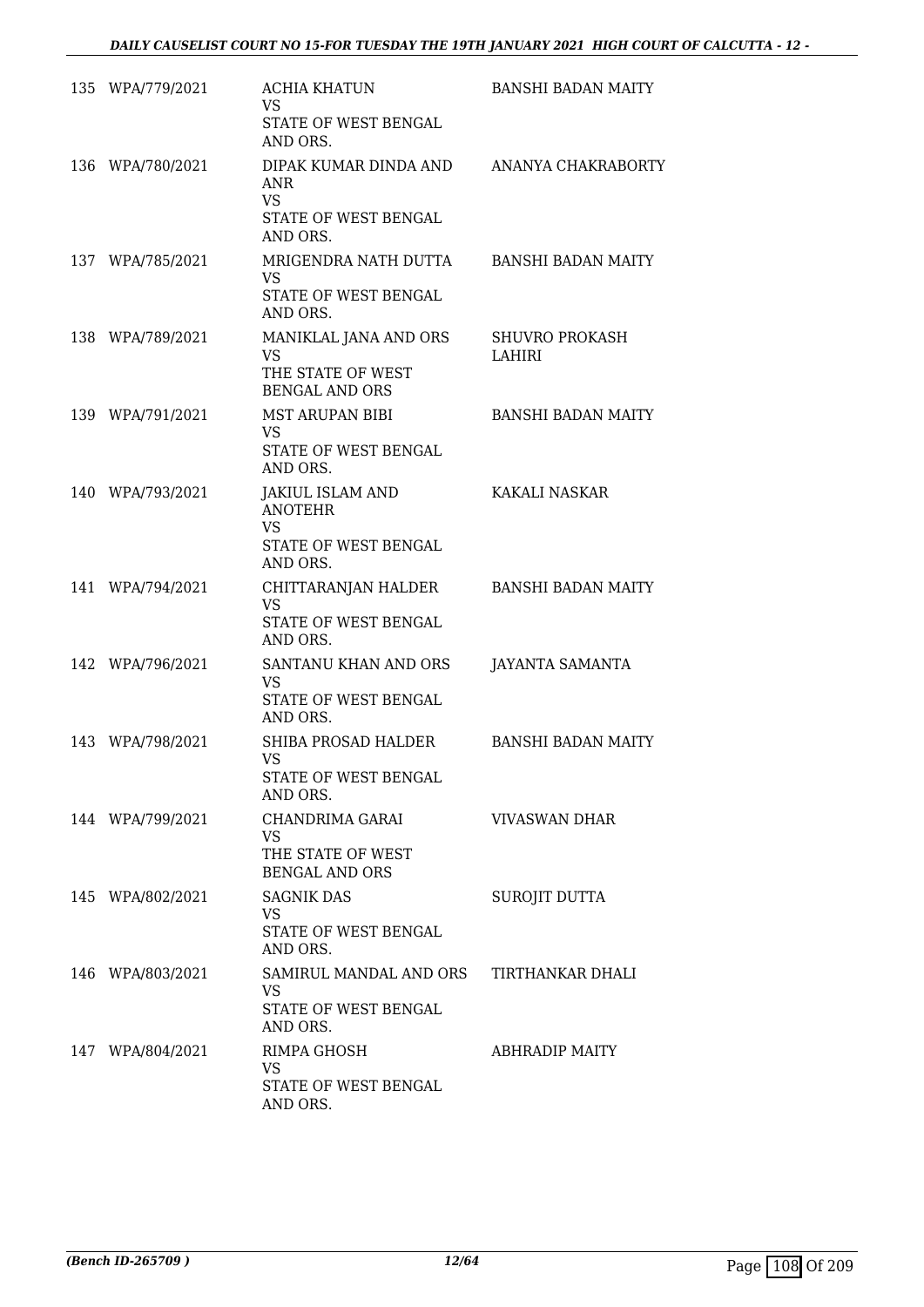| 148 WPA/805/2021 | SANTANU KOLEY                                                                                   | TARUN KUAMR DAS       |
|------------------|-------------------------------------------------------------------------------------------------|-----------------------|
|                  | VS.<br>STATE OF WEST BENGAL<br>AND ORS.                                                         |                       |
| 149 WPA/806/2021 | <b>SWETA GUHA</b><br><b>VS</b>                                                                  | <b>ABHRADIP MAITY</b> |
|                  | STATE OF WEST BENGAL<br>AND ORS.                                                                |                       |
| 150 WPA/807/2021 | ABHIRUP BHOWMIK AND<br><b>ORS</b><br><b>VS</b>                                                  | ANANYA CHAKRABORTY    |
|                  | STATE OF WEST BENGAL<br>AND ORS.                                                                |                       |
| 151 WPA/808/2021 | AZIZUR RAHAMAN AND ORS HEMANAT KUMAR DAS<br>VS.<br>STATE OF WEST BENGAL<br>AND ORS.             |                       |
| 152 WPA/810/2021 | <b>SUDIPTA ADAK</b><br><b>VS</b>                                                                | <b>ABHRADIP MAITY</b> |
|                  | STATE OF WEST BENGAL<br>AND ORS.                                                                |                       |
| 153 WPA/811/2021 | SUMAN SEAL AND ORS<br><b>VS</b>                                                                 | ALI AHSAN ALAMGIR     |
|                  | STATE OF WEST BENGAL<br>AND ORS.                                                                |                       |
| 154 WPA/812/2021 | KAMAL MONDAL AND ORS<br>VS.<br>STATE OF WEST BENGAL<br>AND ORS.                                 | MARIA RAHAMAN         |
| 155 WPA/813/2021 | PAPIYA DAS                                                                                      | ABHRADIP MAITY        |
|                  | VS<br>STATE OF WEST BENGAL<br>AND ORS.                                                          |                       |
| 156 WPA/814/2021 | MD ENAMUL HOQUE<br><b>VS</b>                                                                    | <b>ABHRADIP MAITY</b> |
|                  | STATE OF WEST BENGAL<br>AND ORS.                                                                |                       |
| 157 WPA/816/2021 | NITAI MANDAL AND ORS<br><b>VS</b>                                                               | <b>SAYANI AICH</b>    |
|                  | STATE OF WEST BENGAL<br>AND ORS.                                                                |                       |
| 158 WPA/818/2021 | MEHEBUB ALAM<br>VS                                                                              | <b>ABHRADIP MAITY</b> |
|                  | STATE OF WEST BENGAL<br>AND ORS.                                                                |                       |
| 159 WPA/819/2021 | ARINDAM MANDAL AND ORS ANINDA BHATTACHARYA<br>VS.<br>THE STATE OF WEST<br><b>BENGAL AND ORS</b> |                       |
| 160 WPA/820/2021 | MD SALAUDDIN AND ORS<br><b>VS</b><br>STATE OF WEST BENGAL<br>AND ORS.                           | <b>SOUGATA MITRA</b>  |
| 161 WPA/822/2021 | PROBID BISWAS AND ORS                                                                           | <b>SOUGATA MITRA</b>  |
|                  | <b>VS</b><br>STATE OF WEST BENGAL<br>AND ORS.                                                   |                       |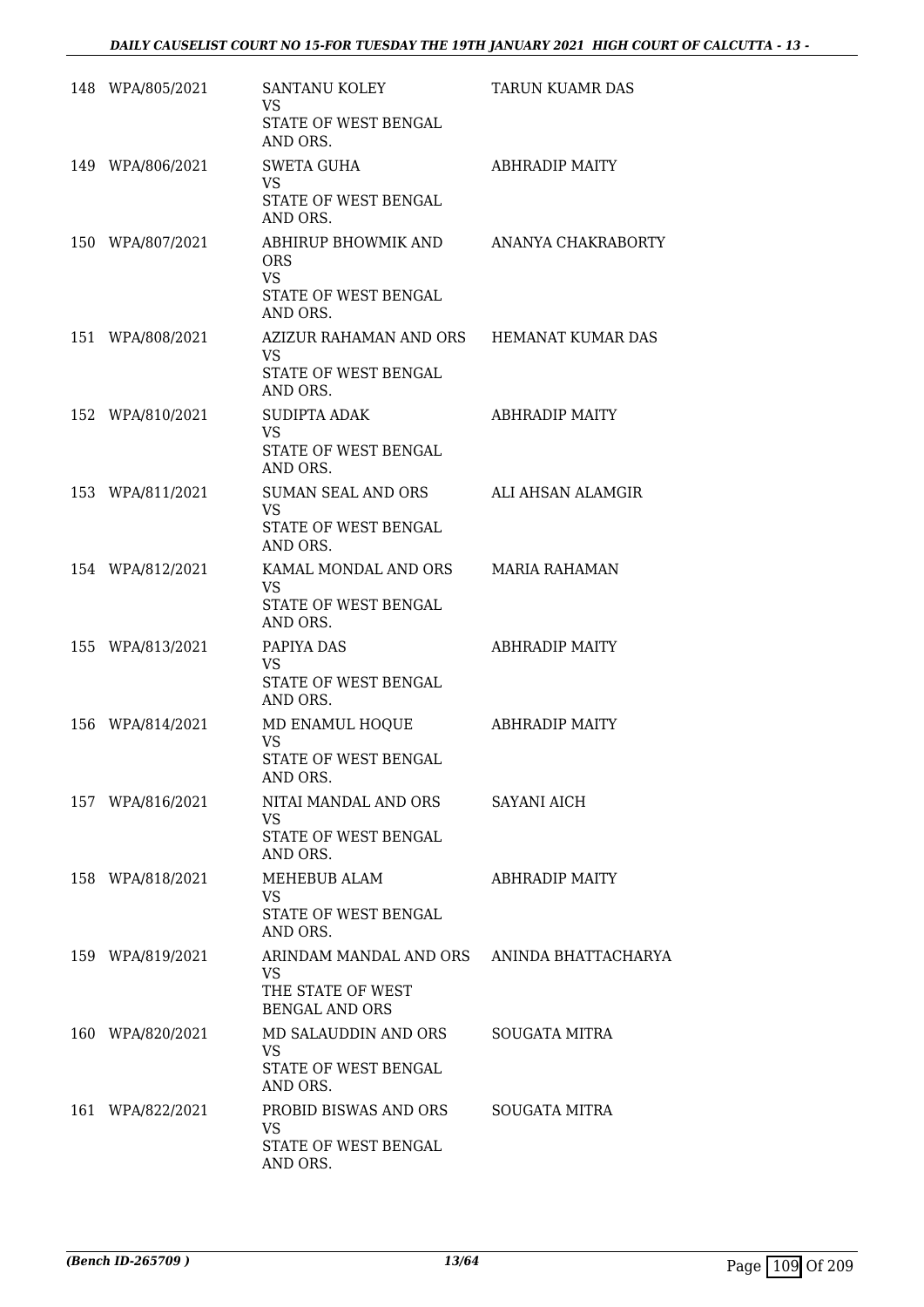| 162 WPA/825/2021 | KUNAL DAS AND ORS<br><b>VS</b><br>STATE OF WEST BENGAL<br>AND ORS.     | <b>JUIN DUTTA</b><br><b>CHAKRABORTY</b> |
|------------------|------------------------------------------------------------------------|-----------------------------------------|
| 163 WPA/826/2021 | <b>SUBARNA SAHA</b><br>VS.<br>STATE OF WEST BENGAL<br>AND ORS.         | SALONI<br><b>BHATTACHARYEE</b>          |
| 164 WPA/827/2021 | PRANAY SARKAR AND ORS<br>VS.<br>STATE OF WEST BENGAL<br>AND ORS.       | SALONI BHATTACHARJEE                    |
| 165 WPA/828/2021 | SABINA KHATUN AND ORS<br><b>VS</b><br>STATE OF WEST BENGAL<br>AND ORS. | SALONI BHATTACHARJEE                    |
| 166 WPA/829/2021 | SAIKAT BERA AND ORS<br><b>VS</b><br>STATE OF WEST BENGAL<br>AND ORS.   | SOMESH KUMAR GHOSH                      |
| 167 WPA/832/2021 | BISWA NATH MUKHERJEE<br><b>VS</b><br>STATE OF WEST BENGAL<br>AND ORS.  | <b>BANSHIBADAN MAITY</b>                |
| 168 WPA/835/2021 | <b>ACHIA KHATUN</b><br><b>VS</b><br>STATE OF WEST BENGAL<br>AND ORS.   | <b>BANSHI BADAN MAITY</b>               |
| 169 WPA/839/2021 | <b>JAMUNA MONDAL</b><br>VS.<br>STATE OF WEST BENGAL<br>AND ORS.        | <b>BANSHI BADAN MAITY</b>               |
| 170 WPA/841/2021 | ANKAJINI SAPUI<br><b>VS</b><br>STATE OF WEST BENGAL<br>AND ORS.        | <b>BANSHI BADAN MAITY</b>               |
| 171 WPA/845/2021 | BISWA NATH MUKHERJEE<br>VS.<br>STATE OF WEST BENGAL<br>AND ORS.        | <b>BANSHI BADAN MAITY</b>               |
| 172 WPA/848/2021 | JAGANNATGH PATRA<br>VS.<br>STATE OF WEST BENGAL<br>AND ORS.            | <b>BISWAJIT MAL</b>                     |
| 173 WPA/849/2021 | SHIRISH CHANDRA SAR<br>VS<br>STATE OF WEST BENGAL<br>AND ORS.          | <b>BISWAJIT MAL</b>                     |
| 174 WPA/850/2021 | SAJAL PALMAL<br>VS<br>STATE OF WEST BENGAL<br>AND ORS.                 | PRADIP KUMAR GHOSH                      |
| 175 WPA/853/2021 | HARAPRASAD KUNDU<br><b>VS</b><br>STATE OF WEST BENGAL<br>AND ORS.      | SAILENDU SEKHAR<br><b>BAYERD</b>        |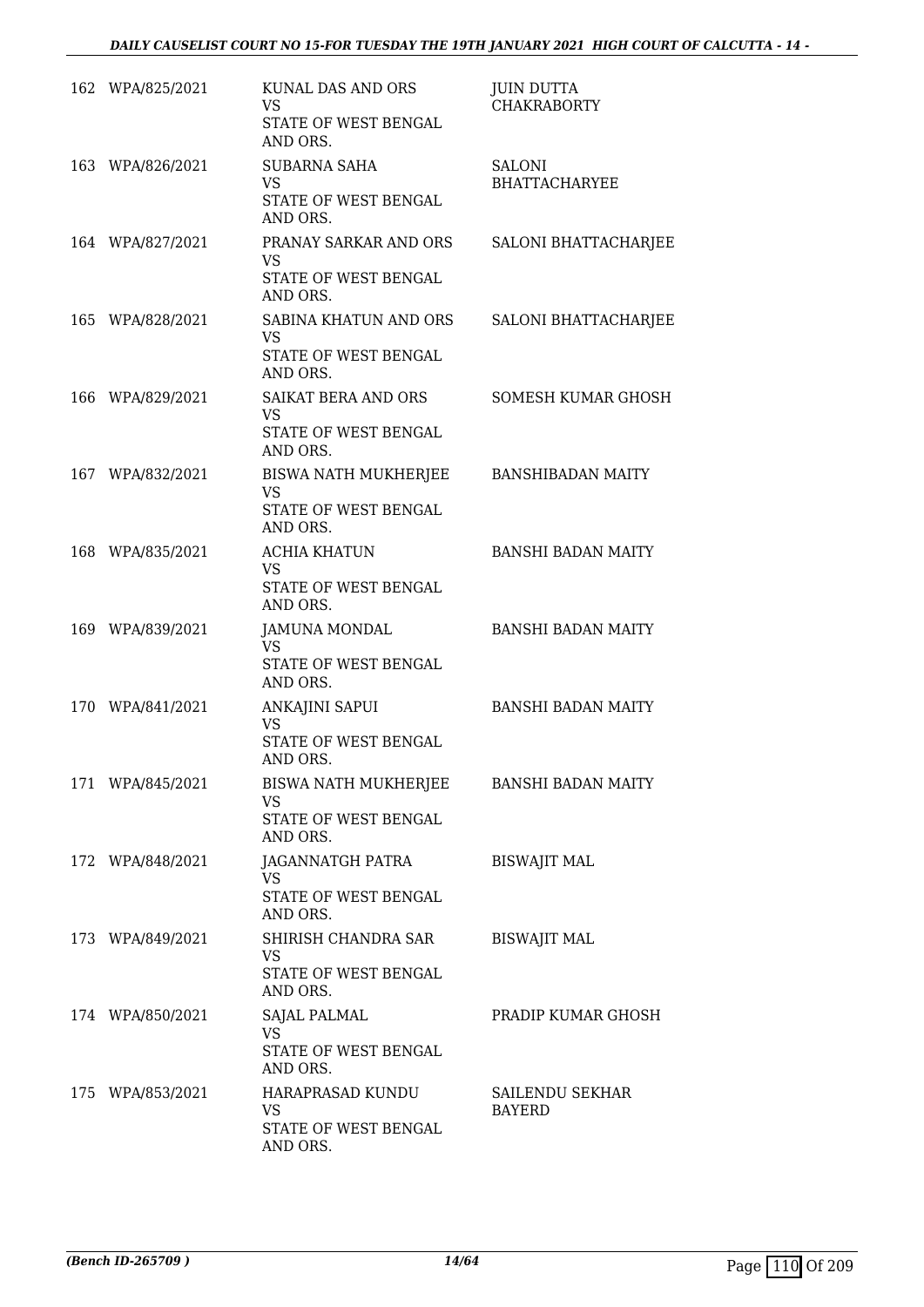| 176 WPA/854/2021 | ANJALI JANA<br><b>VS</b><br>STATE OF WEST BENGAL<br>AND ORS.            | <b>BISWAJIT MAL</b>       |
|------------------|-------------------------------------------------------------------------|---------------------------|
| 177 WPA/855/2021 | MONJURUL SARKAR<br>VS<br>STATE OF WEST BENGAL<br>AND ORS.               | BIKASH CHANDRA DAS        |
| 178 WPA/857/2021 | ABANTI KUMAR SAR<br>VS<br>STATE OF WEST BENGAL<br>AND ORS.              | <b>BISWAJIT MAL</b>       |
| 179 WPA/859/2021 | <b>BHAKTI RANI SASMAL</b><br>VS<br>STATE OF WEST BENGAL<br>AND ORS.     | <b>BISWAJIT MAL</b>       |
| 180 WPA/860/2021 | <b>SAKERA KHATUN</b><br>VS<br>STATE OF WEST BENGAL<br>AND ORS.          | <b>BANSHI BADAN MAITY</b> |
| 181 WPA/863/2021 | ARATI RANI PANDIT<br>VS<br>STATE OF WEST BENGAL<br>AND ORS.             | <b>BANSHI BADAN MAITY</b> |
| 182 WPA/864/2021 | BIJAN KUMNAR SARKAR<br><b>VS</b><br>STATE OF WEST BENGAL<br>AND ORS.    | SANDIP GHOSH              |
| 183 WPA/867/2021 | <b>MINU BISWAS</b><br><b>VS</b><br>STATE OF WEST BENGAL<br>AND ORS.     | <b>SANDIP GHOSH</b>       |
|                  |                                                                         |                           |
| 184 WPA/869/2021 | MARJINA BIBI<br><b>VS</b><br>STATE OF WEST BENGAL                       | <b>BANSHI BADAN MAITY</b> |
| 185 WPA/870/2021 | AND ORS.<br>BEGAM ASMA KHATUN<br>VS<br>STATE OF WEST BENGAL<br>AND ORS. | <b>SANDIP GHOSH</b>       |
| 186 WPA/873/2021 | PRABIR KUNDU<br>VS<br>STATE OF WEST BENGAL<br>AND ORS.                  | SANDIP GHOSH              |
| 187 WPA/876/2021 | NAMITA BHAUMIK<br>VS<br>STATE OF WEST BENGAL<br>AND ORS.                | SANDIP GJOSH              |
| 188 WPA/881/2021 | SADHAN CHANDRA MAITY<br>VS<br>STATE OF WEST BENGAL<br>AND ORS.          | <b>BANSHI BADAN MAITY</b> |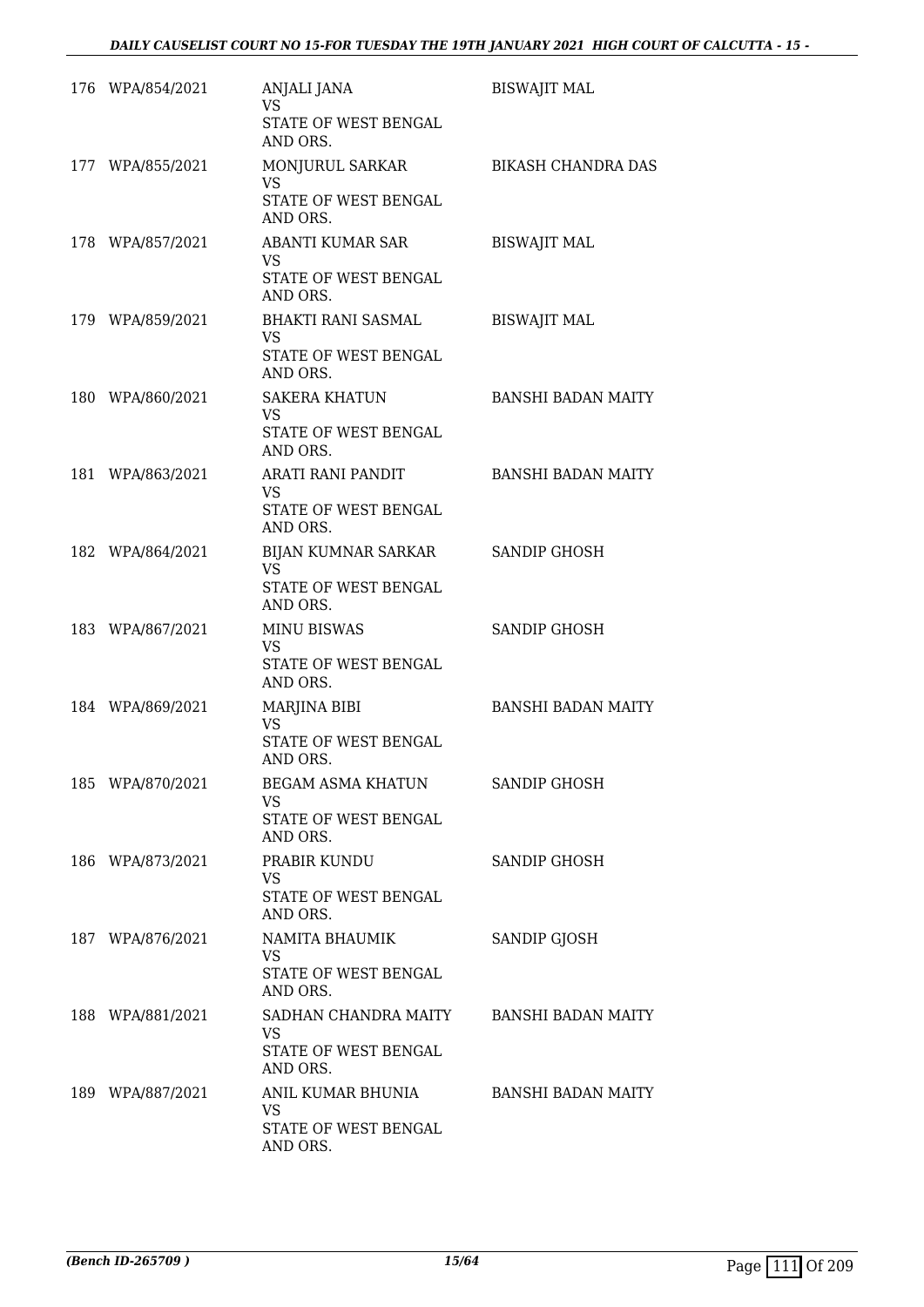| 190 WPA/895/2021 | <b>BEDANTA PAL</b><br><b>VS</b><br>STATE OF WEST BENGAL<br>AND ORS.                         | AVIJIT CHAKRABORTY         |
|------------------|---------------------------------------------------------------------------------------------|----------------------------|
| 191 WPA/898/2021 | KRISHNA SATAPATHI<br><b>VS</b><br>STATE OF WEST BENGAL<br>AND ORS.                          | <b>AVIJIT CHAKRABORTY</b>  |
| 192 WPA/903/2021 | SUNANDA NANDI AND<br><b>OTHERS</b><br><b>VS</b><br>STATE OF WEST BENGAL<br>AND ORS.         | SIDDHARTHA SARKAR          |
| 193 WPA/910/2021 | SUSMITA JANA BARI<br><b>VS</b><br>STATE OF WEST BENGAL<br>AND ORS.                          | Abhijit Sarkar             |
| 194 WPA/912/2021 | SOMA MANDAL AND ORS<br><b>VS</b><br>THE STATE OF WEST<br><b>BENGAL AND ORS</b>              | SAYAN MUKHERJEE            |
| 195 WPA/915/2021 | SUKHENDU SARDAR<br><b>VS</b><br>STATE OF WEST BENGAL<br>AND ORS.                            | <b>BAPIN BAIDYA</b>        |
| 196 WPA/916/2021 | PARIMAL SHIT<br>VS.<br>STATE OF WEST BENGAL<br>AND ORS.                                     | <b>BAPIN BAIDYA</b>        |
| 197 WPA/919/2021 | SOURAV PANJA AND ANR<br><b>VS</b><br>STATE OF WEST BENGAL<br>AND ORS.                       | <b>SAMIR ROY CHOWDHURY</b> |
| 198 WPA/920/2021 | <b>GOURI RANI JANA</b><br><b>VS</b><br>STATE OF WEST BENGAL<br>AND ORS.                     | <b>BANSHI BADAN MAITY</b>  |
| 199 WPA/922/2021 | SUBODH KR MANNA<br>VS.<br>STATE OF WEST BENGAL<br>AND ORS.                                  | <b>BANSHI BADAN MAITY</b>  |
| 200 WPA/923/2021 | KRISHNAPADA<br>CHAKRABORTY AND<br><b>ANOTHER</b><br>VS.<br>STATE OF WEST BENGAL<br>AND ORS. | <b>SUKUMAR SARKAR</b>      |
| 201 WPA/924/2021 | <b>ASWINI KR JANA</b><br>VS<br>STATE OF WEST BENGAL<br>AND ORS.                             | <b>BANSHI BADAN MAITY</b>  |
| 202 WPA/926/2021 | TANUSHREE MAHANTY<br><b>VS</b><br>STATE OF WEST BENGAL<br>AND ORS.                          | AVIJIT CHAKRABORTY         |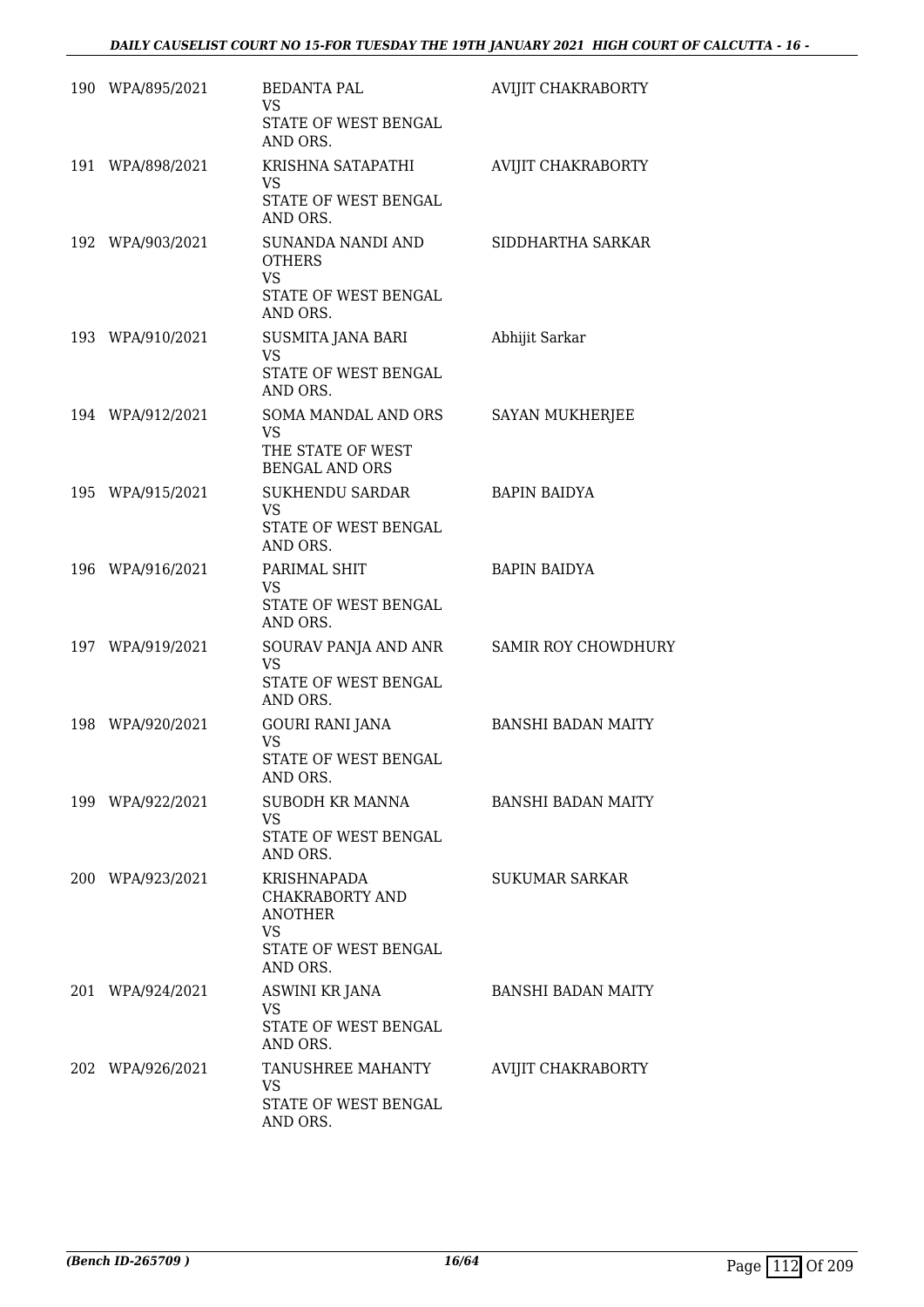| 203 WPA/927/2021 | NITAI CHAND KULE<br><b>VS</b><br>STATE OF WEST BENGAL<br>AND ORS.            | <b>BANSHI BADAN MAITY</b> |
|------------------|------------------------------------------------------------------------------|---------------------------|
| 204 WPA/930/2021 | ROKEYA KHATUN<br><b>VS</b>                                                   | <b>BANSHI BADAN MAITY</b> |
|                  | STATE OF WEST BENGAL<br>AND ORS.                                             |                           |
| 205 WPA/934/2021 | MD NAZIBALL HAQUE<br><b>HALDER</b><br><b>VS</b>                              | <b>BANSHI BADAN MAITY</b> |
|                  | STATE OF WEST BENGAL<br>AND ORS.                                             |                           |
| 206 WPA/936/2021 | ABDUL KADER SHAH<br><b>VS</b><br>STATE OF WEST BENGAL<br>AND ORS.            | <b>BANSHI BADAN MAITY</b> |
| 207 WPA/937/2021 | <b>SUMITA BERA HAZRA</b><br><b>VS</b><br>STATE OF WEST BENGAL                | <b>AVIJIT CHAKRABORTY</b> |
|                  | AND ORS.                                                                     |                           |
| 208 WPA/940/2021 | <b>HASINA BIBI</b><br><b>VS</b><br>STATE OF WEST BENGAL<br>AND ORS.          | <b>BANSHI BADAN MAITY</b> |
| 209 WPA/941/2021 | <b>BISWAJIT BOSE</b><br><b>VS</b><br>State of West Bengal                    | K.M. HOSSAIN              |
| 210 WPA/943/2021 | <b>BASUDEB BISWAS</b><br><b>VS</b><br>STATE OF WEST BENGAL<br>AND ORS.       | SABITA KHUTIA BHUNYA      |
| 211 WPA/944/2021 | TANUSREE NASKAR<br><b>VS</b><br>STATE OF WEST BENGAL<br>AND ORS.             | KAKALI NASKAR             |
| 212 WPA/945/2021 | ASRAFUL ALAM AND<br><b>OTHERS</b><br>VS.<br>STATE OF WEST BENGAL<br>AND ORS. | MONOJ KUMAR MONDAL        |
| 213 WPA/946/2021 | SOPIHA NAHID<br><b>VS</b><br>STATE OF WEST BENGAL<br>AND ORS.                | SABITA KHUTIA BHUNYA      |
| 214 WPA/947/2021 | DURGADAS CHAKRABORTY<br><b>VS</b><br>STATE OF WEST BENGAL<br>AND ORS.        | AVIJIT CHAKRABORTY        |
| 215 WPA/948/2021 | KARUNAMAY MISTRI<br><b>VS</b><br>STATE OF WEST BENGAL<br>AND ORS.            | ARPITA SAHA               |
| 216 WPA/949/2021 | SUBHANKAR MONDAL<br><b>VS</b><br>STATE OF WEST BENGAL<br>AND ORS.            | SAKTI PADA JANA           |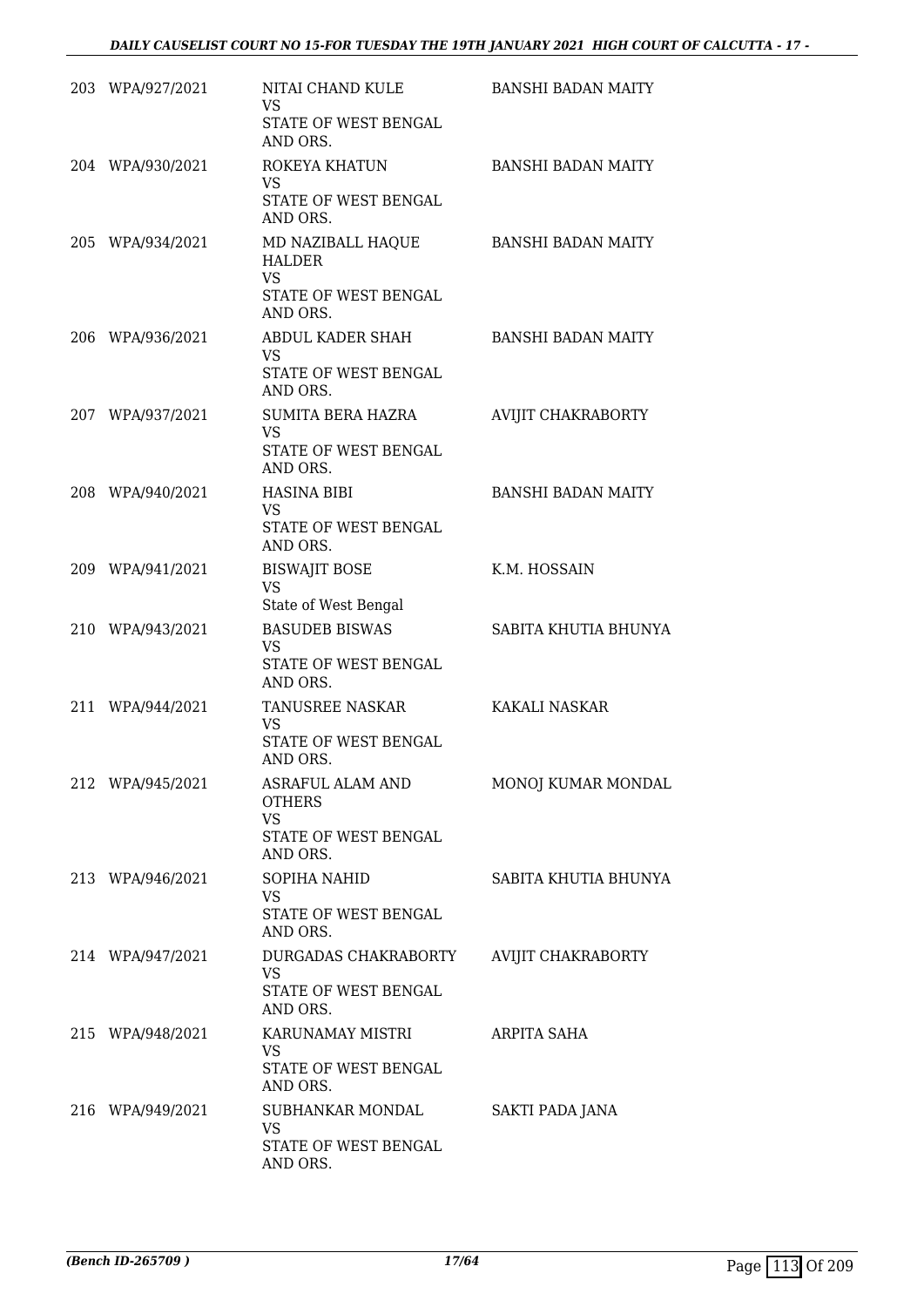| 217 WPA/951/2021 | <b>JAMILA KHATUN</b><br>VS.<br>STATE OF WEST BENGAL<br>AND ORS.                                             | <b>SUDIP SARKAR</b>  |
|------------------|-------------------------------------------------------------------------------------------------------------|----------------------|
| 218 WPA/953/2021 | TAPAS JANA AND OTHERS<br><b>VS</b><br>STATE OF WEST BENGAL<br>AND ORS.                                      | SANDIP KUMAR MONDAL  |
| 219 WPA/954/2021 | AMIYA KR JANA<br><b>VS</b><br>STATE OF WEST BENGAL<br>AND ORS.                                              | SABITA KHUTIA BHUNYA |
| 220 WPA/956/2021 | ADURINI HALDER AND ORS<br><b>VS</b><br>STATE OF WEST BENGAL<br>AND ORS.                                     | SABITA KHUTIA BHUNYA |
| 221 WPA/957/2021 | PUSKAR PANDA<br><b>VS</b><br>State of West Bengal                                                           | DIPTENDU MANDAL      |
| 222 WPA/959/2021 | RAKESH BARMAN AND ORS<br><b>VS</b><br>STATE OF WEST BENGAL<br>AND ORS.                                      | SANTANU MAJI         |
| 223 WPA/961/2021 | NIKHILENDU ACHARYA<br><b>VS</b><br>STATE OF WEST BENGAL<br>AND ORS.                                         | <b>ARPITA SAHA</b>   |
| 224 WPA/964/2021 | ANAL KRISHNA BISWAS<br><b>VS</b><br>STATE OF WEST BENGAL<br>AND ORS.                                        | ARPITA SAHA          |
| 225 WPA/965/2021 | <b>BIKASH MAITY AND ORS</b><br>VS<br>STATE OF WEST BENGAL<br>AND ORS.                                       | JAYANTA BHATTACHARYA |
| 226 WPA/966/2021 | NIBEDITA BANERJEE AND VISHAK BHATTACHARYA<br><b>OTHERS</b><br><b>VS</b><br>STATE OF WEST BENGAL<br>AND ORS. |                      |
| 227 WPA/968/2021 | SUBODH CHANDRA MANDAL<br><b>VS</b><br>STATE OF WEST BENGAL<br>AND ORS.                                      | ARPITA SAHA          |
| 228 WPA/969/2021 | MITHUN BISWAS AND ORS<br><b>VS</b><br>STATE OF WEST BENGAL<br>AND ORS.                                      | JAYANTA BHATTACHARYA |
| 229 WPA/970/2021 | <b>TOUFIK ANOWAR</b><br>VS<br>State of West Bengal                                                          | <b>RIMA DAS</b>      |
| 230 WPA/971/2021 | MD SHARIF BISWAS<br><b>VS</b><br>STATE OF WEST BENGAL<br>AND ORS.                                           | SALONI BHATTACHARJEE |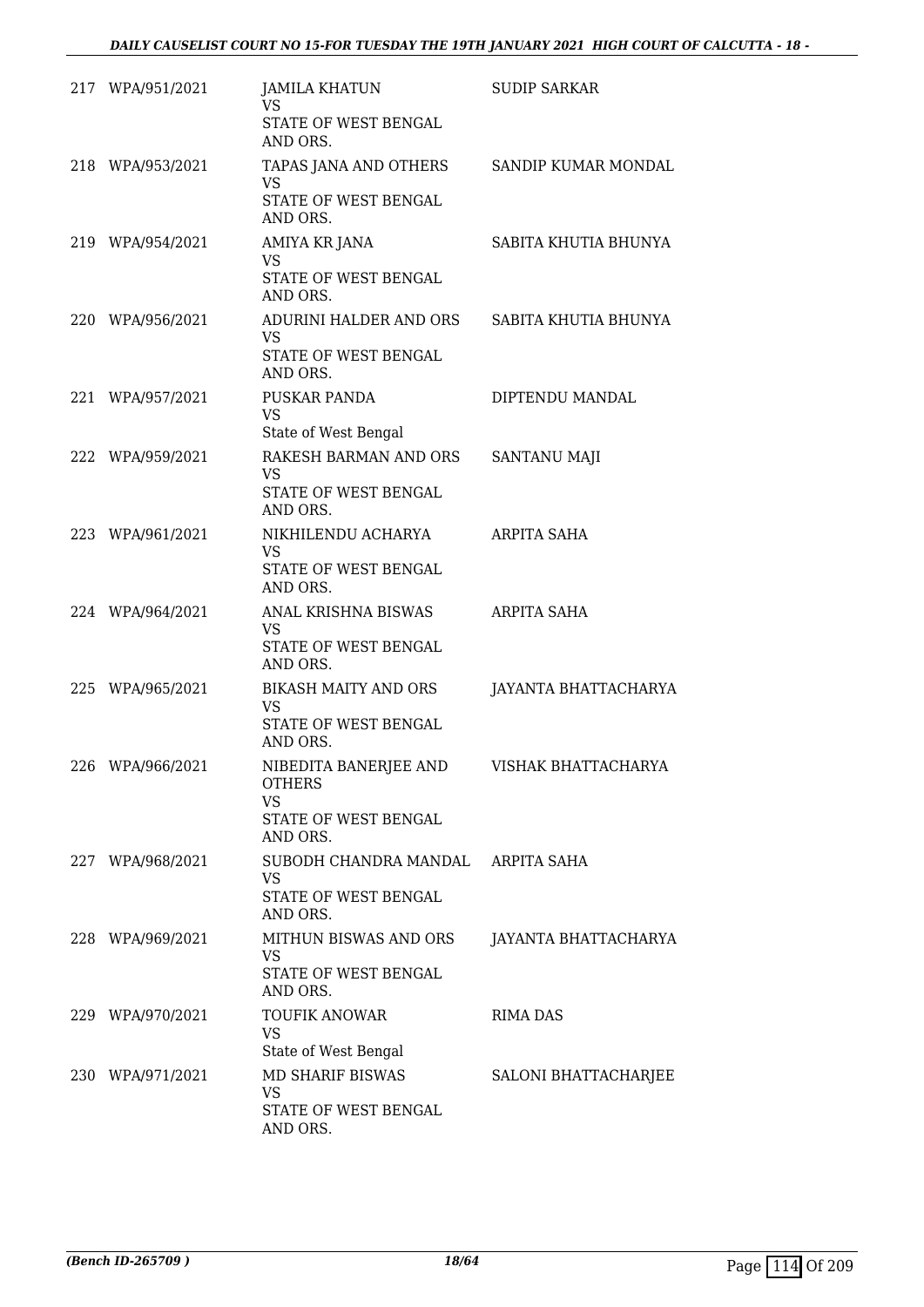| 231 WPA/973/2021 | RANAJIT SINHA AND ORS<br><b>VS</b><br>STATE OF WEST BENGAL<br>AND ORS.             | <b>JAYANTA</b><br><b>BHATTACHARJEE</b> |
|------------------|------------------------------------------------------------------------------------|----------------------------------------|
| 232 WPA/974/2021 | SUDIPTA TARAI AND ORS<br><b>VS</b><br>STATE OF WEST BENGAL<br>AND ORS.             | JAYANTA<br><b>BHATTACHARJEE</b>        |
| 233 WPA/975/2021 | SUKANYA SENGUPTA<br><b>VS</b><br>STATE OF WEST BENGAL<br>AND ORS.                  | APURBA KRISHNA DAS                     |
| 234 WPA/976/2021 | SWAPAN KR ROY KANJILAL<br><b>VS</b><br>STATE OF WEST BENGAL<br>AND ORS.            | ARPITA SAHA                            |
| 235 WPA/978/2021 | DEBABRATA HAZRA AND<br><b>ORS</b><br><b>VS</b><br>STATE OF WEST BENGAL<br>AND ORS. | JAYANTA BHATTACHARYA                   |
| 236 WPA/979/2021 | SUVOM GHOSH AND ORS<br><b>VS</b><br>STATE OF WEST BENGAL<br>AND ORS.               | JAYANTA BHATTACHARYA                   |
| 237 WPA/983/2021 | <b>UNNATI BISWAS</b><br>VS.<br>STATE OF WEST BENGAL<br>AND ORS.                    | ARPITA SAHA                            |
| 238 WPA/985/2021 | BISWAJIT MONDAL AND ORS<br><b>VS</b><br>STATE OF WEST BENGAL<br>AND ORS.           | JAYANTA<br><b>BHATTACHARJEE</b>        |
| 239 WPA/988/2021 | ANUPAM MISHRA AND ORS<br><b>VS</b><br>STATE OF WEST BENGAL<br>AND ORS.             | JAYANTA BHATTACHARYA                   |
| 240 WPA/989/2021 | MOUSUMI KHATUA AND<br>ORS.<br><b>VS</b><br>State of West Bengal AND<br>ORS         | JAYANTA BHATTACHARYA                   |
| 241 WPA/991/2021 | ALAKA HAZRA<br>VS.<br>STATE OF WEST BENGAL<br>AND ORS.                             | <b>BISWAJIT MAL</b>                    |
| 242 WPA/994/2021 | BHOLANATH DIASI ANR ORS<br>VS<br>STATE OF WEST BENGAL<br>AND ORS.                  | <b>JAYANTA</b><br><b>BHATTACHARYYA</b> |
| 243 WPA/995/2021 | UTPALENDU MAITY AND<br><b>ORS</b><br><b>VS</b><br>STATE OF WEST BENGAL<br>AND ORS. | JAYANTA<br>BHATTACHARJEE               |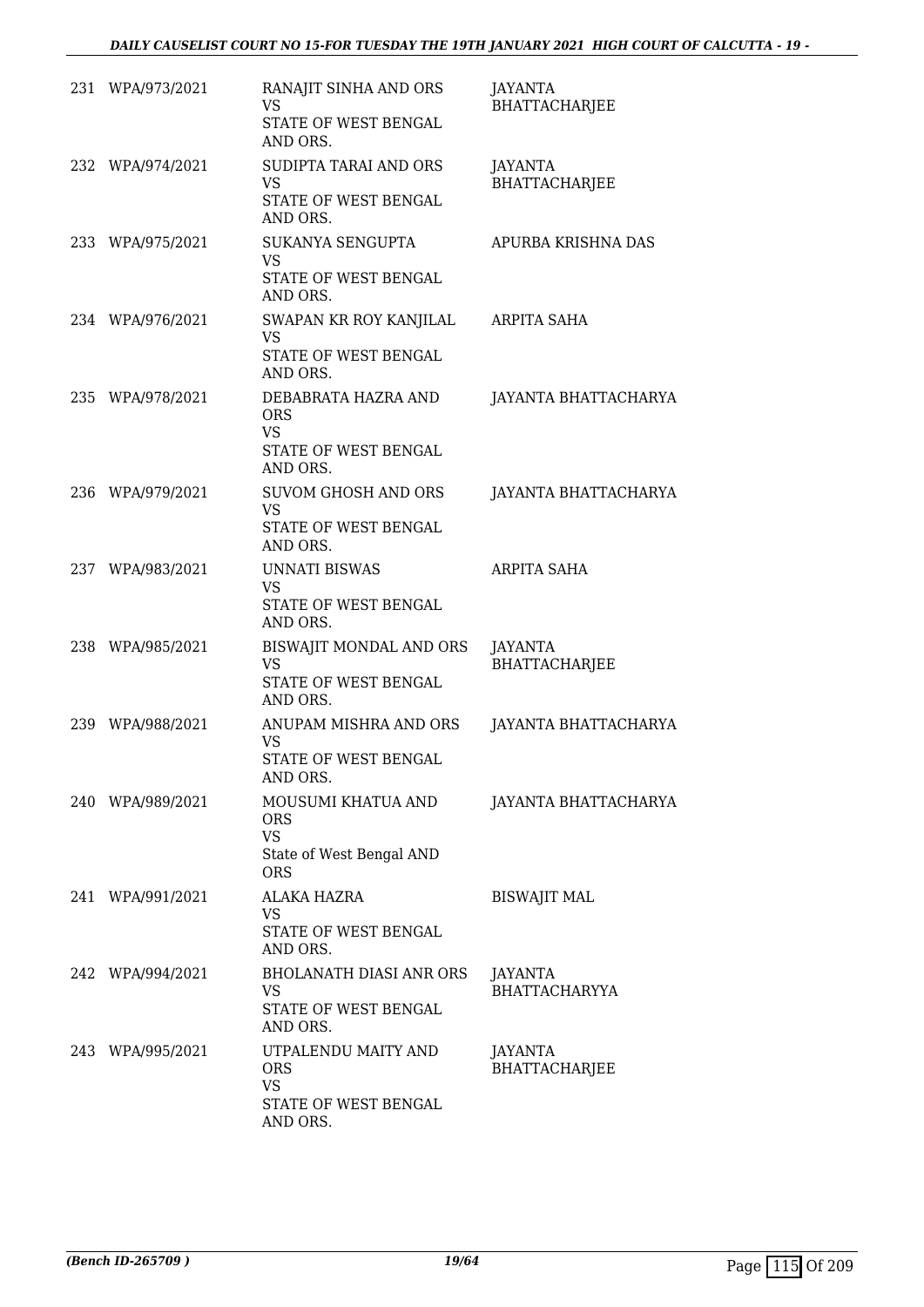| 244 WPA/997/2021  | UTTAR RANI BERA<br><b>VS</b><br>STATE OF WEST BENGAL                                          | <b>BISWAJIT MAL</b>             |
|-------------------|-----------------------------------------------------------------------------------------------|---------------------------------|
| 245 WPA/1002/2021 | AND ORS.<br>JAGANNATH CHAKRABORTY<br>AND ORS<br><b>VS</b><br>STATE OF WEST BENGAL<br>AND ORS. | JAYANTA<br>BHATTACHARJEE        |
| 246 WPA/1004/2021 | NITAI CHANDRA MANDAL<br><b>VS</b><br>STATE OF WEST BENGAL<br>AND ORS.                         | <b>BISWAJIT MAL</b>             |
| 247 WPA/1009/2021 | GANESH CHANDRA MANDAL<br>AND ORS36<br><b>VS</b><br>STATE OF WEST BENGAL<br>AND ORS.           | JAYANTA<br><b>BHATTACHARYYA</b> |
| 248 WPA/1013/2021 | RASMONI GHOSH AND ORS<br><b>VS</b><br>State of West Bengal AND<br><b>ORS</b>                  | JAYANTA BHATTACHARYA            |
| 249 WPA/1019/2021 | MOHAN DEY AND OTHERS<br><b>VS</b><br>STATE OF WEST BENGAL<br>AND ORS.                         | <b>LALMOHAN BASU</b>            |
| 250 WPA/1020/2021 | <b>BIDYUT MAJHI</b><br><b>VS</b><br>STATE OF WEST BENGAL<br>AND ORS.                          | JAYANTA MITRA                   |
| 251 WPA/1022/2021 | NABIN MAHATO AND<br><b>OTHERS</b><br><b>VS</b><br>STATE OF WEST BENGAL<br>AND ORS.            | RAMEEZ ALAM                     |
| 252 WPA/1023/2021 | PRATAP CHANDRA CHANDA<br><b>VS</b><br>STATE OF WEST BENGAL<br>AND ORS.                        | RAMEEZ ALAM                     |
| 253 WPA/1048/2021 | RAGHUNATH PAUL<br>VS.<br>STATE OF WEST BENGAL<br>AND ORS.                                     | <b>BISWAJIT MAL</b>             |
| 254 WPA/1051/2021 | CHAITALI BANERJEE<br><b>VS</b><br>STATE OF WEST BENGAL<br>AND ORS.                            | <b>SOUGATA MITRA</b>            |
| 255 WPA/1054/2021 | LAKSHMAN CHANDRA<br>MONDAL<br><b>VS</b><br>STATE OF WEST BENGAL<br>AND ORS.                   | <b>BISWAJIT MAL</b>             |
| 256 WPA/1058/2021 | RABI LOCHAN GHOSH<br>VS.<br>STATE OF WEST BENGAL<br>AND ORS.                                  | <b>BISWAJIT MAL</b>             |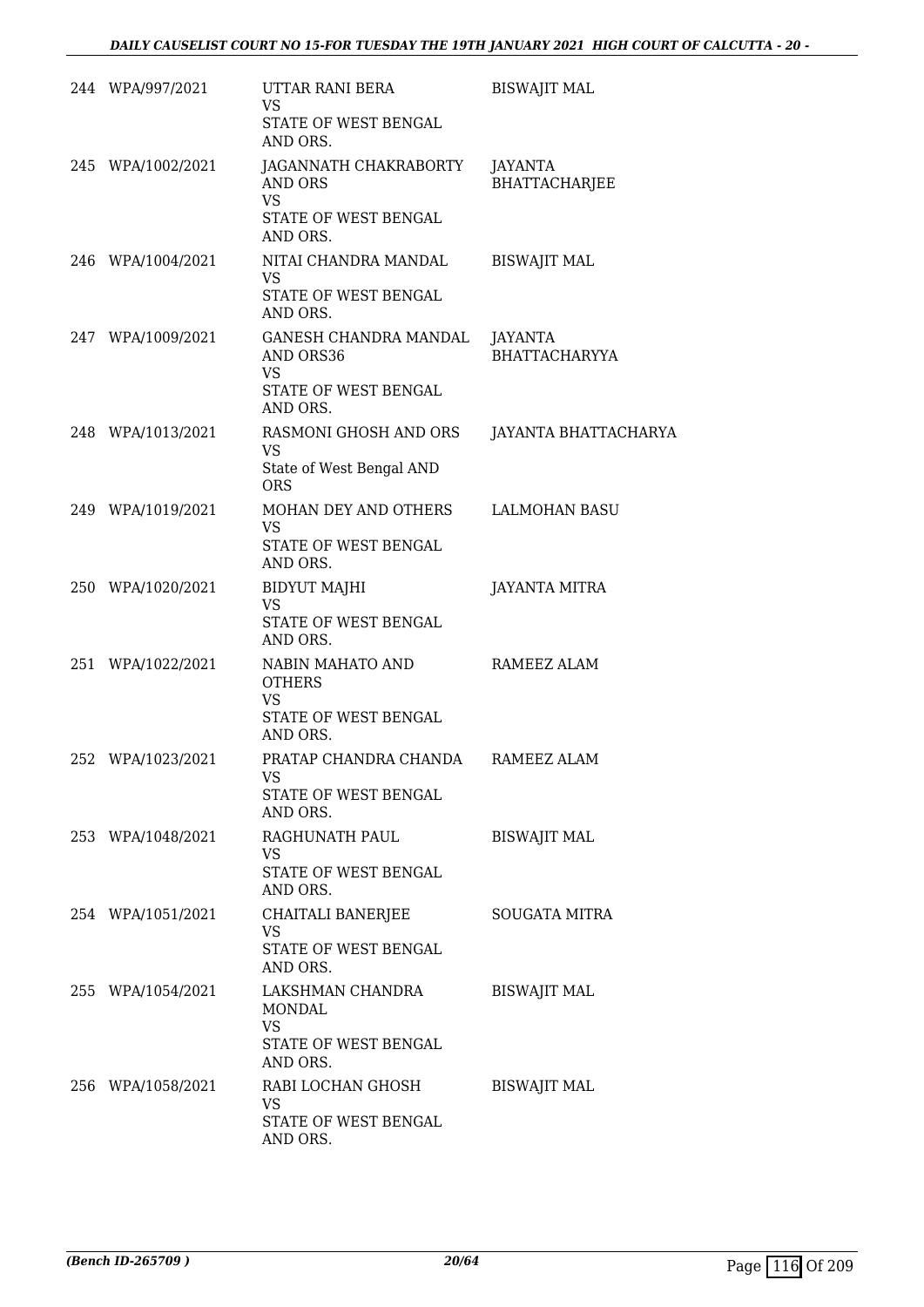| 257 WPA/1062/2021 | SUDIP CHAKRABORTY AND<br><b>OTHERS</b><br><b>VS</b><br>STATE OF WEST BENGAL<br>AND ORS. | TAMAL TARU PANDA          |
|-------------------|-----------------------------------------------------------------------------------------|---------------------------|
| 258 WPA/1064/2021 | NIKHIL SARKAR<br>VS.<br>STATE OF WEST BENGAL<br>AND ORS.                                | DEBASISH KUNDU            |
| 259 WPA/1065/2021 | RANI BALA PATRA<br>VS.<br>STATE OF WEST BENGAL<br>AND ORS.                              | <b>BISWAJIT MAL</b>       |
| 260 WPA/1067/2021 | SUTANU BHARATI AND<br><b>OTHERS</b><br>VS<br>STATE OF WEST BENGAL<br>AND ORS.           | AONOJ KUMAR MONDAL        |
| 261 WPA/1070/2021 | MD MANSUR HOSSAIN<br><b>VS</b><br>State of West Bengal                                  | KAPIL CHANDRA SAHOO       |
| 262 WPA/1072/2021 | RAMKRISHNA MONDAL<br><b>VS</b><br>STATE OF WEST BENGAL<br>AND ORS.                      | <b>BANSHI BADAN MAITY</b> |
| 263 WPA/1074/2021 | RUBIYA KHATUN AND<br><b>OTHERS</b><br>VS.<br>STATE OF WEST BENGAL<br>AND ORS.           | NEPESH MAJHI              |
| 264 WPA/1079/2021 | ABHIJIT TARAFDAR<br><b>VS</b><br>STATE OF WEST BENGAL<br>AND ORS.                       | JAGAJYOTI DAS             |
| 265 WPA/1081/2021 | <b>SIPRA BISWAS</b><br><b>VS</b><br>STATE OF WEST BENGAL<br>AND ORS.                    | <b>SANDIP GHOSH</b>       |
| 266 WPA/1082/2021 | <b>RINKI KHATUN</b><br>VS.<br>STATE OF WEST BENGAL<br>AND ORS.                          | <b>MARIA RAHAMAN</b>      |
| 267 WPA/1089/2021 | ANKAJINI SAPUI<br>VS<br>STATE OF WEST BENGAL<br>AND ORS.                                | <b>BANSHI BADAN MAITY</b> |
| 268 WPA/1090/2021 | MD ABDUL AKHER<br><b>VS</b><br>State of West Bengal                                     | KAPIL CHANDRA SAHOO       |
| 269 WPA/1093/2021 | RIPA SEN<br>VS<br>STATE OF WEST BENGAL<br>AND ORS.                                      | <b>SANGEETA ROY</b>       |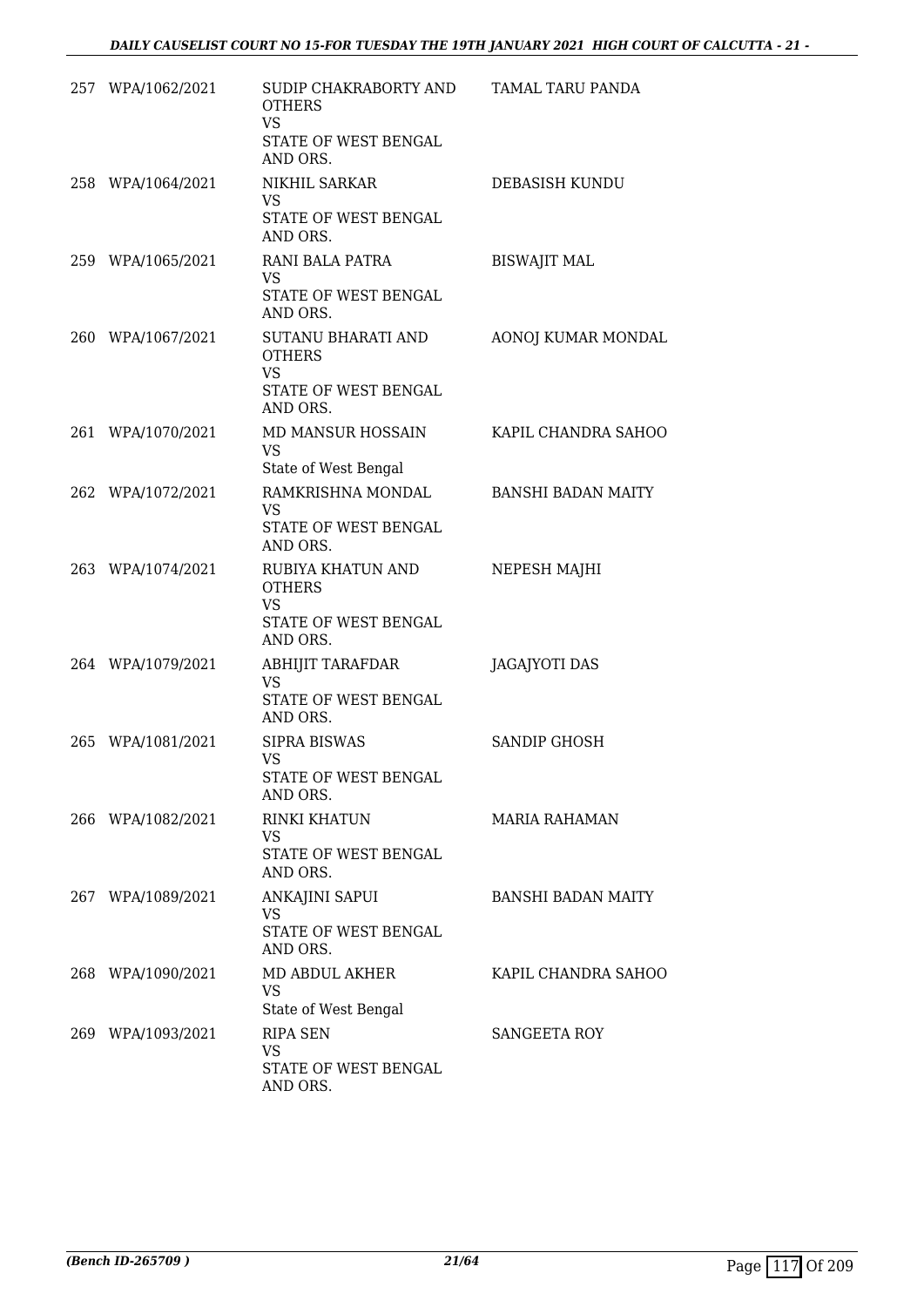| 270 WPA/1094/2021 | SANATAN BISWAS AND<br><b>OTHERS</b><br>VS.<br>STATE OF WEST BENGAL<br>AND ORS.                        | GOBINDA CHANDRA<br>BAIDYA |
|-------------------|-------------------------------------------------------------------------------------------------------|---------------------------|
| 271 WPA/1097/2021 | MUKUL ADHIKARY<br><b>VS</b><br>STATE OF WEST BENGAL                                                   | AMITABRATA ROY            |
| 272 WPA/1098/2021 | AND ORS.<br>SUSIL KUMAR BAG<br><b>VS</b><br>STATE OF WEST BENGAL<br>AND ORS.                          | <b>BANSHI BADAN MAITY</b> |
| 273 WPA/1099/2021 | <b>MIHIR DAS</b><br><b>VS</b><br>State of West Bengal                                                 | <b>SAYANI AICH</b>        |
| 274 WPA/1102/2021 | <b>SOMPA SARKER</b><br><b>VS</b><br>STATE OF WEST BENGAL<br>AND ORS.                                  | <b>SANGEETA ROY</b>       |
| 275 WPA/1104/2021 | SHREE CHOWDHURY<br><b>VS</b><br>STATE OF WEST BENGAL<br>AND ORS.                                      | <b>ABHRADIP MAITY</b>     |
| 276 WPA/1110/2021 | MADHUMITA SHAHU AND NILAY SENGUPTA<br><b>ANOTHER</b><br><b>VS</b><br>STATE OF WEST BENGAL<br>AND ORS. |                           |
| 277 WPA/1112/2021 | SHEPHALI MANDAL<br>VS<br>STATE OF WEST BENGAL<br>AND ORS.                                             | SANDIP GHOSH              |
| 278 WPA/1118/2021 | DURGA RANI SARDAR<br><b>VS</b><br>STATE OF WEST BENGAL<br>AND ORS.                                    | <b>SANDIP GHOSH</b>       |
| 279 WPA/1119/2021 | JHUMPA MALLICK AND ORS KAPIL CHANDRA SAHOO<br><b>VS</b><br>State of West Bengal AND<br><b>ORS</b>     |                           |
| 280 WPA/1123/2021 | <b>NAMITA ROY</b><br>VS<br>STATE OF WEST BENGAL<br>AND ORS.                                           | SANDIP GHOSH              |
| 281 WPA/1124/2021 | SAMMA KHATUN AND<br>ANOTHER<br>VS<br>STATE OF WEST BENGAL<br>AND ORS.                                 | SK. SAIFUDDIN             |
| 282 WPA/1127/2021 | JISAN BAIDYA AND ANR<br>VS<br>STATE OF WEST BENGAL<br>AND ORS.                                        | SUROJIT DUTTA             |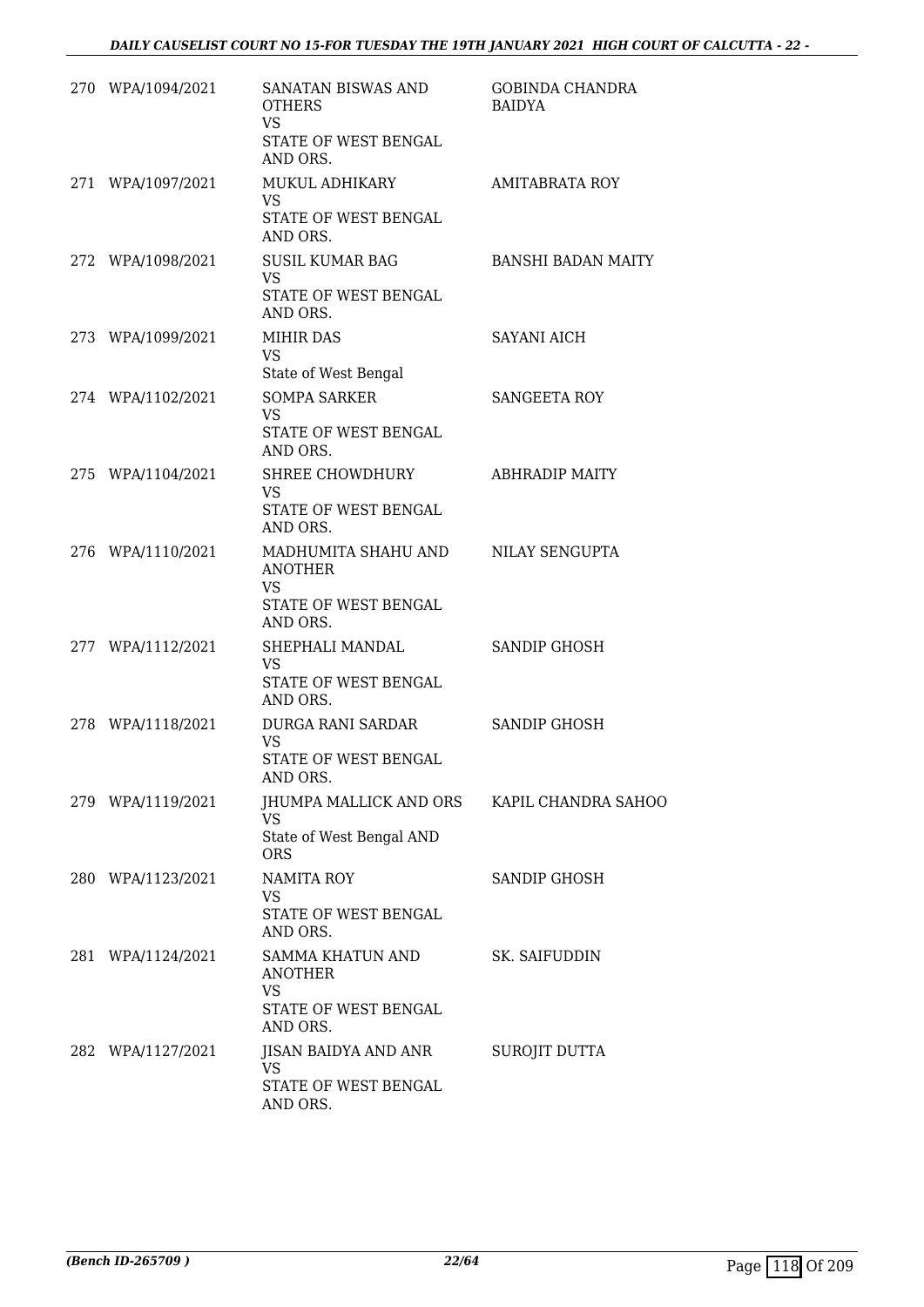|     | 283 WPA/1128/2021 | BARUN LOHAR AND ORS<br>VS<br>STATE OF WEST BENGAL<br>AND ORS.                         | RITAM CHOWDHURY    |
|-----|-------------------|---------------------------------------------------------------------------------------|--------------------|
|     | 284 WPA/1134/2021 | <b>JANULA BIBI</b><br><b>VS</b><br>STATE OF WEST BENGAL<br>AND ORS.                   | SATYARANJAN KUNDU  |
|     | 285 WPA/1136/2021 | NIBARAN BAURI<br><b>VS</b><br>STATE OF WEST BENGAL<br>AND ORS.                        | SATYARANJAN KUNDU  |
|     | 286 WPA/1138/2021 | PRASANTA MAHATA AND<br><b>ORS</b><br><b>VS</b><br>STATE OF WEST BENGAL<br>AND ORS.    | RITAM CHOWDHURY    |
|     | 287 WPA/1141/2021 | SANKAR ACHARYA<br><b>VS</b><br>STATE OF WEST BENGAL<br>AND ORS.                       | SATYARANJAN KUNDU  |
|     | 288 WPA/1143/2021 | SANJUKTA SARKAR AND<br><b>OTHERS</b><br><b>VS</b><br>STATE OF WEST BENGAL<br>AND ORS. | RAJLAKSHMI GHATAK  |
|     | 289 WPA/1146/2021 | PAGAL CHANDRA RAJWAR<br><b>VS</b><br>STATE OF WEST BENGAL<br>AND ORS.                 | SATYARANJAN KUNDU  |
|     | 290 WPA/1149/2021 | TUHIN ROY AND ANOTHER<br><b>VS</b><br>STATE OF WEST BENGAL<br>AND ORS.                | RAJLAKSHMI GHATAK  |
| 291 | WPA/1150/2021     | MD ASIKUL ISLAM AND ANR<br><b>VS</b><br>STATE OF WEST BENGAL<br>AND ORS.              | DEBABRATA MONDAL   |
|     | 292 WPA/1151/2021 | BELA CHAKRABORTY<br>VS<br>STATE OF WEST BENGAL<br>AND ORS.                            | SATYARANJAN KUNDU  |
|     | 293 WPA/1154/2021 | SAJAL GHATAK AND OTHERS RAJLAKSHMI GHATAK<br>VS.<br>STATE OF WEST BENGAL<br>AND ORS.  |                    |
|     | 294 WPA/1155/2021 | BIMAL KUAMR BISWAS<br>VS.<br>STATE OF WEST BENGAL<br>AND ORS.                         | SABITA KHUTIA      |
|     | 295 WPA/1157/2021 | KABIRUL ISLAM AND<br><b>OTHERS</b><br><b>VS</b><br>STATE OF WEST BENGAL<br>AND ORS.   | PAMPA DEY (DHABAL) |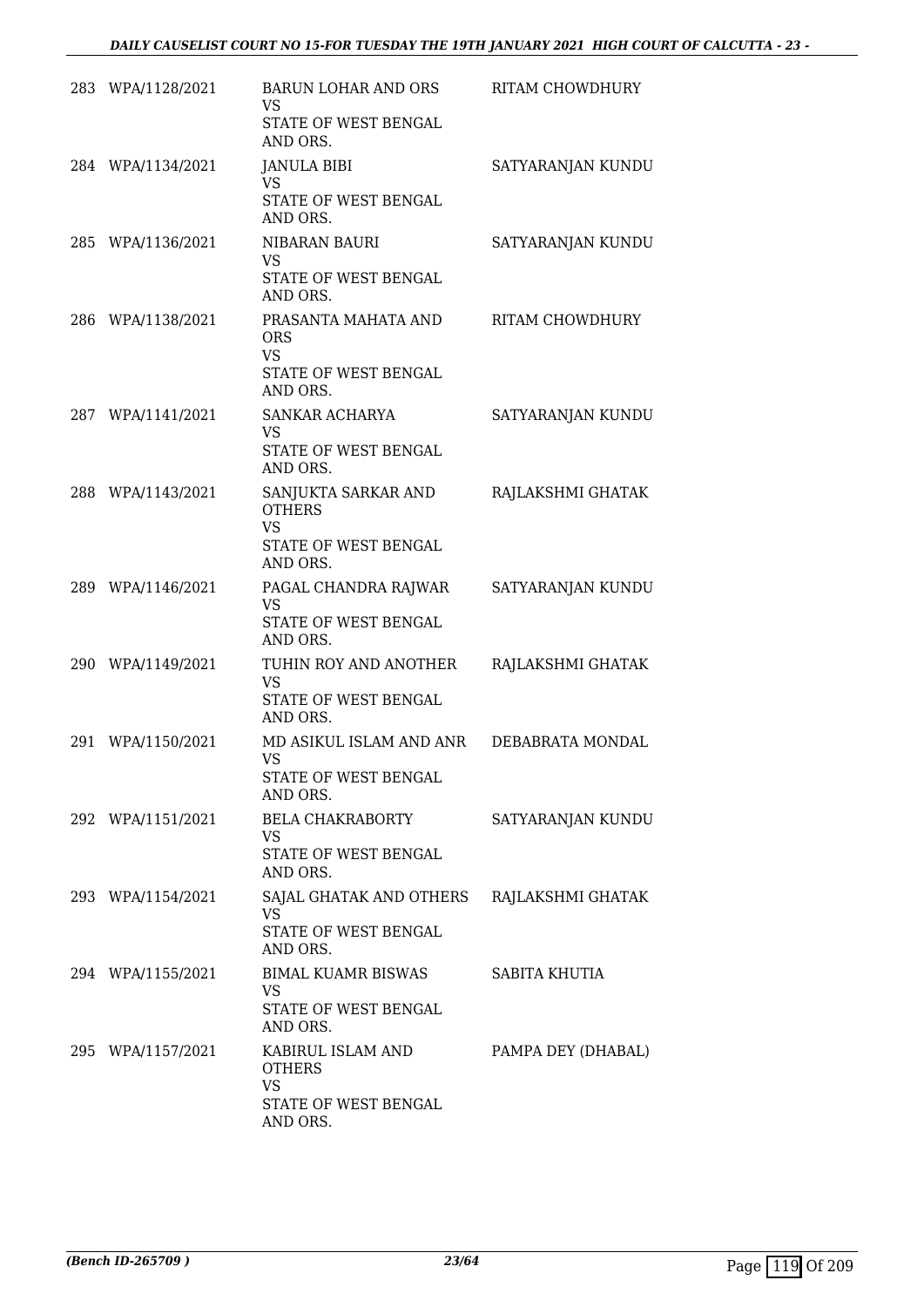| 296 WPA/1158/2021 | ILA DAS AND ANR<br>VS.<br>STATE OF WEST BENGAL<br>AND ORS.                                              | SABITA KHUTIA         |
|-------------------|---------------------------------------------------------------------------------------------------------|-----------------------|
| 297 WPA/1159/2021 | RABI LOCHAN GHOSH<br>VS.<br>STATE OF WEST BENGAL<br>AND ORS.                                            | <b>BISWAJIT MAL</b>   |
| 298 WPA/1162/2021 | LAKSHMI RANI SARDAR<br><b>VS</b><br>STATE OF WEST BENGAL<br>AND ORS.                                    | <b>SABIT KHUTIA</b>   |
| 299 WPA/1163/2021 | BINOD BIHARI CHAND<br><b>VS</b><br>STATE OF WEST BENGAL<br>AND ORS.                                     | <b>BISWAJIT MAL</b>   |
| 300 WPA/1166/2021 | JYOTSNA RANI KOLEY<br><b>VS</b><br>STATE OF WEST BENGAL<br>AND ORS.                                     | <b>BISWAJIT N MAL</b> |
| 301 WPA/1167/2021 | MAYA RANI CHAKRABORTY<br>VS<br>STATE OF WEST BENGAL<br>AND ORS.                                         | SANDIP GHOSH          |
| 302 WPA/1169/2021 | MANDIRA SAHA AND ORS<br>VS.<br>STATE OF WEST BENGAL<br>AND ORS.                                         | DEBASIS NANDI         |
| 303 WPA/1171/2021 | CHAITALI HALDER GHORUI<br><b>VS</b><br>THE STATE NOF WEST<br><b>BENGAL AND ORS</b>                      | ABHRADIP MAITY        |
| 304 WPA/1174/2021 | ULASHI MONDAL<br><b>VS</b><br>STATE OF WEST BENGAL<br>AND ORS.                                          | <b>BISWAJIT MAL</b>   |
| 305 WPA/1176/2021 | JAMALUDDIN MONDAL AND SK. NAYEEMUL HAQUE<br><b>ORS</b><br><b>VS</b><br>STATE OF WEST BENGAL<br>AND ORS. |                       |
| 306 WPA/1179/2021 | MOUSUMI BHAKTA AND<br><b>ANOTHER</b><br><b>VS</b><br>STATE OF WEST BENGAL<br>AND ORS.                   | TARUN KUMAR GAYEN     |
| 307 WPA/1180/2021 | <b>SAKTI RANJAN</b><br>BHATTACHARJYA<br><b>VS</b><br>STATE OF WEST BENGAL<br>AND ORS.                   | <b>BISWAJIT MAL</b>   |
| 308 WPA/1183/2021 | KAMALESH CH. MISTRI<br><b>VS</b><br>STATE OF WEST BENGAL<br>AND ORS.                                    | ARPITA SAHA           |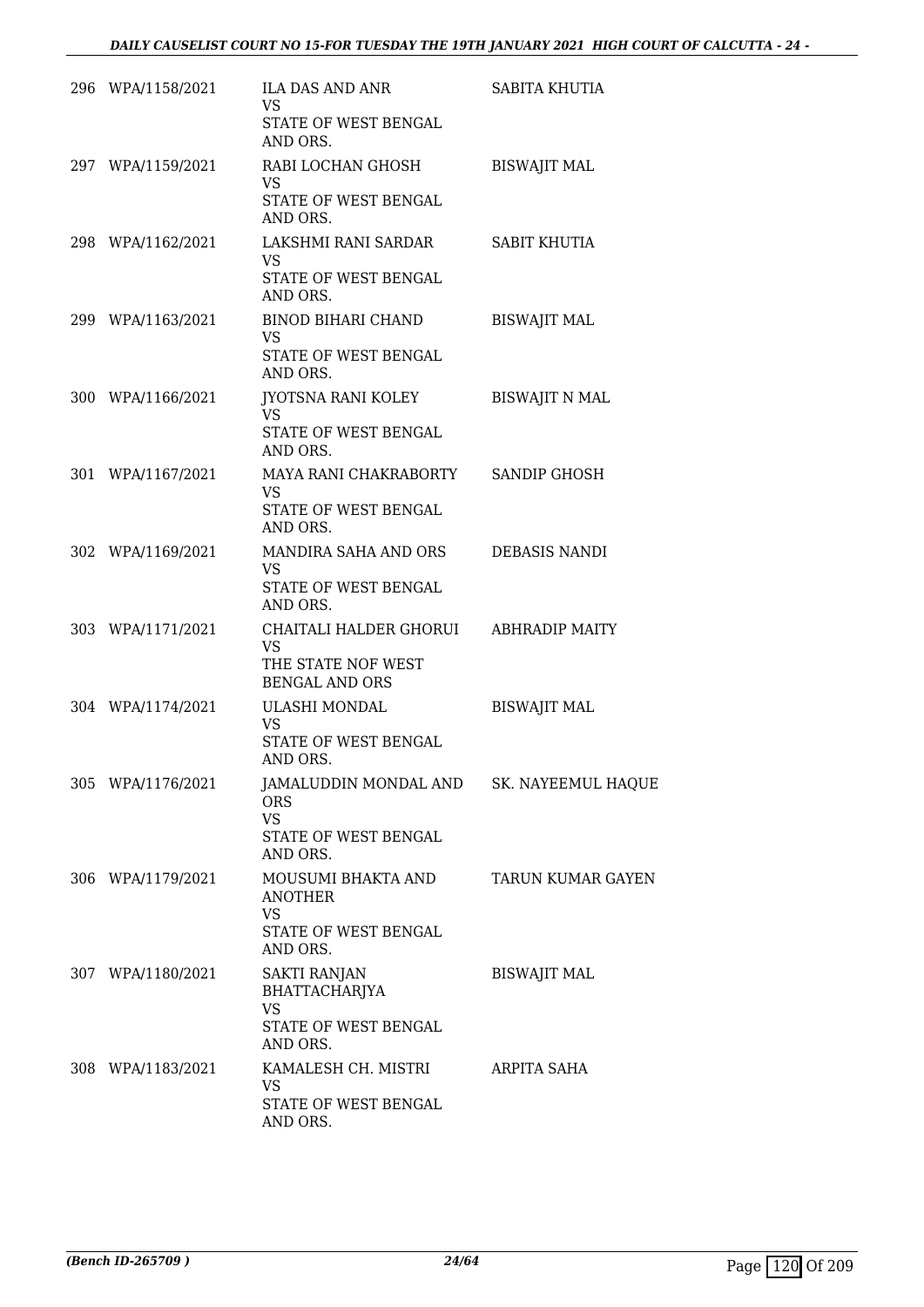| 309 WPA/1186/2021 | ZAINUL ABEDIN<br><b>VS</b><br>UNION OF INDIA AND ORS.                                  | <b>SK ZAFIR</b>                     |
|-------------------|----------------------------------------------------------------------------------------|-------------------------------------|
| 310 WPA/1187/2021 | RANJIT KUMAR BANIK<br><b>VS</b><br>STATE OF WEST BENGAL<br>AND ORS.                    | SABITA KHUTIA                       |
| 311 WPA/1189/2021 | HUSNE HENA BANU<br><b>VS</b><br>STATE OF WEST BENGAL<br>AND ORS.                       | SABITA KHUTIA BHNUYA                |
| 312 WPA/1190/2021 | APURBA DEY AND OTHERS<br><b>VS</b><br>STATE OF WEST BENGAL<br>AND ORS.                 | TAMAL TARU PANDA                    |
| 313 WPA/1191/2021 | ISWAR CHANDRA GHOSH<br>AND ORS<br><b>VS</b><br>STATE OF WEST BENGAL<br>AND ORS.        | RITAM CHOWDHURY                     |
| 314 WPA/1193/2021 | RINA CHAKRABORTY<br><b>VS</b><br>STATE OF WEST BENGAL<br>AND ORS.                      | SABITA KHUTIA                       |
| 315 WPA/1194/2021 | <b>BASUDEB BISWAS</b><br>VS.<br>STATE OF WEST BENGAL<br>AND ORS.                       | ARPITA SAHA                         |
| 316 WPA/1200/2021 | LAKSHI RANI MUKHERJEE<br><b>VS</b><br>STATE OF WEST BENGAL<br>AND ORS.                 | SABITA KHUTIA BHUNYA                |
| 317 WPA/1204/2021 | MANGALA BISWAS KUNDU<br><b>VS</b><br>STATE OF WEST BENGAL<br>AND ORS.                  | SABITA KHUTIA BHUNYA                |
| 318 WPA/1205/2021 | <b>SOHINI JANA</b><br><b>VS</b><br>STATE OF WEST BENGAL<br>AND ORS.                    | SANTOSH KUMAR<br><b>CHAKRABORTY</b> |
| 319 WPA/1206/2021 | ASHOKA (CHAKRABORTY)<br><b>SARKAR</b><br><b>VS</b><br>STATE OF WEST BENGAL<br>AND ORS. | SABITA KHUTAI BHUNYA                |
| 320 WPA/1207/2021 | TULSI RANI GUCHHAIT<br><b>VS</b><br>State of West Bengal                               | <b>BANSHI BADAN MAITY</b>           |
| 321 WPA/1208/2021 | ARPITA HALDER AND<br><b>OTHERS</b><br><b>VS</b><br>STATE OF WEST BENGAL<br>AND ORS.    | <b>GOPA BISWAS</b>                  |
| 322 WPA/1209/2021 | <b>JOYDEB PAUL</b><br><b>VS</b><br>STATE OF WEST BENGAL<br>AND ORS.                    | SABITA KHUTIA BHUNYA                |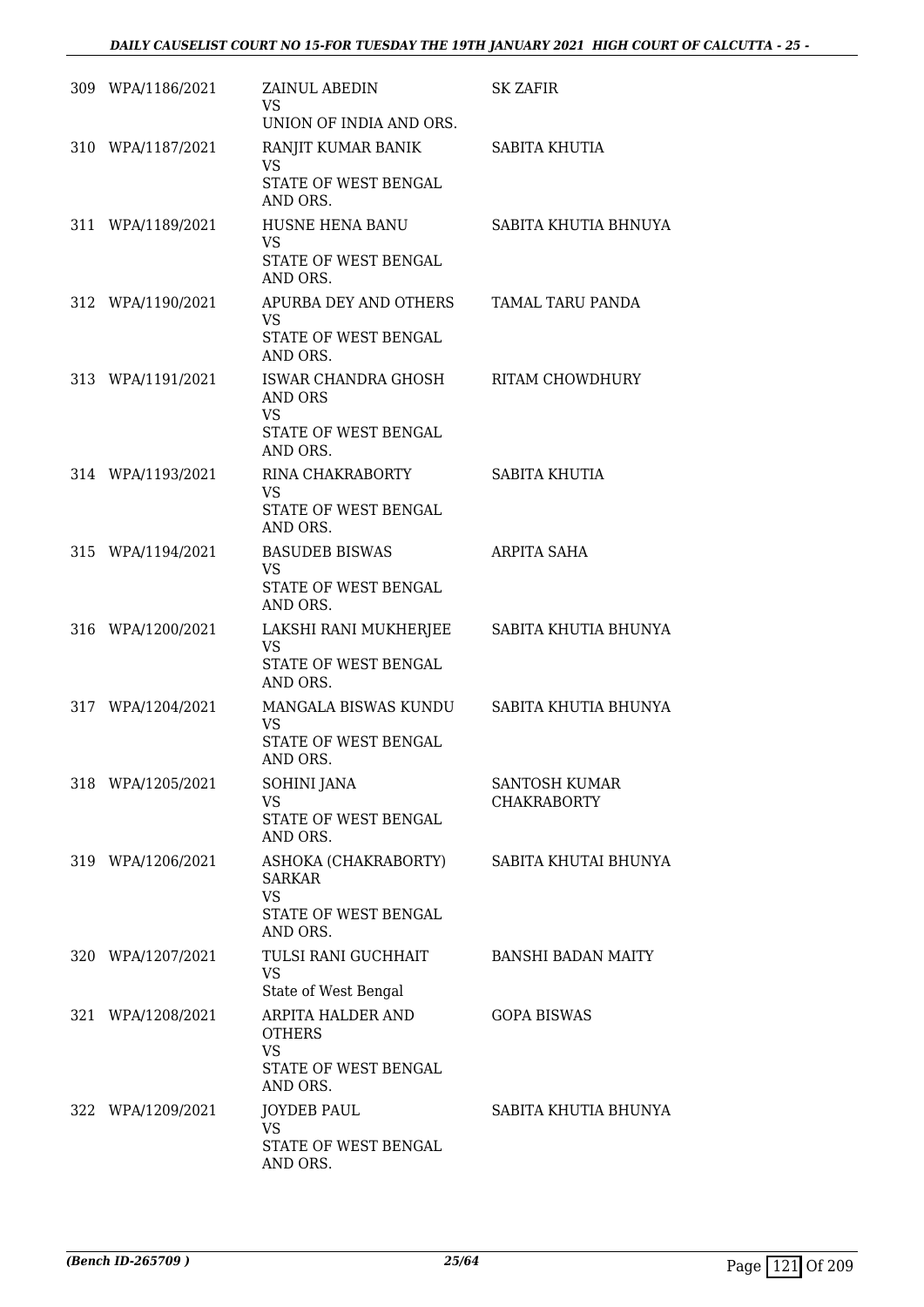| 323 WPA/1211/2021 | SUMANTA KR BISWAS<br>VS.<br>STATE OF WEST BENGAL<br>AND ORS.                                                | SABITA KHUTIA BHUNYA      |
|-------------------|-------------------------------------------------------------------------------------------------------------|---------------------------|
| 324 WPA/1212/2021 | SRIDHAR CHANDRA<br><b>MANDAL</b><br>VS<br>State of West Bengal                                              | <b>BANSHI BADAN MAITY</b> |
| 325 WPA/1213/2021 | TANDRA GHOSH<br><b>VS</b><br>STATE OF WEST BENGAL<br>AND ORS.                                               | <b>MANALI BISWAS</b>      |
| 326 WPA/1215/2021 | <b>ASISH KHATUN</b><br>VS.<br>STATE OF WEST BENGAL<br>AND ORS.                                              | <b>MANALI BISWAS</b>      |
| 327 WPA/1216/2021 | MANOHAR MAHATA<br>VS.<br>STATE OF WEST BENGAL<br>AND ORS.                                                   | SATYARANJAN KUNDU         |
| 328 WPA/1217/2021 | CHINMOYEE MAITY<br><b>VS</b><br>STATE OF WEST BENGAL<br>AND ORS.                                            | <b>BANSHI BADAN MAITY</b> |
| 329 WPA/1218/2021 | <b>GITA SANTRA</b><br>VS.<br>STATE OF WEST BENGAL<br>AND ORS.                                               | <b>SUDIP SARKAR</b>       |
| 330 WPA/1219/2021 | RAMKRISHNA<br><b>VIVEKANANDA MISSION</b><br>AND ANOTHER<br>VS<br>STATE OF WEST BENGAL<br><b>AND ANOTHER</b> | DEBLINA CHATTARAJ         |
| 331 WPA/1222/2021 | <b>SUMITRA MITRA</b><br><b>VS</b><br>STATE OF WEST BENGAL<br>AND ORS.                                       | SANDIP GHOSH              |
| 332 WPA/1223/2021 | ANITA BANERJEE (RAY)<br>VS<br>STATE OF WEST BENGAL<br>AND ORS.                                              | SATYARANJAN KUNDU         |
| 333 WPA/1224/2021 | TULSI RANI GUCHHAIT<br>VS.<br>STATE OF WEST BENGAL<br>AND ORS.                                              | <b>BANSHI BADAN MAITY</b> |
| 334 WPA/1225/2021 | ILA DAS AND ANR<br>VS<br>STATE OF WEST BENGAL<br>AND ORS.                                                   | <b>SUDIP SARKAR</b>       |
| 335 WPA/1226/2021 | BHOLANATH BHANDARI<br><b>VS</b><br>STATE OF WEST BENGAL<br>AND ORS.                                         | SATYARANJAN KUNDU         |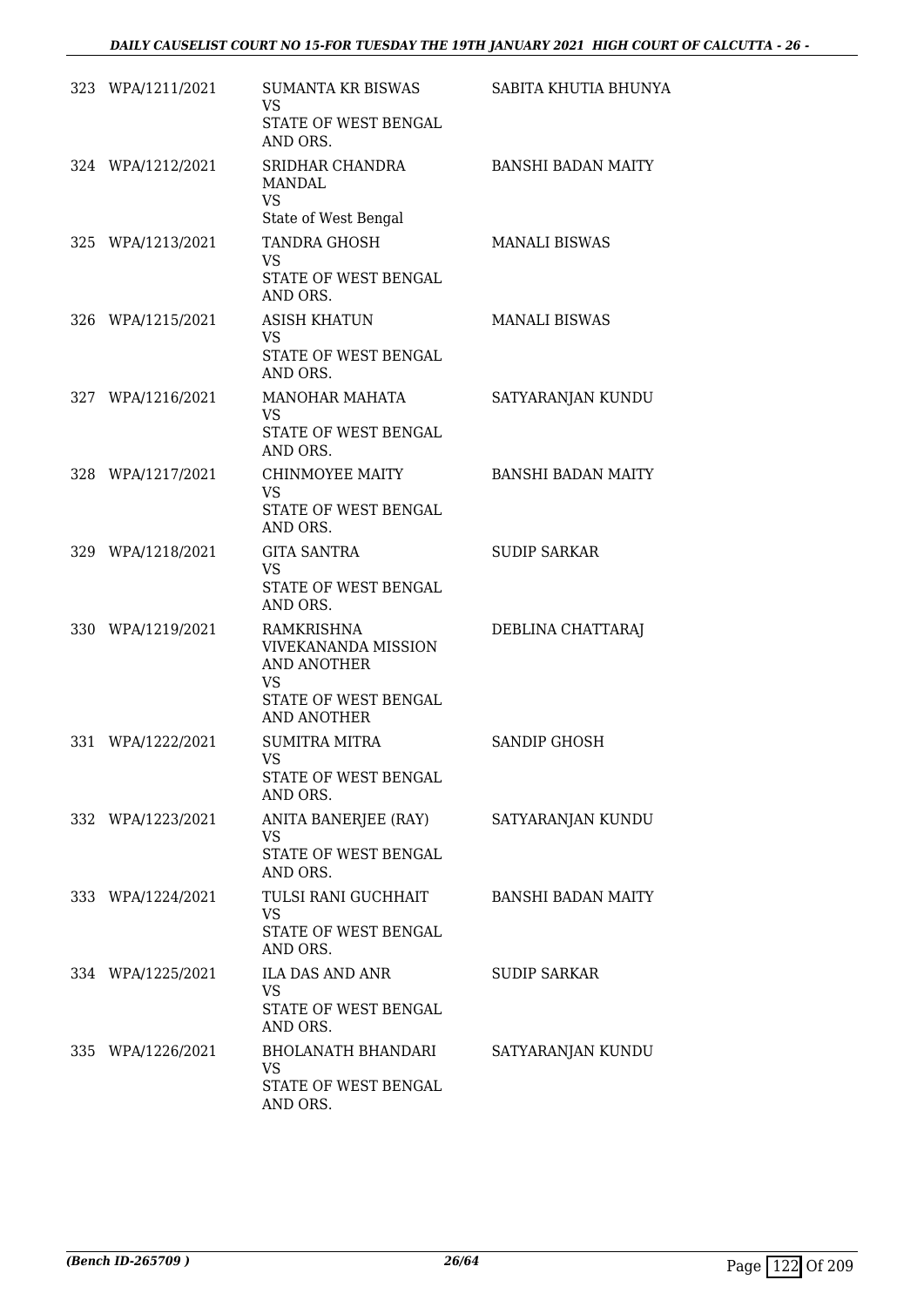| 336 WPA/1229/2021 | HASNAHENA KHATUN<br>VS<br>STATE OF WEST BENGAL<br>AND ORS.                           | <b>SOURAV SARDAR</b> |
|-------------------|--------------------------------------------------------------------------------------|----------------------|
| 337 WPA/1231/2021 | SABITRI SREN AND ANR<br><b>VS</b><br>STATE OF WEST BENGAL<br>AND ORS.                | SATYARANJAN KUNDU    |
| 338 WPA/1235/2021 | <b>BELA CHAKRABORTY</b><br><b>VS</b><br>STATE OF WEST BENGAL<br>AND ORS.             | SATYARANJAN KUNDU    |
| 339 WPA/1237/2021 | SADHAN CHOWDHURY<br>VS.<br>STATE OF WEST BENGAL<br>AND ORS.                          | <b>SUDIP SARKAR</b>  |
| 340 WPA/1238/2021 | MD SHOEB<br><b>VS</b><br>STATE OF WEST BENGAL<br>AND ORS.                            | SOUNAK BHATTACHARYA  |
| 341 WPA/1244/2021 | SHILA NAG<br><b>VS</b><br>STATE OF WEST BENGAL<br>AND ORS.                           | <b>SUDIP SARKAR</b>  |
| 342 WPA/1246/2021 | ANJANA RANI MONDAL<br><b>VS</b><br>STATE OF WEST BENGAL<br>AND ORS.                  | <b>SUDIP SARKAR</b>  |
| 343 WPA/1248/2021 | MADAN MAJI AND ORS<br><b>VS</b><br>STATE OF WEST BENGAL<br>AND ORS.                  | JAYANTA BHATTACHARYA |
| 344 WPA/1250/2021 | DILIP KUMAR BASU<br><b>VS</b><br>STATE OF WEST BENGAL<br>AND ORS.                    | <b>BISWAJIT MAL</b>  |
| 345 WPA/1251/2021 | HARADHAN MAHATA<br>VS<br>STATE OF WEST BENGAL<br>AND ORS.                            | SATYARANJAN KUNDU    |
| 346 WPA/1252/2021 | SARMISTHA MOHANTA AND<br><b>ANR</b><br><b>VS</b><br>STATE OF WEST BENGAL<br>AND ORS. | <b>SOURAV SARDAR</b> |
| 347 WPA/1253/2021 | INDRAJIT PAUL AND ORS<br><b>VS</b><br>STATE OF WEST BENGAL<br>AND ORS.               | JAYANTA BHATTACHARYA |
| 348 WPA/1254/2021 | SUDHANSU MOHAN SIT<br><b>VS</b><br>STATE OF WEST BENGAL<br>AND ORS.                  | <b>BISWAJIT MAL</b>  |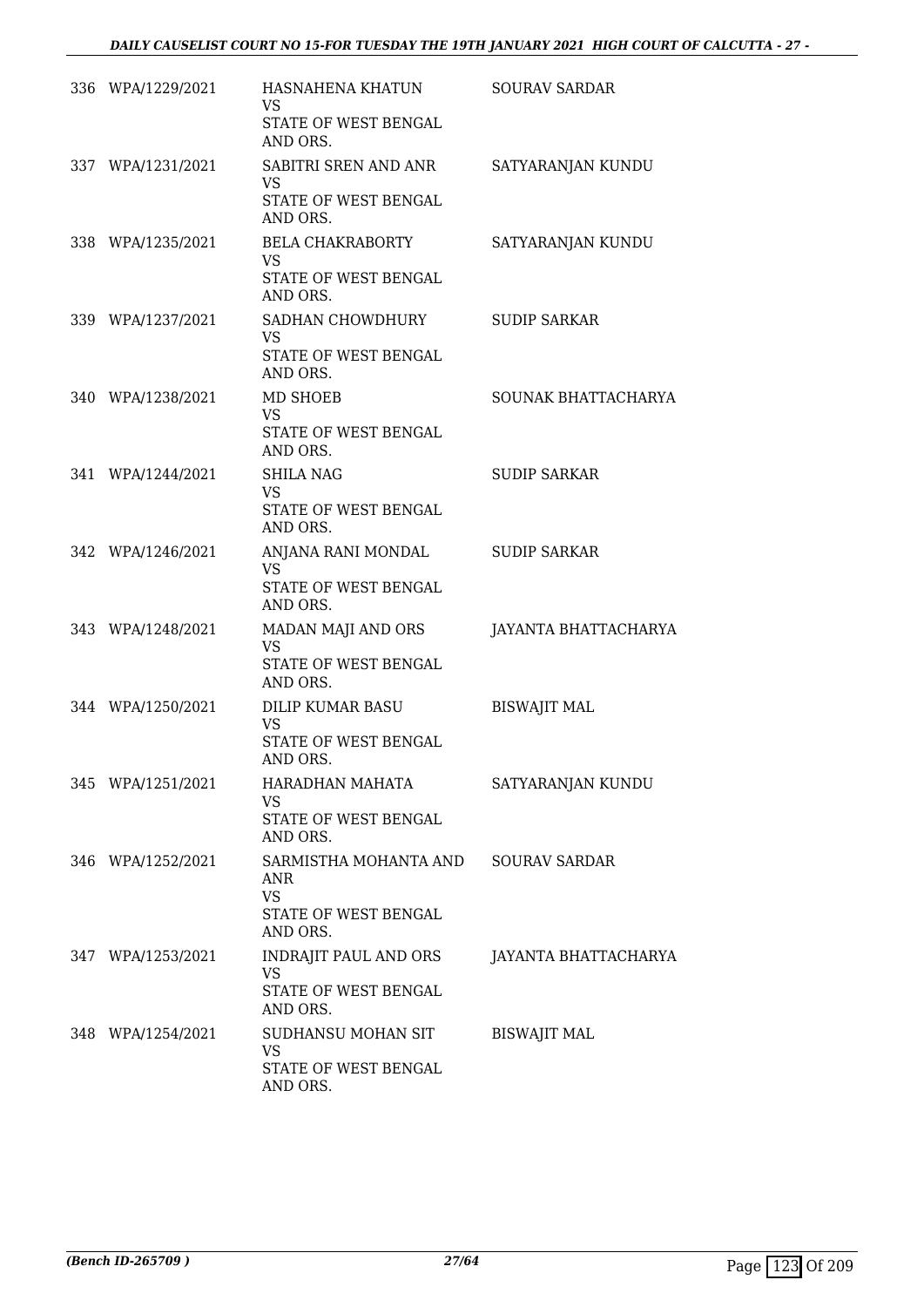| 349 WPA/1256/2021 | PALCID LUCY GHARAMIRAVI<br>SULTANA AND ANOTHER<br><b>VS</b><br>STATE OF WEST BENGAL<br>AND ORS. | <b>AKASHDEEP MUKHEJEE</b>              |
|-------------------|-------------------------------------------------------------------------------------------------|----------------------------------------|
| 350 WPA/1257/2021 | RAKESH GHOSH AND ORS<br><b>VS</b><br>STATE OF WEST BENGAL<br>AND ORS.                           | JAYANTA BHATTACHARYA                   |
| 351 WPA/1259/2021 | DIPANKAR MANDAL AND<br><b>ORS</b><br><b>VS</b><br>STATE OF WEST BENGAL<br>AND ORS.              | JAYANTA BHATTACHARYA                   |
| 352 WPA/1260/2021 | NIVEDITA NANTOWAR<br><b>VS</b><br>STATE OF WEST BENGAL<br>AND ORS.                              | SATYARANJAN KUNDU                      |
| 353 WPA/1261/2021 | CHANDAN NANDI AND<br><b>OTHERS</b><br><b>VS</b><br>STATE OF WEST BENGAL<br>AND ORS.             | <b>SUVRA DUTTA</b>                     |
| 354 WPA/1262/2021 | SAMBHU LAL PATRA<br><b>VS</b><br>STATE OF WEST BENGAL<br>AND ORS.                               | <b>BISWAJIT MAL</b>                    |
| 355 WPA/1263/2021 | SHYAMAL KUMAR BHANJA<br><b>AND ORS</b><br><b>VS</b><br>STATE OF WEST BENGAL<br>AND ORS.         | <b>JAYANTA</b><br><b>BHATTACHARYYA</b> |
| 356 WPA/1264/2021 | SAIKAT PATRA<br><b>VS</b><br>STATE OF WEST BENGAL<br>AND ORS.                                   | <b>SABNAM LASKAR</b>                   |
| 357 WPA/1265/2021 | HARIPADA MAHAPATRA<br>VS<br>STATE OF WEST BENGAL<br>AND ORS.                                    | BISWAJIT MAL                           |
| 358 WPA/1267/2021 | HAREKRISHNA MAHATO<br><b>VS</b><br>STATE OF WEST BENGAL<br>AND ORS.                             | SATYARANJAN KUNDU                      |
| 359 WPA/1269/2021 | NANDINI MUKHERJEE<br><b>VS</b><br>STATE OF WEST BENGAL<br>AND ORS.                              | PAMPA DEY (DHABAL)                     |
| 360 WPA/1270/2021 | <b>BANDANA MISRA</b><br>(CHAKRABORTY)<br><b>VS</b><br>STATE OF WEST BENGAL<br>AND ORS.          | <b>BANSHI BADAN MAITY</b>              |
| 361 WPA/1273/2021 | RAMA NEOGI<br><b>VS</b><br>STATE OF WEST BENGAL<br>AND ORS.                                     | SANDIP GHOSH                           |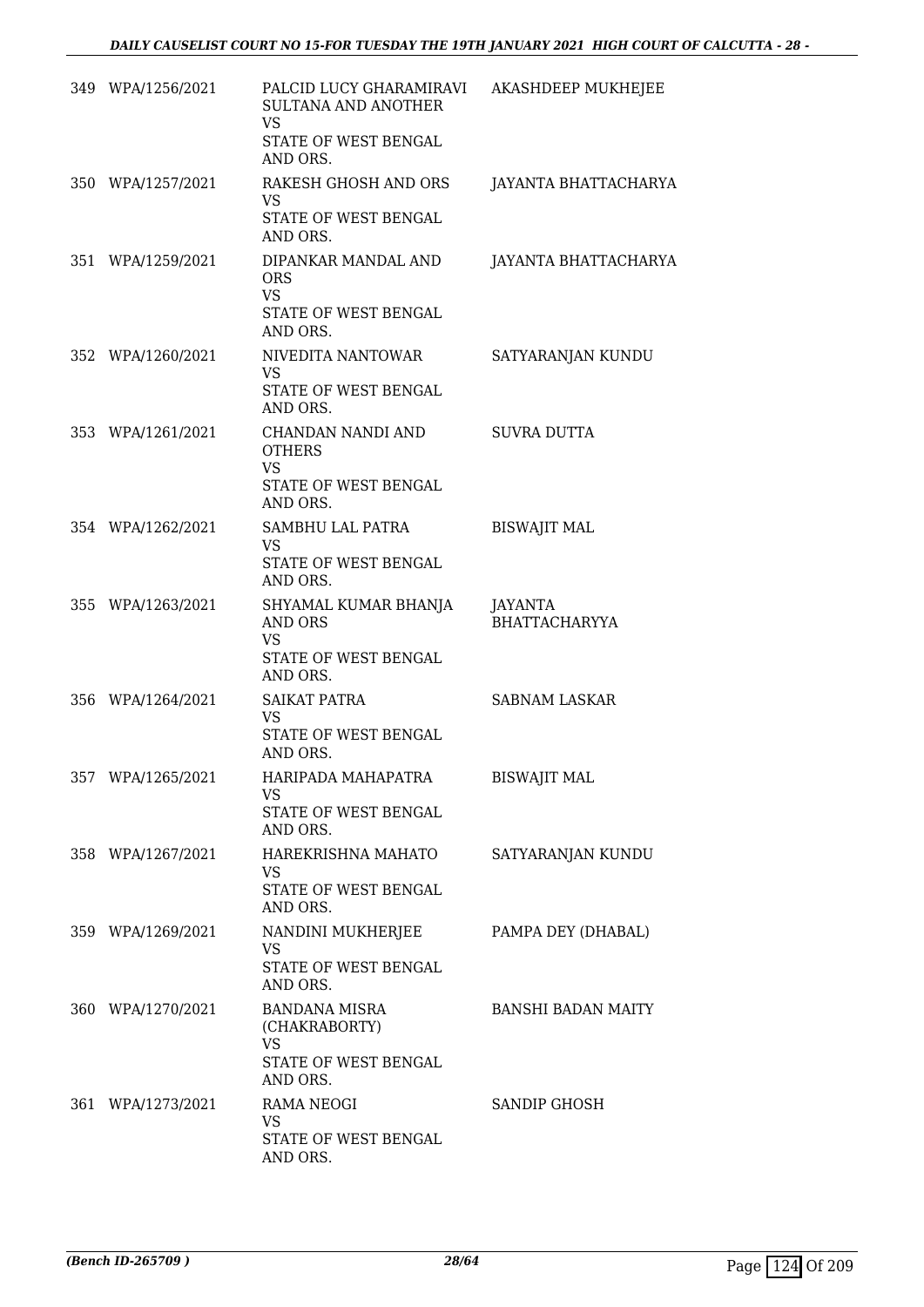| 362 WPA/1276/2021 | JAGADBANDHU GIRI<br>VS.<br>STATE OF WEST BENGAL<br>AND ORS.                                       | <b>SANDIP GHOSH</b>             |
|-------------------|---------------------------------------------------------------------------------------------------|---------------------------------|
| 363 WPA/1282/2021 | MOUSUMI GARAI AND ANR<br><b>VS</b><br>STATE OF WEST BENGAL<br>AND ORS.                            | PAMPA DEY (DHABAL)              |
| 364 WPA/1285/2021 | SUBIR KUMAR KIRTANIA<br><b>VS</b><br>STATE OF WEST BENGAL<br>AND ORS.                             | SHILADITYA BARMA                |
| 365 WPA/1289/2021 | PRASANTA MANIK<br><b>VS</b><br>STATE OF WEST BENGAL<br>AND ORS.                                   | SHILADITYA BARMA                |
| 366 WPA/1290/2021 | ATAUR RAHAMAN AND ORS<br><b>VS</b><br>THE STATE OF WEST<br><b>BENGAL AND ORS</b>                  | KAPIL CHANDRA SAHOO             |
| 367 WPA/1291/2021 | <b>BULBUL GHOSH</b><br><b>VS</b><br>STATE OF WEST BENGAL<br>AND ORS.                              | SHILADITYA BARMA                |
| 368 WPA/1293/2021 | RIMPA PANDA (NANDA)<br>VS.<br>STATE OF WEST BENGAL<br>AND ORS.                                    | KALYANI<br><b>BHATTACHARYYA</b> |
| 369 WPA/1294/2021 | <b>SOUVIK DAS</b><br>VS.<br>STATE OF WEST BENGAL<br>AND ORS.                                      | KALYANI<br><b>BHATTACHARYYA</b> |
| 370 WPA/1295/2021 | TRISHNA DHARA (MAITY)<br><b>VS</b><br>STATE OF WEST BENGAL<br>AND ORS.                            | KALYANI<br><b>BHATTACHARYYA</b> |
| 371 WPA/1296/2021 | PRADIP KUMAR MANNA<br>VS.<br>STATE OF WEST BENGAL<br>AND ORS.                                     | KALYANI BHATTCHARYYA            |
| 372 WPA/1297/2021 | SANGHABITA CHOWDHURY<br>VS.<br>STATE OF WEST BENGAL<br>AND ORS.                                   | KALYANI<br><b>BHATTACHARYYA</b> |
| 373 WPA/1298/2021 | SUMIT KUMAR GHOSH<br><b>VS</b><br>STATE OF WEST BENGAL<br>AND ORS.                                | KALYANI<br><b>BHATTACHARYYA</b> |
| 374 WPA/1299/2021 | MOUMITA KHATUA<br><b>VS</b><br>STATE OF WEST BENGAL<br>AND ORS.                                   | KALYANI<br><b>BHATTACHARYYA</b> |
| 375 WPA/1300/2021 | SUJIT KUMAR MAITY AND SANDIP KUMAR MONDAL<br>ANR<br><b>VS</b><br>STATE OF WEST BENGAL<br>AND ORS. |                                 |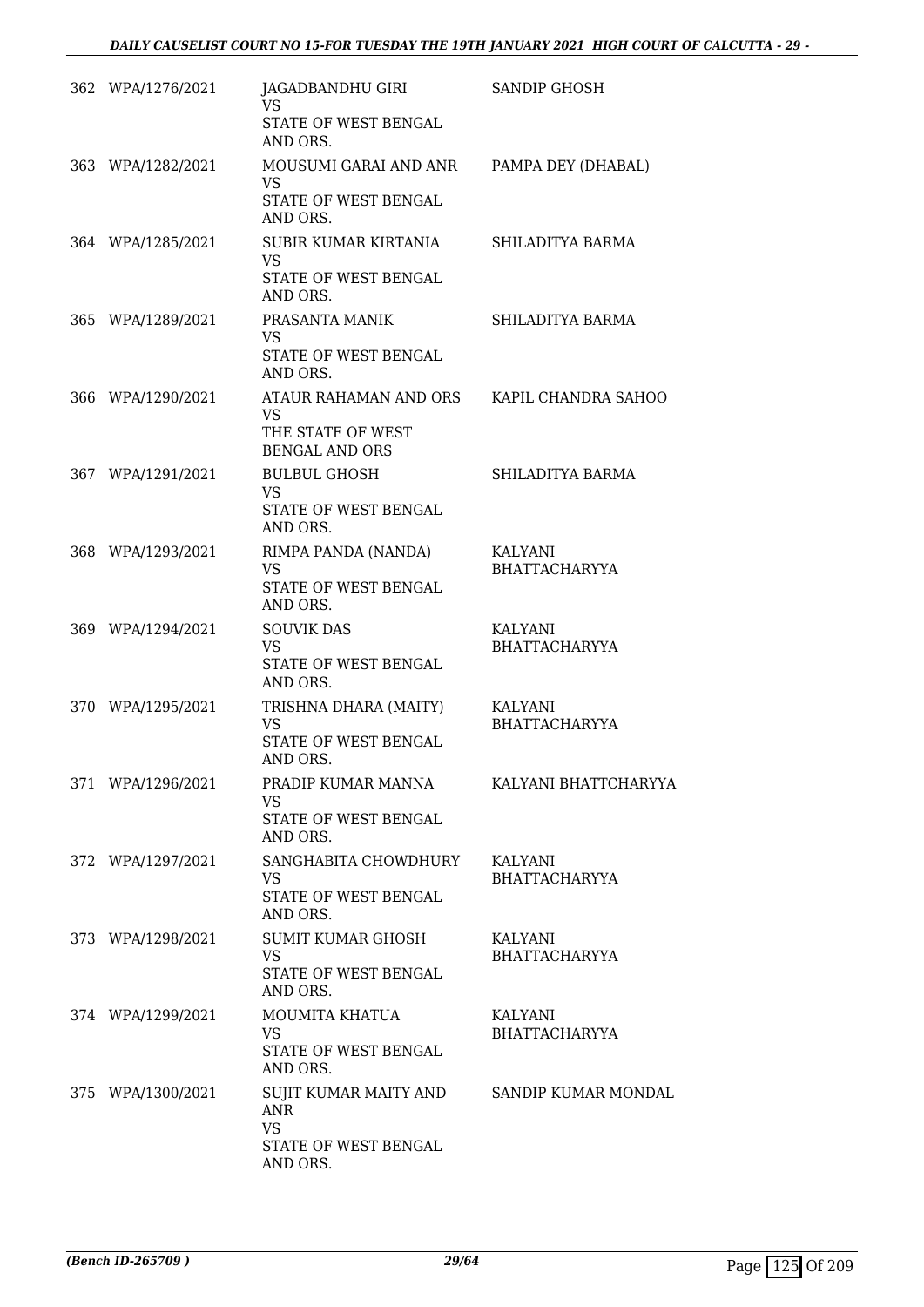| 376 WPA/1307/2021 | SANDHYA RANI MONDAL<br>VS.<br>STATE OF WEST BENGAL<br>AND ORS.         | MANARANJAN SAHU           |
|-------------------|------------------------------------------------------------------------|---------------------------|
| 377 WPA/1308/2021 | NIBEDITA GAYEN<br><b>VS</b><br>STATE OF WEST BENGAL<br>AND ORS.        | DILIP KUMAR SHYAMAL       |
| 378 WPA/1310/2021 | MONOWARA BEGUM<br><b>VS</b><br>STATE OF WEST BENGAL<br>AND ORS.        | <b>BANSHI BADAN MAITY</b> |
| 379 WPA/1312/2021 | NITAI CHAND KULE<br><b>VS</b><br>STATE OF WEST BENGAL<br>AND ORS.      | <b>BANSHI BADAN MAITY</b> |
| 380 WPA/1313/2021 | <b>SUBHAS NASKAR</b><br><b>VS</b><br>STATE OF WEST BENGAL<br>AND ORS.  | SALONI BHATTACHARYA       |
| 381 WPA/1316/2021 | <b>BHABANI ADKA</b><br>VS<br>STATE OF WEST BENGAL<br>AND ORS.          | <b>BANSHI BADAN MAITY</b> |
| 382 WPA/1317/2021 | KIRAN SANKAR MONDAL<br><b>VS</b><br>STATE OF WEST BENGAL<br>AND ORS.   | BANSHI BADAN MAITYA       |
| 383 WPA/1319/2021 | <b>MALATI DAS</b><br><b>VS</b><br>STATE OF WEST BENGAL<br>AND ORS.     | <b>BANSHI BADAN MAITY</b> |
| 384 WPA/1321/2021 | ACHYUTANANDA HALDER<br><b>VS</b><br>STATE OF WEST BENGAL<br>AND ORS.   | <b>BANSHI BADAN MAITY</b> |
| 385 WPA/1323/2021 | <b>REBA MANDAL</b><br><b>VS</b><br>STATE OF WEST BENGAL<br>AND ORS.    | <b>BANSHI BADAN MAITY</b> |
| 386 WPA/1324/2021 | <b>HASINA BIBI</b><br>VS.<br>STATE OF WEST BENGAL<br>AND ORS.          | <b>BANSHI BADAN MAITY</b> |
| 387 WPA/1327/2021 | <b>IRABATI HALDER</b><br>VS.<br>STATE OF WEST BENGAL<br>AND ORS.       | <b>BANSHI BADAN MAITY</b> |
| 388 WPA/1330/2021 | <b>SWETA BANERJEE</b><br><b>VS</b><br>STATE OF WEST BENGAL<br>AND ORS. | SANDIP GHOSH              |
| 389 WPA/1333/2021 | LAKSHMI RANI RANA<br><b>VS</b><br>STATE OF WEST BENGAL<br>AND ORS.     | SANDIP GHOSH              |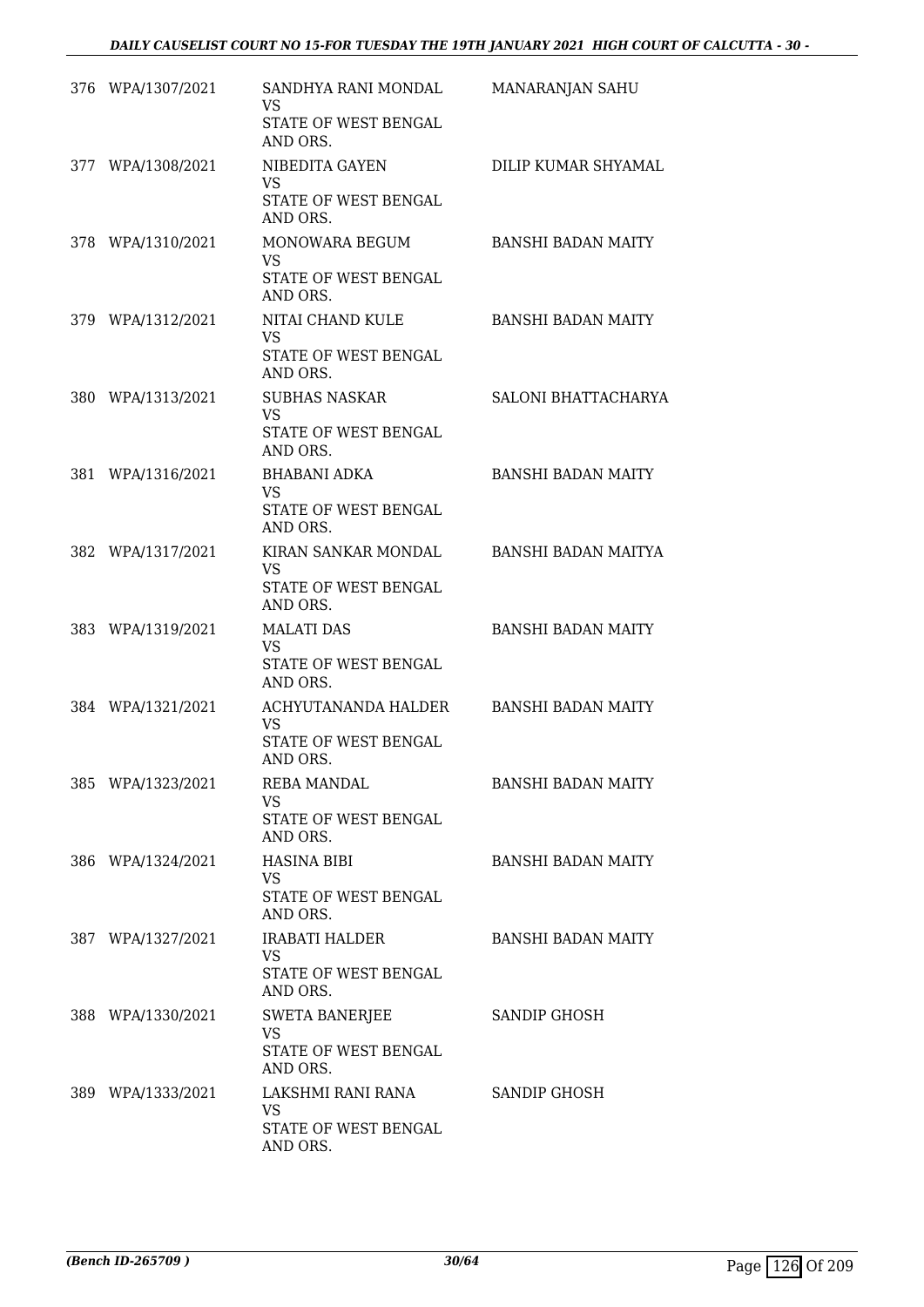| 390 WPA/1335/2021 | AMALESH BERA AND ORS<br>VS.<br>STATE OF WEST BENGAL<br>AND ORS.                        | KAPIL GUHA                             |
|-------------------|----------------------------------------------------------------------------------------|----------------------------------------|
| 391 WPA/1336/2021 | BASANTI RANI GHOSH<br>VS<br>STATE OF WEST BENGAL<br>AND ORS.                           | SABITA KHUTIA(BHUNYA)                  |
| 392 WPA/1338/2021 | <b>MINATI SARKAR</b><br><b>VS</b><br>STATE OF WEST BENGAL<br>AND ORS.                  | SABITA KHUTIA(BHUNYA)                  |
| 393 WPA/1342/2021 | DILIP KUMAR MUKHERJEE<br><b>VS</b><br>STATE OF WEST BENGAL<br>AND ORS.                 | SABITA KHUTIA(BHUNYA)                  |
| 394 WPA/1344/2021 | ARUN KUAMR BERA<br><b>VS</b><br>STATE OF WEST BENGAL<br>AND ORS.                       | TIRTHANKAR DHALI                       |
| 395 WPA/1347/2021 | <b>SISIR KUMAR SAHU</b><br>VS.<br>STATE OF WEST BENGAL<br>AND ORS.                     | <b>BANSHI BADAN MAITY</b>              |
| 396 WPA/1351/2021 | PRADYOT KUMAR MAITY<br><b>VS</b><br>STATE OF WEST BENGAL<br>AND ORS.                   | <b>BANSHI BADAN MAITY</b>              |
| 397 WPA/1366/2021 | TUMPA ADHIKARY<br>(SAMANTA)<br><b>VS</b><br>THE STATE OF WEST<br><b>BENGAL AND ORS</b> | <b>KALYANI</b><br><b>BHATTACHARYYA</b> |
| 398 WPA/1367/2021 | SONALI DAS PRAMANICK<br><b>VS</b><br>THE STATE OF WEST<br><b>BENGAL AND ORS</b>        | KALYANI<br><b>BHATTACHARYYA</b>        |
| 399 WPA/1368/2021 | KURSHIA KHATUN<br>VS.<br>THE STATE OF WEST<br><b>BENGAL AND ORS</b>                    | KALYANI<br><b>BHATTACHARYYA</b>        |
| 400 WPA/1372/2021 | DEBABRATA MAITY<br>VS.<br>STATE OF WEST BENGAL<br>AND ORS.                             | <b>BANSHI BADAN MAITY</b>              |
| 401 WPA/1373/2021 | FATEMA KHATUN AND<br><b>OTHERS</b><br><b>VS</b><br>STATE OF WEST BENGAL<br>AND ORS.    | MD YOUSUF ALI                          |
| 402 WPA/1374/2021 | ABIRA CHATTERJEE<br><b>VS</b><br>STATE OF WEST BENGAL<br>AND ORS.                      | <b>BANSHI BADAN MAITY</b>              |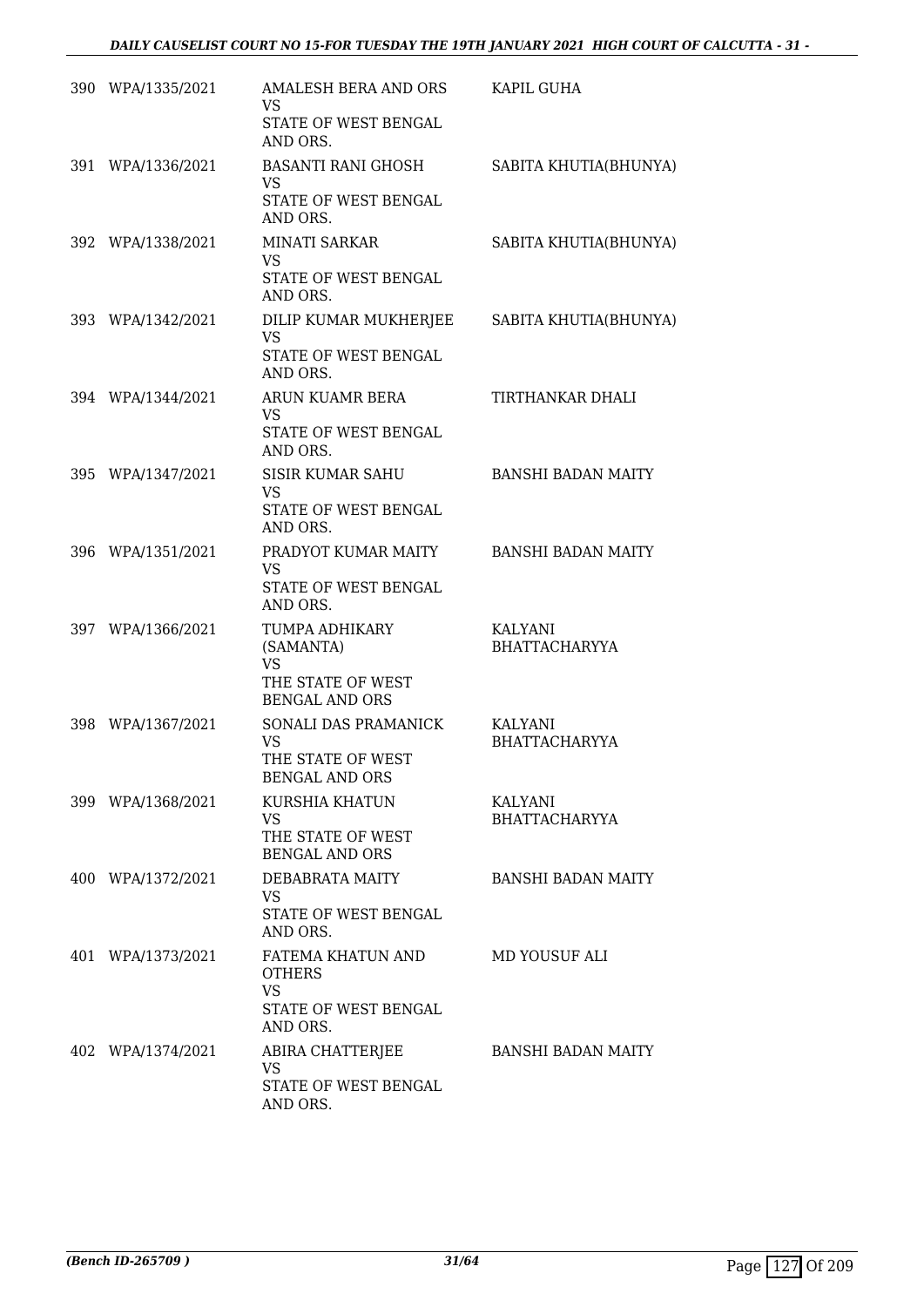|     | 403 WPA/1377/2021 | SANJOY DHIBAR<br>VS                                     | SIDDHARTHA SARKAR                      |
|-----|-------------------|---------------------------------------------------------|----------------------------------------|
|     |                   | STATE OF WEST BENGAL<br>AND ORS.                        |                                        |
|     | 404 WPA/1378/2021 | DEBASIS BHOWMICK<br><b>VS</b>                           | <b>BANSHI BADAN MAITY</b>              |
|     |                   | STATE OF WEST BENGAL<br>AND ORS.                        |                                        |
|     | 405 WPA/1379/2021 | HASINA BIBI<br><b>VS</b>                                | <b>BANSHI BADAN MAITY</b>              |
|     |                   | STATE OF WEST BENGAL<br>AND ORS.                        |                                        |
|     | 406 WPA/1381/2021 | SUBRATA KONAR AND ORS<br><b>VS</b>                      | SASTHI CHARAN DHARA                    |
|     |                   | STATE OF WEST BENGAL<br>AND ORS.                        |                                        |
|     | 407 WPA/1382/2021 | PINTU SHIL<br><b>VS</b>                                 | PINTU KARAR                            |
|     |                   | STATE OF WEST BENGAL<br>AND ORS.                        |                                        |
|     | 408 WPA/1383/2021 | MD MOZAFFAR RAHAMAN<br>VS                               | <b>BANSHI BADAN MAITY</b>              |
|     |                   | STATE OF WEST BENGAL<br>AND ORS.                        |                                        |
|     | 409 WPA/1385/2021 | DEBALA MONDAL<br><b>VS</b>                              | <b>BANSHI BADAN MAITY</b>              |
|     |                   | STATE OF WEST BENGAL<br>AND ORS.                        |                                        |
|     | 410 WPA/1387/2021 | KHAGENDRA NATH MANDAL BANSHI BADAN MAITY<br><b>VS</b>   |                                        |
|     |                   | STATE OF WEST BENGAL<br>AND ORS.                        |                                        |
| 411 | WPA/1388/2021     | RATNA NASKAR AND ORS<br>VS                              | <b>SHUVRO PROKASH</b><br><b>LAHIRI</b> |
|     |                   | THE STATE OF WEST<br><b>BENGAL AND ORS</b>              |                                        |
|     | 412 WPA/1390/2021 | SATISH CHANDRA RAY<br>VS                                | MANARANJAN SAHU                        |
|     |                   | STATE OF WEST BENGAL<br>AND ORS.                        |                                        |
|     | 413 WPA/1391/2021 | <b>MALABIKA NANDA</b><br><b>VS</b>                      | KALYANI<br><b>BHATTACHARYYA</b>        |
|     |                   | THE STATE OF WEST<br><b>BENGAL AND ORS</b>              |                                        |
|     | 414 WPA/1393/2021 | MATHUR CHANDRA<br>KHAMRUI                               | SABITA KHUTIA BHUNYA                   |
|     |                   | <b>VS</b><br>STATE OF WEST BENGAL                       |                                        |
|     |                   | AND ORS.                                                |                                        |
|     | 415 WPA/1396/2021 | PRIYANKA BANDYOPADHYAY DIPTENDU MANDL<br>AND ORS<br>VS. |                                        |
|     |                   | STATE OF WEST BENGAL<br>AND ORS.                        |                                        |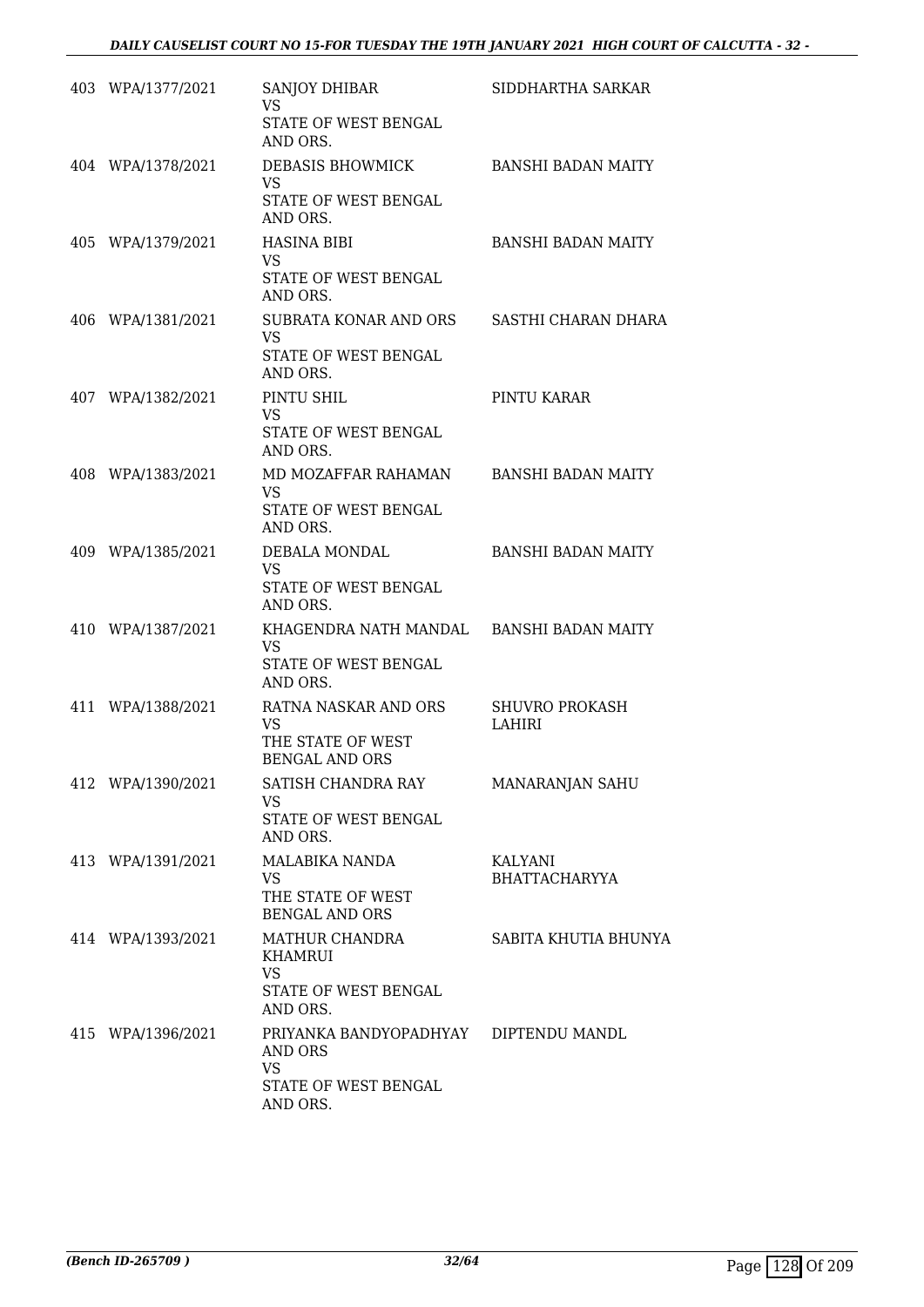| 416 WPA/1397/2021 | PRABIR KR MANDAL<br><b>VS</b><br>STATE OF WEST BENGAL<br>AND ORS.                        | SABITA KHUTIA BHUNYA      |
|-------------------|------------------------------------------------------------------------------------------|---------------------------|
| 417 WPA/1398/2021 | UMMAR FARUK AND ANR<br><b>VS</b><br>STATE OF WEST BENGAL<br>AND ORS.                     | SHILADITYA BARMA          |
| 418 WPA/1399/2021 | ANIL KR MONDAL<br><b>VS</b><br>STATE OF WEST BENGAL<br>AND ORS.                          | SABITA KHUTIA BHUNYA      |
| 419 WPA/1402/2021 | NIRMAL CHANDRA MAITY<br><b>VS</b><br>STATE OF WEST BENGAL<br>AND ORS.                    | SABITA KHUTIA BHUNYA      |
| 420 WPA/1404/2021 | <b>MANJU ROY</b><br><b>VS</b><br>STATE OF WEST BENGAL<br>AND ORS.                        | SABITA KHUTIA BHUNYA      |
| 421 WPA/1406/2021 | HIRANMOY MUKHERJEE<br><b>AND OTHERS</b><br><b>VS</b><br>STATE OF WEST BENGAL<br>AND ORS. | KASHISWAR GHOSHAL         |
| 422 WPA/1407/2021 | SIMA KUNDU NANDI AND<br><b>ORS</b><br><b>VS</b><br>THE STTE OF WEST BENGL<br>ND ORS      | <b>TANUJA BASK</b>        |
| 423 WPA/1409/2021 | SUMIT CHAKRABORTY<br><b>VS</b><br>STATE OF WEST BENGAL<br>AND ORS.                       | PAMPA DEYT DHABAL         |
| 424 WPA/1411/2021 | NARENDRA NATH JODDER<br><b>VS</b><br>STATE OF WEST BENGAL<br>AND ORS.                    | SABITA KHUTIA BHUNYA      |
| 425 WPA/1412/2021 | NISHIKANTA DAS AND<br><b>OTHERS</b><br><b>VS</b><br>STATE OF WEST BENGAL<br>AND ORS.     | SHAHARAYAR ALAM           |
| 426 WPA/1413/2021 | FIROZUDDIN AHAMMED<br>VS<br>THE STATE OF WEST<br><b>BENGAL AND ORS</b>                   | <b>GOLAM MOHIUDDIN</b>    |
| 427 WPA/1417/2021 | JHARNA RANI<br>BISHAYEE(GIRI)<br><b>VS</b><br>STATE OF WEST BENGAL<br>AND ORS.           | <b>BANSHI BADAN MAITY</b> |
| 428 WPA/1419/2021 | MALKA TARANNUM<br><b>VS</b><br>STATE OF WEST BENGAL<br>AND ORS.                          | SHILADITYA BARMA          |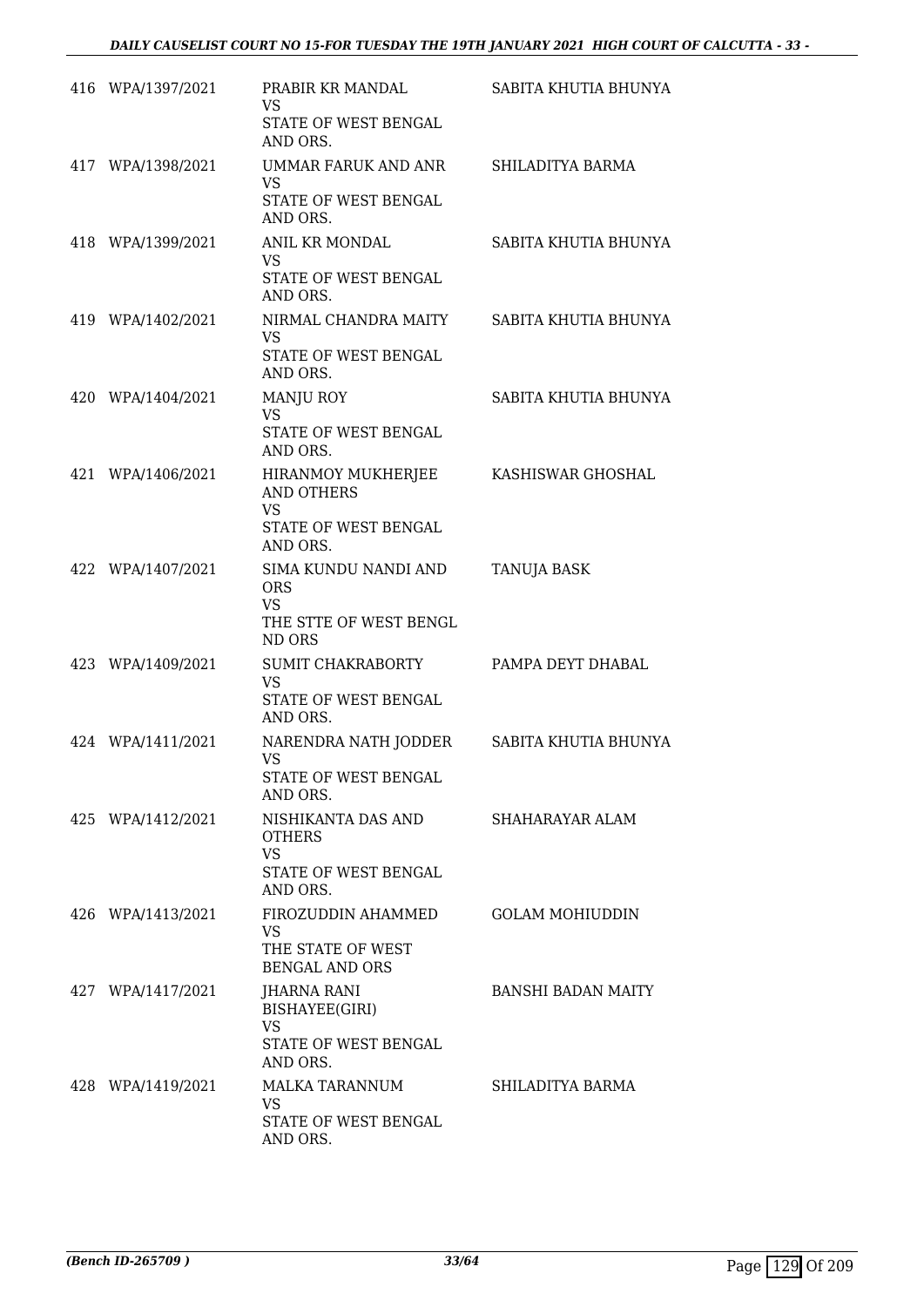| 429 WPA/1420/2021 | RIMPA PAUL@RIMPA DAS<br>PAUL AND ORS<br>VS<br>STATE OF WEST BENGAL                            | SOBHAN MAJUMDER                        |
|-------------------|-----------------------------------------------------------------------------------------------|----------------------------------------|
| 430 WPA/1421/2021 | AND ORS.<br>DEBABRATA MAITY<br><b>VS</b><br>STATE OF WEST BENGAL                              | <b>BANSHI BADAN MAITY</b>              |
| 431 WPA/1424/2021 | AND ORS.<br><b>SOMNATH SAHA</b><br><b>VS</b><br>STATE OF WEST BENGAL                          | SHILADITYA BARMA                       |
| 432 WPA/1425/2021 | AND ORS.<br>PRADYOT KUMAR MAITY<br><b>VS</b><br>STATE OF WEST BENGAL                          | <b>BANSHI BANDAN MAITY</b>             |
| 433 WPA/1427/2021 | AND ORS.<br>BISWARUP DAS ADHIKARY<br>AND ANR<br><b>VS</b><br>STATE OF WEST BENGAL<br>AND ORS. | SHILADITYA BARMA                       |
| 434 WPA/1428/2021 | MANMATHA NATH SAHU<br><b>VS</b><br>STATE OF WEST BENGAL<br>AND ORS.                           | <b>BANSHI BADAN MAITY</b>              |
| 435 WPA/1431/2021 | <b>BIDESH GAZI AND ORS</b><br><b>VS</b><br>STATE OF WEST BENGAL<br>AND ORS.                   | <b>ASHIS KUMAR</b><br><b>CHOWDHURY</b> |
| 436 WPA/1432/2021 | SANGITA JANA AND ORS<br><b>VS</b><br>STATE OF WEST BENGAL<br>AND ORS.                         | TAMAL TARU PANDA                       |
| 437 WPA/1435/2021 | HARI MOHAN BAG<br><b>VS</b><br>STATE OF WEST BENGAL<br>AND ORS.                               | <b>SUDIP SARKAR</b>                    |
| 438 WPA/1437/2021 | ABU TAHER HOSSAIN<br>VS.<br>STATE OF WEST BENGAL<br>AND ORS.                                  | <b>GOLAM MOHIUDDIN</b>                 |
| 439 WPA/1438/2021 | SHANTANU MAITY AND<br><b>OTHERS</b><br><b>VS</b><br>STATE OF WEST BENGAL<br>AND ORS.          | RAJEDSH NASKAR                         |
| 440 WPA/1439/2021 | MADHUMITA PANDA AND<br><b>ORS</b><br><b>VS</b><br>STATE OF WEST BENGAL<br>AND ORS.            | DIPA BHATTACHARYA                      |
| 441 WPA/1442/2021 | SIDHESWAR BARMAN AND<br><b>ORS</b><br><b>VS</b><br>STATE OF WEST BENGAL<br>AND ORS.           | AHILADITYA BARMA                       |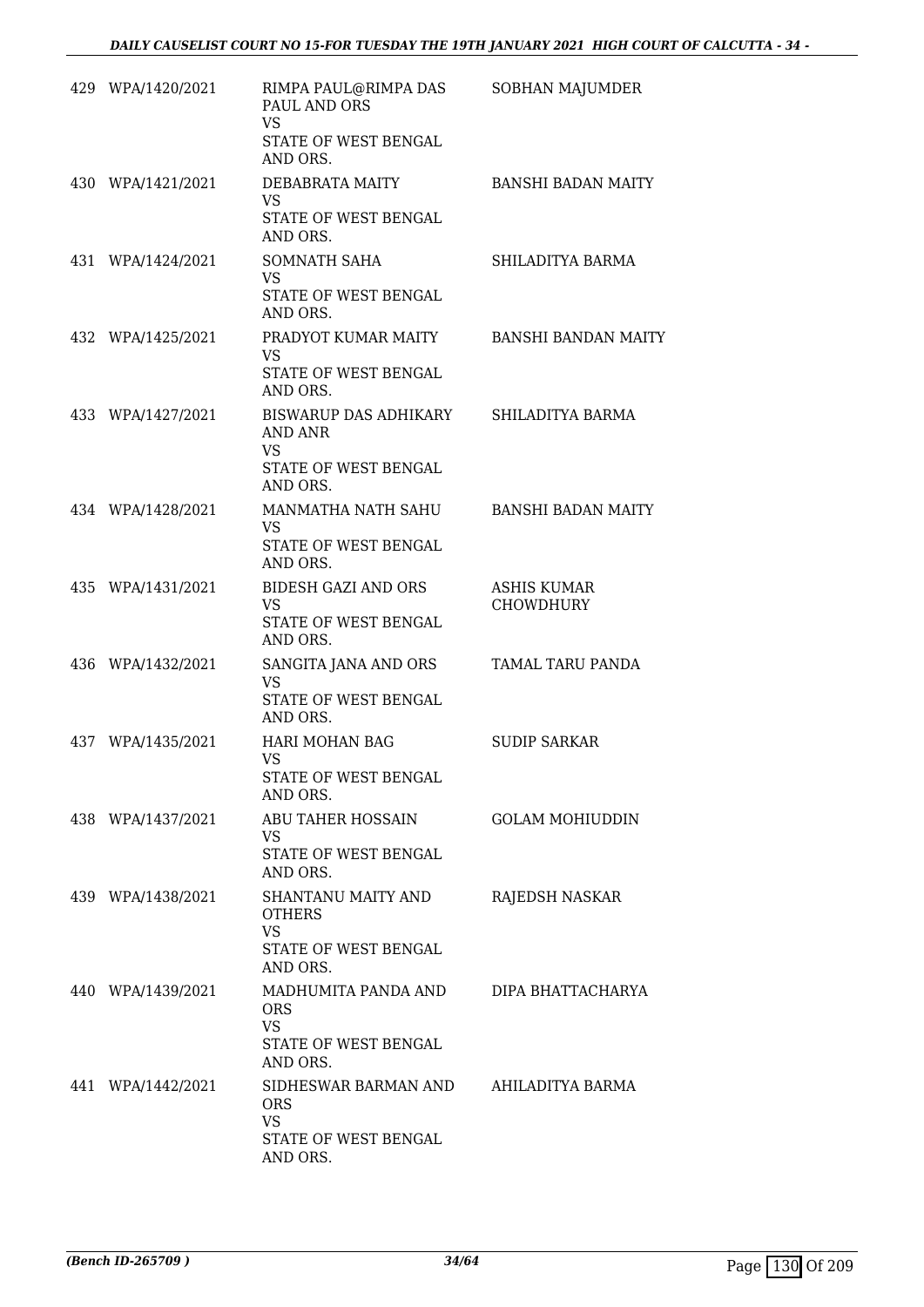| 442 WPA/1446/2021 | SOUMEN MANDAL AND ORS<br><b>VS</b><br>STATE OF WEST BENGAL<br>AND ORS.                                 | <b>GOPA BISWAS</b>        |
|-------------------|--------------------------------------------------------------------------------------------------------|---------------------------|
| 443 WPA/1447/2021 | DILIP MANDAL<br>VS.<br>STATE OF WEST BENGAL<br>AND ORS.                                                | <b>SAKYA MAITY</b>        |
| 444 WPA/1449/2021 | <b>SUTANU LAHA</b><br>VS.<br>STATE OF WEST BENGAL<br>AND ORS.                                          | <b>SAKYA MAITY</b>        |
| 445 WPA/1452/2021 | PAMPA MANDAL<br><b>VS</b><br>STATE OF WEST BENGAL<br>AND ORS.                                          | TUSHER KANTI<br>MUKHERJEE |
| 446 WPA/1453/2021 | RUPALI MANDAL<br><b>VS</b><br>STATE OF WEST BENGAL<br>AND ORS.                                         | PRIYANKA MANDAL           |
| 447 WPA/1457/2021 | FIRDOUSI BEGUM AND<br><b>ANOTHER</b><br>VS.<br>STATE OF WEST BENGAL<br>AND ORS.                        | SK NEZAMUDDIN             |
| 448 WPA/1459/2021 | SATYA SARAN MANDAL AND LALMOHAN BASU<br><b>OTHERS</b><br><b>VS</b><br>STATE OF WEST BENGAL<br>AND ORS. |                           |
| 449 WPA/1461/2021 | <b>ABDUL KADIR</b><br>VS<br>THE STATE OF WEST<br><b>BENGAL AND ORS</b>                                 | <b>ABHRADIP MAITY</b>     |
| 450 WPA/1462/2021 | SUSMITA NAYAK AND<br><b>OTHERS</b><br>VS<br>STATE OF WEST BENGAL<br>AND ORS.                           | VISHAK BHATTACHARYA       |
| 451 WPA/1465/2021 | <b>MUNMUN ROY</b><br><b>CHOWDHURY AND OTHERS</b><br><b>VS</b><br>STATE OF WEST BENGAL<br>AND ORS.      | LALMOHAN BASU             |
| 452 WPA/1469/2021 | APURBA KUMAR PANDIT<br>VS.<br>STATE OF WEST BENGAL<br>AND ORS.                                         | SABITA KHUTIA BHUNYA      |
| 453 WPA/1474/2021 | NITYA GOPAL ADAK<br><b>VS</b><br>STATE OF WEST BENGAL<br>AND ORS.                                      | SABITA KHUTIA BHUNYA      |
| 454 WPA/1476/2021 | DIPALI MANDAL<br><b>VS</b><br>STATE OF WEST BENGAL<br>AND ORS.                                         | SABITA KHUTIA BHUNYA      |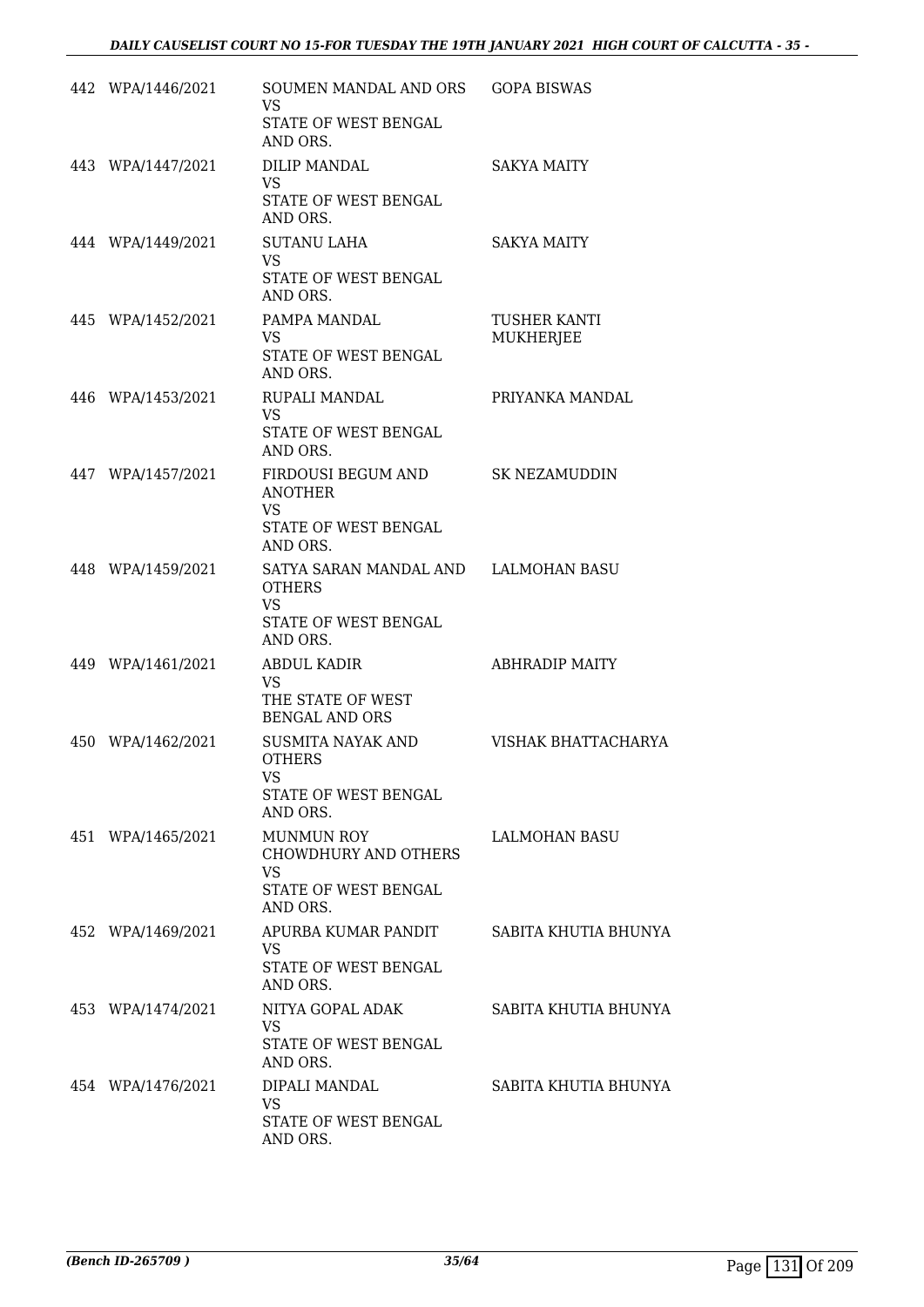| 455 WPA/1481/2021 | JABA RANI GHOSH<br>VS.                                                    | BANSHI BADAN MAITY     |
|-------------------|---------------------------------------------------------------------------|------------------------|
|                   | STATE OF WEST BENGAL<br>AND ORS.                                          |                        |
| 456 WPA/1486/2021 | <b>SRILATA PAL</b><br><b>VS</b>                                           | <b>SUDIP SARKAR</b>    |
|                   | STATE OF WEST BENGAL<br>AND ORS.                                          |                        |
| 457 WPA/1487/2021 | JAYASHREE DE<br><b>VS</b>                                                 | <b>MANAS KUMAR DAS</b> |
|                   | STATE OF WEST BENGAL<br>AND ORS.                                          |                        |
| 458 WPA/1488/2021 | ARCHANA ADHIKARI<br><b>VS</b><br>STATE OF WEST BENGAL                     | <b>SUDIP SARKAR</b>    |
| 459 WPA/1494/2021 | AND ORS.<br>LISA GHOSH AND OTHERS KAPIL GUHA                              |                        |
|                   | <b>VS</b><br>STATE OF WEST BENGAL<br>AND ORS.                             |                        |
| 460 WPA/1495/2021 | ATANU KUMAR SI AND<br><b>OTHERS</b>                                       | MANAS KUMAR DAS        |
|                   | <b>VS</b><br>STATE OF WEST BENGAL<br>AND ORS.                             |                        |
| 461 WPA/1500/2021 | MOHIT KUMAR SINGHA AND MD NAURAZ RAHBOR<br><b>OTHERS</b>                  |                        |
|                   | VS.<br>STATE OF WEST BENGAL<br>AND ORS.                                   |                        |
| 462 WPA/1501/2021 | JIBESH AGUANA AND ORS LALMOHAN BASU<br>VS                                 |                        |
|                   | STATE OF WEST BENGAL<br>AND ORS.                                          |                        |
| 463 WPA/1503/2021 | BHABASINDHU PRAMANIK LALMOHAN BASU<br>AND ORS<br>VS                       |                        |
|                   | STATE OF WEST BENGAL<br>AND ORS.                                          |                        |
| 464 WPA/1505/2021 | ARPITA BANERJEE AND ORS SAMIR ROY CHOWDHURY<br>VS<br>STATE OF WEST BENGAL |                        |
| 465 WPA/1506/2021 | AND ORS.<br><b>NARGIS KHATUN</b>                                          | PRAMITA BANERJEE       |
|                   | VS.<br>THE STATE OF WEST<br><b>BENGAL AND ORS</b>                         |                        |
| 466 WPA/1512/2021 | REKHA BARMAN AND ORS                                                      | NEPESH MAJHI           |
|                   | VS.<br>STATE OF WEST BENGAL<br>AND ORS.                                   |                        |
| 467 WPA/1520/2021 | CHITU GHOSH AND OTHERS<br><b>VS</b>                                       | NEPESH MAJHI           |
|                   | STATE OF WEST BENGAL<br>AND ORS.                                          |                        |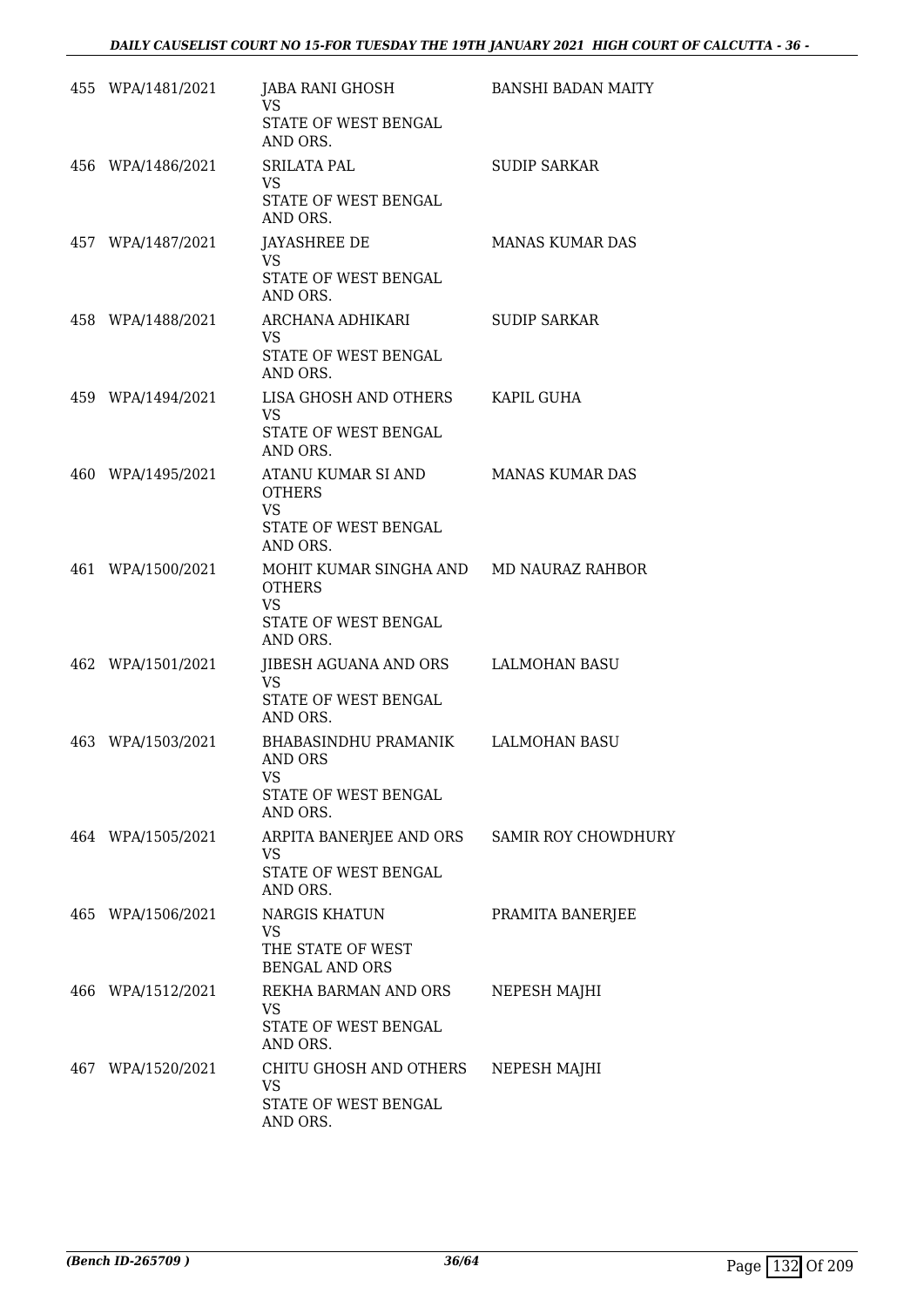| 468 WPA/1522/2021 | SOURAV MONDAL AND ORS RITAM CHOWDHURY<br>VS.<br>THE STATE OF WEST<br><b>BENGAL AND ORS</b> |                           |
|-------------------|--------------------------------------------------------------------------------------------|---------------------------|
| 469 WPA/1524/2021 | MD.SALIM SARKAR AND<br><b>OTHERS</b><br>VS<br>STATE OF WEST BENGAL<br>AND ORS.             | NEPESH MAJHI              |
| 470 WPA/1525/2021 | SONALI HALDER AND ORS<br><b>VS</b><br>THE STATE OF WEST<br><b>BENGAL AND ORS</b>           | <b>RITAM CHOWDHURY</b>    |
| 471 WPA/1526/2021 | RATHINDRA NATH<br><b>ADHIKARY</b><br><b>VS</b><br>STATE OF WEST BENGAL<br>AND ORS.         | SABITA KHUTIA BHUNYA      |
| 472 WPA/1533/2021 | BANACHHAYA NANDA<br>VS.<br>STATE OF WEST BENGAL<br>AND ORS.                                | <b>BISWAJIT MAL</b>       |
| 473 WPA/1535/2021 | SAILABALA ACHARYA<br><b>VS</b><br>STATE OF WEST BENGAL<br>AND ORS.                         | <b>BISWAJIT MAL</b>       |
| 474 WPA/1537/2021 | RENUKA MANNA<br>VS<br>STATE OF WEST BENGAL<br>AND ORS.                                     | <b>BANSHI BADAN MAITY</b> |
| 475 WPA/1538/2021 | SWETA MAHANTA AND ORS<br>VS<br>STATE OF WEST BENGAL<br>AND ORS.                            | SUDIPTA DASGUPTA          |
| 476 WPA/1539/2021 | MRINMOYEE<br><b>BHATTACHARYA</b><br>VS<br>STATE OF WEST BENGAL<br>AND ORS.                 | <b>BISWAJIT MAL</b>       |
| 477 WPA/1541/2021 | <b>ARATI DAS</b><br>VS<br>STATE OF WEST BENGAL<br>AND ORS.                                 | <b>BISWAJIT MAL</b>       |
| 478 WPA/1542/2021 | SREYASHEE GHOSH AND<br><b>ORS</b><br><b>VS</b><br>STATE OF WEST BENGAL<br>AND ORS.         | SUDIPTA DASGUPTA          |
| 479 WPA/1543/2021 | MD. GOLAM JAKARIA<br>VS.<br>STATE OF WEST BENGAL<br>AND ORS.                               | SANTANU MAJI              |
| 480 WPA/1544/2021 | SHOVA RANI BARIK<br>VS<br>STATE OF WEST BENGAL<br>AND ORS.                                 | <b>BISWAJIT MAL</b>       |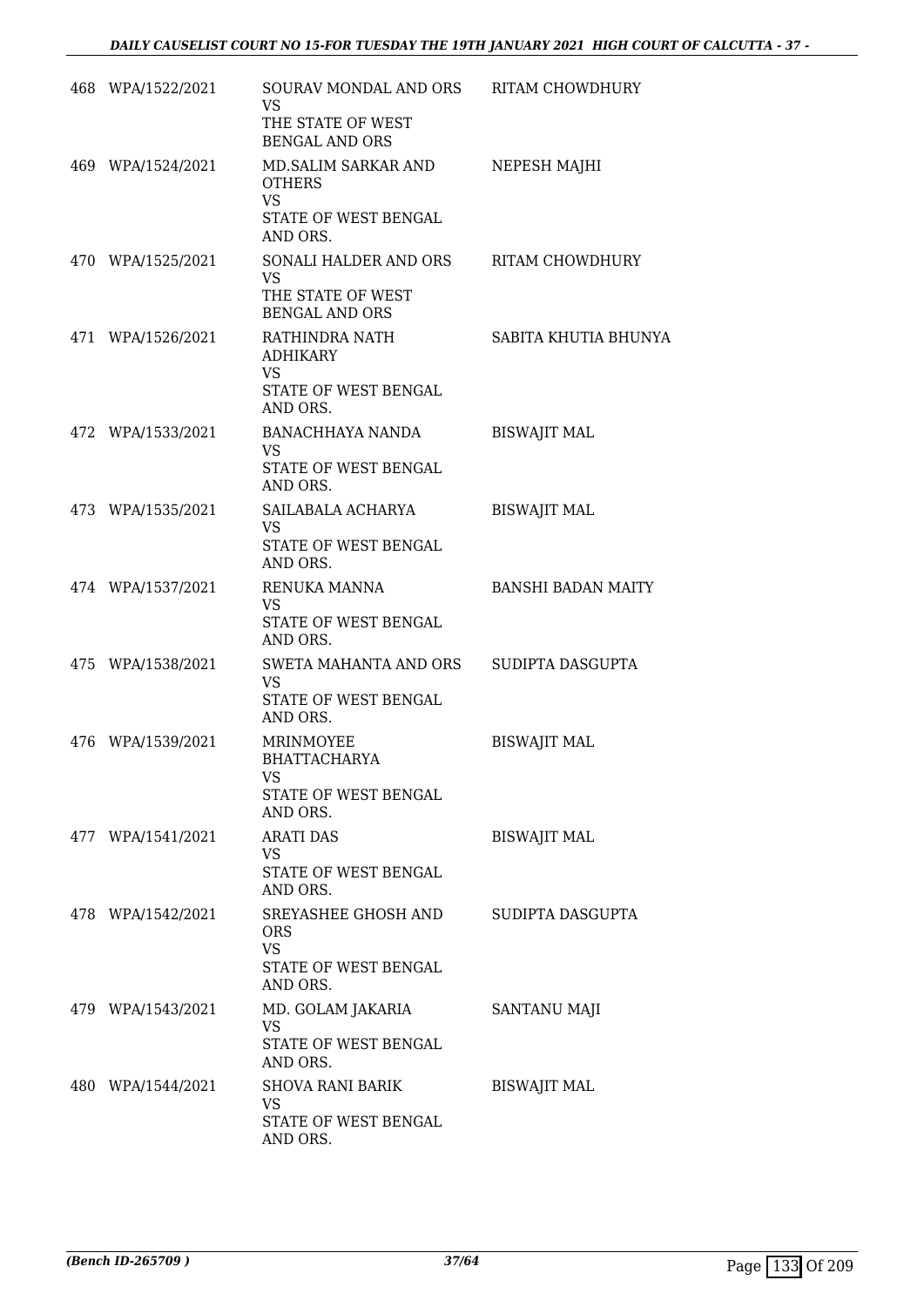| 481 WPA/1548/2021 | ASHALATA KARAN<br><b>VS</b><br>STATE OF WEST BENGAL<br>AND ORS.                       | <b>BISWAJIT MAL</b>       |
|-------------------|---------------------------------------------------------------------------------------|---------------------------|
| 482 WPA/1549/2021 | SANTANU ROY AND ORS<br>VS<br>State of West Bengal AND<br><b>ORS</b>                   | SUDIPTA DASGUPTA          |
| 483 WPA/1551/2021 | BHASKAR ACHARYA<br>VS<br>STATE OF WEST BENGAL<br>AND ORS.                             | <b>BISWAJIT MAL</b>       |
| 484 WPA/1552/2021 | RENUKA MANNA<br>VS<br>STATE OF WEST BENGAL<br>AND ORS.                                | <b>BANSHI BADAN MAITY</b> |
| 485 WPA/1554/2021 | SANTOSH KR MAITY<br>VS.<br>STATE OF WEST BENGAL<br>AND ORS.                           | <b>BISWAJIT MAL</b>       |
| 486 WPA/1555/2021 | JABA RANI GHOSH<br>VS.<br>STATE OF WEST BENGAL<br>AND ORS.                            | <b>BANSHI BADAN MAITY</b> |
| 487 WPA/1558/2021 | MRITYUNJOY DASH<br><b>VS</b><br>STATE OF WEST BENGAL<br>AND ORS.                      | <b>BISWAJIT MAL</b>       |
| 488 WPA/1560/2021 | HARI PADA SINGHA<br>VS.<br>STATE OF WEST BENGAL<br>AND ORS.                           | <b>BISWAJIT MAL</b>       |
| 489 WPA/1562/2021 | TUHIN RANJAN MANDAL<br><b>VS</b><br>STATE OF WEST BENGAL<br>AND ORS.                  | <b>BISWAJIT MAL</b>       |
| 490 WPA/1564/2021 | KAILASH CHANDRA<br><b>PATTANAIK</b><br>VS.<br>VISVA BHARATI AND<br><b>OTHERS</b>      | SALONI BHATTACHARJEE      |
| 491 WPA/1566/2021 | IMANA CHOWDHURY AND<br><b>OTHERS</b><br><b>VS</b><br>STATE OF WEST BENGAL<br>AND ORS. | ASIF IQBAL                |
| 492 WPA/1567/2021 | NAROTTAM SENAPATI<br>VS.<br>VISVA-BHARATI AND ORS                                     | SALONI BHATTACHARJEE      |
| 493 WPA/1568/2021 | SUBAL CHANDRA DAS<br>VS<br>STATE OF WEST BENGAL<br>AND ORS.                           | <b>BISWAJIT MAL</b>       |
| 494 WPA/1569/2021 | <b>ABHIJIT SEN</b><br><b>VS</b><br>VISVA BHARATI AND<br><b>OTHERS</b>                 | SALONI BHATTACHARJEE      |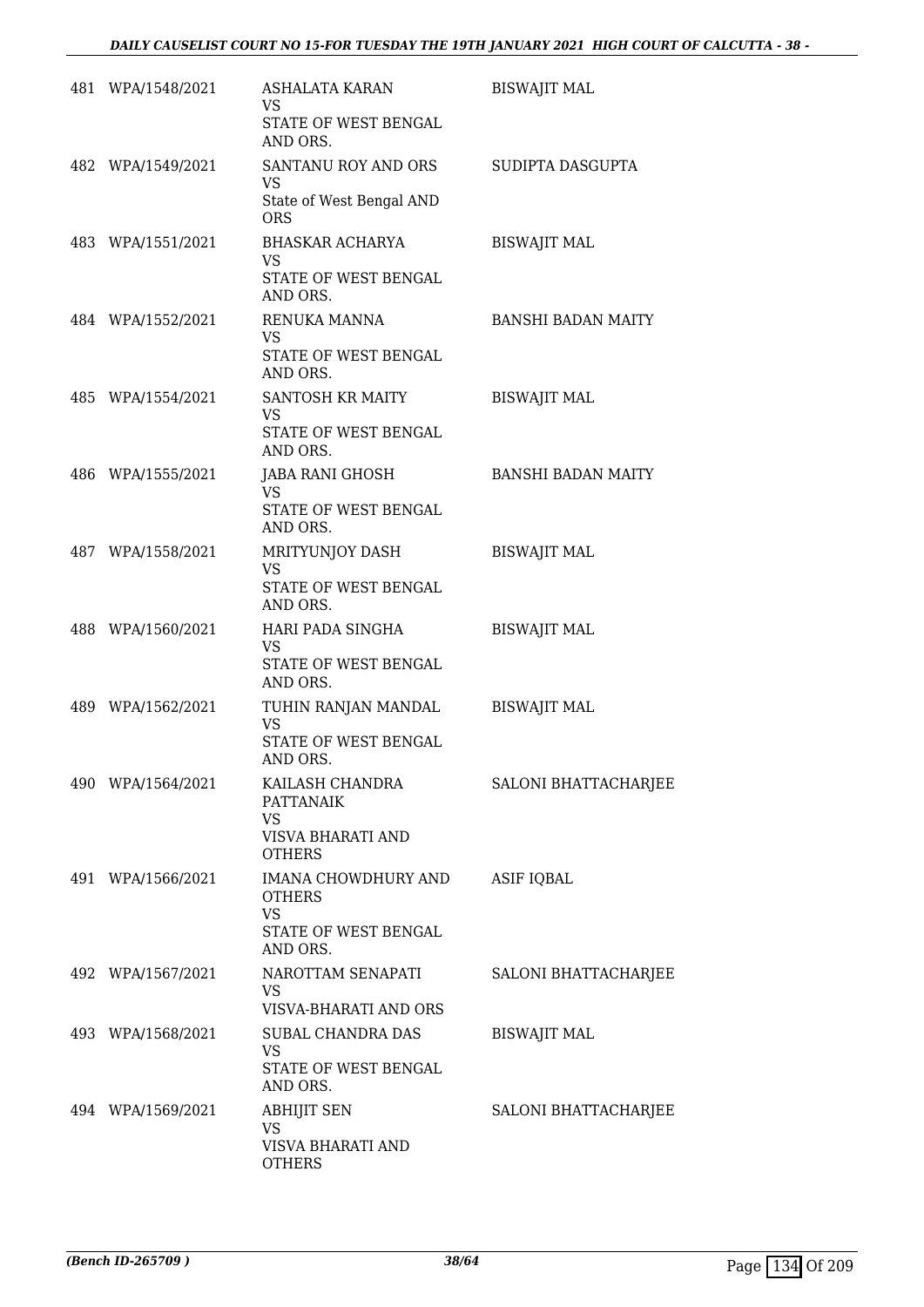| 495 WPA/1571/2021 | PUSPA KRI SHAW<br>VS<br>STATE OF WEST BENGAL<br>AND ORS.                                                    | ABHRADIP MAITY            |
|-------------------|-------------------------------------------------------------------------------------------------------------|---------------------------|
| 496 WPA/1572/2021 | SAMIR KR BHUNIA<br>VS.<br>STATE OF WEST BENGAL<br>AND ORS.                                                  | <b>BISWAJIT MAL</b>       |
| 497 WPA/1575/2021 | SAMIR KR BHUNIA<br><b>VS</b><br>STATE OF WEST BENGAL<br>AND ORS.                                            | <b>BISWAJIT MAL</b>       |
| 498 WPA/1576/2021 | ABHILASHA SINGH<br>VS.<br>STATE OF WEST BENGAL<br>AND ORS.                                                  | ABHRADIP MAITY            |
| 499 WPA/1579/2021 | BHASKAR ACHARYA<br><b>VS</b><br>STATE OF WEST BENGAL<br>AND ORS.                                            | <b>BISWAJIT MAL</b>       |
| 500 WPA/1583/2021 | SOMA BERA ANR ANR<br><b>VS</b><br>STATE OF WEST BENGAL<br>AND ORS.                                          | KAPIL GUHA                |
| 501 WPA/1584/2021 | DEBAPRIYA PANJA<br><b>VS</b><br>THE STATE OF WEST<br><b>BENGAL AND ORS</b>                                  | ANKITA DEY                |
| 502 WPA/1587/2021 | TUSHAR KANTI DEOGHARIA ANKITA DEY<br><b>VS</b><br>THE STATE OF WEST<br><b>BENGAL AND ORS</b>                |                           |
| 503 WPA/1588/2021 | ROOBAN KUMARI RAJAK ABHRADIP MAITY<br><b>VS</b><br>STATE OF WEST BENGAL<br>AND ORS.                         |                           |
| 504 WPA/1589/2021 | TARIQUE ABDULLAH AND<br><b>ORS</b><br><b>VS</b><br>STATE OF WEST BENGAL<br>AND ORS.                         | <b>GOLAM MOHIUDDIN</b>    |
| 505 WPA/1590/2021 | UTTAM PARAMANIK AND<br><b>ORS</b><br><b>VS</b><br>THE STATE OF WEST<br><b>BENGAL AND ORS</b>                | ANKITA DEY                |
| 506 WPA/1591/2021 | <b>BIPLOB BERA AND OTHERS</b><br><b>VS</b><br>WEST BENGAL BOARD OF<br>PRIMARY EDUCATION AND<br><b>OTHER</b> | DWARIKA NATH<br>MUKHERJEE |
| 507 WPA/1592/2021 | SAMPA PANDA AND ORS<br><b>VS</b><br>STATE OF WEST BENGAL<br>AND ORS.                                        | SOUMYA SANKAR CHINI       |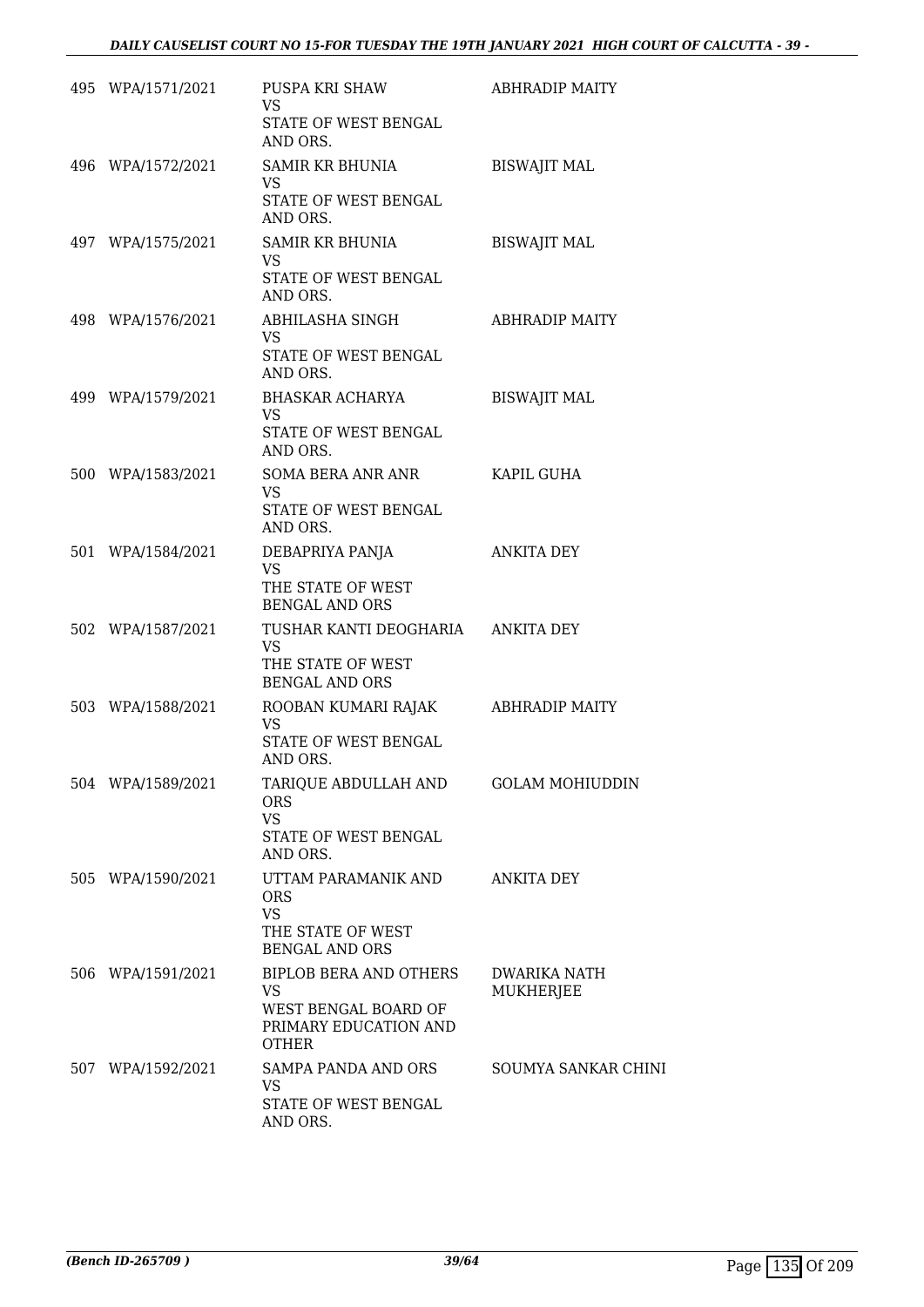| 508 WPA/1595/2021 | MUMTAJUDDIN MONDAL<br><b>VS</b><br>STATE OF WEST BENGAL<br>AND ORS.                        | KALYANI<br><b>BHATTACHARYYA</b>       |
|-------------------|--------------------------------------------------------------------------------------------|---------------------------------------|
| 509 WPA/1596/2021 | SAMSUDDIN SK.<br>VS<br>STATE OF WEST BENGAL<br>AND ORS.                                    | KALYANI<br><b>BHATTACHARYYA</b>       |
| 510 WPA/1597/2021 | MD MOHIUL ISLAM<br><b>VS</b><br>STATE OF WEST BENGAL<br>AND ORS.                           | KALYANI<br><b>BHATTACHARYYA</b>       |
| 511 WPA/1598/2021 | <b>ABDUL AZIZ</b><br><b>VS</b><br>STATE OF WEST BENGAL<br>AND ORS.                         | KALYANI<br><b>BHATTACHARYYA</b>       |
| 512 WPA/1599/2021 | HASNA BANU KHATUN<br><b>VS</b><br>STATE OF WEST BENGAL<br>AND ORS.                         | KALYANI<br><b>BHATTACHARYYA</b>       |
| 513 WPA/1612/2021 | SUMITA DEBSHARMA<br><b>VS</b><br>STATE OF WEST BENGAL<br>AND ORS.                          | <b>SOMESH KUMAR GHOSH</b>             |
| 514 WPA/1633/2021 | PRITIKANA MANNA<br><b>VS</b><br>STATE OF WEST BENGAL<br>AND ORS.                           | JAYANTA<br><b>BHATTACHARYYA</b>       |
| 515 WPA/1637/2021 | <b>MANAS SANTRA</b><br>VS<br>STATE OF WEST BENGAL<br>AND ORS.                              | JAYANTA<br><b>BHATTACHARYYA</b>       |
| 516 WPA/1642/2021 | TAPAS KUMAR DAS<br><b>VS</b><br>STATE OF WEST BENGAL<br>AND ORS.                           | JAYANTA<br><b>BHATTACHARYYA</b>       |
| 517 WPA/1651/2021 | INJAMAMUL LASKAR<br><b>VS</b><br>STATE OF WEST BENGAL<br>AND ORS.                          | JAYANTA<br><b>BHATTACHARYYA</b>       |
| 518 WPA/1653/2021 | SWAGATA GHOSH AND ANR HARE KRISHNA HALDAR<br><b>VS</b><br>STATE OF WEST BENGAL<br>AND ORS. |                                       |
| 519 WPA/1658/2021 | ABDUL AUWAL<br>VS.<br>STATE OF WEST BENGAL<br>AND ORS.                                     | JAYANTA<br><b>BHATTACHARYYA</b>       |
| 520 WPA/1661/2021 | <b>BADAL MONI</b><br>VS<br>STATE OF WEST BENGAL<br>AND ORS.                                | JAYANTA<br><b>BHATTACHARYYA</b>       |
| 521 WPA/1677/2021 | SATTWADIPAN SARDAR<br><b>VS</b><br>STATE OF WEST BENGAL<br>AND ORS.                        | <b>SARBAN</b><br><b>BHATTACHARJEE</b> |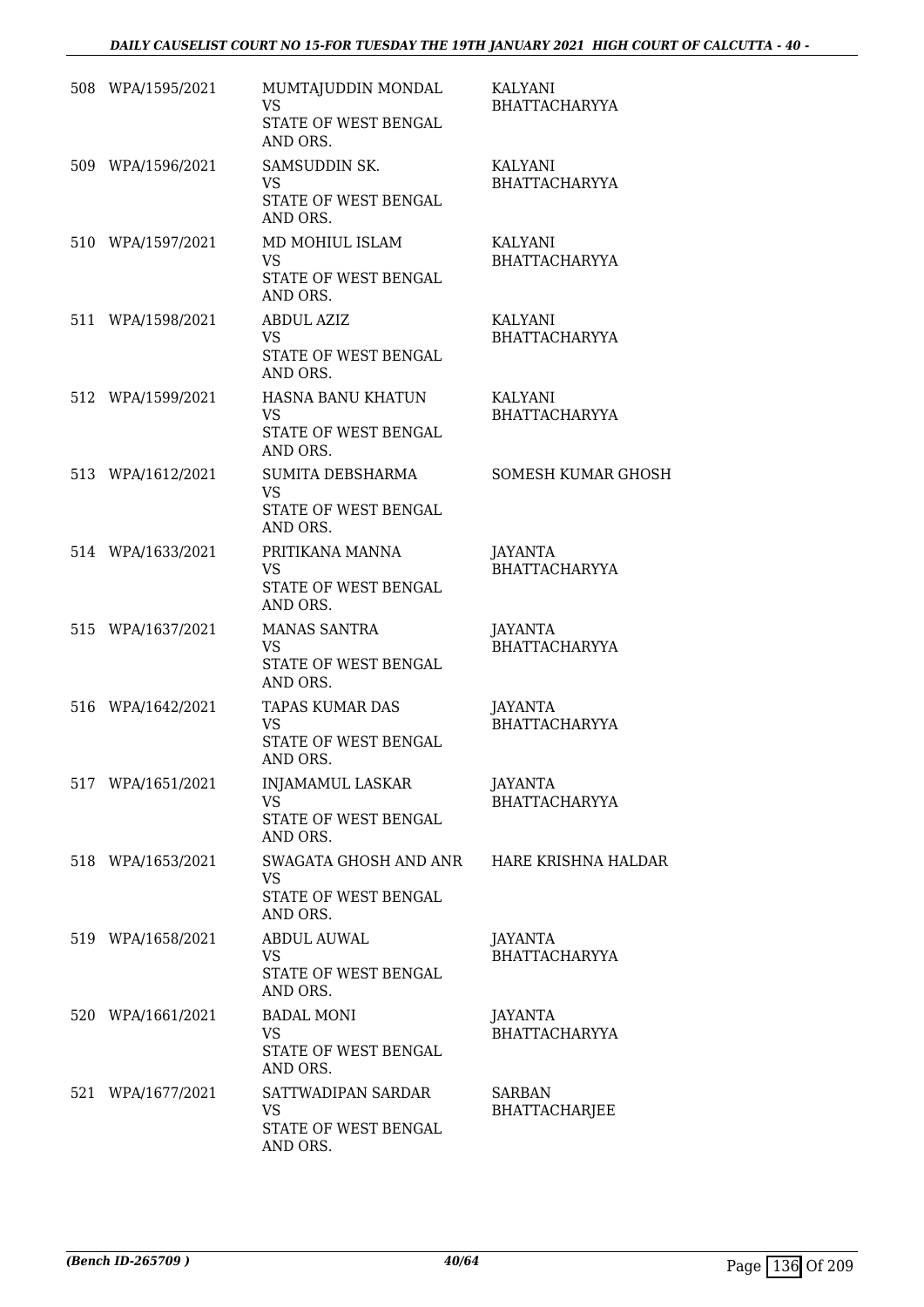| 522 WPA/1681/2021 | SHIVAM SINGH<br>VS.<br>STATE OF WEST BENGAL<br>AND ORS.                                               | SARBAN<br><b>BHATTACHARJEE</b>        |
|-------------------|-------------------------------------------------------------------------------------------------------|---------------------------------------|
| 523 WPA/1683/2021 | <b>TANDRA DAS</b><br>VS.<br>STATE OF WEST BENGAL<br>AND ORS.                                          | <b>SUNNY NANDI</b>                    |
| 524 WPA/1684/2021 | PARIMAL GHOSH AND ORS<br><b>VS</b><br>STATE OF WEST BENGAL<br>AND ORS.                                | <b>GOPAS DAS</b>                      |
| 525 WPA/1685/2021 | ARPAN MAITI AND ORS<br><b>VS</b><br>STATE OF WEST BENGAL<br>AND ORS.                                  | <b>GOPAL DAS</b>                      |
| 526 WPA/1687/2021 | SK ALKAS ALI AND ANR<br><b>VS</b><br>STATE OF WEST BENGAL<br>AND ORS.                                 | <b>SUMAN CHAKRABORTY</b>              |
| 527 WPA/1701/2021 | BASANTI MALLICK AND ORS SK. NAYEEMUL HAQUE<br><b>VS</b><br>THE STATE OF WEST<br><b>BENGAL AND ORS</b> |                                       |
| 528 WPA/1707/2021 | SANTANU BISWAS<br>VS.<br>STATE OF WEST BENGAL<br>AND ORS.                                             | SUDIPTA DASGUPTA                      |
| 529 WPA/1720/2021 | MD.JIADUL ISLAM AND ORS DEBABRATA MONDAL<br><b>VS</b><br>STATE OF WEST BENGAL<br>AND ORS.             |                                       |
| 530 WPA/1723/2021 | YASHA PATEL<br><b>VS</b><br>THE STATE OF WEST<br><b>BENGAL AND ORS</b>                                | <b>SARBAN</b><br><b>BHATTACHARJEE</b> |
| 531 WPA/1739/2021 | SOUMIK MONDAL AND ORS<br><b>VS</b><br>STATE OF WEST BENGAL<br>AND ORS.                                | <b>SHUVRO PROKASH</b><br>LAHIRI       |
| 532 WPA/1746/2021 | <b>DEEPAK SHAW</b><br>VS<br>STATE OF WEST BENGAL<br>AND ORS.                                          | <b>SHUVRO PROKASH</b><br>LAHIRI       |
| 533 WPA/1767/2021 | ATANU POCHALI<br>VS.<br>STATE OF WEST BENGAL<br>AND ORS.                                              | <b>MALYASHREE MAITY</b>               |
| 534 WPA/1777/2021 | <b>GOPAL MODAK</b><br><b>VS</b><br>STATE OF WEST BENGAL<br>AND ORS.                                   | <b>GOPAL DAS</b>                      |
| 535 WPA/1780/2021 | PAYEL SANTRA AND ORS<br>VS.<br>STATE OF WEST BENGAL<br>AND ORS.                                       | ANANAYA CHAKRABORTY                   |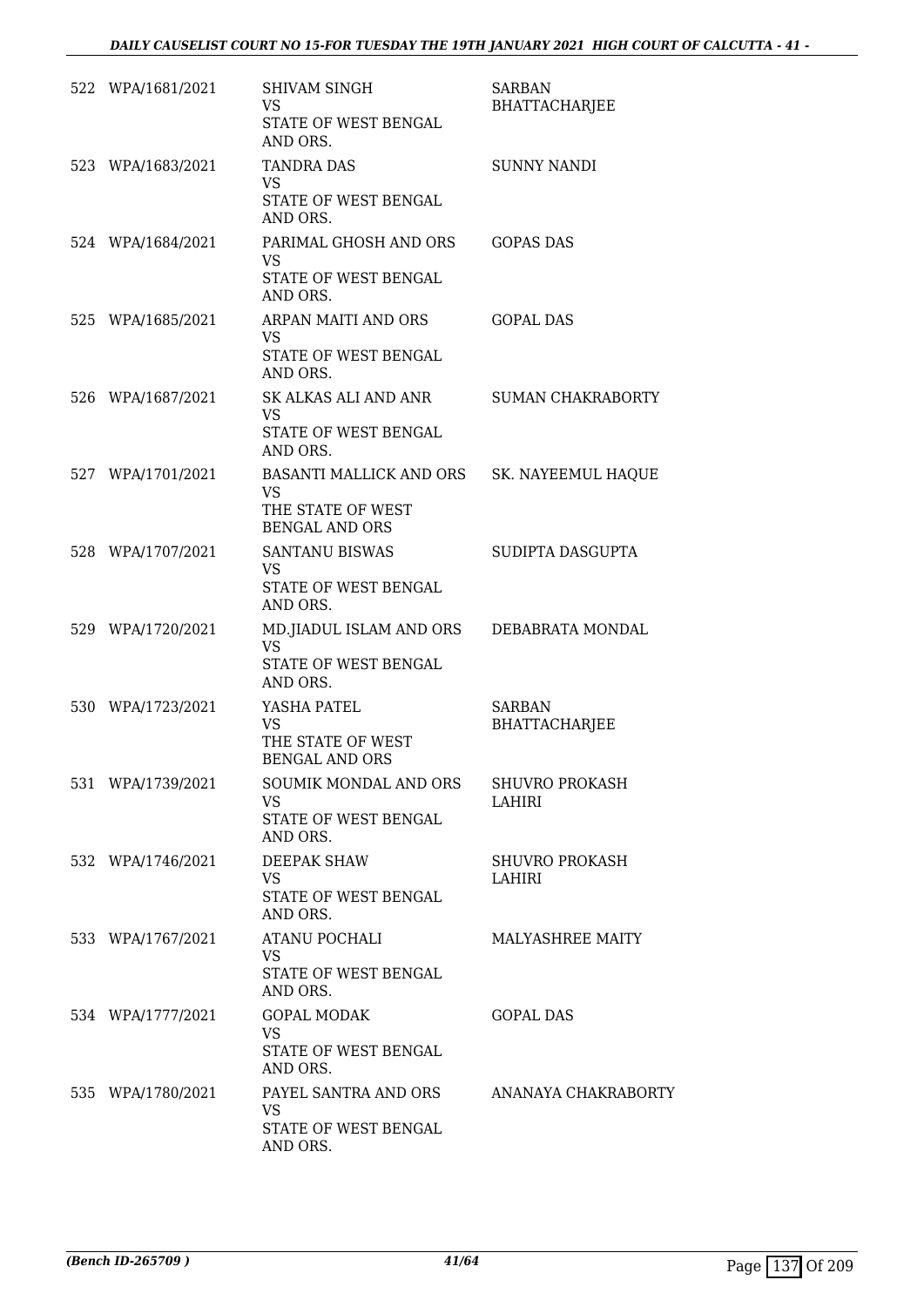| 536 WPA/1782/2021                 | ANURADHA GHOSH<br>VS<br>THE STATE OF WEST<br><b>BENGAL AND ORS</b>                    | <b>ANKITA DEY</b>                |
|-----------------------------------|---------------------------------------------------------------------------------------|----------------------------------|
| 537 WPA/1787/2021                 | ANURADHA SARKAR AND<br><b>OTHERS</b><br><b>VS</b><br>STATE OF WEST BENGAL<br>AND ORS. | DIBYENDU CHATTERJEE              |
| 538 WPA/1792/2021                 | MD. IYADUD HOSSAIN<br><b>VS</b><br>THE STATE OF WEST<br><b>BENGAL AND ORS</b>         | <b>ANKITA DEY</b>                |
| 539 WPA/1795/2021                 | SUBRATA GUPTA AND ORS<br><b>VS</b><br>STATE OF WEST BENGAL<br>AND ORS.                | LAL MOHAN BASU                   |
| 540 WPA/1797/2021                 | SHAMPA MOHANTA AND<br><b>ORS</b><br><b>VS</b><br>STATE OF WEST BENGAL<br>AND ORS.     | LALMOHAN BASU                    |
|                                   | <b>URGENT MOTION</b>                                                                  |                                  |
| 541 WPA/1989/2020                 | MD RAFIQUE ALAM & ORS                                                                 | MD. M NAZAR                      |
|                                   | <b>VS</b><br>STATE OF WEST BENGAL &<br><b>ORS</b>                                     | <b>CHOWDHURY</b>                 |
| 542 WPA/3391/2020                 | MD. ABUZER TAMANNAI &<br>ORS.<br><b>VS</b><br>STATE OF WEST BENGAL &<br>ORS.          | MD. M. NAZAR<br><b>CHOWDHURY</b> |
| 543 WPA/8308/2020                 | SABUJ KOLI SEN<br><b>VS</b><br>VISWA BHARATI AND<br><b>OTHERS</b>                     | SALONI<br><b>BHATTACHARYYA</b>   |
| 544 WPA/8316/2020                 | SAUGATA CHATTOPADHYAY<br><b>VS</b><br>VISWA BHARATI AND<br><b>OTHERS</b>              | SALONI BHATTACHARJEE             |
| 545 WPA/8428/2020<br>(22.01.2021) | СНАКДАН НАРРҮ НОМЕ<br>AND ORS<br><b>VS</b><br>STATE OF WEST BENGAL<br>AND ORS.        | SAYANI BHATTACHARYA              |
| 546 WPA/10153/2020                | NAZIA SHIRIN AND OTHERS<br>VS.<br>STATE OF WEST BENGAL<br>AND ORS.                    | SHAREQ SIDDIQUE                  |
| 547 WPA/10321/2020                | <b>SUMAN MONDAL</b><br><b>VS</b><br>THE UNION OF INDIA AND<br>ANR                     | SK. TOSLIM ALI                   |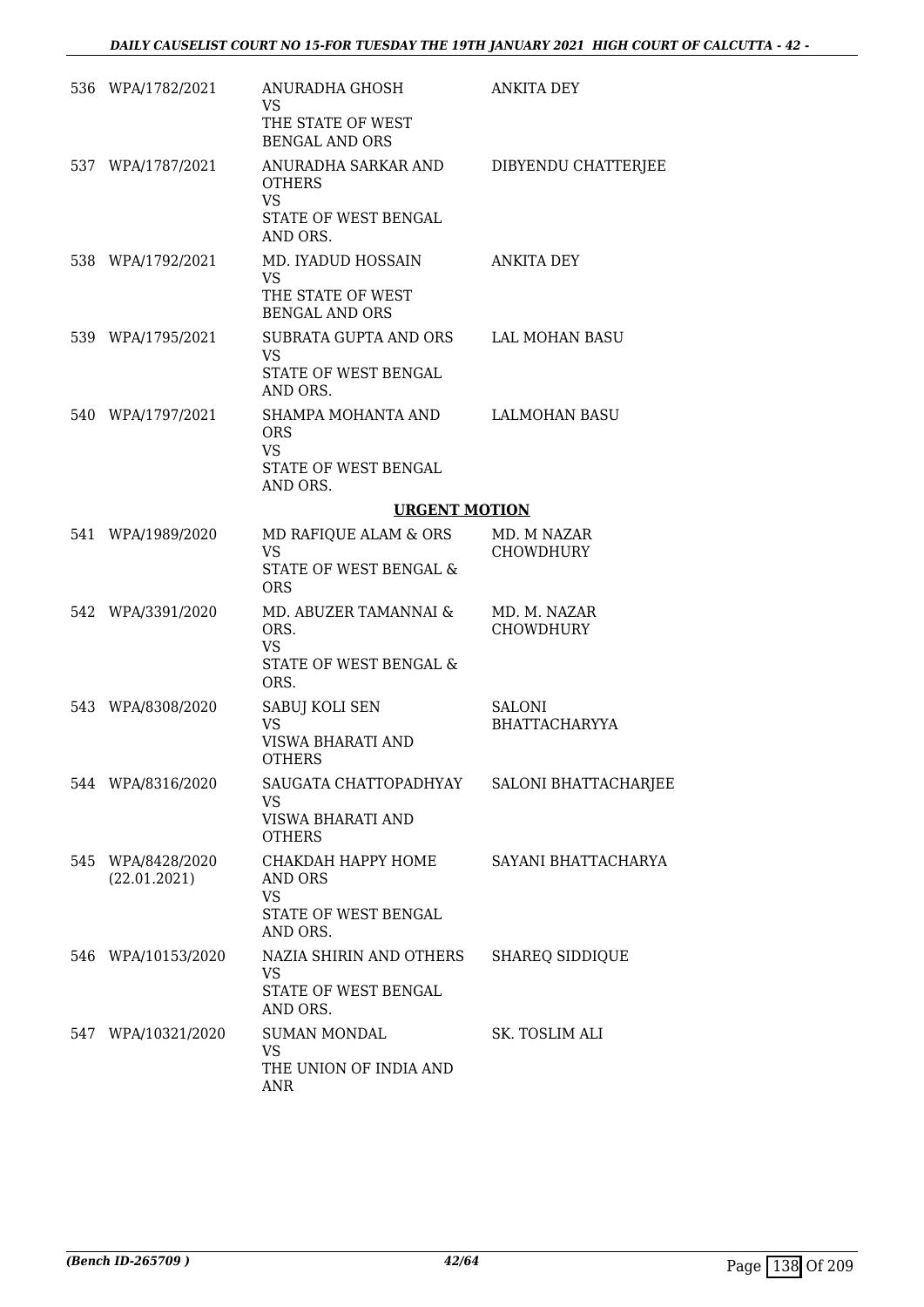| 548 WPA/502/2021                        | BIPLAB MUKHERJEE<br><b>VS</b><br>INDIAN INSTITUTE OF<br>ENGINEERING, SCIENCE<br>AND TECHNOLOGY | Sanjay Saha                            |
|-----------------------------------------|------------------------------------------------------------------------------------------------|----------------------------------------|
|                                         | <b>MOTION</b>                                                                                  |                                        |
| 549 WPA/10742/2017                      | PROBHAT KUMAR PAL<br>VS.<br>STATE OF WEST BENGAL &<br>ORS.                                     | SUBHAS JANA                            |
| 550 WPA/20452/2017                      | <b>REBA NAG</b><br><b>VS</b><br>STATE OF WEST BENGAL &<br><b>ORS</b>                           | DEBASISI DEY                           |
| 551 WPA/3816/2018                       | <b>AJAY KUMAR</b><br>VS.<br>STATE OF WEST BENGAL &<br><b>ORS</b>                               | <b>SUDIP GHOSH</b><br><b>CHOWDHURY</b> |
| IA NO: CAN/1/2020(Old No:CAN/1784/2020) |                                                                                                |                                        |
| 552 WPA/3820/2018                       | <b>SUBODH ROY</b><br><b>VS</b><br>STATE OF WEST BENGAL &<br><b>ORS</b>                         | SUDIP GHOSH<br><b>CHOWDHURY</b>        |
| IA NO: CAN/1/2020(Old No:CAN/1777/2020) |                                                                                                |                                        |
| 553 WPA/8090/2018                       | DIPALI BANERJEE<br><b>VS</b><br>STATE OF WEST BENGAL &<br>ORS.                                 | CHANDAN DUTTA                          |
| IA NO: CAN/1/2020(Old No:CAN/613/2020)  |                                                                                                |                                        |
| 554 WPA/15316/2018                      | KABERI PAUL<br><b>VS</b><br>STATE OF WEST BENGAL &<br>ORS.                                     | SOMESH KR. GHOSH                       |
| 555 WPA/15319/2018                      | <b>SAMRAT SAHA</b><br>VS<br>STATE OF WEST BENGAL &<br>ORS.                                     | SOMESH KR. GHOSH                       |
| 556 WPA/15321/2018                      | <b>SOMA SARKAR</b><br><b>VS</b><br>STATE OF WEST BENGAL &<br>ORS.                              | SOMESH KR. GHOSH                       |
| 557 WPA/17645/2018                      | RUDRARASAD MAHARA &<br><b>ORS</b><br><b>VS</b><br>STATE OF WEST BENGAL &<br><b>ORS</b>         | P. MUKHERJEE                           |
| 558 WPA/17817/2018                      | <b>BITHIKA SARKAR</b><br><b>VS</b><br>STATE OF WEST BENGAL &<br><b>ORS</b>                     | PROSENJIT MUKHERJEE                    |
| 559 WPA/17818/2018                      | RITUPARNA MUKHERJEE<br>VS<br>STATE OF WEST BENGAL &<br><b>ORS</b>                              | PROSENJIT MUKHERJEE                    |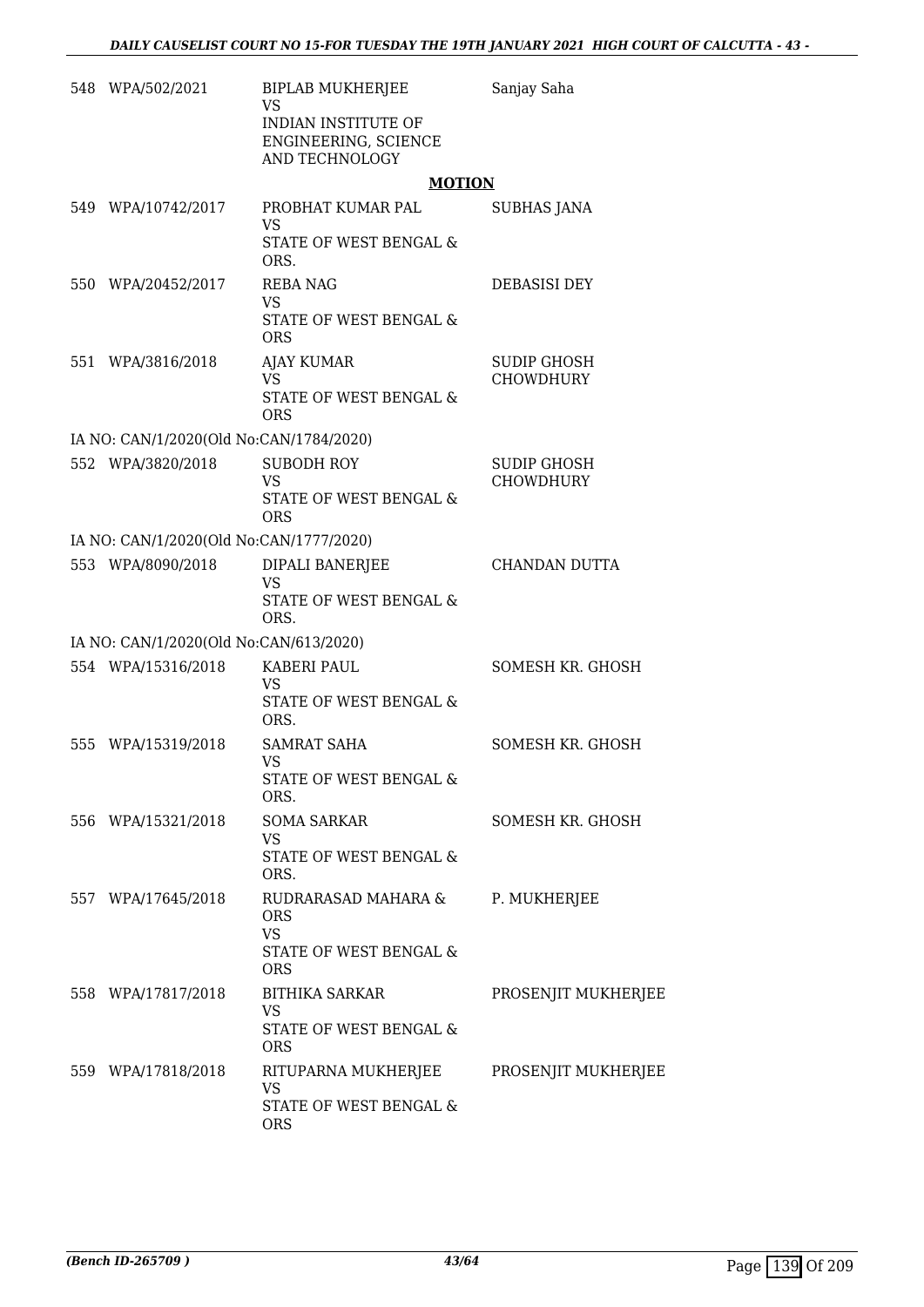## *DAILY CAUSELIST COURT NO 15-FOR TUESDAY THE 19TH JANUARY 2021 HIGH COURT OF CALCUTTA - 44 -*

| 560 WPA/20174/2018 | ANANDA KR. MANNA<br><b>VS</b><br>THE PRES. WBPE & ORS.                       | D. PATTANAYAK            |
|--------------------|------------------------------------------------------------------------------|--------------------------|
| 561 WPA/20178/2018 | SANTU JANA<br><b>VS</b><br>THE PRES. WBPE, & ORS.                            | <b>D PATTANAYAK</b>      |
| 562 WPA/20301/2018 | MANAS KUMAR SARDAR<br><b>VS</b><br>STATE OF WEST BENGAL &<br><b>ORS</b>      | L. BHATTACHARYA          |
| 563 WPA/20352/2018 | PURNIMA ROY KAR<br><b>VS</b><br>STATE OF WEST BENGAL &<br><b>ORS</b>         | P. K. GHOSH              |
| 564 WPA/20422/2018 | SK. ALKAS ALI<br><b>VS</b><br>STATE OF WEST BENGAL &<br><b>ORS</b>           | <b>SUMAN CHAKRABORTY</b> |
| 565 WPA/20425/2018 | PRIYANKA KONAR<br><b>VS</b><br>STATE OF WEST BENGAL &<br><b>ORS</b>          | <b>SUMAN CHAKRABORTY</b> |
| 566 WPA/20432/2018 | TANUSREE GHOSH<br><b>VS</b><br>STATE OF WEST BENGAL &<br><b>ORS</b>          | SOBHAN MAJUMDER          |
| 567 WPA/21359/2018 | PRITI LATA GHOSH<br><b>VS</b><br>STATE OF WEST BENGAL &<br><b>ORS</b>        | <b>BIDYUT HALDER</b>     |
| 568 WPA/21531/2018 | MIRZA ALIUL AZIM & ANR.<br><b>VS</b><br>STATE OF WEST BENGAL &<br>ORS.       | MONIRUZZAMAN             |
| 569 WPA/22553/2018 | <b>SIMA PAL</b><br>VS.<br>STATE OF WEST BENGAL &<br><b>ORS</b>               | ANUSUYA BANERJEE         |
| 570 WPA/1756/2019  | <b>MOUPIYA ROY</b><br>VS<br>STATE OF WEST BENGAL &<br><b>ORS</b>             | RAJLAKSHMI GHATAK        |
| 571 WPA/2630/2019  | UJJWAL KR. GOSWAMI<br><b>VS</b><br><b>STATE OF WEST BENGAL &amp;</b><br>ORS. | MONIRUZZAMAN             |
| 572 WPA/3018/2019  | SUMITA SIL (DUTTA)<br><b>VS</b><br>STATE OF WEST BENGAL &<br>ORS.            | SHAHANA NAZNIN           |
| 573 WPA/3333/2019  | <b>JAYDEB DAS</b><br><b>VS</b><br>BAR COUNCIL OF INDIA &<br>OR S             | <b>TANMAY BASU</b>       |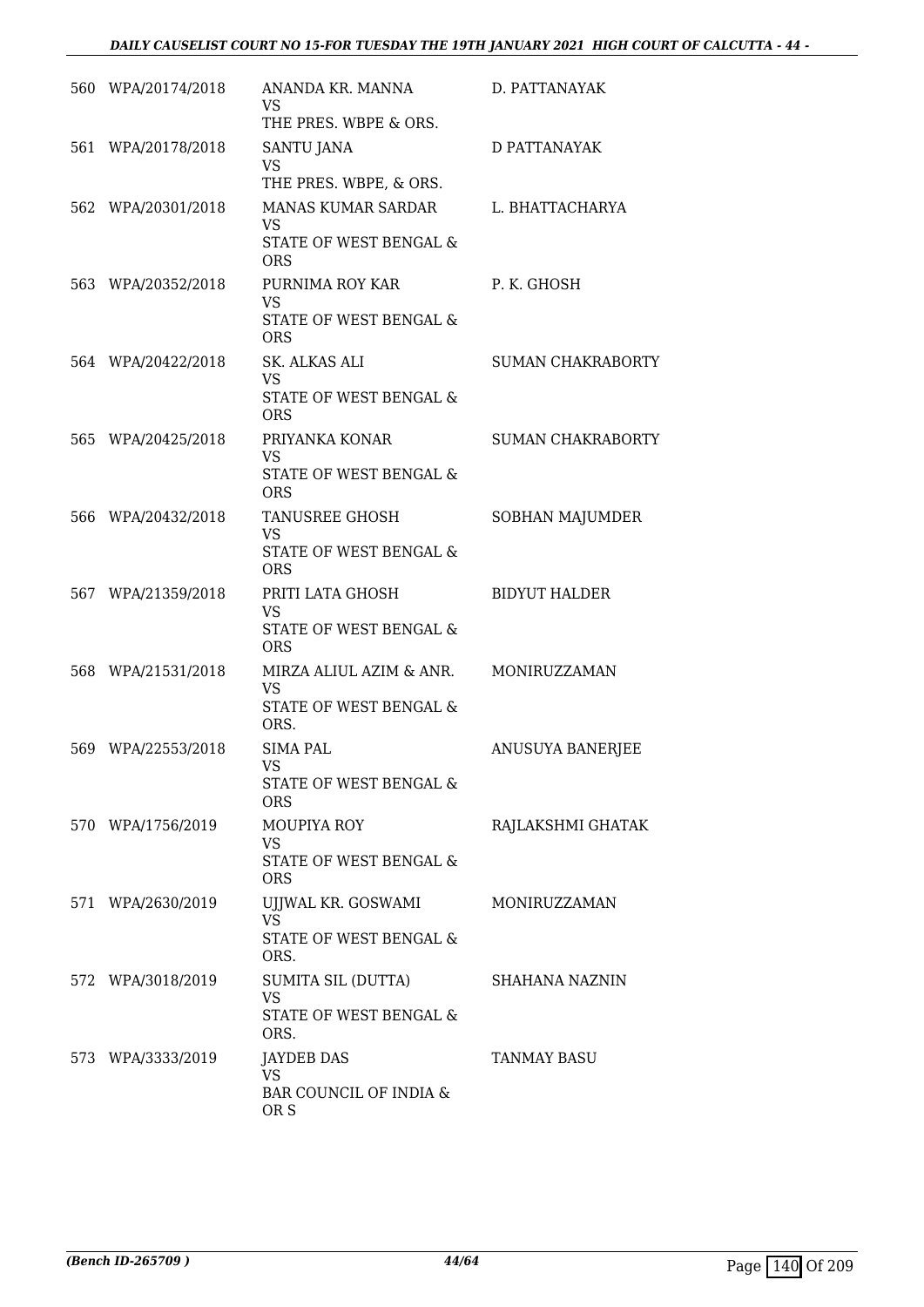| 574 WPA/3338/2019             | BINAPANI MONDAL<br>VS                                 | DEBABRATA DAS GUPTA                                                                                                                                                                     |
|-------------------------------|-------------------------------------------------------|-----------------------------------------------------------------------------------------------------------------------------------------------------------------------------------------|
|                               | STATE OF WEST BENGAL &<br><b>ORS</b>                  |                                                                                                                                                                                         |
| 575 WPA/6821/2019             | NITAI MAHATA<br>VS                                    | ARITRA SHANKAR RAY                                                                                                                                                                      |
|                               | STATE OF WEST BENGAL &<br><b>ORS</b>                  |                                                                                                                                                                                         |
| 576 WPA/7122/2019             | MAHADEB PAL<br><b>VS</b>                              | NITYA GOPAL<br><b>MUKHERJEE</b>                                                                                                                                                         |
|                               | STATE OF WEST BENGAL &<br><b>ORS</b>                  |                                                                                                                                                                                         |
| 577 WPA/8240/2019             | PRANAB KUMAR SHARMA<br><b>VS</b>                      | DIPIKA BANU                                                                                                                                                                             |
|                               | STATE OF WEST BENGAL &<br><b>ORS</b>                  |                                                                                                                                                                                         |
| IA NO: CAN/1/2020             |                                                       |                                                                                                                                                                                         |
| 578 WPA/8241/2019             | SATYAJIT DEBNATH & ORS<br><b>VS</b>                   | DIPIKA BANU                                                                                                                                                                             |
|                               | STATE OF WEST BENGAL &<br><b>ORS</b>                  |                                                                                                                                                                                         |
| IA NO: CAN/1/2020             |                                                       |                                                                                                                                                                                         |
| 579 WPA/8482/2019             | RUMA MONDAL<br><b>VS</b>                              | <b>INDRANIL HALDER</b>                                                                                                                                                                  |
|                               | STATE OF WEST BENGAL &<br><b>ORS</b>                  |                                                                                                                                                                                         |
| 580 WPA/10132/2019            | DR. (MS) TANUKA DAS<br><b>VS</b>                      | <b>SHRABONI SARKAR</b>                                                                                                                                                                  |
|                               | UNION OF INDIA & ORS                                  |                                                                                                                                                                                         |
| IA NO: CAN/1/2020             |                                                       |                                                                                                                                                                                         |
| 581 WPA/10133/2019            | DR. ATANU SASMAL<br><b>VS</b><br>UNION OF INDIA & ORS | <b>SHRABONI SARKAR</b>                                                                                                                                                                  |
| IA NO: CAN/1/2020             |                                                       |                                                                                                                                                                                         |
| 582 WPA/14001/2019            | PIYALI CHATTERJEE<br>VS                               | SAYANTAN HAZRA                                                                                                                                                                          |
|                               | STATE OF WEST BENGAL &<br><b>ORS</b>                  |                                                                                                                                                                                         |
| IA NO: CAN/1/2020, CAN/2/2020 |                                                       |                                                                                                                                                                                         |
| 583 WPA/16564/2019            | BUDHAN CHANDRA SAHA<br><b>VS</b>                      | PROSENJIT MUKHERJEE                                                                                                                                                                     |
|                               | STATE OF WEST BENGAL &<br><b>ORS</b>                  |                                                                                                                                                                                         |
| 584 WPA/17984/2019            | BHARAT KUMAR JANA & ORS<br><b>VS</b>                  | RITURPARNA SENGUPTA                                                                                                                                                                     |
|                               | STATE OF WEST BENGAL &<br><b>ORS</b>                  |                                                                                                                                                                                         |
|                               |                                                       | IA NO: CAN/1/2019(Old No:CAN/11967/2019), CAN/2/2019(Old No:CAN/12285/2019), CAN/3/2020(Old<br>No:CAN/994/2020), CAN/4/2020, CAN/5/2020, CAN/6/2020, CAN/7/2021, CAN/8/2021, CAN/9/2021 |
| 585 WPA/18834/2019            | MONOJIT DAS & ORS<br><b>VS</b>                        | KOYEL BAG                                                                                                                                                                               |
|                               | STATE OF WEST BENGAL &<br><b>ORS</b>                  |                                                                                                                                                                                         |

IA NO: CAN/1/2021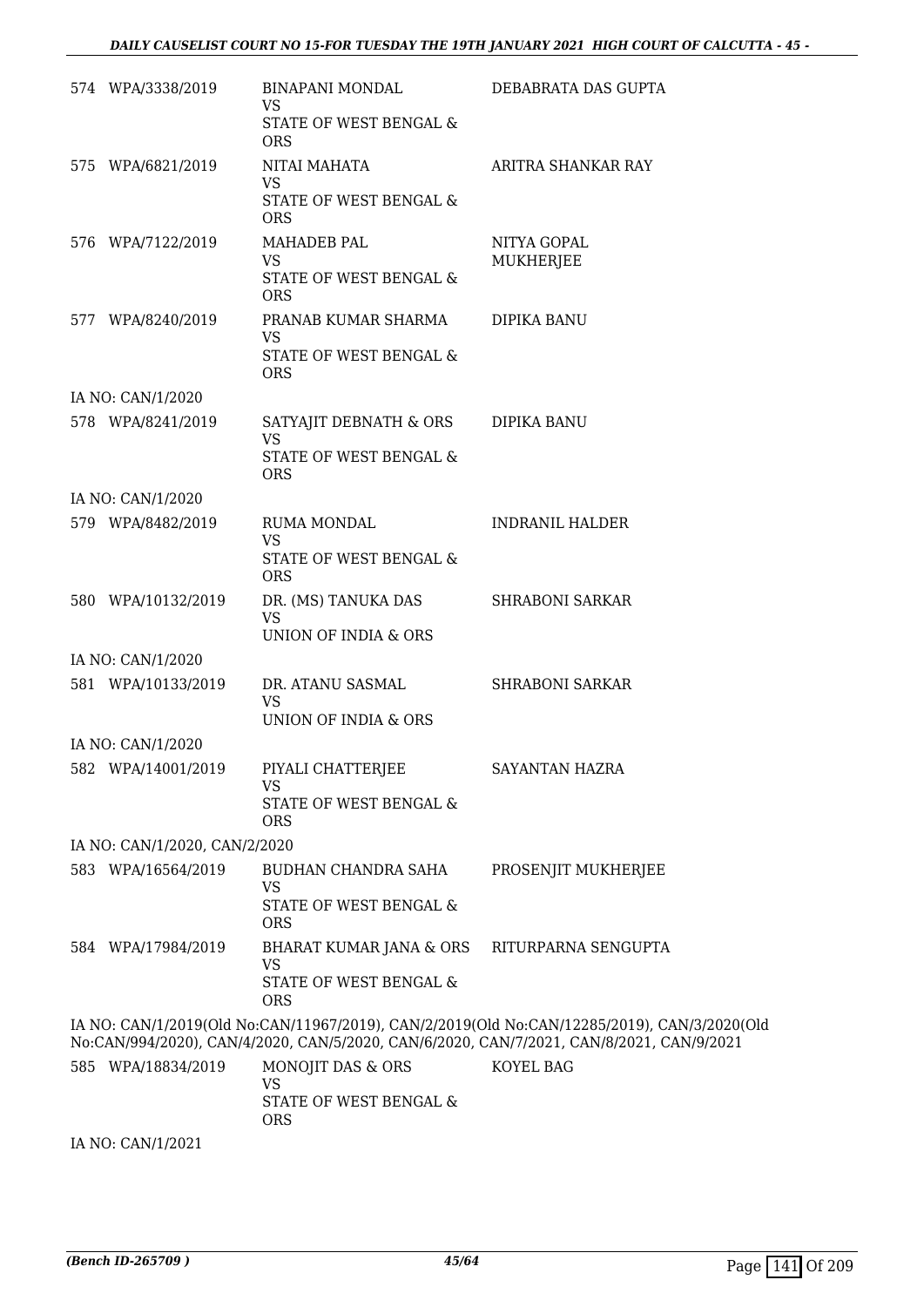| 586 WPA/19265/2019                      | MD. SOLEMAN SHAIKH &<br><b>ORS</b><br><b>VS</b><br>STATE OF WEST BENGAL &       | <b>DIPIKA BANU</b>     |
|-----------------------------------------|---------------------------------------------------------------------------------|------------------------|
| IA NO: CAN/1/2020(Old No:CAN/4558/2020) | <b>ORS</b>                                                                      |                        |
| 587 WPA/19274/2019                      | SUDARSHAN RISHI & ORS                                                           | RITISHAA BISWAS        |
|                                         | VS<br>STATE OF WEST BENGAL &<br><b>ORS</b>                                      |                        |
| IA NO: CAN/1/2020                       |                                                                                 |                        |
| 588 WPA/19987/2019                      | <b>SUSOVAN MURMU</b><br>VS<br>STATE OF WEST BENGAL &<br><b>ORS</b>              | TANUJA BASAK           |
| 589 WPA/20624/2019                      | APURBA KARMAKAR & ORS<br><b>VS</b><br>STATE OF WEST BENGAL &<br><b>ORS</b>      | RITISHAA BISWAS        |
| IA NO: CAN/1/2020                       |                                                                                 |                        |
| 590 WPA/21871/2019                      | BAPPADITYA GHOSH & ORS<br>VS<br><b>STATE OF WEST BENGAL &amp;</b><br>ORS        | DIPTENDU MANDAL        |
|                                         | IA NO: CAN/1/2020(Old No:CAN/4444/2020), CAN/2/2020                             |                        |
| 591 WPA/22195/2019                      | SIMAREKHA RAHAMAN &<br><b>ORS</b><br>VS<br>STATE OF WEST BENGAL &<br><b>ORS</b> | MOSTAFIJUR RAHAMAN     |
| 592 WPA/22502/2019                      | DR. PARTHA SARATHI NATH<br><b>VS</b><br>STATE OF WEST BENGAL &<br><b>ORS</b>    | <b>BIKRAM BANERJEE</b> |
| 593 WPA/991/2020                        | TARAK NATH<br>ROYCHOWDHURI & ORS<br>VS<br>STATE OF WEST BENGAL &<br><b>ORS</b>  | KAKALI DUTTA           |
| 594 WPA/2050/2020                       | KUNAL MAITY & ORS<br>VS<br>STATE OF WEST BENGAL &<br>ORS                        | RAJU MONDAL            |
| 595 WPA/2051/2020                       | UJJAL MONDAL & ANR<br><b>VS</b><br>STATE OF WEST BENGAL &<br><b>ORS</b>         | RAJU MONDAL            |
| 596 WPA/2280/2020                       | <b>SOMA SARKAR</b><br><b>VS</b><br>STATE OF WEST BENGAL &<br><b>ORS</b>         | ANINDYA BOSE           |
| 597 WPA/3136/2020                       | SRILA DE<br><b>VS</b><br>STATE OF WEST BENGAL &<br><b>ORS</b>                   | <b>BHASKAR MONDAL</b>  |
| IA NO: CAN/1/2020                       |                                                                                 |                        |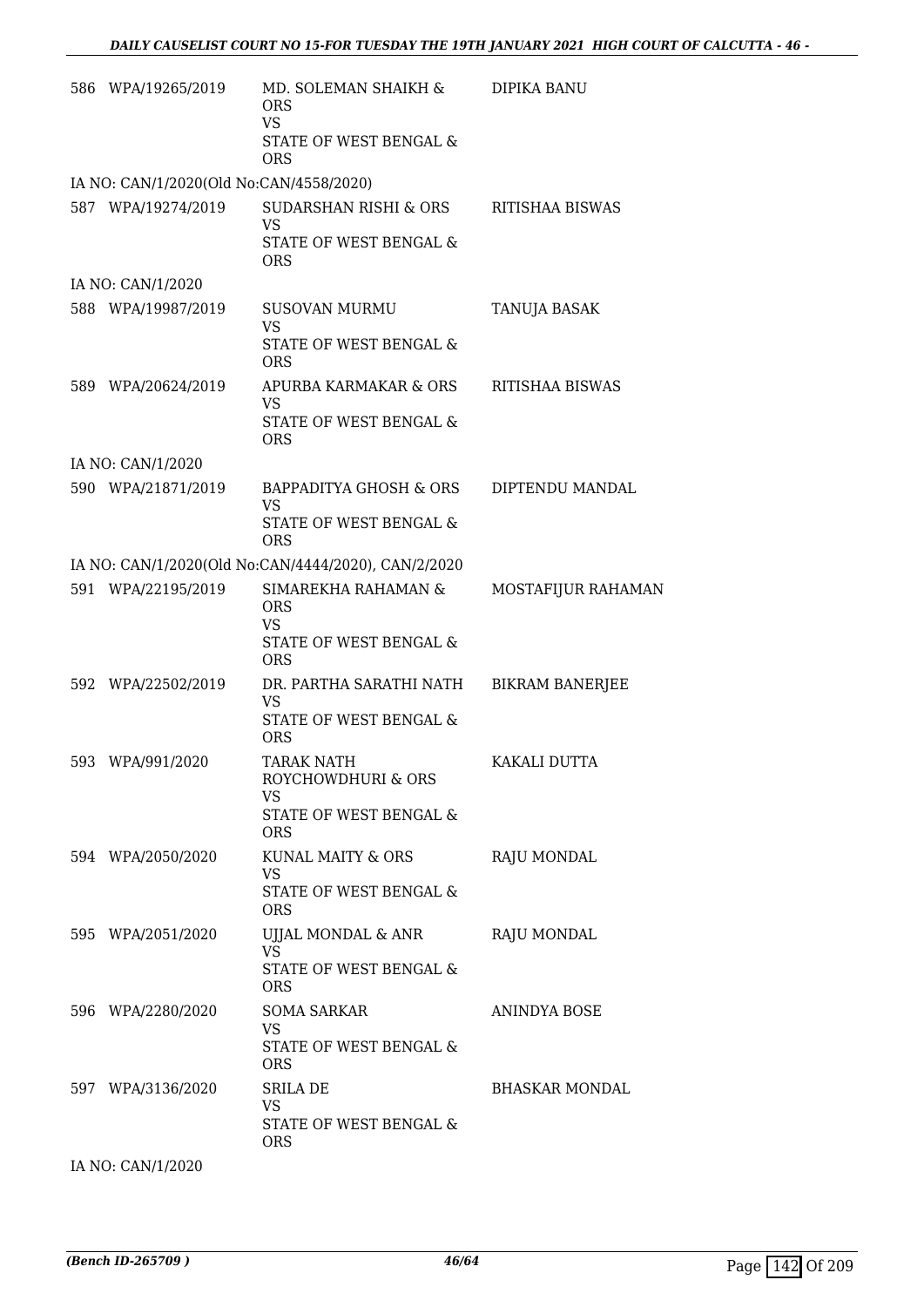| 598 WPA/4073/2020 | PROSENJIT PURKAIT<br>VS.<br>STATE OF WEST BENGAL &                                             | PRABIR REJ                 |
|-------------------|------------------------------------------------------------------------------------------------|----------------------------|
| 599 WPA/4126/2020 | ORS.<br>MOUSUMI PAUL (DUTTA)<br><b>VS</b><br>STATE OF WEST BENGAL &                            | DIPTENDU MANDAL            |
| 600 WPA/4127/2020 | <b>ORS</b><br>KABITABALA LAL<br><b>VS</b>                                                      | PABITRA BHAUMIK            |
|                   | STATE OF WEST BENGAL &<br><b>ORS</b>                                                           |                            |
| 601 WPA/4140/2020 | ANUP KUMAR PURKAIT &<br><b>ORS</b><br><b>VS</b><br>STATE OF WEST BENGAL &<br><b>ORS</b>        | SK. ABU JAFAR              |
| 602 WPA/4180/2020 | MANDIRA SASMAL & ANR<br><b>VS</b><br>STATE OF WEST BENGAL &<br><b>ORS</b>                      | <b>BIKRAM BANERJEE</b>     |
| 603 WPA/4182/2020 | BIPLAB MAZUMDER<br><b>VS</b><br>STATE OF WEST BENGAL &<br><b>ORS</b>                           | <b>BIKRAM BANERJEE</b>     |
| 604 WPA/4208/2020 | BICHITRA HEMBRAM & ORS<br>VS<br>STATE OF WEST BENGAL<br>&ORS                                   | <b>SAMIRAN MANDAL</b>      |
| 605 WPA/4219/2020 | MAYNA MALI & ORS<br><b>VS</b><br>STATE OF WEST BENGAL &<br><b>ORS</b>                          | <b>SAMIRAN MANDAL</b>      |
| 606 WPA/4244/2020 | HABIBUL ISLAM KHAN<br><b>VS</b><br>STATE OF WEST BENGAL &<br><b>ORS</b>                        | <b>SYED SHAMSUL AREFIN</b> |
| 607 WPA/4262/2020 | SASWATI MONDAL & ORS<br>VS.<br>STATE OF WEST BENGAL &<br><b>ORS</b>                            | SALONI BHATTACHARJEE       |
| 608 WPA/4263/2020 | MANALI GHORAI & ANR<br><b>VS</b><br>STATE OF WEST BENGAL &<br><b>ORS</b>                       | <b>BANDANA MAITY</b>       |
| 609 WPA/4286/2020 | <b>SWAPAN JANA</b><br><b>VS</b><br>STATE OF WEST BENGAL<br>&ORS                                | SURANJAN MANDAL            |
| 610 WPA/4300/2020 | MOUMITA DAS @ MOUMITA<br><b>MAHAPATRA</b><br><b>VS</b><br>STATE OF WEST BENGAL &<br><b>ORS</b> | TARA PADA DAS              |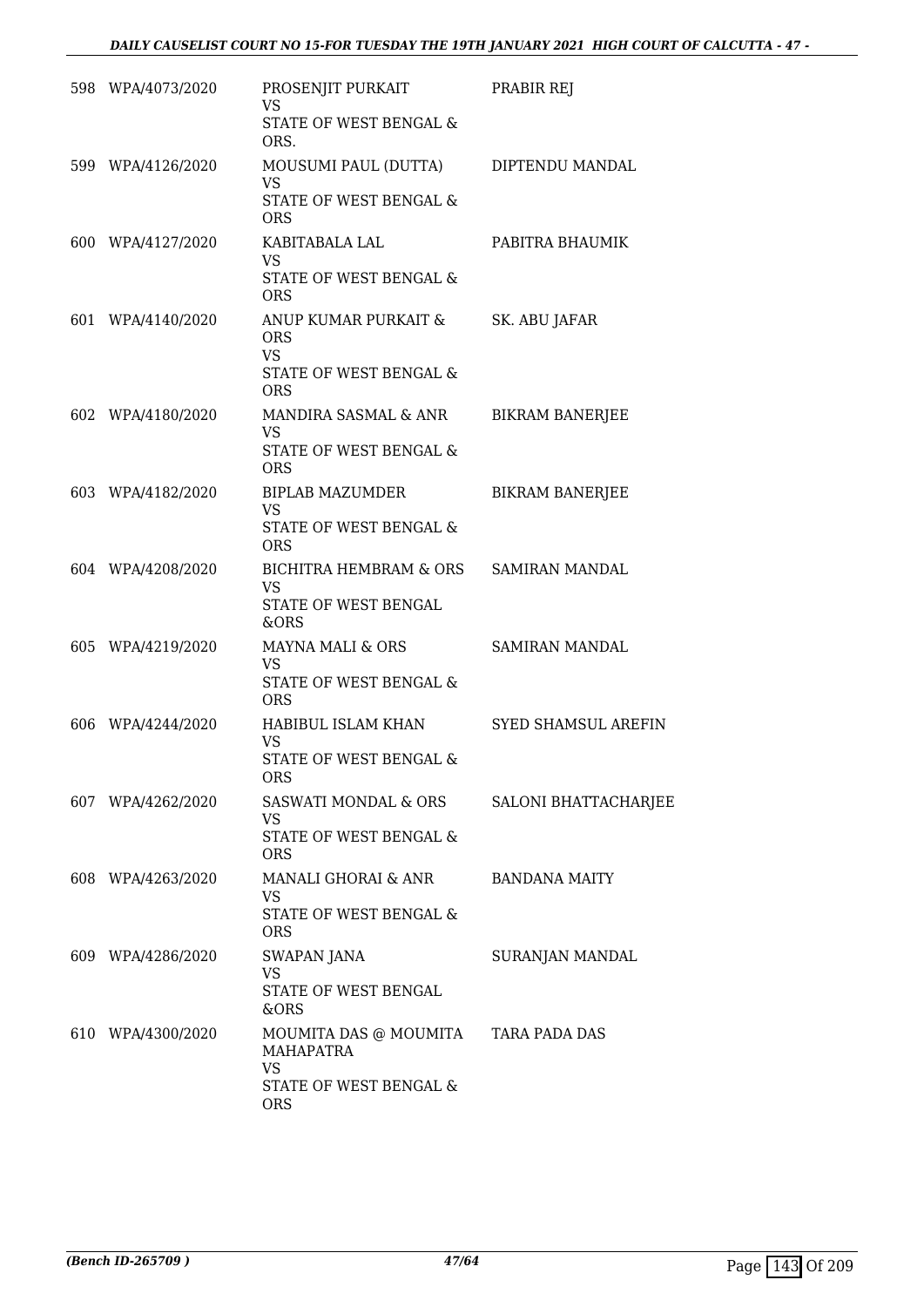| 611 WPA/4310/2020 | SOVAN ROY CHOWDHURY & AHASHISH CHATTERJEE<br><b>ORS</b><br><b>VS</b><br>STATE OF WEST BENGAL &<br><b>ROS</b> |                                 |
|-------------------|--------------------------------------------------------------------------------------------------------------|---------------------------------|
| 612 WPA/4313/2020 | HOJAIFUR RAHAMAN<br><b>BAIDYA &amp; ORS</b><br><b>VS</b><br>STATE OF WEST BENGAL &<br><b>ORS</b>             | DONA GHOSH                      |
| 613 WPA/4314/2020 | PURABI MUKHERJEE & ORS SAMIRAN MANDAL<br><b>VS</b><br>STATE OF WEST BENGAL &<br>ROS.                         |                                 |
| 614 WPA/4333/2020 | MANOJ KUMAR GARAIN &<br>ANR<br><b>VS</b><br>STATE OF WEST BENGAL &<br><b>ANR</b>                             | <b>SHUVRA PROKASH</b><br>LAHIRI |
| 615 WPA/4352/2020 | BANDANA HANSDA<br><b>VS</b><br>STATE OF WEST BENGAL &<br>ORS.                                                | ASHIS KR. PAUL                  |
| 616 WPA/4362/2020 | KRISHNA BHATTACHARJEE SUBHRANGSU PANDA<br>& ANR.<br><b>VS</b><br>STATE OF WEST BENGAL &<br>ORS.              |                                 |
| 617 WPA/4425/2020 | APURBA GHOSH<br><b>VS</b><br>STATE OF WEST BENGAL &<br><b>ORS</b>                                            | <b>GOPAL DAS</b>                |
| 618 WPA/4428/2020 | <b>SANKAR BISWAS</b><br><b>VS</b><br>STATE OF WEST BENGAL &<br><b>ORS</b>                                    | <b>GOPAL DAS</b>                |
| 619 WPA/4430/2020 | <b>WASIM REZA</b><br>VS<br>STATE OF WEST BENGAL &<br><b>ORS</b>                                              | <b>GOPAL DAS</b>                |
| 620 WPA/4434/2020 | JOYJIT KARMAKAR<br>VS.<br>STATE OF WEST BENGAL &<br><b>ORS</b>                                               | <b>GOPAL DAS</b>                |
| 621 WPA/4436/2020 | SANKAR GHOSH<br>VS.<br>STATE OF WEST BENGAL &<br>ORS.                                                        | <b>GOPAL DAS</b>                |
| 622 WPA/4440/2020 | ANIRUDDHA SARKAR<br>VS.<br>STATE OF WEST BENGAL &<br><b>ORS</b>                                              | <b>GOPAL DAS</b>                |
| 623 WPA/4442/2020 | DILIP KUMAR SINGHA<br><b>VS</b><br>STATE OF WEST BENGAL &<br>ORS                                             | GOPAL DAS                       |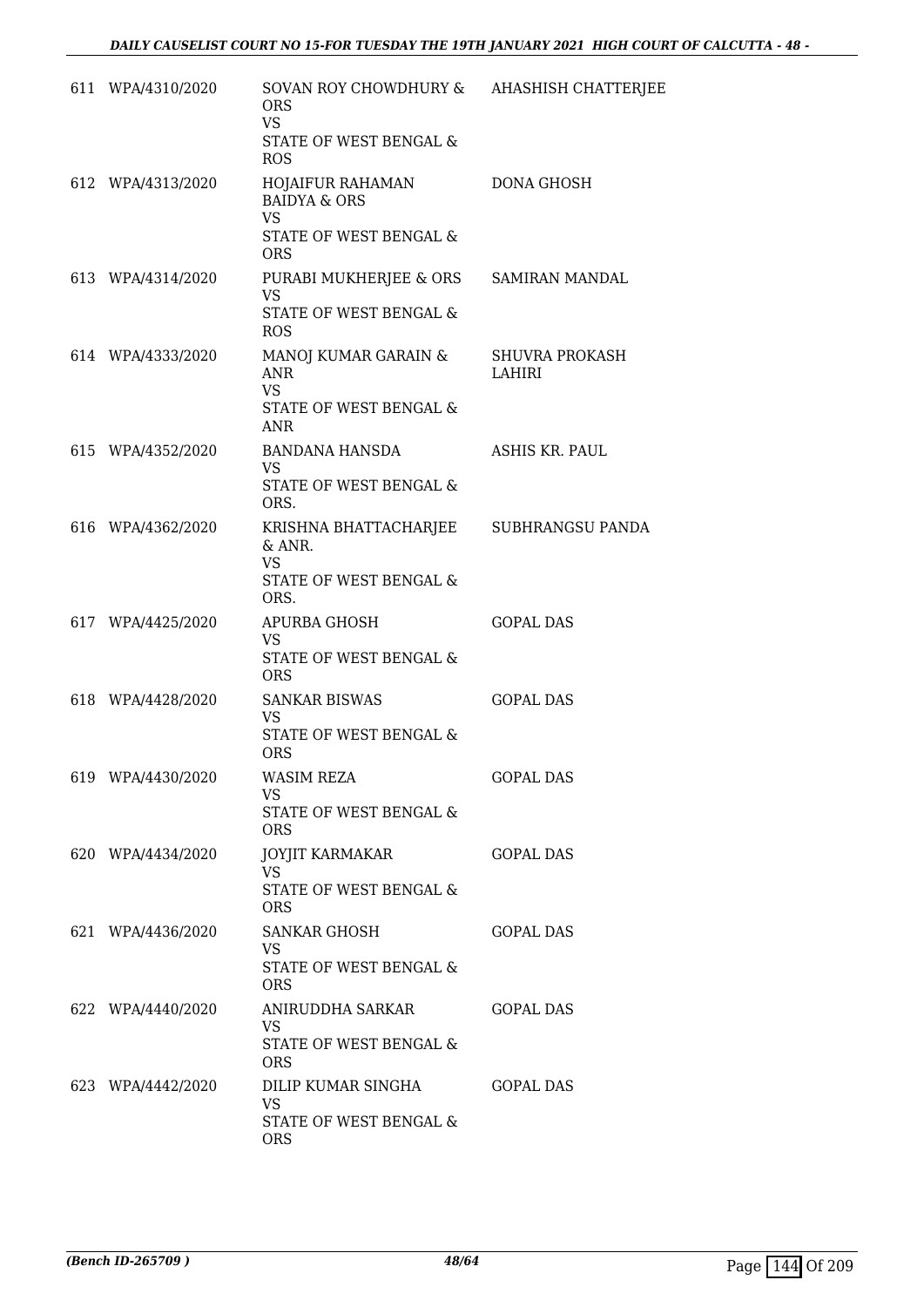| 624 WPA/4443/2020 | CHIRANJIB PATRA<br>VS.<br>STATE OF WEST BENGAL &<br><b>ORS</b>                                                         | <b>GOPAL DAS</b>               |
|-------------------|------------------------------------------------------------------------------------------------------------------------|--------------------------------|
| 625 WPA/4453/2020 | <b>AMIT SAHA &amp; ORS</b><br><b>VS</b><br>STATE OF WEST BENGAL &<br><b>ORS</b>                                        | DIPTENDU MANDAL                |
| 626 WPA/4479/2020 | SHYAMAL KUMAR SETH<br><b>VS</b><br>STATE OF WEST BENGAL &<br><b>ORS</b>                                                | DILIP KUMAR SHYAMAL            |
| 627 WPA/4481/2020 | SHYAMAL ADHIKARI<br>VS.<br>STATE OF WEST BENGAL &<br><b>ORS</b>                                                        | ANIMESH<br><b>BHATTACHARYA</b> |
| 628 WPA/4513/2020 | PANKAJ BHOWMIK & ORS. SONALI DAS<br><b>VS</b><br>STATE OF WEST BENGAL &<br>ORS.                                        |                                |
| 629 WPA/4547/2020 | PRASENJIT HALDER<br><b>VS</b><br>STATE OF WEST BENGAL &<br><b>ORS</b>                                                  | KHANDEKAR<br>MOAZZEMAN HOSSAIN |
| 630 WPA/4552/2020 | GOURI RANI MANDAL & ANR SANDIP GHOSH<br>VS.<br>STATE OF WEST BENGAL &<br><b>ORS</b>                                    |                                |
| 631 WPA/4570/2020 | MANAS GHOSH<br>VS<br>STATE OF WEST BENGAL &<br><b>ORS</b>                                                              | ASIT BARAN MUKHERJEE           |
| 632 WPA/4587/2020 | SISIR KUMAR CHATTERJEE P.K. BHATTACHARYA<br><b>VS</b><br><b>SECRETARY BANGIYA</b><br>SANSKRIT SIKSHA<br>PARISHAD & ORS |                                |
| 633 WPA/4693/2020 | <b>SANTANU BASU</b><br>VS<br>W.B. COLLEGE SERVICE<br><b>COMMISSION &amp; ORS</b>                                       | KAKALI DUTTA                   |
| IA NO: CAN/1/2020 |                                                                                                                        |                                |
| 634 WPA/4702/2020 | PRATIVA GAYEN (MONDAL)<br><b>VS</b><br>STATE OF WEST BENGAL &                                                          | NAMITA BASU                    |
| 635 WPA/4703/2020 | <b>ORS</b><br>SOUMITA HAZRA<br>VS.<br>STATE OF WEST BENGAL &<br><b>ORS</b>                                             | PRADIP KUMAR GHOSH             |
| 636 WPA/4704/2020 | KALPANA NAIR<br>VS<br>STATE OF WEST BENGAL &<br><b>ORS</b>                                                             | NAMITA BASU                    |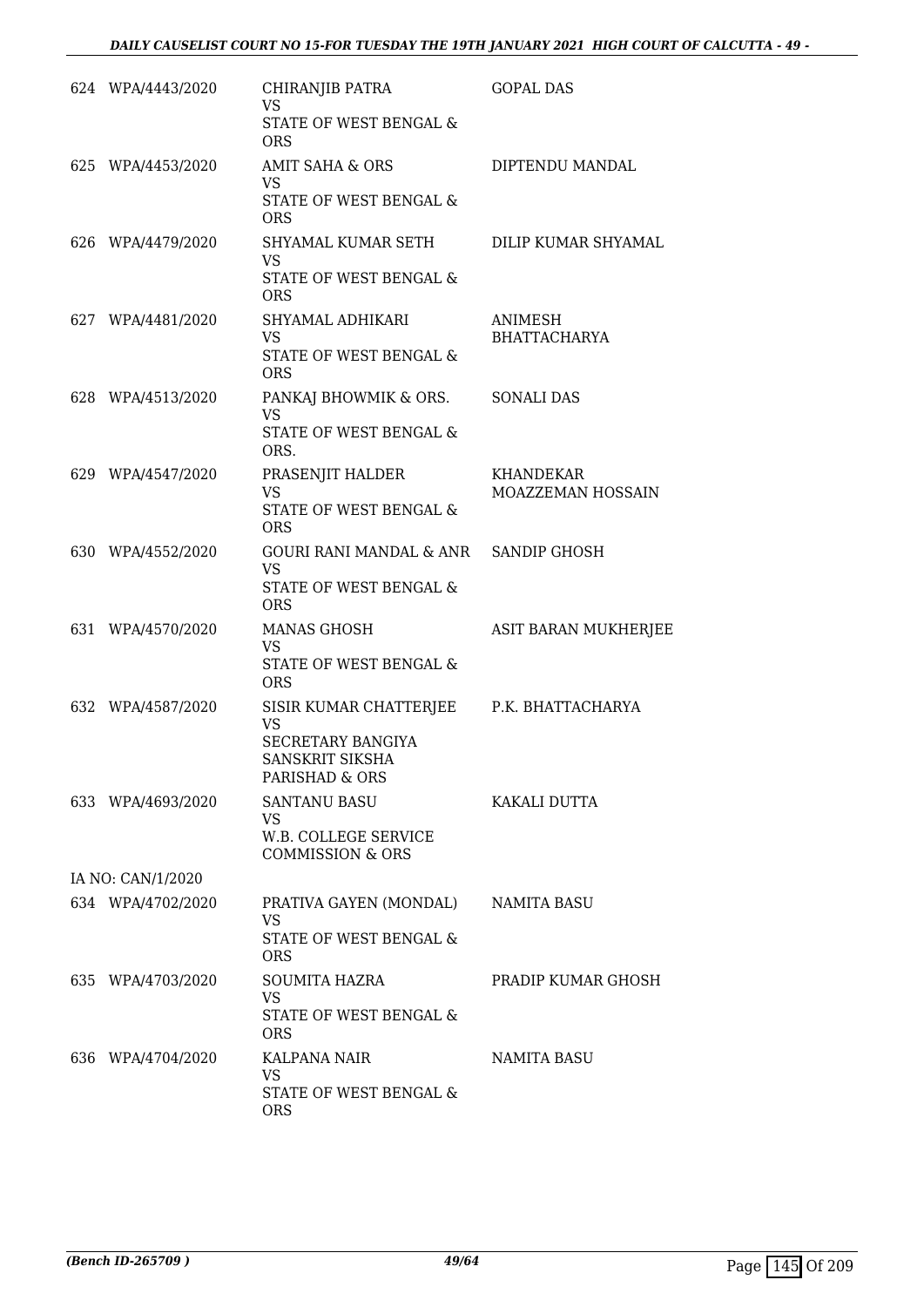| 637 WPA/4705/2020                       | TINKU SARKAR<br>VS                                            | PRADIP KUMAR GHOSH          |
|-----------------------------------------|---------------------------------------------------------------|-----------------------------|
|                                         | STATE OF WEST BENGAL &<br><b>ORS</b>                          |                             |
| 638 WPA/4716/2020                       | <b>SEFALI MAITY</b><br><b>VS</b>                              | <b>SUBHAS JANA</b>          |
|                                         | STATE OF WEST BENGAL &<br><b>ORS</b>                          |                             |
| 639 WPA/4731/2020                       | PRIYABRATA BARIK<br><b>VS</b>                                 | DILIP KUMAR SHYAMAL         |
|                                         | STATE OF WEST BENGAL &<br><b>ORS</b>                          |                             |
| 640 WPA/4734/2020                       | RIZWANA BEGUM<br><b>VS</b>                                    | LALRATAN MONDAL             |
|                                         | STATE OF WEST BENGAL &<br>ORS.                                |                             |
| 641 WPA/5279/2020                       | RIYA MANNA<br><b>VS</b>                                       | PINTU KARAR                 |
|                                         | <b>STATE OF WEST BENGAL &amp;</b><br><b>ORS</b>               |                             |
| IA NO: CAN/1/2020(Old No:CAN/4649/2020) |                                                               |                             |
| 642 WPA/6010/2020                       | DR. MD. IQBAL ALAM<br><b>VS</b>                               | <b>SALONI BHATTACHARJEE</b> |
|                                         | STATE OF WEST BENGAL &<br>ORS.                                |                             |
|                                         | IA NO: CAN/1/2020(Old No:CAN/4194/2020), CAN/2/2020           |                             |
| 643 WPA/6099/2020                       | SMT SIMA MONDAL & ORS<br><b>VS</b>                            | <b>INDRANIL HALDER</b>      |
|                                         | STATE OF WEST BENGAL &<br><b>ORS</b>                          |                             |
| IA NO: CAN/1/2020(Old No:CAN/4345/2020) |                                                               |                             |
| 644 WPA/6364/2020                       | SAMARESH NATH<br><b>VS</b>                                    | SANTANU MUKHERJEE           |
|                                         | STATE OF WEST BENGAL &<br><b>ORS</b>                          |                             |
| IA NO: CAN/1/2020(Old No:CAN/4926/2020) |                                                               |                             |
| 645 WPA/6541/2020                       | ANAMIKA SARKAR<br>VS                                          | PROBAL SARKAR               |
|                                         | STATE OF WEST BENGAL &<br><b>ORS</b>                          |                             |
| IA NO: CAN/1/2020(Old No:CAN/5303/2020) |                                                               |                             |
| 646 WPA/6998/2020                       | ATANU MONDAL<br><b>VS</b><br>STATE OF WEST BENGAL<br>AND ORS. | <b>DEBASIS SUR</b>          |
| IA NO: CAN/1/2020                       |                                                               |                             |
| 647 WPA/7192/2020                       | SANDIP CHOUDHURY                                              | DEBABRATA DAS GUPTA         |
|                                         | <b>VS</b><br>THE STATE OF WEST<br>BENGAL                      |                             |
|                                         |                                                               |                             |

IA NO: CAN/1/2020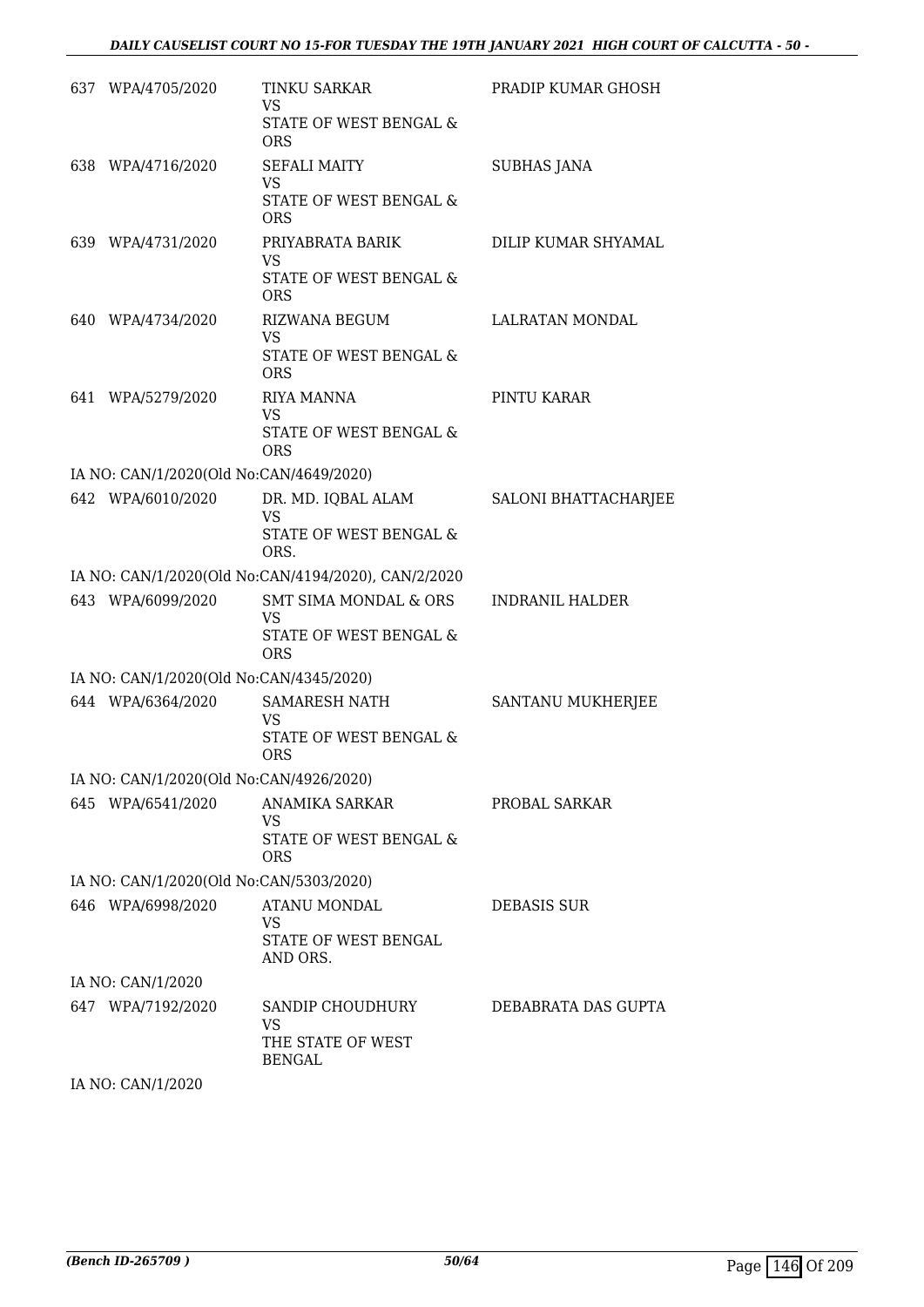#### *DAILY CAUSELIST COURT NO 15-FOR TUESDAY THE 19TH JANUARY 2021 HIGH COURT OF CALCUTTA - 51 -*

|     | 648 WPA/7233/2020 | <b>ABHIJIT MAHATO</b><br>VS<br>STATE OF WEST BENGAL<br>AND ORS.          | <b>CHANDRACHUR</b><br><b>CHATTERJEE</b> |
|-----|-------------------|--------------------------------------------------------------------------|-----------------------------------------|
|     | IA NO: CAN/1/2020 |                                                                          |                                         |
|     | 649 WPA/7532/2020 | <b>BIPLAB DEY</b><br><b>VS</b><br>STATE OF WEST BENGAL<br>AND ORS.       | DIBYENDU CHATTERJEE                     |
|     | IA NO: CAN/1/2020 |                                                                          |                                         |
|     | 650 WPA/7701/2020 | APURBA BHATTACHARYA<br><b>VS</b><br>State of West Bengal                 | AKASHDEEP MUKHERJEE                     |
|     | IA NO: CAN/1/2020 |                                                                          |                                         |
|     | 651 WPA/7704/2020 | SULAGNA SANTRA(SANYAL)<br><b>VS</b><br>State of West Bengal              | AKASHDEEP MUKHERJEE                     |
|     | 652 WPA/7708/2020 | ASIS KUMAR KHANRA<br><b>VS</b><br>State of West Bengal                   | <b>AKASHDEEP</b><br>MUKHKERJEE          |
|     | 653 WPA/7730/2020 | MALABIKA CHAKRABORTY<br>NEE CHATTOPADHYAY<br><b>VS</b><br>Union of India | <b>ABHISHEK VERMA</b>                   |
|     | 654 WPA/7734/2020 | <b>BIBHAS ACHARYYA</b><br><b>VS</b><br>Union of India                    | <b>ABHISHEK VERMA</b>                   |
|     | 655 WPA/7736/2020 | TINA MUKHERJEE<br><b>VS</b><br>Union of India                            | <b>ABHISHEK VERMA</b>                   |
|     | 656 WPA/7738/2020 | RICHA ARORA<br><b>VS</b><br>Union of India                               | <b>ABHISHEK VERMA</b>                   |
|     | 657 WPA/7817/2020 | <b>GOPAL CHANDRA DAS</b><br>VS.<br>State of West Bengal                  | <b>RIMPY MUKHERJEE</b>                  |
|     | 658 WPA/7831/2020 | <b>JAHARLAL DUTTA</b><br>VS<br>State of West Bengal                      | GORA CHAND SAMANTA                      |
| 659 | WPA/7839/2020     | <b>HIRALAL CHAND</b><br>VS<br>State of West Bengal                       | TANUJA BASAK                            |
| 660 | WPA/7847/2020     | <b>BAPI MALAKAR</b><br>VS<br>State of West Bengal                        | SUBHOJIT CHATTERJEE                     |
| 661 | WPA/7984/2020     | DR KAMAL BHATTACHARYA<br>VS<br>State of West Bengal                      | <b>JAYANTA MITRA</b>                    |
| 662 | WPA/7997/2020     | NAGENDRA NATH MAHATO<br>VS<br>State of West Bengal                       | ANKITA DEY                              |
| 663 | WPA/8000/2020     | <b>BOSIRUDDIN</b><br><b>VS</b><br>State of West Bengal                   | <b>IBRAHIM SARDAR</b>                   |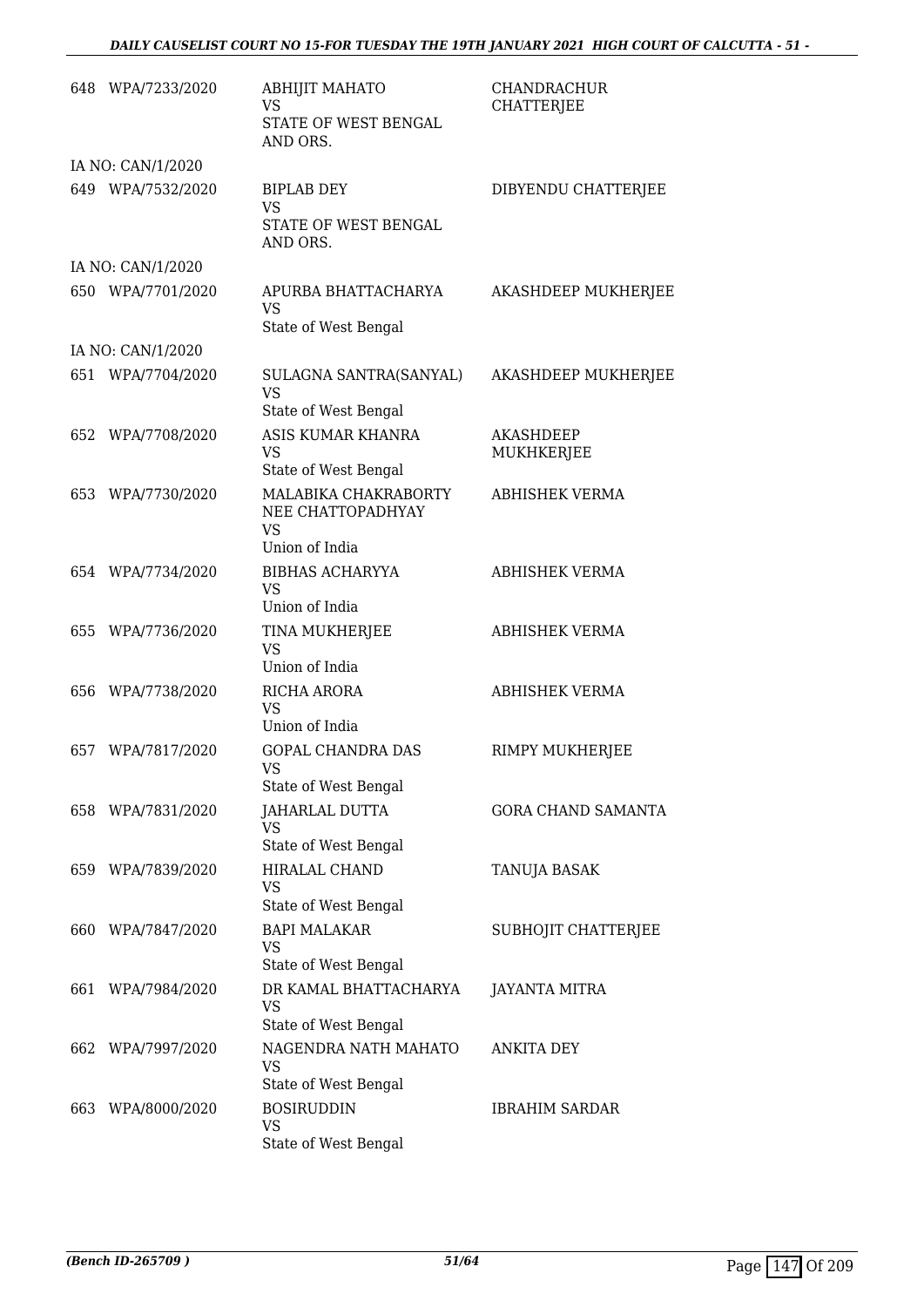#### *DAILY CAUSELIST COURT NO 15-FOR TUESDAY THE 19TH JANUARY 2021 HIGH COURT OF CALCUTTA - 52 -*

| 664 WPA/8007/2020  | KALYAN MONDAL<br>VS<br>State of West Bengal                                              | <b>IBRAHIM SARDAR</b>            |
|--------------------|------------------------------------------------------------------------------------------|----------------------------------|
| 665 WPA/8012/2020  | MOUMITA CHATTERJEE<br><b>VS</b><br>THE STATE OF WEST<br><b>BENGAL</b>                    | SANKHA GHOSH                     |
| 666 WPA/8441/2020  | SANCHITA SAHA RAY<br><b>VS</b><br>STATE OF WEST BENGAL<br>AND ORS.                       | TANUJA BASAK                     |
| 667 WPA/9407/2020  | BIDYUT KUMAR SARKAR<br><b>VS</b><br>THE VISVA BHARATI AND<br><b>ORS</b>                  | ANJAN BHATTACHARYA               |
| 668 WPA/9846/2020  | AMIT BAURI AND OTHERS<br>VS<br>STATE OF WEST BENGAL<br>AND ORS.                          | SUDIPTA DASGUPTA                 |
| 669 WPA/9923/2020  | ROZINA YASMIN<br><b>VS</b><br>STATE OF WEST BENGAL<br>AND ORS.                           | <b>GOPA BISWAS</b>               |
| 670 WPA/9926/2020  | ARNAB CHATTERJEE<br><b>VS</b><br>STATE OF WEST BENGAL<br>AND ORS.                        | SALOMI BHATTACHARJEE             |
| 671 WPA/9928/2020  | KUNAL DAS AND ORS<br><b>VS</b><br>STATE OF WEST BENGAL<br>AND ORS.                       | <b>BIKRAM BANERJEE</b>           |
| 672 WPA/9934/2020  | MOUMITA YASMIN<br><b>VS</b><br>STATE OF WEST BENGAL<br>AND ORS.                          | PRIYAKSHI BANERJEE               |
| 673 WPA/10019/2020 | ASRAFI KHATUN<br><b>VS</b><br>STATE OF WEST BENGAL<br>AND ORS.                           | <b>SMITA PAL</b>                 |
| 674 WPA/10085/2020 | <b>AVIJIT KONAI</b><br>VS.<br>THE STATE OF WEST<br><b>BENGAL AND ORS</b>                 | JUIN DUTTA<br><b>CHAKRABORTY</b> |
| 675 WPA/10257/2020 | SAIKAT BHATTACHARYA<br>VS<br>UNION OF INDIA AND ORS.                                     | ARUNIKA GHOSH                    |
| 676 WPA/10262/2020 | PRANAB KR. SARKAR AND<br><b>ORS</b><br>VS.<br>THE STATE OF WEST<br><b>BENGAL AND ORS</b> | GOPAL DAS                        |
| 677 WPA/10497/2020 | PUJA SANTRA<br><b>VS</b><br>STATE OF WEST BENGAL<br>AND ORS.                             | SIDDHARTHA SARKAR                |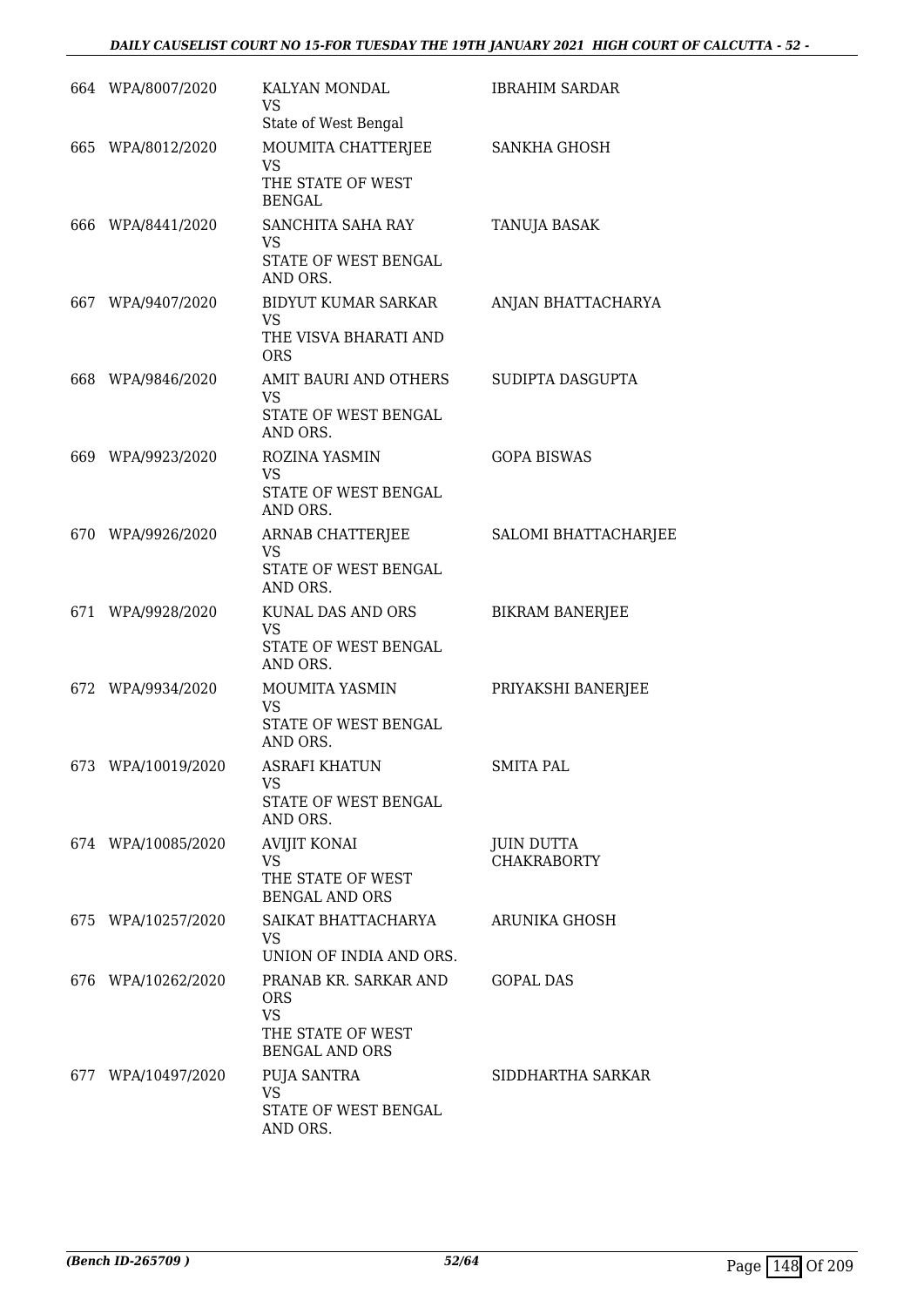| 678 WPA/10570/2020 | MANASH KUMAR SARKAR<br>VS.<br>STATE OF WEST BENGAL<br>AND ORS.                                 | ANINDA BHATTACHARYA    |
|--------------------|------------------------------------------------------------------------------------------------|------------------------|
| 679 WPA/11118/2020 | MOUSINA SUHANI<br>VS.<br>STATE OF WEST BENGAL                                                  | <b>SUNIT KUMAR ROY</b> |
| 680 WPA/11430/2020 | AND ORS.<br>TAPAN KUMBHAKAR AND<br><b>ORS</b><br><b>VS</b><br>STATE OF WEST BENGAL<br>AND ORS. | <b>GOPA BISWAS</b>     |
| 681 WPA/11432/2020 | SUSMITA MANDAL AND ORS<br><b>VS</b><br>STATE OF WEST BENGAL<br>AND ORS.                        | <b>GOPA BISWAS</b>     |
| 682 WPA/11433/2020 | SATYAJIT DAS THAKUR AND<br><b>ORS</b><br><b>VS</b><br>STATE OF WEST BENGAL<br>AND ORS.         | <b>GOPA BISWAS</b>     |
| 683 WPA/11460/2020 | RAKESH AHMED<br>VS.<br>THE STATE OF WEST<br><b>BENGAL AND ORS</b>                              | <b>GOLAM MOHIUDDIN</b> |
| 684 WPA/11812/2020 | RABINDRA NATH DAS<br><b>VS</b><br>State of West Bengal                                         | DASS55297@GMAIL.COM    |
| 685 WPA/11813/2020 | SABITA KARAN DAS AND<br><b>OTHERS</b><br><b>VS</b><br>STATE OF WEST BENGAL<br>AND ORS.         | SANTU DAS ADHIKARI     |
| 686 WPA/11816/2020 | ALAKESH MANDAL AND<br><b>OTHERS</b><br>VS<br><b>STATE OF WEST BENGAL</b><br>AND ORS.           | SANTU DAS ADHIKARI     |
| 687 WPA/11819/2020 | ARUNAVA BHUNIA AND<br><b>OTHERS</b><br><b>VS</b><br>STATE OF WEST BENGAL<br>AND ORS.           | SANTU DAS ADHIKARI     |
| 688 WPA/11822/2020 | RAJU PANIGRAHI AND<br><b>OTHERS</b><br><b>VS</b><br>STATE OF WEST BENGAL<br>AND ORS.           | SAANTU DAS ADHIKARI    |
| 689 WPA/11842/2020 | MAUSUMI SARKAR<br>VS<br>STATE OF WEST BENGAL<br>AND ORS.                                       | DIPTENDU MANDAL        |
| 690 WPA/11947/2020 | ABDUL NAIM MONDAL<br><b>VS</b><br>STATE OF WEST BENGAL<br>AND ORS.                             | <b>GOLAM MOHIUDDIN</b> |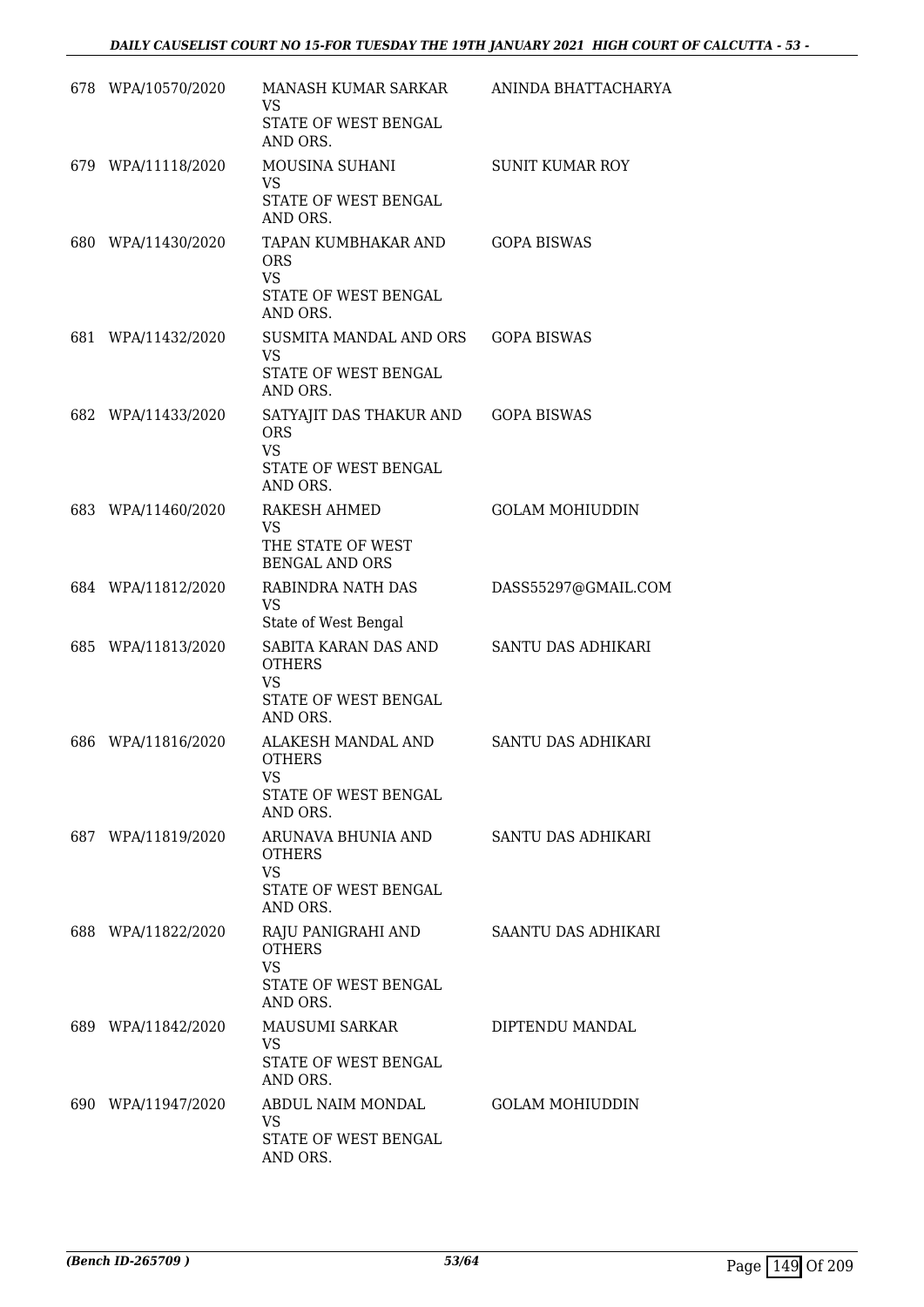| 691 WPA/6/2021    | <b>BABLU BHANDARI</b><br><b>VS</b>                                                      | <b>ABHIJIT BASU</b>        |
|-------------------|-----------------------------------------------------------------------------------------|----------------------------|
|                   | STATE OF WEST BENGAL<br>AND ORS.                                                        |                            |
| 692 WPA/7/2021    | <b>JOYASHREE JANA</b><br>VS                                                             | TAMAL TARU PANDA           |
|                   | STATE OF WEST BENGAL<br>AND ORS.                                                        |                            |
| IA NO: CAN/1/2021 |                                                                                         |                            |
| 693 WPA/9/2021    | DIPAN BHATTACHARIYA<br><b>VS</b>                                                        | <b>ABHIJIT BASU</b>        |
|                   | STATE OF WEST BENGAL<br>AND ORS.                                                        |                            |
| 694 WPA/61/2021   | TANJINA JASMIN<br><b>VS</b>                                                             | SUDIPTA DASGUPTA           |
|                   | STATE OF WEST BENGAL<br>AND ORS.                                                        |                            |
| 695 WPA/69/2021   | AMRITA DUTTA AND ORS<br>VS.                                                             | SUDIPTA DASGUPTA           |
|                   | STATE OF WEST BENGAL<br>AND ORS.                                                        |                            |
| 696 WPA/74/2021   | PRADIP KARAK<br><b>VS</b><br>STATE OF WEST BENGAL<br>AND ORS.                           | <b>SANTANU MAJI</b>        |
| 697 WPA/83/2021   | <b>AVIJIT KAR</b>                                                                       | <b>RITA PATRA</b>          |
|                   | <b>VS</b><br>THE STATE OF WEST<br><b>BENGAL AND ORS</b>                                 |                            |
| 698 WPA/85/2021   | MD. NURUL ABSAR AND ORS MD. KUTUBUDDIN<br><b>VS</b><br>STATE OF WEST BENGAL<br>AND ORS. |                            |
| 699 WPA/89/2021   | APURBA NANDI AND ORS<br>VS.                                                             | <b>SASTHI CHARAN DHARA</b> |
|                   | STATE OF WEST BENGAL<br>AND ORS.                                                        |                            |
| 700 WPA/94/2021   | SATINATH MAHANTY<br>VS                                                                  | MITHU SINGHA<br>MAHAPATRA  |
|                   | STATE OF WEST BENGAL<br>AND ORS.                                                        |                            |
| 701 WPA/109/2021  | PRADIP BANERJEE AND ORS<br><b>VS</b><br>THE STATE OF WEST<br><b>BENGAL AND ORS</b>      | <b>GOPA BISWAS</b>         |
| 702 WPA/111/2021  | TANMOY DUTTA AND<br><b>OTHERS</b><br>VS.<br>STATE OF WEST BENGAL                        | <b>GOPA BISWAS</b>         |
| 703 WPA/113/2021  | AND ORS.<br>DIPIKA ROY AND ORS                                                          | SALONI BHATTACHARYA        |
|                   | <b>VS</b>                                                                               |                            |
|                   | STATE OF WEST BENGAL<br>AND ORS.                                                        |                            |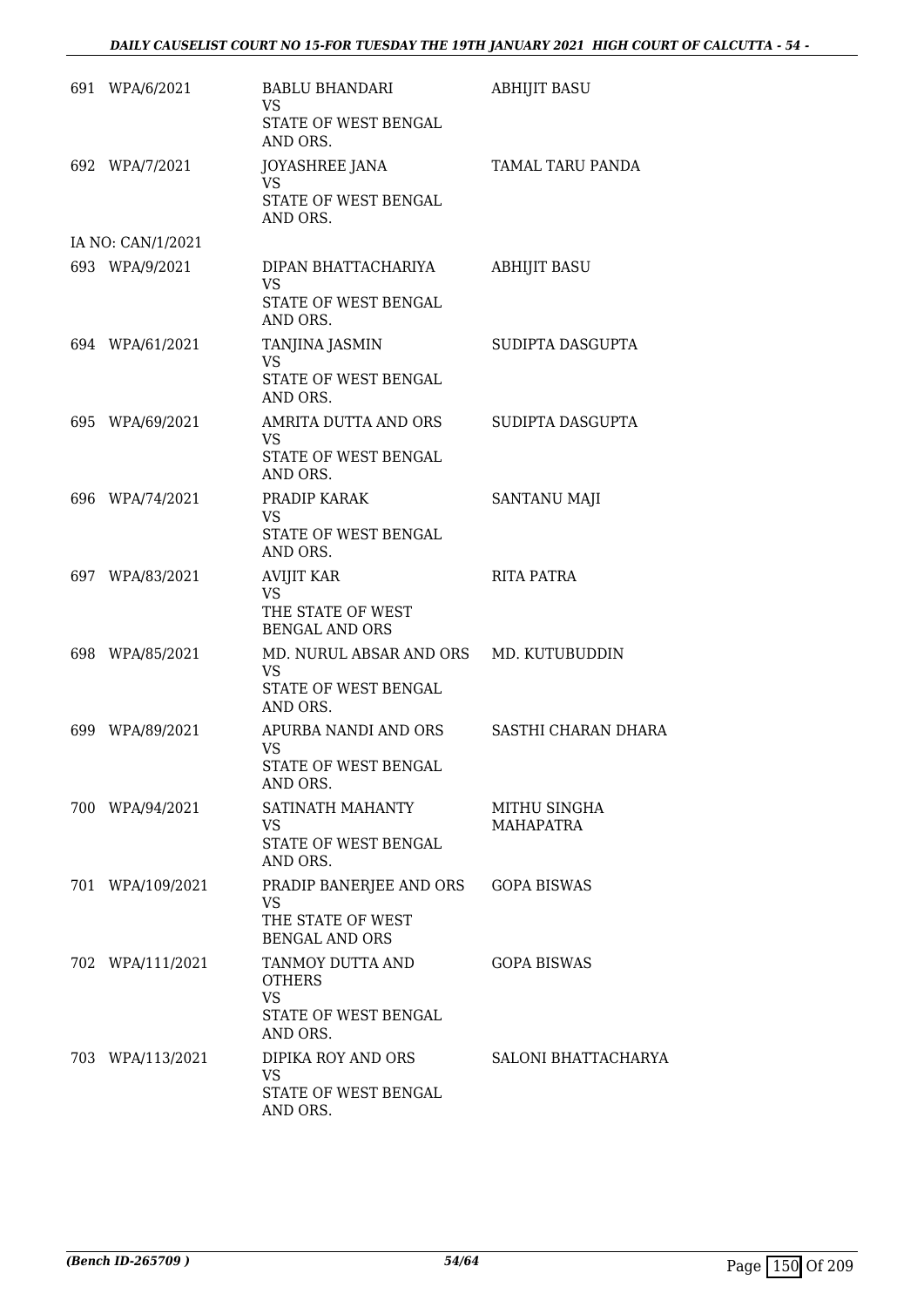|     | 704 WPA/163/2021 | SUPRIYA HAZRA<br><b>VS</b><br>STATE OF WEST BENGAL<br>AND ORS.                        | RUDRANIL DE                      |
|-----|------------------|---------------------------------------------------------------------------------------|----------------------------------|
|     | 705 WPA/185/2021 | MD RAQUIB HOSSAIN<br><b>VS</b><br>STATE OF WEST BENGAL<br>AND ORS.                    | SUDIPTA DASGUPTA                 |
|     | 706 WPA/229/2021 | KAZI MOFIJUL ISLAM AND<br><b>ORS</b><br><b>VS</b><br>STATE OF WEST BENGAL<br>AND ORS. | <b>GOPA BISWAS</b>               |
|     | 707 WPA/248/2021 | MD QAMRUDDIN AND ORS<br><b>VS</b><br>STATE OF WEST BENGAL<br>AND ORS.                 | SUDIPTA DASGUPTA                 |
|     | 708 WPA/256/2021 | SANJOY KIRTIONIA<br><b>VS</b><br>STATE OF WEST BENGAL<br>AND ORS.                     | SANTU DAS ADHIKARY               |
|     | 709 WPA/259/2021 | RAKSHYAKAR MONDAL<br>VS.<br>STATE OF WEST BENGAL<br>AND ORS.                          | SANTU DAS ADHIKARI               |
|     | 710 WPA/262/2021 | ANUP KUMAR HAZRA<br><b>VS</b><br>STATE OF WEST BENGAL<br>AND ORS.                     | SANTU DAS ADHIKARI               |
| 711 | WPA/276/2021     | RAKHI HALDER<br><b>VS</b><br>STATE OF WEST BENGAL<br>AND ORS.                         | TIRTHANKAR KAR                   |
|     | 712 WPA/277/2021 | SATINATH MAHANTY<br><b>VS</b><br>STATE OF WEST BENGAL<br>AND ORS.                     | MITHU SINGHA<br><b>MAHAPATRA</b> |
|     | 713 WPA/294/2021 | TARUN GHOSH AND<br><b>OTHERS</b><br><b>VS</b><br>STATE OF WEST BENGAL<br>AND ORS.     | ARUNESH PATHAK                   |
|     | 714 WPA/298/2021 | <b>GOUTAM DOLAI</b><br>VS.<br>STATE OF WEST BENGAL<br>AND ORS.                        | DEBABRATA SARDAR                 |
|     | 715 WPA/320/2021 | MONIRUL ISLAM AND<br><b>ANOTHER</b><br>VS<br>STATE OF WEST BENGAL<br>AND ORS.         | <b>ARUN SHAW</b>                 |
|     | 716 WPA/362/2021 | MALLIKA SAHA DAS<br>VS<br>STATE OF WEST BENGAL<br>AND ORS.                            | <b>TAPODIP GUPTA</b>             |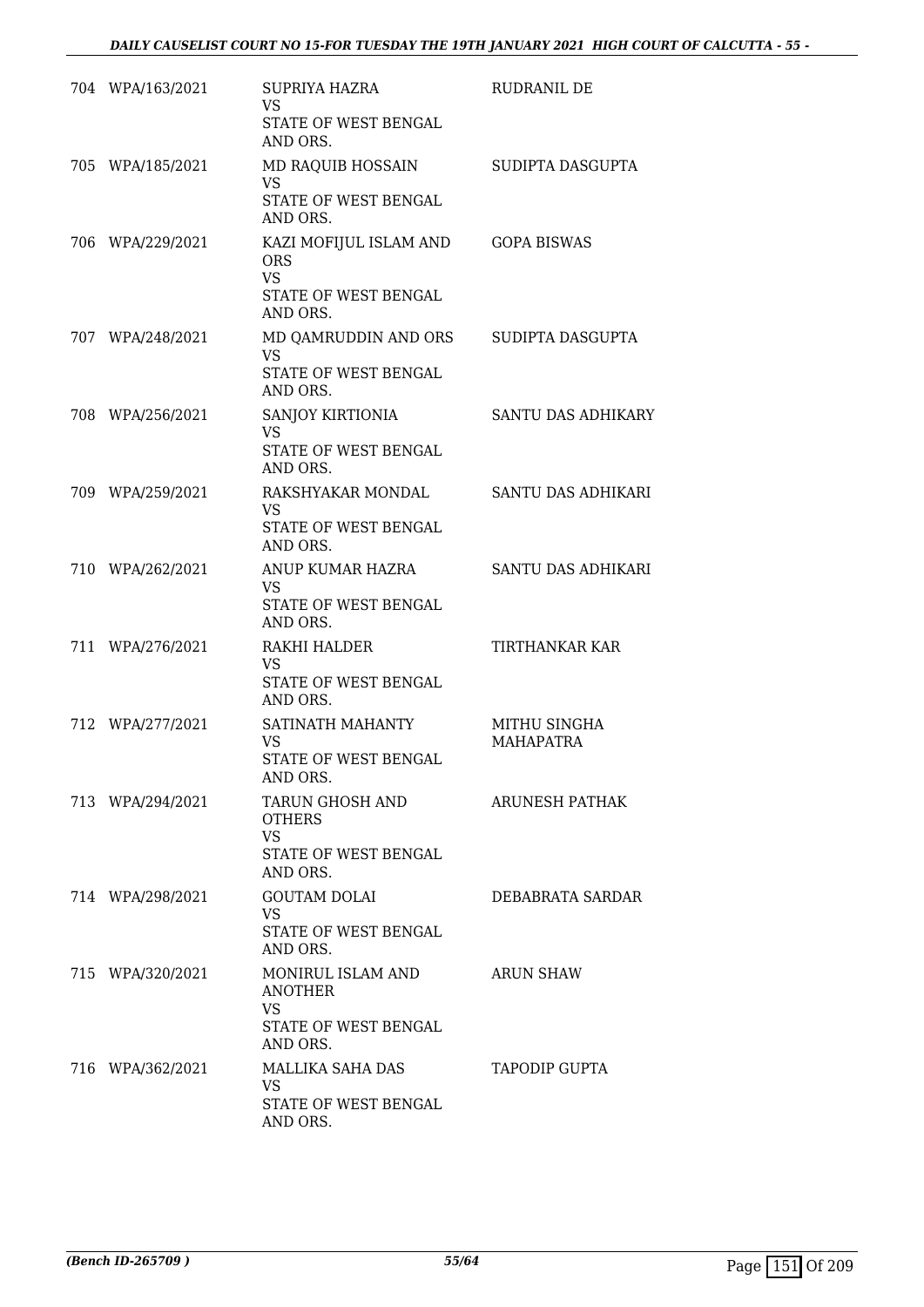| 717 WPA/396/2021 | KASHINATH MANDAL<br><b>VS</b><br>STATE OF WEST BENGAL<br>AND ORS.                                                 | <b>ARUN SHAW</b>               |
|------------------|-------------------------------------------------------------------------------------------------------------------|--------------------------------|
| 718 WPA/409/2021 | PINTU MONDAL AND ORS<br>VS.<br>WEST BENGAL BOARD OF<br>PRIMARY EDU AND ORS                                        | ANIRUDDHA SINGHA<br><b>ROY</b> |
| 719 WPA/417/2021 | <b>SOUMI PAN</b><br><b>VS</b><br>STATE OF WEST BENGAL<br>AND ORS.                                                 | <b>SUDIP SARKAR</b>            |
| 720 WPA/420/2021 | SUBHASISH GHOSH AND<br><b>ORS</b><br><b>VS</b><br>STATE OF WEST BENGAL<br>AND ORS.                                | <b>AMIT SINGH</b>              |
| 721 WPA/433/2021 | AFROJA KHATUN AND<br><b>OTHERS</b><br><b>VS</b><br>STATE OF WEST BENGAL<br>AND ORS.                               | ALOKESH DALAI                  |
| 722 WPA/434/2021 | MILAN KUMAR DEY AND<br><b>ORS</b><br><b>VS</b><br>STATE OF WEST BENGAL<br>AND ORS.                                | <b>JAYANTA SAMANTA</b>         |
| 723 WPA/438/2021 | KARTICK CHANDRA KHAN<br><b>VS</b><br>STATE OF WEST BENGAL<br>AND ORS.                                             | MITHU SAHA                     |
| 724 WPA/441/2021 | MANIK KUMAR MANDAL<br>AND ORS<br><b>VS</b><br>THE STATE OF WEST<br><b>BENGAL AND ORS</b>                          | PALASH MUKHERJEE               |
| 725 WPA/444/2021 | KRISHNA RANI DAS<br><b>VS</b><br>STATE OF WEST BENGAL<br>AND ORS.                                                 | <b>ABHIJIT BASU</b>            |
| 726 WPA/449/2021 | SOFIKUJJAMAN BISWAS AND PALASH MUKHERJEE<br><b>ORS</b><br><b>VS</b><br>THE STATE OF WEST<br><b>BENGAL AND ORS</b> |                                |
| 727 WPA/450/2021 | ASHISH KUMAR SAHOO<br><b>VS</b><br>STATE OF WEST BENGAL<br>AND ORS.                                               | <b>ABHIJIT BASU</b>            |
| 728 WPA/451/2021 | <b>FALGUNI BISWAS</b><br>VS.<br>STATE OF WEST BENGAL<br>AND ORS.                                                  | PROBAL SARKAR                  |
| 729 WPA/455/2021 | JANARDAN MANDAL<br><b>VS</b><br>STATE OF WEST BENGAL<br>AND ORS.                                                  | PARTHA SARKAR                  |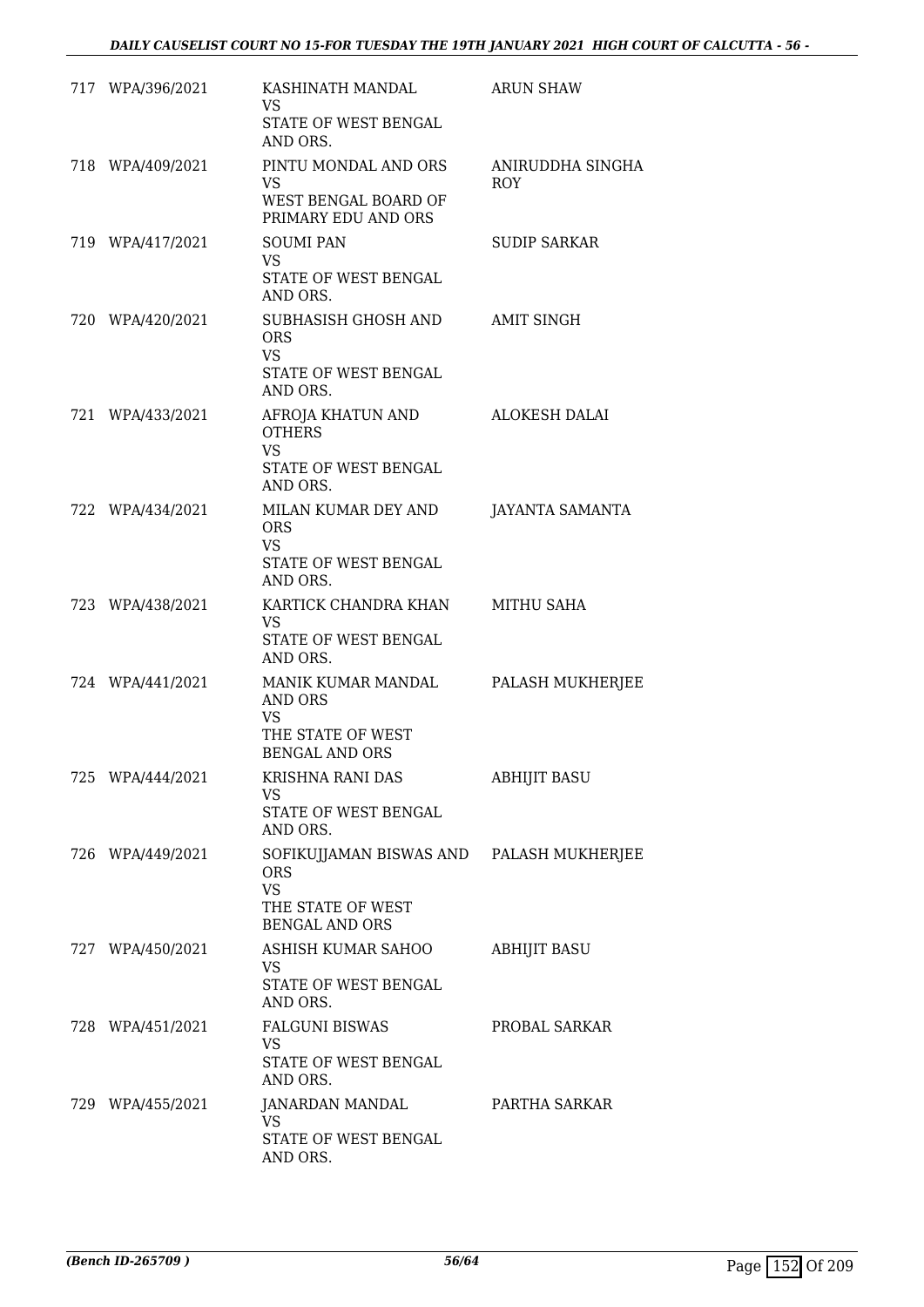| 730 WPA/456/2021 | KRISHNA JANA AND ORS<br><b>VS</b><br>THE STATE OF WEST<br><b>BENGAL AND ORS</b>                 | PALASH MUKHERJEE     |
|------------------|-------------------------------------------------------------------------------------------------|----------------------|
| 731 WPA/464/2021 | SATYABRATA DAS AND ORS<br>VS<br>THE STATE OF WEST<br><b>BENGAL AND ORS</b>                      | PALASH MUKHERJEE     |
| 732 WPA/468/2021 | AMINUL KABIUL AZIZ AND<br><b>ORS</b><br><b>VS</b><br>THE STATE OF WEST<br><b>BENGAL AND ORS</b> | <b>ANISUR RAHMAN</b> |
| 733 WPA/474/2021 | AKBAR ALI GAZI AND<br><b>OTHERS</b><br><b>VS</b><br>UNION OF INDIA AND                          | SOMESH KUMAR GHOSH   |
|                  | <b>OTHERS</b>                                                                                   |                      |
| 734 WPA/503/2021 | SANJAY PATRA AND ORS<br><b>VS</b><br>STATE OF WEST BENGAL<br>AND ORS.                           | SANDIP KR MONDAL     |
| 735 WPA/506/2021 | JADAB DAS AND ORS<br><b>VS</b><br>STATE OF WEST BENGAL<br>AND ORS.                              | SANDIP KUMAR MONDAL  |
| 736 WPA/509/2021 | <b>SUKUMAR GAYEN</b><br><b>VS</b><br>STATE OF WEST BENGAL<br>AND ORS.                           | SANDIP KUMAR MONDAL  |
| 737 WPA/510/2021 | RAJIB DOLAI AND ORS<br><b>VS</b><br>STATE OF WEST BENGAL<br>AND ORS.                            | SANDIP KR MONDAL     |
| 738 WPA/512/2021 | NUPUR MANDAL AND ORS<br><b>VS</b><br>STATE OF WEST BENGAL<br>AND ORS.                           | SANDIP KUMAR MONDAL  |
| 739 WPA/513/2021 | SHYAMALI DINGAL<br><b>VS</b><br>STATE OF WEST BENGAL<br>AND ORS.                                | SANDIP KUMAR MONDAL  |
| 740 WPA/516/2021 | PRADIP BISWAS AND ORS SANDIP KUMAR MONDAL<br>VS.<br>STATE OF WEST BENGAL<br>AND ORS.            |                      |
| 741 WPA/517/2021 | <b>SAMAJUL SK</b><br>VS<br>STATE OF WEST BENGAL<br>AND ORS.                                     | RONI CHOWDHURY       |
| 742 WPA/518/2021 | APURBA BALLAV<br>VS<br>STATE OF WEST BENGAL<br>AND ORS.                                         | DILIP KUMAR SHYAMAL  |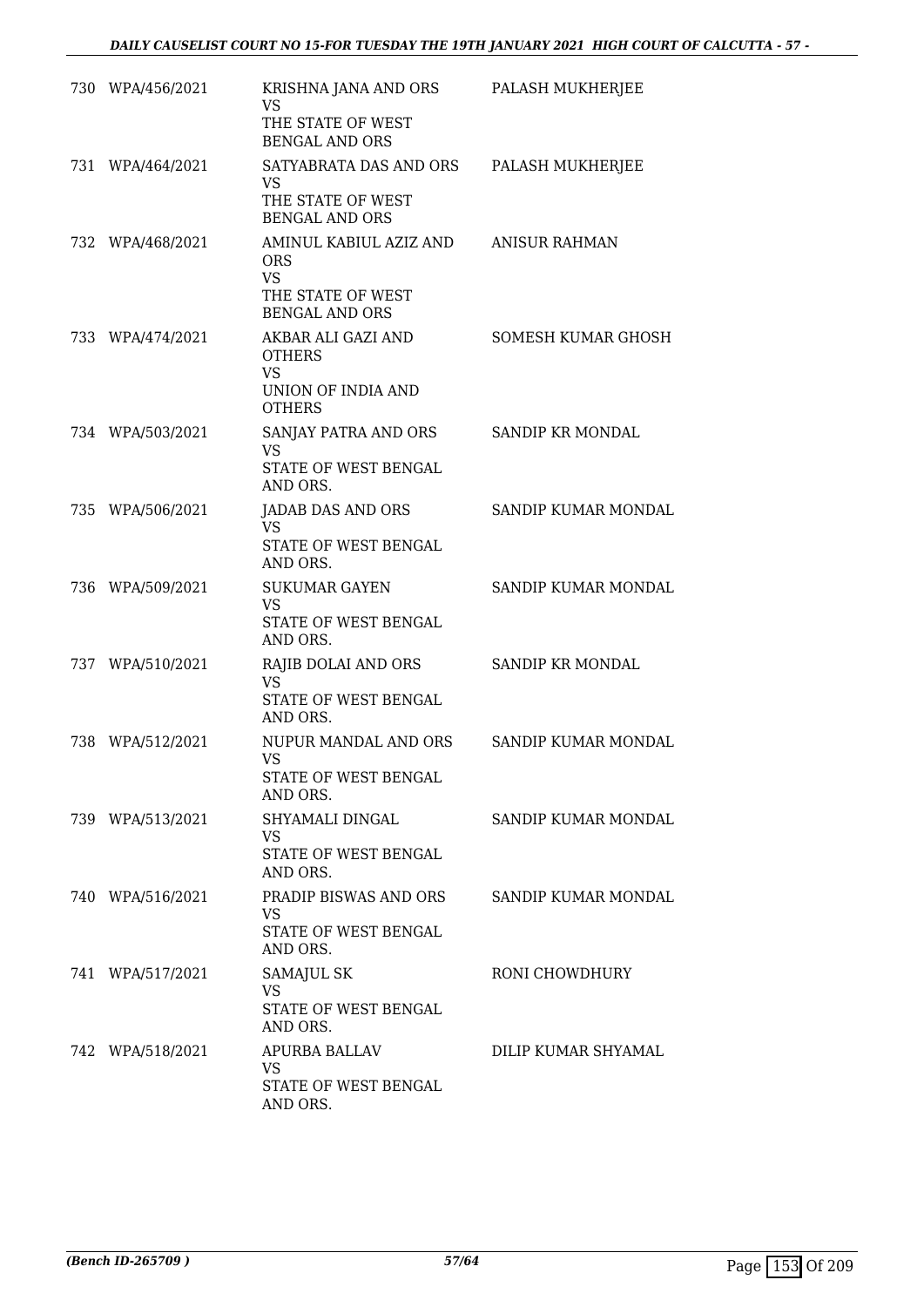| 743 WPA/519/2021 | NAJRUL ISLAM AND ORS<br>VS.                                                    | <b>ABHIJIT BASU</b>      |
|------------------|--------------------------------------------------------------------------------|--------------------------|
|                  | STATE OF WEST BENGAL<br>AND ORS.                                               |                          |
| 744 WPA/520/2021 | BISWANATH MAITY AND<br>ORS.<br>VS.                                             | <b>ABHIJIT BASU</b>      |
|                  | STATE OF WEST BENGAL<br>AND ORS.                                               |                          |
| 745 WPA/523/2021 | BIMALESH MANDAL AND<br><b>ORS</b><br><b>VS</b>                                 | <b>ABHIJIT BASU</b>      |
|                  | STATE OF WEST BENGAL<br>AND ORS.                                               |                          |
| 746 WPA/524/2021 | MONALISHA SINGHA<br>VS.                                                        | <b>ABHIJIT BASU</b>      |
|                  | STATE OF WEST BENGAL<br>AND ORS.                                               |                          |
| 747 WPA/526/2021 | TAPAS KR DAS AND ORS<br>VS.                                                    | <b>ABHIJIT BASU</b>      |
|                  | STATE OF WEST BENGAL<br>AND ORS.                                               |                          |
| 748 WPA/529/2021 | AMRITASUDAN JANA<br>VS<br>STATE OF WEST BENGAL<br>AND ORS.                     | <b>ABHIJIT BASU</b>      |
| 749 WPA/530/2021 | ARCHANA MUKHERJEE AND ABHIJIT BASU<br>ORS<br><b>VS</b><br>STATE OF WEST BENGAL |                          |
| 750 WPA/531/2021 | AND ORS.<br>BIJOY KRISHNA DAS AND<br><b>ORS</b><br><b>VS</b>                   | <b>ABHIJIT BASU</b>      |
|                  | STATE OF WEST BENGAL<br>AND ORS.                                               |                          |
| 751 WPA/532/2021 | SUSANTA BARMAN AND ORS<br>VS.<br>STATE OF WEST BENGAL                          | <b>ABHIJIT BASU</b>      |
| 752 WPA/535/2021 | AND ORS.<br>SOUMEN MAITY AND ORS                                               | <b>ABHIJIT BASU</b>      |
|                  | VS.<br>STATE OF WEST BENGAL<br>AND ORS.                                        |                          |
| 753 WPA/540/2021 | RAJJAK SEKH AND ORS<br><b>VS</b><br>STATE OF WEST BENGAL<br>AND ORS.           | FALGUNI<br>BANDYOPADHYAY |
| 754 WPA/541/2021 | SAMBHU GIRI ANDS ORS<br>VS<br>STATE OF WEST BENGAL<br>AND ORS.                 | <b>ABHIJIT BASU</b>      |
| 755 WPA/542/2021 | SOMNATH JANA AND ORS<br>VS<br>STATE OF WEST BENGAL<br>AND ORS.                 | <b>ABHIJIT BASU</b>      |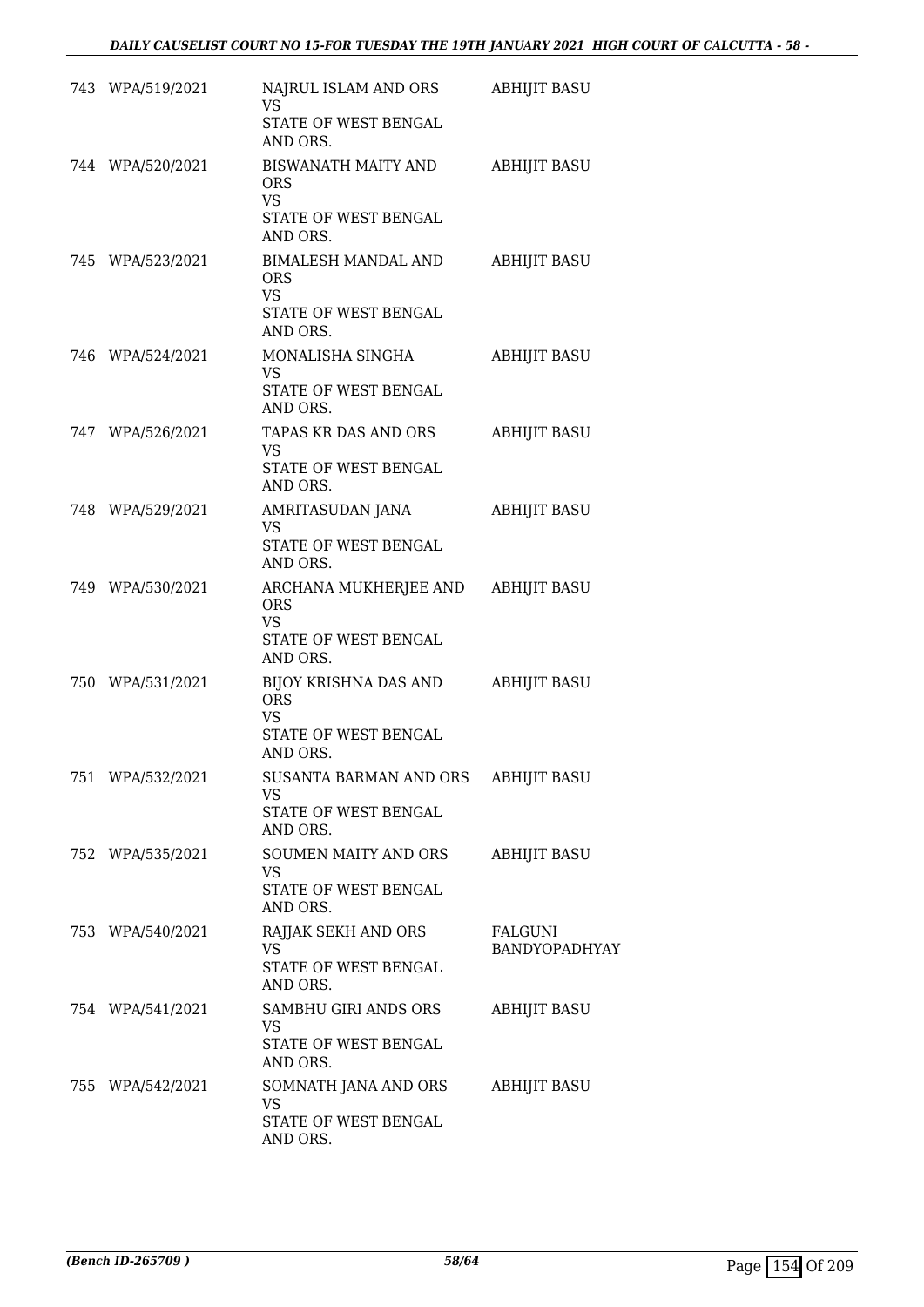| 756 WPA/544/2021 | NILKAMAL GIRI<br>VS<br>STATE OF WEST BENGAL<br>AND ORS.                                | <b>ABHIJIT BASU</b> |
|------------------|----------------------------------------------------------------------------------------|---------------------|
| 757 WPA/547/2021 | PRADIP AICH AND ORS<br>VS<br>STATE OF WEST BENGAL<br>AND ORS.                          | <b>ABHIJIT BASU</b> |
| 758 WPA/548/2021 | SURAJIT JANA @ ORS<br><b>VS</b><br>STATE OF WEST BENGAL<br>AND ORS.                    | <b>ABHIJIT BASU</b> |
| 759 WPA/549/2021 | KRIPASINDHU MAJEE<br><b>VS</b><br>STATE OF WEST BENGAL<br>AND ORS.                     | <b>ABHIJIT BASU</b> |
| 760 WPA/550/2021 | SANJIB KUMAR BHUNIA AND<br><b>ORS</b><br><b>VS</b><br>STATE OF WEST BENGAL<br>AND ORS. | <b>ABHIJIT BASU</b> |
| 761 WPA/552/2021 | <b>RUMPI SAHA</b><br>VS<br>STATE OF WEST BENGAL<br>AND ORS.                            | SIDDHARTHA SARKAR   |
| 762 WPA/553/2021 | FIROJA KHATUN<br>VS.<br>STATE OF WEST BENGAL<br>AND ORS.                               | SIDDHARTHA SARKAR   |
| 763 WPA/554/2021 | ANJU MANDAL AND ORS<br>VS<br>STATE OF WEST BENGAL<br>AND ORS.                          | <b>ABHIJIT BASU</b> |
| 764 WPA/558/2021 | HALIMA KHATUN BIBI<br><b>VS</b><br>STATE OF WEST BENGAL<br>AND ORS.                    | SIDDHARTHA SARKAR   |
| 765 WPA/565/2021 | DIPTI MONDAL AND ORS<br>VS.<br>STATE OF WEST BENGAL<br>AND ORS.                        | DEBABRATA MONDAL    |
| 766 WPA/584/2021 | JAYANTA MALIK AND ORS<br><b>VS</b><br>STATE OF WEST BENGAL<br>AND ORS.                 | PARTHA SARKAR       |
| 767 WPA/592/2021 | MD. NAZIR HOSSAIN AND<br><b>ORS</b><br>VS.<br>STATE OF WEST BENGAL<br>AND ORS.         | MOLLY SAHA          |
| 768 WPA/593/2021 | MAHAMMAD SHAIKH AND<br><b>ORS</b><br><b>VS</b><br>STATE OF WEST BENGAL<br>AND ORS.     | KAPIL CHANDRA SAHOO |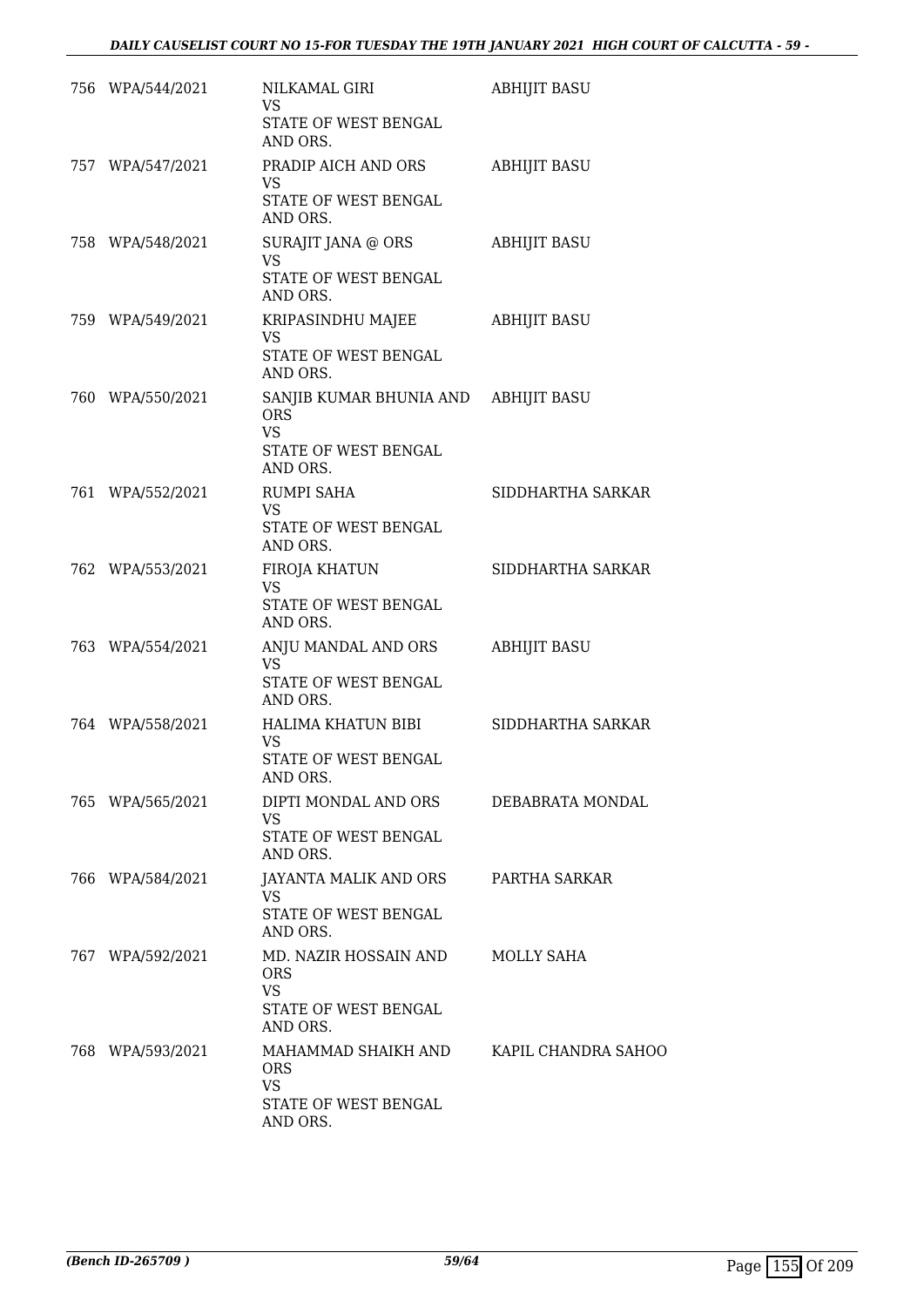|       | 769 WPA/595/2021  | BEGUM ASHAK NOORI<br>VS                              | MOLLY SAHA             |
|-------|-------------------|------------------------------------------------------|------------------------|
|       |                   | STATE OF WEST BENGAL<br>AND ORS.                     |                        |
|       | 770 WPA/608/2021  | RABBANI MANDAL AND ORS SANDIP KR MONDAL<br><b>VS</b> |                        |
|       |                   | STATE OF WEST BENGAL<br>AND ORS.                     |                        |
|       |                   | <b>MOTION 1</b>                                      |                        |
| 771   | WPA/6886/2019     | <b>ABDUL ENAM</b><br><b>VS</b>                       | SUDIPTA DASGUPTA       |
|       |                   | STATE OF WEST BENGAL &<br><b>ORS</b>                 |                        |
|       | 772 WPA/6887/2019 | FARZANA KHATOON<br><b>VS</b>                         | SUDIPTA DASGUPTA       |
|       |                   | <b>STATE OF WEST BENGAL &amp;</b><br><b>ORS</b>      |                        |
|       | 773 WPA/6888/2019 | <b>FARHAT FEROZ</b><br><b>VS</b>                     | SUDITPA DASGUPTA       |
|       |                   | STATE OF WEST BENGAL &<br><b>ORS</b>                 |                        |
|       | 774 WPA/6889/2019 | MD. SHADAB AKHTER<br><b>VS</b>                       | <b>BIKRAM BANERJEE</b> |
|       |                   | STATE OF WEST BENGAL &<br><b>ORS</b>                 |                        |
|       | 775 WPA/6890/2019 | MD. TAJDAR ALAM<br>VS.                               | SUDIPTA DASGUPTA       |
|       |                   | STATE OF WEST BENGAL &<br><b>ORS</b>                 |                        |
|       | 776 WPA/6891/2019 | MD. JUNAID ALAM<br><b>VS</b>                         | SUDIPTA DASGUPTA       |
|       |                   | STATE OF WEST BENGAL &<br><b>ORS</b>                 |                        |
| 777 - | WPA/6892/2019     | MD. ANSAR ALAM<br><b>VS</b>                          | SUDIPTA DASGUPTA       |
|       |                   | STATE OF WEST BENGAL &<br>ORS                        |                        |
|       | 778 WPA/6898/2019 | MD. AFZAL IMAM<br>VS                                 | SUDIPTA DASGUPTA       |
|       |                   | STATE OF WEST BENGAL &<br><b>ORS</b>                 |                        |
|       | 779 WPA/6900/2019 | <b>VIKASH SHAW</b><br>VS.                            | SUDIPTA DASGUPTA       |
|       |                   | STATE OF WEST BENGAL &<br><b>ORS</b>                 |                        |
|       | 780 WPA/6902/2019 | CHANDRAKANT KESHRI<br><b>VS</b>                      | SUDIPTA DASGUPTA       |
|       |                   | STATE OF WEST BENGAL &<br><b>ORS</b>                 |                        |
|       | 781 WPA/6940/2019 | NASIM AKRAM<br><b>VS</b>                             | SUDIPTA DASGUPTA       |
|       |                   | STATE OF WEST BENGAL &<br><b>ORS</b>                 |                        |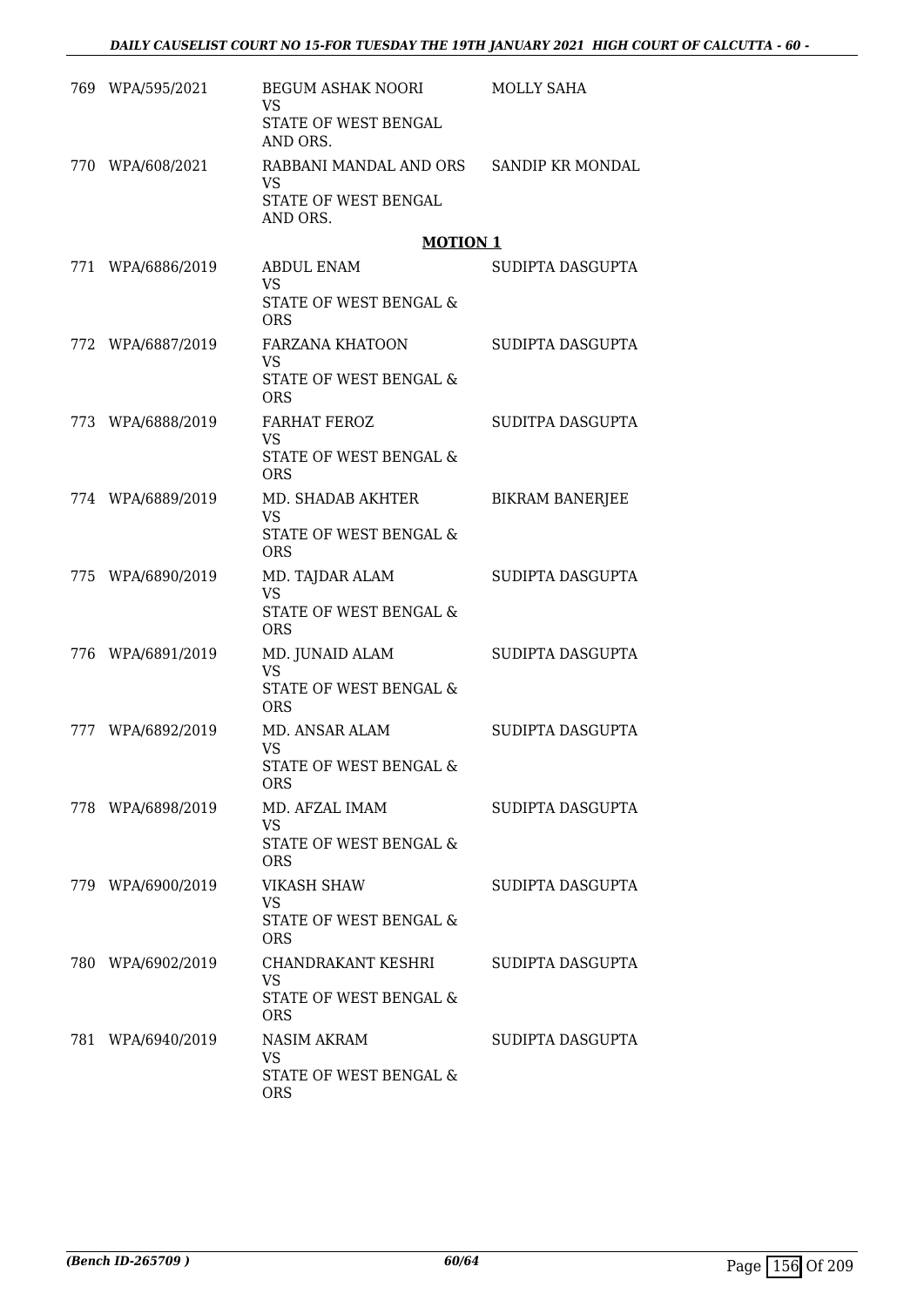| 782 WPA/6941/2019  | KHALID AFROZ ANSARI<br><b>VS</b><br>STATE OF WEST BENGAL &<br><b>ORS</b>                            | SUDIPTA DASGUPTA                |
|--------------------|-----------------------------------------------------------------------------------------------------|---------------------------------|
| 783 WPA/1205/2020  | ATANU SAHA & ORS<br><b>VS</b><br>STATE OF WEST BENGAL &<br><b>ORS</b>                               | <b>SAMIRAN MANDAL</b>           |
| 784 WPA/5040/2020  | PRITI SINGH<br><b>VS</b><br>UNION OF INDIA & ORS                                                    | MD. ALAUDDIN MANDAL             |
| 785 WPA/7921/2020  | DR. PREMANJAN<br><b>BHATTACHARJEE</b><br><b>VS</b>                                                  | <b>SUVAM SINHA</b>              |
| 786 WPA/9749/2020  | State of West Bengal<br>RINTI BOSE AND ORS<br><b>VS</b><br>STATE OF WEST BENGAL<br>AND ORS.         | SALONI BHATTACHARYA             |
| 787 WPA/10234/2020 | KAMANASHIS GOSWAMI<br><b>VS</b><br>THE BIRBHUM INSTITUTE<br>OF ENGINEERING AND<br><b>TECHNOLOGY</b> | RAJENDRA BANERJEE               |
| 788 WPA/10274/2020 | NILANJAN BISHNU<br><b>VS</b><br>THE UNION OF INDIA AND<br><b>ORS</b>                                | ALAUDDIN MANDAL                 |
| 789 WPA/10417/2020 | <b>MAIMUNA KHATUN</b><br><b>VS</b><br>STATE OF WEST BENGAL<br>AND ORS.                              | KAMAL KANTA KAR                 |
| 790 WPA/10546/2020 | DAYAMAY MURMU<br><b>VS</b><br>STATE OF WEST BENGAL<br>AND ORS.                                      | <b>ARUNAVA PATI</b>             |
| 791 WPA/10548/2020 | PARTHA SARATHI PATRA<br><b>VS</b><br>State of West Bengal                                           | <b>ARUNAVA PATI</b>             |
| 792 WPA/10553/2020 | ALAMGIR MONDAL AND<br><b>OTHERS</b><br><b>VS</b><br>STATE OF WEST BENGAL<br>AND ORS.                | KUSHAL DAS                      |
| 793 WPA/10622/2020 | <b>SUBRATA BASAK</b><br><b>VS</b><br>STATE OF WEST BENGAL<br>AND ORS.                               | PRAMITA BANERJEE                |
| 794 WPA/10796/2020 | <b>REKHA MAITY</b><br><b>VS</b><br>STATE OF WEST BENGAL<br>AND ORS.                                 | <b>BHASKAR CHANDRA</b><br>MANNA |
| 795 WPA/10956/2020 | FIROZ HOSSAIN MOLLA<br><b>VS</b><br>STATE OF WEST BENGAL<br>AND ORS.                                | <b>GOLAM MOHAMMAD</b>           |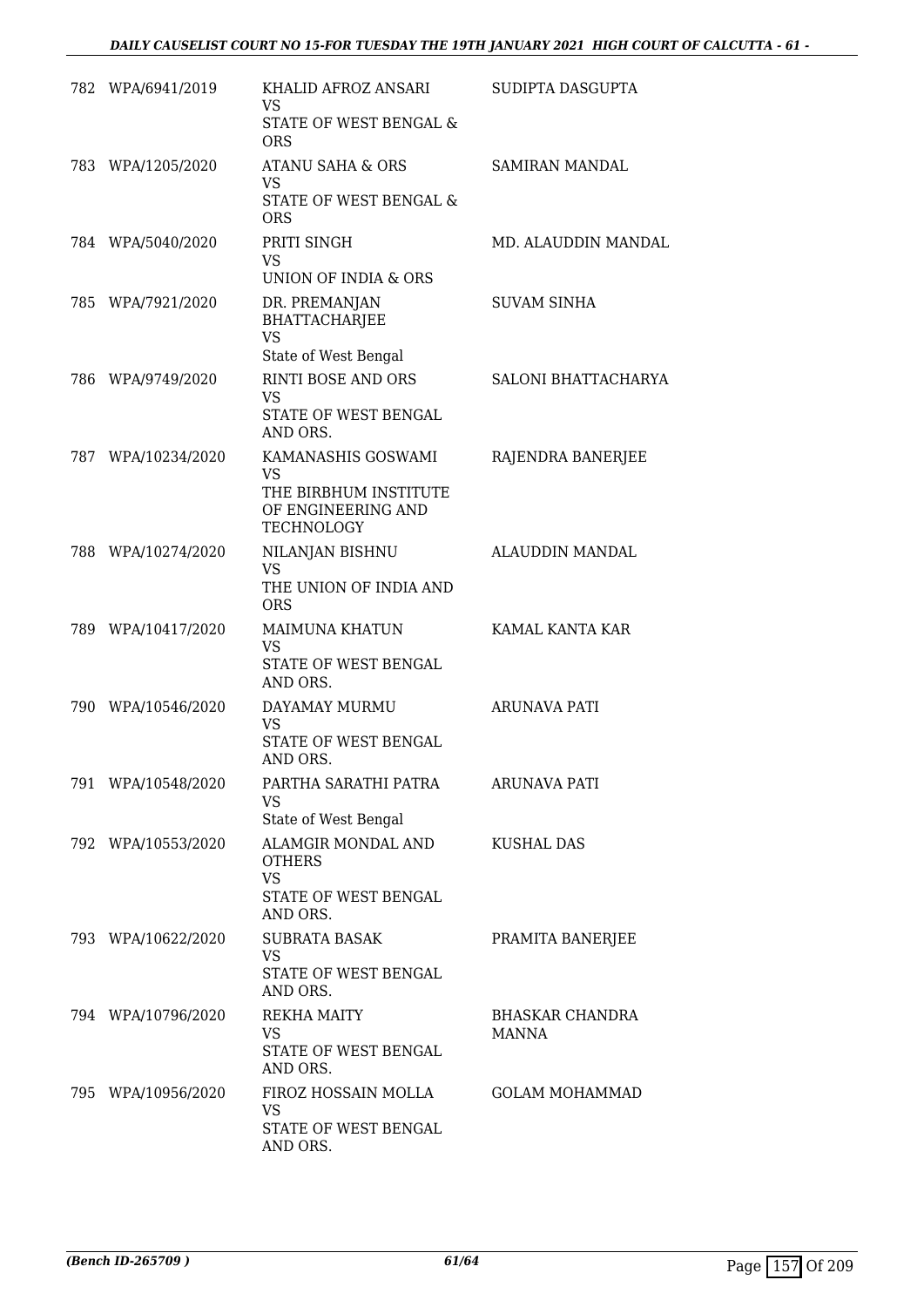| 796 WPA/10958/2020 | SK.JAMSED ALI<br>VS<br>STATE OF WEST BENGAL<br>AND ORS.                                   | <b>GOLAM MOHAMMAD</b>              |
|--------------------|-------------------------------------------------------------------------------------------|------------------------------------|
| 797 WPA/11040/2020 | PARTHA PRATIM MONDAL<br>VS<br>STATE OF WEST BENGAL<br>AND ORS.                            | LAKSHMINATH<br><b>BHATTACHARYA</b> |
| 798 WPA/11046/2020 | SABYASACHI MAHATA AND<br>ANR<br><b>VS</b><br>UNION OF INDIA AND ORS.                      | SUDIPTA DASGUPTA                   |
| 799 WPA/11151/2020 | PAPIA CHAKRABORTY<br><b>VS</b><br>STATE OF WEST BENGAL<br>AND ORS.                        | ARGHYA CHAKRABARTI                 |
| 800 WPA/11176/2020 | SAHANA JAMADER<br>VS<br>STATE OF WEST BENGAL<br>AND ORS.                                  | <b>BARNALY CHATTERJEE</b>          |
| 801 WPA/11178/2020 | NITA PANDIT<br><b>VS</b><br>STATE OF WEST BENGAL<br>AND ORS.                              | <b>BARNALY CHATTERJEE</b>          |
| 802 WPA/11180/2020 | SONALI GHOSH<br>VS.<br>STATE OF WEST BENGAL<br>AND ORS.                                   | Baidurya Ghosal                    |
| 803 WPA/11193/2020 | ANIMA GHOSH ALIAS ANIMA<br><b>MONDAL</b><br><b>VS</b><br>STATE OF WEST BENGAL<br>AND ORS. | <b>BARNALY CHATTERJEE</b>          |
| 804 WPA/11215/2020 | TARUN KUMAR SARDAR<br><b>VS</b><br>STATE OF WEST BENGAL<br>AND ORS.                       | K.M. HOSSAIN                       |
| 805 WPA/11218/2020 | RANJAN SARDAR<br>VS<br>STATE OF WEST BENGAL<br>AND ORS.                                   | K. M. HOSSAIN                      |
| 806 WPA/11227/2020 | KALPANA SARKAR<br>VS.<br>STATE OF WEST BENGAL<br>AND ORS.                                 | SUDIPTA DASGUPTA                   |
| 807 WPA/11248/2020 | SUDESHNA MAITI (MANNA)<br><b>VS</b><br>STATE OF WEST BENGAL<br>AND ORS.                   | KAMAL KANTA KAR                    |
| 808 WPA/11269/2020 | ALOK JANA AND ORS<br><b>VS</b><br>STATE OF WEST BENGAL<br>AND ORS.                        | UTAM BANERJEE                      |
| 809 WPA/11296/2020 | MD EJAJ AHMED AND ORS<br>VS<br>STATE OF WEST BENGAL<br>AND ORS.                           | <b>GOPA BISWAS</b>                 |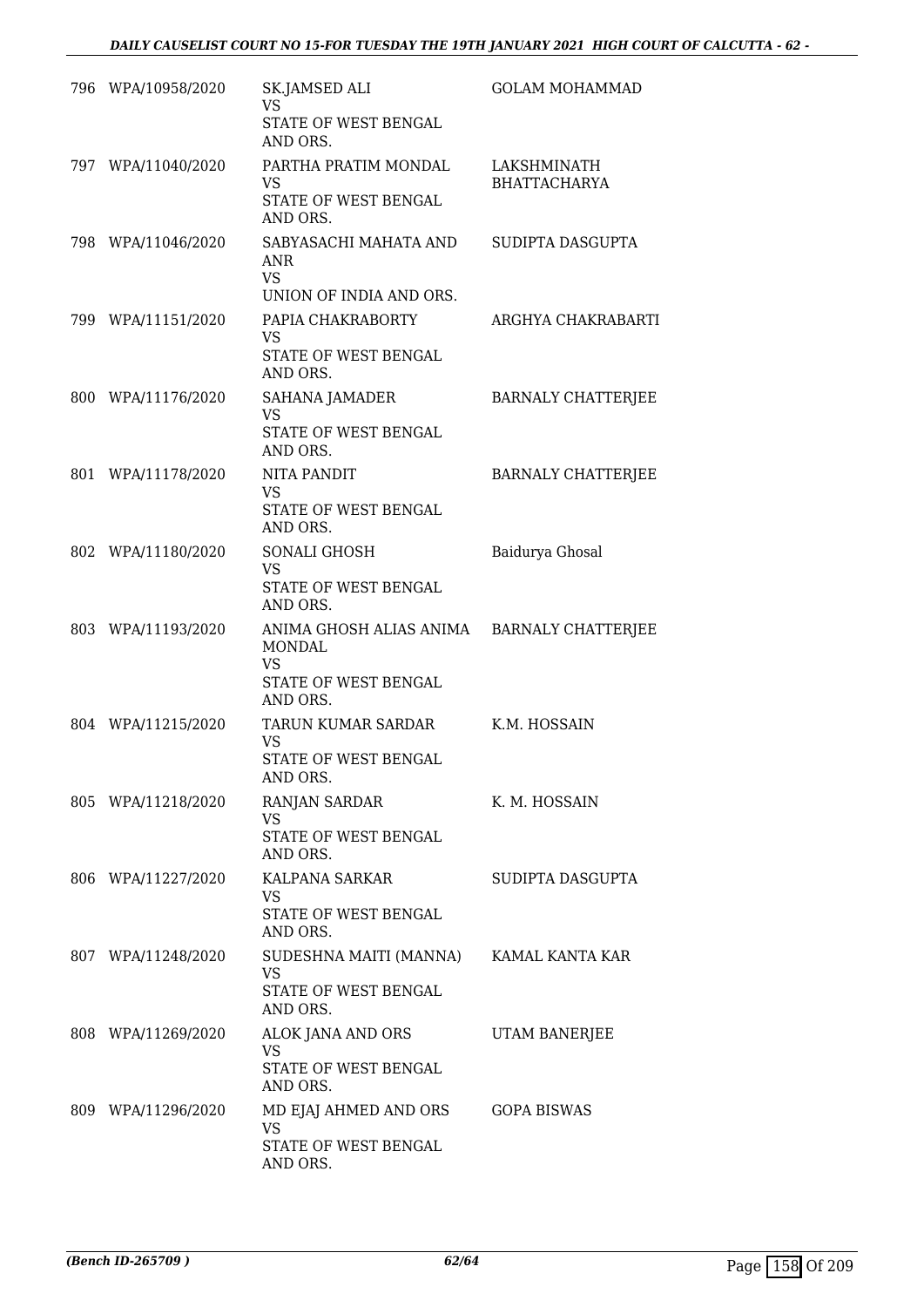| 810 WPA/11317/2020 | RAM KRISHNA MALIK AND<br><b>ORS</b><br><b>VS</b><br>STATE OF WEST BENGAL<br>AND ORS. | TIRTHANKAR DEY                        |
|--------------------|--------------------------------------------------------------------------------------|---------------------------------------|
| 811 WPA/11376/2020 | <b>BISWANATH DE</b><br><b>VS</b><br>STATE OF WEST BENGAL<br>AND ORS.                 | ARUP KUMAR SAHOO                      |
| 812 WPA/11381/2020 | SRIDIPTA CHATTERJEE<br><b>VS</b><br>State of West Bengal AND<br><b>ANOTHER</b>       | PAYEL GHOSH                           |
| 813 WPA/21/2021    | DR TENALI NAVEEN KUMAR<br><b>VS</b><br>UNION OF INDIA AND ORS.                       | ASUMDIPTA SANTRA                      |
| 814 WPA/23/2021    | DR JAMMALAMADUGU<br>MUSSARATH HUSSAIN<br><b>VS</b><br>UNION OF INDIA AND ORS.        | ASUMDIPTA SANTRA                      |
| 815 WPA/768/2021   | SANTANU MONDAL<br><b>VS</b><br>STATE OF WEST BENGAL<br>AND ORS.                      | <b>SARBAN</b><br><b>BHATTACHARJEE</b> |
| 816 WPA/775/2021   | <b>URBI ISLAM</b><br><b>VS</b><br>STATE OF WEST BENGAL<br>AND ORS.                   | SARBAN<br><b>BHATTACHARJEE</b>        |
| 817 WPA/967/2021   | PRAMITA GHOSH<br><b>VS</b><br>THE STATE OF WEST<br><b>BENGAL AND ORS</b>             | <b>SARBAN</b><br><b>BHATTACHARJEE</b> |
| 818 WPA/1177/2021  | <b>SOUMYADIP SEN</b><br>VS<br>STATE OF WEST BENGAL<br>AND ORS.                       | <b>AMIT DEY</b>                       |
| 819 WPA/1353/2021  | ANKIT GUPTA AND ANR<br><b>VS</b><br>STATE OF WEST BENGAL<br>AND ORS.                 | SUROJIT DUTTA                         |
| 820 WPA/1359/2021  | RISHIKA CHATTERJEE<br><b>VS</b><br>THE STATE OF WEST<br><b>BENGAL AND ORS</b>        | SARBAN<br><b>BHATTACHARJEE</b>        |
| 821 WPA/1362/2021  | <b>ISHITA ROY</b><br><b>VS</b><br>STATE OF WEST BENGAL<br>AND ORS.                   | SUROJIT DUTTA                         |
| 822 WPA/1364/2021  | <b>ABHIK BISWAS</b><br><b>VS</b><br>STATE OF WEST BENGAL<br>AND ORS.                 | <b>SUROJIT BISWAS</b>                 |
| 823 WPA/1532/2021  | MOULI MUKHOPADHYAY<br><b>VS</b><br>STATE OF WEST BENGAL<br>AND ORS.                  | DIPAYAN KUNDU                         |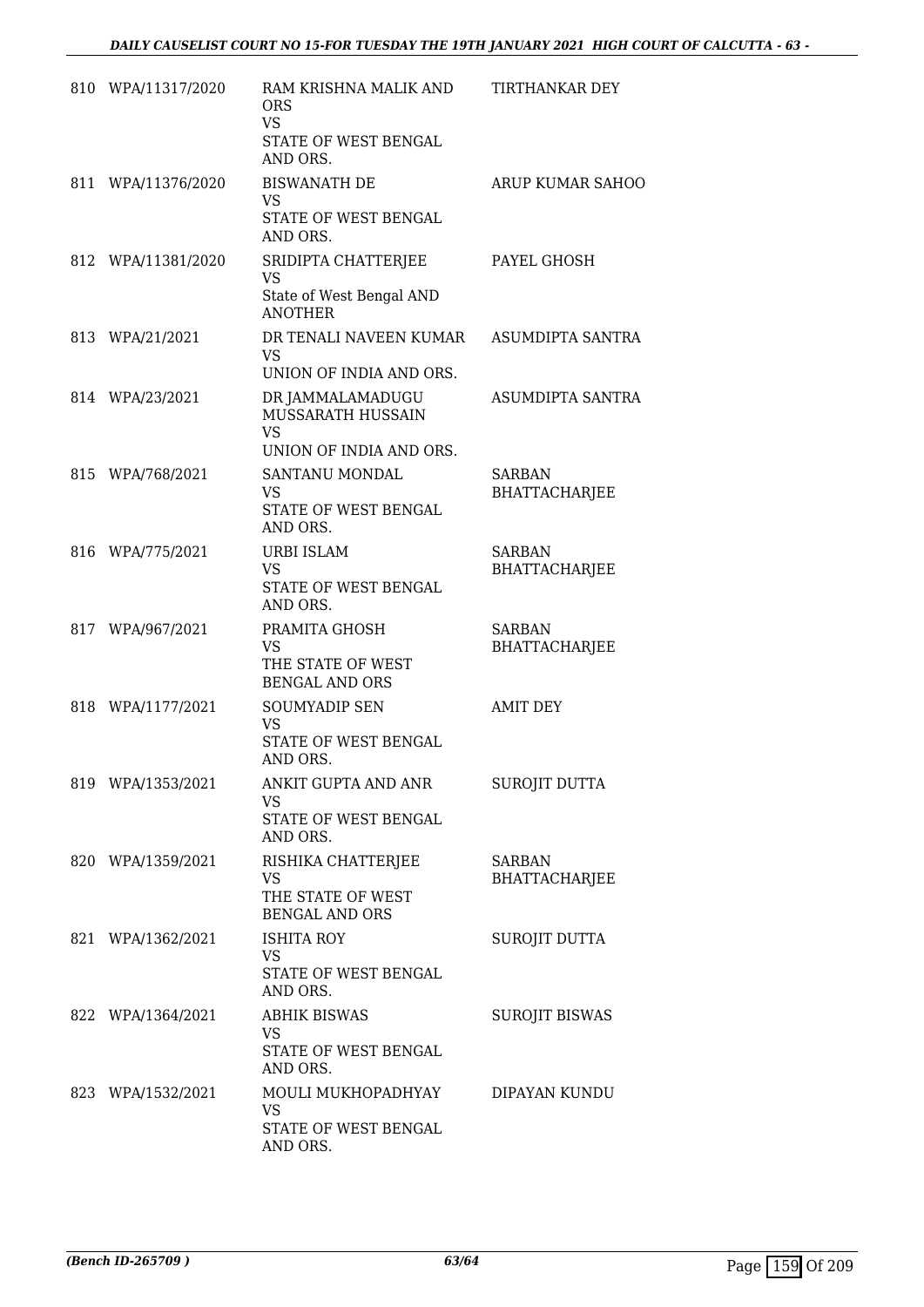824 WPA/1536/2021 OISHANI PAL

VS STATE OF WEST BENGAL AND ORS.

DIPAYAN KUNDU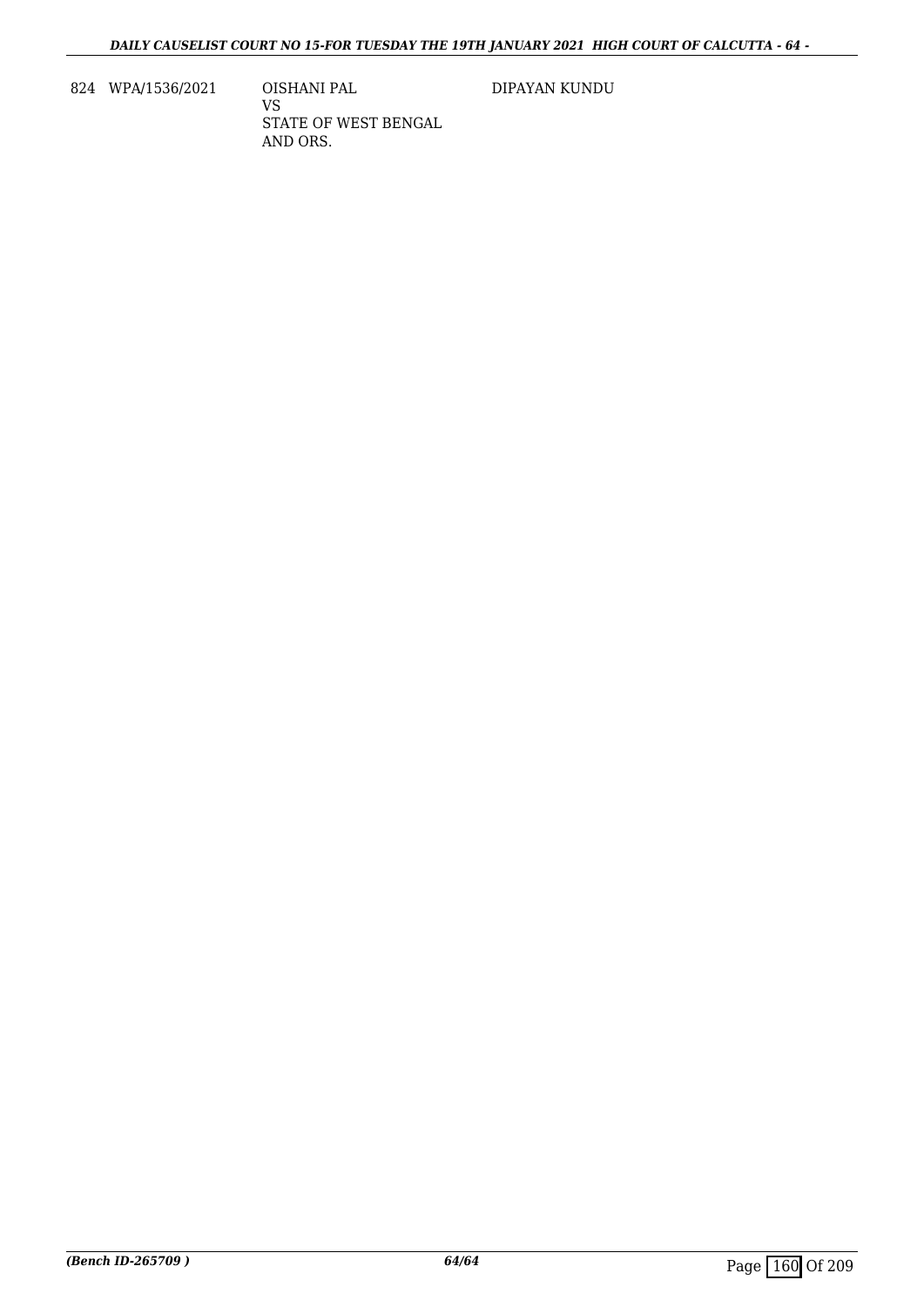

### **Appellate Side**

**DAILY CAUSELIST For Tuesday The 19th January 2021**

#### **COURT NO. 19**

**SINGLE BENCH (SB - IX)**

#### **AT 10:45 AM**

**HON'BLE JUSTICE SHAMPA SARKAR**

**(VIA VIDEO CONFERENCE) ON AND FROM MONDAY, THE IITH JANUARY 2021 - ADMISSION AND HEARING OF CIVIL REVISION APPLICATIONS AND APPLICATIONS UNDER ARTICLE 227 OF THE CONSTITUTION INCLUDING APPLICATIONS CONNECTED THERETO [EXCLUDING CIVIL REVISIONS ARISING OUT OF TESTAMENTARY AND EJECTMENT / EVICTION SUITS AND PUBLIC PREMISES (UNAUTHORISED OCCUPANTS) ACT, 1971 SPECIAL NOTE : TODAY "UPON MENTIONING" MATTERS WILL BE TAKEN UP FIRST. THEREAFTER "NEW MOTION" AND " MOTION" WILL BE TAKEN UP. IF THE HEARING MATTERS ARE EXHAUSTED, THEREAFTER 'MOTION' WILL BE TAKEN UP. NOTE : MENTIONING ONLY ON MONDAYS AT THE FIRST SITTING OF THE COURT. NOTE: MATTERS WILL BE TAKEN UP THROUGH PHYSICAL HEARING ONLY WHEN BOTH THE PARTIES ARE AGREED.**

#### 1 CO/1816/2019 ANIMA SENAPATI & ORS VS ATANU MALLICK DHANANJAY BANERJEE 2 CO/4042/2019 INDRANI SEN GUPTA  $V<sup>Q</sup>$ BHASKAR SEN RESHMI MUKHERJEE 3 CO/363/2020 SUBRATA DAS VS SURAJIT MONDAL KOUSTAV BAGCHI 4 CO/365/2020 SUBRATA DAS VS SAMIT KUNDU KOUSTAV BAGCHI 5 CO/1310/2020 SK. GOLAM LALCHAND VS RAIHAN MULLICK DEBABRATA ROY 6 CO/7/2021 RANJAN GHOSH @ RANJAN KUMAR GHOSH VS SABITA GHOSH AND **OTHERS** DEBABRATA RAY

#### **TO BE MENTIONED**

**TOP**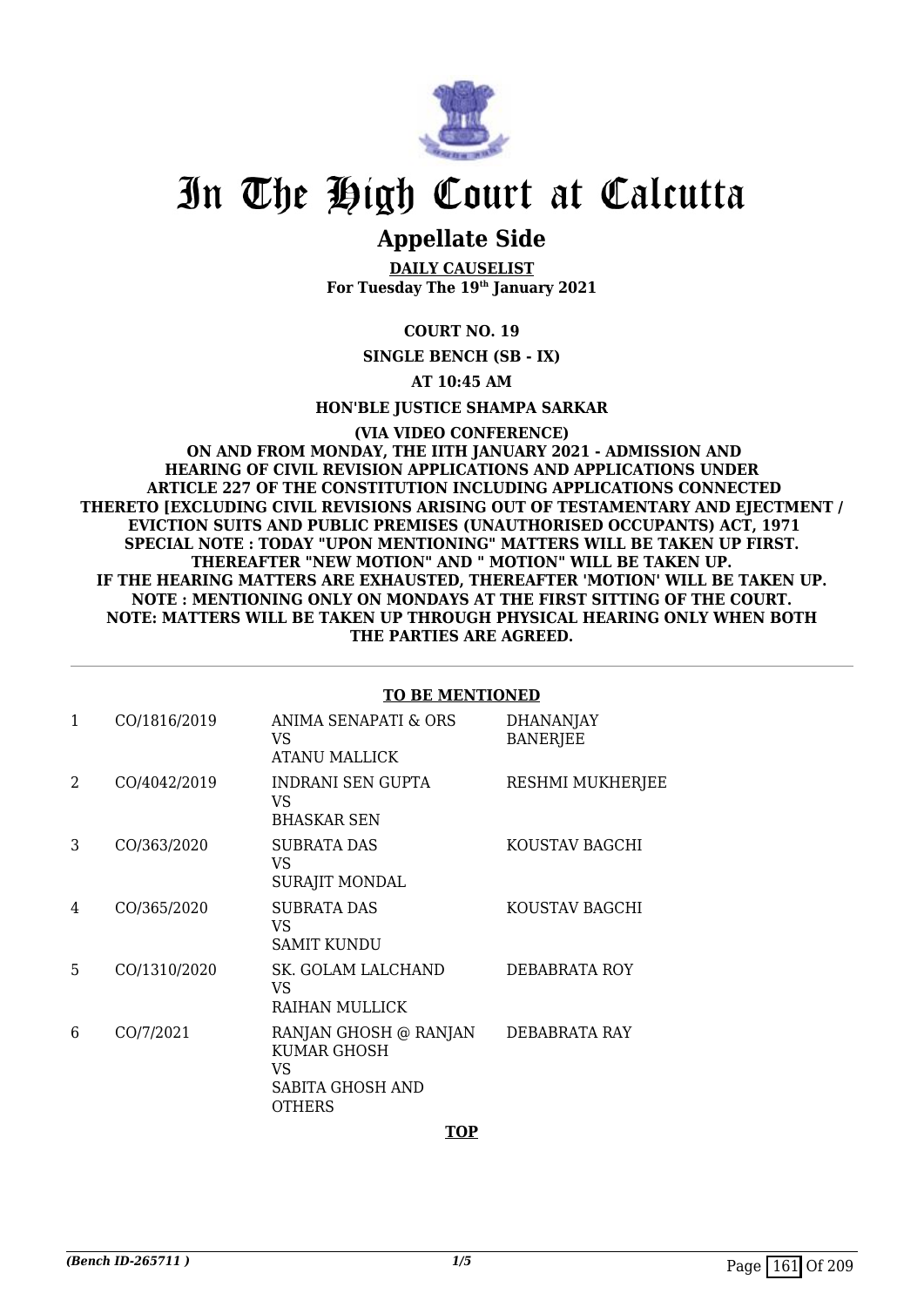| 7  | CO/27/2021   | NIRANJAN TIKADER<br><b>VS</b><br>DEBRANJAN ROY                                                          | <b>AMIT SINGH</b>                    |
|----|--------------|---------------------------------------------------------------------------------------------------------|--------------------------------------|
| 8  | CO/118/2021  | GREKA (ZHENGZHOU)<br>TECHNICAL SERVICES CO.<br>LTD.<br><b>VS</b><br>PETROPATH FLUIDS (INDIA)<br>P. LTD. | ARANYA SAHA                          |
|    |              | <b>UPON MENTIONING</b>                                                                                  |                                      |
| 9  | CO/2605/2019 | <b>UMMAT ALI</b><br><b>VS</b><br>MD.<br>SAMSUDDIN(DECEASED)<br>REPTD BY LEGAL HEIRS<br>MD. AATIF & ORS  | SMITA PAL                            |
| 10 | CO/6/2021    | JAYASRI JANA DAS<br><b>VS</b>                                                                           | <b>SANDIP KUMAR</b><br><b>MANDAL</b> |
|    |              | SOURENDRA NATH JANA<br><b>NEW MOTION</b>                                                                |                                      |
| 11 | CO/990/2020  | HRISHIKESH MAITY                                                                                        | <b>SUMITRA DAS</b>                   |
|    |              | <b>VS</b><br>JAYANTA SAHA AND ORS                                                                       |                                      |
| 12 | CO/1651/2020 | <b>SANJIB BOSE</b><br><b>VS</b><br>DEBASHIS GOOPTU AND<br><b>ANOTHER</b>                                | <b>BAIS</b>                          |
| 13 | CO/62/2021   | ANANDA PRAMANIK AND<br><b>ORS</b><br><b>VS</b><br>LATA BHATTACHARJEE                                    | MRITYUNJAY SAHA                      |
| 14 | CO/69/2021   | <b>EKADASHI GHOSH</b><br><b>VS</b><br>KHAGENDRA NATH<br><b>SENAPATI</b>                                 | PRASIT KUMAR<br><b>SINHA</b>         |
| 15 | CO/70/2021   | SARMISTHA BHADURI<br><b>VS</b><br><b>SOUMYA SUNDAR</b><br><b>BANDYOPADHYAY</b>                          | <b>SWAPNAMOY SARKAR</b>              |
| 16 | CO/72/2021   | GOPAL CHANDRA GHOSH<br><b>AND ORS</b><br><b>VS</b><br><b>AMITAVA SAHA</b>                               | TARAK NATH HALDER                    |
| 17 | CO/74/2021   | AMRITA SINGH<br><b>VS</b><br>SATMINDER KAUR ANDORS                                                      | NABANKUR PAUL                        |
| 18 | CO/75/2021   | <b>HEMENDRA MULLICK</b><br>VS<br>METRO RAILWAYS,<br><b>KOLKATA</b>                                      | NEPESH MAJHI                         |
| 19 | CO/76/2021   | SUBHOMOY CHATTERJEE<br><b>VS</b><br>POLY BISWAS AND ANR.                                                | <b>RITTICK</b><br><b>CHOWDHURY</b>   |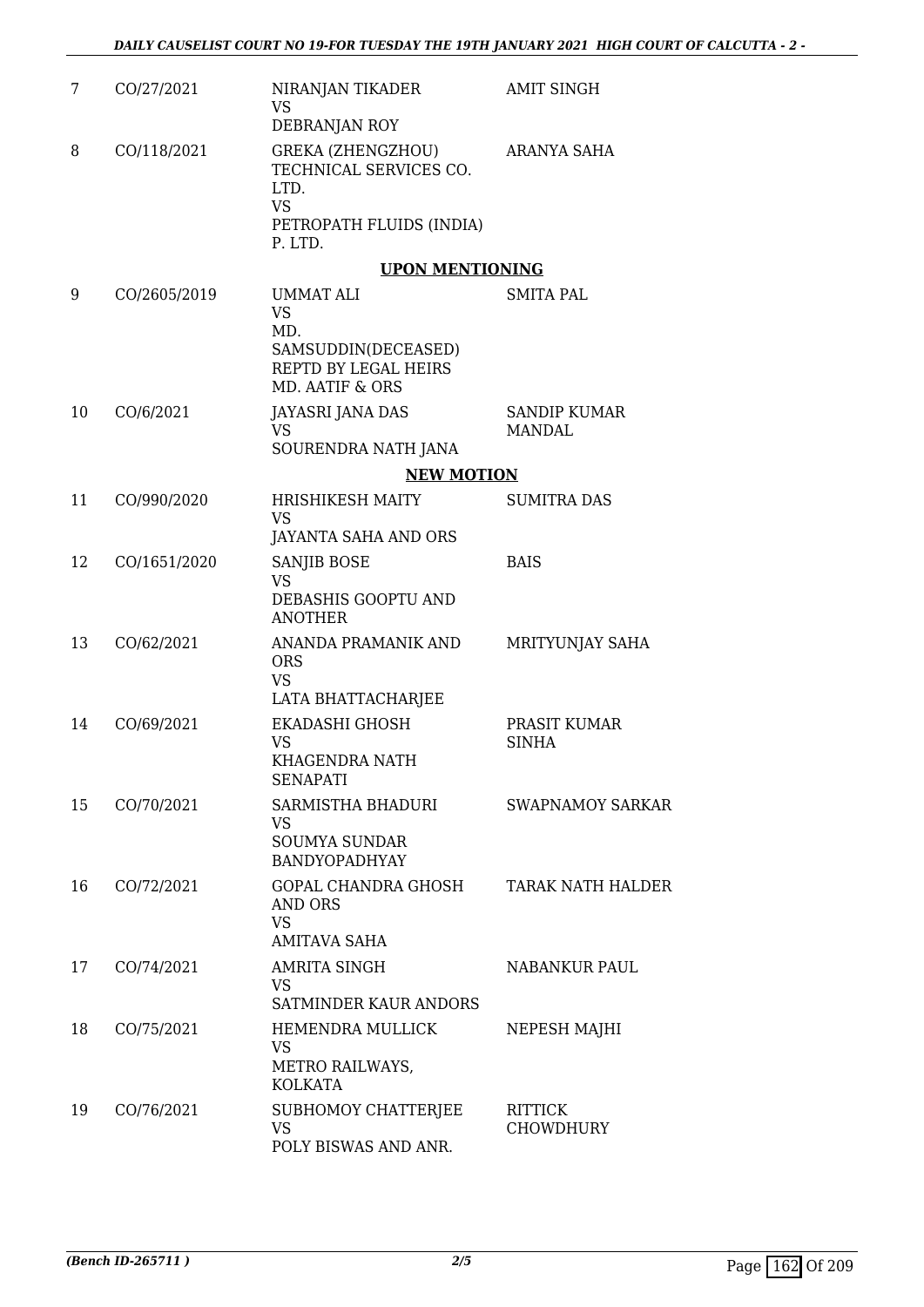| 20 | CO/77/2021 | SUSMITA MUKHOPADHYAY<br><b>VS</b><br>INDIAN OIL CORPORATION<br>LTD AND ANR                        | <b>SOUMAVA</b><br><b>MUKHERJEE</b>    |
|----|------------|---------------------------------------------------------------------------------------------------|---------------------------------------|
| 21 | CO/78/2021 | SUSMITA MUKHOPADHYAY<br><b>VS</b><br>INDIAN OIL CORPORATION<br>LTD AND ANR                        | <b>SOUMAVA</b><br><b>MUKHERJEE</b>    |
| 22 | CO/80/2021 | P S SHANKARAN<br><b>VS</b><br>KAMAL RANJAN DAS AND<br><b>ORS</b>                                  | <b>SOHINI</b><br><b>BHATTACHARYA</b>  |
| 23 | CO/81/2021 | SMT ENAKSHI PRADHAN<br>(NEE SENGUPTA)<br><b>VS</b><br>PULAK PRAVA PRADHAN                         | <b>SAILEN NASKAR</b>                  |
| 24 | CO/82/2021 | SK HEDAYATH TULLAH<br><b>VS</b><br>SAHANA KHATUN AND ANR                                          | TRIPTI PANDEY                         |
| 25 | CO/84/2021 | <b>UTPAL GOMES</b><br><b>VS</b><br><b>RANIBALA BISWAS ORS</b>                                     | SAPTARSHI KUMAR<br><b>KUNDU</b>       |
| 26 | CO/86/2021 | AJIT GHOSH<br><b>VS</b><br>RANJIT GHOSH                                                           | <b>SWARAJIT ROY</b>                   |
| 27 | CO/88/2021 | SADEKUL SEIKH ALIAS<br><b>ISLAM ALIAS SEIKH</b><br>SADEKUL ISLAM<br><b>VS</b><br><b>BABLU SK.</b> | Sandipan Maity                        |
| 28 | CO/93/2021 | SANDHYA RANI KUILA<br>VS<br>RATAN CHANDRA GHOSH                                                   | <b>SOUMITA GHOSH</b>                  |
| 29 | CO/94/2021 | SOMA SUBHRA DATTA<br>VS<br><b>INDIAN MEDICAL</b><br>ASSOCIATION BENGAL<br><b>STATE BRANCH</b>     | <b>SUKANTA GHOSH</b>                  |
| 30 | CO/95/2021 | ALI JEHER SK AND ORS<br><b>VS</b><br><b>KAMAL SK AND ORS</b>                                      | <b>MANAS KUMAR DAS</b>                |
| 31 | CO/96/2021 | VASAV NARAYAN SAHGAL<br>AND ANR<br><b>VS</b><br>SESA MINERALS LTD. AND<br><b>ORS</b>              | <b>RITUPARNA</b><br><b>CHATTERJEE</b> |
| 32 | CO/97/2021 | RAHUL KRISHNAN<br>VS<br>NEEPA KRISHNAN                                                            | <b>NEIL BASU</b>                      |
| 33 | CO/98/2021 | JAGANNATH MANDAL<br>VS.<br>MANABENDRA NATH<br>MANDAL AND ORS                                      | KRISHNA KESHAB<br>PAUL                |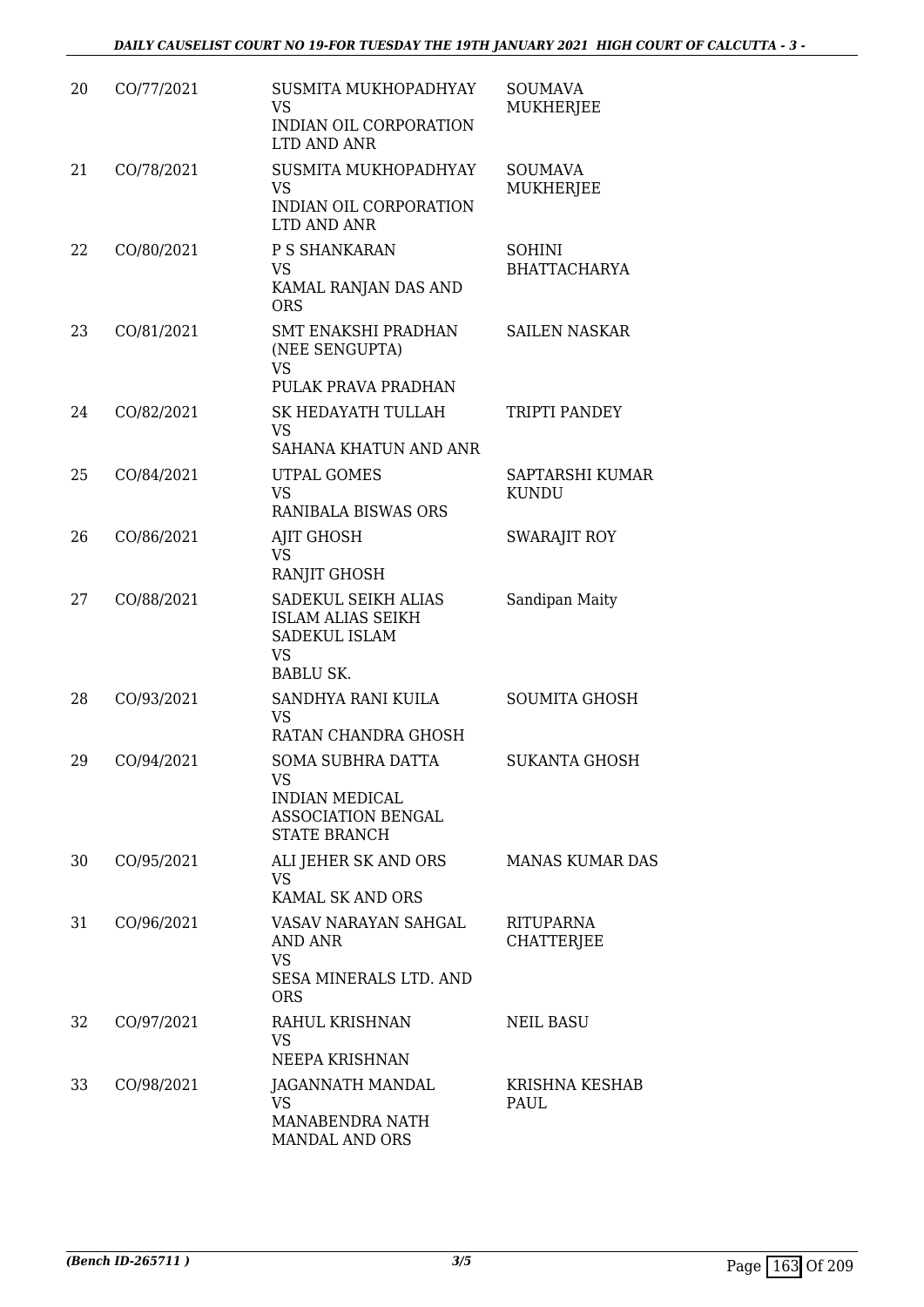| 34 | CO/103/2021       | <b>GUNJAN SHAH</b><br><b>VS</b><br>PRAMOD NAWALGARI AND<br>ORS.                                   | <b>GUNJAN SHAH</b>                      |
|----|-------------------|---------------------------------------------------------------------------------------------------|-----------------------------------------|
| 35 | CO/104/2021       | <b>RIZWAN RAHMAN</b><br><b>VS</b><br>ABU RASOQUE MD.<br>JAMILUR RAHMAN AND<br><b>ORS</b>          | <b>ABBAS IBRAHIM</b><br><b>KHAN</b>     |
| 36 | CO/106/2021       | HDFC BANK LIMITED AND<br><b>ORS</b><br><b>VS</b><br>DULICHAND AUTO SALES<br>PRIVATE LIMITED       | SONI OJHA                               |
| 37 | CO/108/2021       | SK. SAMIR HOSSAIN<br>VS.<br><b>SK. MAHEBUB RAHAMAN</b><br><b>AND ORS</b>                          | ASIT KUMAR<br><b>BHATTACHARYA</b>       |
| 38 | CO/113/2021       | M/S. M A TRADING AND<br>FINANCING PVT LTD<br><b>VS</b><br><b>RAM PRASAD SHAW</b>                  | <b>SUMITAVA</b><br><b>CHAKRABORTY</b>   |
|    |                   | <b>ADJOURNED MOTIONS</b>                                                                          |                                         |
| 39 | CO/3605/2018      | ANIMA DUTTA & ANR<br><b>VS</b><br><b>AMAL DAS</b>                                                 | <b>B. L. KHAITAN</b>                    |
| 40 | CO/81/2020        | ALOKA BOSE & ANR.<br>VS.<br>CHANDRAMOULI VITHANI                                                  | <b>ASHIM GHOSHAL</b>                    |
|    | wt41 CO/1218/2020 | <b>ARATI BASU</b><br><b>VS</b><br>CHANDRAMOULI VITHANI                                            | <b>ASHIM GHOSHAL</b>                    |
|    | IA NO: CAN/1/2020 |                                                                                                   |                                         |
|    | 42 CO/126/2020    | <b>SONU GUPTA</b><br><b>VS</b><br><b>GUDIYA SINGH</b>                                             | MD. IRSHAD YAQUB                        |
| 43 | CO/1064/2020      | SUNCOM FORMULATION (I) MOTI SAGAR JAMUI<br><b>LTD</b><br><b>VS</b><br>SOURAV CHAKRABORTY          |                                         |
| 44 | CO/1082/2020      | DIBAKAR ROY<br><b>VS</b><br>ARUN KUMAR DAS & ANR                                                  | HARPAL SINGH                            |
| 45 | CO/1112/2020      | THE PROPRIETOR , M/S<br><b>BANI GAS SERVICE</b><br><b>VS</b><br>ASHOK DAS NEE ASHOKE<br>DAS & ANR | <b>JUNI DUTTA</b><br><b>CHAKRABORTY</b> |
| 46 | CO/1177/2020      | BANK OF INDIA & ANR.<br><b>VS</b><br><b>SAMARESH DHAR</b>                                         | <b>SUBI BANERJEE</b>                    |
|    |                   |                                                                                                   |                                         |

IA NO: CAN/1/2020(Old No:CAN/5393/2020)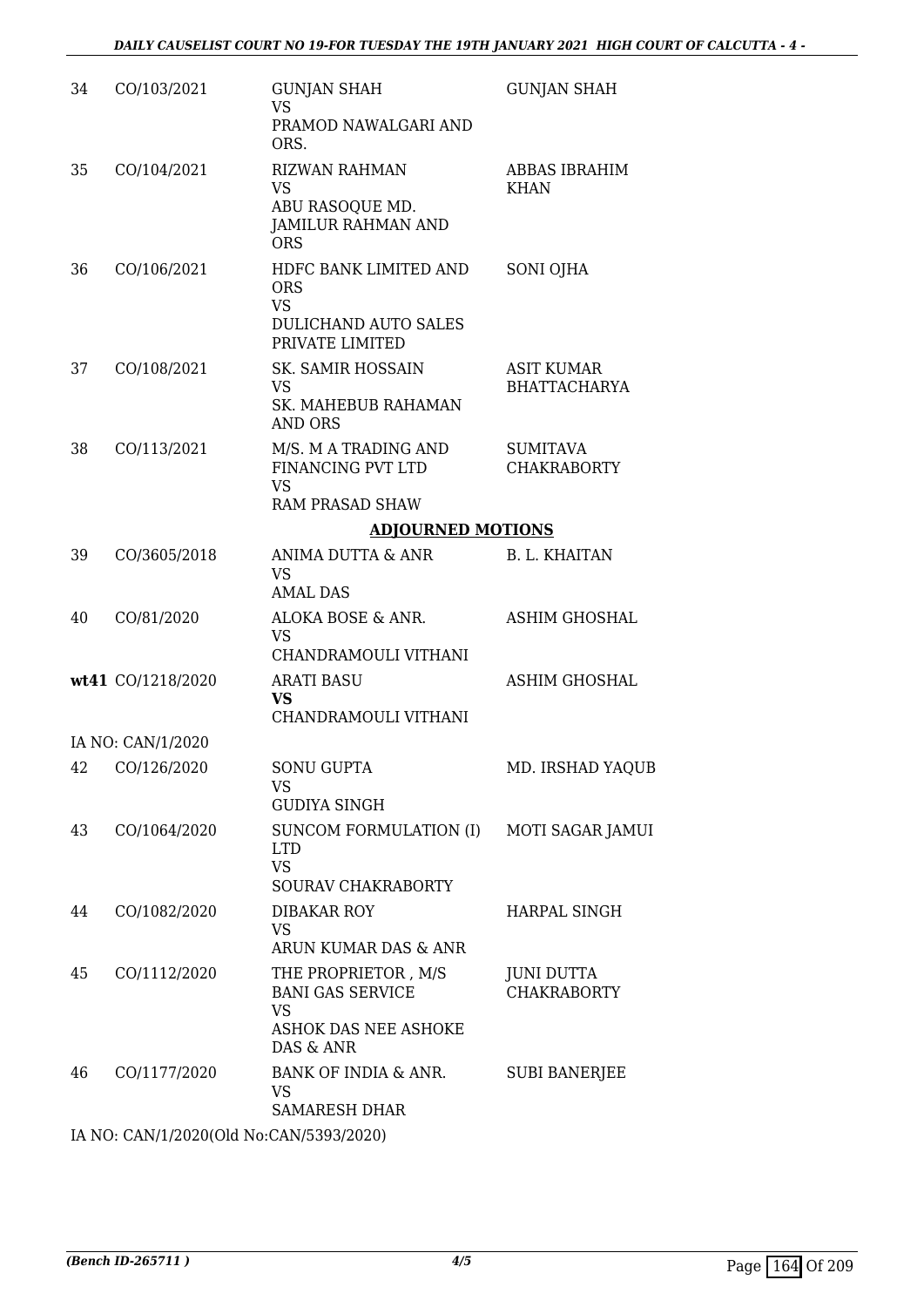| 47 | CO/1588/2020                            | <b>SURESH MAJUMDER</b><br>VS<br>JHARNA ROY AND ORS | <b>SUBHAS CHANDRA</b><br><b>SAHA</b> |  |  |
|----|-----------------------------------------|----------------------------------------------------|--------------------------------------|--|--|
|    |                                         | <b>FOR HEARING</b>                                 |                                      |  |  |
|    |                                         | ( (AT 2:00 P.M.) )                                 |                                      |  |  |
| 48 | CO/19/2021                              | EMAMI REALTY LIMITED<br>VS<br>VIKASH KUMAR BATHWAL | AMAL KUMAR SAHA                      |  |  |
| 49 | WPA/12349/2011                          | AVIJIT DAW AND ORS<br>VS<br>UNION OF INDIA AND ORS | <b>ASHIM ROY</b>                     |  |  |
|    | IA NO: CAN/1/2012(Old No:CAN/7822/2012) |                                                    |                                      |  |  |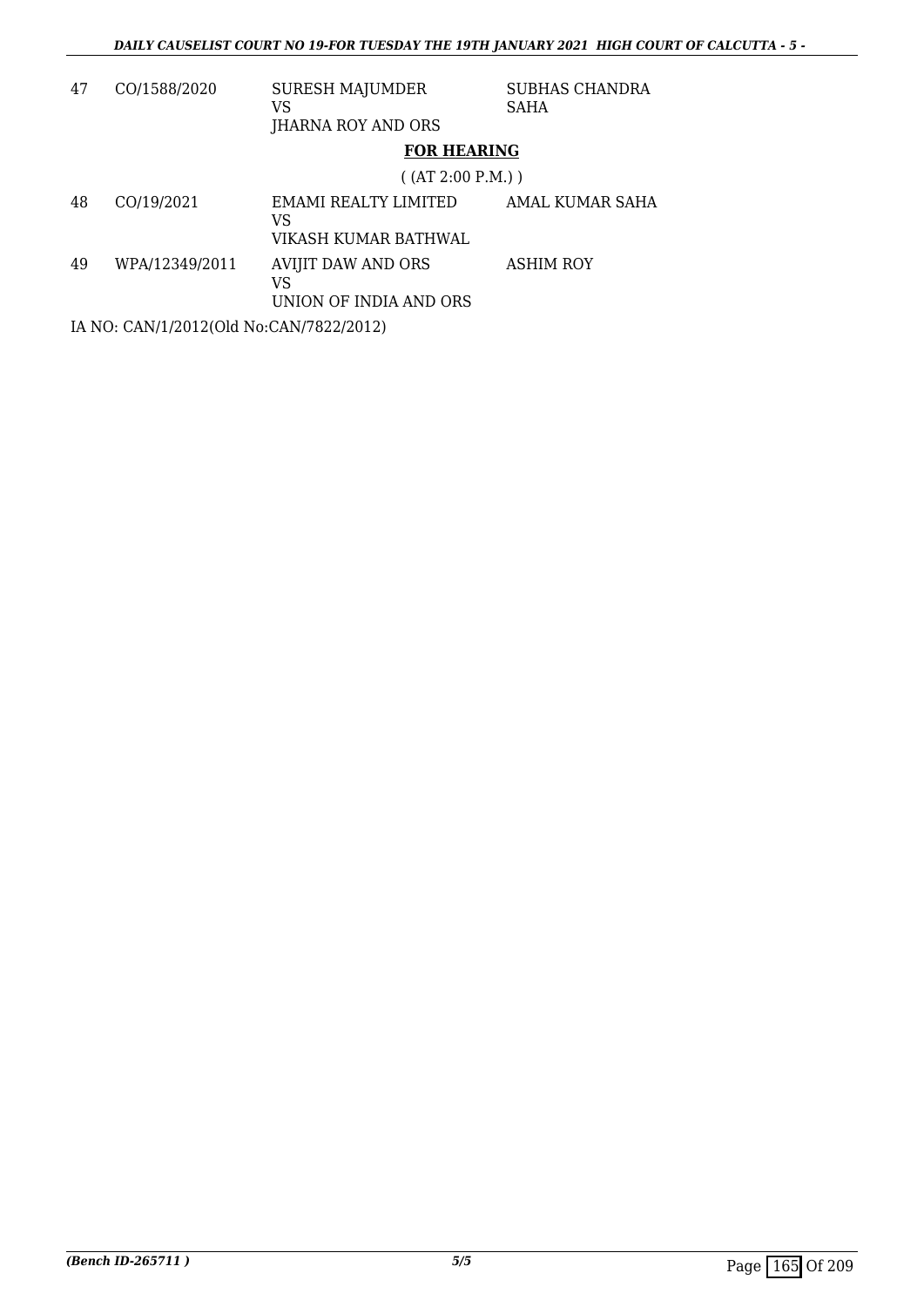

### **Appellate Side**

**DAILY CAUSELIST For Tuesday The 19th January 2021**

**COURT NO. 10 SINGLE BENCH (SB - X) AT 10:45 AM HON'BLE JUSTICE RAVI KRISHAN KAPUR (VIA VIDEO CONFERENCE)** 

#### **ON AND FROM MONDAY, THE 11TH JANUARY, 2021 - MATTERS (MOTIONS & HEARING) UNDER ARTICLE 226 OF THE CONSTITUTION RELATING TO MADHYAMIK SIKSHYA KENDRA, INCLUDING APPLICATIONS CONNECTED THERETO;**

**MATTERS (MOTION & HEARING) UNDER ARTICLE 226 OF THE CONSTITUTION RELATING TO RESIDUARY UNDER GROUP IX RELATING TO PUBLIC PREMISES (UNAUTHORISED OCCUPANTS) ACT, 1971 INCLUDING APPLICATION CONNECTED THERETO;**

**MATTERS (MOTION & HEARING) UNDER ARTICLE 226 OF THE CONSTITUTION OF INDIA RELATING TO CO-OPERATIVE SOCIETIES UNDER GRUP V (EXCLUDING SERVICE MATTERS) AND APPLICATIONS CONNECTED THERETO;**

> **HEARING OF WRIT PETITIONS IRRESPECTIVE OF CLASSIFICATION AND APPLICATIONS CONNECTED THERETO;**

#### **NOTE : MATTERS WILL BE TAKEN UP THROUGH PHYSICAL HEARING WHEN BOTH THE PARTIES ARE AGREED.**

#### **TO BE MENTIONED**

| WPA/20533/2018 | MANIPUR KHUDRA SILPA<br>CO-OPERATIVE INDUSTRIAL<br>SOCIETY LTD.<br>VS<br>UNION OF INDIA & ORS | P. ROY                   |
|----------------|-----------------------------------------------------------------------------------------------|--------------------------|
| WPA/25594/2018 | NIRAJ KUMAR & ANR<br>VS                                                                       | <b>VICTOR CHATTERJEE</b> |

COAL INDIA LIMITED & ORS

IA NO: CAN/1/2020(Old No:CAN/3520/2020), CAN/2/2020(Old No:CAN/3521/2020), CAN/3/2020(Old No:CAN/4331/2020), CAN/4/2020(Old No:CAN/4334/2020), CAN/5/2020(Old No:CAN/4336/2020), CAN/6/2020(Old No:CAN/5968/2020), CAN/7/2020, CAN/8/2020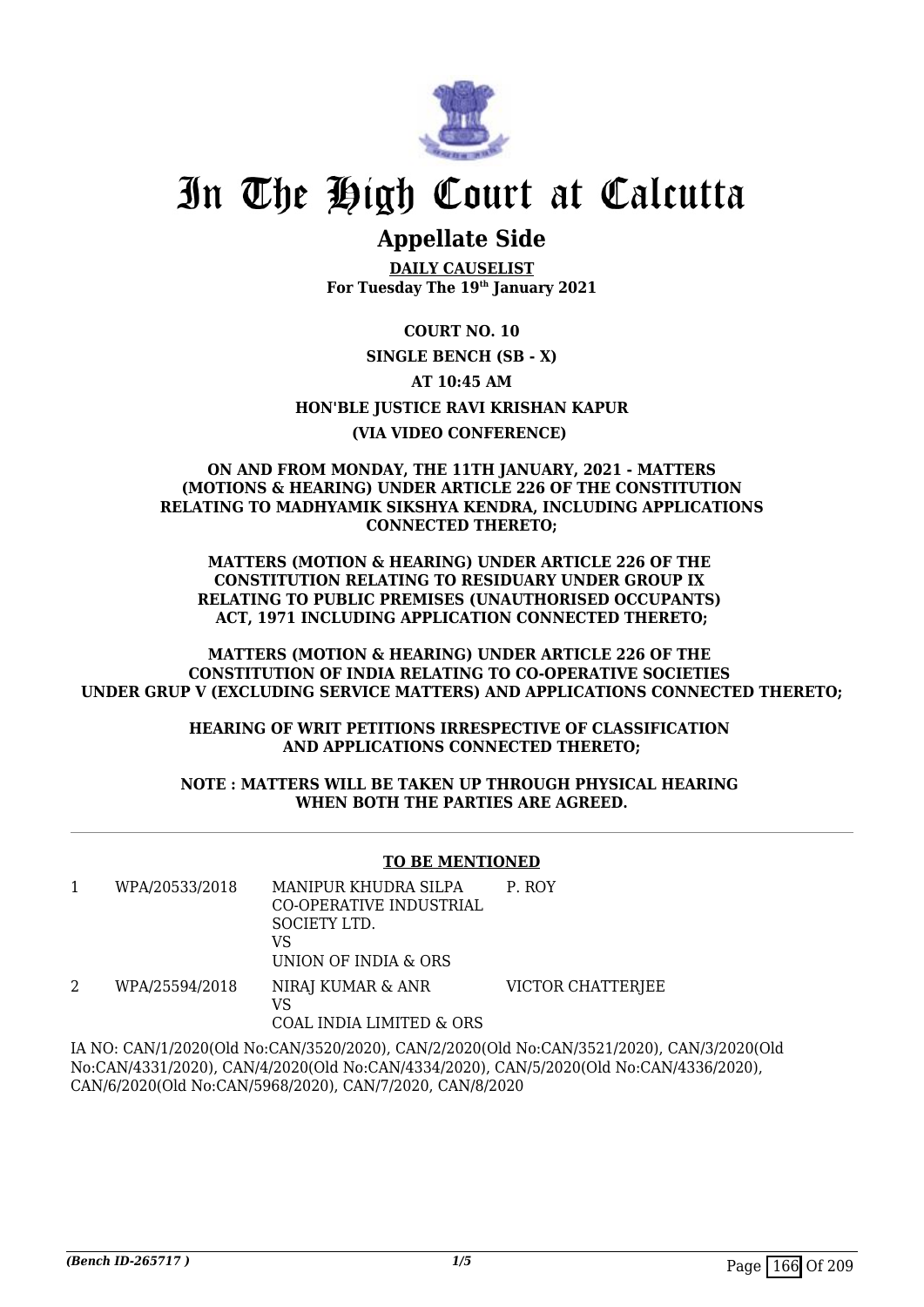|    | wt3 WPA/17774/2019                       | SUBHASH RAMKRISHNA<br><b>BHANDARE &amp; ORS</b><br><b>VS</b>                                                  | PRATIK MAJUMDER                                                                                                                                                                     |
|----|------------------------------------------|---------------------------------------------------------------------------------------------------------------|-------------------------------------------------------------------------------------------------------------------------------------------------------------------------------------|
|    |                                          | <b>COAL INDIA LIMITED &amp; ORS</b>                                                                           |                                                                                                                                                                                     |
|    |                                          | IA NO: CAN/1/2020(Old No:CAN/232/2020), CAN/2/2020(Old No:CAN/4339/2020)                                      |                                                                                                                                                                                     |
|    | wt4 WPA/5664/2020                        | PARVEEN CHOUDHARY &<br>ANR<br><b>VS</b><br><b>COAL INDIA LIMITED</b>                                          | <b>SAMRAT DEY PAUL</b>                                                                                                                                                              |
|    |                                          | CAN/6/2020(Old No:CAN/5843/2020), CAN/7/2020, CAN/8/2020                                                      | IA NO: CAN/1/2020(Old No:CAN/3534/2020), CAN/2/2020(Old No:CAN/4318/2020), CAN/3/2020(Old<br>No:CAN/4319/2020), CAN/4/2020(Old No:CAN/4321/2020), CAN/5/2020(Old No:CAN/5842/2020), |
| 5  | WPA/7526/2020                            | M/S S.B ENGINEERING CO.<br><b>AND ANR</b><br><b>VS</b>                                                        | <b>SOURAV CHATTERJEE</b>                                                                                                                                                            |
|    |                                          | STATE OF WEST BENGAL<br>AND ORS.                                                                              |                                                                                                                                                                                     |
|    | IA NO: CAN/1/2020                        |                                                                                                               |                                                                                                                                                                                     |
|    |                                          | <b>MOTION</b>                                                                                                 |                                                                                                                                                                                     |
| 6  | WPA/1497/2021                            | ARUN KUMAR GHOSH<br><b>VS</b>                                                                                 | <b>RAJASHREE</b><br><b>BHOWMICK</b>                                                                                                                                                 |
|    |                                          | STATE OF WEST BENGAL<br>AND ORS.                                                                              |                                                                                                                                                                                     |
|    |                                          | <b>SPECIALLY FIXED MATTERS</b>                                                                                |                                                                                                                                                                                     |
| 7  | WPA/17095/2002                           | <b>INDRAJIT SINGH</b><br><b>VS</b><br><b>EASTERN COAL FIELDS</b><br>LTD.                                      | <b>SYED SHAMSUL</b><br><b>AREFIN</b>                                                                                                                                                |
|    | IA NO: CAN/1/2013(Old No:CAN/2888/2013)  |                                                                                                               |                                                                                                                                                                                     |
|    |                                          | <b>FOR HEARING</b>                                                                                            |                                                                                                                                                                                     |
| 8  | WPA/22694/1998                           | VIJOY MORE<br><b>VS</b><br>STATE OF W.B.                                                                      | DIPAK DEY                                                                                                                                                                           |
|    | IA NO: CAN/1/1999(Old No:CAN/4034/1999)  |                                                                                                               |                                                                                                                                                                                     |
| 9  | WPA/14818/2001                           | ANANDA KUMAR MAHATO<br>VS<br>STATE OF W.B.                                                                    | <b>LALIT MOHAN</b><br><b>MAHATO</b>                                                                                                                                                 |
|    | IA NO: CAN/1/2018(Old No:CAN/10340/2018) |                                                                                                               |                                                                                                                                                                                     |
| 10 | WPA/2631/2002                            | M/S. LOTUS LITHO WORKS<br>& ANR.<br><b>VS</b><br><b>COMMISSIONER OF</b><br><b>CENTRAL</b><br>EXCISE, CALCUTTA | <b>MRINAL KANTI</b><br>CHATTERJEE                                                                                                                                                   |
|    | IA NO: CAN/1/2009(Old No:CAN/5153/2009)  |                                                                                                               |                                                                                                                                                                                     |
| 11 | WPA/4862/2004                            | INDO AMERICAN ELECT.<br>EMPL. UNION, CITU<br><b>VS</b>                                                        | MANOJ MALHOTRA                                                                                                                                                                      |
|    |                                          | INDUSTRIAL DEVL. BANK<br>OF INDIA                                                                             |                                                                                                                                                                                     |
|    | IA NO: CAN/1/2014(Old No:CAN/4965/2014)  |                                                                                                               |                                                                                                                                                                                     |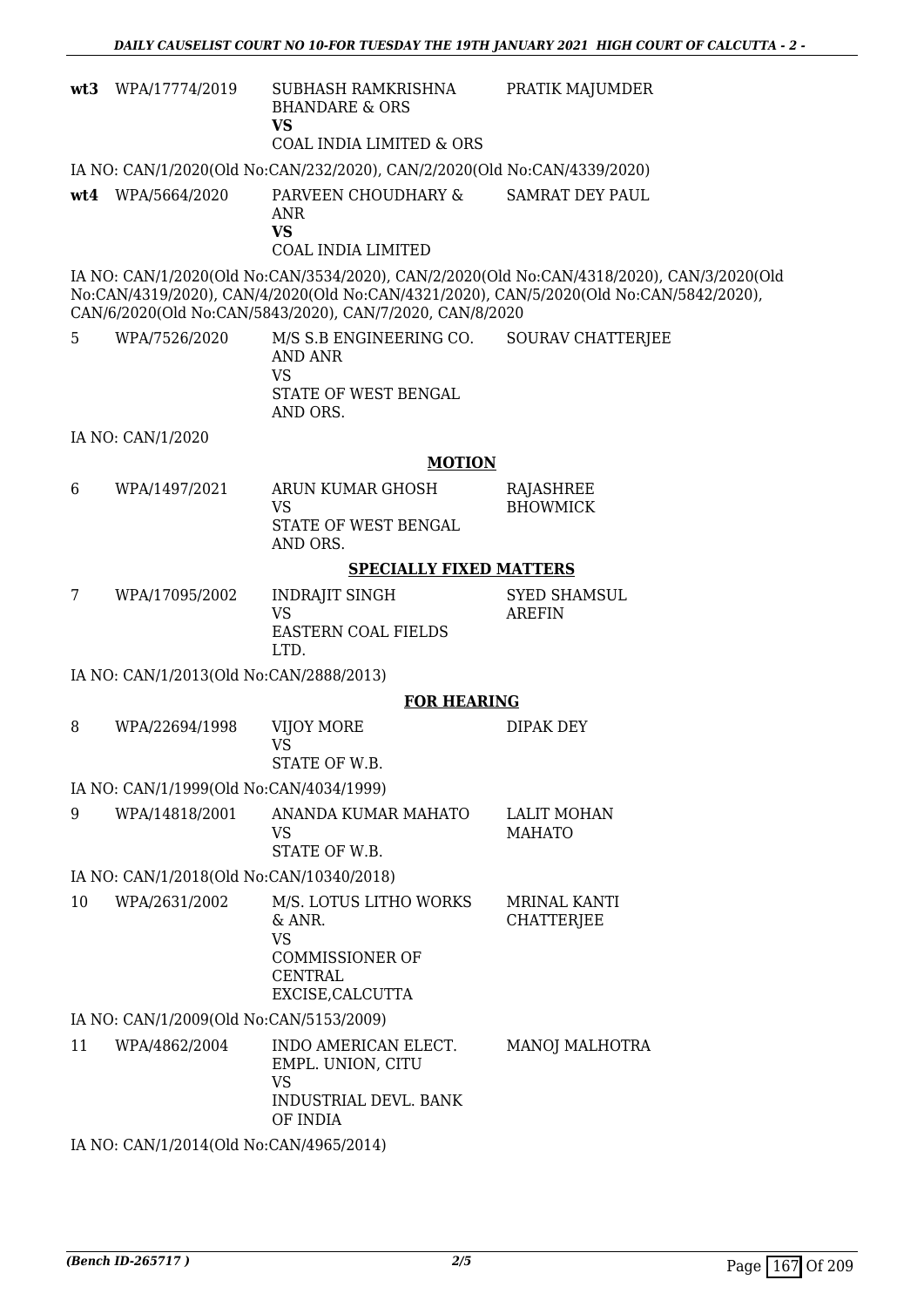| 12                                       | WPA/15774/2004                          | M/S. EMCO GENERAL<br>PLASTIC INDUS.(P)LTD.<br><b>VS</b><br>STATE OF W.B.                                                             | RANANEESH GUHA<br>THAKURTA                                                                                                                                                         |  |
|------------------------------------------|-----------------------------------------|--------------------------------------------------------------------------------------------------------------------------------------|------------------------------------------------------------------------------------------------------------------------------------------------------------------------------------|--|
|                                          |                                         |                                                                                                                                      | IA NO: CAN/1/2004(Old No:CAN/9193/2004), CAN/2/2004(Old No:CAN/9194/2004), CAN/3/2004(Old<br>No:CAN/9195/2004), CAN/4/2004(Old No:CAN/9196/2004), CAN/5/2004(Old No:CAN/9303/2004) |  |
| 13                                       | WPA/5867/2006                           | SHRADDHA OVERSEAS PVT. KUMAR JYOTI TEWARI<br>LTD. & ANR.<br><b>VS</b><br>U.O.I.                                                      |                                                                                                                                                                                    |  |
| 14                                       | WPA/20169/2006                          | W.B.STATE ELECTRICITY<br><b>BOARD</b><br><b>VS</b><br><b>SUKUMAR SHAW</b>                                                            | <b>SRIJAN NAYAK</b>                                                                                                                                                                |  |
| 15                                       | WPA/4862/2008                           | SATYA PRAKASH & ANR.<br><b>VS</b><br>M/S. HINDUSTAN<br>PETROLEUM CORP. LTD. &<br>ORS.                                                | <b>ANIKET MITRA</b>                                                                                                                                                                |  |
|                                          | IA NO: CAN/1/2008(Old No:CAN/6186/2008) |                                                                                                                                      |                                                                                                                                                                                    |  |
| 16                                       | WPA/12692/2009                          | THE SCOTTISH CHURCH<br>COLLEGIATE SCHOOL &<br><b>ORS</b><br><b>VS</b><br>THE REGIONAL PROVIDENT<br>FUND COMMISSIONER &<br><b>ANR</b> | <b>SIDDHARTH</b><br><b>BANERJEE</b>                                                                                                                                                |  |
| IA NO: CAN/2/2010(Old No:CAN/10699/2010) |                                         |                                                                                                                                      |                                                                                                                                                                                    |  |
| 17                                       | WPA/15590/2009                          | MIHIR BANERJEE<br><b>VS</b><br>STATE OF WEST BENGAL &<br>ORS.                                                                        | <b>SUJIT SANKAR KOLEY</b>                                                                                                                                                          |  |
| 18                                       | WPA/18673/2009                          | HALDIA CALCUTTA PORT &<br>DOCK SHRAMIK UNION<br><b>VS</b><br>CENTRAL GOVT.<br><b>INDUSTRIAL TRIBUNAL &amp;</b><br><b>ORS</b>         | <b>BALARAM PATRA</b>                                                                                                                                                               |  |
| 19                                       | WPA/13072/2010                          | <b>SUBRATA BANIK</b><br><b>VS</b><br><b>STATE AND ORS</b>                                                                            | <b>S.M OBAIDULLAH</b>                                                                                                                                                              |  |
| 20                                       | WPA/15851/2011                          | INDIAN OIL CORPORATION<br><b>LTD</b><br><b>VS</b><br>HALDIA MUNICIPALITY &<br><b>ORS</b>                                             | <b>AMIT KUMAR NAG</b>                                                                                                                                                              |  |
|                                          | No:CAN/804/2019)                        |                                                                                                                                      | IA NO: CAN/1/2017(Old No:CAN/8515/2017), CAN/2/2018(Old No:CAN/2707/2018), CAN/3/2019(Old                                                                                          |  |
| 21                                       | WPA/15656/2012                          | <b>GOURAV ROY CHOWDHURY</b><br>& ORS.<br><b>VS</b>                                                                                   | CHANDRAMALA<br>MUKHERJEE                                                                                                                                                           |  |
|                                          |                                         | RAJPUR-SONARPUR<br>MUNICIPALITY & ORS.                                                                                               |                                                                                                                                                                                    |  |

IA NO: CAN/1/2014(Old No:CAN/894/2014), CAN/3/2019(Old No:CAN/918/2019)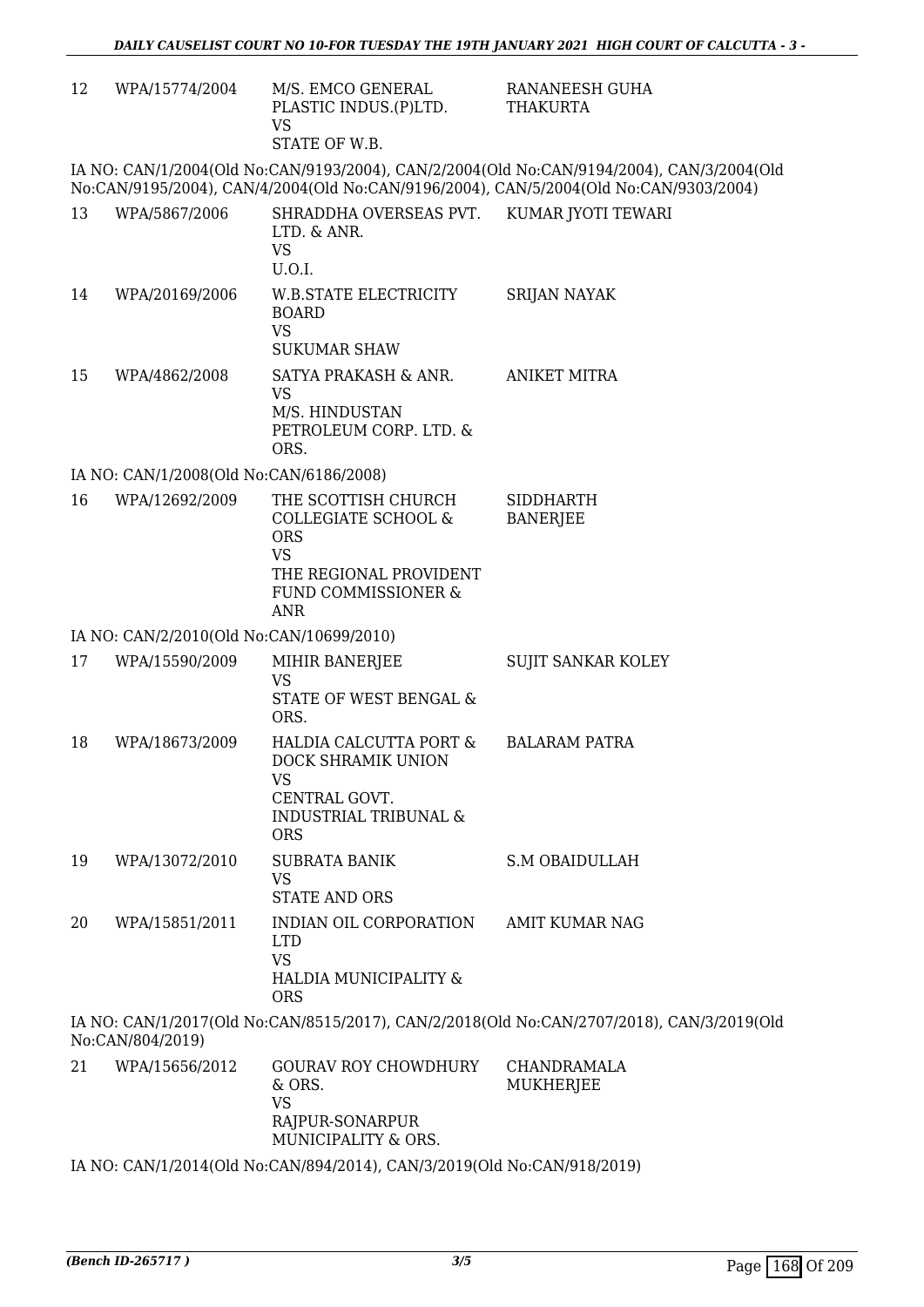| 22 | WPA/16079/2012                           | RAJ ARYAN<br><b>VS</b><br>UNION OF INDIA & ORS                                          | <b>KEDARESWAR</b><br><b>CHAKRABORTY</b> |
|----|------------------------------------------|-----------------------------------------------------------------------------------------|-----------------------------------------|
|    | wt23 WPA/16077/2012                      | ATUL SAURABH BHARTI @<br><b>A S BHARTI</b><br><b>VS</b><br>UNION OF INDIA & ORS         | <b>KEDARESWAR</b><br><b>CHAKRABORTY</b> |
| 24 | WPA/18430/2013                           | <b>GUNADHAR MAJHI &amp; ORS</b><br><b>VS</b><br>STATE OF WEST BENGAL &<br><b>ORS</b>    | PRASANTA BEHARI<br><b>MAHATA</b>        |
|    | IA NO: CAN/1/2015(Old No:CAN/7274/2015)  |                                                                                         |                                         |
| 25 | WPA/32508/2013                           | M/S SIDH REALTORS PVT<br>LTD &A NR<br><b>VS</b>                                         | <b>MRITTIKA MITRA</b>                   |
|    | IA NO: CAN/1/2016(Old No:CAN/11377/2016) | <b>STATE OFW B &amp; ORS</b>                                                            |                                         |
| 26 | WPA/2489/2014                            | EAR ALI MALLICK                                                                         | <b>JAYETA KAUNDA</b>                    |
|    |                                          | VS<br><b>STATE OF WEST BENGAL &amp;</b><br><b>ORS</b>                                   |                                         |
| 27 | WPA/3046/2014                            | UTPAL KR. GHOSH & ORS.<br><b>VS</b><br>UNION OF INDIA & ORS.                            | PRADIP KR. GHOSH                        |
| 28 | WPA/3049/2014                            | SOMESH ROY & ORS.<br><b>VS</b><br>UNION OF INDIA & ORS.                                 | PRADIP KR. GHOSH                        |
| 29 | WPA/6156/2014                            | <b>BIDYADHAR MANDAL</b><br><b>VS</b><br><b>STATE OF WEST BENGAL &amp;</b><br><b>ORS</b> | <b>GOUTAM ACHARYA</b>                   |
|    | wt30 WPA/5532/2012                       | <b>BHAGGYADHAR MONDAL &amp;</b><br>ORS.<br><b>VS</b><br>STATE OF WEST BENGAL &<br>ORS.  | MAHAMMAD<br><b>MAHMUD</b>               |
| 31 | WPA/12231/2014                           | MIHIR KR. MONDAL<br>VS<br><b>STATE OF WEST BENGAL &amp;</b><br><b>ORS</b>               | D. DAS GUPTA                            |
| 32 | WPA/15045/2014                           | SUBRATA SAHA & ANR<br><b>VS</b><br>STATE OF WEST BENGAL &<br><b>ORS</b>                 | TARUN JYOTI TEWARI                      |
| 33 | WPA/20317/2014                           | <b>ABDUL LATIF</b><br>VS<br>STATE OF WEST BENGAL &<br><b>ORS</b>                        | <b>SAIRA BANU</b>                       |
| 34 | WPA/24486/2014                           | <b>SUKUMAR ROY</b><br><b>VS</b><br>UNION OF INDIA & ORS                                 | JITENDRA NATH<br>PAUL                   |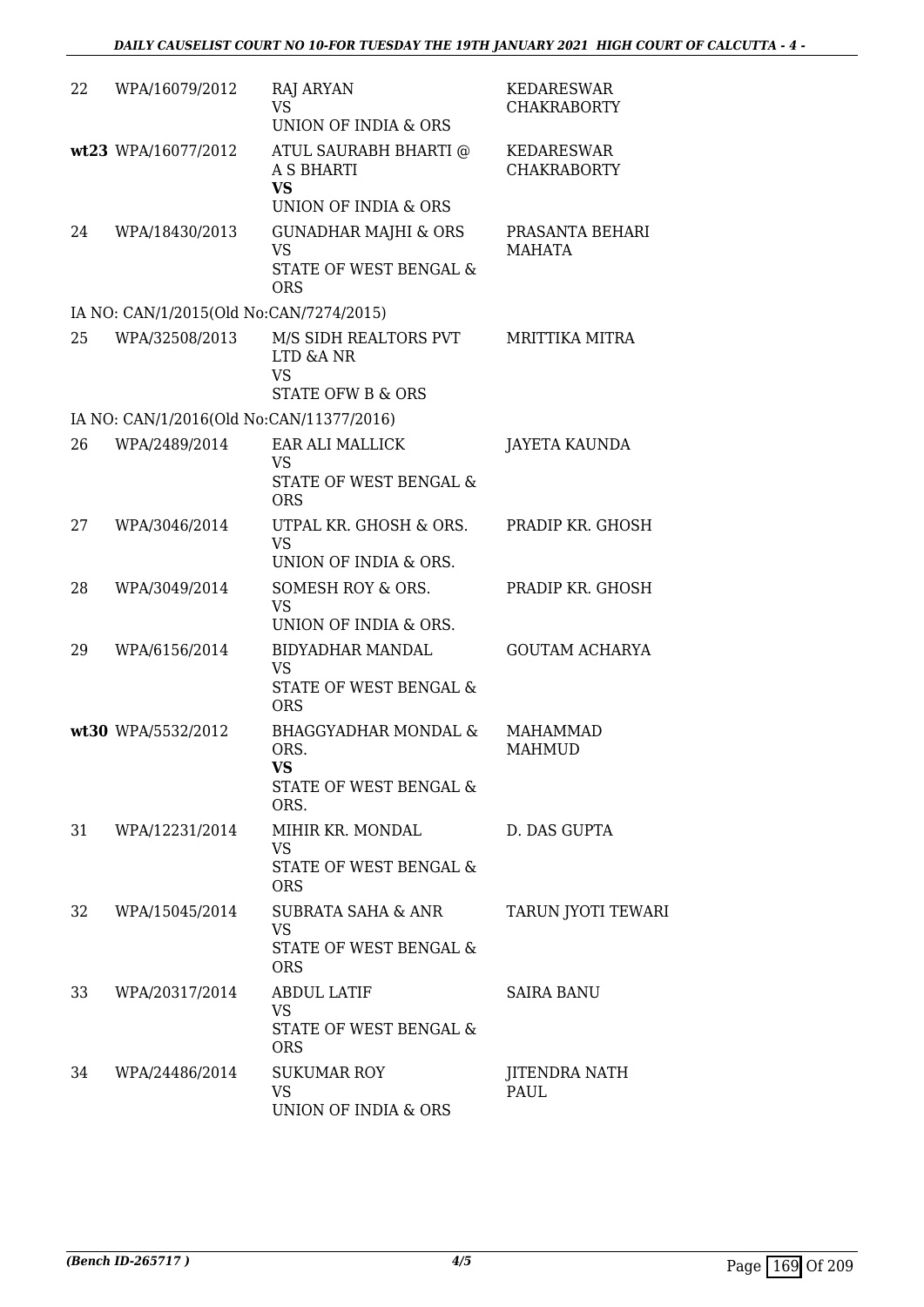| 35 | WPA/31368/2014                          | PREM KUMAR<br>SHAW(KANOO)<br><b>VS</b>                          | RANANEESH GUHA<br>THAKURTA                                                                |
|----|-----------------------------------------|-----------------------------------------------------------------|-------------------------------------------------------------------------------------------|
|    |                                         | STATE OF WEST BENGAL &<br><b>ORS</b>                            |                                                                                           |
| 36 | WPA/2033/2015                           | BUDGE BUDGE CO LTD<br><b>VS</b>                                 | RUMA SARKAR                                                                               |
|    |                                         | STATE OF WEST BENGAL &<br><b>ORS</b>                            |                                                                                           |
| 37 | WPA/2034/2015                           | <b>BUDGE BUDGE CO LTD</b><br><b>VS</b>                          | <b>RUMA DAS</b>                                                                           |
|    |                                         | STATE OF WEST BENGAL &<br><b>ORS</b>                            |                                                                                           |
| 38 | WPA/2036/2015                           | BUDGE BUDGE CO LTD<br><b>VS</b>                                 | RUMA SARKAR                                                                               |
|    |                                         | <b>STATE OF WEST BENGAL &amp;</b><br><b>ORS</b>                 |                                                                                           |
| 39 | WPA/8507/2015                           | MANJU AGARWAL & ANR<br><b>VS</b>                                | ARDHENDU SEKHAR<br><b>BISWAS</b>                                                          |
|    |                                         | STATE OF WEST BENGAL &<br><b>ORS</b>                            |                                                                                           |
|    | IA NO: CAN/3/2019(Old No:CAN/2873/2019) |                                                                 |                                                                                           |
| 40 | WPA/10101/2015                          | CHIRANJIT MANDAL<br><b>VS</b><br>STATE OF WEST BENGAL &         | <b>SAIRA BANU</b>                                                                         |
|    |                                         | <b>ORS</b>                                                      |                                                                                           |
| 41 | WPA/29713/2015                          | SACHINDRANATH MISRA<br><b>VS</b>                                | SURASRI BAIDYA                                                                            |
|    |                                         | STATE OF WEST BENGAL &<br><b>ORS</b>                            |                                                                                           |
|    |                                         | IA NO: CAN/1/2020(Old No:CAN/5745/2020), CAN/2/2020, CAN/3/2020 |                                                                                           |
| 42 | WPA/2157/2016                           | MADAN MOHAN SARKAR<br><b>VS</b>                                 | <b>U BETAL</b>                                                                            |
|    |                                         | THE WB POWER DEV CORP<br>LTD & ORS                              |                                                                                           |
| 43 | WPA/2850/2016                           | <b>GOURI PADA MONDAL</b><br><b>VS</b>                           | DEBJANI GHOSAL                                                                            |
|    |                                         | INDIAN OIL CORPORATION<br>LTD & ORS                             |                                                                                           |
|    | wt44 WPA/3336/2001                      | <b>GOURI PADA MONDAL</b><br><b>VS</b>                           | <b>ASHOK SAMANTA</b>                                                                      |
|    |                                         | SUB-DIVISIONAL OFFICER,<br><b>HALDIA</b>                        |                                                                                           |
|    | No:CAN/779/2004)                        |                                                                 | IA NO: CAN/2/2002(Old No:CAN/3850/2002), CAN/3/2003(Old No:CAN/5951/2003), CAN/4/2004(Old |
| 45 | WPA/18400/2019<br>(C)                   | TANUSHREE MONDAL<br><b>VS</b><br>THE INDIAN OIL                 | NIBEDITA PAL                                                                              |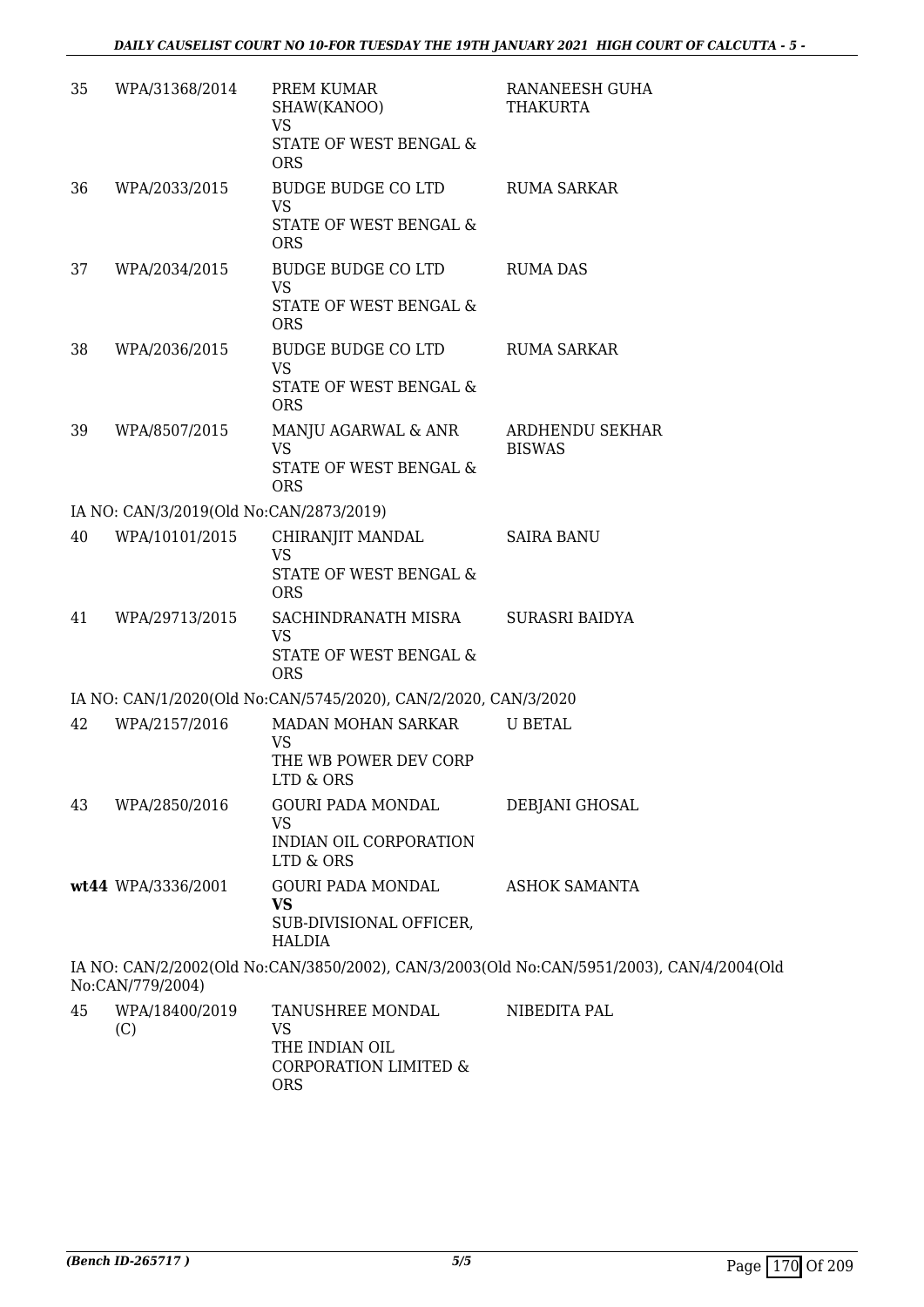

## **Appellate Side**

**DAILY CAUSELIST For Tuesday The 19th January 2021**

**COURT NO. 23 SINGLE BENCH (SB - XI) AT 10:45 AM HON'BLE JUSTICE ARINDAM MUKHERJEE (VIA VIDEO CONFERENCE)** 

**ON AND FROM MONDAY, THE 11TH JANUARY, 2021 - MATTERS (MOTION & HEARING) UNDER ARTICLE 226 OF THE CONSTITUTION RELATING TO RESIDUARY UNDER GROUP IX (ELECTRICITY ONLY) INCLUDING APPLICATIONS CONNECTED THERETO.**

**MATTERS (MOTION & HEARING) RELATING TO REVENUE AND TAX LAWS (EXCLUDING LAND REVENUE) UNDER GROUP IV INCLUDING APPLICATIONS CONNECTED THERETO;**

**HEARING OF CIVIL REVISION APPLICATIONS AND APPLICATIONS UNDER ARTICLE 227 OF THE CONSTITUTION INCLUDING APPLICATIONS CONNECTED THERETO. IF NO ONE APPEARS FOR THE PETITIONER FOR TWO CONSECUTIVE DATES, MATTERS WILL BE TAKEN UP IN THEIR ABSENCE.**

**NOTE : APPELLATE SIDE MATTERS WILL BE TAKEN UP FIRST.**

**ORIGINAL SIDE MATTERS WILL BE TAKEN UP FROM 2 :00 P.M. AFTER COMPLETION OF ORIGINAL SIDE MATTERS,IF TIME PERMITS APPELLATE SIDE GROUP IV MATTERS WILL BE TAKEN UP.**

**NOTE : 1. MATTERS WILL BE TAKEN UP THROUGH PHYSICAL HEARING WHEN BOTH THE PARTIES ARE AGREED.**

**NOTE : 2. NO MENTIONING OF HEARING MATTERS FOR INCLUSION.**

**NOTE : 3. MATTERS MARKED AS LAST CHANCE SHALL BE TAKEN UP FIRST & IF NO ONE APPEARS MATTER SHALL BE DISMISSED.** 

#### **MOTION**

( GROUP - IX ELECTRICITY )

1 WPA/21077/2019 (Last Chance) PRABHAT GHOSH  $V<sub>S</sub>$ 

THE WBSEDC LTD & ORS ATANU BISWAS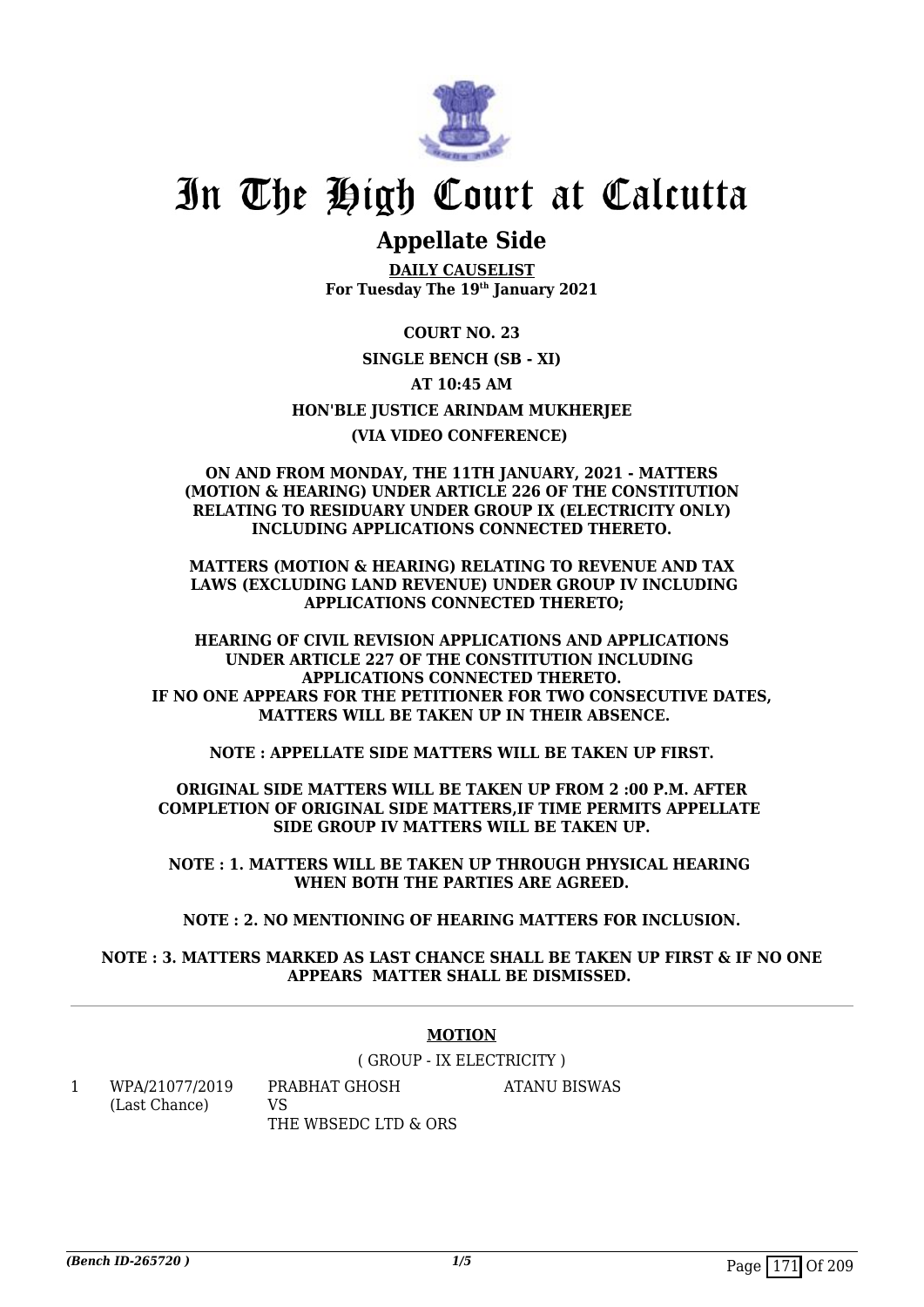| $\overline{2}$ | WPA/21213/2019<br>(Last Chance)             | SANJIB DIGER<br>VS<br><b>CESC LTD &amp; ORS</b>                                                               | ROHIT BANERJEE                      |
|----------------|---------------------------------------------|---------------------------------------------------------------------------------------------------------------|-------------------------------------|
| 3              | WPA/21219/2019                              | <b>BIVASH CHAKRABORTY</b><br><b>VS</b><br>CALCUTTA ELECTRIC<br>SUPPLY CORPORATION<br><b>LIMITED &amp; ORS</b> | SATYAJIT SENAPATI                   |
| 4              | WPA/21333/2019<br>(Last Chance)             | KHODEJA BIBI<br><b>VS</b><br>W.B. STATE ELECTRICITY<br>DISTRIBUTION COMPANY<br>LTD. & ORS                     | PRASANTA KUMAR<br><b>PAKRASHI</b>   |
| 5              | WPA/21503/2019<br>(Last Chance)             | SAMANTA MONDAL<br><b>VS</b><br>THE CHAIRMAN, W.B.S.E.D.<br>CO. LTD. & ORS                                     | <b>SK HOSSAIN ALI</b>               |
| 6              | WPA/21733/2019<br>(Last Chance)             | <b>SHYAM SUNDAR BERA</b><br><b>VS</b><br><b>WBSEDC LTD &amp; ORS</b>                                          | <b>ANIT KR DAS</b>                  |
| 7              | WPA/21924/2019<br>(Last Chance)             | <b>MITHU BISWAS</b><br><b>VS</b><br>W.B. STATE ELECTRICITY<br>DISTRIBUTION COMPANY<br>LTD. $&$ + ORS          | <b>MANOJ KUMAR</b><br><b>MONDAL</b> |
| 8              | WPA/22394/2019                              | PRATIMA RANI BURMAN &<br><b>ORS</b><br><b>VS</b><br><b>CESC LIMITED &amp; ORS</b>                             | MONIKA GHOSH                        |
| 9              | WPA/23517/2019                              | <b>CHHANDA BOSE</b><br><b>VS</b><br>STATE OF WEST BENGAL &<br><b>ORS</b>                                      | <b>SWARNALI SAHA</b>                |
| 10             | WPA/23648/2019<br>(Application not<br>here) | <b>SUDEEP KUMAR BARIK</b><br>VS<br><b>CESC LIMITED &amp; ANR</b>                                              | <b>INDRANIL HALDER</b>              |
|                | IA NO: CAN/1/2020(Old No:CAN/5473/2020)     |                                                                                                               |                                     |
| 11             | WPA/23980/2019                              | SAPTARSHI DEY<br><b>VS</b><br>C.E.S.C LTD& ORS                                                                | <b>ABHIJIT RAY</b>                  |
| 12             | WPA/869/2020                                | PARUL BISWAS<br><b>VS</b><br>STATE OF WEST BENGAL &<br><b>ORS</b>                                             | <b>ANANTH NATH</b><br><b>NASKAR</b> |
| 13             | WPA/2551/2020                               | <b>GADADHAR DUTTA</b><br>VS<br><b>WBSEDC LTD &amp; ORS</b>                                                    | <b>UDDIPAN BANERJEE</b>             |
| 14             | WPA/3102/2020                               | AVIK CHATTERJEE<br><b>VS</b><br>STATE OF WEST BENGAL &<br><b>ORS</b>                                          | HIMADRI KR MAHATA                   |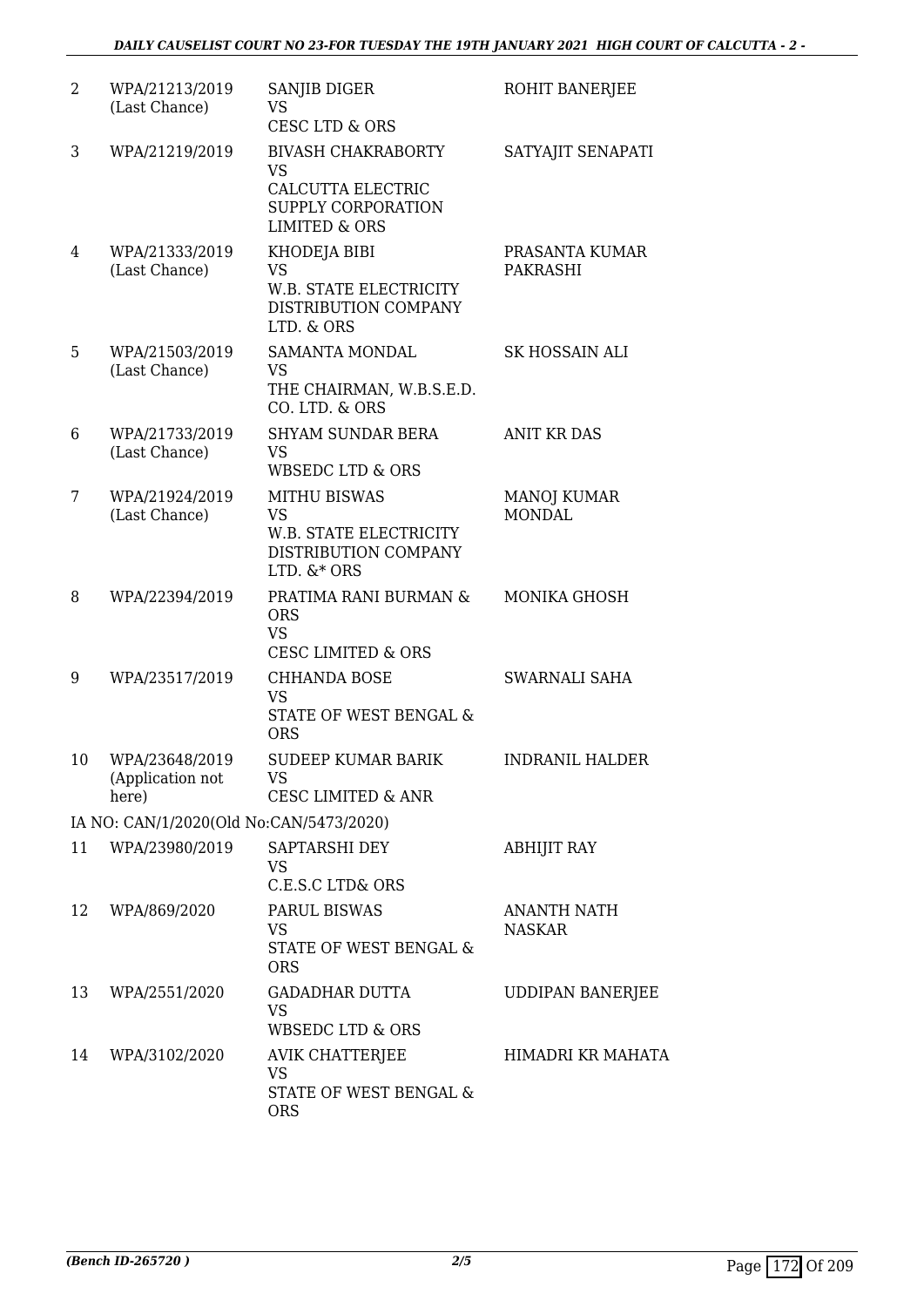| 15                                      | WPA/3127/2020                           | <b>MAMONI BHUNIA</b><br>VS<br>W.B. STATE ELECTRICITY<br>DISTRIBUTION COMPANY<br>LTD. & ORS                | PRADIP PAUL                            |  |
|-----------------------------------------|-----------------------------------------|-----------------------------------------------------------------------------------------------------------|----------------------------------------|--|
| 16                                      | WPA/3249/2020                           | ARBIND JAISWAL<br><b>VS</b><br>THE SEC. MINISTRY OF<br>ELECTRICITY, NABANNA &<br>ORS.                     | ANUPAM ACHARYYA                        |  |
| 17                                      | WPA/3265/2020                           | SHAIK GOLAM HOSSAIN @<br><b>GULAM HUSSAIN</b><br><b>VS</b><br><b>STATE OF WEST BENGAL &amp;</b><br>ORS.   | <b>KALYANI</b><br><b>BHATTACHARYYA</b> |  |
| 18                                      | WPA/3664/2020                           | GOBINDA CH. GHOSH @<br><b>GOBINDA GHOSH &amp; ANR.</b><br><b>VS</b><br>WBSEDCL & ORS.                     | ANIRUDHA SINGHA<br><b>ROY</b>          |  |
|                                         | IA NO: CAN/1/2020                       |                                                                                                           |                                        |  |
| 19                                      | WPA/4047/2020                           | USHA DUTTA<br><b>VS</b><br><b>CESC LIMITED &amp; ANR</b>                                                  | <b>INDRANIL HALDER</b>                 |  |
|                                         | IA NO: CAN/1/2020(Old No:CAN/4343/2020) |                                                                                                           |                                        |  |
| 20                                      | WPA/4157/2020                           | SUSHIL PRASAD SINGH                                                                                       | MOHIT KUMAR DEY                        |  |
|                                         |                                         | <b>VS</b><br>THE CALCUTTA ELECTRIC<br>SUPPLY CORPORATION LTD<br>& ORS                                     |                                        |  |
| 21                                      | WPA/4327/2020                           | NIKHIL KOLEY & ORS<br><b>VS</b><br>THE C.E.S.C. LTD & ORS                                                 | <b>BALARAM NEOGI</b>                   |  |
| 22                                      | WPA/4867/2020<br>(Last chance)          | <b>HABIBUL HOSSAIN</b><br>VS.<br>STATE OF WEST BENGAL &<br><b>ORS</b>                                     | <b>GANESH CHANDRA</b><br><b>PATRA</b>  |  |
| 23                                      | WPA/5300/2020                           | RAHUL MONDAL<br><b>VS</b><br><b>CESC LIMITED &amp; ANR</b>                                                | <b>INDRANIL HALDER</b>                 |  |
| 24                                      | WPA/5330/2020                           | JAYASHREE PATRA MAITY<br><b>VS</b><br><b>WESEDCL &amp; ORS</b>                                            | NILANJAN ADHIKARI                      |  |
| 25                                      | WPA/6550/2020                           | <b>GOUR MONDAL</b><br><b>VS</b><br>THE CALCUTTA ELECTRIC<br><b>SUPPLY CORPORATION &amp;</b><br><b>ORS</b> | SHEBATEE DATTA                         |  |
| IA NO: CAN/1/2020(Old No:CAN/5318/2020) |                                         |                                                                                                           |                                        |  |
| 26                                      | WPA/7828/2020                           | KASEM ALI MOLLA<br><b>VS</b><br>THE STATE OF WEST<br><b>BENGAL</b>                                        | <b>DONA AKTER</b>                      |  |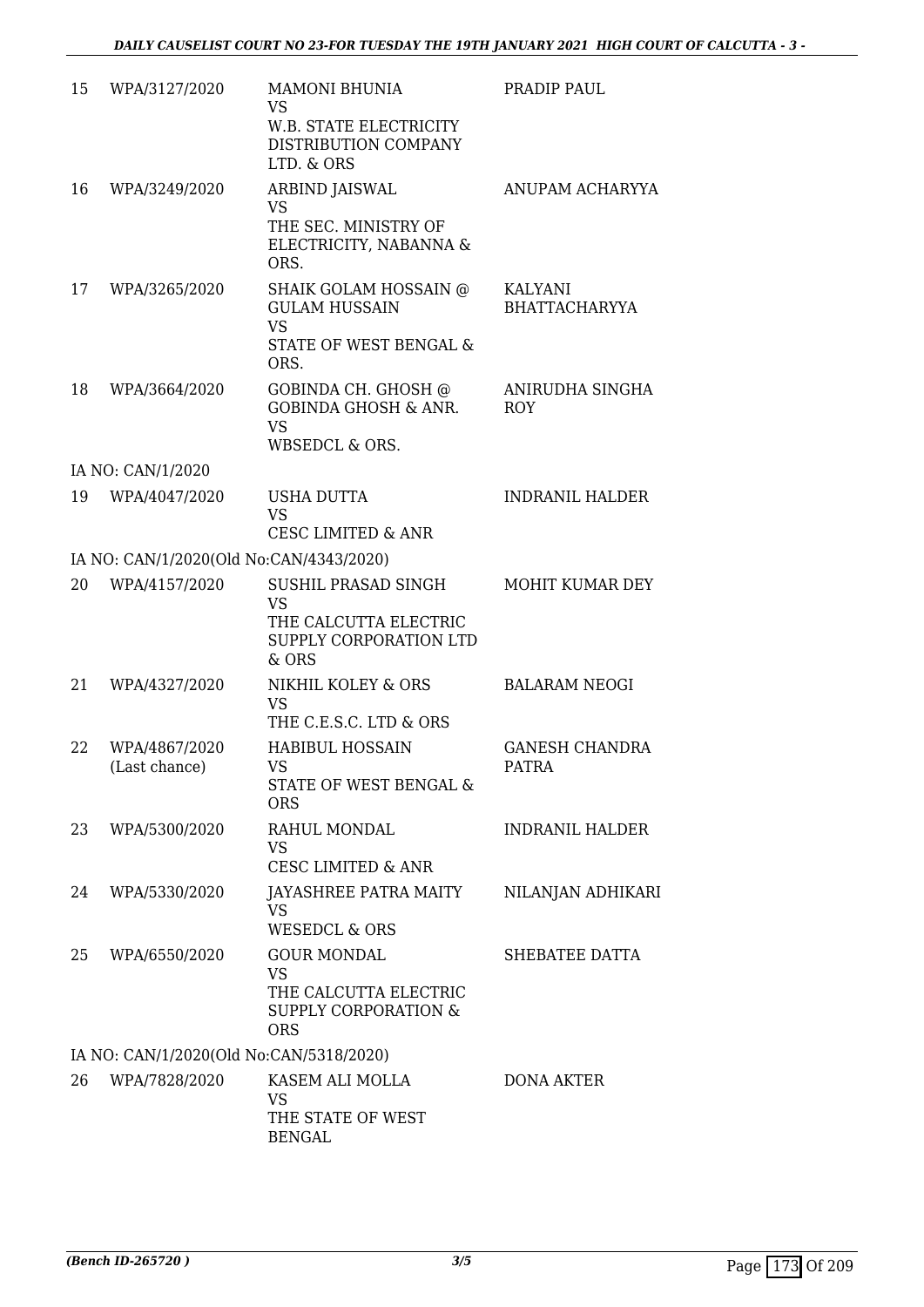| 27 | WPA/8142/2020                   | MD RUSTAM<br>VS<br>CESC LTD AND ANR                                                                                    | <b>INDRANIL HALDER</b>       |
|----|---------------------------------|------------------------------------------------------------------------------------------------------------------------|------------------------------|
| 28 | WPA/8497/2020                   | K K INFRAPROMOTERS PVT<br><b>LTD</b><br><b>VS</b><br>STATE OF WEST BENGAL<br>AND ORS.                                  | ABANTIKA GARAI               |
| 29 | WPA/8574/2020                   | JAGADISH MONDAL<br>VS<br>THE CHAIRMAN, WBSEDCL<br><b>AND OTHERS</b>                                                    | AMITABHA GHOSH               |
| 30 | WPA/9358/2020<br>(Last chance)  | PRANAB MONDAL<br>VS<br>W.B.S.E.D.C.L AND ANR                                                                           | <b>SANDIP GHOSH</b>          |
| 31 | WPA/9413/2020                   | SEKH JISARAT @ SEKH<br><b>JISARAT ALI</b><br><b>VS</b><br><b>WBSEDCL AND ORS</b>                                       | PAPPU ADHIKARI               |
| 32 | WPA/9812/2020<br>(Last chance)  | <b>TAPAN KUMAR MAITY</b><br><b>VS</b><br><b>WBSEDCL AND ORS</b>                                                        | SAHJAHAN ALI                 |
| 33 | WPA/10036/2020<br>(Last chance) | <b>MANSUR SARDAR</b><br>VS<br><b>WEST BENGAL STATE</b><br><b>ELECTRICITY</b><br>DISTRIBUTION COMPANY<br><b>LIMITED</b> | <b>DONA AKTER</b>            |
| 34 | WPA/10152/2020                  | TANDRA CHATTERJEE<br>VS<br><b>WEST BENGALSTATE</b><br>ELECTRICITY DISTRIUTION<br><b>COMPANY LIMITED</b>                | ANIRUDDHA<br><b>KARMAKAR</b> |
| 35 | WPA/10296/2020                  | KHITISH CHANDRA BISWAS<br>VS<br>CESC LTD.                                                                              | <b>INDRANIL HALDER</b>       |
| 36 | WPA/10472/2020                  | ALO KARAN<br><b>VS</b><br><b>CESC LIMITED AND ORS</b>                                                                  | <b>MANAS DAS</b>             |
| 37 | WPA/10739/2020                  | JAHIRUDDIN DAFADAR<br><b>VS</b><br>WB STATE ELECTRICITY<br>DISTRIBUTION CO LTD AND<br><b>ORS</b>                       | <b>ALLEN FELIX</b>           |
| 38 | WPA/11903/2020                  | <b>SARIFUL MALLICK</b><br><b>VS</b><br>STATE OF WEST BENGAL<br>AND ORS.                                                | MD. YOUNUS<br><b>MONDAL</b>  |
| 39 | WPA/196/2021                    | HIMSHILA FERRO ALLOYS<br>PVT LTD AND ANR<br><b>VS</b><br>DAMODAR VALLEY<br><b>CORPORATION AND ORS</b>                  | SOMA KAR GHOSH               |

#### **MOTION (GROUP IV)**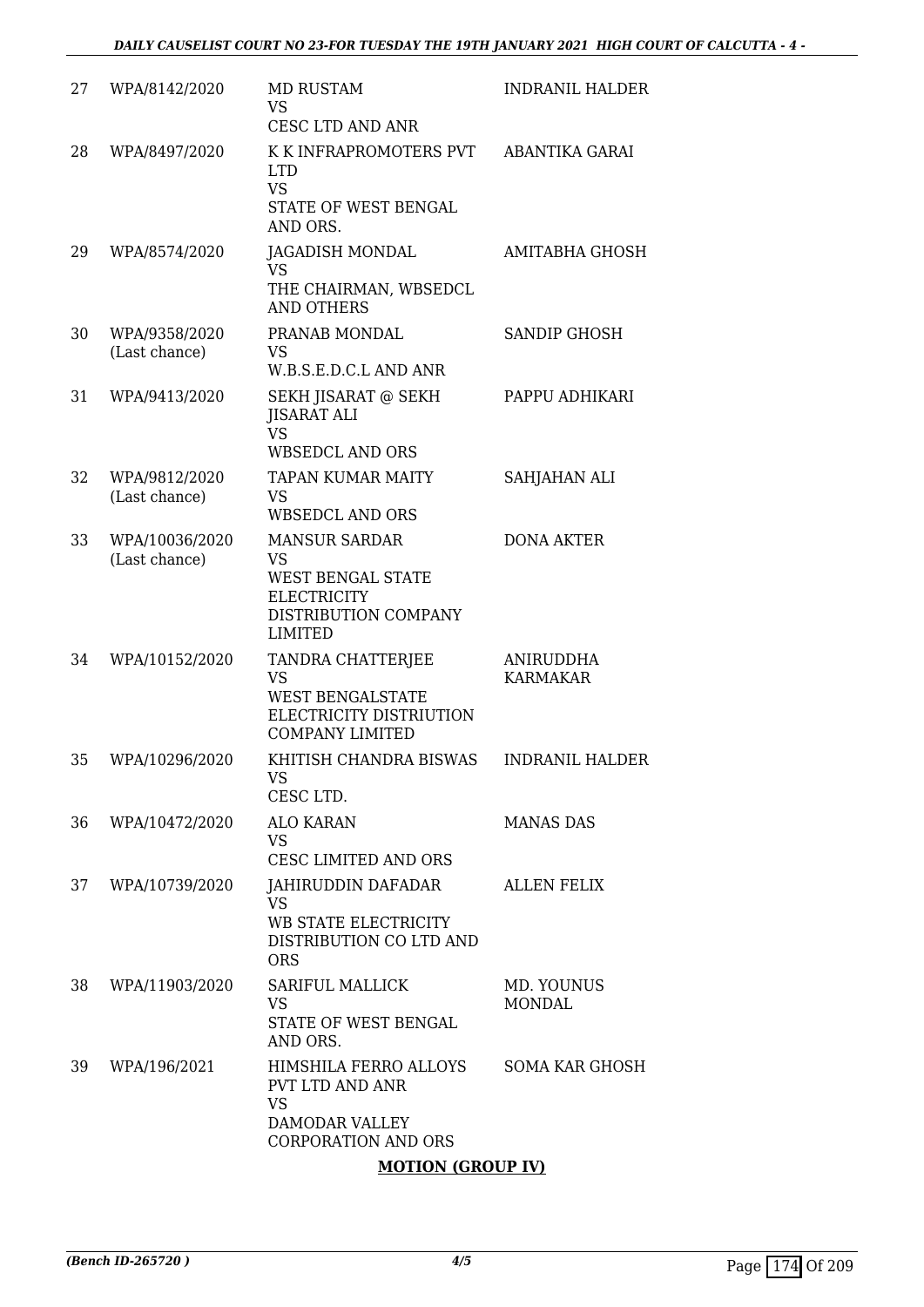| 40 | WPA/8985/2020  | SMS MEER INDIA PVT. LTD                                                                       | <b>HIMANGSHU KUMAR</b> |
|----|----------------|-----------------------------------------------------------------------------------------------|------------------------|
|    |                | VS<br>THE ASSISTANT<br>COMMISSIONER, RANGE-V,<br><b>BIDHAN NAGAR DIVISION</b>                 | <b>RAY</b>             |
| 41 | WPA/9005/2020  | THRESHOLD REALITY<br>PRIVATE LIMITED<br><b>VS</b><br><b>COMMERCIAL TAX</b>                    | <b>SHOVAN GHOSH</b>    |
|    |                | OFFICER, SALT LAKE<br>CHARGE, 24 PGS                                                          |                        |
| 42 | WPA/11700/2020 | MURSHIDABAD FLOUR<br>MILL PVT. LTD AND ANR<br><b>VS</b><br>UNION OF INDIA AND ORS.            | MOUSUMI BHOWAL         |
| 43 | WPA/11734/2020 | M/S HALDIA AGRO PRIVATE<br><b>LIMITED AND ANOTHER</b><br><b>VS</b><br>UNION OF INDIA AND ORS. | MOUSUMI BHOWAL         |
| 44 | WPA/11756/2020 | <b>BABA LOKENATH FLOUR</b><br>MILLS PVT LTD AND ANR<br><b>VS</b><br>UNION OF INDIA AND ORS.   | <b>MOUSUMI BHOWAL</b>  |
| 45 | WPA/11761/2020 | ARUAM FLOUR MILLS PVT<br>LTD AND ANR<br><b>VS</b><br>UNION OF INDIA AND ORS.                  | MOUSUMI BHOWAL         |
| 46 | WPA/11762/2020 | TIRUPATI AGRO SEED<br>DISTRIBUTOR PVT LTD AND<br><b>ANR</b><br><b>VS</b>                      | MOUSUMI BHOWAL         |
|    |                | UNION OF INDIA AND ORS.                                                                       |                        |
| 47 | WPA/285/2021   | ANIRUDDHA BANERJEE<br>VS<br>SR. JOINT. COMMISSIONER<br>, STATE TAX                            | <b>SRETAPA SINHA</b>   |
| 48 | WPA/1148/2021  | MD ANKIT GOSALI<br><b>VS</b><br>UNION OF INDIA AND ORS.                                       | KARAN DUDHWALA         |
| 49 | WPA/1152/2021  | <b>ANKIT GOSALI</b><br><b>VS</b><br>UNION OF INDIA AND ANR                                    | KARAM DUDHWALA         |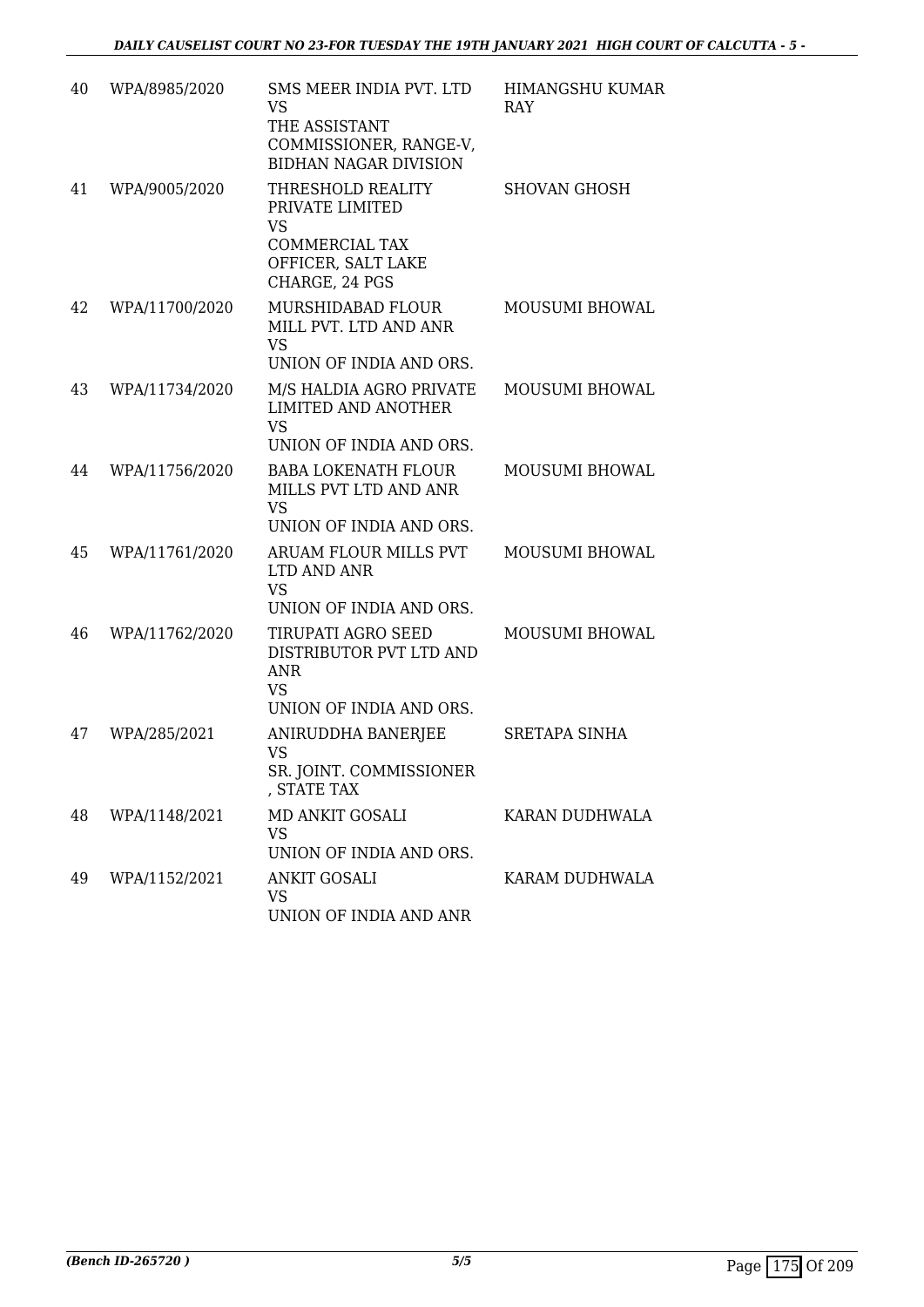

### **Appellate Side**

**DAILY CAUSELIST For Tuesday The 19th January 2021**

**COURT NO. 18**

**SINGLE BENCH (SB - XII) AT 10:45 AM HON'BLE JUSTICE BISWAJIT BASU (VIA VIDEO CONFERENCE)**

**ON AND FROM MONDAY, THE 11TH JANUARY, 2021 – MATTERS (MOTION & HEARING) UNDER ARTICLE 226 OF THE CONSTITUTION RELATING TO MADRASAH EDUCATION UNDER GROUP II AND APPLICATIONS CONNECTED THERETO;**

**MATTERS (MOTION & HEARING) UNDER ARTICLE 226 OF THE CONSTITUTION RELATING TO APPOINTMENT AND SERVICE CONDITION OF PARA TEACHERS UNDER GROUP II AND APPLICATIONS CONNECTED THERETO;**

**APPEALS RELATING TO ALL CLAIM CASES INCLUDING APPLICATIONS CONNECTED THERETO (EXCLUDING ADMISSION OF APPEALS UNDER SECTION 30 OF THE EMPLOYEES' COMPENSATION ACT, 1923);**

**ADMISSION AND HEARING OF CIVIL REVISION APPLICATIONS AND APPLICATIONS UNDER ARTICLE 227 OF THE CONSTITUTION INCLUDING APPLICATIONS CONNECTED THERETO ARISING OUT OF TESTAMENTARY AND EJECTMENT/EVICTION SUITS AND PUBLIC PREMISES (UNAUTHORISED OCCUPANTS) ACT, 1971.**

**NOTE: MATTERS WILL BE TAKEN UP THROUGH PHYSICAL HEARING ONLY WHEN BOTH THE PARTIES ARE AGREED.**

|   |                             | <b>EXTENSION OF INTERIM ORDER</b>                                                |                      |  |
|---|-----------------------------|----------------------------------------------------------------------------------|----------------------|--|
| 1 | WPA/9253/2020               | <b>TOHIDUL ISLAM</b><br><b>VS</b>                                                | TANUJA BASAK         |  |
|   |                             | State of West Bengal<br><b>NEW MOTION</b>                                        |                      |  |
| 2 | CO/1478/2020<br>(No Caveat) | KAMAL KUMAR ROY<br>VS<br><b>SUBNALANE MAZUMDER</b>                               | PRASANT KUMAR DUTT   |  |
| 3 | CO/1574/2020<br>(No Caveat) | MAYANK PODDAR HUF AND<br><b>OTHERS</b><br><b>VS</b><br>DENA BANK AND ANOTHER     | EMON BHATTACHARYA    |  |
| 4 | CO/59/2021<br>(No Caveat)   | <b>BIMAL SANKAR NANDA</b><br><b>VS</b><br>RABI SANKAR NANDA                      | <b>SOUMITA GHOSH</b> |  |
| 5 | CO/66/2021<br>(No Caveat)   | SUBODH KUMAR SAMANTA<br><b>VS</b><br>SECRETARY, W.B.S.E.D.C.L. AND<br><b>ANR</b> | VASWATI CHAKRABORTY  |  |
| 6 | CO/83/2021<br>(No Caveat)   | SUBHASH CHANDRA MONDAL<br>AND OTHERS<br><b>VS</b><br>SOUMEN SARKAR AND OTHERS    | KOUSHIKEE BANERJEE   |  |
| 7 | CO/101/2021<br>(No Caveat)  | M/S. VISHWSAMITRA RAMKUMAR<br>VS<br>M/S. GHOSH AND SONS PVT LTD                  | LUTFUL HOUE          |  |
|   |                             | <b>APPLICATION (MACC)</b>                                                        |                      |  |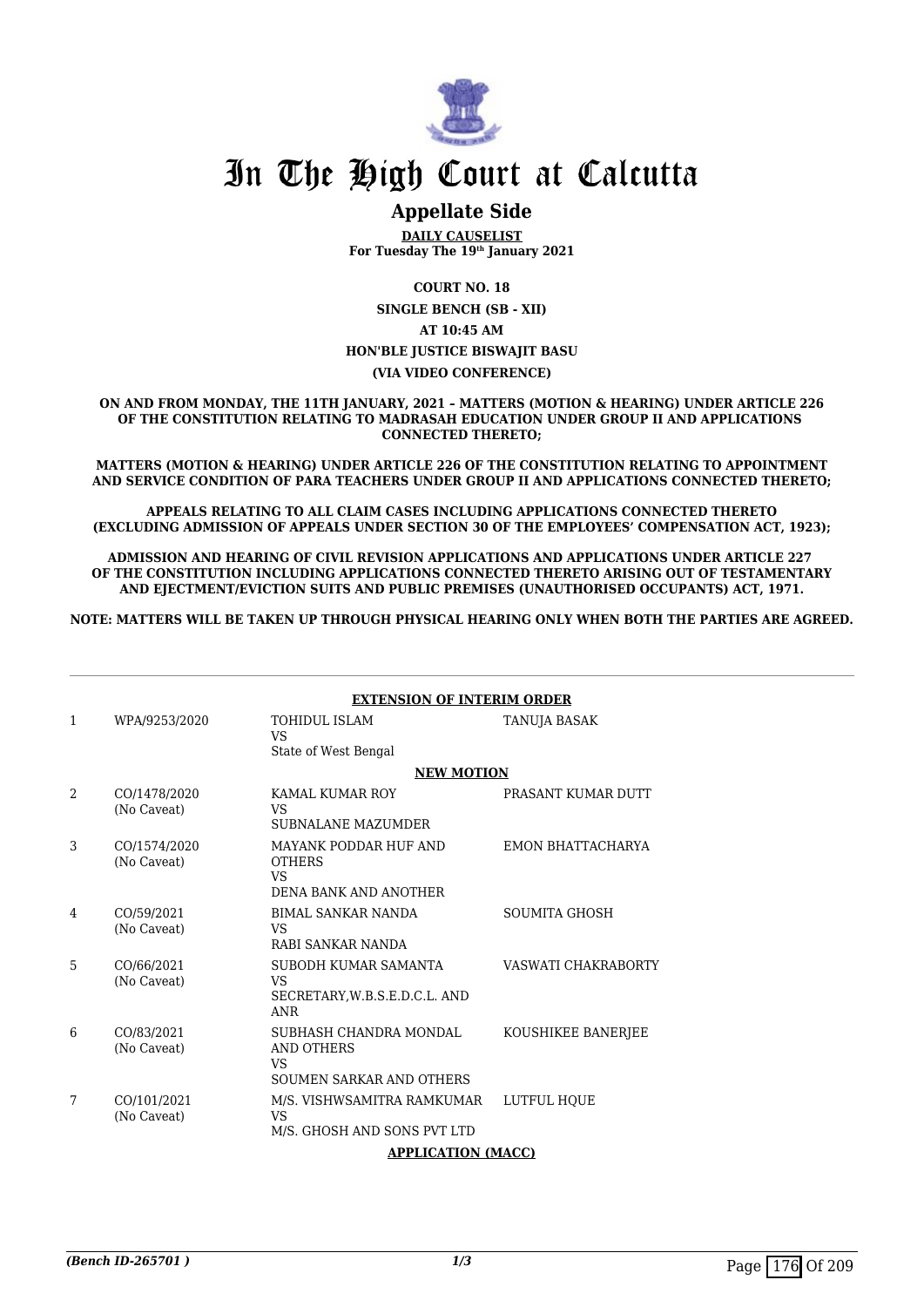| 8                                                                          | FMA/740/2010                                             | THE NEW INDIA ASSURANCE CO.<br>LTD.<br><b>VS</b>                            | KAMAL KRISHNA DAS                                                                                              |  |  |
|----------------------------------------------------------------------------|----------------------------------------------------------|-----------------------------------------------------------------------------|----------------------------------------------------------------------------------------------------------------|--|--|
|                                                                            |                                                          | PURNA LAKSHMI GHOSH & ORS.                                                  |                                                                                                                |  |  |
|                                                                            | CAN/6/2020, CAN/7/2020                                   |                                                                             | IA NO: CAN/3/2010(Old No:CAN/3638/2010), CAN/4/2013(Old No:CAN/7765/2013), CAN/5/2016(Old No:CAN/12264/2016),  |  |  |
| 9                                                                          | FMA/1294/2013                                            | THE ORIENTAL INSURANCE CO.<br><b>LTD</b><br>VS<br>SHYAMALI DEBNATH & ORS    | PARIMAL KUMAR PAHARI                                                                                           |  |  |
|                                                                            | IA NO: CAN/3/2017(Old No:CAN/6467/2017)                  |                                                                             |                                                                                                                |  |  |
|                                                                            | wt10 COT/39/2013                                         | SHYAMALI DEBNATH & ORS.                                                     | SIMA GHOSH                                                                                                     |  |  |
|                                                                            |                                                          | VS<br>ORIENTAL INSURANCE CO. LTD.<br>& ANR.                                 |                                                                                                                |  |  |
| 11                                                                         | FMA/3288/2013                                            | THE ORIENTAL INSURANCE CO.<br>LTD.<br>VS.<br>RAMDULAL PRADHAN & ANR.        | KAMAL KRISHNA DAS                                                                                              |  |  |
|                                                                            | IA NO: CAN/2/2017(Old No:CAN/169/2017)                   |                                                                             |                                                                                                                |  |  |
| 12                                                                         | FMAT/987/2015                                            | GAYATRI BARDHAN                                                             | JAYANTA BANERJEE                                                                                               |  |  |
|                                                                            |                                                          | VS<br>THE NATIONAL INSURANCE CO.                                            |                                                                                                                |  |  |
|                                                                            |                                                          | LTD. & ANR.                                                                 |                                                                                                                |  |  |
|                                                                            |                                                          | IA NO: CAN/1/2019(Old No:CAN/11360/2019), CAN/2/2019(Old No:CAN/11361/2019) |                                                                                                                |  |  |
| 13                                                                         | FMAT/988/2015                                            | HABIBAR RAHAMAN & ORS.<br>VS<br>THE NATIONAL INSURANCE CO.<br>LTD. & ANR.   | <b>JAYANTA BANERJEE</b>                                                                                        |  |  |
|                                                                            |                                                          |                                                                             | IA NO: CAN/1/2019(Old No:CAN/11363/2019), CAN/2/2019(Old No:CAN/11364/2019), CAN/3/2019(Old No:CAN/11365/2019) |  |  |
| 14                                                                         | FMA/1435/2015                                            | SUTAPA HORE @ HARE & ANR                                                    | JAYANTA BANERJEE                                                                                               |  |  |
|                                                                            |                                                          | VS<br>THE ORIENTAL INSURANCE CO.<br>LTD & ANR                               |                                                                                                                |  |  |
|                                                                            | IA NO: CAN/1/2019(Old No:CAN/7908/2019)                  |                                                                             |                                                                                                                |  |  |
| 15                                                                         | FMAT/721/2016                                            | SWAPAN KUMAR BERA<br>VS                                                     | DYUTIMAN BANERJEE                                                                                              |  |  |
|                                                                            |                                                          | LAKSHMAN BHOWMIK & ANR                                                      |                                                                                                                |  |  |
| 16                                                                         | IA NO: CAN/1/2018(Old No:CAN/3454/2018)<br>FMAT/791/2016 | SAHANARA SEIKH & ORS                                                        | ALI IMAM SHAH                                                                                                  |  |  |
|                                                                            |                                                          | VS<br>NEW INDIA ASSURANCE & ANR                                             |                                                                                                                |  |  |
|                                                                            | IA NO: CAN/1/2017(Old No:CAN/3841/2017)                  |                                                                             |                                                                                                                |  |  |
|                                                                            | wt17 FMA/898/2013                                        | THE NEW INDIA ASSURANCE CO.<br>LTD.<br><b>VS</b>                            | PARIMAL KUMAR PAHARI                                                                                           |  |  |
|                                                                            |                                                          | SAHANARA SEIKH & ORS                                                        |                                                                                                                |  |  |
| 18                                                                         | FMA/2293/2016                                            | NATIONAL INSURANCE CO. LTD.<br>VS<br>RASHMI KUMARI & ORS                    | SAIBALENDU BHOWMIK                                                                                             |  |  |
| IA NO: CAN/1/2015(Old No:CAN/10780/2015), CAN/3/2017(Old No:CAN/7114/2017) |                                                          |                                                                             |                                                                                                                |  |  |
| 19                                                                         | FMA/2702/2016                                            | <b>BIVA PAUL &amp; ORS</b>                                                  | <b>SAIDUR RAHAMAN</b>                                                                                          |  |  |
|                                                                            |                                                          | VS<br>THE TATA AIG GENERAL<br><b>INSURANCE CO LTD &amp; ANR</b>             |                                                                                                                |  |  |
|                                                                            | IA NO: CAN/1/2018(Old No:CAN/4421/2018)                  |                                                                             |                                                                                                                |  |  |
| 20                                                                         | FMA/3668/2016                                            | <b>RINKU SAHA &amp; ORS</b>                                                 | SAIDUR RAHAMAN                                                                                                 |  |  |
|                                                                            |                                                          | VS<br>NATIONAL INSURANCE CO LTD &<br>ORS                                    |                                                                                                                |  |  |
|                                                                            | IA NO: CAN/1/2017(Old No:CAN/10930/2017)                 |                                                                             |                                                                                                                |  |  |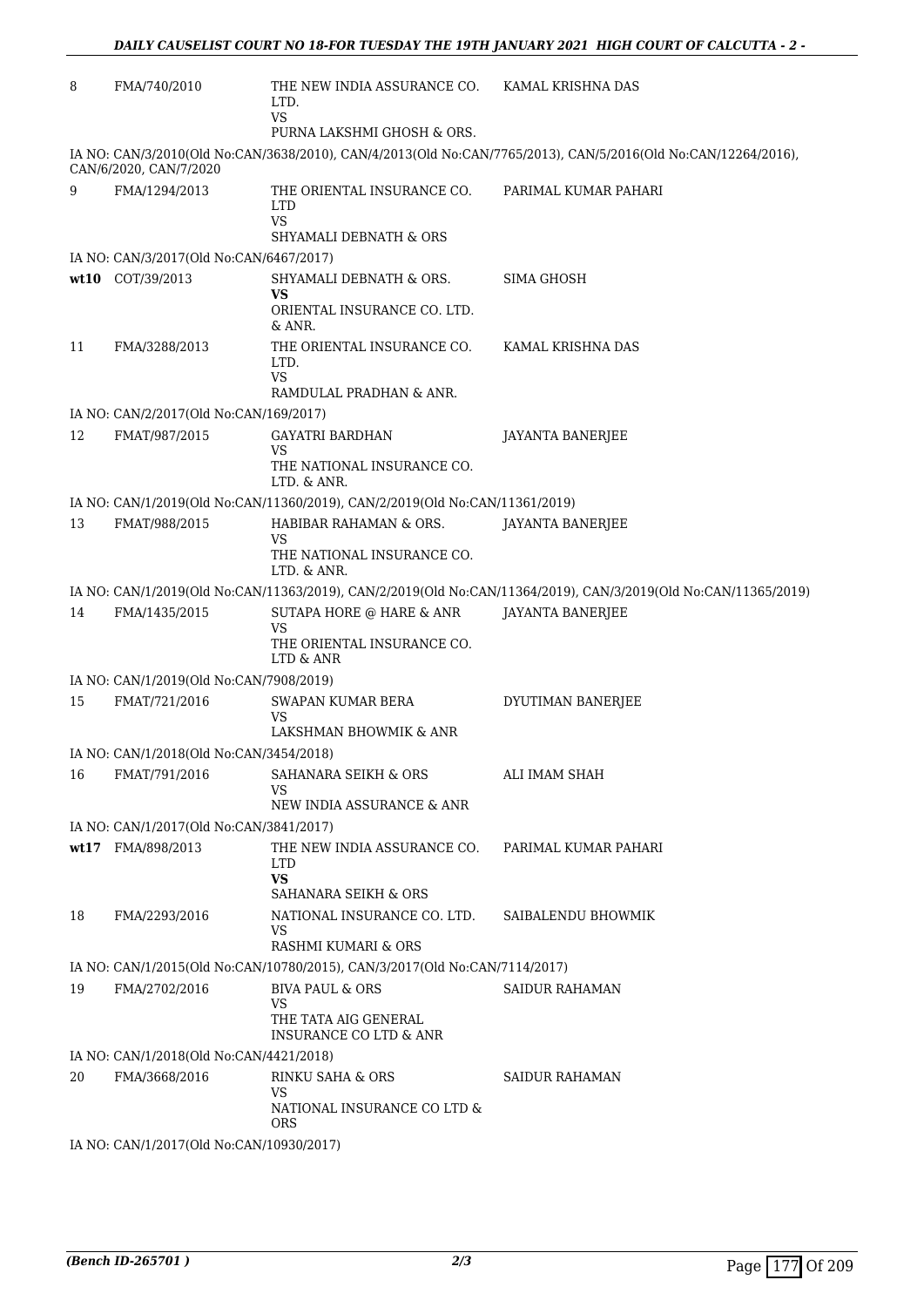| 21 | FMAT/229/2020                             | ICICI MLOMBARD GENARAL<br><b>INSURANCE CO LTD</b><br><b>VS</b><br>ANJALI PAL & ORS                              | PARIMAL KUMAR PAHARI                   |
|----|-------------------------------------------|-----------------------------------------------------------------------------------------------------------------|----------------------------------------|
|    | IA NO: CAN/1/2020                         |                                                                                                                 |                                        |
| 22 | FMAT/578/2020                             | <b>SUBIR KUMAR DAS AND</b><br><b>ANOTHER</b><br><b>VS</b><br>ADHUNIK PRATHISTAN PVT. LTD.<br><b>AND ANOTHER</b> | <b>MANSARAM MANDAL</b>                 |
|    | IA NO: CAN/1/2021                         |                                                                                                                 |                                        |
|    |                                           | <b>MOTION</b>                                                                                                   |                                        |
| 23 | CO/3322/2010<br>(S)                       | MINOR SUBRAN MULLICK<br>VS<br><b>DOLPHIN CLUB</b>                                                               | PARTHA PRATIM<br><b>MUKHERJEE</b>      |
|    | IA NO: CAN/1/2020, CAN/2/2020, CAN/3/2020 |                                                                                                                 |                                        |
| 24 | CO/4144/2013<br>(S)                       | MD ZAFIRUL ISLAM<br><b>VS</b><br><b>BOARD OF TRUSTEES OF THE</b><br>PORT OF CALCUTTA                            | SHYAMAL KR SANYAL                      |
| 25 | CO/754/2020                               | SANJIB SAHA CHOWDHURY<br><b>VS</b><br>JAYANTA DUTTA                                                             | PALSH MUKHERJEE                        |
| 26 | CO/1099/2020                              | M/S CHANDANNAGORE CYCLE<br>SUPPLY CO. BY RABINDRANATH<br><b>GOSWAMI</b><br><b>VS</b><br>DR. TANUSHREE PAL       | SARBANANDA SANYAL                      |
| 27 | CO/1640/2020                              | SUDHANSHU SAHA<br><b>VS</b><br>RAMKRISHNA PODDAR                                                                | <b>ANGSHUMAN</b><br><b>CHAKRBORTY</b>  |
| 28 | CO/1641/2020<br>(With Caveat)             | SUDHANSHU SAHA<br><b>VS</b><br>SRIKRISHNA @ PALTON PODDAR                                                       | ANGSHUMAN<br><b>CHAKRABOERTY</b>       |
| 29 | CO/1642/2020<br>(With Caveat)             | <b>SUDANSHU SAHA</b><br>VS<br><b>ASHOKE PRAMANICK</b>                                                           | <b>ANGSHUMAN</b><br><b>CHAKRABORTY</b> |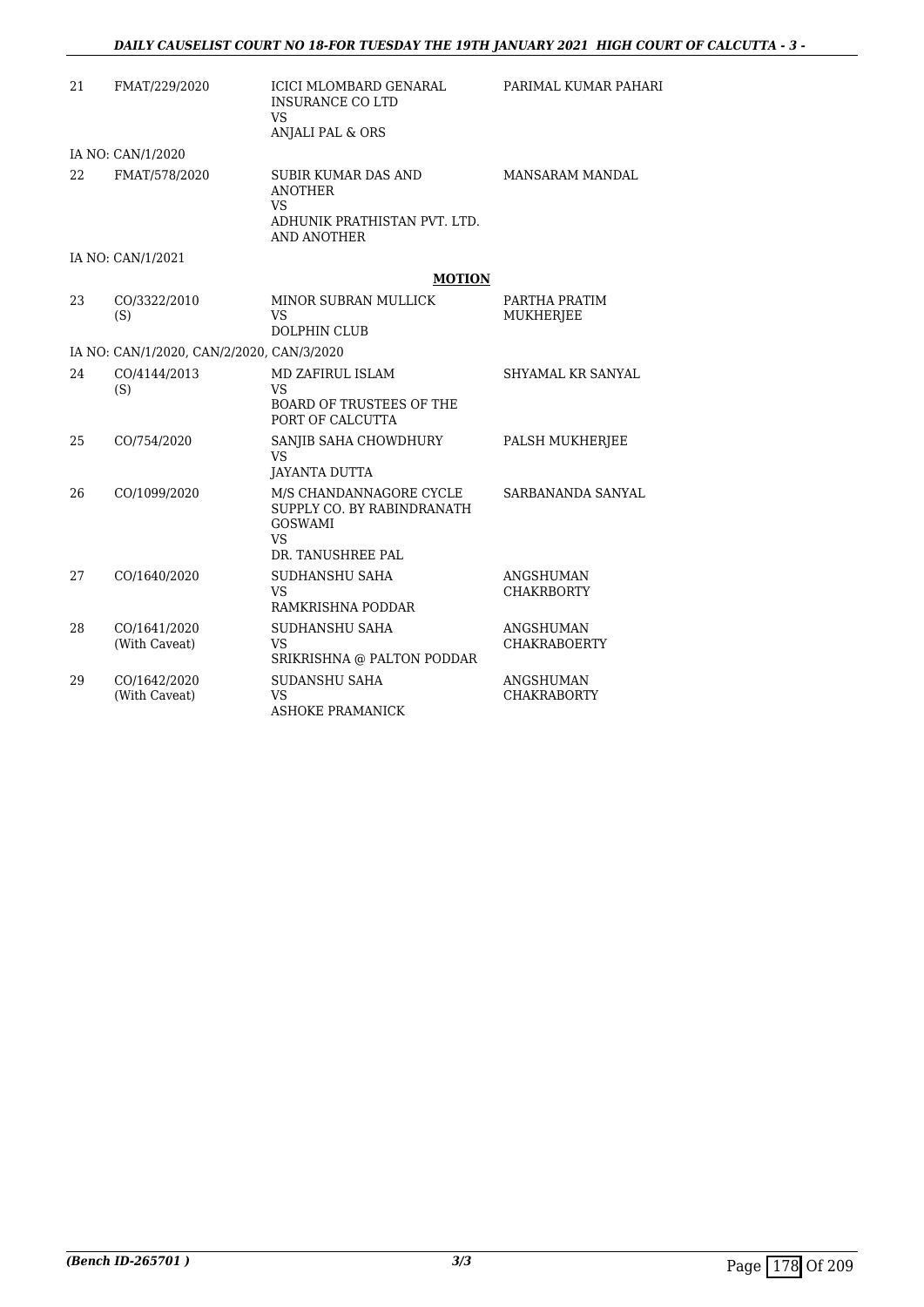

### **Appellate Side**

**DAILY CAUSELIST For Tuesday The 19th January 2021**

**COURT NO. 24**

**SINGLE BENCH (SB - XIII) AT 10:45 AM HON'BLE JUSTICE AMRITA SINHA**

#### **(VIA VIDEO CONFERENCE)**

**ON AND FROM MONDAY, 11TH JANUARY, 2021 ROSTER NOTIFIED ON 8TH JANUARY, 2021 IS MODIFIED TO THE FOLLOWING EXTENT :- MATTERS (MOTION & HEARING) UNDER ARTICLE 226 OF THE CONSTITUTION RELATING TO MUNICIPALITIES AND PANCHAYATS (EXCLUDING MATTERS RELATED TO CO-OPERATIVE SOCIETIES) UNDER GROUP V AND APPLICATIONS CONNECTED THERETO (INCLUDING ALL SERVICE MATTERS RELATED TO MUNICIPALITY AND CONNECTED APPLICATIONS CONNECTED THERETO).** 

**THE FOLLOWING NOTES WILL BE EFFECTIVE ON AND FROM 11.01.2021.**

**SPECIAL NOTE : (1) NO FURTHER INCLUSION IN THE LIST WILL BE ALLOWED UNTIL FURTHER ORDER.** 

**(2) ON MONDAY (18.01.2021) AND ON TUESDAY (19.01.2021) "MUNICIPALITY MOTIONS" WILL BE TAKEN UP FIRST AND THEREAFTER "PANCHAYAT MOTIONS" WILL BE TAKEN UP.** 

**(3) ON WEDNESDAY (20.01.2021) AND ON THURSDAY (21.01.2021) "PANCHAYAT MOTIONS" WILL BE TAKEN UP FIRST AND THEREAFTER "MUNICIPALITY MOTIONS" WILL BE TAKEN UP.** 

**1. ON EVERY MONDAY MOTIONS WILL BE TAKEN UP FOR THE WHOLE DAY.** 

**2. ON EVERY TUESDAY MOTIONS WILL BE TAKEN UP TILL RECESS. AFTER RECESS APPLICATIONS**  WILL BE TAKEN UP AND IF TIME PERMITS MOTIONS WILL BE TAKEN UP.

**3. ON EVERY WEDNESDAY 'MOTIONS' WILL BE TAKEN UP TILL RECESS, AFTER RECESS CONTEMPT MATTERS WILL BE TAKEN UP AND IF TIME PERMITS MOTIONS WILL BE TAKEN UP.**

**4.ON EVERY THURSDAY MOTIONS WILL BE TAKEN UP TILL RECESS. AFTER RECESS HEARING MATTERS WILL BE TAKEN UP AND THEREAFTER OTHER MOTIONS WILL BE TAKEN UP SERIALLY.** 

**5. ON EVERY FRIDAY MOTIONS WILL BE TAKEN UP TILL RECESS. AFTER RECESS 'HEARING' MATTERS WILL BE TAKEN UP AND THEREAFTER OTHER MOTIONS WILL BE TAKEN UP SERIALLY.** 

**NOTE: MATTERS WILL BE TAKEN UP THROUGH PHYSICAL HEARING ONLY WHEN BOTH THE PARTIES ARE AGREED.**

|                |                                    | <b>TO BE MENTIONED</b>                                          |                                     |
|----------------|------------------------------------|-----------------------------------------------------------------|-------------------------------------|
| 1              | WPA/8140/2020<br>(Non-Prosecution) | MD.MOHIUDDIN<br>VS<br>State of West Bengal                      | MANI SANKAR<br><b>CHATTOPADHYAY</b> |
|                |                                    | <b>MUNICIPALITY - MOTIONS</b>                                   |                                     |
| $\mathfrak{D}$ | WPA/10979/2020<br>(Top)            | SUBRATA ROY CHOWDHURY<br>VS<br>STATE OF WEST BENGAL AND<br>ORS. | AVIJIT ROY                          |
| 3              | WPA/19350/2019                     | SMT. SUBHRA DEY & ORS<br>VS<br>THE K.M.C. & ORS                 | SUBHOJIT MULLICK                    |

IA NO: CAN/1/2020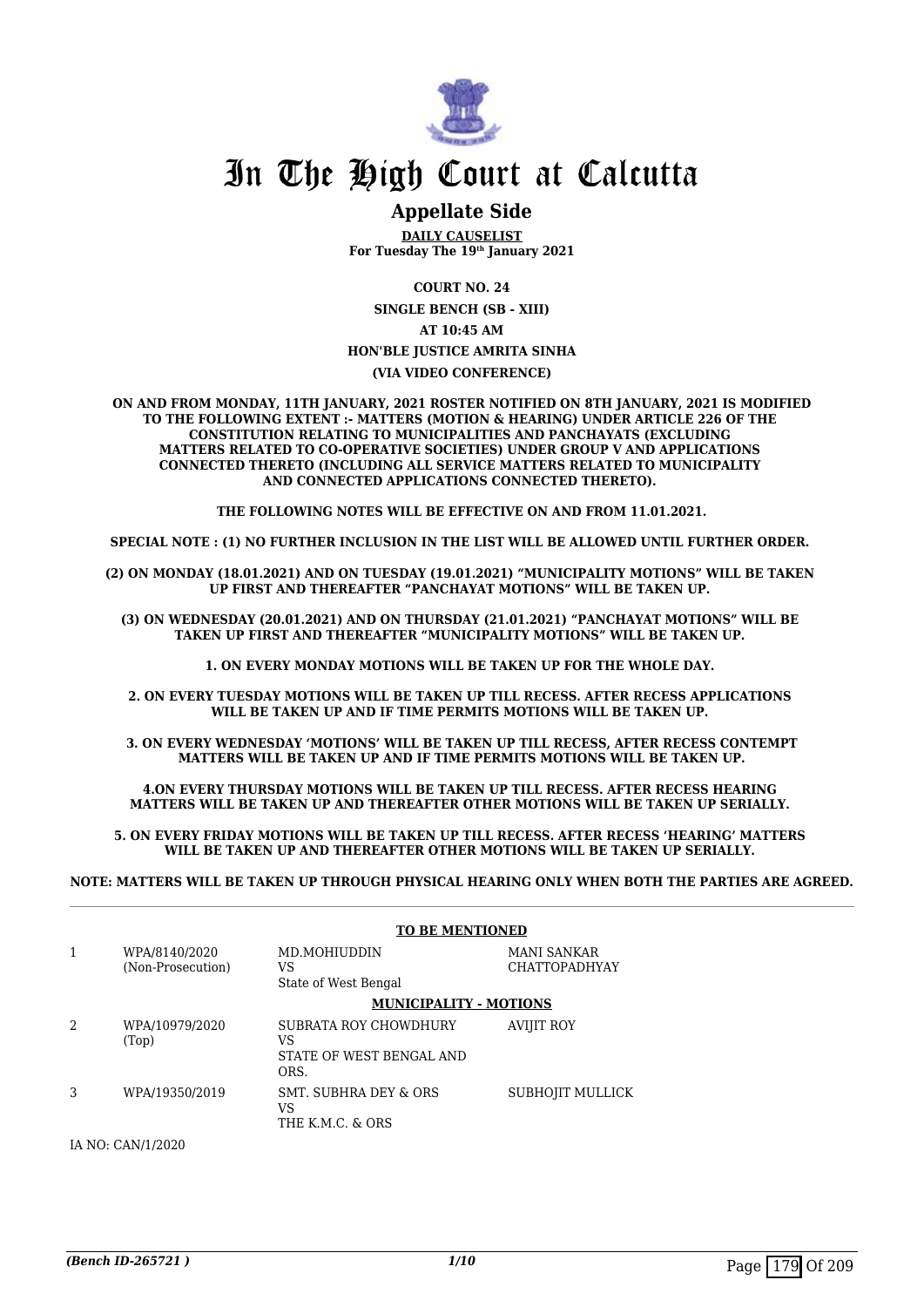#### *DAILY CAUSELIST COURT NO 24-FOR TUESDAY THE 19TH JANUARY 2021 HIGH COURT OF CALCUTTA - 2 -*

| 4          | WPA/23133/2019 | DIBASKAR SAHA<br>VS<br>STATE OF WEST BENGAL & ORS                                                               | <b>PRANTICK GHOSH</b>                                                                                        |
|------------|----------------|-----------------------------------------------------------------------------------------------------------------|--------------------------------------------------------------------------------------------------------------|
| 5          | WPA/5576/2020  | DEBA PRASAD NAG<br>VS                                                                                           | PRITAM CHOUDHURY                                                                                             |
| CAN/4/2020 |                | STATE OF WEST BENGAL & ORS                                                                                      | IA NO: CAN/1/2020(Old No:CAN/3287/2020), CAN/2/2020(Old No:CAN/4043/2020), CAN/3/2020(Old No:CAN/4044/2020), |
| 6          | WPA/7768/2020  | ABDUL RASHID @ MD RASHID<br>VS<br>STATE OF WEST BENGAL AND<br>ORS.                                              | MOSTAFIJUR RAHAMAN                                                                                           |
| 7          | WPA/8092/2020  | DYNAMIC INFRACON PVT LTD<br>AND ANR<br><b>VS</b><br>HOWRAH MUNICIPAL<br><b>CORPORATION AND ANR</b>              | DIPAK DEY                                                                                                    |
| 8          | WPA/8801/2020  | ASHIS RANJAN RAY CHOUDHURY<br><b>VS</b><br>KOLKATA MUNICIPAL<br>CORPORATION ORS.                                | karunamoyee samanta                                                                                          |
| 9          | WPA/10395/2020 | <b>ANUPAM SAMANTA</b><br>VS<br>STATE OF WEST BENGAL AND<br>ORS.                                                 | Sumanta Das                                                                                                  |
| 10         | WPA/11287/2020 | ARINDAM DAS<br>VS<br>STATE OF WEST BENGAL AND<br>ORS.                                                           | TAPAS SINGHA RAY                                                                                             |
| 11         | WPA/11295/2020 | <b>ARINDAM DAS</b><br>VS<br>STATE OF WEST BENGAL AND<br>ORS.                                                    | TAPAS SINGHA ROY                                                                                             |
| 12         | WPA/11394/2020 | M/S NEW MAA LAXMI<br>CONSTRUCTION AND COMPANY<br>AND ANOTEHR<br>VS<br>KOLKATA MUNICIPAL<br>CORPORATION AND ORS. | SUMITAVA CHAKRABORTY                                                                                         |
| 13         | WPA/33/2021    | RAJAT SUVRA SEAL<br>VS<br>THE KOLKATA MUNICIPAL COR<br>PORATION AND OTHERS                                      | NITAI CHANDRA SAHA                                                                                           |
| 14         | WPA/190/2021   | NEMAI CHAND BHATTACHARYA<br>VS<br>THE HOWRAH MUNICIPAL<br><b>CORPORATION AND ORS</b>                            | <b>ANIMESH PAUL</b>                                                                                          |
| 15         | WPA/194/2021   | ABDUL QUADIR @ QADIR<br>VS<br>THE KOLKATA MUNICIPAL<br>CORPORATION                                              | FATIMA HASSAN                                                                                                |
| 16         | WPA/217/2021   | <b>MANAS KR DAS</b><br>VS<br>STATE OF WEST BENGAL AND<br>ORS.                                                   | SIDHANT CHOWDHARY                                                                                            |
| 17         | WPA/297/2021   | BIJAY KUMAR KHEMKA AND<br><b>OTHERS</b><br><b>VS</b><br>THE KOLKATA MUNICIPAL<br><b>CORPORATION AND OTHERS</b>  | MADHUMITA BASAK                                                                                              |
| 18         | WPA/740/2021   | <b>BANASRI MONDAL</b><br>VS<br>STATE OF WEST BENGAL AND<br>ORS.                                                 | RAMESHWAR SINHA                                                                                              |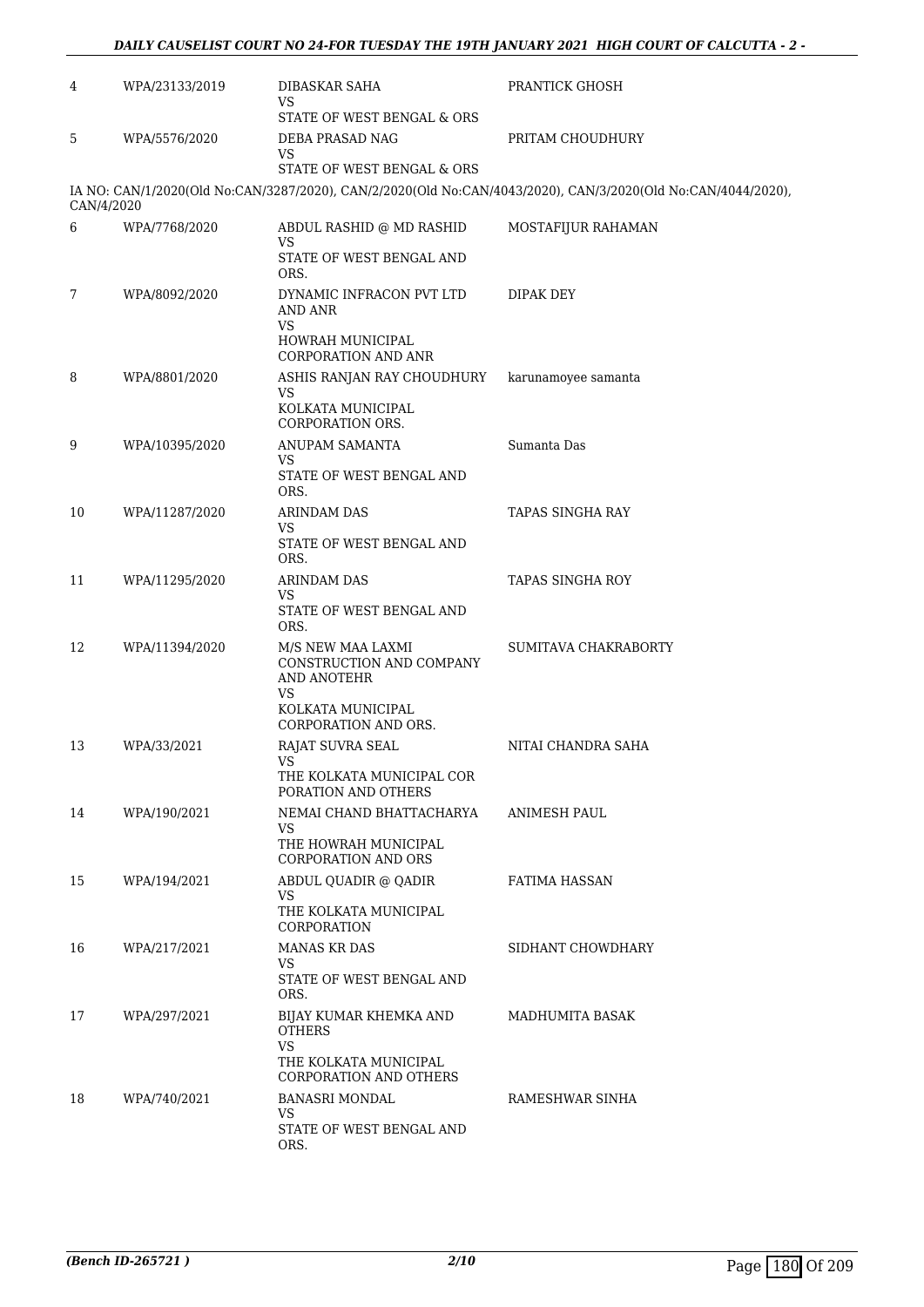#### *DAILY CAUSELIST COURT NO 24-FOR TUESDAY THE 19TH JANUARY 2021 HIGH COURT OF CALCUTTA - 3 -*

| 19 | WPA/939/2021  | T. C. MOTORS PRIVATE LIMITED<br>VS<br>BIDHANNAGAR MUNICIPAL | NIKHILESH MITTAL                          |
|----|---------------|-------------------------------------------------------------|-------------------------------------------|
|    |               | <b>CORPORATION AND ORS</b>                                  |                                           |
| 20 | WPA/1011/2021 | PRONAB MANDAL AND OTHERS<br>VS                              | ANJANA BANERJEE                           |
|    |               | STATE OF WEST BENGAL AND<br>ORS.                            |                                           |
| 21 | WPA/1012/2021 | ALI ENTERPRISE<br>VS                                        | <b>IQBAL HUSSAIN</b>                      |
|    |               | THE BHATPARA MUNICIPALITY<br><b>AND ORS</b>                 |                                           |
| 22 | WPA/1015/2021 | SUBHASH MONDAL<br>VS                                        | KRISHNENDU BERA                           |
|    |               | THE RAJPUR SONARPUR<br><b>MUNICIPALITY</b>                  |                                           |
| 23 | WPA/1042/2021 | SAHID AKTAR AND OTHERS<br>VS                                | PRADEEP PANDEY                            |
|    |               | STATE OF WEST BENGAL AND<br>ORS.                            |                                           |
| 24 | WPA/1045/2021 | SADIKUL ISLAM AND OTHERS<br>VS                              | <b>AINDRILA DE</b>                        |
|    |               | STATE OF WEST BENGAL AND<br>ORS.                            |                                           |
| 25 | WPA/1092/2021 | SATIRANI GHOSH<br>VS                                        | KAUSHIK CHANDRA<br><b>GUPTA</b>           |
|    |               | YHE KOLKATA MUNICIAL<br><b>CORPORATION AND ORS</b>          |                                           |
| 26 | WPA/1095/2021 | CHAITALI BARMAN<br>VS                                       | SALONI BHATTACHARJEE                      |
|    |               | STATE OF WEST BENGAL AND<br>ORS.                            |                                           |
| 27 | WPA/1106/2021 | SUBODH MALAKAR AND ORS<br>VS                                | SALONI BHATTACHARJEE                      |
|    |               | STATE OF WEST BENGAL AND<br>ORS.                            |                                           |
| 28 | WPA/1113/2021 | SNEHASIS BARUA<br>VS                                        | <b>ANIL KUMAR</b><br><b>CHATTOPADHYAY</b> |
|    |               | STATE OF WEST BENGAL AND<br>ORS.                            |                                           |
| 29 | WPA/1184/2021 | NARAYAN CHANDRA DATTA @<br>NARAYAN DATTA                    | Arjun Samanta                             |
|    |               | VS<br>STATE OF WEST BENGAL AND<br>ORS.                      |                                           |
| 30 | WPA/1279/2021 | SUBIR SAHA                                                  | <b>SARTHAK BARMAN</b>                     |
|    |               | VS.<br>VIVEK SHARMA                                         |                                           |
| 31 | WPA/1292/2021 | INDIA MOTOR PARTS AND                                       | AJAY GAGGAR                               |
|    |               | ACCESSORIES LTD. AND ANR<br>VS.                             |                                           |
|    |               | THE KOLKATA MUNICIPAL<br><b>CORPORATION AND ORS</b>         |                                           |
| 32 | WPA/1314/2021 | SANJIB SINGHA ROY                                           | AMITABRATA RAY                            |
|    |               | VS<br>STATE OF WEST BENGAL AND<br>ORS.                      |                                           |
| 33 | WPA/1408/2021 | SANTU GHOSH                                                 | PALASH MUKHERJEE                          |
|    |               | VS.<br>STATE OF WEST BENGAL AND<br>ORS.                     |                                           |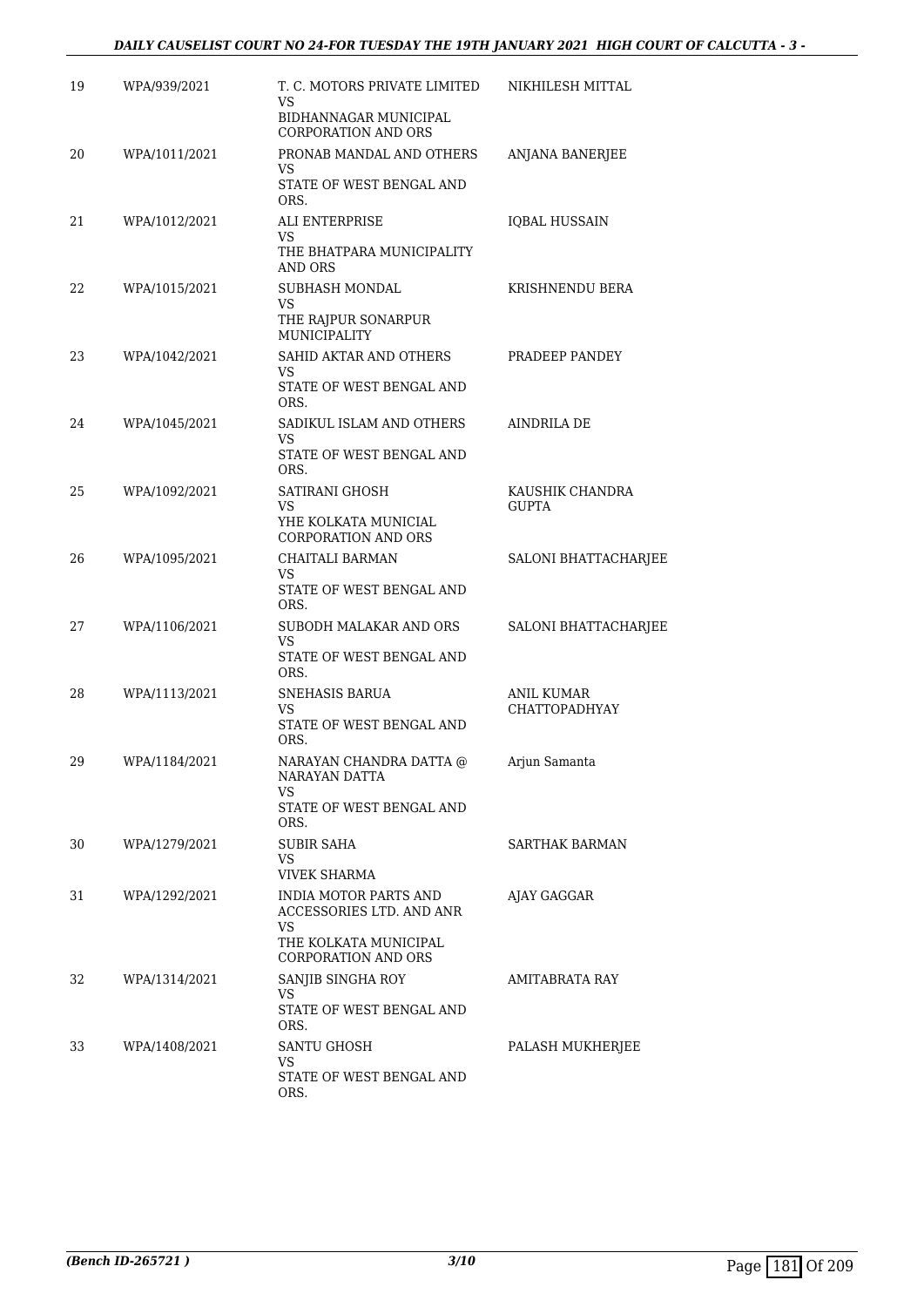| 34 | WPA/1433/2021                           | <b>GARIMA DEVELOPERS AND</b><br>ANOTHER                                 | ANUJIT MOOKHERJI                       |
|----|-----------------------------------------|-------------------------------------------------------------------------|----------------------------------------|
|    |                                         | VS<br>KOLKATA MUNICIPAL<br>CORPORATION AND OTHERS                       |                                        |
|    |                                         | <b>PANCHAYAT - MOTIONS</b>                                              |                                        |
| 35 | WPA/624/2018                            | ISMATARA BIBI<br>VS                                                     | KAZI AHMED HOSSAIN                     |
|    |                                         | STATE OF WEST BENGAL & ORS                                              |                                        |
|    | IA NO: CAN/1/2019(Old No:CAN/5032/2019) |                                                                         |                                        |
| 36 | WPA/6957/2018                           | SADHAN KISHOR BERA & ORS<br>VS<br>STATE OF WEST BENGAL & ORS            | RIMA HALDER                            |
| 37 | WPA/18628/2018                          | KEBIRE BEGUMN & ANR<br>VS                                               | <b>SUMAN BANERJEE</b>                  |
|    |                                         | STATE OF WEST BENGAL & ORS                                              |                                        |
| 38 | WPA/25488/2018                          | NEHA RISHI DAS @ NENA DAS<br>VS.<br>STATE OF WEST BENGAL& ORS           | GOURAB KUMAR NATH                      |
| 39 | WPA/25518/2018                          | <b>ADIP MANDAL</b>                                                      | TARUNJYOTI TEWARI                      |
|    |                                         | VS                                                                      |                                        |
|    |                                         | STATE OF WEST BENGAL & ORS                                              |                                        |
|    | IA NO: CAN/1/2020(Old No:CAN/2549/2020) |                                                                         |                                        |
| 40 | WPA/25983/2018                          | KALONI BIBI & ORS<br>VS                                                 | KAUSHIK CHOUDHURY                      |
| 41 | WPA/7094/2019                           | STATE OF WEST BENGAL & ORS<br>MAHITESH SARDAR                           | <b>GAUTAM NARAYAN</b>                  |
|    |                                         | VS<br>STATE OF WEST BENGAL & ORS                                        | <b>BHATTACHARYA</b>                    |
| 42 | WPA/7098/2019                           | KRISHNENDU KAR<br>VS                                                    | GAUTAM NARAYAN<br><b>BHATTACHARYAY</b> |
|    |                                         | STATE OF WEST BENGAL & ORS                                              |                                        |
| 43 | WPA/7101/2019                           | GANESH MONDAL<br>VS<br>STATE OF WEST BENGAL & ORS                       | GAUTAM NARAYAN<br><b>BHATTACHARYAY</b> |
| 44 | WPA/7103/2019                           | KRISHNENDU MONDAL                                                       | GAUTAM NARAYAN                         |
|    |                                         | VS<br>STATE OF WEST BENGAL & ORS                                        | BHATTACHARYAY                          |
| 45 | WPA/7109/2019                           | <b>SUBAL CHANDRA DAS</b>                                                | G.N. BHATTACHARYAY                     |
|    |                                         | VS<br>STATE OF WEST BENGAL & ORS                                        |                                        |
| 46 | WPA/7126/2019                           | <b>BIJAN KR MAJUMDER</b>                                                | GOUTAM NARAYAN                         |
|    |                                         | <b>VS</b><br>STATE OF WEST BENGAL & ORS                                 | <b>BHATTACHARYAY</b>                   |
| 47 | WPA/16133/2019                          | KALACHAND SENGUPTA                                                      | <b>SUFI KAMAL</b>                      |
|    |                                         | VS<br>STATE OF WEST BENGAL & ORS                                        |                                        |
| 48 | WPA/17756/2019                          | <b>BISWAJYOTI MAITY</b>                                                 | AMIT BARAN DASH                        |
|    |                                         | VS<br>STATE OF WEST BENGAL & ORS.                                       |                                        |
| 49 | WPA/18562/2019                          | MD MONIRUL HOSSAIN<br>CONSTRUCTION & ANR                                | MOUSUMI MITRA                          |
|    |                                         | VS<br>STATE OF WEST BENGAL & ORS                                        |                                        |
| 50 | WPA/19906/2019                          | <b>BASUDEB CHEL</b><br>VS                                               | TIMIR BARAN SAHA                       |
|    |                                         | STATE OF WEST BENGAL 7 ORS                                              |                                        |
| 51 | WPA/20956/2019                          | MURSHIDABAD COLLEGE OF<br>ENG. AND TECHNOLOGY & H.R.<br>D. & ORS<br>VS. | DONA GHOSH                             |
|    |                                         | STATE OF WEST BENGAL & ORS                                              |                                        |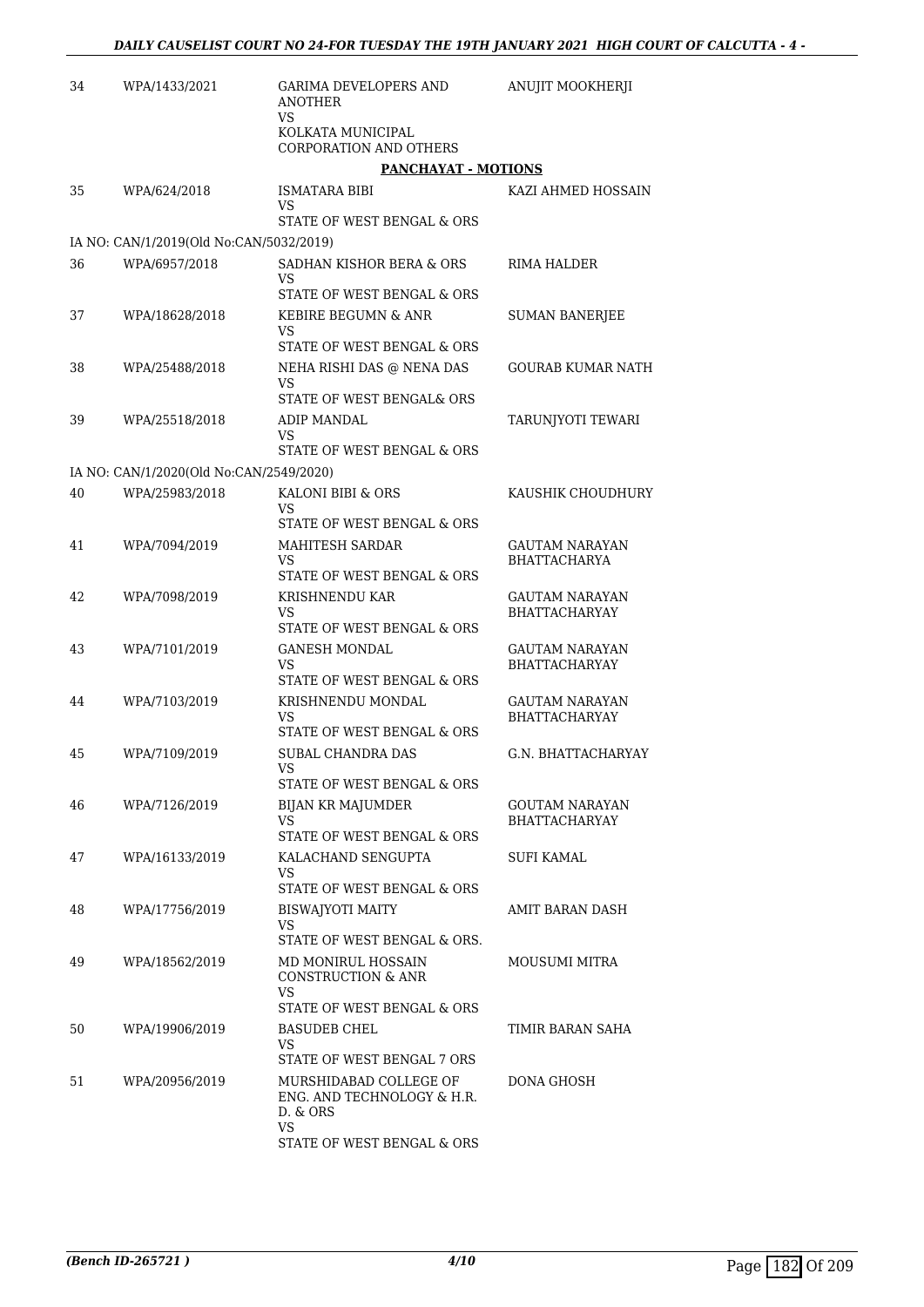#### *DAILY CAUSELIST COURT NO 24-FOR TUESDAY THE 19TH JANUARY 2021 HIGH COURT OF CALCUTTA - 5 -*

| 52 | WPA/21004/2019                          | SULEMAN ANSARY & ORS<br>VS<br>STATE OF WEST BENGAL & ORS              | MADHU SUDAN MONDAL       |
|----|-----------------------------------------|-----------------------------------------------------------------------|--------------------------|
| 53 | WPA/22158/2019                          | HALDIA - KOLKATA PORT & DOCK<br><b>SHRAMIK UNION &amp; ANR</b><br>VS. | SANTANU MAJI             |
|    |                                         | STATE OF WEST BENGAL & ORS                                            |                          |
| 54 | WPA/22213/2019                          | ANJALI MUKHERJEE                                                      | BISWABRATA BASU          |
|    |                                         | VS.<br>KAMARHATI MUNICIPALITY &<br><b>ORS</b>                         | MALLICK                  |
| 55 | WPA/22606/2019                          | RATAN KR DAS & ANR<br>VS                                              | KAMAL KANTA KAR          |
|    |                                         | STATE OF WEST BENGAL & ORS                                            |                          |
| 56 | WPA/22739/2019                          | LAKSHMI KANTA LAHA<br>VS<br>STATE OF WEST BENGAL & ORS                | ARJUN KUMAR SAMANTA      |
| 57 | WPA/22900/2019                          | MD. MAHIUDDIN                                                         | MD. HABIBUR RAHMAN       |
|    |                                         | VS.                                                                   |                          |
|    |                                         | STATE OF WEST BENGAL & ORS                                            |                          |
|    | IA NO: CAN/1/2020                       |                                                                       |                          |
| 58 | WPA/23371/2019                          | <b>MALA BAURI</b><br>VS                                               | SOUMIK GANGULI           |
|    |                                         | STATE OF WEST BENGAL & ORS                                            |                          |
|    | IA NO: CAN/1/2020(Old No:CAN/1056/2020) |                                                                       |                          |
| 59 | WPA/24240/2019                          | FIROJ HUSSAIN<br>VS                                                   | <b>ARUP BANERJEE</b>     |
|    |                                         | STATE OF WEST BENGAL & ORS                                            |                          |
| 60 | WPA/24343/2019                          | <b>BISWAJIT SADHUKHAN</b><br>VS<br>STATE OF WEST BENGAL & ORS         | SAMIR KR ADHIKARI        |
| 61 | WPA/61/2020                             | NETAI DAS @ RUIDAS                                                    | MD. MAHMUD               |
|    |                                         | VS.                                                                   |                          |
| 62 | WPA/301/2020                            | STATE OF WEST BENGAL & ORS<br><b>MONIRA KHATOON</b>                   | GAUTAM GURIA             |
|    |                                         | VS<br>STATE OF WEST BENGAL & ORS                                      |                          |
| 63 | WPA/338/2020                            | RANJAN MAL & ORS<br>VS<br>UNION OF INDIA & ORS                        | SAIKAT CHATTERJEE        |
| 64 | WPA/574/2020                            | BULUYARA BIBI & ORS                                                   | ARKA BHATTACHARYA        |
|    |                                         | VS<br>STATE OF WEST BENGAL & ORS                                      |                          |
| 65 | WPA/694/2020                            | <b>RUNA ROY &amp; ORS</b>                                             | ARUNAVA GANGULY          |
|    |                                         | VS.<br>STATE OF WEST BENGAL & ORS                                     |                          |
| 66 | WPA/911/2020                            | AHMMED ALI LASKAR & ORS<br>VS                                         | SUDARSHANGHOSH           |
|    |                                         | STATE OF WEST BENGAL & ORS                                            |                          |
| 67 | WPA/1034/2020                           | ARABINDA JANA<br>VS<br>STATE OF WEST BENGAL & ORS                     | BHASKAR CHANDRA<br>MANNA |
| 68 | WPA/1272/2020                           | MURSUDA KHATUN<br>VS.                                                 | AZIZUL ISLAM             |
|    |                                         | STATE OF WEST BENGAL & ORS                                            |                          |
| 69 | WPA/1932/2020                           | BARNALI GHARAMI (SHIT)<br>VS.<br>STATE OF WEST BENGAL & ORS           | SWADHIN PAN              |
| 70 | WPA/1934/2020                           | MAUSUMI DAS                                                           | SWADHIN PAN              |
|    |                                         | VS<br>STATE OF WEST BENGAL & ORS                                      |                          |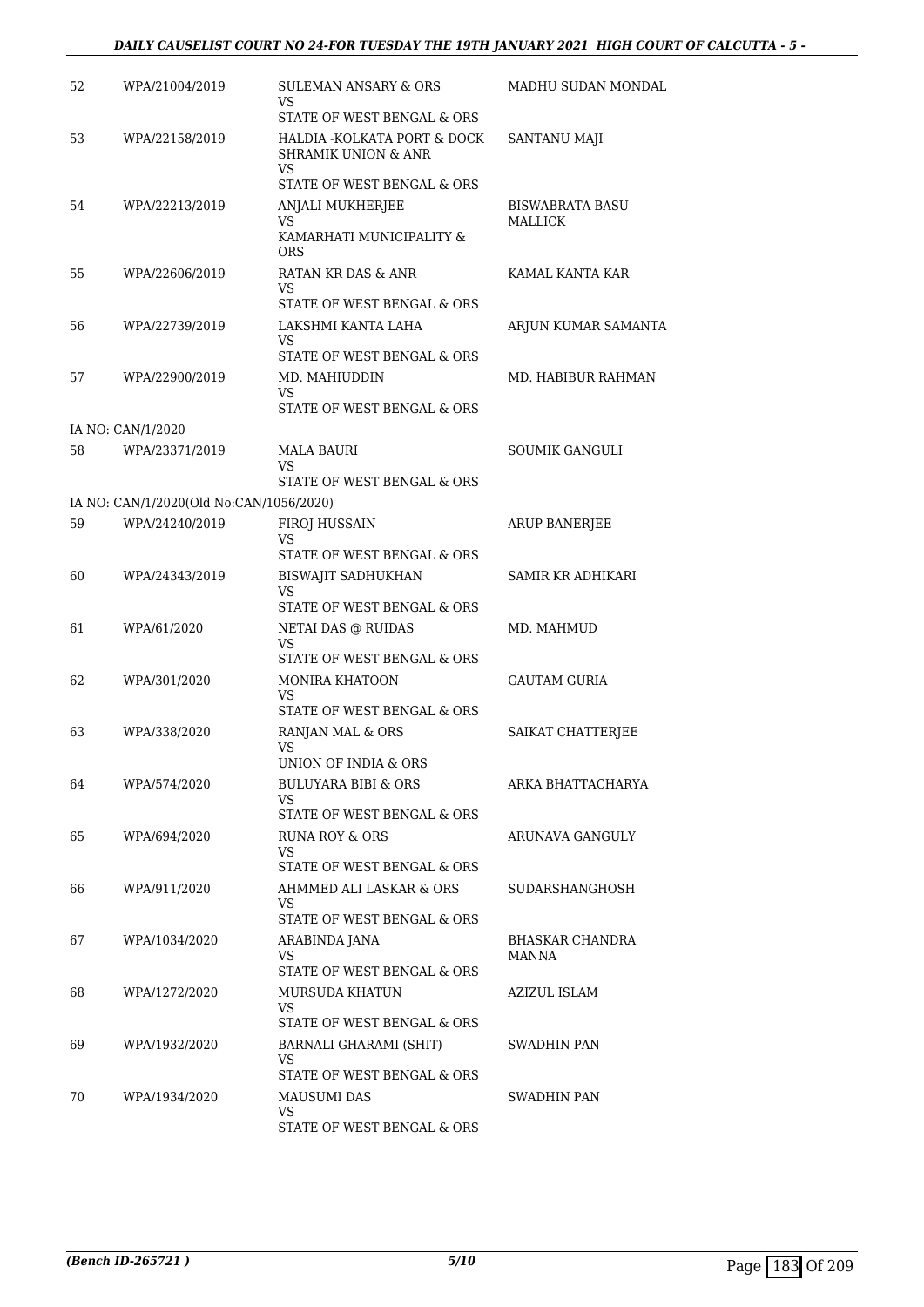#### *DAILY CAUSELIST COURT NO 24-FOR TUESDAY THE 19TH JANUARY 2021 HIGH COURT OF CALCUTTA - 6 -*

| 71 | WPA/1935/2020     | SATABDI MAHAJAN (MONDAL)<br>VS<br>STATE OF WEST BENGAL & ORS                            | SWADHIN PAN                      |
|----|-------------------|-----------------------------------------------------------------------------------------|----------------------------------|
| 72 | WPA/1937/2020     | DIPALI MONDAL (SARDAR)<br>VS                                                            | SWADHIN PAN                      |
| 73 | WPA/2059/2020     | STATE OF WEST BENGAL & ORS<br><b>GOUTAM MUKHERJEE &amp; ANR</b><br>VS                   | ANIMESH PAUL                     |
| 74 | WPA/2158/2020     | STATE OF WEST BENGAL & ORS<br><b>WARSI DAIRY FIRM</b><br>VS                             | <b>HASAN SHAMS</b>               |
| 75 | WPA/2235/2020     | STATE OF WEST BENGAL & ORS<br>SAMIR BHATTACHARYA<br>VS.                                 | DYUTIMAN PAUL                    |
| 76 | WPA/2282/2020     | STATE OF WEST BENGAL & ORS<br>TAPAS KUMAR SADHUKHAN<br>VS<br>STATE OF WEST BENGAL & ORS | SHAMBA CHAKRABORTY               |
| 77 | WPA/2513/2020     | YUNUS GAZI<br>VS<br>STATE OF WEST BENGAL & ORS                                          | RABIDNRA KUMAR<br><b>JAISWAL</b> |
| 78 | WPA/2544/2020     | PARIMAL DAS<br>VS                                                                       | KALLOL KR MAITY                  |
| 79 | WPA/2700/2020     | STATE OF WEST BENGAL & ORS<br>KABIR SAHAJI<br>VS<br>STATE OF WEST BENGAL & ORS          | <b>INDRAJIT GHOSH</b>            |
| 80 | WPA/2782/2020     | <b>GOPAL MUKHERJEE</b><br>VS.<br>STATE OF WEST BENGAL & ORS                             | SANTIMAY<br><b>BHATTACHARYYA</b> |
| 81 | WPA/2803/2020     | ABDUR RASHID<br>VS<br>STATE OF WEST BENGAL & ORS                                        | SRIKANTA SATTA                   |
| 82 | WPA/3074/2020     | JUGAL DENRE<br>VS<br>STATE OF WEST BENGAL & ORS                                         | SOUMEN<br>BHATTACHARJEE          |
| 83 | WPA/3129/2020     | DIPALI GHOSH<br>VS<br>HOWRAH ZILLA PARISHAD & ORS                                       | ANIMESH PAUL                     |
| 84 | WPA/4359/2020     | DIPTI BISWAS & ORS.<br>VS<br>STATE OF WEST BENGAL & ORS.                                | <b>GOURAB DAS</b>                |
| 85 | WPA/4550/2020     | SANTOSH KHANDELWAL & ORS<br>VS.<br>KOLKATA MUNICIPAL<br><b>CORPORATION &amp; ORS</b>    | SABERI SAHA                      |
| 86 | WPA/4789/2020     | RUMABHADRA PAUL<br>VS.<br>STATE OF WEST BENGAL 7 ORS                                    | ARUN BANDYOPADHYAY               |
| 87 | WPA/4796/2020     | APARNA DHAR @ APARNA DHAR<br>NATH<br>VS.<br>STATE OF WEST BENGAL & ORS                  | KINGSUK MONDAL                   |
|    | IA NO: CAN/1/2020 |                                                                                         |                                  |
| 88 | WPA/5242/2020     | ASISH KOLEY<br>VS.<br>HOWRAH ZILLA PARISHAD & ORS                                       | SOUMEN<br>BHATTACHARJEE          |
| 89 | WPA/6569/2020     | MD. AFJAL HOQUE & ORS<br>VS<br>STATE OF WEST BENGAL & ORS                               | <b>SUNNY NANDY</b>               |

IA NO: CAN/1/2020(Old No:CAN/5351/2020)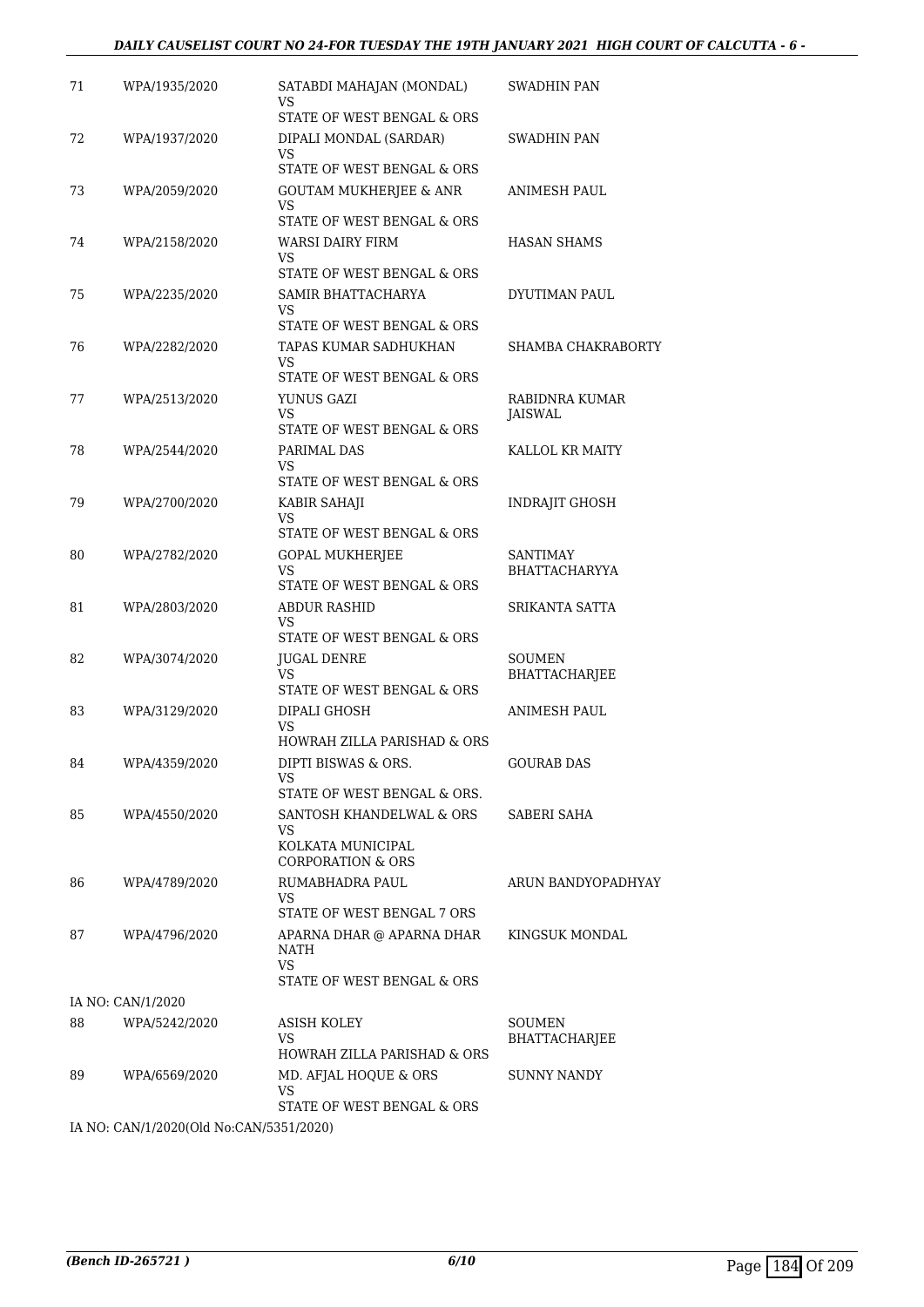#### *DAILY CAUSELIST COURT NO 24-FOR TUESDAY THE 19TH JANUARY 2021 HIGH COURT OF CALCUTTA - 7 -*

| 90  | WPA/7042/2020     | ACHINTA KUMAR SAM<br>VS                                        | APURBA GHOSH           |
|-----|-------------------|----------------------------------------------------------------|------------------------|
|     |                   | State of West Bengal                                           |                        |
|     | IA NO: CAN/1/2020 |                                                                |                        |
| 91  | WPA/7788/2020     | <b>BALARAM DHIBAR</b><br>VS                                    | DIPTENDU MONDAL        |
|     |                   | STATE OF WEST BENGAL AND<br>ORS.                               |                        |
| 92  | WPA/7959/2020     | <b>BIMAL KUMAR GAYEN</b><br>VS                                 | SUDARSHAN GHOSH        |
| 93  | WPA/8034/2020     | State of West Bengal<br>SAMIR KUMAR SAMANTA                    | PAYEL SHOME            |
|     |                   | VS                                                             |                        |
|     |                   | STATE OF WEST BENGAL AND<br>ORS.                               |                        |
| 94  | WPA/8133/2020     | YASHODA KUMARI MONDAL<br>VS                                    | TANUJA BASAK           |
|     |                   | State of West Bengal                                           |                        |
| 95  | WPA/8193/2020     | <b>GOBINDA MONDAL</b><br><b>VS</b><br>STATE OF WEST BENGAL AND | <b>MUKTESWAR MAITY</b> |
|     |                   | ORS.                                                           |                        |
| 96  | WPA/8599/2020     | <b>SUKUL SHAW AND ORS</b>                                      | <b>SUNNY NANDI</b>     |
|     |                   | VS<br>kolkata municipality corporation<br>and ors              |                        |
|     | IA NO: CAN/1/2021 |                                                                |                        |
| 97  | WPA/8855/2020     | MESER ALI                                                      | TANUJA BASAK           |
|     |                   | VS<br>STATE OF WEST BENGAL AND<br>ORS.                         |                        |
| 98  | WPA/9032/2020     | SK. ASLAM ALI AMD ORS<br>VS                                    | SIRAJUL HAQUE MONDAL   |
|     |                   | THE STATE OF WEST BENGAL<br>AND ORS                            |                        |
| 99  | WPA/9643/2020     | JASPAL SINGH CHANDHOK<br>VS                                    | SOMALI MUKHOPADHYAY    |
|     |                   | KOLKATA MUNICIPAL<br><b>CORPORATION AND ORS</b>                |                        |
| 100 | WPA/9653/2020     | MADHUSUDAN DEBNATH<br>VS                                       | CHITTARANJAN RAY       |
|     |                   | STATE OF WEST BENGAL AND<br>ORS.                               |                        |
| 101 | WPA/9698/2020     | SANGEETA ROYCHOUDHURY<br>VS                                    | DIP JYOTI CHAKRABORTY  |
|     |                   | STATE OF WEST BENGAL AND<br>ORS.                               |                        |
| 102 | WPA/10041/2020    | MAMANI BHANJA BARMAN<br>VS                                     | <b>DILIP SARKAR</b>    |
|     |                   | STATE OF WEST BENGAL AND<br>ORS.                               |                        |
| 103 | WPA/10088/2020    | KISHOR GHOSH<br>VS                                             | AMRITA DE              |
|     |                   | THE CHANDERNAGORE<br>MUNICIPAL CORPORATION AND<br>ORS.         |                        |
| 104 | WPA/10096/2020    | R K M SAROWAR JAHAN                                            | TANUJA BASAK           |
|     |                   | VS<br>STATE OF WEST BENGAL AND<br>ORS.                         |                        |
| 105 | WPA/10129/2020    | SAYED NEAJUDDIN                                                | MIR ANOWAR             |
|     |                   | VS<br>THE STATE OF WEST BENGAL<br>AND ORS                      |                        |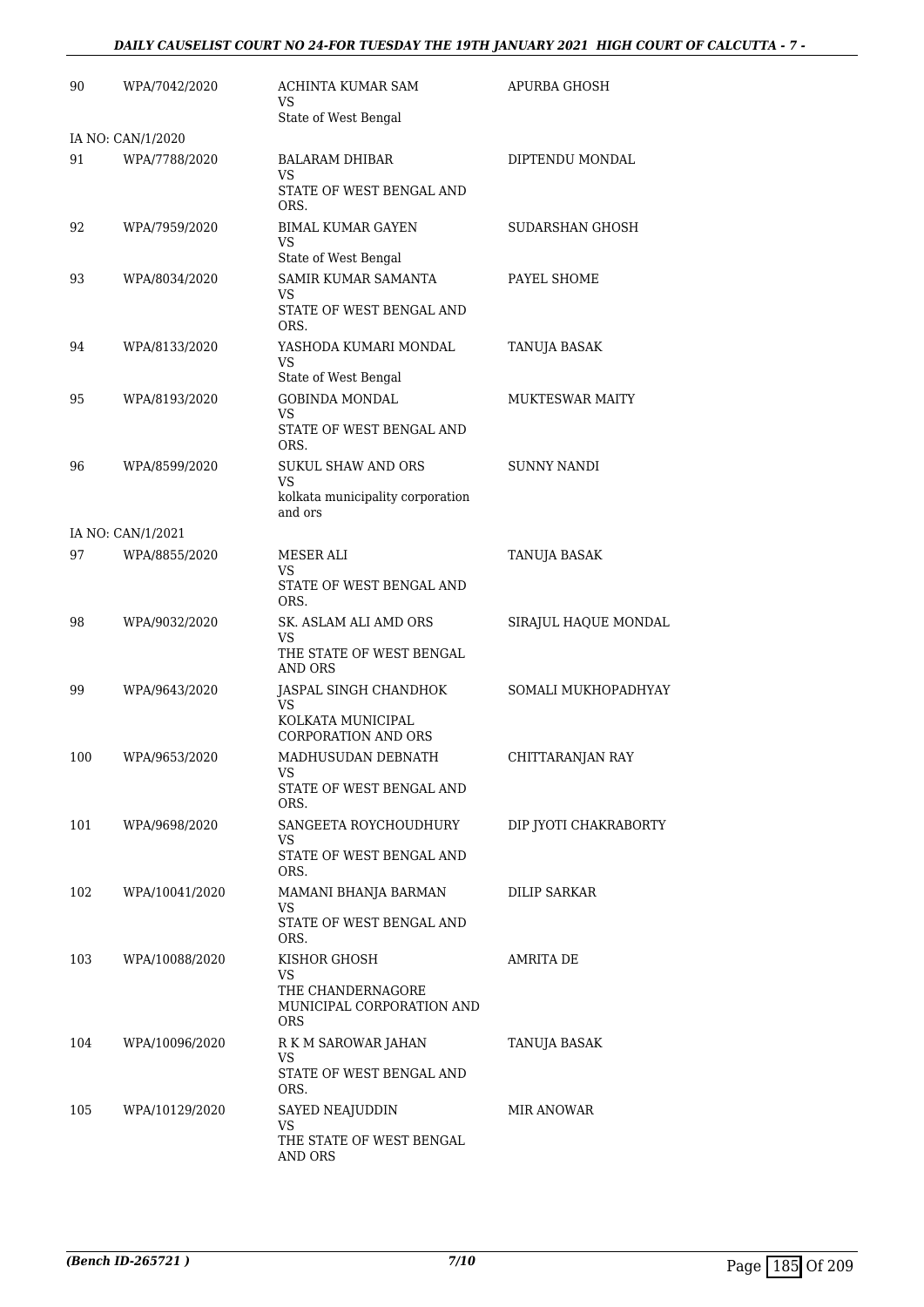#### *DAILY CAUSELIST COURT NO 24-FOR TUESDAY THE 19TH JANUARY 2021 HIGH COURT OF CALCUTTA - 8 -*

| 106 | WPA/10156/2020 | RESS UDYOG PRIVATE LIMITED<br>VS                | SUMITAVA CHAKRABORTY            |
|-----|----------------|-------------------------------------------------|---------------------------------|
|     |                | STATE OF WEST BENGAL AND<br>ORS.                |                                 |
| 107 | WPA/10160/2020 | <b>DIPA GHUGU</b><br>VS                         | MRITYUNJOY CHATTERJEE           |
|     |                | STATE OF WEST BENGAL AND<br>ORS.                |                                 |
| 108 | WPA/10211/2020 | NARAYAN CHOWDHURY<br>VS                         | MOLOY BANERJEE                  |
|     |                | STATE OF WEST BENGAL AND<br>ORS.                |                                 |
| 109 | WPA/10328/2020 | CHITTARANJAN PARAMANIK<br>VS                    | ANJAN BHATTACHARYA              |
|     |                | STATE OF WEST BENGAL AND<br>ORS.                |                                 |
| 110 | WPA/10399/2020 | TULSI PAUL(BASAK)<br>VS                         | PAPIYA CHATTOPADHYAY            |
|     |                | STATE OF WEST BENGAL AND<br>ORS.                |                                 |
| 111 | WPA/10402/2020 | TAPASI ROY<br>VS                                | KAZI SAJJAD ALAM                |
|     |                | STATE OF WEST BENGAL AND<br>ORS.                |                                 |
| 112 | WPA/10418/2020 | MOSARRAF HOSSAIN<br><b>VS</b>                   | MD. AHSANUZZAMAN                |
|     |                | STATE OF WEST BENGAL AND<br>ORS.                |                                 |
| 113 | WPA/10677/2020 | LAKSHMI KANTA MAHATO AND<br><b>OTHERS</b><br>VS | SULAGNA<br>BHATTACHARJEE BAGCHI |
|     |                | STATE OF WEST BENGAL AND<br>ORS.                |                                 |
| 114 | WPA/10707/2020 | <b>BULAND JAVED</b><br>VS                       | CHANDRAKANT<br><b>KUSHWAHA</b>  |
|     |                | STATE OF WEST BENGAL AND<br>ORS.                |                                 |
| 115 | WPA/10801/2020 | JEWEL GHOSH AND ORS<br>VS                       | KUNTAL BANERJEE                 |
|     |                | BARANAGAR MUICIPALITY AND<br><b>ORS</b>         |                                 |
| 116 | WPA/10917/2020 | ASHOK SAMANTA<br>VS                             | KRISHNENDU BHADRA               |
|     |                | STATE OF WEST BENGAL AND<br>ORS.                |                                 |
| 117 | WPA/10928/2020 | SASTI PADA NANDI<br>VS.                         | AMAL KUMAR DATTA                |
|     |                | STATE OF WEST BENGAL AND<br>ORS.                |                                 |
| 118 | WPA/10938/2020 | CHANDRA KANTA MONDAL<br>VS                      | MD. HASANUZ ZAMAN               |
|     |                | THE STATE OF WEST BENGAL<br><b>AND ORS</b>      |                                 |
| 119 | WPA/11092/2020 | FIROZ SARKAR<br>VS<br>State of West Bengal      | GOLAM NURE IMROHI               |
| 120 | WPA/11106/2020 | REKHA SARKAR TIKADAR AND                        | SARTHAK BARMAN                  |
|     |                | ORS<br>VS                                       |                                 |
|     |                | STATE OF WEST BENGAL AND<br>ORS.                |                                 |
| 121 | WPA/11530/2020 | MAFIZUR RAHAMAN                                 | NILADRI SAHA                    |
|     |                | VS<br>STATE OF WEST BENGAL AND<br>ORS.          |                                 |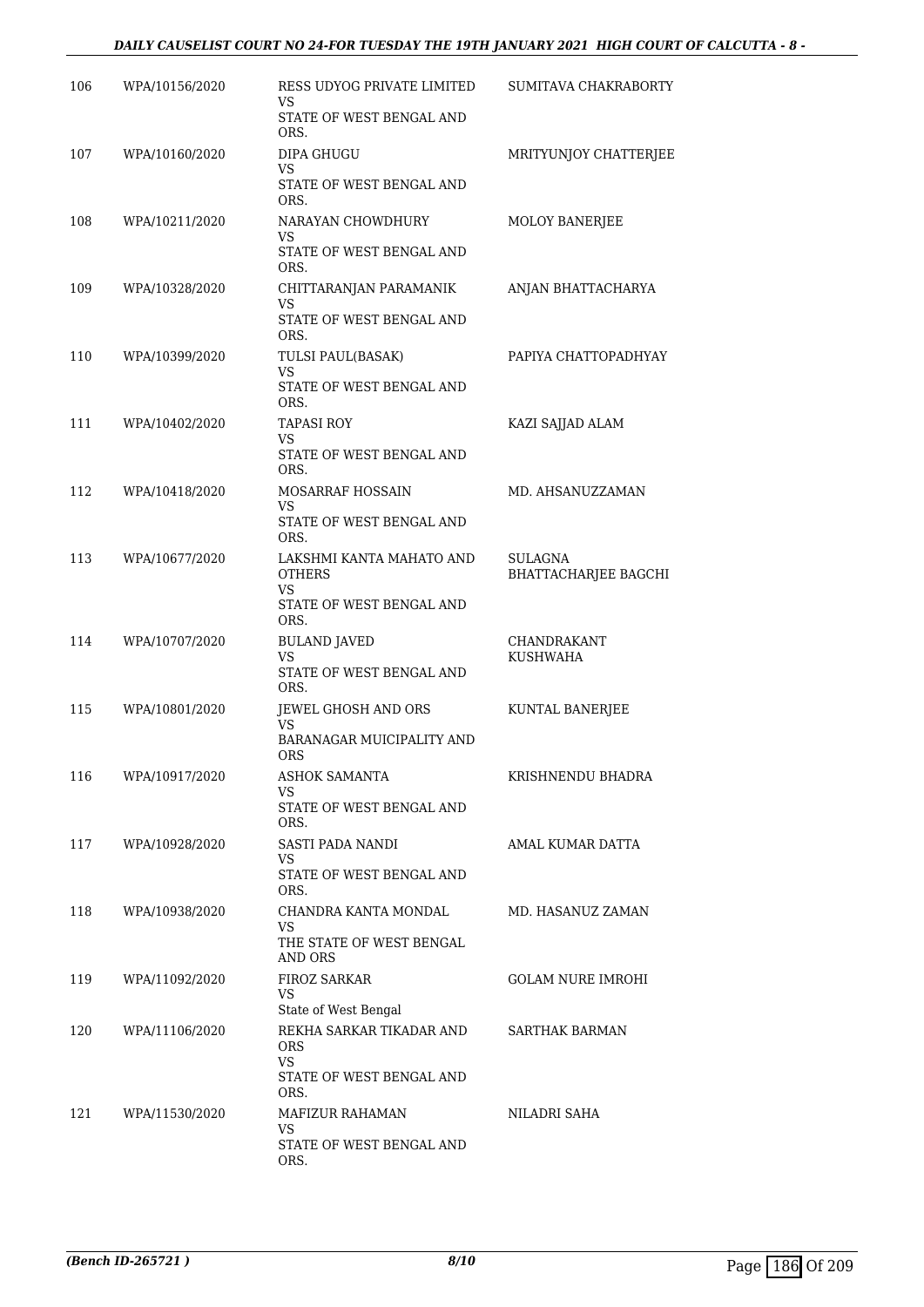#### *DAILY CAUSELIST COURT NO 24-FOR TUESDAY THE 19TH JANUARY 2021 HIGH COURT OF CALCUTTA - 9 -*

| 122 | WPA/11667/2020       | AJIT SINGH<br>VS                                                                                  | DEBBRATA RAY                        |
|-----|----------------------|---------------------------------------------------------------------------------------------------|-------------------------------------|
|     |                      | STATE OF WEST BENGAL AND<br>ORS.                                                                  |                                     |
|     | wt123 WPA/11668/2020 | TAPANJYOTI DEY<br>VS.<br>STATE OF WEST BENGAL AND<br>ORS.                                         | DEBABRATA DEY                       |
|     | wt124 WPA/11671/2020 | AVIJIT DEY<br>VS.<br>STATE OF WEST BENGAL AND<br>ORS.                                             | DEBABRATA RAY                       |
| 125 | WPA/11776/2020       | BANDANA PAN AND OTHERS<br>VS<br>STATE OF WEST BENGAL AND<br>ORS.                                  | NITISH SMANTA                       |
| 126 | WPA/11779/2020       | PAMPA PAN AND ORS<br>VS<br>STATE OF WEST BENGAL AND<br>ORS.                                       | ABHINABA DAN                        |
| 127 | WPA/11803/2020       | <b>MANGAL MAITY</b><br>VS<br>STATE OF WEST BENGAL AND<br>ORS.                                     | RAMA HALDAR                         |
| 128 | WPA/11805/2020       | RATAN MAITY<br>VS<br>STATE OF WEST BENGAL AND<br>ORS.                                             | RAMA HALDAR                         |
| 129 | WPA/11835/2020       | SANTOSHPARA SWARNA JYANTI<br>MAHILA DAL OF SANTOSHPARA<br>VS<br>STATE OF WEST BENGAL AND          | KINGSHUK MONDAL                     |
| 130 | WPA/11847/2020       | ORS.<br>SHIKHA RANI JANA AND ORS<br>VS<br>THE STATE OF WEST BENGAL<br>AND ORS                     | UTTAM KUMAR<br><b>BHATTACHARYYA</b> |
| 131 | WPA/27/2021          | JANAKI MONDAL AND OTHERS<br>VS<br>STATE OF WEST BENGAL AND<br>ORS.                                | MADHURIMA SARKAR                    |
| 132 | WPA/108/2021         | ANILA SOMAN<br>VS.<br>DEPUTY COMMISSIONER, SOUTH<br>ANDAMAN DISTRICT AND ANR                      | PHATICK CHANDRA DAS                 |
| 133 | WPA/318/2021         | S.S. CONSTRUCTION REP. BY ITS<br>SOLE PROP. BIKI SAIKH<br>VS.<br>STATE OF WEST BENGAL AND<br>ORS. | SRIKANTA DUTTTA                     |
| 134 | WPA/389/2021         | NAB KUMAR DESMUKH<br>VS<br>STATE OF WEST BENGAL AND<br>ORS.                                       | AMIT KUMAR DUTTA                    |
| 135 | WPA/482/2021         | <b>MAMTAJ BIBI</b><br>VS.<br>STATE OF WEST BENGAL AND<br>ORS.                                     | MD. GOLAM NURE<br>IMROHI            |
| 136 | WPA/656/2021         | NANDITA PAUL (HALDER)<br>VS<br>STATE OF WEST BENGAL AND<br>ORS.                                   | SRIKUMAR MANDAL                     |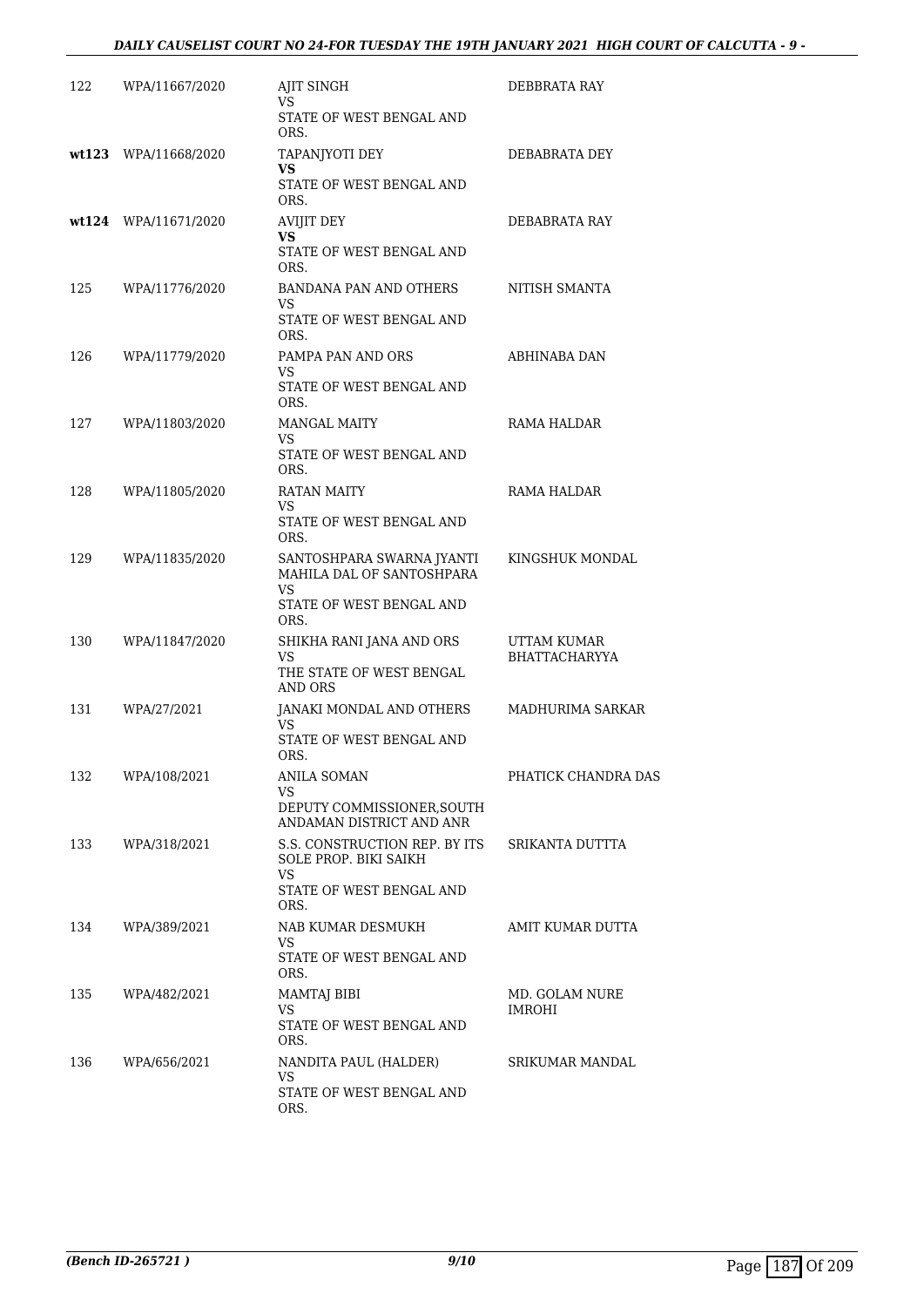| 137 | WPA/700/2021                           | DILIP SETH<br>VS.                                                                    | <b>ANIMESH PAUL</b>             |
|-----|----------------------------------------|--------------------------------------------------------------------------------------|---------------------------------|
|     |                                        | STATE OF WEST BENGAL AND<br>ORS.                                                     |                                 |
| 138 | WPA/1140/2021                          | TAPAS MAHAJAN ALIAS TAPAS<br><b>MOHAJAN</b><br><b>VS</b><br>STATE OF WEST BENGAL AND | <b>ABDUR RAKIB</b>              |
|     |                                        | ORS.                                                                                 |                                 |
| 139 | WPA/1164/2021                          | SWAPAN JANA<br>VS<br>STATE OF WEST BENGAL AND                                        | SANKHA SUBHRA RAY               |
|     |                                        | ORS.                                                                                 |                                 |
| 140 | WPA/1302/2021                          | KRISHNA PRIYA DAS AND ANR<br>VS.                                                     | SANTIMAY<br><b>BHATTACHARYA</b> |
|     |                                        | STATE OF WEST BENGAL AND<br>ORS.                                                     |                                 |
|     |                                        | <b>APPLICATION</b>                                                                   |                                 |
| 141 | RVW/193/2019                           | DULAL CHANDRA PAUL<br>VS.                                                            | <b>SANKAR PAUL</b>              |
|     |                                        | STATE OF WEST BENGAL & ANR                                                           |                                 |
|     |                                        | IA NO: CAN/1/2019(Old No:CAN/8337/2019), CAN/2/2019(Old No:CAN/8338/2019)            |                                 |
|     | wt142 WPA/7216/2019                    | DULAL CHANDRA PAUL<br><b>VS</b><br>STATE OF WEST BENGAL & ORS                        | <b>SANKAR PAUL</b>              |
|     |                                        |                                                                                      |                                 |
| 143 | RVW/15/2020                            | RATRI BERA (JANA)<br>VS<br>STATE OF WEST BENGAL & ORS                                | <b>BHARAT CHANDRA SIMAI</b>     |
|     | IA NO: CAN/1/2020(Old No:CAN/882/2020) |                                                                                      |                                 |
|     | wt144 WPA/20932/2019                   | RATRI BERA (JANA)                                                                    | <b>BHARAT CHANDRA SIMAI</b>     |
|     |                                        | VS<br>STATE OF WEST BENGAL & ORS                                                     |                                 |
| 145 | WPA/6934/2020                          | SHIVSUBH COMPLEX LLP<br>VS.<br>THE STATE OF WEST BENGAL<br><b>AND ORS</b>            | <b>SAJOY BOSE</b>               |
|     |                                        |                                                                                      |                                 |

IA NO: CAN/1/2020, CAN/2/2020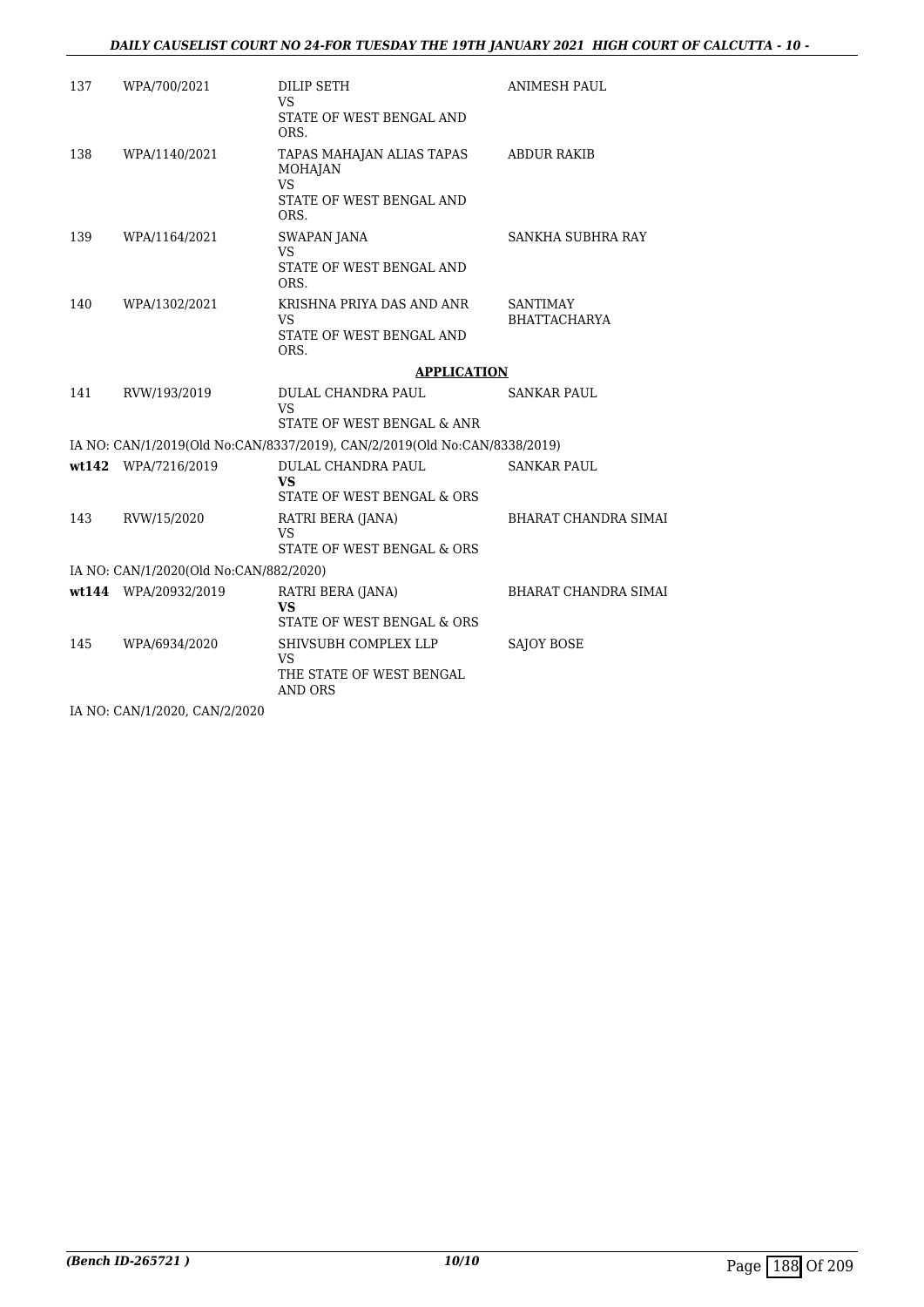

### **Appellate Side**

**DAILY CAUSELIST For Tuesday The 19th January 2021**

**COURT NO. 22**

**SINGLE BENCH (SB - XIV)**

**AT 10:45 AM**

**HON'BLE JUSTICE ABHIJIT GANGOPADHYAY**

**(VIA VIDEO CONFERENCE) ON AND FROM MONDAY, THE IITH JANUARY 2021 - ADMISSION AND HEARING OF CIVIL REVISION APPLICATIONS AND APPLICATIONS UNDER ARTICLE 227 OF THE CONSTITUTION INCLUDING APPLICATIONS CONNECTED THERETO [EXCLUDING CIVIL REVISIONS ARISING OUT OF TESTAMENTARY AND EJECTMENT / EVICTION SUITS AND PUBLIC PREMISES (UNAUTHORISED OCCUPANTS) ACT, 1971 SPECIAL NOTE : TODAY "UPON MENTIONING" MATTERS WILL BE TAKEN UP FIRST. THEREAFTER "NEW MOTION" AND " MOTION" WILL BE TAKEN UP. IF THE HEARING MATTERS ARE EXHAUSTED, THEREAFTER 'MOTION' WILL BE TAKEN UP. NOTE : MENTIONING ONLY ON MONDAYS AND FRIDAYS AT THE FIRST SITTING OF THE COURT. NOTE: MATTERS WILL BE TAKEN UP THROUGH PHYSICAL HEARING ONLY WHEN BOTH THE PARTIES ARE AGREED.**

#### **GROUP - VII (MOTION)**

| 1                           | WPA/8729/2020                                 | NOOR ISLAM<br>VS.<br>STATE OF WEST BENGAL<br>AND ORS.                                                      | PRIYABRATA SAHA   |
|-----------------------------|-----------------------------------------------|------------------------------------------------------------------------------------------------------------|-------------------|
|                             |                                               | <b>GR. - III (MOTION)</b>                                                                                  |                   |
| $\mathcal{D}_{\mathcal{L}}$ | WPA/13943/2018                                | M/S. SAMSING ORGANIC S.P. TEWARY<br>TEA PVT.LTD<br>VS.<br>REGIONAL PROVIDENT<br>FUND COMMISSIONER &<br>ORS |                   |
|                             | wt3 WPA/9471/2018                             | M/S. SAMSING ORGANIC<br>TEA P. LTD.<br><b>VS</b><br>REG. P.F COM.-1,<br>JALPAIGURI & ORS.                  | <b>S.P TEWARY</b> |
| 4                           | WPA/20899/2018<br>(AT 2:00 P.M.)<br>(CHAMBER) | M/S. HORIZON TRAVELS &<br>CO.<br>VS.<br>STATE OF WEST BENGAL &<br><b>ORS</b>                               | PRANTAI DAS       |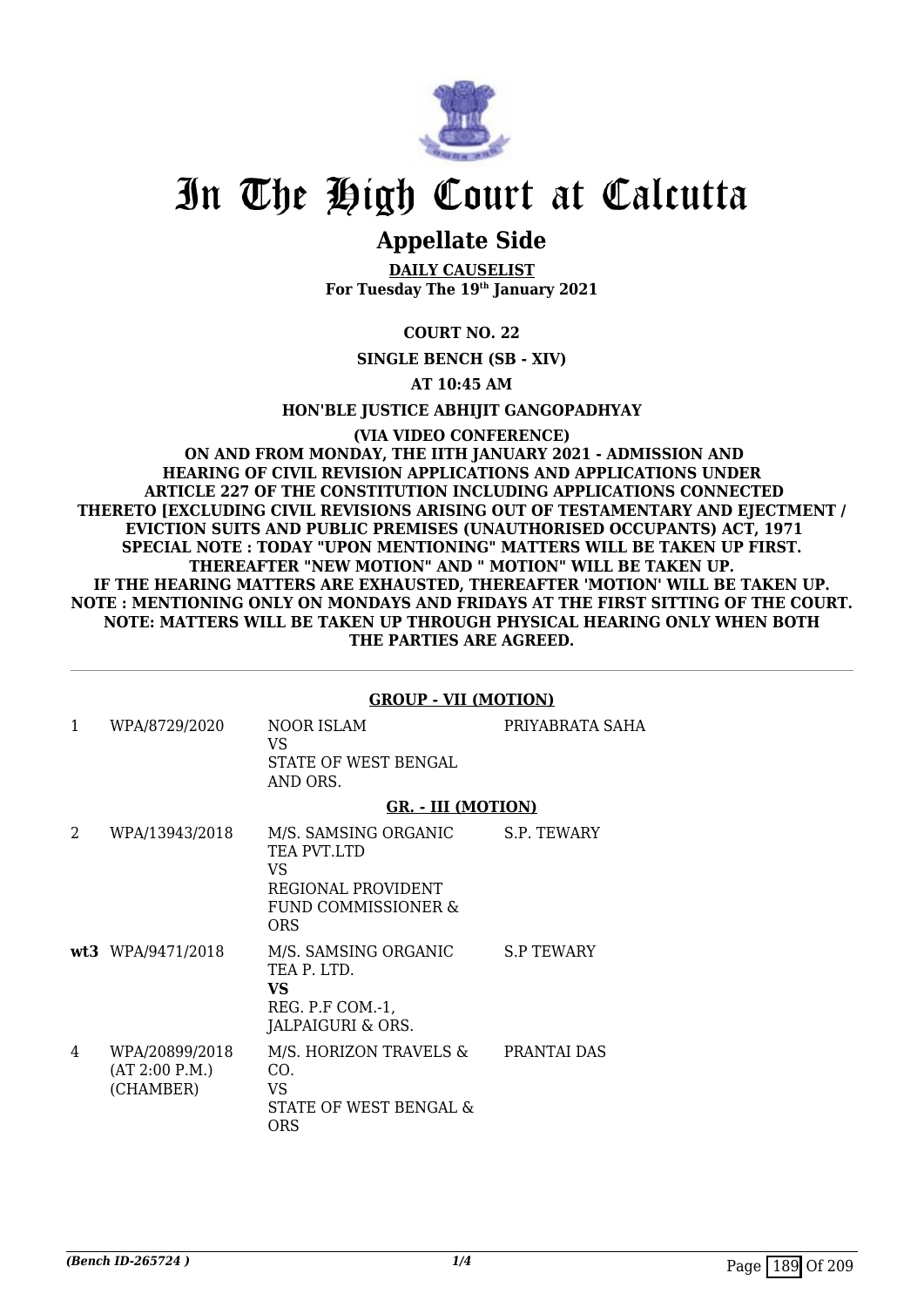| 5  | WPA/23701/2019    | <b>BENGAL CHATKAL</b><br><b>MOZDOOR UNION &amp; ANR</b><br><b>VS</b><br>STATE OF WEST BENGAL &<br><b>ORS</b>                                    | <b>BIKASH SHAW</b>                  |
|----|-------------------|-------------------------------------------------------------------------------------------------------------------------------------------------|-------------------------------------|
|    | IA NO: CAN/1/2020 |                                                                                                                                                 |                                     |
| 6  | WPA/1049/2020     | M/S PELICAN ASSOCIATION<br><b>PVT LTD</b><br><b>VS</b><br><b>HARAHRUANANDA</b><br><b>MOHANTY</b>                                                | PAVEL DAS                           |
|    |                   | IA NO: CAN/1/2019(Old No:CAN/12701/2019), CAN/2/2020(Old No:CAN/1410/2020)                                                                      |                                     |
| 7  | WPA/4438/2020     | M/S JULLUNDUR MOTOR<br><b>AGENCY (DELHI) LTD</b><br><b>VS</b><br><b>UNION OF INDIA &amp; ORS</b>                                                | <b>ASHISH SHAH</b>                  |
| 8  | WPA/4745/2020     | <b>MAHUYA HALDER</b><br><b>VS</b><br>REGIONAL PROVIDENT<br>FUND COMMISSIONER-I<br><b>EPFO &amp; ORS</b>                                         | <b>MALAY DHAR</b>                   |
| 9  | WPA/5270/2020     | NTPC LIMITED<br><b>VS</b><br>ADDITIONAL CENTRAL<br>PROVIDENT FUND<br><b>COMMISSIONER &amp; ORS</b>                                              | <b>UTTAM KUMAR</b><br><b>MANDAL</b> |
| 10 | WPA/8108/2020     | KHAIRULLAH KHAN<br><b>VS</b><br>State of West Bengal                                                                                            | Suvadip Bhattacharjee               |
| 11 | WPA/10647/2020    | MRITYUNJOY PRAMANIK<br><b>VS</b><br>THE COAL INDIA LIMITED                                                                                      | <b>SHRABONI SARKAR</b>              |
| 12 | WPA/11399/2020    | FIS PAYMENT SOLUTIONS<br>AND SERVICES INDIA PVT<br><b>LTD</b><br><b>VS</b><br>THE ASSISTANT LABOUR<br><b>COMMISSIONER AND ORS</b>               | <b>RISHAV DUTTA</b>                 |
| 13 | WPA/11409/2020    | FIS PAYMENT SOLUTIONS<br>AND SERVICES INDIA PVT<br><b>LTD</b><br><b>VS</b><br>THE ASSITANT LABOUR<br>COMMISSIONER<br>(CENTRAL)-II AND ORS       | RISHSAV DUTT                        |
| 14 | WPA/11414/2020    | FIS PAYMENT SOLUTIONS<br>AND SERVICES INDIA PVT<br><b>LTD</b><br><b>VS</b><br>THE ASSISTANT LABOUR<br>COMMISSIONER CENTRAL<br><b>II AND ORS</b> | RISHAV DUTTA                        |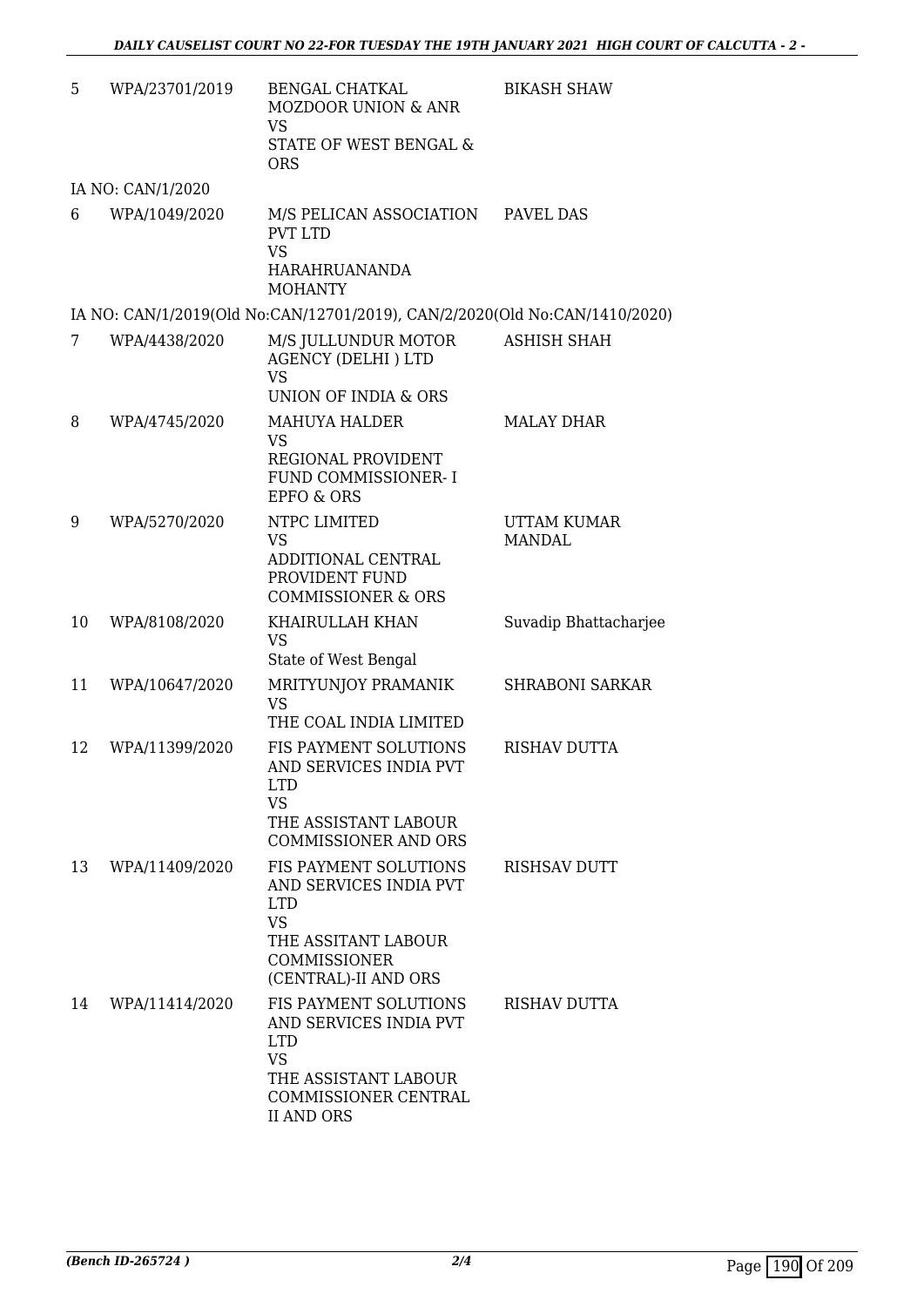| 15 | WPA/11418/2020 | FIS PAYMENT SOLUTIONS<br>AND SERVICES INDIA PVT<br><b>LTD</b>                                                                                            | <b>RISHAV DUTT</b>   |
|----|----------------|----------------------------------------------------------------------------------------------------------------------------------------------------------|----------------------|
|    |                | <b>VS</b><br>THE ASSISTANCR LABOUR<br>COMMISSIONER,<br><b>CENTRTAL II AND ORS</b>                                                                        |                      |
| 16 | WPA/11419/2020 | FIS PAYMENT SOLUTIONS<br>AND SERVICES INDIA PVT<br><b>LTD</b><br><b>VS</b><br>THE ASSISTANT LABOUR<br><b>COMMISSIONERS</b><br><b>CENTRALL II AND ORS</b> | <b>RISHAV DUTT</b>   |
| 17 | WPA/11440/2020 | FIS PAYMENT SOLUTIONS<br>AND SERVICES INDIA<br>PRIVATE LTD<br><b>VS</b><br>THE ASSISTANT LABOUR<br>COMMISSIONER CENTRAL -<br><b>2 AND OTHERS</b>         | SHOUNAK MITRA        |
| 18 | WPA/11443/2020 | FIS PAYMENT SOLUTIONS<br>AND SERVICES INDIA<br>PRIVATE LTD<br>VS.<br>THE ASSISTANT LABOUR<br>COMMISSIONER CENTRAL<br><b>2 AND OTHERS</b>                 | <b>SHOUNAK MITRA</b> |
| 19 | WPA/11445/2020 | FIS PAYMENT SOLUTIONS<br>AND SERVICES INDIA<br>PRIVATE LTD<br><b>VS</b><br>THE ASSISTANT LABOUR<br><b>COMMISSIONER CENTRAL</b><br><b>2 AND OTHERS</b>    | <b>RISHAV DUTT</b>   |
| 20 | WPA/11448/2020 | FIS PAYMENT SOLUTIONS<br>AND SERVICES INDIA<br>PRIVATE LTD<br><b>VS</b><br>THE ASSISTANT LABOUR<br>COMMISSIONER CENTRAL<br>2 AND OTHERS                  | <b>RISHAV DUTT</b>   |
| 21 | WPA/11454/2020 | FIS PAYMNENT SOLUTIONS<br>AND SERVICES INDIA<br>PRIVATE LTD<br>VS.<br>THE ASSISTANT LABOUR<br>COMMISSIONER CENTRAL<br><b>2 AND OTHERS</b>                | <b>RISHAV DUTT</b>   |
| 22 | WPA/11458/2020 | FIS PAYMENT SOLUTIONS<br>AND SERVICES PRIVATE<br><b>LTD</b><br>VS<br>THE ASSISTANT LABOUR<br>COMMISSIONER CENTRAL<br>2 AND OTHERS                        | <b>RISHAV DUTT</b>   |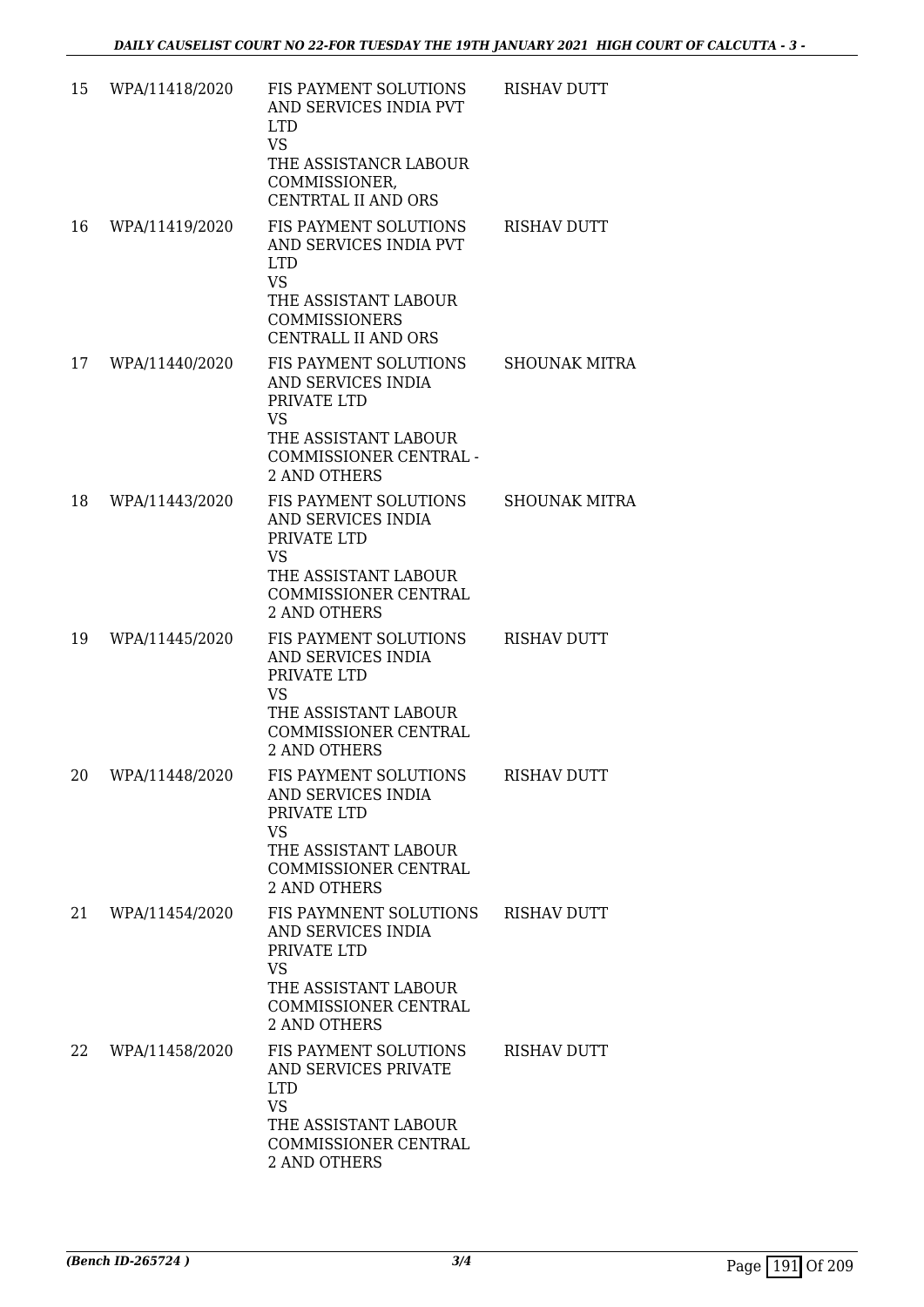| 23 | WPA/11463/2020 | FIS PAYMENT SOLUTIONS<br>AND SERVICES INDIA<br>PRIVATE LTD<br><b>VS</b> | <b>RISHAV DUTT</b>                   |
|----|----------------|-------------------------------------------------------------------------|--------------------------------------|
|    |                | THE ASSISTANT LABOUR<br>COMMISSIONER CENTRAL<br><b>2 AND OTHERS</b>     |                                      |
| 24 | WPA/11465/2020 | FIS PAYMENT SOLUTIONS<br>AND SERVICES INDIA<br>PRIVATE LTD<br><b>VS</b> | <b>RISHAV DUTT</b>                   |
|    |                | THE ASSISTANT LABOUR<br>COMMISSIONER CENTRAL<br><b>2 AND OTHERS</b>     |                                      |
| 25 | WPA/11468/2020 | FIS PAYMENT SOLUTIONS<br>AND SERVICES INDIA<br>PRIVATE LTD<br><b>VS</b> | <b>RISHAV DUTT</b>                   |
|    |                | THE ASSISTANT LABOUR<br>COMMISSIONER CENTRAL<br><b>2 AND OTHERS</b>     |                                      |
| 26 | WPA/11472/2020 | FIS PAYMENT SOLUTIONS<br>AND SERVICES INDIA<br>PRIVATE LTD<br><b>VS</b> | <b>RISHAV DUTT</b>                   |
|    |                | THE ASSISTANT LABOUR<br>COMMISSIONER CENTRAL<br><b>2 AND OTHERS</b>     |                                      |
| 27 | WPA/11941/2020 | <b>KAMALA MALICK</b><br><b>VS</b><br>STATE OF WEST BENGAL<br>AND ORS.   | <b>BIKASH SHAW</b>                   |
|    |                | <b>NEW MOTION (GROUP - III)</b>                                         |                                      |
| 28 | WPA/4597/2020  | DELTA LIMITED & ORS<br>VS<br>UNION OF INDIA & ORS                       | <b>SAPTARSHI</b><br><b>MUKHERJEE</b> |
| 29 | WPA/11794/2020 | <b>ASRAF ALI ANSARI</b><br>VS<br>STATE OF WEST BENGAL<br>AND ORS.       | <b>SUVADIP</b><br>BHATTACHARJEE      |
| 30 | WPA/189/2021   | NIRMALENDU KONAR<br><b>VS</b><br>UNION OF INDIA AND ORS.                | <b>SALONI</b><br>BHATTACHARJEE       |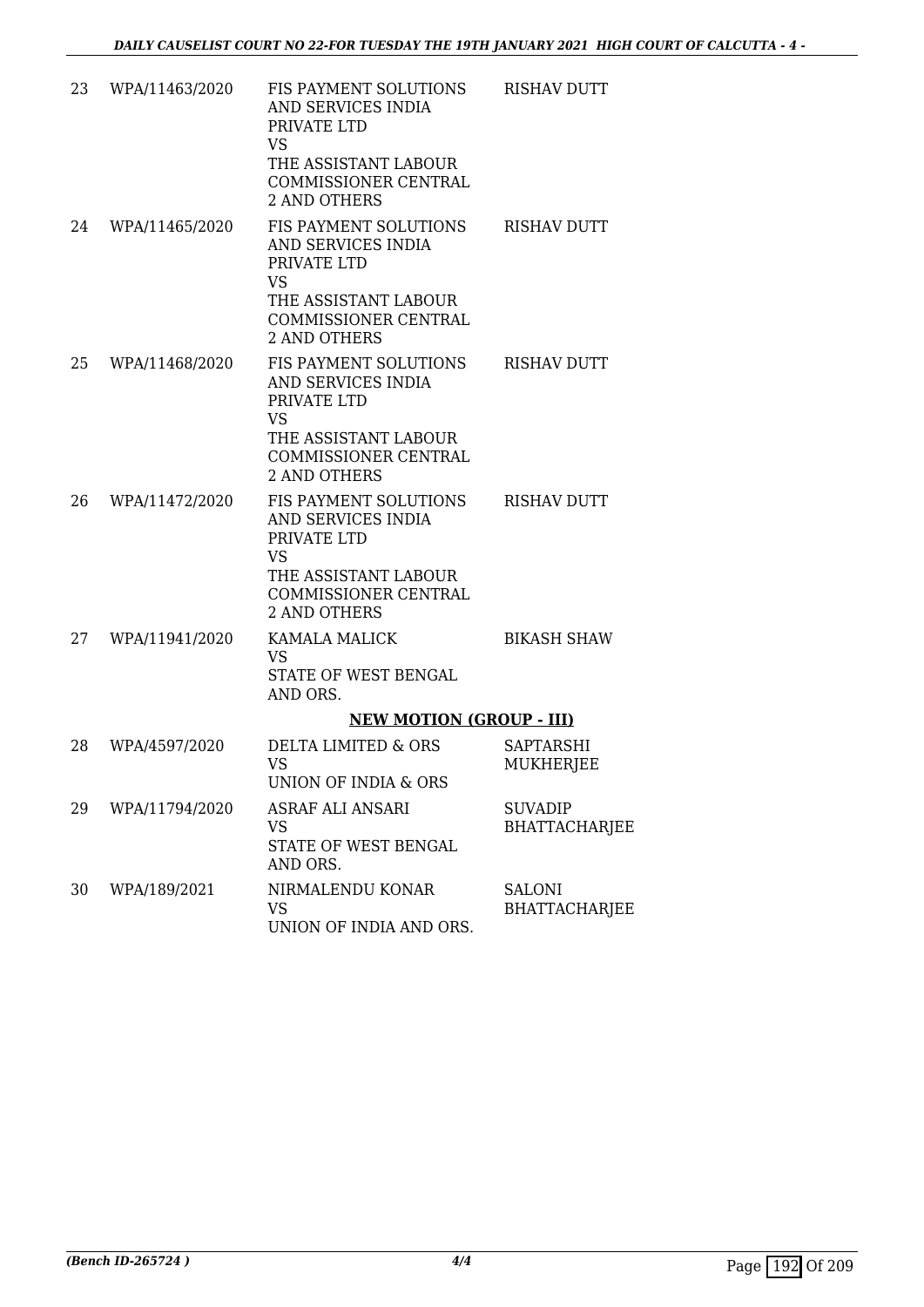

## **Appellate Side**

**DAILY CAUSELIST For Tuesday The 19th January 2021**

**COURT NO. 32**

**SINGLE BENCH (SB - XV)**

**AT 10:45 AM**

**HON'BLE JUSTICE JAY SENGUPTA**

**(VIA VIDEO CONFERENCE)**

**ON AND FROM MONDAY, THE 11TH JANUARY, 2021 - ADMISSION OF CRIMINAL MOTIONS AND HEARING OF CRIMINAL REVISIONS ARISING OUT OF N.I. ACT; POCSO; MAINTENANCE AND CRIME AGAINST WOMEN (NOT ASSIGNED TO ANY OTHER BENCH) INCLUDING APPLICATIONS CONNECTED THERETO; HEARING OF CRIMINAL REVISIONS (IRRESPECTIVE OF CLASSIFICATION) FILED FROM 2016 INCLUDING CONNECTED APPLICATIONS; HEARING OF CRIMINAL APPEALS. ON TUESDAY, 19TH JANUARY, 2021 AT 3.00 P.M. - WILL SIT SINGLY TO TAKE UP SOME PART HEARD, CONTEMPT, ASSIGNED, REVIEW, MODIFICATION/CLARFICATION MATTERS. NOTE : 1. "TO BE MENTIONED", "LISTED MOTION", "EXTENSION OF INTERIM ORDER" SHALL BE TAKEN UP FIRST. THEREAFTER, ALL OTHER MATTERS SHALL BE TAKEN UP SERIALLY. 2. MENTIONING FOR INCLUSION IN THE LIST WILL BE PERMITTED ONLY ON THE FIRST**

**WORKING DAY OF THE WEEK AT THE FIRST SITTING. NOTE : MATTERS WILL BE TAKEN UP THROUGH PHYSICAL HEARING WHEN BOTH THE PARTIES ARE AGREED**

#### **TO BE MENTIONED**

| 1 | CRR/280/2017<br>(Non-prosecution)         | JAYANTA KUMAR GARAIN &<br>ORS<br>VS<br>STATE OF WEST BENGAL &<br>ANR | <b>TANMOY</b><br><b>CHOWDHURY</b> |
|---|-------------------------------------------|----------------------------------------------------------------------|-----------------------------------|
|   | IA NO: CRAN/2/2017(Old No:CRAN/5270/2017) |                                                                      |                                   |
| 2 | CRR/16/2021<br>(Correction)               | AMRIK SINGHA<br>VS<br>State of West Bengal                           | SK. SUJAUDDIN                     |
|   |                                           | <b>LISTED MOTION</b>                                                 |                                   |
| 3 | CRR/1104/2018                             | <b>SANJOY SEAL</b><br>VS<br>STATE OF WEST BENGAL &<br><b>ORS</b>     | A RAHA                            |
|   | IA NO: CRAN/1/2018(Old No:CRAN/3503/2018) |                                                                      |                                   |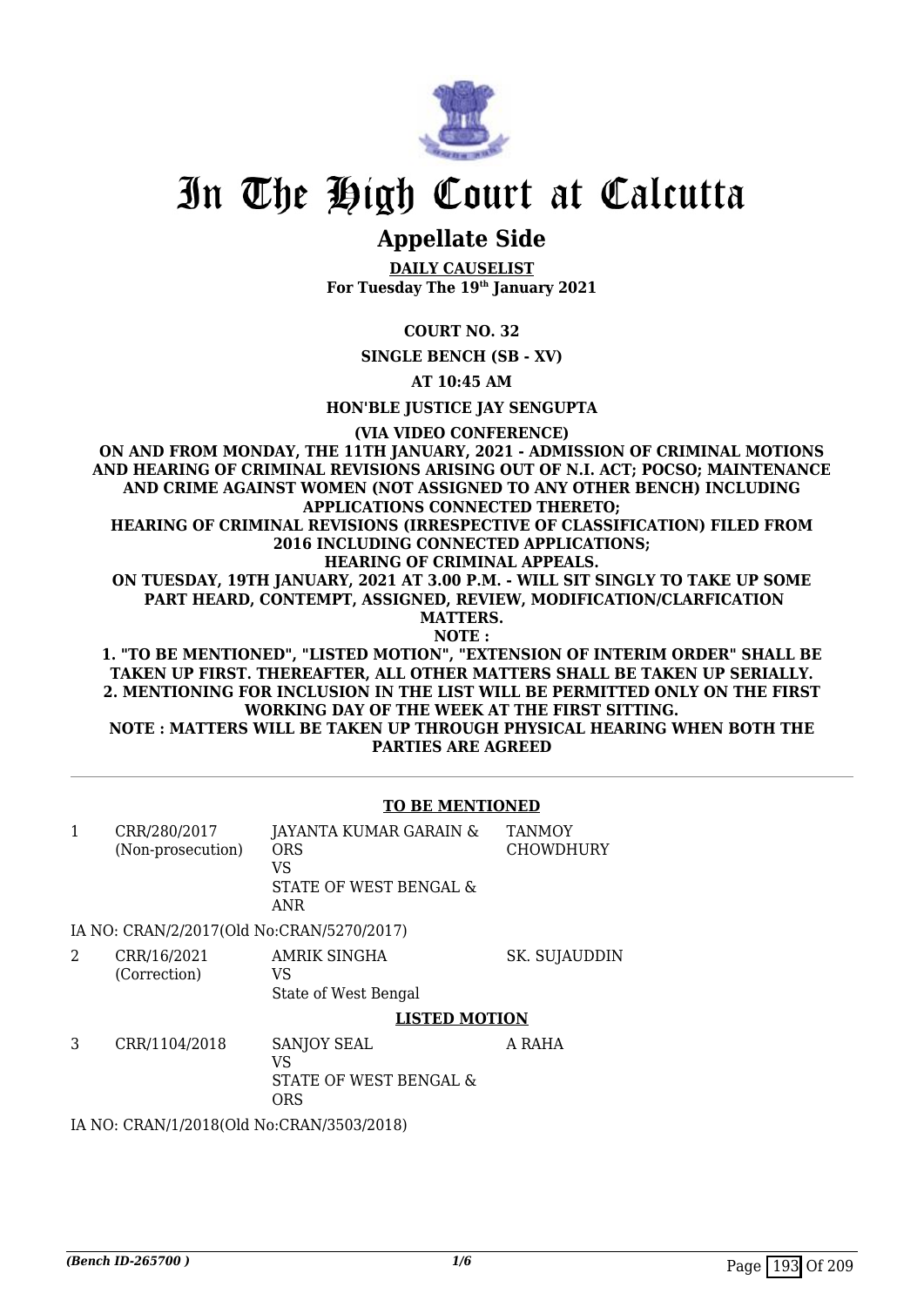| 4  | CRR/2834/2018                             | <b>BENU SAHOO</b> @<br>BENUMADHAB SAHOO &<br><b>ORS</b><br><b>VS</b><br>STATE OF WEST BENGAL &<br><b>ANR</b> | A GHOSH                                  |
|----|-------------------------------------------|--------------------------------------------------------------------------------------------------------------|------------------------------------------|
| 5  | CRR/303/2019                              | NADIA KANAI PAUL<br><b>VS</b><br>STATE OF WEST BENGAL &<br><b>ANR</b>                                        | <b>GOLAM SAYEDAR</b><br>KADERI           |
|    | IA NO: CRAN/1/2019(Old No:CRAN/469/2019)  |                                                                                                              |                                          |
| 6  | CRR/304/2019                              | NADIA KANAI PAUL & ORS<br>VS.<br>STATE OF WEST BENGAL &<br><b>ANR</b>                                        | <b>GOLAM SAYEDAIR</b><br><b>KADERI</b>   |
|    | IA NO: CRAN/1/2019(Old No:CRAN/470/2019)  |                                                                                                              |                                          |
| 7  | CRR/305/2019                              | NADIA KANAI PAUL & ANR<br>VS<br>STATE OF WEST BENGAL &<br><b>ANR</b>                                         | <b>GOLAM SAYEDAIR</b><br><b>KADERI</b>   |
|    | IA NO: CRAN/1/2019(Old No:CRAN/471/2019)  |                                                                                                              |                                          |
| 8  | CRR/1215/2019                             | MD INTEKHAB ALAM<br><b>VS</b><br><b>ARFA KHATOON</b>                                                         | <b>SOURAV PAUL</b>                       |
|    | IA NO: CRAN/1/2019(Old No:CRAN/2082/2019) |                                                                                                              |                                          |
| 9  | CRR/2295/2019                             | SHEETAL AMIT PATIL &<br><b>ANR</b><br><b>VS</b><br>STATE OF WEST BENGAL &<br><b>ORS</b>                      | ADITYA TIWARI                            |
| 10 | CRR/2884/2019                             | UJJWAL KUMAR SHIL<br><b>VS</b><br>STATE OF WEST BENGAL &<br>ANR                                              | KUNAL GANGULY                            |
|    | IA NO: CRAN/1/2020(Old No:CRAN/381/2020)  |                                                                                                              |                                          |
| 11 | CRR/3275/2019                             | HABIBUR RAHAMAN @<br><b>BAKUL</b><br><b>VS</b><br>STATE OF WEST BENGAL &<br>ANR                              | SURASRI BAIDYA                           |
| 12 | CRR/3501/2019                             | PARTHA SARTHI ROY<br>VS<br>STATE OF WEST BENGAL &<br><b>ANR</b>                                              | <b>SUSNIGDHO</b><br><b>BHATTACHARYYA</b> |
|    | IA NO: CRAN/1/2019(Old No:CRAN/4646/2019) |                                                                                                              |                                          |
| 13 | CRR/292/2020                              | PRASENJIT GHOSH & ANR<br>VS<br>STATE OF WEST BENGAL &<br><b>ANR</b>                                          | AMITABHA GHOSH                           |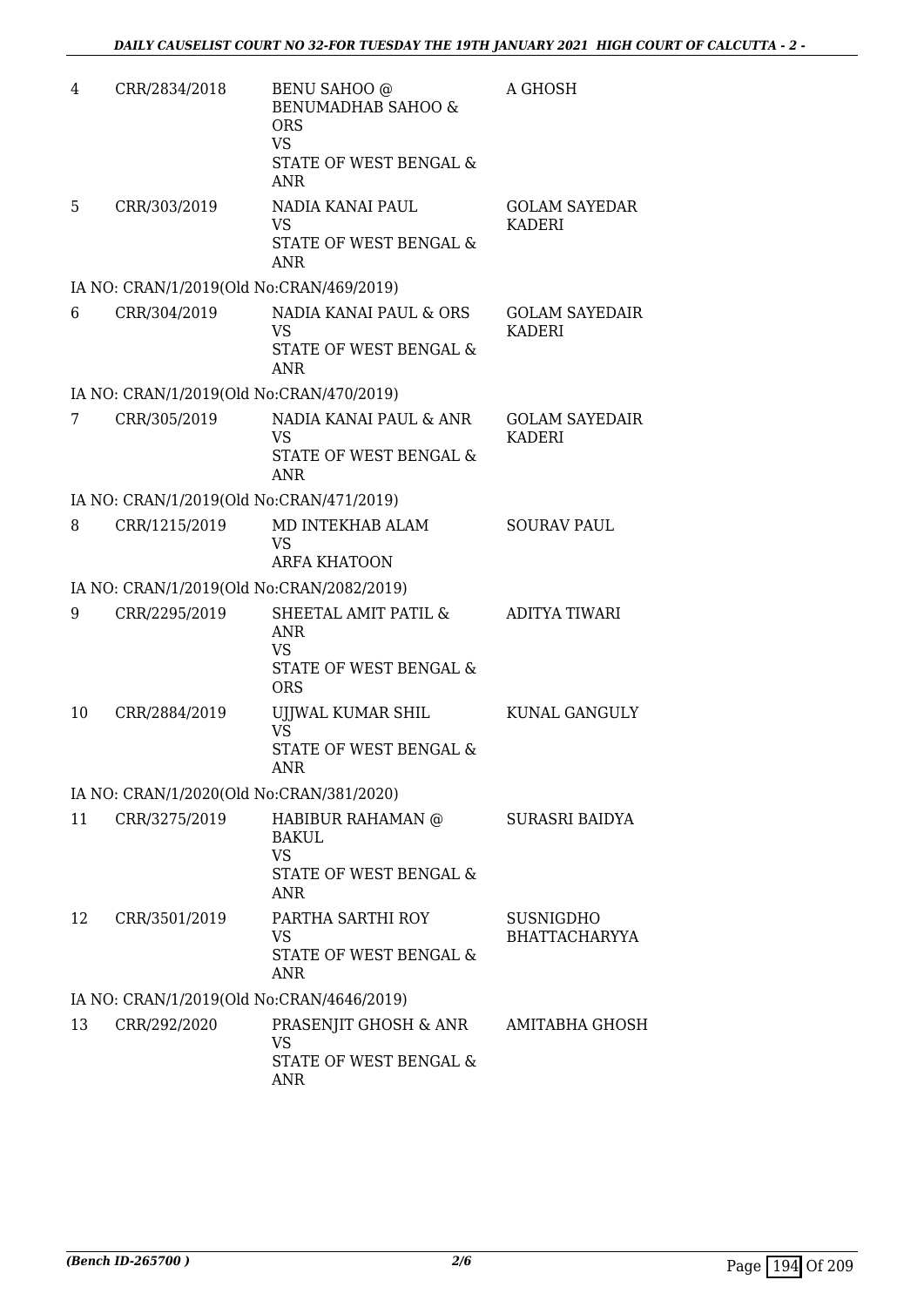| 14 | CRR/340/2020       | K. BALASUBRAMANIAM @<br><b>BALASBRAMANIAN</b><br><b>KESAVAN</b><br><b>VS</b>                      | KOUSHIK KUNDU           |
|----|--------------------|---------------------------------------------------------------------------------------------------|-------------------------|
|    |                    | STATE OF WEST BENGAL&<br><b>ANR</b>                                                               |                         |
| 15 | CRR/582/2020       | <b>BHANJA SARKAR</b><br>VS<br>STATE OF WEST BENGAL &                                              | SANTANU MAJI            |
|    |                    | ANR.                                                                                              |                         |
|    | IA NO: CRAN/1/2020 |                                                                                                   |                         |
| 16 | CRR/1028/2020      | NAJMA KAJI<br><b>VS</b><br>STATE OF WEST BENGAL                                                   | <b>ANIRBAN TARFDER</b>  |
| 17 | CRR/1386/2020      | SWAPAN KUMAR MALLICK<br><b>VS</b>                                                                 | <b>BISWAJIT MANNA</b>   |
|    |                    | STATE OF WEST BENGAL<br>AND ORS.                                                                  |                         |
|    | IA NO: CRAN/1/2020 |                                                                                                   |                         |
| 18 | CRR/1723/2020      | AHID MANDAL<br><b>VS</b>                                                                          | <b>ARANAB NANDI</b>     |
|    |                    | State of West Bengal AND<br><b>ANR</b>                                                            |                         |
| 19 | CRR/1913/2020      | PRITI BAJAJ AND ORS<br><b>VS</b><br>M/S MAHINDRA AND<br>MAHINDRA FINANCIAL<br><b>SERVICES LTD</b> | <b>ANIRBAN TARAFDER</b> |
| 20 | CRR/27/2021        | CHANDAN MAHANTO<br><b>VS</b><br>State of West Bengal AND<br><b>ANR</b>                            | SANATANU SETT           |
| 21 | CRR/31/2021        | ARNAB JYOTI SARKAR AND<br><b>ANR</b><br>VS<br>State of West Bengal                                | Srimoyee Mukherjee      |
|    | IA NO: CRAN/1/2021 |                                                                                                   |                         |
| 22 | CRR/60/2021        | DR SAPTARSHI BANERJEE<br>VS                                                                       | TATHAGATA<br>MAJUMDAR   |
|    |                    | State of West Bengal and Anr                                                                      |                         |
| 23 | CRR/89/2021        | DINESH KUMAR PATEL<br><b>VS</b><br>State of West Bengal AND<br><b>ANR</b>                         | <b>MD RAHIM WARSI</b>   |
|    | IA NO: CRAN/1/2021 |                                                                                                   |                         |
| 24 | CRR/90/2021        | PAMMY THAKUR AND ANR.<br><b>VS</b>                                                                | DEBAPRIYA SAMANTA       |
| 25 | CRR/92/2021        | State of West Bengal<br>SMT RAJLAKSHMI<br><b>CHAUDHURI</b><br><b>VS</b>                           | PRONAY BASAK            |
|    |                    | STATE OF WEST BENGAL<br>AND ORS.                                                                  |                         |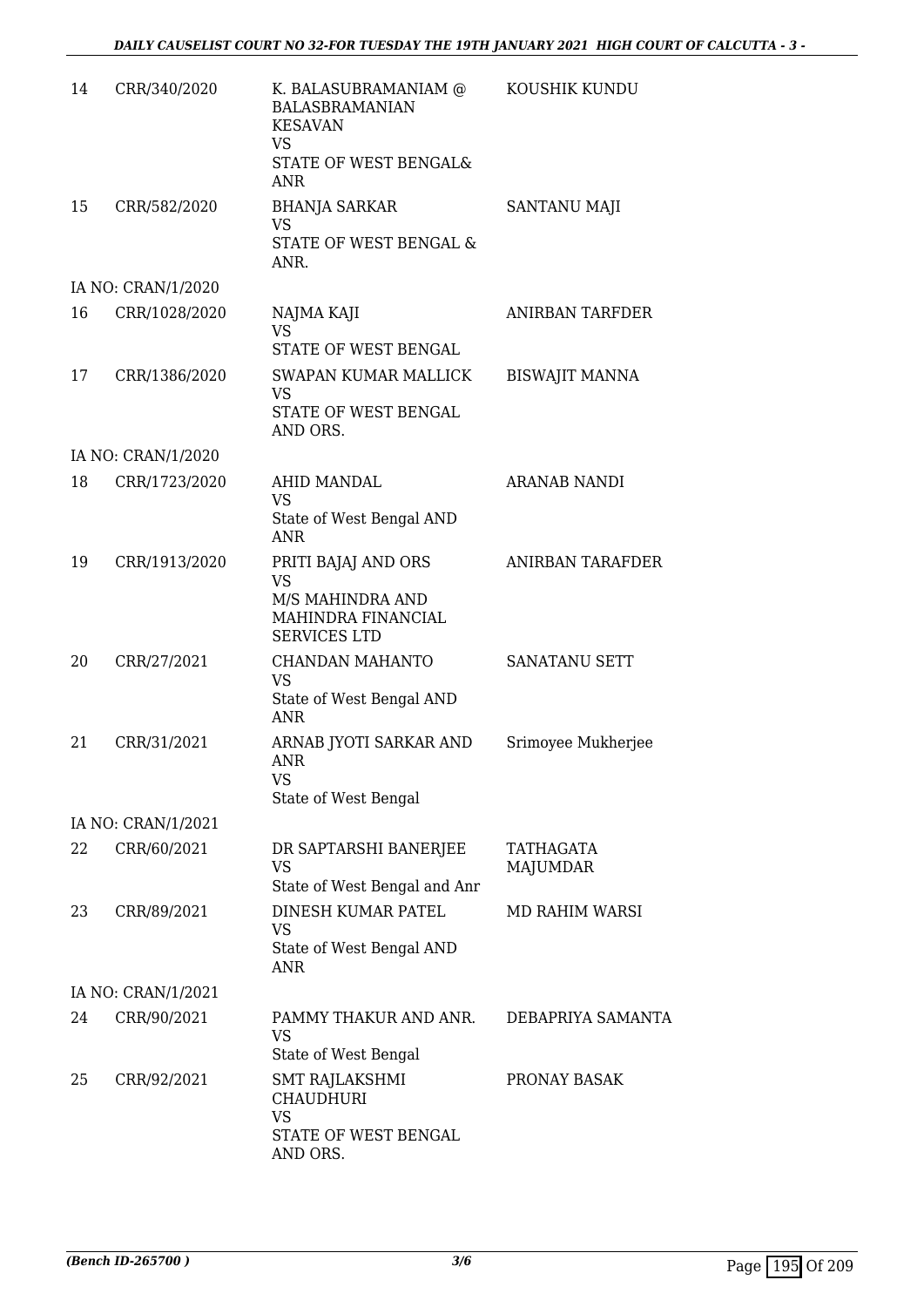| 26 | CRR/99/2021                               | KAUSTAV SINGHA ROY<br>VS<br>State of West Bengal AND   | DATTAREYA DUTTA                                                                                |
|----|-------------------------------------------|--------------------------------------------------------|------------------------------------------------------------------------------------------------|
|    |                                           | <b>ANR</b>                                             |                                                                                                |
| 27 | CRR/102/2021                              | <b>SWAPAN MALAKAR</b><br><b>VS</b>                     | <b>SURYA NEEL DAS</b>                                                                          |
|    |                                           | State of West Bengal AND<br><b>ANR</b>                 |                                                                                                |
| 28 | CRR/117/2021                              | PANKAJ SARAF AND ANR                                   | <b>BIVASHADITYA</b>                                                                            |
|    |                                           | <b>VS</b><br>State of West Bengal AND<br>ANR           | <b>CHAKRABORTY</b>                                                                             |
| 29 | CRR/120/2021                              | PANKAJ SARAF AND AND                                   | <b>BIBHASHADITYA</b>                                                                           |
|    |                                           | <b>VS</b><br>State of West Bengal AND<br><b>ANR</b>    | <b>CHAKRABORTY</b>                                                                             |
| 30 | CRR/122/2021                              | PANKAJ SARAF AND ANR                                   | <b>BIBHASHADITYA</b>                                                                           |
|    |                                           | <b>VS</b><br>State of West Bengal AND<br><b>ANR</b>    | <b>CHAKRABORTY</b>                                                                             |
| 31 | CRR/142/2021                              | SOHINI DAS BANERJEE                                    | KOUSTAV BAGCHI                                                                                 |
|    |                                           | <b>VS</b><br><b>AKASH DAS</b>                          |                                                                                                |
| 32 | CRR/143/2021                              | RAM KRISHNA JANA AND<br><b>ORS</b>                     | Manish Kumar Das                                                                               |
|    |                                           | <b>VS</b><br>State of West Bengal AND<br><b>ANR</b>    |                                                                                                |
|    |                                           | <b>EXTENSION OF INTERIM ORDER</b>                      |                                                                                                |
| 33 | CRR/3561/2019                             | RANJAN SACHDEVA<br><b>VS</b>                           | DEBARATI DAS                                                                                   |
|    |                                           | STATE OF WEST BENGAL &<br><b>ANR</b>                   |                                                                                                |
|    | IA NO: CRAN/1/2020(Old No:CRAN/946/2020)  |                                                        |                                                                                                |
|    |                                           | <b>ASSIGNED MATTERS</b>                                |                                                                                                |
| 34 | CRR/705/2018                              | MILAN KUMAR DATTA<br><b>VS</b>                         | DEBAKI NANDAN<br><b>MAITY</b>                                                                  |
|    |                                           | STATE OF WEST BENGAL<br><b>&amp;ANR</b>                |                                                                                                |
|    | IA NO: CRAN/1/2020(Old No:CRAN/547/2020)  |                                                        |                                                                                                |
|    |                                           | <b>RESTORATION APPLICATION</b>                         |                                                                                                |
| 35 | CRR/2707/2019                             | RABINDRANATH SAMUI<br><b>VS</b>                        | P KARAR                                                                                        |
|    |                                           | STATE OF WEST BENGAL &<br><b>ORS</b>                   |                                                                                                |
|    | IA NO: CRAN/1/2020(Old No:CRAN/1139/2020) |                                                        |                                                                                                |
|    |                                           | <b>CONTESTED APPLICATION</b>                           |                                                                                                |
| 36 | CRR/690/2017                              | RAHUL TANTIA<br><b>VS</b>                              | S. PAUL                                                                                        |
|    |                                           | STATE OF WEST BENGAL                                   |                                                                                                |
|    |                                           | No:CRAN/4881/2017), CRAN/7/2020(Old No:CRAN/1064/2020) | IA NO: CRAN/2/2017(Old No:CRAN/4081/2017), CRAN/3/2017(Old No:CRAN/4127/2017), CRAN/4/2017(Old |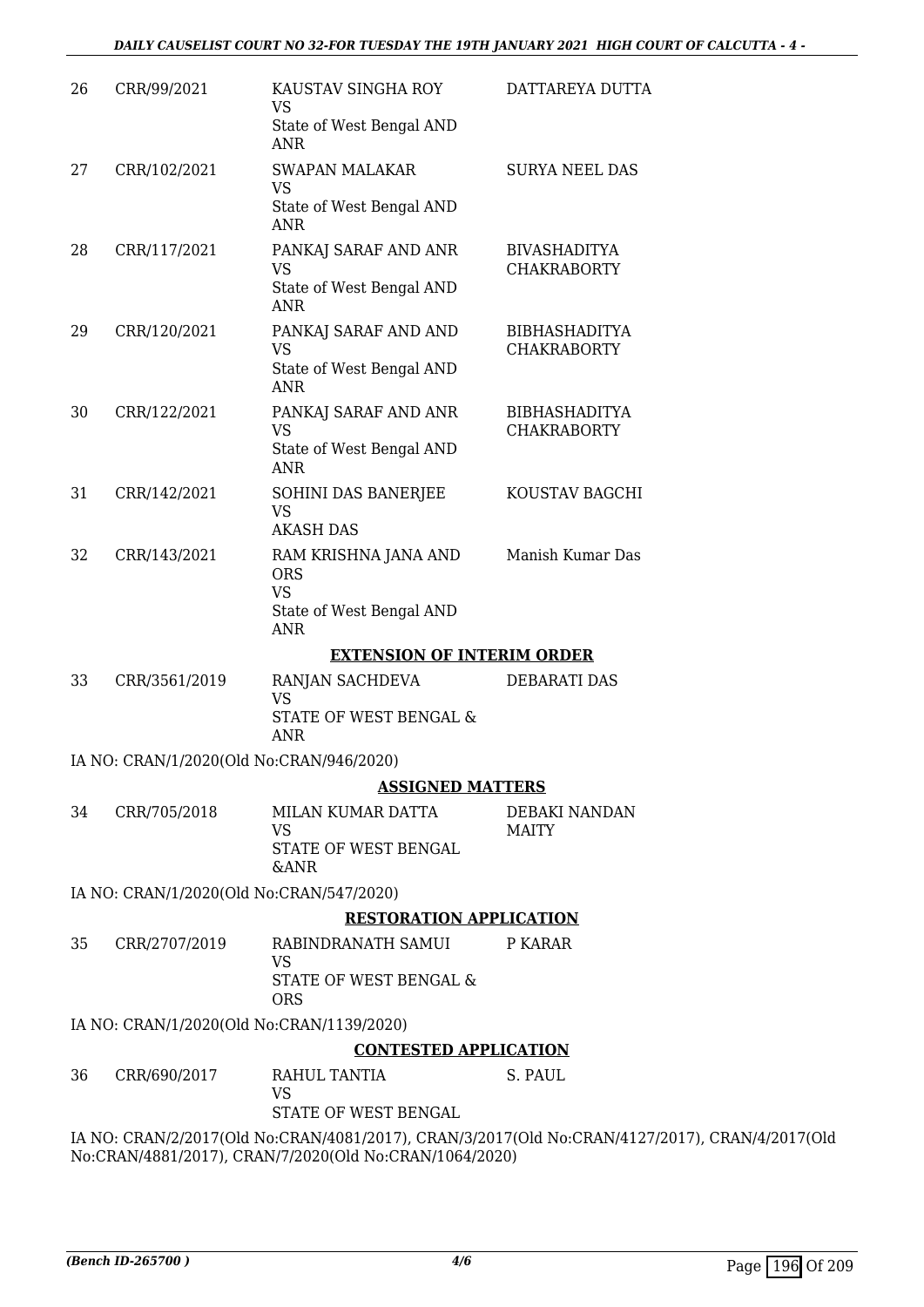| 37 | CRR/1053/2017                             | SMT SADHANA SINGH<br><b>VS</b><br>STATE OF WEST BENGAL &<br><b>ORS</b>                        | MD SABIR AHMED                  |
|----|-------------------------------------------|-----------------------------------------------------------------------------------------------|---------------------------------|
|    | IA NO: CRAN/4/2018(Old No:CRAN/1717/2018) |                                                                                               |                                 |
| 38 | CRR/1553/2017                             | ORIJIT CHATTERJEE & ANR<br><b>VS</b><br>STATE OF WEST BENGAL &<br><b>ORS</b>                  | <b>SATADRU LAHIRI</b>           |
|    | IA NO: CRAN/3/2018(Old No:CRAN/2198/2018) |                                                                                               |                                 |
| 39 | CRR/2121/2017                             | ABINASH MONDAL @<br>PALTU MONDAL & ORS.<br><b>VS</b><br>STATE OF WEST BENGAL &<br>ANR.        | PRATIP KR.<br><b>CHATTERJEE</b> |
|    | IA NO: CRAN/1/2017(Old No:CRAN/3621/2017) |                                                                                               |                                 |
| 40 | CRR/2468/2017                             | TARUN KR. MITRA<br><b>VS</b><br><b>SUBIR ROY CHOWDHURY &amp;</b><br>ANR.                      | PAMPA DEY (DHABAL)              |
|    | IA NO: CRAN/2/2017(Old No:CRAN/5536/2017) |                                                                                               |                                 |
| 41 | CRR/2763/2017                             | D&I TAXCON SERVICE PVT.<br><b>LTD</b><br><b>VS</b><br>STATE OF WEST BENGAL&<br><b>ORS</b>     | T. DUTTA                        |
|    | IA NO: CRAN/1/2020                        |                                                                                               |                                 |
|    | wt42 CRR/1682/2017                        | <b>KARTICK KUMAR</b><br>CHATTERJEE & ORS<br><b>VS</b><br>STATE OF WEST BENGAL &<br><b>ANR</b> | RAMENDRA LAL<br><b>AUDDY</b>    |
|    | IA NO: CRAN/1/2017(Old No:CRAN/3103/2017) |                                                                                               |                                 |
|    | wt43 CRR/3509/2019                        | D & I TAXCON SERVICES<br><b>PVT LTD</b><br><b>VS</b><br>STATE OF WEST BENGAL &<br><b>ORS</b>  | <b>TAPAS DUTTA</b>              |
|    | IA NO: CRAN/1/2020                        |                                                                                               |                                 |
| 44 | CRR/3028/2017                             | MANJURA BEGUM<br><b>VS</b><br><b>MASHIAR RAHAMAN</b>                                          | <b>BISWAJIT MANNA</b>           |
| 45 | CRR/879/2018                              | SMT KRISHNA DASGUPTA<br><b>VS</b><br>STATE OF WEST BENGAL &<br>ORS                            | P GHOSH                         |
|    | IA NO: CRAN/2/2018(Old No:CRAN/3060/2018) |                                                                                               |                                 |
| 46 | CRR/985/2018                              | SOVA SINGH @ SINHA $\&$<br><b>ANR</b><br><b>VS</b><br>LATA SINHA & ANR                        | HILLOL SAHA<br><b>PODDAR</b>    |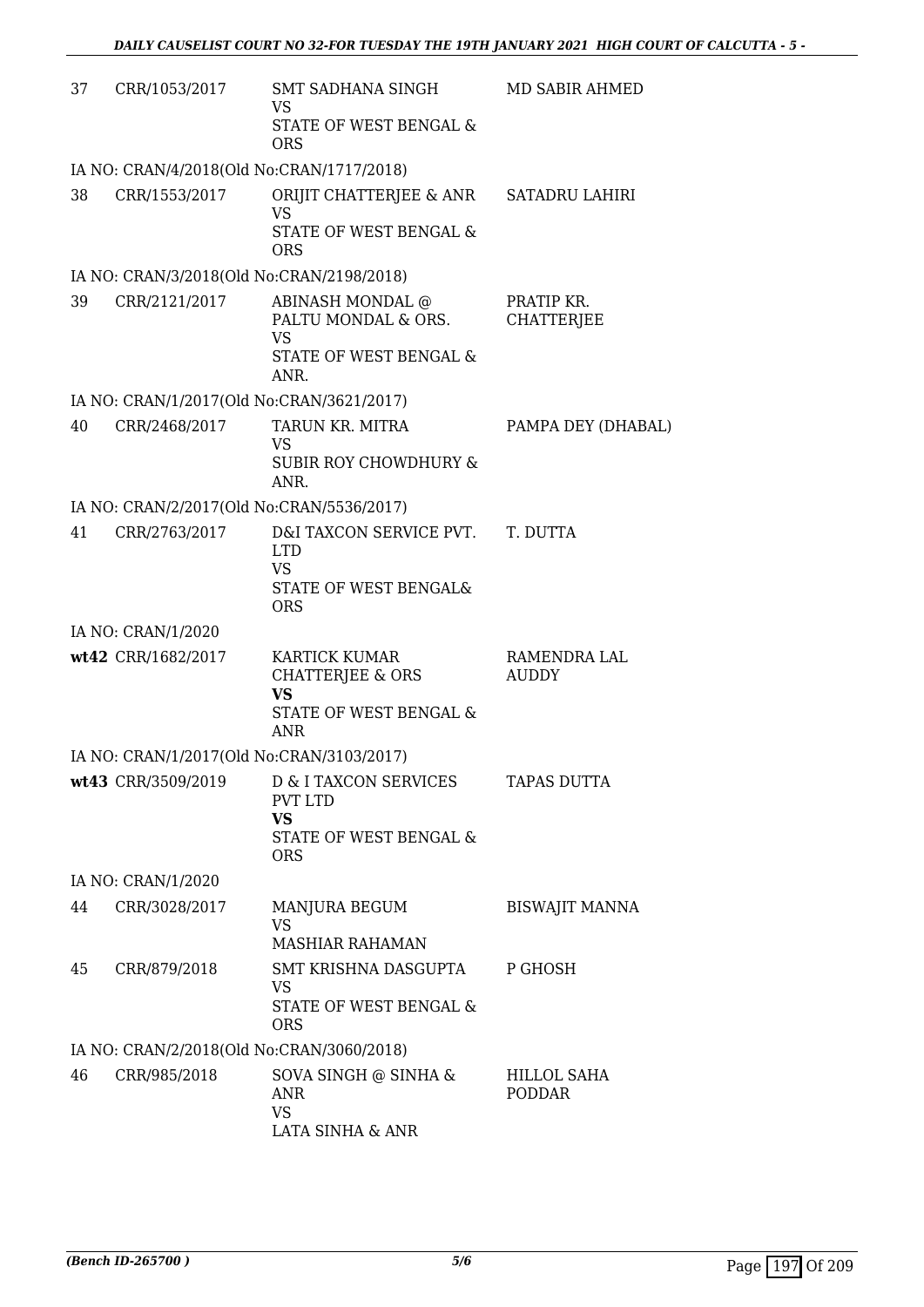| 47 | CRR/1405/2018                                 | TUSAR KANTI KAR & ANR<br><b>VS</b><br>STATE OF WEST BENGAL &<br><b>ANR</b>                               | TIRTHANKAR DEY                          |
|----|-----------------------------------------------|----------------------------------------------------------------------------------------------------------|-----------------------------------------|
| 48 | CRR/874/2019                                  | ASISH JANA @ ASHIS JANA<br><b>VS</b><br>STATE OF WEST BENGAL &<br><b>ANR</b>                             | AMAR NATH<br><b>AGARWAL</b>             |
| 49 | CRR/2828/2019                                 | SRENJAY SAMADDAR(DAS)<br><b>VS</b><br>KUNTAL SAMADDAR & ANR                                              | AMITABHA GHOSH                          |
| 50 | CRR/2903/2019                                 | SOUMIK BHATTACHARYYA<br>VS<br><b>TANUMITA</b><br><b>BHATTACHARYYA</b>                                    | APURBA KR. DATTA                        |
| 51 | CRR/3125/2019                                 | AMIT KR CHAKRABORTY<br><b>VS</b><br><b>SMT PRATYUSHA</b><br><b>CHAKRABORTY &amp; ANR</b>                 | APURBA KR DATTA                         |
| 52 | CRR/485/2020                                  | AMIT JHA & ORS<br><b>VS</b><br>STATE OF WEST BENGAL &<br><b>ANR</b>                                      | <b>JUIN DUTTA</b><br><b>CHAKRABORTY</b> |
| 53 | CRR/1613/2020                                 | MD SABBU ALIAS MD<br><b>SHABBU AND OTHERS</b><br><b>VS</b><br>State of West Bengal AND<br><b>ANOTHER</b> | RUPRAJ BANERJEE                         |
|    | IA NO: CRAN/1/2020                            |                                                                                                          |                                         |
| 54 | CRR/1691/2020                                 | <b>AMRAPALI BOSE</b><br>VS<br><b>VIVEK SARDA AND</b><br><b>ANOTHER</b>                                   | SOUMAJIT<br><b>CHATTERJEE</b>           |
|    |                                               | <b>APPEAL FOR HEARING</b>                                                                                |                                         |
| 55 | CRA/28/2006                                   | GOBORDHAN JANA & ANR.<br><b>VS</b><br><b>STATE</b>                                                       | <b>ANSUMAN BERA</b>                     |
| 56 | CRA/76/2016                                   | SUKUMAR DAS @ FELU &<br>ORS.<br><b>VS</b><br>STATE OF WEST BENGAL                                        | ABHIJIT KUMAR<br>ADHYA                  |
| 57 | CRA/375/2016                                  | <b>BIJAY KR MARANDI</b><br><b>VS</b><br>STATE OF WEST BENGAL                                             | P ADHYA                                 |
|    | IA NO: CRAN/1/2019(Old No:CRAN/4668/2019)     |                                                                                                          |                                         |
| 58 | CRA/485/2017                                  | JAHARLAL GHOSH @PUKARI<br><b>GHOSH</b><br><b>VS</b><br>STATE OF WEST BENGAL &<br><b>ORS</b>              | <b>SHIBASIS</b><br><b>CHATTERJEE</b>    |
|    | IA MO. CRANIQ (2019) OLA No. CRANIQ 12121019) |                                                                                                          |                                         |

IA NO: CRAN/2/2018(Old No:CRAN/3121/2018)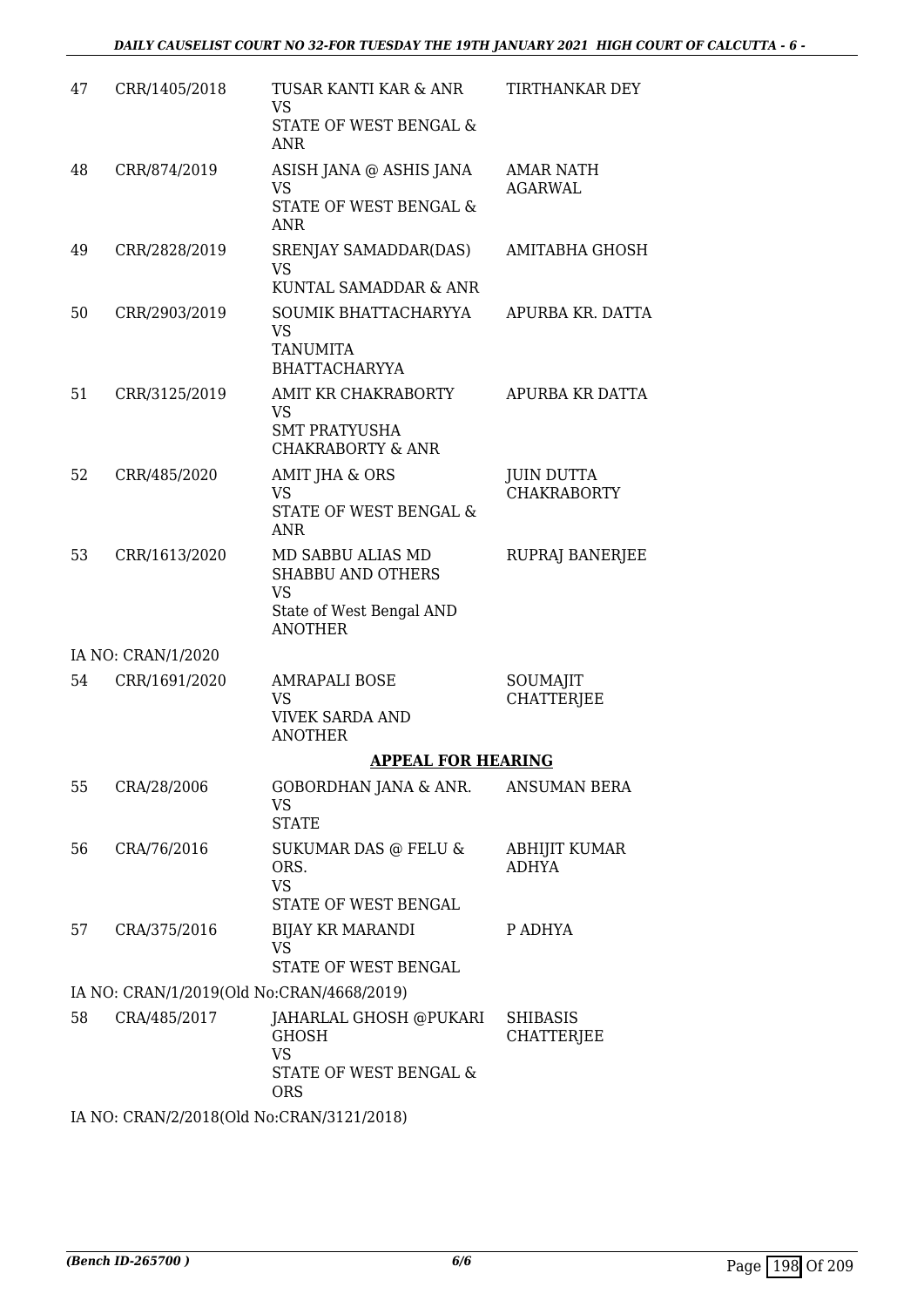

## **Appellate Side**

**DAILY CAUSELIST For Tuesday The 19th January 2021**

#### **COURT NO. 30**

**SINGLE BENCH (SB - XVI)**

**AT 10:45 AM**

**HON'BLE JUSTICE BIBEK CHAUDHURI**

#### **(VIA VIDEO CONFERENCE) ON AND FROM MONDAY, THE 11TH JANUARY, 2021 - ADMISSION AND HEARING OF CRIMINAL APPEALS INCLUDING BAIL (PUNISHMENT UPTO 7 YEARS); ADMISSION OF CRIMINAL MOTIONS AND HEARING OF CRIMINAL REVISIONS ARISING OUT OF D.V.ACT ; HEARING OF CRIMINAL APPEALS, HEARING OF CRIMINAL APPEALS RELATING TO 'CRIMES AGAINST WOMEN' NOTE: MATTERS WILL BE TAKEN UP THROUGH PHYSICAL HEARING ONLY WHEN BOTH THE PARTIES ARE AGREED. NOTE : FINAL HEARING OF CRIMINAL APPEALS SHALL BE TAKEN UP FROM 2 P.M. IF AFTER CONCLUSION OF HEARING OF APPEAL, TIME PERMITS, CRIMINAL MOTIONS AND APPLICATIONS SHALL BE TAKEN UP FOR HEARING**

#### **TO BE MENTIONED**

| SA/459/2007   | <b>SRI SANTOSH ROY</b><br>VS<br>ADMINISTRATOR GENERAL<br>OF WEST BENGAL | RAHUL KARMAKAR                      |
|---------------|-------------------------------------------------------------------------|-------------------------------------|
| CRR/1395/2016 | KABERI DEY ALIAS KABERI<br>DE.<br>VS<br>STATE OF WEST BENGAL &<br>ORS   | <b>SANCHITA</b><br><b>CHAUDHURI</b> |

IA NO: CRAN/2/2016(Old No:CRAN/3879/2016), CRAN/9/2019(Old No:CRAN/3798/2019)

**SPECIALLY FIXED MATTERS**

3 CRR/46/2020 SWARUP GUHA ROY VS STATE OF WEST BENGAL & ANR ANAMITRA BANERJEE

#### **FIXED MATTER**

( (AT 2.00 P.M.) )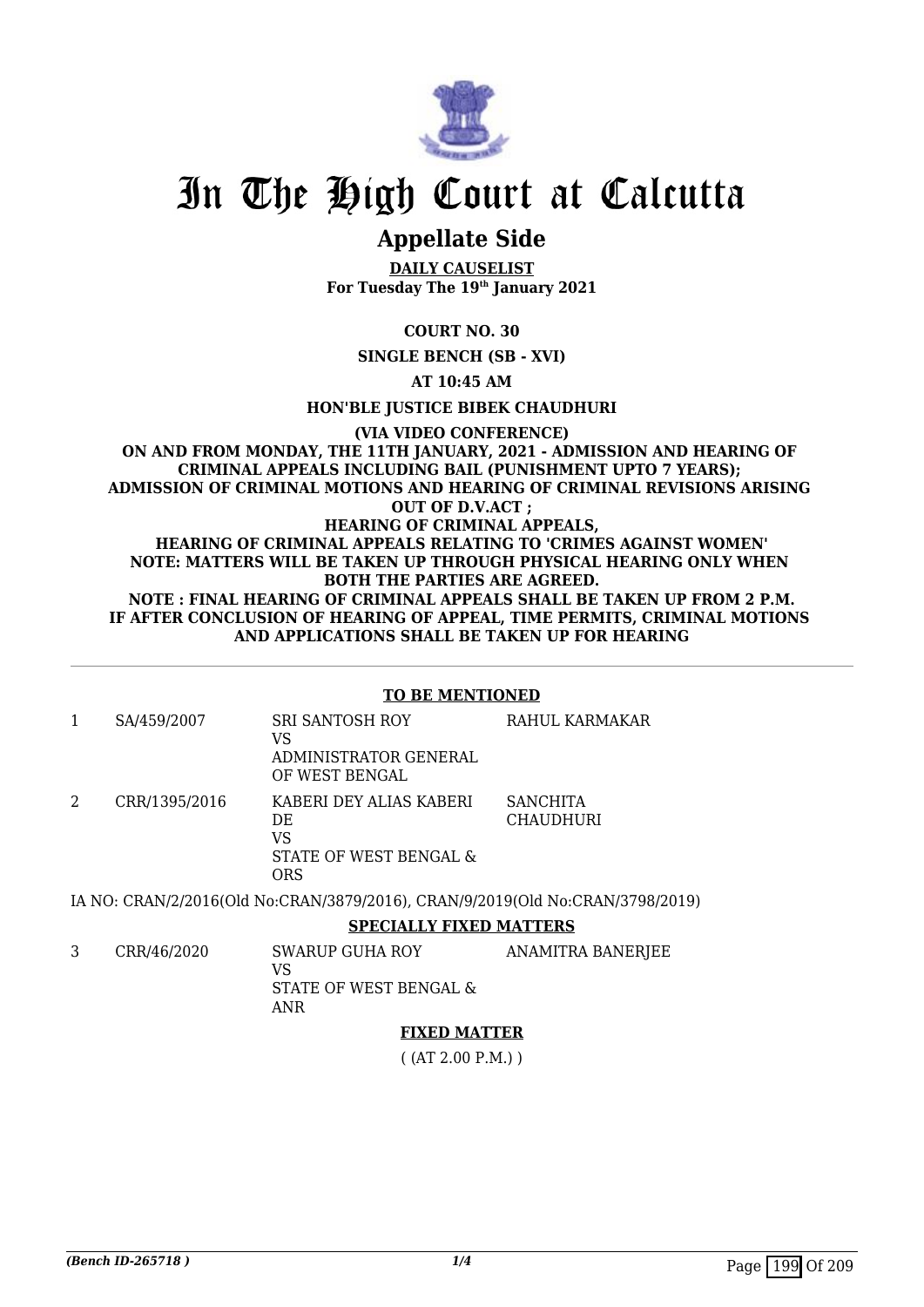| 4  | CRA/546/2017       | <b>SOUMIK ROY</b><br><b>VS</b>                                                | <b>K GANGULY</b>                                                                               |
|----|--------------------|-------------------------------------------------------------------------------|------------------------------------------------------------------------------------------------|
|    |                    | STATE OF WEST BENGAL                                                          |                                                                                                |
|    | No:CRAN/3750/2020) |                                                                               | IA NO: CRAN/1/2017(Old No:CRAN/4177/2017), CRAN/2/2017(Old No:CRAN/5281/2017), CRAN/3/2020(Old |
|    |                    | <b>APPLICATION FOR BAIL</b>                                                   |                                                                                                |
| 5  | CRM/644/2021       | RAJPAL SINGH AND ORS<br><b>VS</b>                                             | <b>ASIF DEWAN</b>                                                                              |
|    |                    | State of West Bengal                                                          |                                                                                                |
| 6  | CRM/661/2021       | SWAPAN DEBNATH<br><b>VS</b>                                                   | <b>SUBIR DEBNATH</b>                                                                           |
|    |                    | State of West Bengal                                                          |                                                                                                |
|    |                    | <b>CANCELLATION OF BAIL</b>                                                   |                                                                                                |
| 7  | CRM/2851/2020      | <b>MARIA RINKI BISWAS</b><br><b>VS</b>                                        | <b>SOFIA NESAR</b>                                                                             |
|    |                    | STATE OF WEST BENGAL &<br><b>ORS</b>                                          |                                                                                                |
|    |                    | IA NO: CRAN/1/2020(Old No:CRAN/4250/2020), CRAN/2/2020(Old No:CRAN/4742/2020) |                                                                                                |
|    |                    | <b>BAIL IN CONNECTION WITH APPEAL</b>                                         |                                                                                                |
| 8  | CRA/443/2019       | CHINTU AGARWAL<br><b>VS</b>                                                   | DEV KUMAR SHARMA                                                                               |
|    |                    | STATE OF WEST BENGAL                                                          |                                                                                                |
|    | IA NO: CRAN/4/2021 |                                                                               |                                                                                                |
| 9  | CRA/19/2020        | JADU GOPAL BISWAS<br><b>VS</b>                                                | <b>SNEHANSU</b><br><b>MAJUMDER</b>                                                             |
|    |                    | STATE OF WEST BENGAL                                                          |                                                                                                |
|    | IA NO: CRAN/1/2020 |                                                                               |                                                                                                |
|    |                    | <b>MOTION</b>                                                                 |                                                                                                |
| 10 | CRR/1979/2019      | PRABIR KUMAR DAS<br><b>VS</b>                                                 | APAN SAHA                                                                                      |
|    |                    | PRITILATA DAS                                                                 |                                                                                                |
| 11 | CRR/226/2020       | SAPTARSHI GHOSH<br><b>CHOWDHURY</b><br><b>VS</b>                              | PRIYAM MISRA                                                                                   |
|    |                    | MOULANI GHOSH<br><b>CHOWDHURY</b>                                             |                                                                                                |
| 12 | CRR/667/2020       | PRIYANKA MALIK<br>VS                                                          | <b>ASHOK KR</b><br><b>CHOWDHURY</b>                                                            |
|    |                    | STATE OF WEST BENGAL &<br>ANR                                                 |                                                                                                |
| 13 | CRR/983/2020       | ABDUL FARUK@ABUL<br><b>FARUK</b><br><b>VS</b>                                 | <b>SUJOY SARKAR</b>                                                                            |
|    |                    | CHANDRANI FARUK & ANR                                                         |                                                                                                |
| 14 | CRR/1016/2020      | SOURAV MONDAL<br><b>VS</b><br>STATE OF WEST BENGAL &                          | <b>ABHISHEK DE</b>                                                                             |

ANR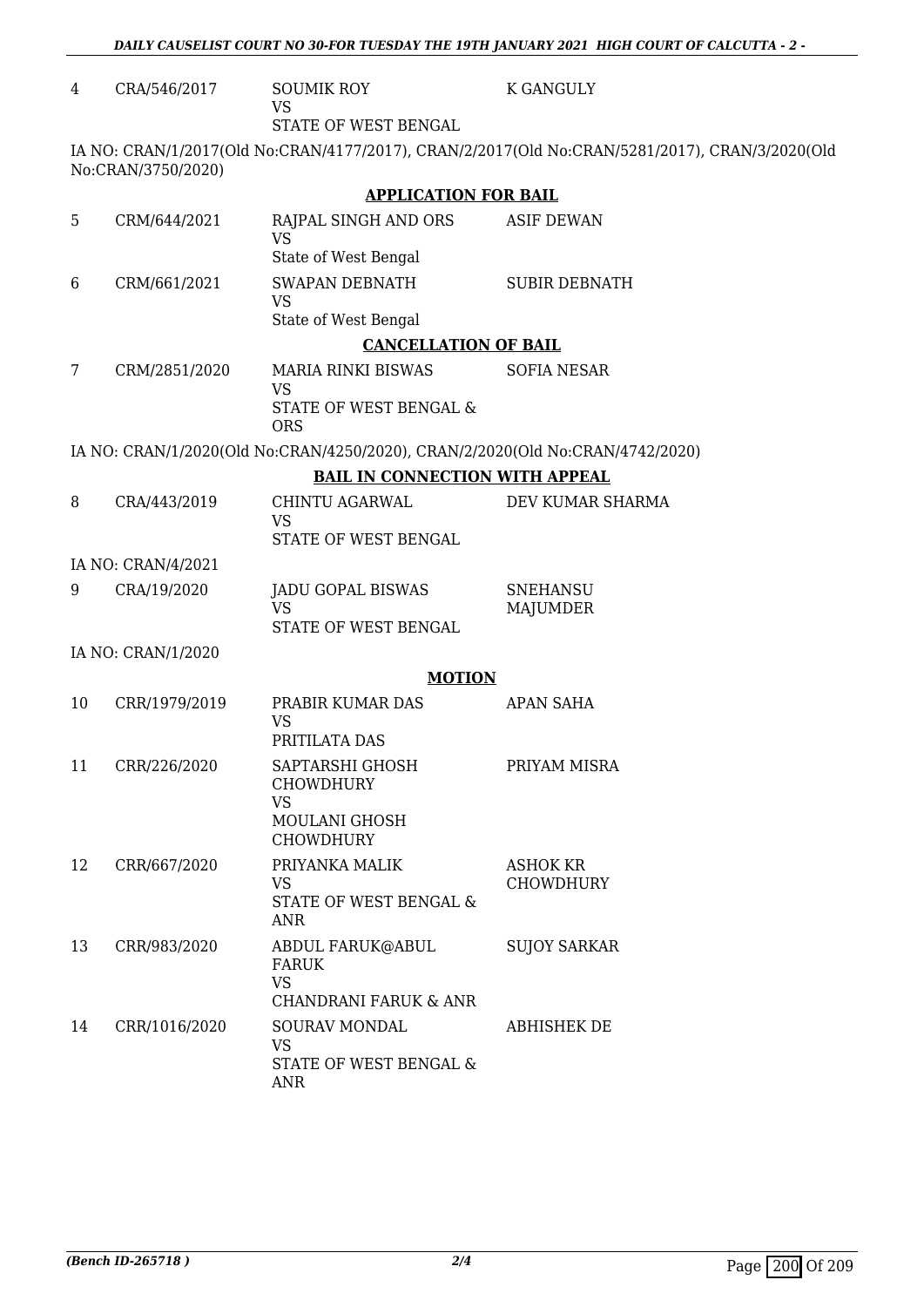| 15 | CRR/1070/2020                             | <b>ARPITA GUIN</b><br>VS<br><b>STATE OF WEST BENGAL &amp;</b>                     | ALI AHSAN ALAMGIR                  |
|----|-------------------------------------------|-----------------------------------------------------------------------------------|------------------------------------|
|    | IA NO: CRAN/1/2020(Old No:CRAN/3151/2020) | ORS.                                                                              |                                    |
|    | wt16 CRR/1069/2020                        | <b>ARPITA GUIN</b><br><b>VS</b><br>STATE OF WEST BENGAL &<br>ORS.                 | ALI AHSAN ALAMGIR                  |
|    |                                           | IA NO: CRAN/1/2020(Old No:CRAN/3150/2020), CRAN/2/2020                            |                                    |
|    | wt17 CRR/1071/2020                        | ARPITA GUIN & ANR<br><b>VS</b><br>STATE OF WEST BENGAL &<br>ANR                   | ALI AHSAN ALAMGIR                  |
|    |                                           | IA NO: CRAN/1/2020(Old No:CRAN/3152/2020), CRAN/2/2020                            |                                    |
| 18 | CRR/1776/2020                             | <b>ANINDYA DEB</b><br>VS<br>DEBJANI DEB                                           | <b>SUBHAMOY</b><br><b>KARMAKAR</b> |
| 19 | CRR/135/2021                              | <b>MD.MERAJ SK</b><br><b>VS</b><br>State of West Bengal                           | PRONOJIT ROY                       |
|    |                                           | <b>ADMISSION OF APPEAL</b>                                                        |                                    |
| 20 | CRA/677/2019                              | M/S MURALIDHAR<br>RAJKUMAR<br><b>VS</b>                                           | <b>AMAJIT DE</b>                   |
|    |                                           | STATE OF WEST BENGAL &<br><b>ANR</b>                                              |                                    |
| 21 | CRA/111/2020                              | SEKH SHAHRUKH @ KAZI<br><b>VS</b><br>STATE OF WEST BENGAL                         | DEBASIS KAR                        |
| 22 | CRA/140/2020                              | PARIMAL MAHATO<br><b>VS</b><br>STATE OF WEST BENGAL                               | <b>NAVANIL DE</b>                  |
|    | IA NO: CRAN/1/2020(Old No:CRAN/1222/2020) |                                                                                   |                                    |
|    |                                           | <b>CONTESTED APPLICATION</b>                                                      |                                    |
| 23 | CRR/3045/2018                             | <b>MD FAIYAZ</b><br><b>VS</b><br>KASIDA BEGUM & ANR                               | <b>F RAHMAN</b>                    |
| 24 | CRR/717/2019                              | <b>BISWAJIT SAMANTA</b><br><b>VS</b>                                              | <b>SYED NURUL AREFIN</b>           |
| 25 | CRR/1355/2020                             | <b>ARATI SAMANTA</b><br><b>SUMITA MONDAL</b><br><b>VS</b><br>State of West Bengal | <b>ARDHENDU NAG</b>                |
|    | IA NO: CRAN/1/2020                        |                                                                                   |                                    |
|    |                                           | <b>HEARING</b>                                                                    |                                    |
| 26 | CRA/757/2014                              | <b>MATIRUR RAHAMAN</b><br>VS<br>STATE OF WEST BENGAL                              | <b>G B CHAKRBORTY</b>              |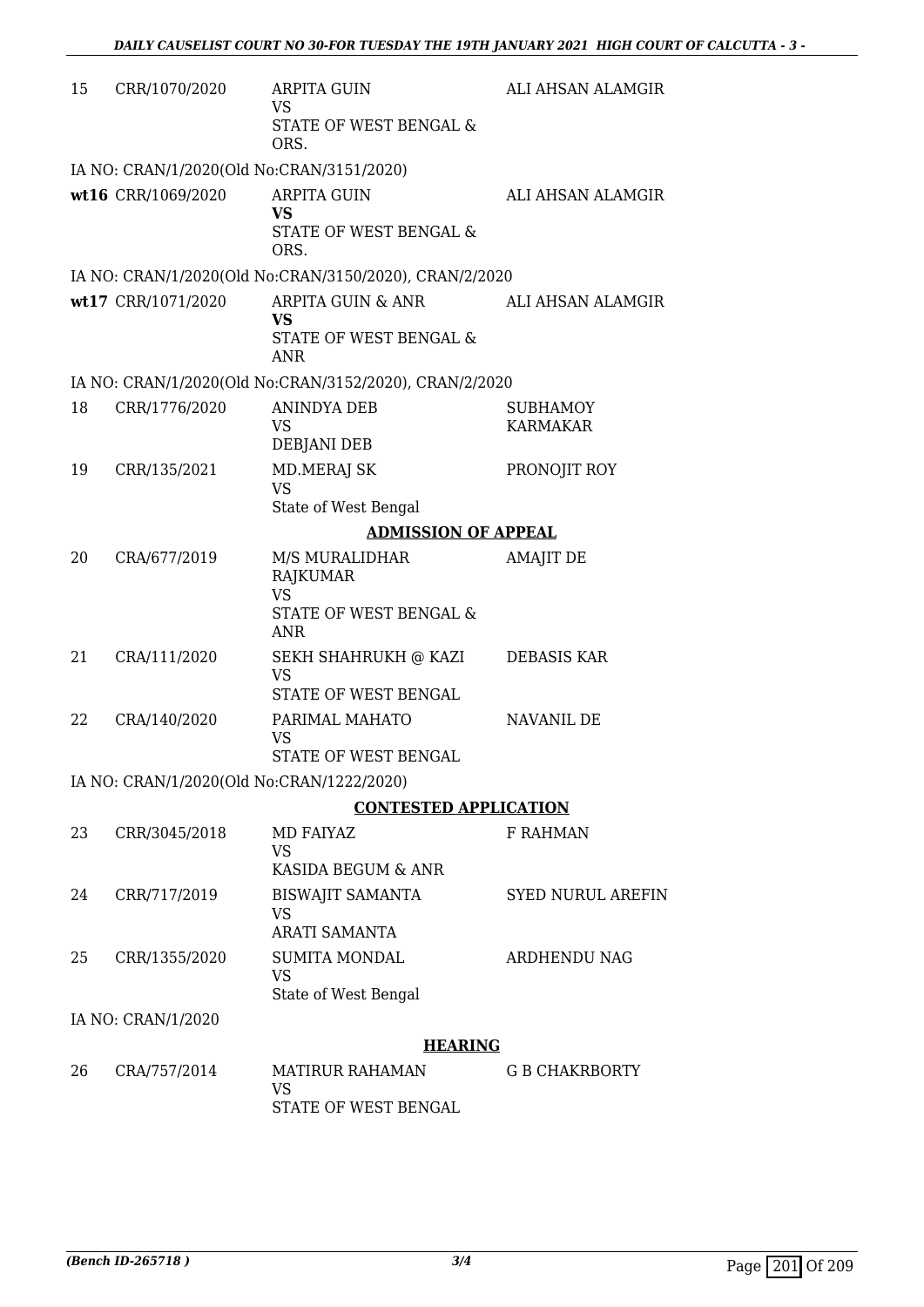| 27 | CRA/401/2015                              | PRASENJIT DAS & ANR<br><b>VS</b>                                                                | AMIT KUMAR GHOSH                                                                               |
|----|-------------------------------------------|-------------------------------------------------------------------------------------------------|------------------------------------------------------------------------------------------------|
|    |                                           | STATE OF WEST BENGAL                                                                            |                                                                                                |
|    | IA NO: CRAN/2/2015(Old No:CRAN/4553/2015) |                                                                                                 |                                                                                                |
| 28 | CRA/782/2015                              | SOUMEN @ NEMAI PATRA<br><b>VS</b><br>STATE OF WEST BENGAL                                       | PRONOTI GOSWAMI                                                                                |
| 29 | CRA/372/2016                              | PRAFULLA KANJILAL<br><b>VS</b><br>STATE OF WEST BENGAL                                          | <b>SUJOY SARKAR</b>                                                                            |
|    | IA NO: CRAN/2/2016(Old No:CRAN/3344/2016) |                                                                                                 |                                                                                                |
| 30 | CRA/161/2017                              | TARAKESWAR SINGH<br><b>VS</b><br>STATE OF WEST BENGAL                                           | <b>ASIT NAYEK</b>                                                                              |
|    | IA NO: CRAN/2/2020, CRAN/3/2020           |                                                                                                 |                                                                                                |
| 31 | CRA/524/2017                              | TAPAN MAITY & ORS.<br><b>VS</b><br>STATE OF WEST BENGAL                                         | ANIRBAN MITRA                                                                                  |
|    | No:CRAN/3810/2019), CRAN/5/2020           |                                                                                                 | IA NO: CRAN/2/2018(Old No:CRAN/1166/2018), CRAN/3/2019(Old No:CRAN/2804/2019), CRAN/4/2019(Old |
| 32 | CRA/350/2018                              | BABY BISWAS @ BABY<br><b>MANDAL BISWAS</b><br><b>VS</b><br>STATE OF WEST BENGAL &<br><b>ANR</b> | K SAFIULLAH                                                                                    |
| 33 | CRA/637/2018                              | <b>HANIF MIYA</b><br><b>VS</b><br>STATE OF WEST BENGAL                                          | SHASJHANKA<br><b>SEKHAR SAHA</b>                                                               |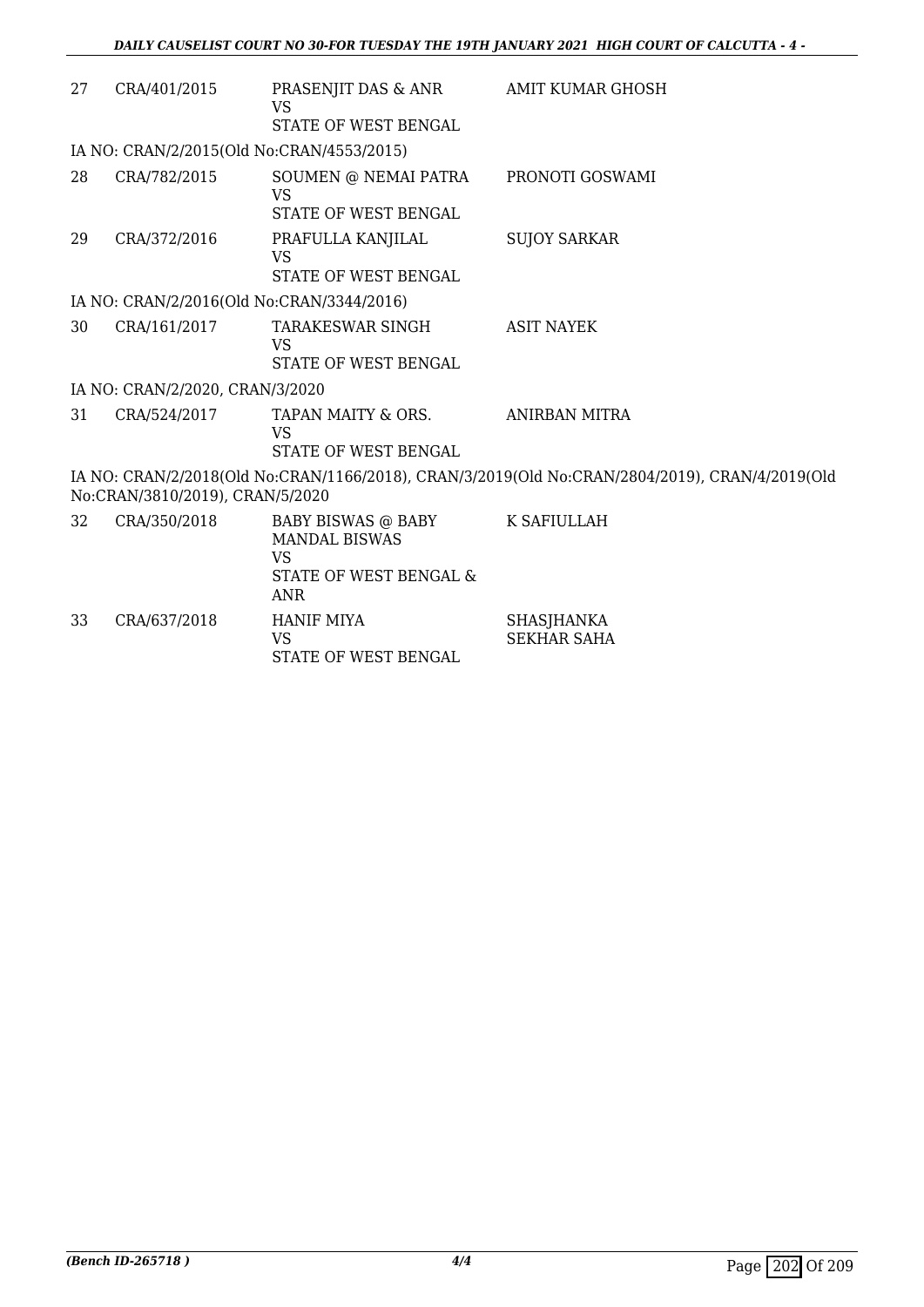

## **Appellate Side**

**DAILY CAUSELIST For Tuesday The 19th January 2021**

**COURT NO. 42**

**SINGLE BENCH (SB - XVII)**

**AT 10:45 AM**

**HON'BLE JUSTICE SUBHASIS DASGUPTA**

**(VIA VIDEO CONFERENCE) ON AND FROM MONDAY, THE 11TH JANUARY, 2021 - ADMISSION OF CRIMINAL MOTIONS AND HEARING OF CRIMINAL REVISIONS WHICH ARE NOT ASSIGNED TO ANY OTHER BENCH INCLUDING APPLICATIONS CONNECTED THERETO; HEARING OF CRIMINAL REVISIONS (IRRESPECTIVE OF CLASSIFICATION) FIELD UPTO 2015 INCLUDING CONNECTED APPLICATIONS; HEARING OF CRIMINAL APPEALS.**

#### **MENTIONING FOR INCLUSION OF HEARING OF REVISIONAL APPLICATION ON TUESDAY IN THIS WEEK NOTE : MATTERS WILL BE TAKEN UP THROUGH PHYSICAL HEARING ONLY WHEN BOTH PARITIES ARE AGREED**

#### **FOR JUDGMENT**

| 1 | CRR/1623/2020                 | SATYABRATA PRADHAN<br>VS<br>THE STATE OF WEST<br><b>BENGAL AND ANR</b>              | <b>SABYASACHI</b><br><b>BHATTACHARJEE</b> |
|---|-------------------------------|-------------------------------------------------------------------------------------|-------------------------------------------|
|   |                               | <b>TO BE MENTIONED</b>                                                              |                                           |
| 2 | CRR/872/2020                  | ALORITA DAS @ ALOLIKA<br><b>DAS</b><br>VS<br>STATE OF WEST BENGAL                   | ANINDYA GHOSH                             |
| 3 | CRR/1096/2020<br>(CORRECTION) | LAL MAHAMMED<br>SEIKH@LALON@LAL<br><b>MOHAMMED SK</b><br>VS<br>STATE OF WEST BENGAL | PROSENJIT<br><b>MUKHERJEE</b>             |

4 CRR/1105/2020 (CORRECTION) SATYA SANDIP DATTA & ANR VS STATE OF WEST BENGAL & ANR INDRANUJ DUTTA

#### **LISTED MOTION**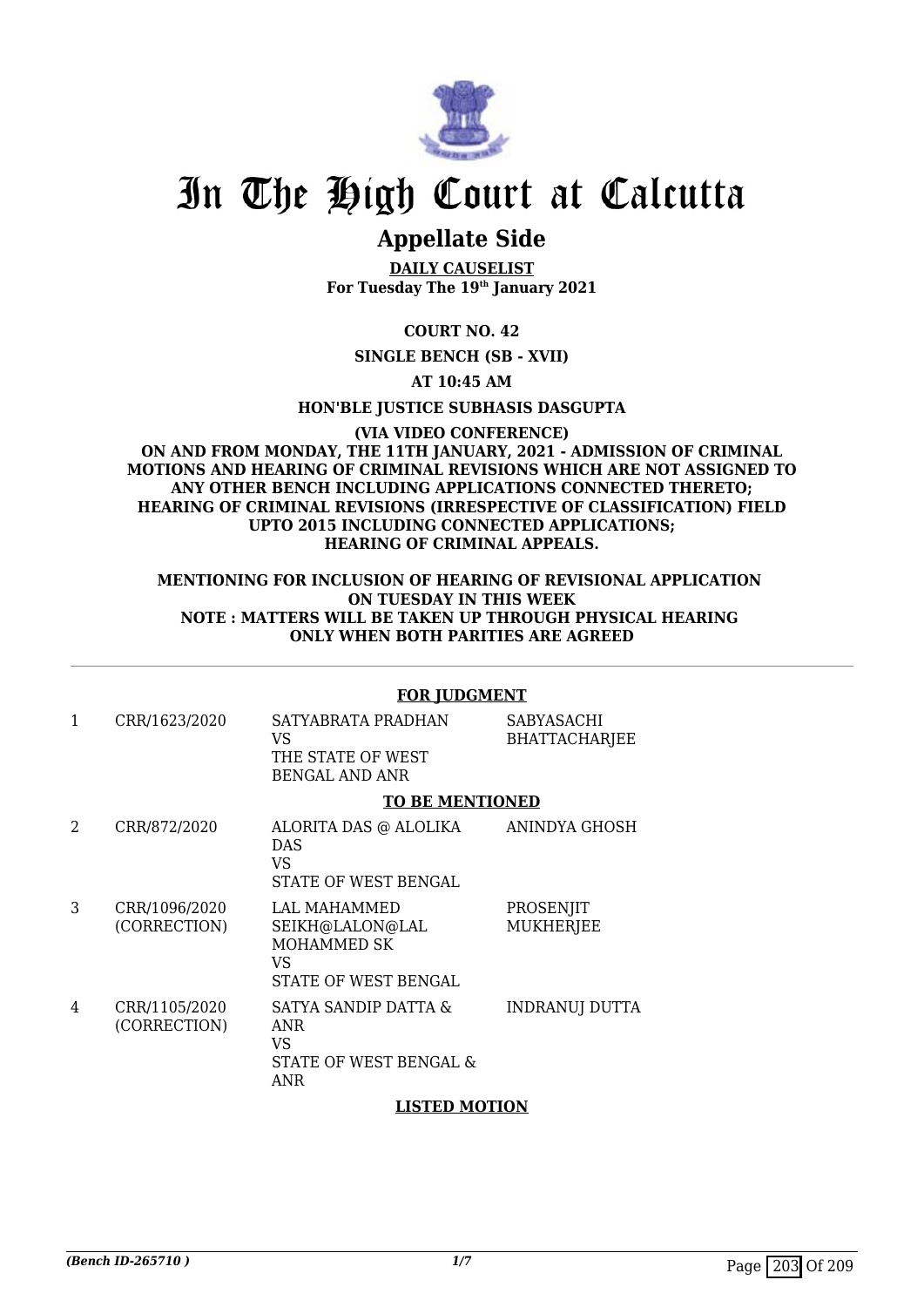| 5  | CRR/2276/2019      | DR KAJAL GHOSH<br>VS<br>CENTRAL BUREAU OF<br><b>INVESTIGATION</b>          | <b>SAURADEEP DUTTA</b>                 |
|----|--------------------|----------------------------------------------------------------------------|----------------------------------------|
| 6  | CRR/950/2020       | <b>SANKAR KHAN</b><br><b>VS</b><br>STATE OF WEST BENGAL                    | <b>ABHIJIT KUMAR</b><br><b>ADHYA</b>   |
| 7  | CRR/1033/2020      | SUDIPTA CHAKRABORTY<br><b>VS</b><br>STATE OF WEST BENGAL<br><b>AND ANR</b> | <b>ARKA PRATIM</b><br><b>CHOWDHURY</b> |
| 8  | CRR/1034/2020      | SUDIPTA CHAKRABORTY<br><b>VS</b><br>SUTAPA CHAKRABORTY                     | <b>ARKA PRATIM</b><br><b>CHOWDHURY</b> |
| 9  | CRR/1341/2020      | <b>MANISH PODDAR</b><br><b>VS</b><br>State of West Bengal                  | <b>ATISH GHOSH</b>                     |
|    | IA NO: CRAN/1/2020 |                                                                            |                                        |
| 10 | CRR/1404/2020      | <b>MANTU SK</b><br><b>VS</b>                                               | <b>ROBIUL ISLAM</b>                    |
|    |                    | State of West Bengal                                                       |                                        |
| 11 | CRR/1405/2020      | <b>AKBAR ALI</b><br><b>VS</b><br>State of West Bengal                      | ROBIUL ISLAM                           |
| 12 | CRR/1423/2020      | MD AKBAR ALI@JHINKU<br>VS<br>State of West Bengal                          | ROBIUL ISLAM                           |
| 13 | CRR/1696/2020      | <b>SAMIR DUTTA</b><br><b>VS</b><br>State of West Bengal                    | <b>DIPANJAN</b><br><b>CHATTERJEE</b>   |
| 14 | CRR/1709/2020      | KARIM MOLLA<br>VS<br>State of West Bengal                                  | <b>SANGHITA</b><br><b>CHATTERJEE</b>   |
| 15 | CRR/1884/2020      | NASIR ALI KHAN<br>VS<br>State of West Bengal AND<br><b>ANOTHER</b>         | RABINDRA NATH<br><b>GHOSH</b>          |
|    | wt16 CRR/1889/2020 | NASIR ALI KHA<br>VS<br>STATE OF WEST BENGAL<br><b>AND ANR</b>              | <b>RABINDRANATH</b><br><b>GHOSH</b>    |
| 17 | CRR/1894/2020      | TUHIN KANTI SAHA<br>VS<br>State of West Bengal AND<br><b>ANR</b>           | <b>SUBHENDU DAS</b>                    |
| 18 | CRR/1901/2020      | SUMITA MONDAL AND ANR.<br><b>VS</b><br>State of West Bengal AND<br>ANR.    | ABHISHEK DE                            |
| 19 | CRR/1915/2020      | RASHID SK<br><b>VS</b><br>State of West Bengal AND<br><b>ANOTHER</b>       | <b>SANDIPAN MAITY</b>                  |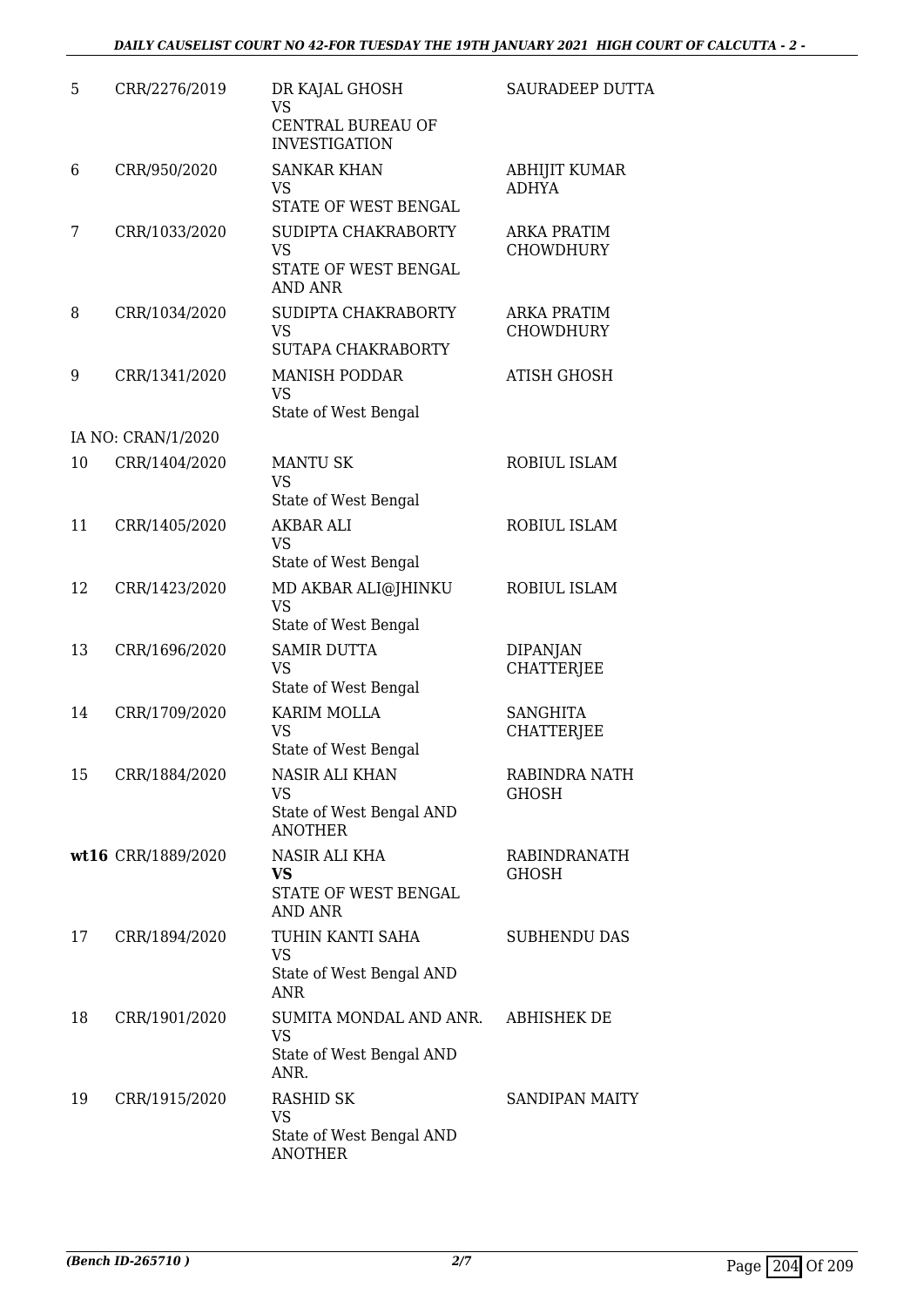| 20 | CRR/1941/2020      | PROHALLAD DAS<br><b>VS</b>                                                | KAMALESH CH. SAHA                          |
|----|--------------------|---------------------------------------------------------------------------|--------------------------------------------|
|    |                    | State of West Bengal                                                      |                                            |
| 21 | CRR/7/2021         | KUNAL GHOSH AND ANR<br><b>VS</b>                                          | DATTATREYA DUTTA                           |
|    |                    | THE STATE OF WEST<br><b>BENGAL AND ANR</b>                                |                                            |
| 22 | CRR/46/2021        | <b>GOPAL GHOSH</b><br><b>VS</b>                                           | MUJIBAR ALI NASKAR                         |
|    |                    | State of West Bengal                                                      |                                            |
| 23 | CRR/78/2021        | <b>BHAGWAN MISHRA</b><br><b>VS</b><br>STATE OF WEST BENGAL<br>AND ANOTHER | RAMA HALDAR                                |
|    | IA NO: CRAN/1/2021 |                                                                           |                                            |
| 24 | CRR/110/2021       | <b>BAPPA HALDER</b><br><b>VS</b>                                          | PRITAM MAJUMDAR                            |
|    |                    | STATE OF WEST BENGAL<br>AND ORS.                                          |                                            |
| 25 | CRR/116/2021       | <b>AZIJUL MONDAL</b><br><b>VS</b>                                         | <b>IBRAHIM SHAIKH</b>                      |
|    |                    | State of West Bengal AND<br><b>ANR</b>                                    |                                            |
| 26 | CRR/118/2021       | NABIN JAISWAL<br><b>VS</b>                                                | <b>BIBHASHADITYA</b><br><b>CHAKRABORTY</b> |
|    |                    | State of West Bengal AND<br><b>ANR</b>                                    |                                            |
| 27 | CRR/124/2021       | RIMPA SAHA AND ANR<br><b>VS</b>                                           | <b>SHASANKA SEKHAR</b><br><b>SAHA</b>      |
|    |                    | State of West Bengal AND<br><b>ANR</b>                                    |                                            |
| 28 | CRR/125/2021       | PRADIP DAS AND ANR<br><b>VS</b>                                           | <b>SHASANKA SEKHAR</b><br><b>SAHA</b>      |
|    |                    | State of West Bengal                                                      |                                            |
| 29 | CRR/126/2021       | MRITYUNJOY SAHA<br><b>VS</b>                                              | <b>SHASANKA SEKHAR</b><br><b>GHOSH</b>     |
|    |                    | State of West Bengal                                                      |                                            |
| 30 | CRR/127/2021       | <b>BHARATI JITENDRA</b><br><b>SOLANKI AND ORS</b><br><b>VS</b>            | Subhojit Seal                              |
|    |                    | State of West Bengal AND<br><b>ANR</b>                                    |                                            |
| 31 | CRR/129/2021       | <b>SRIKANTA PAUL</b><br>VS<br>MANIK SARKAR AND ORS                        | <b>DEBANSU NADI</b>                        |
|    |                    | TAPAN KUMAR MOHAPATRA                                                     |                                            |
| 32 | CRR/130/2021       | <b>VS</b><br>THE STATE OF WEST<br><b>BENGAL</b>                           | APURBA KUMAR<br><b>CHAKRABARTTY</b>        |

IA NO: CRAN/1/2021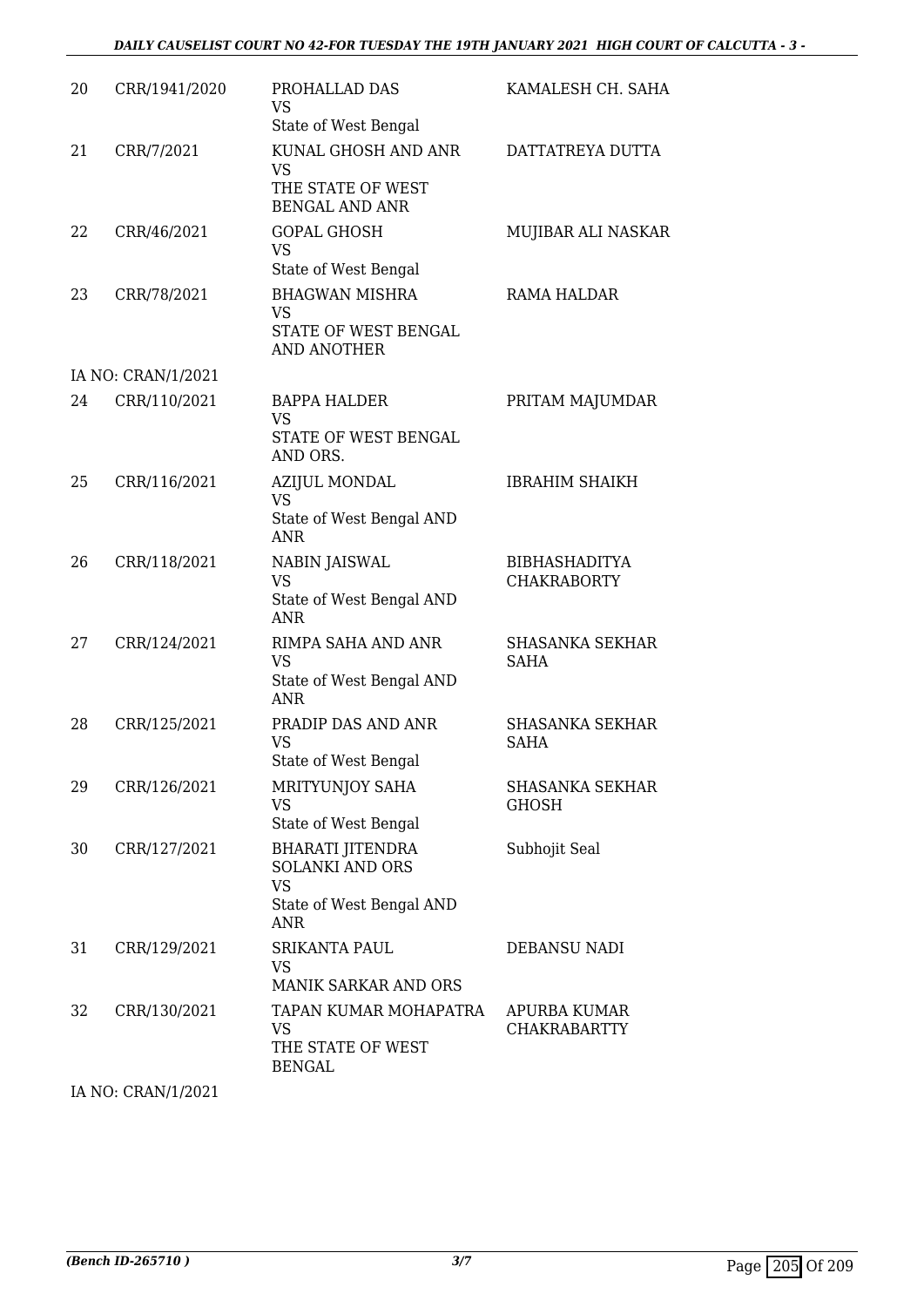#### *DAILY CAUSELIST COURT NO 42-FOR TUESDAY THE 19TH JANUARY 2021 HIGH COURT OF CALCUTTA - 4 -*

| 33 | CRR/132/2021       | <b>GOBARDHAN GHOSH AND</b><br><b>ORS</b><br><b>VS</b><br>State of West Bengal | <b>SUMAN DAS</b><br><b>ADHIKARY</b>     |
|----|--------------------|-------------------------------------------------------------------------------|-----------------------------------------|
| 34 | CRR/133/2021       | <b>SERAJUL SK</b><br><b>VS</b><br>State of West Bengal                        | KINGSUK MONDAL                          |
|    | IA NO: CRAN/1/2021 |                                                                               |                                         |
| 35 | CRR/134/2021       | RABIUL HAQUE<br>VS                                                            | Md. Habibur Rahaman                     |
|    |                    | State of West Bengal                                                          |                                         |
| 36 | CRR/137/2021       | <b>GOPAL BISWAS@ SATYA</b><br><b>VS</b><br>State of West Bengal               | <b>SHASHANKA</b><br><b>SHEKHAR SAHA</b> |
| 37 | CRR/138/2021       | <b>HASAN MAJID</b><br>VS                                                      | <b>ABDUL ZAHID</b>                      |
|    |                    | State of West Bengal AND<br><b>ANR</b>                                        |                                         |
| 38 | CRR/139/2021       | DHIMAN ROY ALIAS BUDO<br><b>VS</b>                                            | SHASHANKA<br><b>SHEKHAR SAHA</b>        |
|    |                    | State of West Bengal                                                          |                                         |
| 39 | CRR/140/2021       | <b>GOPAL PRASAD SINGH</b><br><b>VS</b>                                        | HUSEN MUSTAFI                           |
|    |                    | State of West Bengal AND<br><b>ANR</b>                                        |                                         |
| 40 | CRR/141/2021       | MOHIT KUMAR AGARWAL<br><b>VS</b>                                              | SANTANU MAJI                            |
|    |                    | State of West Bengal AND<br><b>ANR</b>                                        |                                         |
| 41 | CRR/144/2021       | <b>MAJAR KHAN</b><br><b>VS</b><br>State of West Bengal                        | PAMPA DEY DHABAL                        |
| 42 | CRR/145/2021       | <b>SUMITRA DAS AND ANR</b><br><b>VS</b>                                       | <b>SREETAMA NEOGI</b>                   |
|    |                    | ANIKET JOARDAR                                                                |                                         |
| 43 | CRR/146/2021       | <b>SAMIRAN SAHA</b><br>VS<br>State of West Bengal                             | <b>SUJOY SARKAR</b>                     |
| 44 | CRR/147/2021       | KALIMUDDIN AHMMED<br><b>VS</b>                                                | <b>SK SARIFUDDIN</b>                    |
|    |                    | State of West Bengal                                                          |                                         |
| 45 | CRR/148/2021       | PRABHAKAR DAS<br><b>VS</b>                                                    | KALYAN KUMAR<br><b>BHATTACHARJEE</b>    |
|    |                    | State of West Bengal AND<br><b>ANOTHER</b>                                    |                                         |
|    |                    | <b>ADJOURNED MOTIONS</b>                                                      |                                         |
|    |                    | ((AFTER SERVICE OF NOTICE))                                                   |                                         |
| 46 | CRR/1010/2020      | SK. RAMJAN ALI & ANR<br><b>VS</b><br>STATE OF WEST BENGAL                     | <b>AMAL KRISHNA</b><br><b>SAMANTA</b>   |
|    |                    |                                                                               |                                         |
| 47 | CRR/1713/2020      | <b>SMT MUNNI DEVI</b><br><b>VS</b>                                            | RIMPY MUKHERJEE                         |

State of West Bengal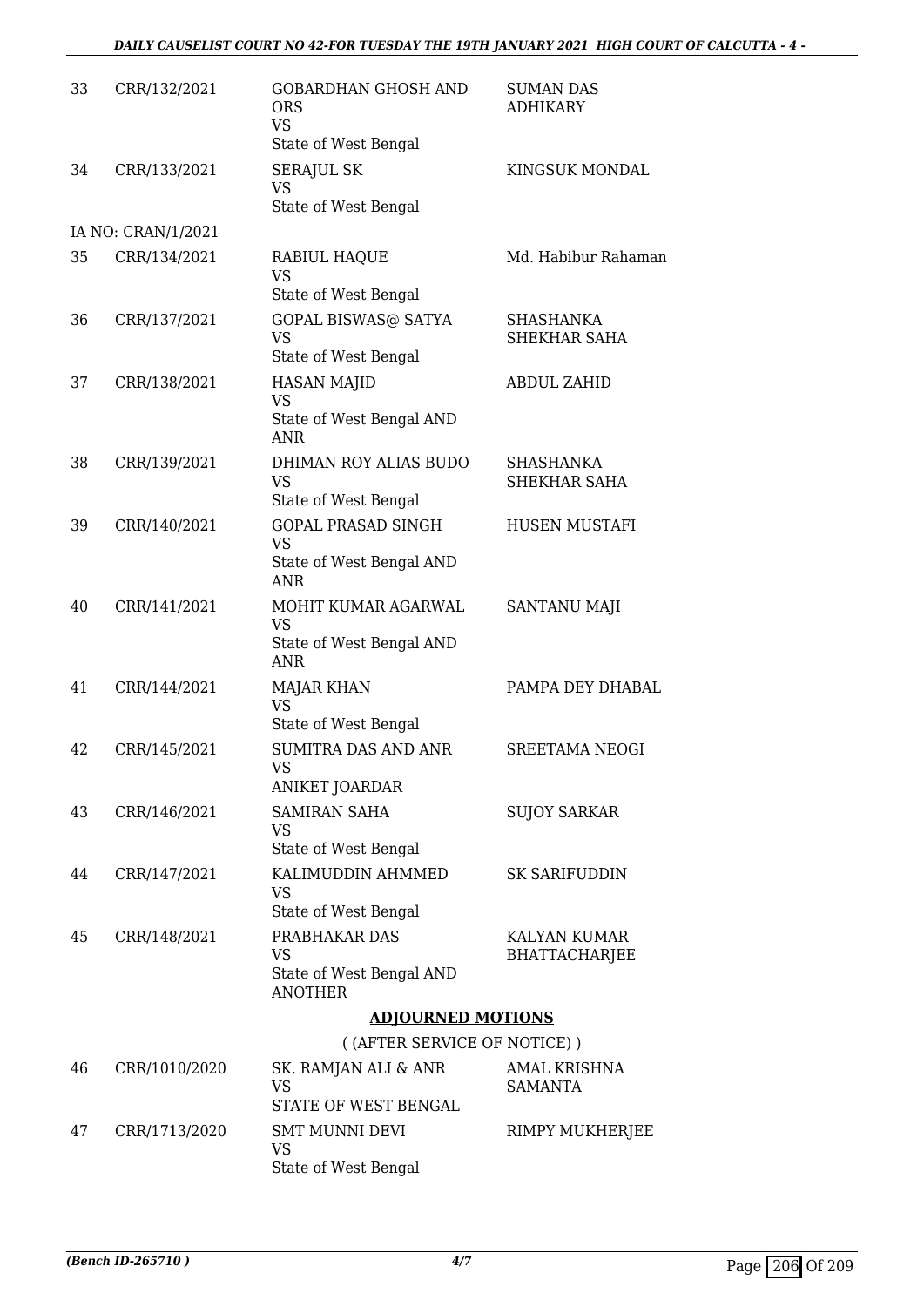| 48 | CRR/1832/2020                                          | RAMESH HAITE<br>VS                                      | <b>UJJAL RAY</b>                     |
|----|--------------------------------------------------------|---------------------------------------------------------|--------------------------------------|
|    |                                                        | State of West Bengal                                    |                                      |
| 49 | CRR/1926/2020                                          | ANUJ SHARMA<br><b>VS</b>                                | <b>SHANTANU</b><br><b>KARMAKAR</b>   |
|    |                                                        | State of West Bengal AND<br><b>ANR</b>                  |                                      |
| 50 | CRR/1936/2020                                          | SIRAJ HAQ                                               |                                      |
|    |                                                        | VS<br>State of West Bengal and Anr                      |                                      |
| 51 | CRR/13/2021<br>(AT 2:00 P.M.)                          | RAMPROSAD ROY AND ANR<br>VS                             | <b>ARNAB DAS</b>                     |
|    |                                                        | State of West Bengal AND<br>ANR                         |                                      |
|    | wt52 CRR/1693/2020                                     | PRADIP CHOWDHURY                                        | <b>ANIRBAN BANERJEE</b>              |
|    |                                                        | <b>VS</b><br>STATE OF WEST BENGAL<br><b>AND ANR</b>     |                                      |
| 53 | CRR/87/2021                                            | PALTU ROY @ POLTU ROY                                   | <b>AMITABHA HAIT</b>                 |
|    |                                                        | <b>VS</b><br>State of West Bengal                       |                                      |
| 54 | CRR/98/2021                                            | <b>JOYDEB NAIYA AND</b>                                 | <b>SUBHENDU</b>                      |
|    |                                                        | <b>OTHERS</b>                                           | <b>BANERJEE</b>                      |
|    |                                                        | <b>VS</b><br><b>BASUDEB NAIYA AND</b><br><b>ANOTHER</b> |                                      |
|    |                                                        | <b>FOR ORDERS</b>                                       |                                      |
| 55 | CRR/96/2020                                            | <b>PUSKAR SARKAR</b>                                    | DATTATREYA DUTTA                     |
|    |                                                        | <b>VS</b>                                               |                                      |
|    |                                                        | <b>STATE OF WEST BENGAL</b>                             |                                      |
|    |                                                        | <b>CONTESTED APPLICATION</b>                            |                                      |
| 56 | CRR/1621/2006                                          | SITAL CHANDRA DEY<br><b>VS</b><br><b>STATE</b>          | SIRSHENDU SINHA<br>ROY               |
|    | IA NO: CRAN/4/2020                                     |                                                         |                                      |
| 57 | CRR/751/2018                                           | JAYANTA CHOWDHURY                                       | <b>JAYANTA</b>                       |
|    |                                                        | <b>VS</b><br>STATE OF WEST BENGAL &<br>ANR              | <b>CHOWDHURY IN</b><br><b>PERSON</b> |
| 58 | CRR/2485/2018                                          | <b>SUKDEV DAS</b>                                       | M BHATTACHARYYA                      |
|    |                                                        | <b>VS</b><br>STATE OF WEST BENGAL &<br>ANR              |                                      |
|    |                                                        |                                                         |                                      |
| 59 | IA NO: CRAN/1/2020(Old No:CRAN/5/2020)<br>CRR/361/2019 | <b>SMT SASWATI DEY</b>                                  | ARNAB SAHA                           |
|    |                                                        | VS<br>STATE OF WEST BENGAL                              |                                      |
| 60 | CRR/1322/2019                                          | DEBI PRASAD GHOSH<br><b>VS</b>                          | <b>AMAJIT DE</b>                     |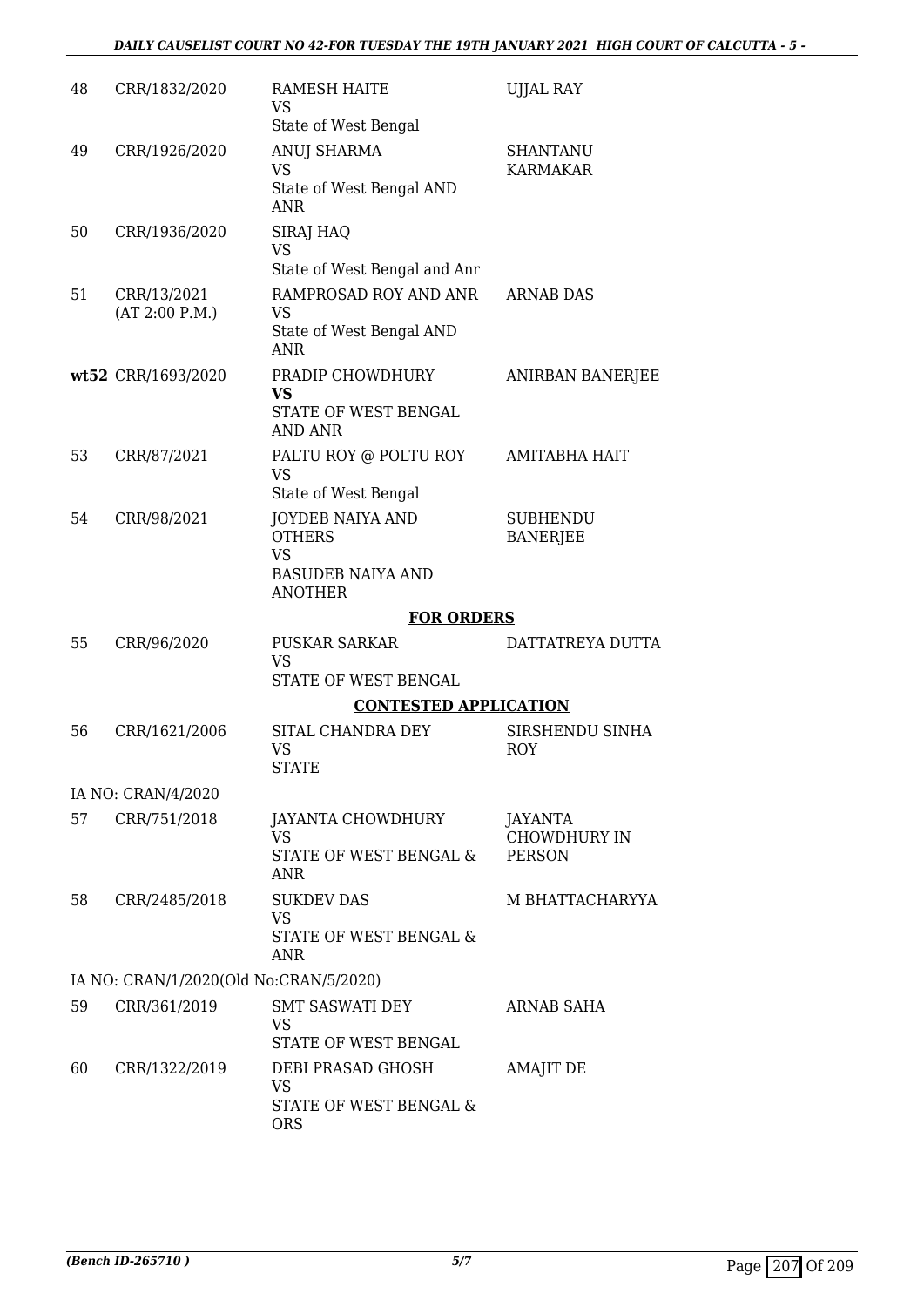| 61 | CRR/1725/2019                             | SOMENATH GHOSH<br><b>VS</b><br>STATE OF WEST BENGAL &<br><b>ANR</b>            | RIMPA RAJPAL                           |
|----|-------------------------------------------|--------------------------------------------------------------------------------|----------------------------------------|
|    | IA NO: CRAN/1/2021                        |                                                                                |                                        |
| 62 | CRR/2812/2019                             | PRABHAT KUMAR DE @<br>PRAVAT KUMAR DAS<br><b>VS</b><br>STATE OF WEST BENGAL    | SOUMYAJIT DAS<br><b>MAHAPATRA</b>      |
| 63 | CRR/3375/2019                             | KRISHNENDU GHOSH &<br><b>ANR</b><br><b>VS</b><br>STATE OF WEST BENGAL &<br>ANR | <b>ABHIJIT SINGH</b>                   |
| 64 | CRR/3794/2019                             | <b>ISMAIL SK</b><br><b>VS</b><br>STATE OF WEST BENGAL                          | <b>ABHIMANYU</b><br><b>BANERJEE</b>    |
| 65 | CRR/3797/2019                             | ARINDAM SAMANTA<br><b>VS</b><br>STATE OF WEST BENGAL                           | TAPAS DUTTA                            |
|    | IA NO: CRAN/1/2020(Old No:CRAN/4821/2020) |                                                                                |                                        |
| 66 | CRR/5/2020                                | NIRMALYA CHAKROBORTY<br><b>VS</b><br>STATE OF WEST BENGAL &<br><b>ANR</b>      | <b>KUSAL KUMAR</b><br><b>MUKHERJEE</b> |
|    | IA NO: CRAN/1/2020(Old No:CRAN/1029/2020) |                                                                                |                                        |
| 67 | CRR/188/2020                              | <b>SUPRATIK GHOSH</b><br><b>VS</b><br>STATE OF WEST BENGAL &<br>ORS.           | <b>TAPAS DUTTA</b>                     |
|    | IA NO: CRAN/1/2020(Old No:CRAN/1203/2020) |                                                                                |                                        |
| 68 | CRR/787/2020                              | KRISHANU MONDAL<br>VS<br>STATE OF WEST BENGAL &<br>ANR.                        | <b>SUMIT ROUTH</b>                     |
| 69 | CRR/817/2020                              | MALANCHA DASGUPTA<br><b>VS</b><br>CHANDAN CHOWDHURY                            | <b>SOURAV MUKHERJEE</b>                |
| 70 | CRR/1104/2020                             | <b>JITEN SARKAR</b><br><b>VS</b><br><b>STATE OF WEST BENGAL &amp;</b><br>ANR   | PARTHA SARATHI<br><b>DAS</b>           |
|    | IA NO: CRAN/1/2020(Old No:CRAN/3618/2020) |                                                                                |                                        |
| 71 | CRR/1366/2020                             | SURAJIT HAZRA<br><b>VS</b><br>State of West Bengal                             | PRADYUT KUMAR<br><b>DAS</b>            |
|    | IA NO: CRAN/1/2020                        |                                                                                |                                        |
| 72 | CRR/1450/2020                             | THE STATE OF WEST<br><b>BENGAL</b><br><b>VS</b><br>UNION OF INDIA AND ANR      | SAYANTI SANTRA                         |